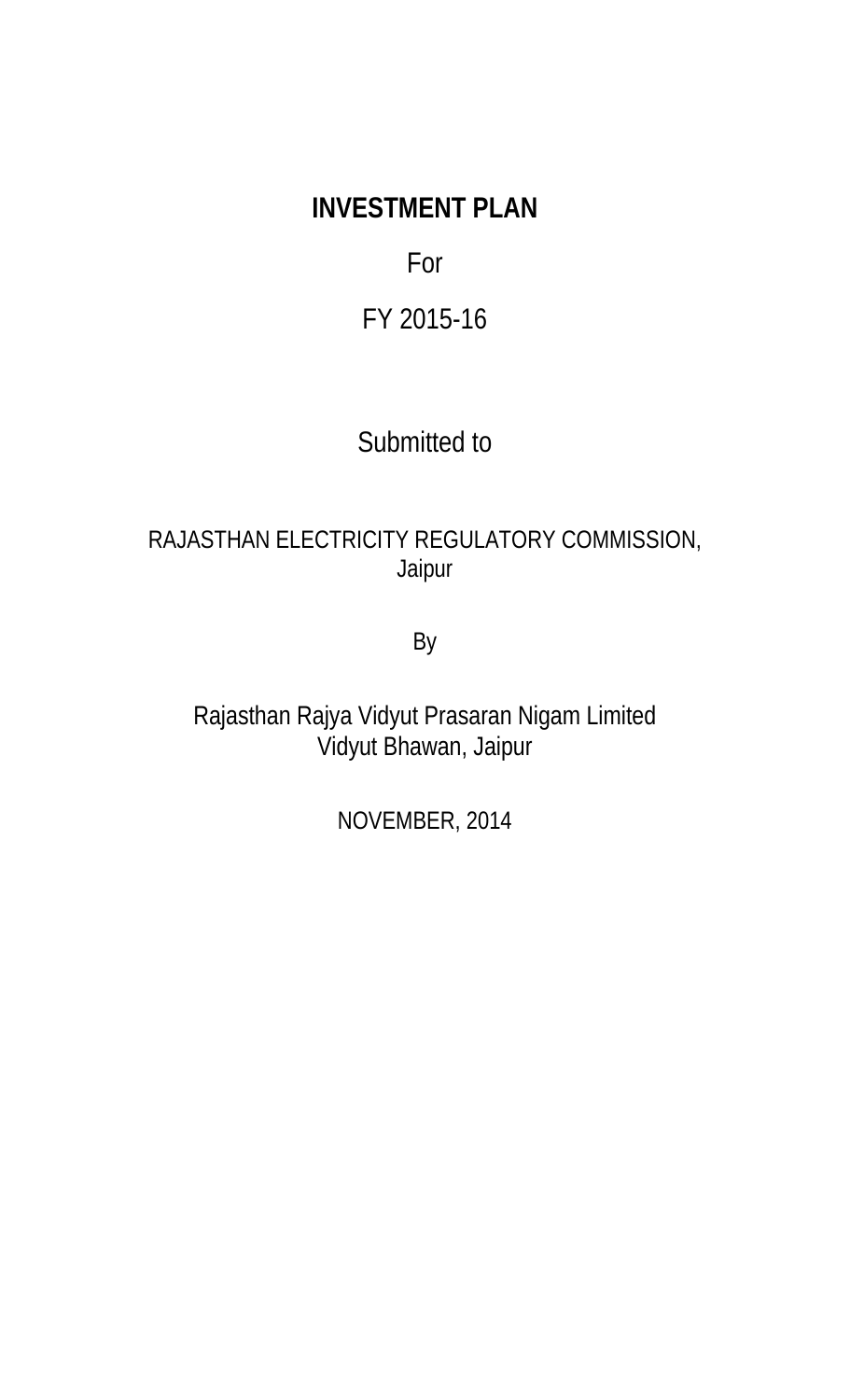**INDEX**

| <u>S.No.</u> | <b>Particulars</b>                                                                                                                                    | Page No. |
|--------------|-------------------------------------------------------------------------------------------------------------------------------------------------------|----------|
| 1.           | <b>Background</b>                                                                                                                                     | $1-A$    |
| 2.           | Prayer                                                                                                                                                | $1 - B$  |
| 1.           | FORM No. 1 - Write-up on Investment Proposal<br>for the year 2015-16                                                                                  | $1-5$    |
| 2.           | <b>FORM No. 2</b>                                                                                                                                     | $6 - 33$ |
|              | Investment Proposals for the Financial Year 2015-16 (Proposed)<br>(Physical & Financial Targets & Achievement).                                       |          |
| 3.           | <b>FORM No. 3</b>                                                                                                                                     | 34-56    |
|              | Investment Proposals for the Financial Year 2015-16 (Proposed)<br>(Source of Funding)                                                                 |          |
| 4.           | <b>FORM No. 4</b>                                                                                                                                     | 57-58    |
|              | Investment Proposals for the Financial Year 2015-16<br>(Abstract of Physical & Financial Targets & Achievements)                                      |          |
| 5.           | <b>FORM No. 5</b>                                                                                                                                     | 59       |
|              | Investment Proposals for the Financial Year 2015-16<br>(Calculation of overall cost of Transmission with and<br>Without approval of Investment Plan). |          |
| 6.           | <b>FORM No.6</b>                                                                                                                                      | 60       |
|              |                                                                                                                                                       |          |

Transmission Schemes to be taken-up through Private Sector Participation.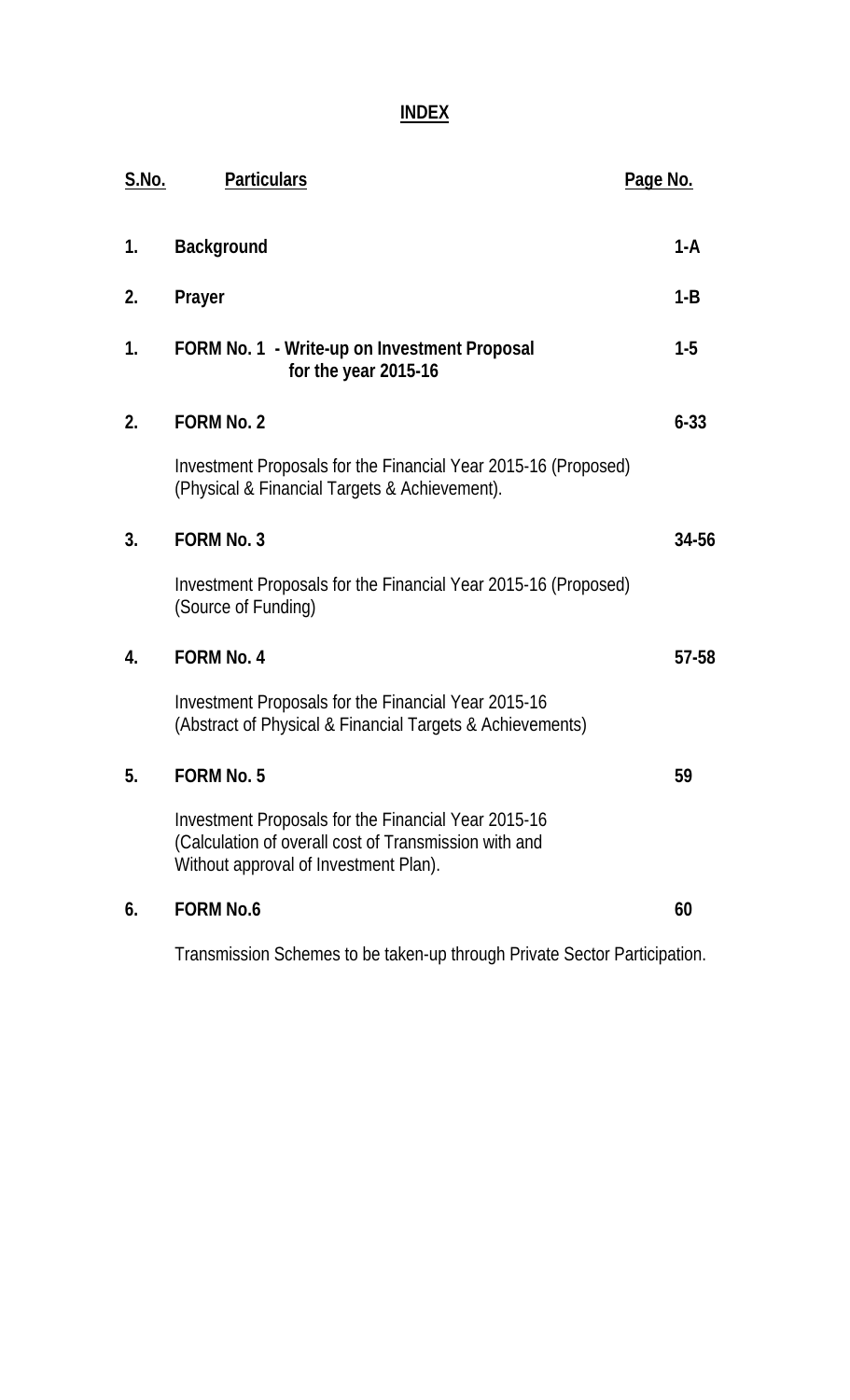### **Prayer**

RVPN humbly requests the Honorable Commission to:

Approve Investment Plan for the year 2015-16 alongwith this application.

And pass such other and further orders as are deemed fit and proper in the facts and circumstances of the case.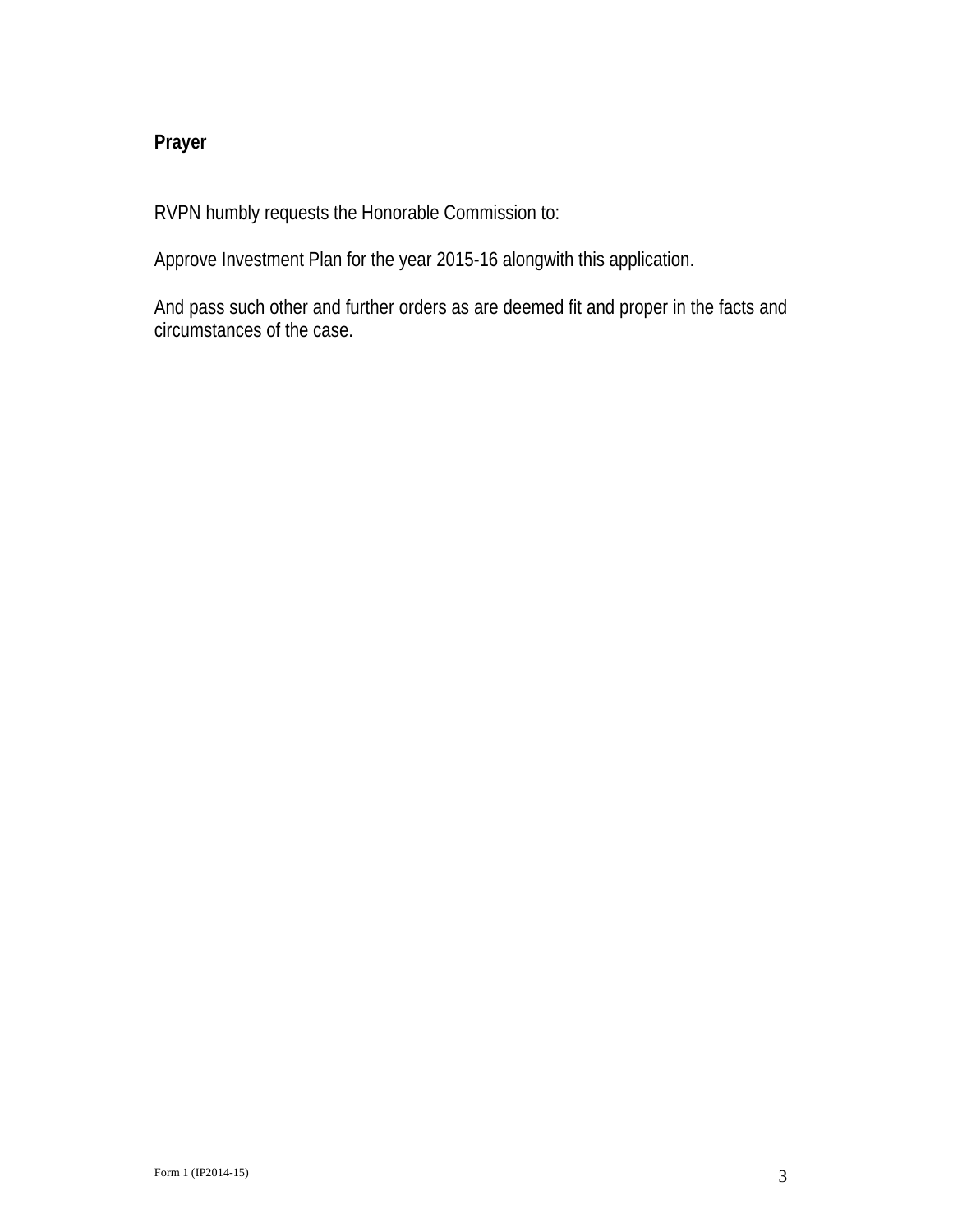#### **WRITEUP ON INVESTMENT PROPOSAL FOR THE YEAR 2015-16**

#### **1. INTRODUCTION**

To follow the Grid Code, Govt. Policies, Electricity Act 2003, and to provide stable and reliable EHV transmission system for the State of Rajasthan with the changing load and Generation scenario in the system, investment by RVPN on capital works is mainly done on following Transmission Schemes :

- (i) Power Evacuation Schemes These schemes are given priority, so that their commissioning matches with the various new generating capacity addition schedules.
- (ii) Loss Reduction Schemes To meet the requirement of DISCOM by way of creation of new 132kV Substation near the load centre of 33 kV network and creation of new 765kV/400kV/220 kV lines and substations to meet growing demand at 132kV & 220 kV substations due to load demand spread over the State and to keep losses within the prescribed limit.
- (iii) System Strengthening / Reliability Schemes Schemes to maintain system stability, minimise restoration time in the event of outage.
- (iv) Augmentation Substation works requiring capacity addition to match corresponding load conditions.
- (v) Capacitor installation These are to meet grid requirement as indicated by NRPC on the basis of system study conducted.
- (vi) Purchase of Testing Equipments, Metering equipments, IT/Softwares, Protection equipments etc.
- (vii) Automation / SCADA solutions.
- (viii) RMU of equipments & protection / PLCC schemes etc.

#### **2. INVESTMENT (OUT LAYS & RESOURCES)**

Investment on above schemes is generally made from the following:

- a. Plan fund.
- b. Outside Plan fund

#### **(i) PLAN FUND :-**

#### **OUTLAYS**:

Outlays for plan fund are approved by the State Govt. The State Government while finalizing the State plan indicates the outlays for all departments including Energy Department. The Planning Department, Govt. of Raj, conveys the outlays and as per their directions proposals are prepared for outlays allotted for RVPN.

#### **RESOURCES:**

The funds for Plan works are mainly arranged from the issue of bonds, loan assistance from Nationalised Banks, PFC, NABARD, NCRPB, REC, ADB, KfW and State Govt. Equity etc.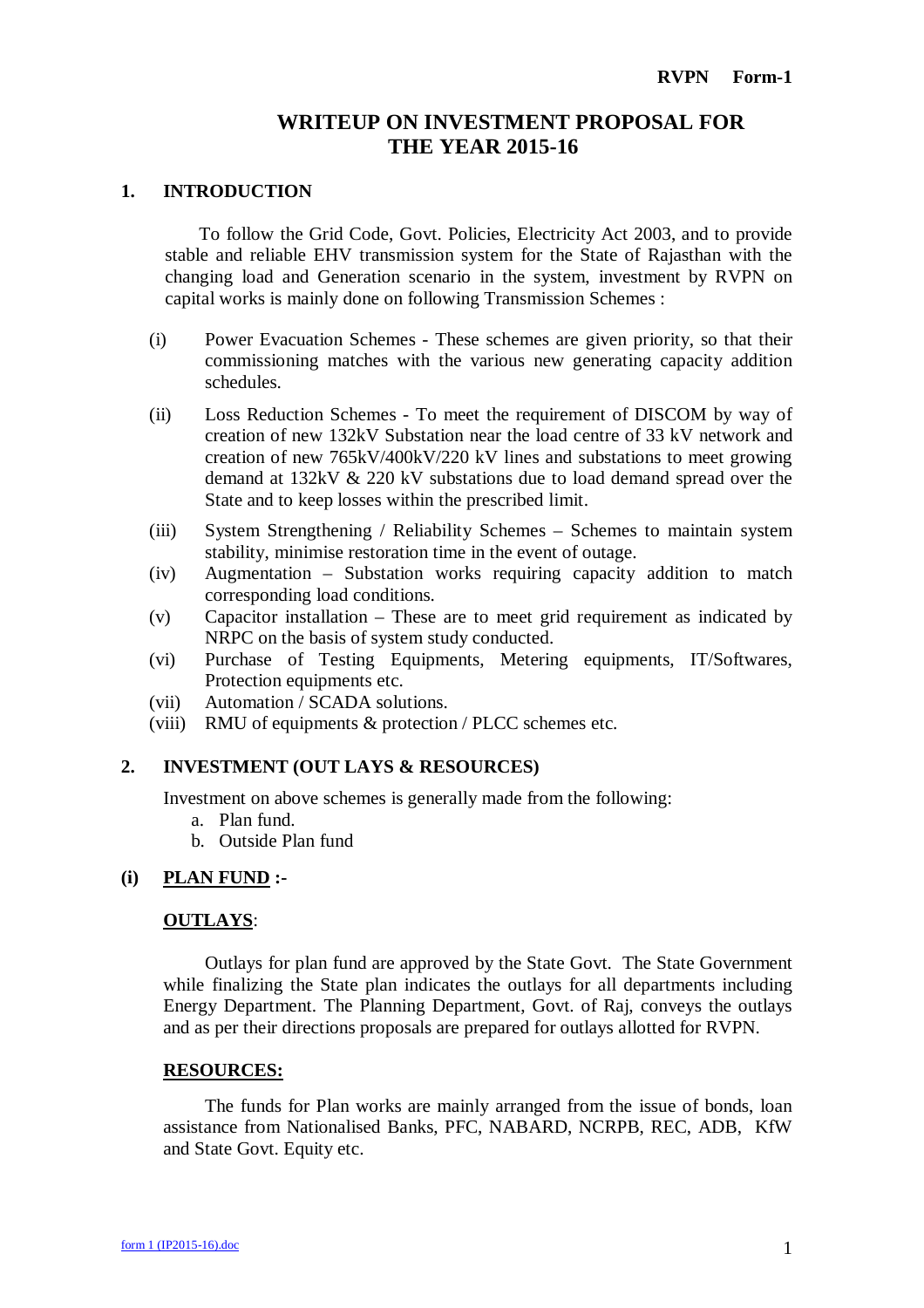#### **(ii) OUTSIDE PLAN FUND:**

#### **OUTLAYS:**

When Plan Funds are not sufficient to achieve targets and to execute schemes as per orders / contracts, funds are arranged from out side plan by financing the schemes from financial Institutions.

At present no works outside plan are envisaged except Deposit Works for specific job as per request from concerned person / agency / department. These works are taken by RVPN (if technically found feasible) for which estimated cost is born by concerned person / agency / department.

#### **RESOURCES**:

Outside Plan funds (long term loans) whenever required are arranged mainly by posing schemes for financial assistance to Power Finance Corporation, REC, Commercial Banks etc.

Deposit Works are executed with funds of user's contribution.

#### **3. STATUTORY CLEARANCES & COMPLETION PERIOD OF SCHEMES**

For Completion of transmission schemes/ construction of lines, allotment of lands, various statutory clearances like Right of way, Forest clearance, PTCC clearance, Railway crossing are required to be obtained from various departments. Considering the time taken for allotment/clearances by various departments, the execution / completion period for 765kV Schemes is about 3-4 years, whereas for 400kV and 220kV schemes it is about 2-3 years depending upon construction of line length involved in the scheme whereas 132kV schemes are generally completed in 1-2 years.

#### **4. INVESTMENT DURING 2014-15**

As per outlay intimated/ approved by Planning Department, Govt. of Rajasthan, an investment of Rs.2450 crores was proposed during 2014-15 by RVPN and accordingly a petition for Investment Plan for 2014-15 was submitted in RERC. Further Plan size reduced to Rs. 1830.00 crore and a revised petition for Investment Plan for FY 2014-15was submitted in RERC.

RERC vide order dated 9.10.2014 has approved investment during the year 2014-15 for envisaged Transmission works including SLDC function to Rs. 1539.00 crore only with the mention that " If RVPN incurs actual expenditure more than what is approved in this order RVPN may seek a revision with reasons and the Commission may consider the same subject to verification of actuals and prudence check". Considering the outlay of Rs.1810.00 Crores for Investment during 2014-15, the details of investment approved by RERC, Revised outlays/ anticipated expenditure (tentative) and expenditure upto October 2014 are as under:

|     |                           |             |             | $10.0$ . III VIVIVO |
|-----|---------------------------|-------------|-------------|---------------------|
|     | Head                      | Investment  | Revised     | Expenditure         |
| No. |                           | approved by | Outlays/    | upto                |
|     |                           | <b>RERC</b> | Anticipated | October 2014        |
|     |                           | $(2014-15)$ | expenditure |                     |
|     | <b>Transmission works</b> | 1539.00     | 1810.00     | 1197.19             |
|     |                           |             |             |                     |
|     | <b>Total</b>              | 1539.00     | 1810.00     | 1197.19             |

(Rs.in crores)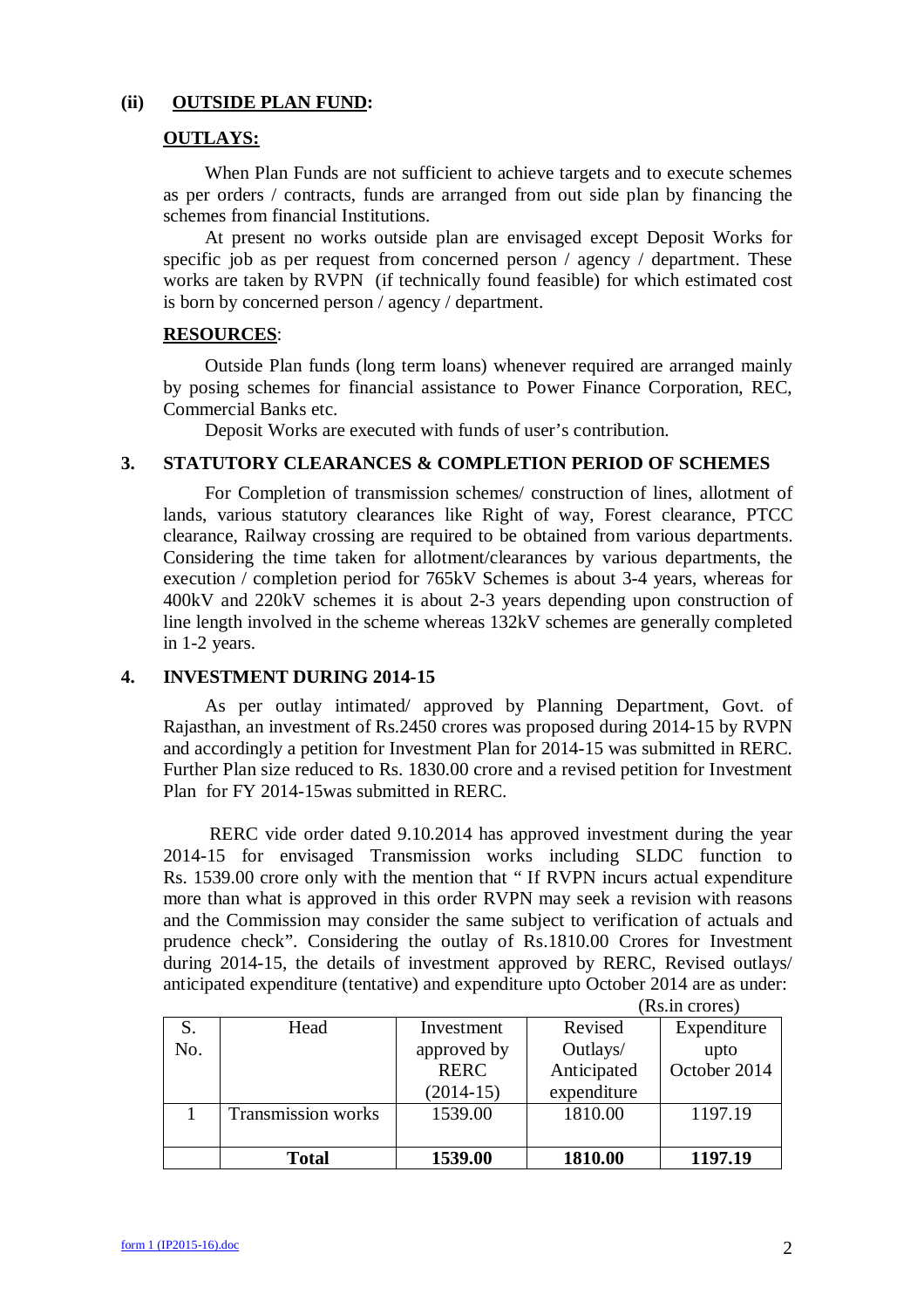Besides above a provision of Rs.41.58 crore is proposed against various deposit works during 2014-15.

| S.<br>No. | <b>Works</b>              | Unit           | <b>Target</b><br>2014-15<br>(Revised) | <b>Achievement</b><br>2014-15<br>(Up to Oct., 2014) |
|-----------|---------------------------|----------------|---------------------------------------|-----------------------------------------------------|
| 1         | <b>Transmission:</b>      |                |                                       |                                                     |
|           | (i) 765kV Substations     | MVA/No         | 3000/2                                |                                                     |
|           | $(ii)$ 400 kV Lines       | ckM            | 300                                   |                                                     |
|           | (iv) 400 kV Substations   | <b>MVA/Nos</b> | 315/1                                 |                                                     |
|           | $(v)$ 220 kV Lines        | ckM            | 1000                                  | 312.614                                             |
|           | (vi) 220 kV Substations   | <b>MVA/Nos</b> | 920/8                                 | 420/2                                               |
|           | $(vii)$ 132 kV Lines      | ckM            | 600                                   | 105.177                                             |
|           | (viii) 132 kV Substations | <b>MVA/Nos</b> | 600/20                                | 175/2                                               |
| 2         | <b>Augmentation:</b>      | <b>MVA</b>     | 2150                                  | 1215                                                |
|           |                           |                |                                       |                                                     |
| 3         | <b>Capacitors</b>         | <b>MVAR</b>    | 150                                   | 0.00                                                |

The Physical Targets of 2014-15 (revised) and achievements up to October., 2014 are as under:-

#### **5. INVESTMENT DURING 2015-16 (Proposed)**

**Outlays / Investment**:- Looking to the requirement of transmission system for evacuation of power from forth coming generation projects and expansion of transmission system on the basis of load growth and requirement of distribution companies, various works have been taken up for execution. For all these works RVPN has considered an outlay of Rs.2400 Crores (Rs.2380.00 crore for Transmission works + Rs.20.00 crore for Shared Generation Projects) as per following break up :

|       |                                  |                          | Rs. in Crores |
|-------|----------------------------------|--------------------------|---------------|
| (i)   | <b>IEBR</b>                      |                          | 1575.80       |
| (ii)  | Proposed outlay 2015-16 (Equity) | $\overline{\phantom{a}}$ | 652.00        |
| (iii) | Grant                            |                          | 172.20        |
|       | <b>Total</b>                     |                          | 2400.00       |

Thus, proposed outlay during **2015-16** for transmission works shall be as under:

(Rs. in crores)

| <b>S. No.</b> | Head                      | <b>Outlay (Tentative)</b> |
|---------------|---------------------------|---------------------------|
|               | <b>Transmission Works</b> | 2380.00                   |
|               | <b>Total</b>              | 2380.00                   |

The above outlay will be utilised for investment mainly for execution of power evacuation schemes linked with various Conventional power generation projects and renewal power projects and system strengthening schemes, augmentation works and other allied works.

The work of 400kV and 220kV lines and 765kV, 400kV & 220kV GSSs related to above generation projects are under execution. Besides above new works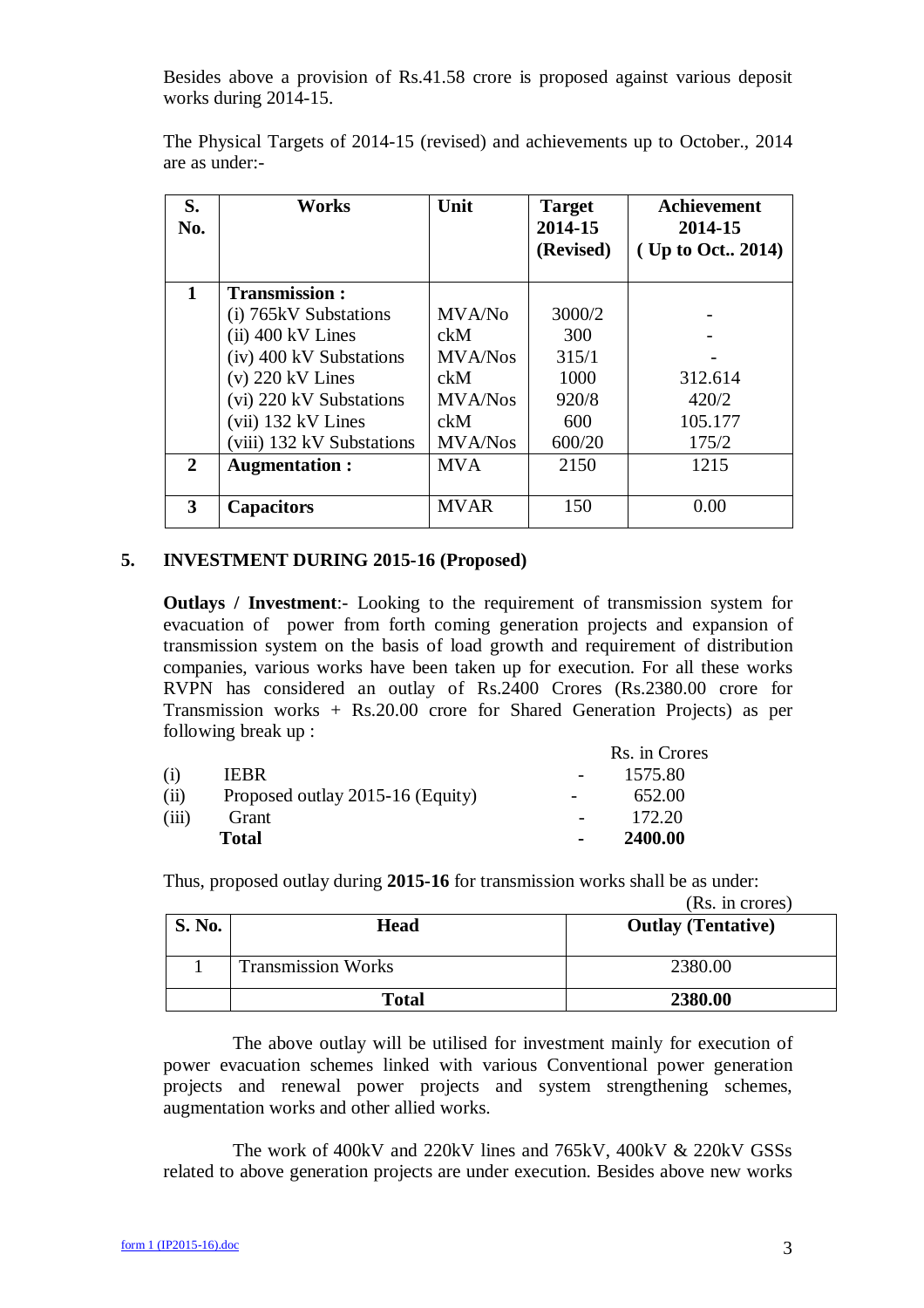related to forthcoming generation projects / system strengthening schemes are likely to start in 2015-16.

**Resources:** - The details of tentative resources for financing the above investment during 2015-16 of Rs. 2400 crores are as under:

| S.                          | <b>Particulars</b>                                   | <b>Amount</b> |
|-----------------------------|------------------------------------------------------|---------------|
| No.                         |                                                      | (Rs.in        |
|                             |                                                      | Crores)       |
|                             | <b>Bonds (Private Placement)</b>                     | 700.00        |
| $\mathcal{D}_{\mathcal{L}}$ | PFC/Commercial Banks/ NCRPB / NABARD/ RECetc.        | 152.40        |
| 3                           | Asian Development Bank (ADB)                         | 601.20        |
| 4                           | <b>KfW</b> Loan                                      | 122.20        |
| 5                           | <b>State Govt. Equity</b>                            | 652.00        |
| 6                           | Grant from National Clean Energy Fund (NCEF) through | 122.20        |
|                             | MNRE.                                                |               |
| 7                           | <b>Grant from PSDF</b>                               | 50            |
| <b>Total</b>                |                                                      | 2400.00       |

#### **TRANSMISSION**

#### **PHYSICAL TARGETS**

Under transmission works the following physical targets are proposed to be undertaken during 2015-16 -:

| S. No.         | <b>Works</b>           | Unit        | <b>Target 2015-16</b><br>(Proposed) |
|----------------|------------------------|-------------|-------------------------------------|
| $\mathbf{i}$ . | Transmission:          |             |                                     |
|                | -765 kV Substations    | <b>MVA</b>  | 4500                                |
|                | -765 kV Substations    | Nos.        |                                     |
|                | $-400$ kV Lines        | ckMs.       | 580                                 |
|                | - 400 kV Substations   | <b>MVA</b>  | 945                                 |
|                | - 400 kV Substations   | Nos.        |                                     |
|                | - 220 kV Lines         | ckMs.       | 545                                 |
|                | - 220 kV Substations   | <b>MVA</b>  | 900                                 |
|                | - 220kV Substations    | Nos.        | 6                                   |
|                | - 132 kV Lines         | ckMs.       | 600                                 |
|                | - 132 kV Substations   | <b>MVA</b>  | 475                                 |
|                | - 132 kV Substations   | Nos.        | 16                                  |
| ii             | Augmentation           | <b>MVA</b>  | 1500                                |
| iii            | <b>Capacitor Banks</b> | <b>MVAR</b> | 150                                 |

#### **6. JUSTIFICATION OF SCHEMES UNDER EXECUTION**

For strengthening of Transmission network as per requirement of load growth, requirement of distribution companies and for evacuation of power from forthcoming generation projects, the transmission schemes are identified for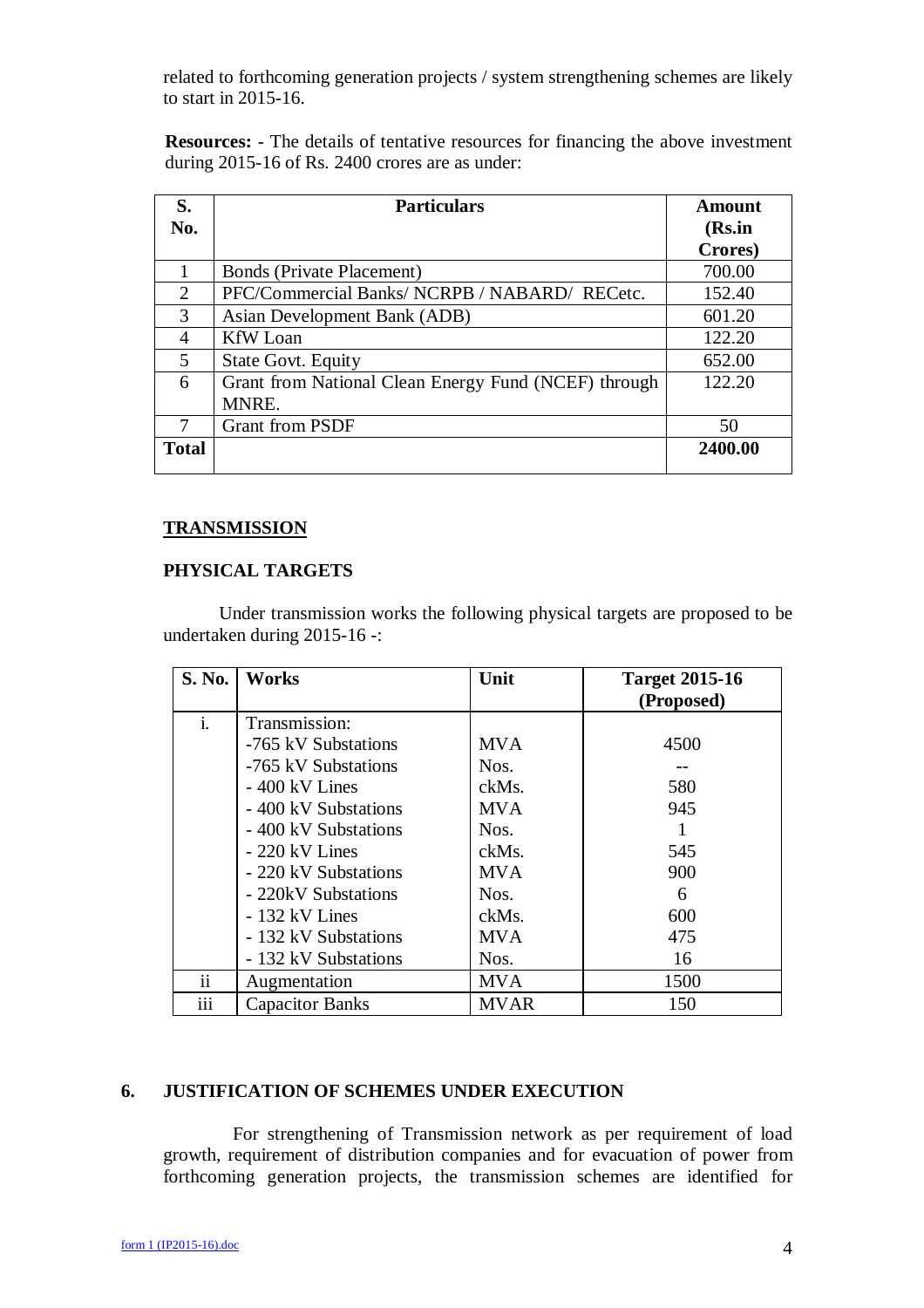execution from time to time. These schemes are prepared / identified as per load flow studies and guidelines of RERC and approved from WTD/BoD of RVPN. The evacuation schemes are prepared on the basis of N-1 criteria of CEA for providing reliable evacuation to the maximum generation. The financial analysis is also done where ever applicable and results of the same (i.e. Net Present Value) are indicated in the coloumn no 6 & 7 of Form No.2 of Investment Plan Petition. Detailed Project Reports of these EHV schemes (costing more than Rs. 10 Crores) incorporating the Load Flow Study, Justification etc. is regularly being sent to the Regulatory Commission in reference to the clause no. 3(1) of Investment Approval Regulations 2006. Brief description/ justification of each scheme are shown in the Form No. 2 under the remarks column.

#### **7**. **SUB-CATEGORY WISE ANNUAL PLAN EXPENSES DURING 2015-16: -**

With reference to the Investment Approval Regulation 2006 Clause No. 9.E(b), the capital expenditure proposed in financial year 2015-16 under various categories are as under :-

| S.  | <b>Schemes</b>                    | Investment/      | % of Total           | <b>Ceiling</b> |
|-----|-----------------------------------|------------------|----------------------|----------------|
| No. |                                   | <b>Provision</b> | Investment of        | limit<br>- of  |
|     |                                   |                  | <b>Rs.2380</b>       | outlay         |
|     |                                   |                  | <b>Crores</b><br>for |                |
|     |                                   |                  | <b>Transmission</b>  |                |
|     | Evacuation Schemes and Strategic  | 115404           | 48.49                | 60%            |
|     | <b>Importance Schemes</b>         |                  |                      |                |
| 2   | Schemes based on cost benefit     | 54850            | 23.05                | 60%            |
|     | Analysis                          |                  |                      |                |
| 3   | On-going schemes and carried over | 21956            | 9.23                 | 10%            |
|     | liabilities                       |                  |                      |                |
| 4   | Capacitors installation           | 1000             | 0.42                 | 5%             |

#### **8**. **APPROVAL FROM TRANSMISSION SYSTEM PLANNING AND COORDINATION COMMITTEE (TSPCC): -**

As per guidelines of RERC, the transmission schemes are to be approved from the Technical Committee. Accordingly, after approval of EHV transmission schemes from WTD/BoD of RVPN the schemes are submitted before Transmission System Planning and Coordination Committee for approval from time to time. All the EHV schemes included in the proposed Investment Plan 2015-16 of RVPN are approved by the TSPCC.

\*\*\*\*\*\*\*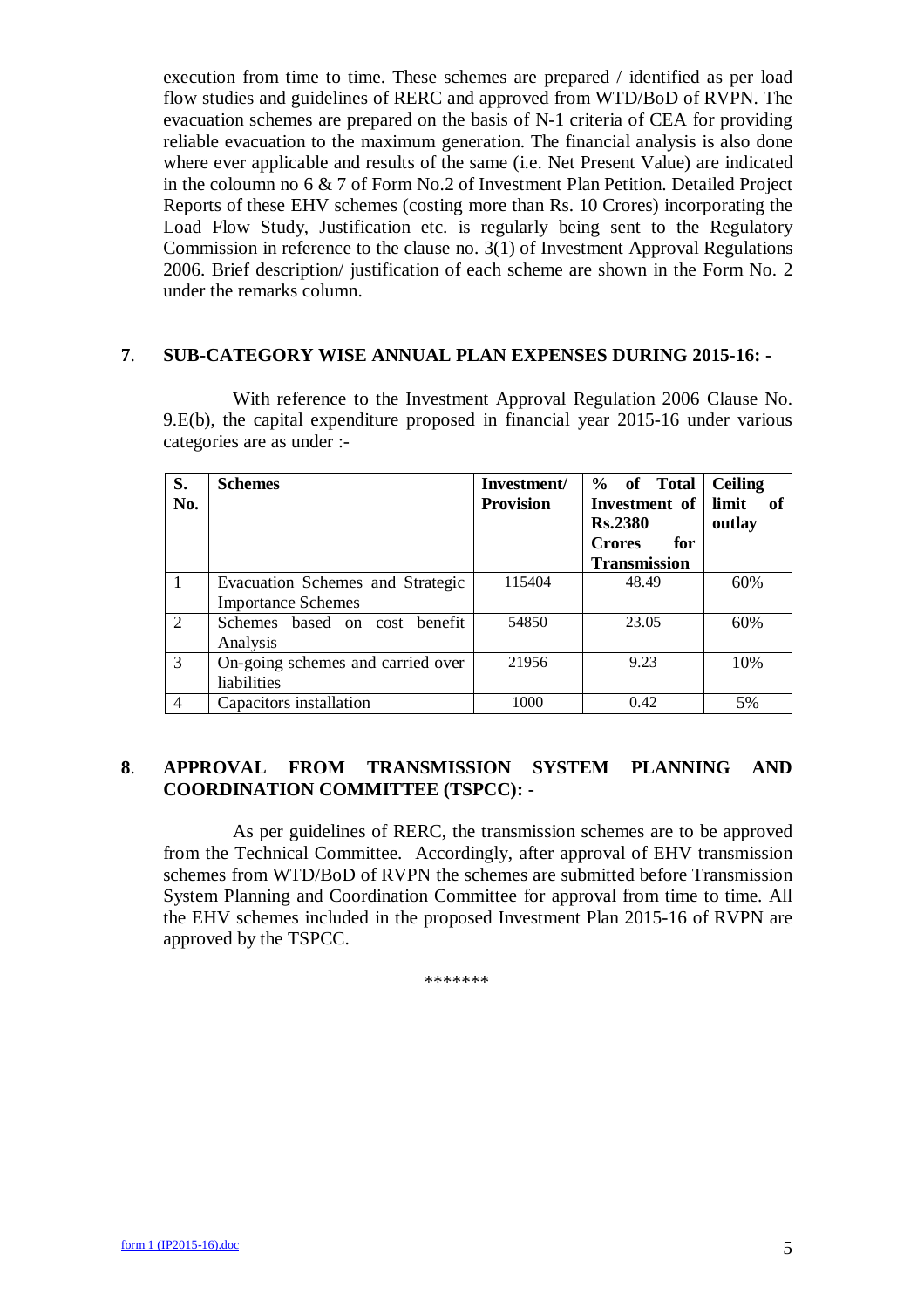|                |                                                                                                                   |             |                |             |          |                   |            |                                                                       |            |                |             |                                     | Form-2                               |
|----------------|-------------------------------------------------------------------------------------------------------------------|-------------|----------------|-------------|----------|-------------------|------------|-----------------------------------------------------------------------|------------|----------------|-------------|-------------------------------------|--------------------------------------|
|                |                                                                                                                   |             |                |             |          |                   |            | RAJ. RAJYA VIDYUT PRASARAN NIGAM LTD.                                 |            |                |             |                                     |                                      |
|                |                                                                                                                   |             |                |             |          |                   |            | <b>Investment Proposals for the Financial Year 2015-16 (Proposed)</b> |            |                |             |                                     |                                      |
|                |                                                                                                                   |             |                |             |          |                   |            | (Physical & Financial Targets & Achievment)                           |            |                |             |                                     |                                      |
|                |                                                                                                                   |             |                |             |          |                   |            |                                                                       |            |                |             |                                     | (Rs. In Lacs)                        |
| S.No.          | Name of the Work/Project                                                                                          | Total cost  | Year of        | Commissio-  |          | Net Present Value |            | Physical Target                                                       |            |                |             | Expenditure / Provision (in lacs of | Remarks and                          |
|                |                                                                                                                   | of scheme/  | <b>Start</b>   | ning date/  | 5th year | 10th year         | Unit       | for previous                                                          | During the | upto           | During      | During year                         | (Justification of the Scheme)        |
|                |                                                                                                                   | works (lacs |                | year        |          |                   | kM/MV      | year 2014-15 year 2015-16                                             |            | previous       | Previous    | 2015-16                             |                                      |
|                |                                                                                                                   | of $Rs.$ )  |                | (likely)    |          |                   | А          | (Working)                                                             | (Target)   | year start     | year        | (budget)                            |                                      |
|                |                                                                                                                   |             |                |             |          |                   |            | target/Achieve                                                        | working    | Expend.        | 2014-15     | provision)                          |                                      |
|                |                                                                                                                   |             |                |             |          |                   |            | ment)                                                                 |            | (01.04.14)     | Budget      |                                     |                                      |
|                |                                                                                                                   |             |                |             |          |                   |            |                                                                       |            | (Tentative     | Provision   |                                     |                                      |
|                |                                                                                                                   |             |                |             |          |                   |            |                                                                       |            |                |             |                                     |                                      |
|                | $\mathfrak{D}$                                                                                                    | 3           | $\overline{4}$ | 5           | 6        | $\tau$            | 8          | 9                                                                     | 10         | 11             | 12          | 13                                  | 14                                   |
| $\mathbf A$    | <b>Approved Scheme</b>                                                                                            |             |                |             |          |                   |            |                                                                       |            |                |             |                                     |                                      |
|                | 1. ON GOING SCHEMES                                                                                               |             |                |             |          |                   |            |                                                                       |            |                |             |                                     |                                      |
| $\bf{I}$       | <b>765kV SCHEMES</b>                                                                                              |             |                |             |          |                   |            |                                                                       |            |                |             |                                     |                                      |
| 1              | 765/400 kV GSS at Phagi(Jaipur South) alongwith 2 sets of 765kV,                                                  | 83285.06    | 2010-11        | 2014-15     | N.A.     | N.A.              | <b>MVA</b> | 1500                                                                  | 1500       | 31045.00       | 15000       | 500                                 | To evacuate power from Chhabra Super |
|                | 3x80 MVAR (single phase) Line Reactors and 400kV, 1x125                                                           |             |                |             |          |                   |            |                                                                       |            |                |             |                                     | Critical TPS and Kalisindh TPS       |
|                | MVAR Bus Reactor at Phagi (Jaipur South)                                                                          |             |                |             |          |                   |            |                                                                       |            |                |             |                                     |                                      |
| 2              | 400/765 kV GSS at Anta(Baran) Pooling Station alongwith 2 sets                                                    | 50463.53    | 2010-11        | 2014-15     | N.A.     | N.A.              | <b>MVA</b> | 1500                                                                  | 1500       | 24875.81       | 20600       | 500                                 |                                      |
|                | of 765kV, 3x80 MVAR (single phase) Line Reactors.                                                                 |             |                |             |          |                   |            |                                                                       |            |                |             |                                     |                                      |
| $\mathbf{3}$   | 765 kV, 1X S/C Anta- Phagi(Jaipur South) ckt - I                                                                  | 68161.58    | 2010-11        | 25.3.14     | N.A.     | N.A.              | kM         |                                                                       |            | 33200          | 1100        | $\sim$                              |                                      |
| $\overline{4}$ | 765 kV, 1 X S/C Phagi(Jaipur South)- Anta ckt -II                                                                 |             | 2010-11        | 4.1.14      | N.A.     | N.A.              | kM         |                                                                       |            | 32700          |             | $\sim$                              |                                      |
|                | Evacuation system for Kawai Super Critical TPS (2x660MW)                                                          |             |                |             |          |                   |            |                                                                       |            |                |             |                                     |                                      |
| 5              | Additional 1x1500 MVA, 765/400 kV transformer (3rd                                                                | 16161.12    | 2010-11        | 2015-16     | N.A.     | N.A.              | <b>MVA</b> |                                                                       | 1500       | Incl in I.2    | Incl in I.2 | Incl in I.2                         | To evacuate power from Kawai Super   |
|                | transformer) at 765/400 kV pooling station Anta (Baran)                                                           |             |                |             |          |                   |            |                                                                       |            |                |             |                                     | <b>Critical TPS</b>                  |
| П              | <b>400kV SCHEMES</b>                                                                                              |             |                |             |          |                   |            |                                                                       |            |                |             |                                     |                                      |
|                | <b>Composite Power Evacuation System {Chhabra Super Critical</b><br>TPS $(2x660MW)$ & Kalisindh TPS $(2x600MW)$ } |             |                |             |          |                   |            |                                                                       |            |                |             |                                     |                                      |
| $\mathbf{1}$   | 400 kV D/C (Quad Moose) Kalisindh TPS -Anta(Baran) Pooling                                                        | 18948.83    | 2010-11        | 26.3.14     | N.A.     | N.A.              | kM         |                                                                       |            | 18110.3        | 200         |                                     | This scheme is primarily formed to   |
|                | Station Line (For Kalisingdh TPS)                                                                                 |             |                |             |          |                   |            |                                                                       |            |                |             |                                     | evacuate power from Chhabra Super    |
|                |                                                                                                                   |             |                |             |          |                   |            |                                                                       |            |                |             |                                     | Critical TPS and Kalisindh TPS       |
| $\overline{2}$ | 400/220 kV GSS at Ajmer                                                                                           | 12334.01    | 2010-11        | 2014-15     | N.A.     | N.A.              | <b>MVA</b> | 315                                                                   | 315        | 7476.17        | 2800        | 800                                 |                                      |
| $\mathbf{3}$   | Terminal 400 kV Bays at existing 400 kV Substation at Heerapura                                                   | 996.09      | 2010-11        | 2015-16     | N.A.     | N.A.              |            |                                                                       |            |                |             |                                     |                                      |
|                |                                                                                                                   |             |                |             |          |                   |            |                                                                       |            |                |             |                                     |                                      |
| $\overline{4}$ | 400 kV D/C (Twin Moose) Phagi (Jaipur 765 kV)-Ajmer Line                                                          | 11603.74    | 2010-11        | 2015-16     | N.A.     | N.A.              | kM         |                                                                       | 213        | 6448.51        | 2500        | 3000                                |                                      |
| 5              | 400 kV D/C Phagi (Jaipur) - Heerapura line                                                                        | 3716.19     | 2010-11        | 2015-16     | N.A.     | N.A.              | kM         |                                                                       | 89         | 2571.29        |             |                                     |                                      |
| 6              | 400 kV D/C (Quad Moose) Chhabra SCTPS - Anta(Baran) Pooling                                                       | 24632.16    | 2010-11        | 2015-16     | N.A.     | N.A.              | kM         |                                                                       | 179        | 19158.22       | 200         | 100                                 |                                      |
|                | Station Line (For Chhabra TPS) (Line work completed<br>termination pending on chhabra end)                        |             |                |             |          |                   |            |                                                                       |            |                |             |                                     |                                      |
|                | Power Evacuation of Banswara Super Critical TPS (IPP Unit-                                                        |             |                |             |          |                   |            |                                                                       |            |                |             |                                     |                                      |
|                | (2X660MW)                                                                                                         |             |                |             |          |                   |            |                                                                       |            |                |             |                                     |                                      |
|                | 400/220 kV GSS at Chittorgarh alongwith 400kV, 1x80 MVAR                                                          | 13834.05    | 2010-11        | $2015 - 16$ | N.A.     | N.A.              | <b>MVA</b> |                                                                       | 315        | 6534.17        | 500         | 200                                 | This scheme is primarily formed to   |
|                | Bus Reactor, and 2x50MVAR Line Reactors at Chittorgarh end of                                                     |             |                |             |          |                   |            |                                                                       |            |                |             |                                     | evacuate Power from Banswara Super   |
|                | 400kV D/C Banswara TPS-Chittorgarh line. (Under normal                                                            |             |                |             |          |                   |            |                                                                       |            |                |             |                                     | Critical TPS.                        |
|                | development)                                                                                                      |             |                |             |          |                   |            |                                                                       |            |                |             |                                     | Jodhpur (New) & Chittorgarh GSS      |
| 8              | Terminal 400 kV Bays at existing 400kV Substation Bhilwara                                                        | 2440.86     | 2010-11        | 2015-16     | N.A.     | N.A.              |            |                                                                       |            |                |             |                                     | alongwith its associated lines are   |
|                |                                                                                                                   |             |                |             |          |                   |            |                                                                       |            |                |             |                                     | essentially required as per system   |
| 9              | 400/220 kV GSS at Jodhpur (New) alongwith 400kV, 1x80 MVAR                                                        | 14790.96    | 2011-12        | 2016-17     | N.A.     | N.A.              | <b>MVA</b> |                                                                       |            | $\overline{0}$ | 1200        | 4444                                | studies. Decided to advance its      |
|                | Bus Reactor and 2x50MVAR Line Reactors at Jodhpur end of                                                          |             |                |             |          |                   |            |                                                                       |            |                |             |                                     | construction                         |
|                | 400kV D/C Udaipur -Jodhpur (New) line. (Under normal                                                              |             |                |             |          |                   |            |                                                                       |            |                |             |                                     |                                      |
|                | development)                                                                                                      |             |                |             |          |                   |            |                                                                       |            |                |             |                                     |                                      |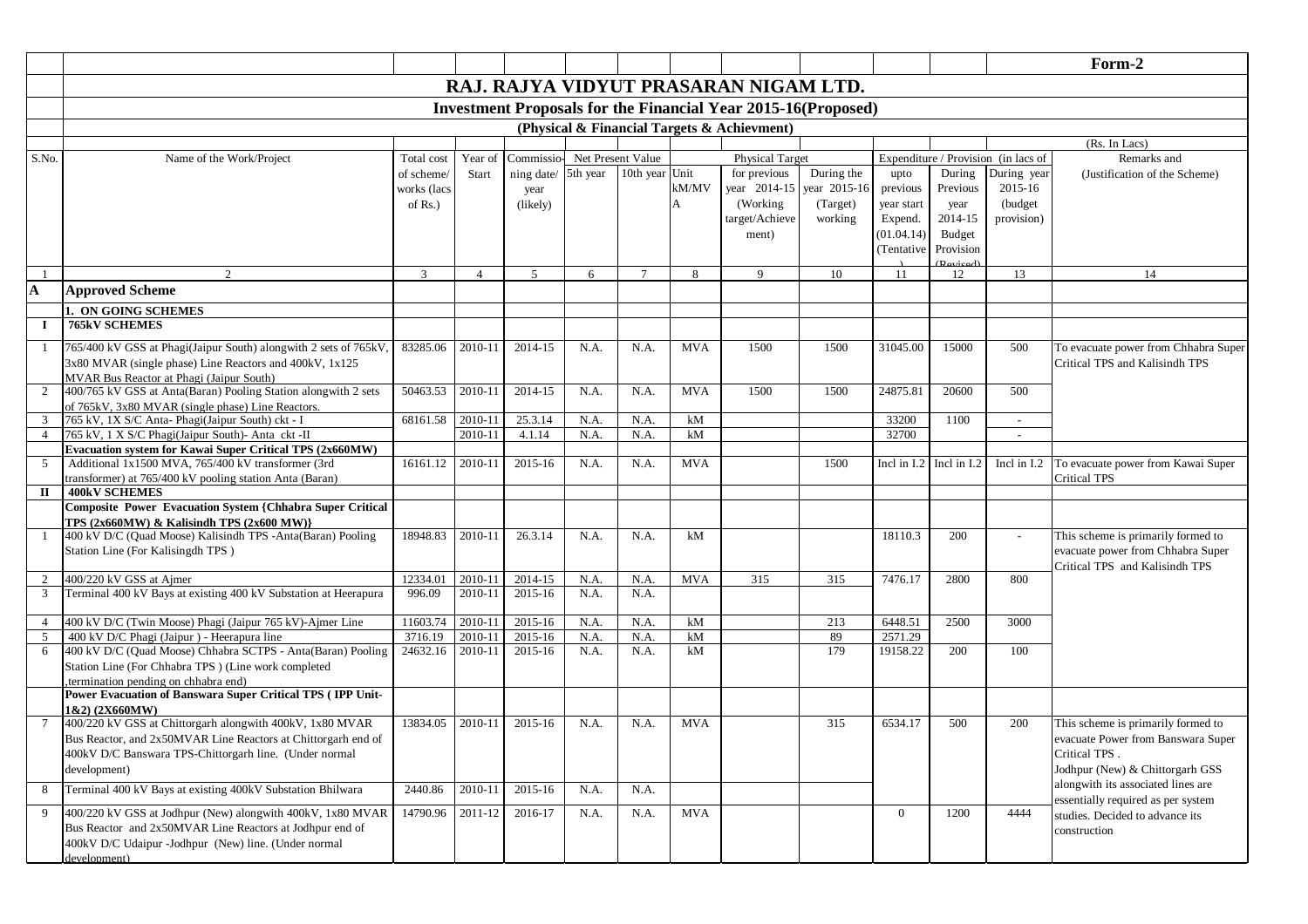|                | (Physical & Financial Targets & Achievment)                                    |                |                |                             |      |                |            |                        |              |                |               |                                     |                                       |
|----------------|--------------------------------------------------------------------------------|----------------|----------------|-----------------------------|------|----------------|------------|------------------------|--------------|----------------|---------------|-------------------------------------|---------------------------------------|
|                |                                                                                |                |                |                             |      |                |            |                        |              |                |               |                                     | (Rs. In Lacs)                         |
| S.No.          | Name of the Work/Project                                                       | Total cost     | Year of        | Commissio-Net Present Value |      |                |            | <b>Physical Target</b> |              |                |               | Expenditure / Provision (in lacs of | Remarks and                           |
|                |                                                                                | of scheme/     | Start          | ning date/ 5th year         |      | 10th year Unit |            | for previous           | During the   | upto           | During        | During year                         | (Justification of the Scheme)         |
|                |                                                                                | works (lacs    |                | year                        |      |                | kM/MV      | year 2014-15           | year 2015-16 | previous       | Previous      | 2015-16                             |                                       |
|                |                                                                                | of $Rs.$ )     |                | (likely)                    |      |                | A          | (Working)              | (Target)     | year start     | year          | (budget                             |                                       |
|                |                                                                                |                |                |                             |      |                |            | target/Achieve         | working      | Expend.        | 2014-15       | provision)                          |                                       |
|                |                                                                                |                |                |                             |      |                |            | ment)                  |              | (01.04.14)     | <b>Budget</b> |                                     |                                       |
|                |                                                                                |                |                |                             |      |                |            |                        |              | (Tentative     | Provision     |                                     |                                       |
|                |                                                                                |                |                |                             |      |                |            |                        |              |                |               |                                     |                                       |
| $\overline{1}$ |                                                                                | $\overline{3}$ | $\overline{4}$ | $\overline{5}$              | 6    | $\overline{7}$ | 8          | 9                      | 10           | -11            | 12            | 13                                  | 14                                    |
|                | 400kV Interconnecting Lines (Banswara Super Critical TPS                       |                |                |                             |      |                |            |                        |              |                |               |                                     |                                       |
|                | <b>Evacuation</b> ):                                                           |                |                |                             |      |                |            |                        |              |                |               |                                     |                                       |
| 10             | 400 kV D/C Chittorgarh-Bhilwara (Twin Moose) Line (Under                       | 4644.14        | 2011-12        | 2015-16                     | N.A. | N.A.           | kM         |                        | 99           | 1287.62        | 2500          | 500                                 | This scheme is primarily formed to    |
|                | normal development)                                                            |                |                |                             |      |                |            |                        |              |                |               |                                     | evacuate Power from Banswara Super    |
|                |                                                                                |                |                |                             |      |                |            |                        |              |                |               |                                     | Critical TPS.                         |
| -11            | LILO of 400kV Jodhpur -Merta line at 400 kV GSS Jodhpur(New)                   | 3716.19        | 2012-13        | 2016-17                     | N.A. | N.A.           | kM         |                        |              | $\overline{0}$ | 1200          | 800                                 | Jodhpur (New) & Chittorgarh GSS       |
|                |                                                                                |                |                |                             |      |                |            |                        |              |                |               |                                     | alongwith its associated lines are    |
|                |                                                                                |                |                |                             |      |                |            |                        |              |                |               |                                     | essentially required as per system    |
| 12             | 400 kV D/C Bhilwara-Ajmer (Twin Moose) Line                                    | 13923.6        | 2012-13        | 2016-17                     | N.A. | N.A.           | kM         |                        |              | 9852.75        | 3400          | 3000                                | studies. Decided to advance its       |
|                |                                                                                |                |                |                             |      |                |            |                        |              |                |               |                                     | construction                          |
|                |                                                                                |                |                |                             |      |                |            |                        |              |                |               |                                     |                                       |
|                | Power Evacuation Scheme of Suratgarh Super Critical TPS<br>Unit 7&8) (2x660MW) |                |                |                             |      |                |            |                        |              |                |               |                                     |                                       |
| 13             | 400/220 kV GSS at Babai (Jhunjhunu) alongwith 400kV, 1x80                      | 14388.31       | 2010-11        | 2016-17                     | N.A. | N.A.           | <b>MVA</b> |                        |              | 6227.96        | 1600          | 1500                                | This scheme is primarily formed to    |
|                | MVAR Bus Reactor and 2x80MVAR Line Reactors at Babai end of                    |                |                |                             |      |                |            |                        |              |                |               |                                     | evacuate power from Suratgarh TPS     |
|                | 400kV D/C Suratgarh TPS-Babai (Jhunjhunu) line.                                |                |                |                             |      |                |            |                        |              |                |               |                                     |                                       |
| 14             | Terminal 400 kV Bays at existing 400 kV Substation Bikaner (with               | 2760.19        | 2011-12        | 2015-16                     | N.A  | N.A.           |            |                        |              |                |               |                                     |                                       |
|                | 400kV, 1x50 MVAR Shunt Line Reactor at Bikaner end of 400kV                    |                |                |                             |      |                |            |                        |              |                |               |                                     |                                       |
|                | S/C Bikaner-Merta line.)                                                       |                |                |                             |      |                |            |                        |              |                |               |                                     |                                       |
| 15             | Terminal 400 kV Bay at existing 400 kV Substation Mertacity with               | 1387.99        | 2011-12        | 2015-16                     | N.A  | N.A.           |            |                        |              |                |               |                                     |                                       |
|                | 400kV, 1x50 MVAR Shunt Line Reactor at Merta end of 400kV                      |                |                |                             |      |                |            |                        |              |                |               |                                     |                                       |
|                | S/C Bikaner-Merta line.                                                        |                |                |                             |      |                |            |                        |              |                |               |                                     |                                       |
|                | 400kV Interconnecting Lines (Suratgarh Super Critical TPS                      |                |                |                             |      |                |            |                        |              |                |               |                                     |                                       |
|                | Evacuation):                                                                   |                |                |                             |      |                |            |                        |              |                |               |                                     |                                       |
| 16             | 400 kV S/C Bikaner- Merta (Twin Moose) Line                                    | 11899.74       | 2011-12        | 2014-15                     | N.A. | N.A.           | kM         | 172                    |              | 9825.19        | 2000          | 50                                  | This scheme is primarily formed to    |
|                |                                                                                |                |                |                             |      |                |            |                        |              |                |               |                                     | evacuate power from Suratgarh TPS     |
| 17             | 400 kV D/C Suratgarh TPS- Babai (Jhunjhunu) (Quad Moose) Line                  | 43576.58       | 2010-11        | 2016-17                     | N.A. | N.A.           | kM         |                        | 480          | 26233.14       | 5200          | 6000                                |                                       |
|                | Evacuation system for Kawai Super Critical TPS (2x660MW)                       |                |                |                             |      |                |            |                        |              |                |               |                                     |                                       |
| 18             | (i) 400 kV D/C (Quad Moose) Kawai SCTPS-765/400 kV Anta                        | 14944.75       | 2010-11        | 4.1.14                      | N.A. | N.A.           | kM         |                        |              | 4974.113       | 100           |                                     | This scheme is prilimnarily formed to |
|                | (Baran) line                                                                   |                |                |                             |      |                |            |                        |              |                |               |                                     | evacuate power from Kawai Super       |
|                |                                                                                |                |                |                             |      |                |            |                        |              |                |               |                                     | <b>Critical TPS</b>                   |
|                | (ii) 3 nos. 400 kV bays at 765/400 kV Anta(Baran) Pooling                      | Incl. in       | 2011-12        | 2014-15                     | N.A. | N.A.           |            |                        |              | Incl. in       | Incl. in      | Incl. in                            |                                       |
|                | Station                                                                        | I.A.5          |                |                             |      |                |            |                        |              | 765kV          | 765kV         | 765kV Anta                          |                                       |
|                |                                                                                |                |                |                             |      |                |            |                        |              | Anta           | Anta          |                                     |                                       |
|                | <b>Transmission System for New Solar and Wind Power Plants in</b>              |                |                |                             |      |                |            |                        |              |                |               |                                     |                                       |
|                | Jaisalmer, Barmer & Jodhpur Districts                                          |                |                |                             |      |                |            |                        |              |                |               |                                     |                                       |
| 19             | 400/220 kV, 3 X 500 MVA Pooling Sub-Station GSS at Ramgarh                     | 30820.43       | 2011-12        | 2016-17                     | N.A. | N.A.           | <b>MVA</b> |                        |              | 15314.66       | 1300          | 7300                                | This scheme is formed to evacuate     |
|                | (Jaisalmer) alongwith 400kV, 1x125 MVAR, 400kV Shunt Reactor                   |                |                |                             |      |                |            |                        |              |                |               |                                     | power from new solar and wind power   |
|                | (Bus type) and 2x50 MVAR Shunt Reactor (line type) for 400kV                   |                |                |                             |      |                |            |                        |              |                |               |                                     | plants in Jaisalmer, Barmer, Jodhpur  |
|                | D/C Ramgarh-Bhadla line (ADB TR-1) and $220/132kV$ , $3x160$                   |                |                |                             |      |                |            |                        |              |                |               |                                     | Districts.                            |
|                | MVA with 132/33kV, 2x40/50 MVA (RVPN scope)                                    |                |                |                             |      |                |            |                        |              |                |               |                                     |                                       |
|                |                                                                                |                |                |                             |      |                |            |                        |              |                |               |                                     |                                       |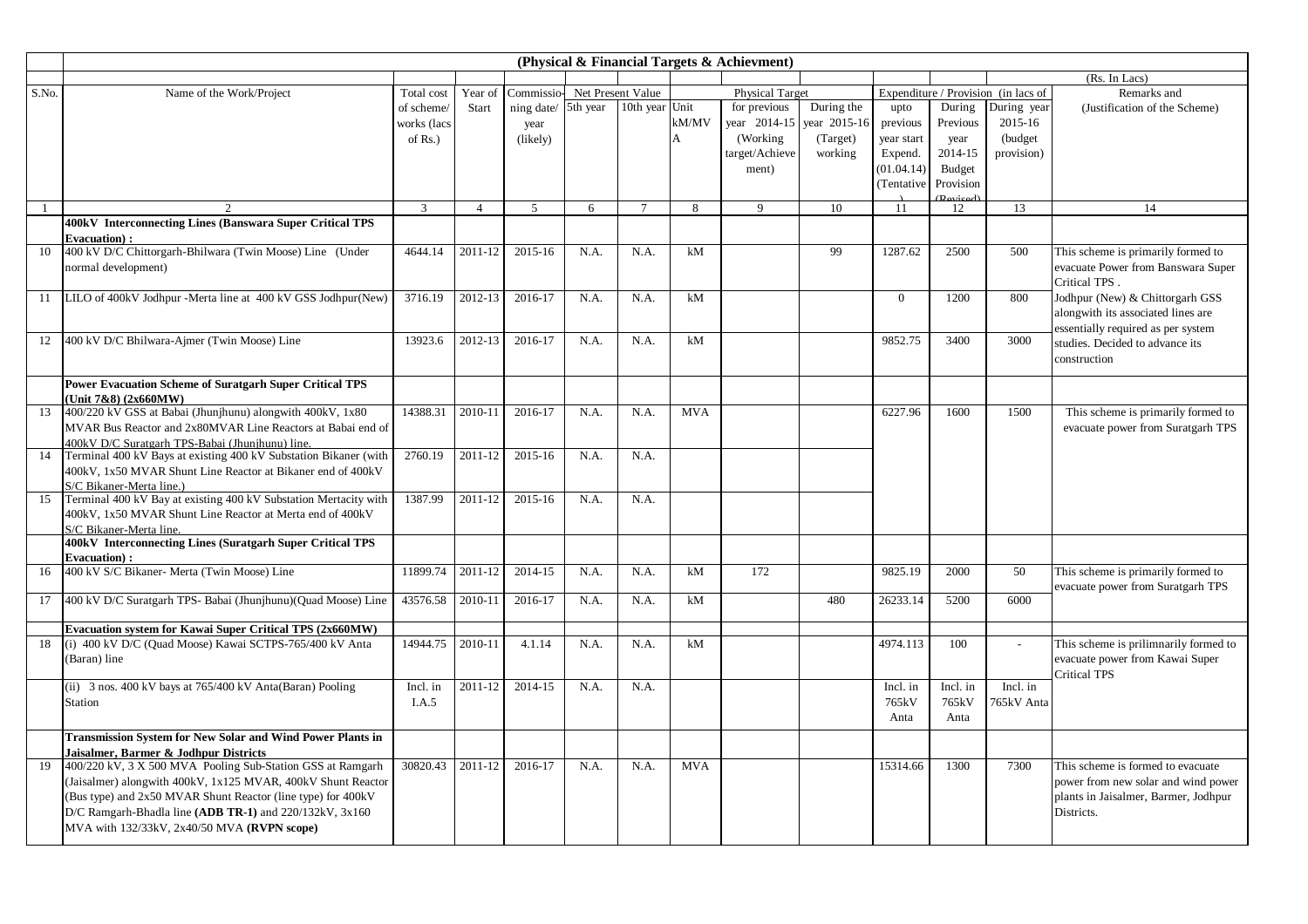| (Rs. In Lacs)<br>Commissio-Net Present Value<br>Expenditure / Provision (in lacs of<br>S.No.<br>Year of<br><b>Physical Target</b><br>Remarks and<br>Name of the Work/Project<br>Total cost<br>5th year<br>10th year<br>Unit<br>for previous<br>During the<br>During<br>During year<br>ning date/<br>upto<br>(Justification of the Scheme)<br>of scheme/<br>Start<br>year 2014-15<br>year 2015-16<br>Previous<br>kM/MV<br>previous<br>2015-16<br>works (lacs<br>year<br>(Working)<br>(Target)<br>year start<br>(budget)<br>А<br>year<br>of Rs.)<br>(likely)<br>working<br>Expend.<br>2014-15<br>provision)<br>target/Achieve<br>(01.04.14)<br>Budget<br>ment)<br>(Tentative<br>Provision<br>3<br>$\overline{4}$<br>5<br>6<br>$7\phantom{.0}$<br>8<br>9<br>10<br>11<br>12<br>13<br>14<br>400/220 kV, 3 X 500 MVA Pooling Sub-Station GSS at Bhadla<br>35446.41<br>2011-12<br>2016-17<br>N.A.<br>N.A.<br><b>MVA</b><br>1889.09<br>1300<br>7800<br>20<br>(Jodhpur) alongwith 400kV, 1x125 MVAR Shunt Reactor (Bus<br>type) and 4x50 MVAR, 400kV Shunt Reactors (Line type) for<br>Bhadla ends of 400kV D/C Bhadla-Bikaner line, 400kV LILO<br>Jodhpur-Merta at Bhadla line and 400kV D/C Ramgarh-Bhadla<br>line. (ADB TR-1) and 220/132kV, 3x160 MVA with 132/33kV,<br>$2v40/50$ MVA (DVDN coope)<br>Augmentation of 400kV GSS Akal by installation of 400/220 kV, 1<br>8832.48<br>2011-12<br>2016-17<br>N.A.<br>N.A.<br><b>MVA</b><br>380.75<br>100<br>1500<br>21<br>X500 MVA Transformer alongwith 400kV, 1x125 MVAR Bus<br>Reactor and 400kV, 2x50 MVAR Shunt Reactor (line type) for<br>proposed 400kV Akal-Jodhnur (New) line. (ICB-1)<br>2011-12<br>20<br>Augmentation at 400kV GSS Barmer<br>(i) 1x125 MVAR, 400kV Shunt Reactor (Bus type) at 400kV GSS<br>3177.51<br>2011-12<br>2016-17<br>N.A.<br>N.A.<br>301.74<br>100<br>1000<br>Barmer (ADB TR-1)<br>(ii) 400kV bays for 400kV D/C Barmer-Bhinmal (PG) line<br>2011-12<br>2016-17<br>N.A.<br>N.A.<br>Augmentation at 400kV GSS Bikaner<br>2011-12<br>N.A.<br>N.A.<br>21<br>244.35<br>(i) 1x125 MVAR, 400kV Bus Reactor at 400kV GSS Bikaner<br>8086.30<br>2011-12<br>2016-17<br>100<br>1200<br>N.A.<br>N.A.<br>GSS (ADB TR-1)<br>(ii) 400kV Bays for 400kV D/C Bhadla-Bikaner line and 400kV<br>2011-12<br>2016-17<br>N.A.<br>N.A.<br>D/C Bikaner-Sikar (PGCIL) line at Bikaner end of the lines<br>22<br>Augmentation of 400kV GSS Jodhpur (New)<br>(i) 2x50 MVAR, 400kV Shunt Reactor (line type) at 400kV GSS<br>2011-12<br>Incl in 400 Incl in 400<br>Incl in 400<br>3701.39<br>2016-17<br>N.A.<br>N.A.<br>kV GSS<br>Jodhpur (New) for 400kV D/C Akal-Jodhpur(New) line<br>kV GSS<br>kV GSS<br>(ii) 400kV bays at Jodhpur (New) for LILO of one ckt. of 400kV<br>2011-12<br>2016-17<br>N.A.<br>N.A.<br>Jodhpur<br>Jodhpur<br>Jodhpur<br>D/C Raj West LTPS-Jodhpur line.<br>(New)<br>(New)<br>(New)<br>400kV Interconnecting Lines (New Solar & Wind Plants):<br>400 kV D/C Ramgarh-Bhadla line (Twin Moose)<br>2012-13<br>2016-17<br>N.A.<br>kM<br>1158.35<br>3500<br>23<br>17873.13<br>N.A.<br>6300<br>This scheme is formed to evacuate<br>power from new solar and wind power<br>2012-13<br>2016-17<br>7000<br>plants in Jaisalmer, Barmer, Jodhpur<br>24<br>400 kV D/C Bhadla-Bikaner line (Quad Moose)<br>42589.27<br>N.A<br>N.A.<br>kM<br>5508.65<br>6500<br>4968.34<br>2012-13<br>2014-15<br>100<br>Districts.<br>25<br>LILO of one circuit of 400kV D/C Raj West-Jodhpur line at 400kV<br>N.A.<br>kM<br>858.69<br>3500<br>1000<br>N.A.<br>GSS Jodhpur (New) (Twin Moose)<br>400 kV D/C Ramgarh(Jaisalmer)-Akal (Jaisalmer) line (Twin<br>9931.72<br>2013-14<br>2016-17<br>N.A.<br>N.A.<br>kM<br>30.31<br>300<br>8000<br>26<br>Moose) (ADB TR-1)<br>400 kV D/C line from 400/220kV Pooling Station Bhadla to LILO<br>15887.78<br>2013-14<br>2016-17<br>N.A.<br>$\overline{0}$<br>200<br>27<br>N.A.<br>kM<br>13800<br>point at 400kV S/C Jodhpur-Merta line (Twin Moose) (ADB TR-1)<br>2013-14<br>2017-18<br>$\Omega$<br>28<br>400 kV D/C Barmer-Bhinmal (PGCIL) line (Twin Moose) (ADB<br>13902.43<br>N.A.<br>N.A.<br>kM<br>200<br>12000<br>$TR-2)$<br>29<br>400 kV GSS Deedwana (RVPN Scope)<br>(i) 1 No. 400kV bay at 400kV GSS Bikaner (For termination of<br>2013-14<br>2014-15<br>$\theta$<br>200<br>The provide stability to evacuation<br>1849.58<br>N.A.<br>N.A.<br>400kV S/C Bikaner - Deedwana line at Bikaner end)<br>system of STPS and avoid overloading<br>of lines (System Strengtheing)<br>2014-15<br>$\Omega$<br>(ii) 1 No. 400kV bay at 400kV GSS Ajmer (For termination of<br>2013-14<br>N.A.<br>N.A.<br>400kV S/C Ajmer - Deedwana line at Ajmer end)<br>30<br>400 kV GSS Alwar (RVPN Scope) | (Physical & Financial Targets & Achievment) |  |  |  |  |  |  |  |  |  |  |  |  |
|--------------------------------------------------------------------------------------------------------------------------------------------------------------------------------------------------------------------------------------------------------------------------------------------------------------------------------------------------------------------------------------------------------------------------------------------------------------------------------------------------------------------------------------------------------------------------------------------------------------------------------------------------------------------------------------------------------------------------------------------------------------------------------------------------------------------------------------------------------------------------------------------------------------------------------------------------------------------------------------------------------------------------------------------------------------------------------------------------------------------------------------------------------------------------------------------------------------------------------------------------------------------------------------------------------------------------------------------------------------------------------------------------------------------------------------------------------------------------------------------------------------------------------------------------------------------------------------------------------------------------------------------------------------------------------------------------------------------------------------------------------------------------------------------------------------------------------------------------------------------------------------------------------------------------------------------------------------------------------------------------------------------------------------------------------------------------------------------------------------------------------------------------------------------------------------------------------------------------------------------------------------------------------------------------------------------------------------------------------------------------------------------------------------------------------------------------------------------------------------------------------------------------------------------------------------------------------------------------------------------------------------------------------------------------------------------------------------------------------------------------------------------------------------------------------------------------------------------------------------------------------------------------------------------------------------------------------------------------------------------------------------------------------------------------------------------------------------------------------------------------------------------------------------------------------------------------------------------------------------------------------------------------------------------------------------------------------------------------------------------------------------------------------------------------------------------------------------------------------------------------------------------------------------------------------------------------------------------------------------------------------------------------------------------------------------------------------------------------------------------------------------------------------------------------------------------------------------------------------------------------------------------------------------------------------------------------------------------------------------------------------------------------------------------------------------------------------------------------------------------------------------------------------------------------------------------------------------------------------------------------------------------------------------------------------------------------------------------------------------------------------------------------------------------------------------------------------------------------------------------------------------------------------------------------------------------------------------------------------------------------------------------------------------------------------------|---------------------------------------------|--|--|--|--|--|--|--|--|--|--|--|--|
|                                                                                                                                                                                                                                                                                                                                                                                                                                                                                                                                                                                                                                                                                                                                                                                                                                                                                                                                                                                                                                                                                                                                                                                                                                                                                                                                                                                                                                                                                                                                                                                                                                                                                                                                                                                                                                                                                                                                                                                                                                                                                                                                                                                                                                                                                                                                                                                                                                                                                                                                                                                                                                                                                                                                                                                                                                                                                                                                                                                                                                                                                                                                                                                                                                                                                                                                                                                                                                                                                                                                                                                                                                                                                                                                                                                                                                                                                                                                                                                                                                                                                                                                                                                                                                                                                                                                                                                                                                                                                                                                                                                                                                                                                      |                                             |  |  |  |  |  |  |  |  |  |  |  |  |
|                                                                                                                                                                                                                                                                                                                                                                                                                                                                                                                                                                                                                                                                                                                                                                                                                                                                                                                                                                                                                                                                                                                                                                                                                                                                                                                                                                                                                                                                                                                                                                                                                                                                                                                                                                                                                                                                                                                                                                                                                                                                                                                                                                                                                                                                                                                                                                                                                                                                                                                                                                                                                                                                                                                                                                                                                                                                                                                                                                                                                                                                                                                                                                                                                                                                                                                                                                                                                                                                                                                                                                                                                                                                                                                                                                                                                                                                                                                                                                                                                                                                                                                                                                                                                                                                                                                                                                                                                                                                                                                                                                                                                                                                                      |                                             |  |  |  |  |  |  |  |  |  |  |  |  |
|                                                                                                                                                                                                                                                                                                                                                                                                                                                                                                                                                                                                                                                                                                                                                                                                                                                                                                                                                                                                                                                                                                                                                                                                                                                                                                                                                                                                                                                                                                                                                                                                                                                                                                                                                                                                                                                                                                                                                                                                                                                                                                                                                                                                                                                                                                                                                                                                                                                                                                                                                                                                                                                                                                                                                                                                                                                                                                                                                                                                                                                                                                                                                                                                                                                                                                                                                                                                                                                                                                                                                                                                                                                                                                                                                                                                                                                                                                                                                                                                                                                                                                                                                                                                                                                                                                                                                                                                                                                                                                                                                                                                                                                                                      |                                             |  |  |  |  |  |  |  |  |  |  |  |  |
|                                                                                                                                                                                                                                                                                                                                                                                                                                                                                                                                                                                                                                                                                                                                                                                                                                                                                                                                                                                                                                                                                                                                                                                                                                                                                                                                                                                                                                                                                                                                                                                                                                                                                                                                                                                                                                                                                                                                                                                                                                                                                                                                                                                                                                                                                                                                                                                                                                                                                                                                                                                                                                                                                                                                                                                                                                                                                                                                                                                                                                                                                                                                                                                                                                                                                                                                                                                                                                                                                                                                                                                                                                                                                                                                                                                                                                                                                                                                                                                                                                                                                                                                                                                                                                                                                                                                                                                                                                                                                                                                                                                                                                                                                      |                                             |  |  |  |  |  |  |  |  |  |  |  |  |
|                                                                                                                                                                                                                                                                                                                                                                                                                                                                                                                                                                                                                                                                                                                                                                                                                                                                                                                                                                                                                                                                                                                                                                                                                                                                                                                                                                                                                                                                                                                                                                                                                                                                                                                                                                                                                                                                                                                                                                                                                                                                                                                                                                                                                                                                                                                                                                                                                                                                                                                                                                                                                                                                                                                                                                                                                                                                                                                                                                                                                                                                                                                                                                                                                                                                                                                                                                                                                                                                                                                                                                                                                                                                                                                                                                                                                                                                                                                                                                                                                                                                                                                                                                                                                                                                                                                                                                                                                                                                                                                                                                                                                                                                                      |                                             |  |  |  |  |  |  |  |  |  |  |  |  |
|                                                                                                                                                                                                                                                                                                                                                                                                                                                                                                                                                                                                                                                                                                                                                                                                                                                                                                                                                                                                                                                                                                                                                                                                                                                                                                                                                                                                                                                                                                                                                                                                                                                                                                                                                                                                                                                                                                                                                                                                                                                                                                                                                                                                                                                                                                                                                                                                                                                                                                                                                                                                                                                                                                                                                                                                                                                                                                                                                                                                                                                                                                                                                                                                                                                                                                                                                                                                                                                                                                                                                                                                                                                                                                                                                                                                                                                                                                                                                                                                                                                                                                                                                                                                                                                                                                                                                                                                                                                                                                                                                                                                                                                                                      |                                             |  |  |  |  |  |  |  |  |  |  |  |  |
|                                                                                                                                                                                                                                                                                                                                                                                                                                                                                                                                                                                                                                                                                                                                                                                                                                                                                                                                                                                                                                                                                                                                                                                                                                                                                                                                                                                                                                                                                                                                                                                                                                                                                                                                                                                                                                                                                                                                                                                                                                                                                                                                                                                                                                                                                                                                                                                                                                                                                                                                                                                                                                                                                                                                                                                                                                                                                                                                                                                                                                                                                                                                                                                                                                                                                                                                                                                                                                                                                                                                                                                                                                                                                                                                                                                                                                                                                                                                                                                                                                                                                                                                                                                                                                                                                                                                                                                                                                                                                                                                                                                                                                                                                      |                                             |  |  |  |  |  |  |  |  |  |  |  |  |
|                                                                                                                                                                                                                                                                                                                                                                                                                                                                                                                                                                                                                                                                                                                                                                                                                                                                                                                                                                                                                                                                                                                                                                                                                                                                                                                                                                                                                                                                                                                                                                                                                                                                                                                                                                                                                                                                                                                                                                                                                                                                                                                                                                                                                                                                                                                                                                                                                                                                                                                                                                                                                                                                                                                                                                                                                                                                                                                                                                                                                                                                                                                                                                                                                                                                                                                                                                                                                                                                                                                                                                                                                                                                                                                                                                                                                                                                                                                                                                                                                                                                                                                                                                                                                                                                                                                                                                                                                                                                                                                                                                                                                                                                                      |                                             |  |  |  |  |  |  |  |  |  |  |  |  |
|                                                                                                                                                                                                                                                                                                                                                                                                                                                                                                                                                                                                                                                                                                                                                                                                                                                                                                                                                                                                                                                                                                                                                                                                                                                                                                                                                                                                                                                                                                                                                                                                                                                                                                                                                                                                                                                                                                                                                                                                                                                                                                                                                                                                                                                                                                                                                                                                                                                                                                                                                                                                                                                                                                                                                                                                                                                                                                                                                                                                                                                                                                                                                                                                                                                                                                                                                                                                                                                                                                                                                                                                                                                                                                                                                                                                                                                                                                                                                                                                                                                                                                                                                                                                                                                                                                                                                                                                                                                                                                                                                                                                                                                                                      |                                             |  |  |  |  |  |  |  |  |  |  |  |  |
|                                                                                                                                                                                                                                                                                                                                                                                                                                                                                                                                                                                                                                                                                                                                                                                                                                                                                                                                                                                                                                                                                                                                                                                                                                                                                                                                                                                                                                                                                                                                                                                                                                                                                                                                                                                                                                                                                                                                                                                                                                                                                                                                                                                                                                                                                                                                                                                                                                                                                                                                                                                                                                                                                                                                                                                                                                                                                                                                                                                                                                                                                                                                                                                                                                                                                                                                                                                                                                                                                                                                                                                                                                                                                                                                                                                                                                                                                                                                                                                                                                                                                                                                                                                                                                                                                                                                                                                                                                                                                                                                                                                                                                                                                      |                                             |  |  |  |  |  |  |  |  |  |  |  |  |
|                                                                                                                                                                                                                                                                                                                                                                                                                                                                                                                                                                                                                                                                                                                                                                                                                                                                                                                                                                                                                                                                                                                                                                                                                                                                                                                                                                                                                                                                                                                                                                                                                                                                                                                                                                                                                                                                                                                                                                                                                                                                                                                                                                                                                                                                                                                                                                                                                                                                                                                                                                                                                                                                                                                                                                                                                                                                                                                                                                                                                                                                                                                                                                                                                                                                                                                                                                                                                                                                                                                                                                                                                                                                                                                                                                                                                                                                                                                                                                                                                                                                                                                                                                                                                                                                                                                                                                                                                                                                                                                                                                                                                                                                                      |                                             |  |  |  |  |  |  |  |  |  |  |  |  |
|                                                                                                                                                                                                                                                                                                                                                                                                                                                                                                                                                                                                                                                                                                                                                                                                                                                                                                                                                                                                                                                                                                                                                                                                                                                                                                                                                                                                                                                                                                                                                                                                                                                                                                                                                                                                                                                                                                                                                                                                                                                                                                                                                                                                                                                                                                                                                                                                                                                                                                                                                                                                                                                                                                                                                                                                                                                                                                                                                                                                                                                                                                                                                                                                                                                                                                                                                                                                                                                                                                                                                                                                                                                                                                                                                                                                                                                                                                                                                                                                                                                                                                                                                                                                                                                                                                                                                                                                                                                                                                                                                                                                                                                                                      |                                             |  |  |  |  |  |  |  |  |  |  |  |  |
|                                                                                                                                                                                                                                                                                                                                                                                                                                                                                                                                                                                                                                                                                                                                                                                                                                                                                                                                                                                                                                                                                                                                                                                                                                                                                                                                                                                                                                                                                                                                                                                                                                                                                                                                                                                                                                                                                                                                                                                                                                                                                                                                                                                                                                                                                                                                                                                                                                                                                                                                                                                                                                                                                                                                                                                                                                                                                                                                                                                                                                                                                                                                                                                                                                                                                                                                                                                                                                                                                                                                                                                                                                                                                                                                                                                                                                                                                                                                                                                                                                                                                                                                                                                                                                                                                                                                                                                                                                                                                                                                                                                                                                                                                      |                                             |  |  |  |  |  |  |  |  |  |  |  |  |
|                                                                                                                                                                                                                                                                                                                                                                                                                                                                                                                                                                                                                                                                                                                                                                                                                                                                                                                                                                                                                                                                                                                                                                                                                                                                                                                                                                                                                                                                                                                                                                                                                                                                                                                                                                                                                                                                                                                                                                                                                                                                                                                                                                                                                                                                                                                                                                                                                                                                                                                                                                                                                                                                                                                                                                                                                                                                                                                                                                                                                                                                                                                                                                                                                                                                                                                                                                                                                                                                                                                                                                                                                                                                                                                                                                                                                                                                                                                                                                                                                                                                                                                                                                                                                                                                                                                                                                                                                                                                                                                                                                                                                                                                                      |                                             |  |  |  |  |  |  |  |  |  |  |  |  |
|                                                                                                                                                                                                                                                                                                                                                                                                                                                                                                                                                                                                                                                                                                                                                                                                                                                                                                                                                                                                                                                                                                                                                                                                                                                                                                                                                                                                                                                                                                                                                                                                                                                                                                                                                                                                                                                                                                                                                                                                                                                                                                                                                                                                                                                                                                                                                                                                                                                                                                                                                                                                                                                                                                                                                                                                                                                                                                                                                                                                                                                                                                                                                                                                                                                                                                                                                                                                                                                                                                                                                                                                                                                                                                                                                                                                                                                                                                                                                                                                                                                                                                                                                                                                                                                                                                                                                                                                                                                                                                                                                                                                                                                                                      |                                             |  |  |  |  |  |  |  |  |  |  |  |  |
|                                                                                                                                                                                                                                                                                                                                                                                                                                                                                                                                                                                                                                                                                                                                                                                                                                                                                                                                                                                                                                                                                                                                                                                                                                                                                                                                                                                                                                                                                                                                                                                                                                                                                                                                                                                                                                                                                                                                                                                                                                                                                                                                                                                                                                                                                                                                                                                                                                                                                                                                                                                                                                                                                                                                                                                                                                                                                                                                                                                                                                                                                                                                                                                                                                                                                                                                                                                                                                                                                                                                                                                                                                                                                                                                                                                                                                                                                                                                                                                                                                                                                                                                                                                                                                                                                                                                                                                                                                                                                                                                                                                                                                                                                      |                                             |  |  |  |  |  |  |  |  |  |  |  |  |
|                                                                                                                                                                                                                                                                                                                                                                                                                                                                                                                                                                                                                                                                                                                                                                                                                                                                                                                                                                                                                                                                                                                                                                                                                                                                                                                                                                                                                                                                                                                                                                                                                                                                                                                                                                                                                                                                                                                                                                                                                                                                                                                                                                                                                                                                                                                                                                                                                                                                                                                                                                                                                                                                                                                                                                                                                                                                                                                                                                                                                                                                                                                                                                                                                                                                                                                                                                                                                                                                                                                                                                                                                                                                                                                                                                                                                                                                                                                                                                                                                                                                                                                                                                                                                                                                                                                                                                                                                                                                                                                                                                                                                                                                                      |                                             |  |  |  |  |  |  |  |  |  |  |  |  |
|                                                                                                                                                                                                                                                                                                                                                                                                                                                                                                                                                                                                                                                                                                                                                                                                                                                                                                                                                                                                                                                                                                                                                                                                                                                                                                                                                                                                                                                                                                                                                                                                                                                                                                                                                                                                                                                                                                                                                                                                                                                                                                                                                                                                                                                                                                                                                                                                                                                                                                                                                                                                                                                                                                                                                                                                                                                                                                                                                                                                                                                                                                                                                                                                                                                                                                                                                                                                                                                                                                                                                                                                                                                                                                                                                                                                                                                                                                                                                                                                                                                                                                                                                                                                                                                                                                                                                                                                                                                                                                                                                                                                                                                                                      |                                             |  |  |  |  |  |  |  |  |  |  |  |  |
|                                                                                                                                                                                                                                                                                                                                                                                                                                                                                                                                                                                                                                                                                                                                                                                                                                                                                                                                                                                                                                                                                                                                                                                                                                                                                                                                                                                                                                                                                                                                                                                                                                                                                                                                                                                                                                                                                                                                                                                                                                                                                                                                                                                                                                                                                                                                                                                                                                                                                                                                                                                                                                                                                                                                                                                                                                                                                                                                                                                                                                                                                                                                                                                                                                                                                                                                                                                                                                                                                                                                                                                                                                                                                                                                                                                                                                                                                                                                                                                                                                                                                                                                                                                                                                                                                                                                                                                                                                                                                                                                                                                                                                                                                      |                                             |  |  |  |  |  |  |  |  |  |  |  |  |
|                                                                                                                                                                                                                                                                                                                                                                                                                                                                                                                                                                                                                                                                                                                                                                                                                                                                                                                                                                                                                                                                                                                                                                                                                                                                                                                                                                                                                                                                                                                                                                                                                                                                                                                                                                                                                                                                                                                                                                                                                                                                                                                                                                                                                                                                                                                                                                                                                                                                                                                                                                                                                                                                                                                                                                                                                                                                                                                                                                                                                                                                                                                                                                                                                                                                                                                                                                                                                                                                                                                                                                                                                                                                                                                                                                                                                                                                                                                                                                                                                                                                                                                                                                                                                                                                                                                                                                                                                                                                                                                                                                                                                                                                                      |                                             |  |  |  |  |  |  |  |  |  |  |  |  |
|                                                                                                                                                                                                                                                                                                                                                                                                                                                                                                                                                                                                                                                                                                                                                                                                                                                                                                                                                                                                                                                                                                                                                                                                                                                                                                                                                                                                                                                                                                                                                                                                                                                                                                                                                                                                                                                                                                                                                                                                                                                                                                                                                                                                                                                                                                                                                                                                                                                                                                                                                                                                                                                                                                                                                                                                                                                                                                                                                                                                                                                                                                                                                                                                                                                                                                                                                                                                                                                                                                                                                                                                                                                                                                                                                                                                                                                                                                                                                                                                                                                                                                                                                                                                                                                                                                                                                                                                                                                                                                                                                                                                                                                                                      |                                             |  |  |  |  |  |  |  |  |  |  |  |  |
|                                                                                                                                                                                                                                                                                                                                                                                                                                                                                                                                                                                                                                                                                                                                                                                                                                                                                                                                                                                                                                                                                                                                                                                                                                                                                                                                                                                                                                                                                                                                                                                                                                                                                                                                                                                                                                                                                                                                                                                                                                                                                                                                                                                                                                                                                                                                                                                                                                                                                                                                                                                                                                                                                                                                                                                                                                                                                                                                                                                                                                                                                                                                                                                                                                                                                                                                                                                                                                                                                                                                                                                                                                                                                                                                                                                                                                                                                                                                                                                                                                                                                                                                                                                                                                                                                                                                                                                                                                                                                                                                                                                                                                                                                      |                                             |  |  |  |  |  |  |  |  |  |  |  |  |
|                                                                                                                                                                                                                                                                                                                                                                                                                                                                                                                                                                                                                                                                                                                                                                                                                                                                                                                                                                                                                                                                                                                                                                                                                                                                                                                                                                                                                                                                                                                                                                                                                                                                                                                                                                                                                                                                                                                                                                                                                                                                                                                                                                                                                                                                                                                                                                                                                                                                                                                                                                                                                                                                                                                                                                                                                                                                                                                                                                                                                                                                                                                                                                                                                                                                                                                                                                                                                                                                                                                                                                                                                                                                                                                                                                                                                                                                                                                                                                                                                                                                                                                                                                                                                                                                                                                                                                                                                                                                                                                                                                                                                                                                                      |                                             |  |  |  |  |  |  |  |  |  |  |  |  |
|                                                                                                                                                                                                                                                                                                                                                                                                                                                                                                                                                                                                                                                                                                                                                                                                                                                                                                                                                                                                                                                                                                                                                                                                                                                                                                                                                                                                                                                                                                                                                                                                                                                                                                                                                                                                                                                                                                                                                                                                                                                                                                                                                                                                                                                                                                                                                                                                                                                                                                                                                                                                                                                                                                                                                                                                                                                                                                                                                                                                                                                                                                                                                                                                                                                                                                                                                                                                                                                                                                                                                                                                                                                                                                                                                                                                                                                                                                                                                                                                                                                                                                                                                                                                                                                                                                                                                                                                                                                                                                                                                                                                                                                                                      |                                             |  |  |  |  |  |  |  |  |  |  |  |  |
|                                                                                                                                                                                                                                                                                                                                                                                                                                                                                                                                                                                                                                                                                                                                                                                                                                                                                                                                                                                                                                                                                                                                                                                                                                                                                                                                                                                                                                                                                                                                                                                                                                                                                                                                                                                                                                                                                                                                                                                                                                                                                                                                                                                                                                                                                                                                                                                                                                                                                                                                                                                                                                                                                                                                                                                                                                                                                                                                                                                                                                                                                                                                                                                                                                                                                                                                                                                                                                                                                                                                                                                                                                                                                                                                                                                                                                                                                                                                                                                                                                                                                                                                                                                                                                                                                                                                                                                                                                                                                                                                                                                                                                                                                      |                                             |  |  |  |  |  |  |  |  |  |  |  |  |
|                                                                                                                                                                                                                                                                                                                                                                                                                                                                                                                                                                                                                                                                                                                                                                                                                                                                                                                                                                                                                                                                                                                                                                                                                                                                                                                                                                                                                                                                                                                                                                                                                                                                                                                                                                                                                                                                                                                                                                                                                                                                                                                                                                                                                                                                                                                                                                                                                                                                                                                                                                                                                                                                                                                                                                                                                                                                                                                                                                                                                                                                                                                                                                                                                                                                                                                                                                                                                                                                                                                                                                                                                                                                                                                                                                                                                                                                                                                                                                                                                                                                                                                                                                                                                                                                                                                                                                                                                                                                                                                                                                                                                                                                                      |                                             |  |  |  |  |  |  |  |  |  |  |  |  |
|                                                                                                                                                                                                                                                                                                                                                                                                                                                                                                                                                                                                                                                                                                                                                                                                                                                                                                                                                                                                                                                                                                                                                                                                                                                                                                                                                                                                                                                                                                                                                                                                                                                                                                                                                                                                                                                                                                                                                                                                                                                                                                                                                                                                                                                                                                                                                                                                                                                                                                                                                                                                                                                                                                                                                                                                                                                                                                                                                                                                                                                                                                                                                                                                                                                                                                                                                                                                                                                                                                                                                                                                                                                                                                                                                                                                                                                                                                                                                                                                                                                                                                                                                                                                                                                                                                                                                                                                                                                                                                                                                                                                                                                                                      |                                             |  |  |  |  |  |  |  |  |  |  |  |  |
|                                                                                                                                                                                                                                                                                                                                                                                                                                                                                                                                                                                                                                                                                                                                                                                                                                                                                                                                                                                                                                                                                                                                                                                                                                                                                                                                                                                                                                                                                                                                                                                                                                                                                                                                                                                                                                                                                                                                                                                                                                                                                                                                                                                                                                                                                                                                                                                                                                                                                                                                                                                                                                                                                                                                                                                                                                                                                                                                                                                                                                                                                                                                                                                                                                                                                                                                                                                                                                                                                                                                                                                                                                                                                                                                                                                                                                                                                                                                                                                                                                                                                                                                                                                                                                                                                                                                                                                                                                                                                                                                                                                                                                                                                      |                                             |  |  |  |  |  |  |  |  |  |  |  |  |
|                                                                                                                                                                                                                                                                                                                                                                                                                                                                                                                                                                                                                                                                                                                                                                                                                                                                                                                                                                                                                                                                                                                                                                                                                                                                                                                                                                                                                                                                                                                                                                                                                                                                                                                                                                                                                                                                                                                                                                                                                                                                                                                                                                                                                                                                                                                                                                                                                                                                                                                                                                                                                                                                                                                                                                                                                                                                                                                                                                                                                                                                                                                                                                                                                                                                                                                                                                                                                                                                                                                                                                                                                                                                                                                                                                                                                                                                                                                                                                                                                                                                                                                                                                                                                                                                                                                                                                                                                                                                                                                                                                                                                                                                                      |                                             |  |  |  |  |  |  |  |  |  |  |  |  |
|                                                                                                                                                                                                                                                                                                                                                                                                                                                                                                                                                                                                                                                                                                                                                                                                                                                                                                                                                                                                                                                                                                                                                                                                                                                                                                                                                                                                                                                                                                                                                                                                                                                                                                                                                                                                                                                                                                                                                                                                                                                                                                                                                                                                                                                                                                                                                                                                                                                                                                                                                                                                                                                                                                                                                                                                                                                                                                                                                                                                                                                                                                                                                                                                                                                                                                                                                                                                                                                                                                                                                                                                                                                                                                                                                                                                                                                                                                                                                                                                                                                                                                                                                                                                                                                                                                                                                                                                                                                                                                                                                                                                                                                                                      |                                             |  |  |  |  |  |  |  |  |  |  |  |  |
|                                                                                                                                                                                                                                                                                                                                                                                                                                                                                                                                                                                                                                                                                                                                                                                                                                                                                                                                                                                                                                                                                                                                                                                                                                                                                                                                                                                                                                                                                                                                                                                                                                                                                                                                                                                                                                                                                                                                                                                                                                                                                                                                                                                                                                                                                                                                                                                                                                                                                                                                                                                                                                                                                                                                                                                                                                                                                                                                                                                                                                                                                                                                                                                                                                                                                                                                                                                                                                                                                                                                                                                                                                                                                                                                                                                                                                                                                                                                                                                                                                                                                                                                                                                                                                                                                                                                                                                                                                                                                                                                                                                                                                                                                      |                                             |  |  |  |  |  |  |  |  |  |  |  |  |
|                                                                                                                                                                                                                                                                                                                                                                                                                                                                                                                                                                                                                                                                                                                                                                                                                                                                                                                                                                                                                                                                                                                                                                                                                                                                                                                                                                                                                                                                                                                                                                                                                                                                                                                                                                                                                                                                                                                                                                                                                                                                                                                                                                                                                                                                                                                                                                                                                                                                                                                                                                                                                                                                                                                                                                                                                                                                                                                                                                                                                                                                                                                                                                                                                                                                                                                                                                                                                                                                                                                                                                                                                                                                                                                                                                                                                                                                                                                                                                                                                                                                                                                                                                                                                                                                                                                                                                                                                                                                                                                                                                                                                                                                                      |                                             |  |  |  |  |  |  |  |  |  |  |  |  |
|                                                                                                                                                                                                                                                                                                                                                                                                                                                                                                                                                                                                                                                                                                                                                                                                                                                                                                                                                                                                                                                                                                                                                                                                                                                                                                                                                                                                                                                                                                                                                                                                                                                                                                                                                                                                                                                                                                                                                                                                                                                                                                                                                                                                                                                                                                                                                                                                                                                                                                                                                                                                                                                                                                                                                                                                                                                                                                                                                                                                                                                                                                                                                                                                                                                                                                                                                                                                                                                                                                                                                                                                                                                                                                                                                                                                                                                                                                                                                                                                                                                                                                                                                                                                                                                                                                                                                                                                                                                                                                                                                                                                                                                                                      |                                             |  |  |  |  |  |  |  |  |  |  |  |  |
|                                                                                                                                                                                                                                                                                                                                                                                                                                                                                                                                                                                                                                                                                                                                                                                                                                                                                                                                                                                                                                                                                                                                                                                                                                                                                                                                                                                                                                                                                                                                                                                                                                                                                                                                                                                                                                                                                                                                                                                                                                                                                                                                                                                                                                                                                                                                                                                                                                                                                                                                                                                                                                                                                                                                                                                                                                                                                                                                                                                                                                                                                                                                                                                                                                                                                                                                                                                                                                                                                                                                                                                                                                                                                                                                                                                                                                                                                                                                                                                                                                                                                                                                                                                                                                                                                                                                                                                                                                                                                                                                                                                                                                                                                      |                                             |  |  |  |  |  |  |  |  |  |  |  |  |
|                                                                                                                                                                                                                                                                                                                                                                                                                                                                                                                                                                                                                                                                                                                                                                                                                                                                                                                                                                                                                                                                                                                                                                                                                                                                                                                                                                                                                                                                                                                                                                                                                                                                                                                                                                                                                                                                                                                                                                                                                                                                                                                                                                                                                                                                                                                                                                                                                                                                                                                                                                                                                                                                                                                                                                                                                                                                                                                                                                                                                                                                                                                                                                                                                                                                                                                                                                                                                                                                                                                                                                                                                                                                                                                                                                                                                                                                                                                                                                                                                                                                                                                                                                                                                                                                                                                                                                                                                                                                                                                                                                                                                                                                                      |                                             |  |  |  |  |  |  |  |  |  |  |  |  |
|                                                                                                                                                                                                                                                                                                                                                                                                                                                                                                                                                                                                                                                                                                                                                                                                                                                                                                                                                                                                                                                                                                                                                                                                                                                                                                                                                                                                                                                                                                                                                                                                                                                                                                                                                                                                                                                                                                                                                                                                                                                                                                                                                                                                                                                                                                                                                                                                                                                                                                                                                                                                                                                                                                                                                                                                                                                                                                                                                                                                                                                                                                                                                                                                                                                                                                                                                                                                                                                                                                                                                                                                                                                                                                                                                                                                                                                                                                                                                                                                                                                                                                                                                                                                                                                                                                                                                                                                                                                                                                                                                                                                                                                                                      |                                             |  |  |  |  |  |  |  |  |  |  |  |  |
|                                                                                                                                                                                                                                                                                                                                                                                                                                                                                                                                                                                                                                                                                                                                                                                                                                                                                                                                                                                                                                                                                                                                                                                                                                                                                                                                                                                                                                                                                                                                                                                                                                                                                                                                                                                                                                                                                                                                                                                                                                                                                                                                                                                                                                                                                                                                                                                                                                                                                                                                                                                                                                                                                                                                                                                                                                                                                                                                                                                                                                                                                                                                                                                                                                                                                                                                                                                                                                                                                                                                                                                                                                                                                                                                                                                                                                                                                                                                                                                                                                                                                                                                                                                                                                                                                                                                                                                                                                                                                                                                                                                                                                                                                      |                                             |  |  |  |  |  |  |  |  |  |  |  |  |
|                                                                                                                                                                                                                                                                                                                                                                                                                                                                                                                                                                                                                                                                                                                                                                                                                                                                                                                                                                                                                                                                                                                                                                                                                                                                                                                                                                                                                                                                                                                                                                                                                                                                                                                                                                                                                                                                                                                                                                                                                                                                                                                                                                                                                                                                                                                                                                                                                                                                                                                                                                                                                                                                                                                                                                                                                                                                                                                                                                                                                                                                                                                                                                                                                                                                                                                                                                                                                                                                                                                                                                                                                                                                                                                                                                                                                                                                                                                                                                                                                                                                                                                                                                                                                                                                                                                                                                                                                                                                                                                                                                                                                                                                                      |                                             |  |  |  |  |  |  |  |  |  |  |  |  |
|                                                                                                                                                                                                                                                                                                                                                                                                                                                                                                                                                                                                                                                                                                                                                                                                                                                                                                                                                                                                                                                                                                                                                                                                                                                                                                                                                                                                                                                                                                                                                                                                                                                                                                                                                                                                                                                                                                                                                                                                                                                                                                                                                                                                                                                                                                                                                                                                                                                                                                                                                                                                                                                                                                                                                                                                                                                                                                                                                                                                                                                                                                                                                                                                                                                                                                                                                                                                                                                                                                                                                                                                                                                                                                                                                                                                                                                                                                                                                                                                                                                                                                                                                                                                                                                                                                                                                                                                                                                                                                                                                                                                                                                                                      |                                             |  |  |  |  |  |  |  |  |  |  |  |  |
|                                                                                                                                                                                                                                                                                                                                                                                                                                                                                                                                                                                                                                                                                                                                                                                                                                                                                                                                                                                                                                                                                                                                                                                                                                                                                                                                                                                                                                                                                                                                                                                                                                                                                                                                                                                                                                                                                                                                                                                                                                                                                                                                                                                                                                                                                                                                                                                                                                                                                                                                                                                                                                                                                                                                                                                                                                                                                                                                                                                                                                                                                                                                                                                                                                                                                                                                                                                                                                                                                                                                                                                                                                                                                                                                                                                                                                                                                                                                                                                                                                                                                                                                                                                                                                                                                                                                                                                                                                                                                                                                                                                                                                                                                      |                                             |  |  |  |  |  |  |  |  |  |  |  |  |
|                                                                                                                                                                                                                                                                                                                                                                                                                                                                                                                                                                                                                                                                                                                                                                                                                                                                                                                                                                                                                                                                                                                                                                                                                                                                                                                                                                                                                                                                                                                                                                                                                                                                                                                                                                                                                                                                                                                                                                                                                                                                                                                                                                                                                                                                                                                                                                                                                                                                                                                                                                                                                                                                                                                                                                                                                                                                                                                                                                                                                                                                                                                                                                                                                                                                                                                                                                                                                                                                                                                                                                                                                                                                                                                                                                                                                                                                                                                                                                                                                                                                                                                                                                                                                                                                                                                                                                                                                                                                                                                                                                                                                                                                                      |                                             |  |  |  |  |  |  |  |  |  |  |  |  |
|                                                                                                                                                                                                                                                                                                                                                                                                                                                                                                                                                                                                                                                                                                                                                                                                                                                                                                                                                                                                                                                                                                                                                                                                                                                                                                                                                                                                                                                                                                                                                                                                                                                                                                                                                                                                                                                                                                                                                                                                                                                                                                                                                                                                                                                                                                                                                                                                                                                                                                                                                                                                                                                                                                                                                                                                                                                                                                                                                                                                                                                                                                                                                                                                                                                                                                                                                                                                                                                                                                                                                                                                                                                                                                                                                                                                                                                                                                                                                                                                                                                                                                                                                                                                                                                                                                                                                                                                                                                                                                                                                                                                                                                                                      |                                             |  |  |  |  |  |  |  |  |  |  |  |  |
|                                                                                                                                                                                                                                                                                                                                                                                                                                                                                                                                                                                                                                                                                                                                                                                                                                                                                                                                                                                                                                                                                                                                                                                                                                                                                                                                                                                                                                                                                                                                                                                                                                                                                                                                                                                                                                                                                                                                                                                                                                                                                                                                                                                                                                                                                                                                                                                                                                                                                                                                                                                                                                                                                                                                                                                                                                                                                                                                                                                                                                                                                                                                                                                                                                                                                                                                                                                                                                                                                                                                                                                                                                                                                                                                                                                                                                                                                                                                                                                                                                                                                                                                                                                                                                                                                                                                                                                                                                                                                                                                                                                                                                                                                      |                                             |  |  |  |  |  |  |  |  |  |  |  |  |
|                                                                                                                                                                                                                                                                                                                                                                                                                                                                                                                                                                                                                                                                                                                                                                                                                                                                                                                                                                                                                                                                                                                                                                                                                                                                                                                                                                                                                                                                                                                                                                                                                                                                                                                                                                                                                                                                                                                                                                                                                                                                                                                                                                                                                                                                                                                                                                                                                                                                                                                                                                                                                                                                                                                                                                                                                                                                                                                                                                                                                                                                                                                                                                                                                                                                                                                                                                                                                                                                                                                                                                                                                                                                                                                                                                                                                                                                                                                                                                                                                                                                                                                                                                                                                                                                                                                                                                                                                                                                                                                                                                                                                                                                                      |                                             |  |  |  |  |  |  |  |  |  |  |  |  |
|                                                                                                                                                                                                                                                                                                                                                                                                                                                                                                                                                                                                                                                                                                                                                                                                                                                                                                                                                                                                                                                                                                                                                                                                                                                                                                                                                                                                                                                                                                                                                                                                                                                                                                                                                                                                                                                                                                                                                                                                                                                                                                                                                                                                                                                                                                                                                                                                                                                                                                                                                                                                                                                                                                                                                                                                                                                                                                                                                                                                                                                                                                                                                                                                                                                                                                                                                                                                                                                                                                                                                                                                                                                                                                                                                                                                                                                                                                                                                                                                                                                                                                                                                                                                                                                                                                                                                                                                                                                                                                                                                                                                                                                                                      |                                             |  |  |  |  |  |  |  |  |  |  |  |  |
|                                                                                                                                                                                                                                                                                                                                                                                                                                                                                                                                                                                                                                                                                                                                                                                                                                                                                                                                                                                                                                                                                                                                                                                                                                                                                                                                                                                                                                                                                                                                                                                                                                                                                                                                                                                                                                                                                                                                                                                                                                                                                                                                                                                                                                                                                                                                                                                                                                                                                                                                                                                                                                                                                                                                                                                                                                                                                                                                                                                                                                                                                                                                                                                                                                                                                                                                                                                                                                                                                                                                                                                                                                                                                                                                                                                                                                                                                                                                                                                                                                                                                                                                                                                                                                                                                                                                                                                                                                                                                                                                                                                                                                                                                      |                                             |  |  |  |  |  |  |  |  |  |  |  |  |
|                                                                                                                                                                                                                                                                                                                                                                                                                                                                                                                                                                                                                                                                                                                                                                                                                                                                                                                                                                                                                                                                                                                                                                                                                                                                                                                                                                                                                                                                                                                                                                                                                                                                                                                                                                                                                                                                                                                                                                                                                                                                                                                                                                                                                                                                                                                                                                                                                                                                                                                                                                                                                                                                                                                                                                                                                                                                                                                                                                                                                                                                                                                                                                                                                                                                                                                                                                                                                                                                                                                                                                                                                                                                                                                                                                                                                                                                                                                                                                                                                                                                                                                                                                                                                                                                                                                                                                                                                                                                                                                                                                                                                                                                                      |                                             |  |  |  |  |  |  |  |  |  |  |  |  |
|                                                                                                                                                                                                                                                                                                                                                                                                                                                                                                                                                                                                                                                                                                                                                                                                                                                                                                                                                                                                                                                                                                                                                                                                                                                                                                                                                                                                                                                                                                                                                                                                                                                                                                                                                                                                                                                                                                                                                                                                                                                                                                                                                                                                                                                                                                                                                                                                                                                                                                                                                                                                                                                                                                                                                                                                                                                                                                                                                                                                                                                                                                                                                                                                                                                                                                                                                                                                                                                                                                                                                                                                                                                                                                                                                                                                                                                                                                                                                                                                                                                                                                                                                                                                                                                                                                                                                                                                                                                                                                                                                                                                                                                                                      |                                             |  |  |  |  |  |  |  |  |  |  |  |  |
|                                                                                                                                                                                                                                                                                                                                                                                                                                                                                                                                                                                                                                                                                                                                                                                                                                                                                                                                                                                                                                                                                                                                                                                                                                                                                                                                                                                                                                                                                                                                                                                                                                                                                                                                                                                                                                                                                                                                                                                                                                                                                                                                                                                                                                                                                                                                                                                                                                                                                                                                                                                                                                                                                                                                                                                                                                                                                                                                                                                                                                                                                                                                                                                                                                                                                                                                                                                                                                                                                                                                                                                                                                                                                                                                                                                                                                                                                                                                                                                                                                                                                                                                                                                                                                                                                                                                                                                                                                                                                                                                                                                                                                                                                      |                                             |  |  |  |  |  |  |  |  |  |  |  |  |
|                                                                                                                                                                                                                                                                                                                                                                                                                                                                                                                                                                                                                                                                                                                                                                                                                                                                                                                                                                                                                                                                                                                                                                                                                                                                                                                                                                                                                                                                                                                                                                                                                                                                                                                                                                                                                                                                                                                                                                                                                                                                                                                                                                                                                                                                                                                                                                                                                                                                                                                                                                                                                                                                                                                                                                                                                                                                                                                                                                                                                                                                                                                                                                                                                                                                                                                                                                                                                                                                                                                                                                                                                                                                                                                                                                                                                                                                                                                                                                                                                                                                                                                                                                                                                                                                                                                                                                                                                                                                                                                                                                                                                                                                                      |                                             |  |  |  |  |  |  |  |  |  |  |  |  |
|                                                                                                                                                                                                                                                                                                                                                                                                                                                                                                                                                                                                                                                                                                                                                                                                                                                                                                                                                                                                                                                                                                                                                                                                                                                                                                                                                                                                                                                                                                                                                                                                                                                                                                                                                                                                                                                                                                                                                                                                                                                                                                                                                                                                                                                                                                                                                                                                                                                                                                                                                                                                                                                                                                                                                                                                                                                                                                                                                                                                                                                                                                                                                                                                                                                                                                                                                                                                                                                                                                                                                                                                                                                                                                                                                                                                                                                                                                                                                                                                                                                                                                                                                                                                                                                                                                                                                                                                                                                                                                                                                                                                                                                                                      |                                             |  |  |  |  |  |  |  |  |  |  |  |  |
|                                                                                                                                                                                                                                                                                                                                                                                                                                                                                                                                                                                                                                                                                                                                                                                                                                                                                                                                                                                                                                                                                                                                                                                                                                                                                                                                                                                                                                                                                                                                                                                                                                                                                                                                                                                                                                                                                                                                                                                                                                                                                                                                                                                                                                                                                                                                                                                                                                                                                                                                                                                                                                                                                                                                                                                                                                                                                                                                                                                                                                                                                                                                                                                                                                                                                                                                                                                                                                                                                                                                                                                                                                                                                                                                                                                                                                                                                                                                                                                                                                                                                                                                                                                                                                                                                                                                                                                                                                                                                                                                                                                                                                                                                      |                                             |  |  |  |  |  |  |  |  |  |  |  |  |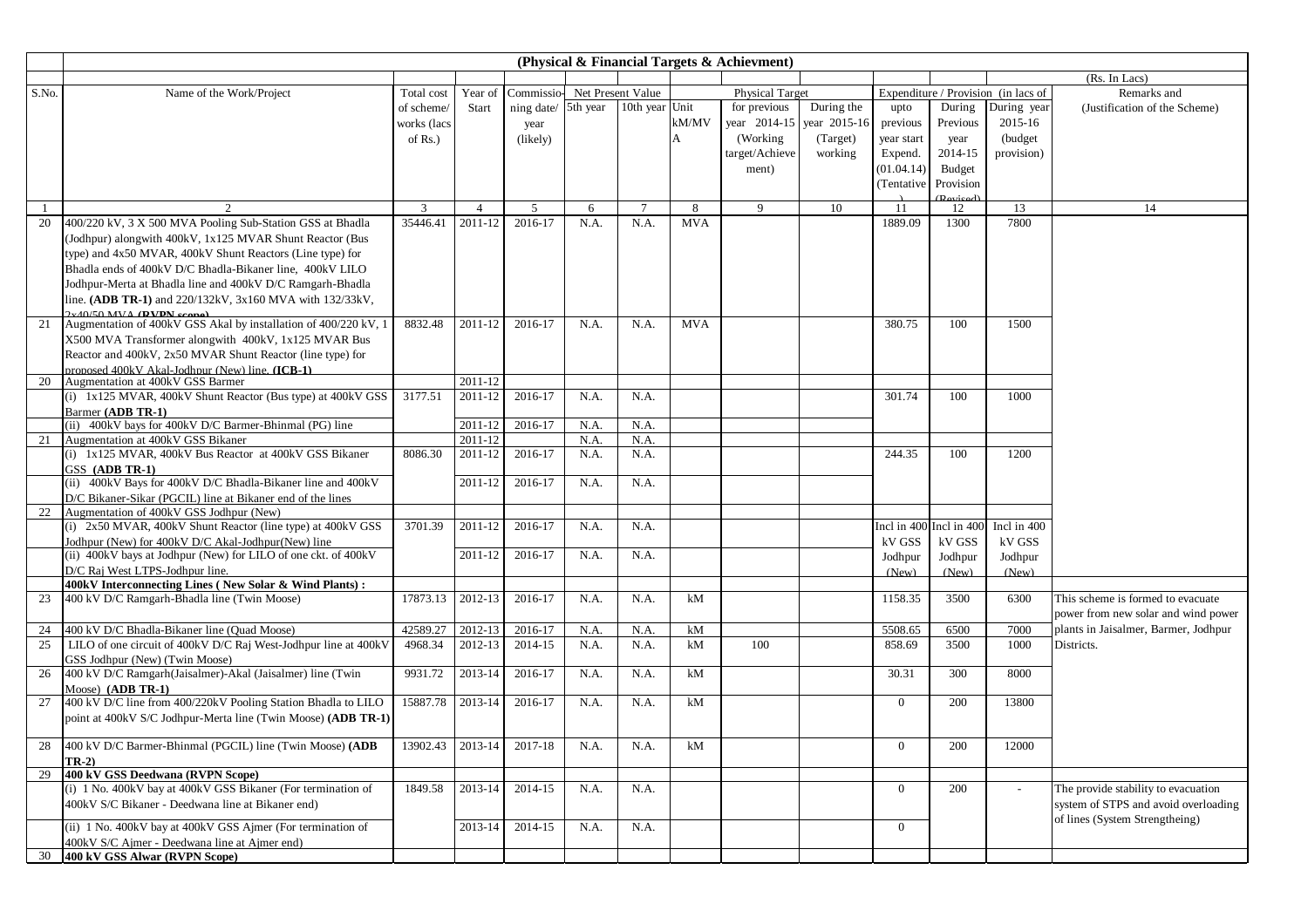|                | (Physical & Financial Targets & Achievment)                                                                  |             |                 |                              |            |                  |                |                        |              |                |           |                                     |                                         |
|----------------|--------------------------------------------------------------------------------------------------------------|-------------|-----------------|------------------------------|------------|------------------|----------------|------------------------|--------------|----------------|-----------|-------------------------------------|-----------------------------------------|
|                |                                                                                                              |             |                 |                              |            |                  |                |                        |              |                |           |                                     | (Rs. In Lacs)                           |
| S.No.          | Name of the Work/Project                                                                                     | Total cost  | Year of         | Commissio- Net Present Value |            |                  |                | <b>Physical Target</b> |              |                |           | Expenditure / Provision (in lacs of | Remarks and                             |
|                |                                                                                                              | of scheme/  | Start           | ning date/ 5th year          |            | 10th year Unit   |                | for previous           | During the   | upto           | During    | During year                         | (Justification of the Scheme)           |
|                |                                                                                                              | works (lacs |                 | year                         |            |                  | $\rm kM/MV$    | year 2014-15           | year 2015-16 | previous       | Previous  | 2015-16                             |                                         |
|                |                                                                                                              | of $Rs.$ )  |                 | (likely)                     |            |                  | $\overline{A}$ | (Working)              | (Target)     | year start     | year      | (budget                             |                                         |
|                |                                                                                                              |             |                 |                              |            |                  |                | target/Achieve         | working      | Expend.        | 2014-15   | provision)                          |                                         |
|                |                                                                                                              |             |                 |                              |            |                  |                | ment)                  |              | (01.04.14)     | Budget    |                                     |                                         |
|                |                                                                                                              |             |                 |                              |            |                  |                |                        |              | (Tentative     | Provision |                                     |                                         |
|                |                                                                                                              | 3           | $\overline{4}$  | 5                            | 6          | $\overline{7}$   | 8              | 9                      | 10           | 11             | 12        | 13                                  | 14                                      |
|                | (i) 1 No. 400kV bay at 400kV GSS Hindaun (For termination of                                                 | 1346.62     | 2013-14         | 2014-15                      | N.A.       | N.A.             |                |                        |              | $\Omega$       | 200       | $\overline{a}$                      | System Strengtheing Scheme to provide   |
|                | 400kV S/C Hindaun - Alwar line at Hindaun end)                                                               |             |                 |                              |            |                  |                |                        |              |                |           |                                     | stability to evacuation system of       |
|                |                                                                                                              |             |                 |                              |            |                  |                |                        |              |                |           |                                     | Chahbra TPS and to meet load growth     |
|                |                                                                                                              |             |                 |                              |            |                  |                |                        |              |                |           |                                     | in NCR region                           |
| 31             |                                                                                                              |             |                 |                              |            |                  |                |                        |              |                |           |                                     |                                         |
|                | Inter-connect RVPN's 765/400 kV Anta GSS to PGCIL's<br>400/220 kV Kota GSS                                   |             |                 |                              |            |                  |                |                        |              |                |           |                                     |                                         |
|                | (i) LILO of $2nd$ circuit of 400 kV D/C Chhabra TPS-Dahra section                                            | 92.65       | 2012-13         | 2016-17                      | N.A.       | N.A.             | kM             |                        |              | $\overline{0}$ | 300       | 800                                 | This scheme is primarily formed to      |
|                | at 765/400 kV Anta GSS                                                                                       |             |                 |                              |            |                  |                |                        |              |                |           |                                     | evacuate power from Chhabra Super       |
|                |                                                                                                              |             |                 |                              |            |                  |                |                        |              |                |           |                                     | Critical TPS and Kalisindh TPS.         |
|                | (ii) 400kV bay equipments work at 765/400kV Anta GSS                                                         | 1811.54     | 2012-13         | 2016-17                      | N.A        | N.A.             |                |                        |              | $\overline{0}$ |           |                                     |                                         |
|                | (iii) 400 kV S/C line extension from 765/400 kV Anta GSS to                                                  | 2686.80     | 2012-13         | 2016-17                      | N.A.       | N.A.             | kM             |                        |              | $\overline{0}$ |           |                                     |                                         |
|                | PGCIL's 400/220 kV Kota GSS                                                                                  |             |                 |                              |            |                  |                |                        |              |                |           |                                     |                                         |
| 32             | <b>PSDF</b> funded schemes                                                                                   |             |                 |                              |            |                  |                |                        |              |                |           |                                     |                                         |
|                | (i) 400 kV, 1x 125 MVAR Bus Reactor alongwith 400 kV Bay at                                                  |             | 1172.94 2014-15 | 2015-16                      | N.A.       | N.A.             |                |                        |              | $\Omega$       | 200       | 1256                                |                                         |
|                | 400 kV GSS Hindaun                                                                                           |             |                 |                              |            |                  |                |                        |              |                |           |                                     |                                         |
|                | (ii) 400 kV, 1x 125 MVAR Bus Reactor at 400 kV GSS Merta                                                     |             | 829.84 2014-15  | 2015-16                      | N.A.       | N.A.             |                |                        |              | $\Omega$       |           |                                     |                                         |
|                | City (in place of existing 400 kV, 1x 50 MVAR Bus Reactor by its                                             |             |                 |                              |            |                  |                |                        |              |                |           |                                     |                                         |
|                | removal and shifting to 400 kV GSS Bhilwara)<br>(iii) 400 kV, 1x 50 MVAR Bus Reactor alongwith 400 kV Bay at |             | 393.35 2014-15  | 2015-16                      | N.A.       | N.A.             |                |                        |              | $\overline{0}$ |           |                                     |                                         |
|                | 400 kV GSS Bhilwara (Reactor to be shifted from 400 kV GSS                                                   |             |                 |                              |            |                  |                |                        |              |                |           |                                     |                                         |
|                | Merta City)                                                                                                  |             |                 |                              |            |                  |                |                        |              |                |           |                                     |                                         |
| Ш              | <b>220kV SCHEMES</b>                                                                                         |             |                 |                              |            |                  |                |                        |              |                |           |                                     |                                         |
|                | Normal development works                                                                                     |             |                 |                              |            |                  |                |                        |              |                |           |                                     |                                         |
|                | 220/132kV GSS at Lalsot (Distt. Dausa)                                                                       | 2430.96     | 2011-12         | 11.1.14                      | $-1339.05$ | $-1826.96$       | <b>MVA</b>     |                        |              | 1703.9         | 200       |                                     | Loss Reduction & System                 |
|                |                                                                                                              |             |                 |                              |            |                  |                |                        |              |                |           |                                     | Strengthening Scheme. Reduction in      |
|                |                                                                                                              |             |                 |                              |            |                  |                |                        |              |                |           |                                     | transmission lossess (33.20 LU). To     |
|                |                                                                                                              |             |                 |                              |            |                  |                |                        |              |                |           |                                     | reduce loading on 132kV lines and       |
|                |                                                                                                              |             |                 |                              |            |                  |                |                        |              |                |           |                                     | meeting future load growth in the area. |
|                |                                                                                                              |             |                 |                              |            |                  |                |                        |              |                |           |                                     |                                         |
| 2              | 220 kV GSS at Manoharpur (Upgradation) (Distt. Jaipur)                                                       | 2758.31     | 2010-11         | 28.2.14                      | $-205.79$  | 165.77           | <b>MVA</b>     |                        |              | 4125.82        | 200       |                                     | System Strengtheing & Load Catering     |
|                |                                                                                                              |             |                 |                              |            |                  |                |                        |              |                |           |                                     | scheme to reduce transmission lossess   |
|                | (ii) 220 kV D/C Kotputli-Manoharpur line                                                                     | 2001.28     | 2010-11         | 26.2.14                      | $-205.79$  | 165.77           | kM             |                        |              |                |           |                                     | (132.82 LU). To reduce the overloading  |
|                |                                                                                                              |             |                 |                              |            |                  |                |                        |              |                |           |                                     | and create ring main system.            |
|                |                                                                                                              |             |                 |                              |            |                  |                |                        |              |                |           |                                     |                                         |
| 3              | (i) 220 GSS at Gangapurcity (New location) (Distt. Sawai                                                     | 3610.37     | 2010-11         | 21.2.14                      | $-444.25$  | $-145$           | <b>MVA</b>     |                        |              | 2973.79        | 200       |                                     | System Strengtheing & Load Catering     |
|                | Madhopur)                                                                                                    |             |                 |                              |            |                  |                |                        |              |                |           |                                     | scheme.Reduction in transmission        |
|                |                                                                                                              |             |                 |                              |            |                  |                |                        |              |                |           |                                     | lossess (140.76 LU), to reduce over     |
|                | (ii) 220 kV D/C Hindaun (400 kV GSS) - Gangapurcity line                                                     | 1668.10     | 2010-11         | 21.12.13                     | $-444.25$  | $-145$           | kM             |                        |              |                |           |                                     | loading and create ring main system.    |
|                |                                                                                                              |             |                 |                              |            |                  |                |                        |              |                |           |                                     |                                         |
| $\overline{4}$ | LILO of 220 kV Debari - Banswara line for 220 kV Madri with 220                                              | 3412.72     | 2008-09         | 21.4.14                      | $-914.59$  | $-1260.78$ kM/MV |                | 100                    |              | 3326.2         | 50        |                                     |                                         |
|                | kV GSS at Madri (Udaipur)                                                                                    |             |                 |                              |            |                  |                |                        |              |                |           |                                     |                                         |
|                |                                                                                                              |             |                 |                              |            |                  |                |                        |              |                |           |                                     |                                         |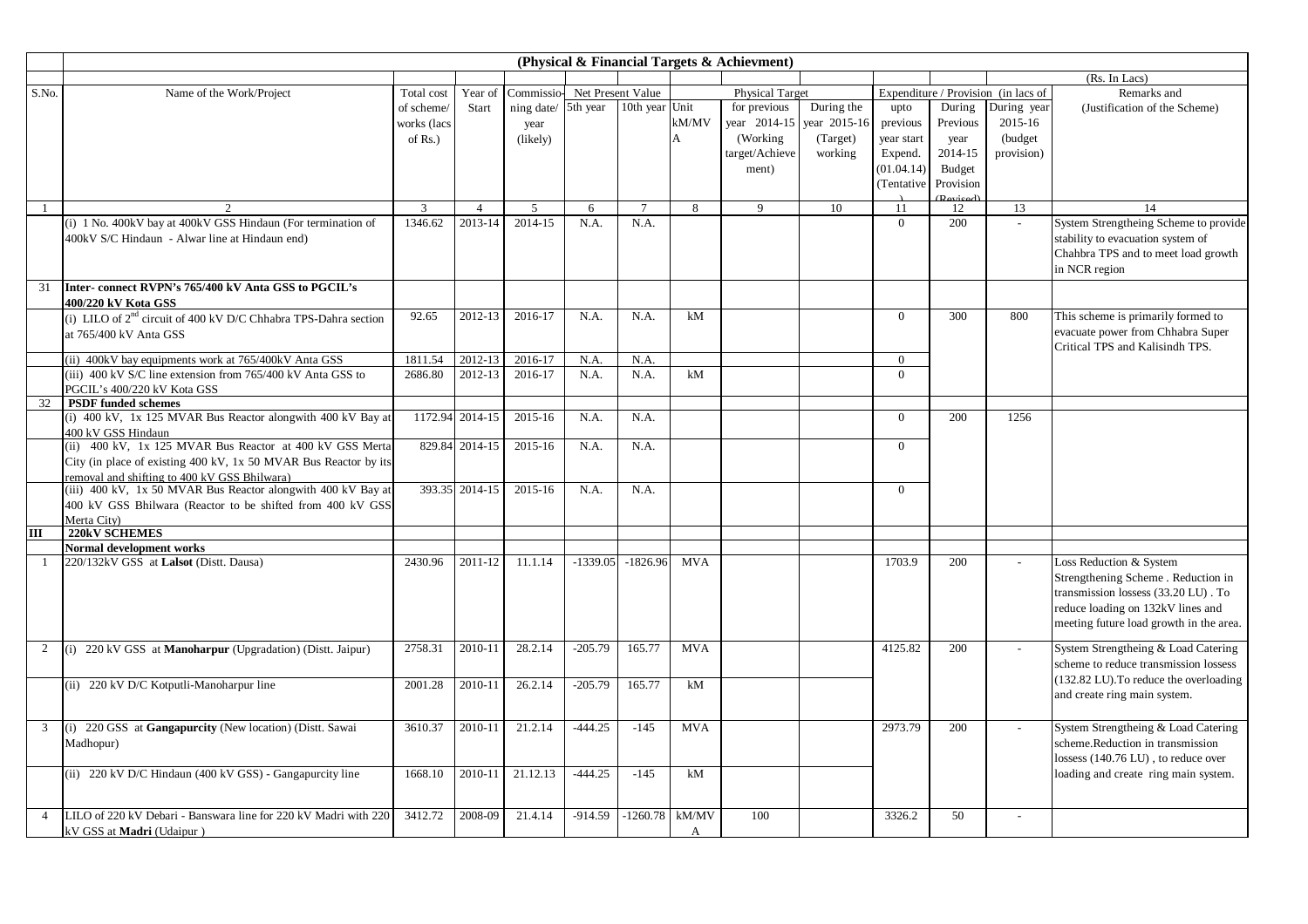|       |                                                                         |             |                |                     |           |                   |                | (Physical & Financial Targets & Achievment) |              |             |                                    |                                     |                                                           |
|-------|-------------------------------------------------------------------------|-------------|----------------|---------------------|-----------|-------------------|----------------|---------------------------------------------|--------------|-------------|------------------------------------|-------------------------------------|-----------------------------------------------------------|
|       |                                                                         |             |                |                     |           |                   |                |                                             |              |             |                                    |                                     | (Rs. In Lacs)                                             |
| S.No. | Name of the Work/Project                                                | Total cost  | Year of        | Commissio-          |           | Net Present Value |                | <b>Physical Target</b>                      |              |             |                                    | Expenditure / Provision (in lacs of | Remarks and                                               |
|       |                                                                         | of scheme/  | <b>Start</b>   | ning date/ 5th year |           | 10th year Unit    |                | for previous                                | During the   | upto        | During                             | During year                         | (Justification of the Scheme)                             |
|       |                                                                         | works (lacs |                | year                |           |                   | kM/MV          | year 2014-15                                | year 2015-16 | previous    | Previous                           | 2015-16                             |                                                           |
|       |                                                                         | of $Rs.$ )  |                | (likely)            |           |                   | $\overline{A}$ | (Working)                                   | (Target)     | year start  | year                               | (budget)                            |                                                           |
|       |                                                                         |             |                |                     |           |                   |                | target/Achieve                              | working      | Expend.     | 2014-15                            | provision)                          |                                                           |
|       |                                                                         |             |                |                     |           |                   |                | ment)                                       |              | (01.04.14)  | Budget                             |                                     |                                                           |
|       |                                                                         |             |                |                     |           |                   |                |                                             |              | (Tentative) | Provision                          |                                     |                                                           |
| -1    | $\mathcal{D}$                                                           | 3           | $\overline{4}$ | 5                   | 6         | $7\overline{ }$   | 8              | $\mathbf Q$                                 | 10           | 11          | <b>P</b> evised <sup>®</sup><br>12 | 13                                  | 14                                                        |
| 5     | 220/132kV GSS at Badnu (Upgradation) (Distt. Bikaner)                   | 2388.21     | 2011-12        | 6.5.14              | 591.11    | 1351.92           | <b>MVA</b>     | 160                                         |              | 1234.4      | 300                                | 100                                 | Loss Reduction & System                                   |
|       |                                                                         |             |                |                     |           |                   |                |                                             |              |             |                                    |                                     | Strengthening Scheme. Reduction in                        |
|       |                                                                         |             |                |                     |           |                   |                |                                             |              |             |                                    |                                     | transmission lossess (112.02 LU) and                      |
|       | (ii) LILO of existing 220 kV Ratangarh(400kV)-Bikaner(220kV)            | 1001.74     | 2011-12        | 6.5.14              |           |                   | kM             | 42                                          |              | 674.49      |                                    |                                     | to cater load growth and form ring                        |
|       | line at 220 kV GSS Badnu.                                               |             |                |                     |           |                   |                |                                             |              |             |                                    |                                     | system to enhance the reliability of                      |
|       |                                                                         |             |                |                     |           |                   |                |                                             |              |             |                                    |                                     | power supply in nearby area.                              |
|       | (iii) 220kV S/C Tehandesar -Badnu line                                  | 797.87      | 2011-12        | 2014-15             |           |                   | kM             | 33                                          |              | 284.04      |                                    |                                     |                                                           |
|       |                                                                         |             |                |                     |           |                   |                |                                             |              |             |                                    |                                     |                                                           |
| 6     | Jaipur City EHV network strengthening scheme-1                          |             |                |                     |           |                   |                |                                             |              |             |                                    |                                     |                                                           |
| (a)   | 220/132kV, 2x160 MVA capacity GIS Substation at Mansarovar              | 7476.20     | 2010-11        | 17.8.13             | NA        | <b>NA</b>         | <b>MVA</b>     |                                             |              | 1141.42     | 200                                |                                     | System Strengtheing Scheme to reduce                      |
|       | (Jaipur) and allied works                                               |             |                |                     |           |                   |                |                                             |              |             |                                    |                                     | transmission lossess (101.41 LU) and                      |
|       |                                                                         |             |                |                     |           |                   |                |                                             |              |             |                                    |                                     | for meeting the increasing load of<br>Jaipur city         |
|       | (b) 220kV GIS Substation at Nallah Power House (Jaipur) alongwith       |             |                |                     |           |                   |                |                                             |              |             |                                    |                                     |                                                           |
|       | associated lines and allied works                                       |             |                |                     |           |                   |                |                                             |              |             |                                    |                                     |                                                           |
|       | 220 kV GIS substation at existing 132 kV Nallah Power House             | 6933.93     | 2010-11        | 2014-15             | <b>NA</b> | NA                | <b>MVA</b>     | 160                                         |              | 5734.09     | 400                                | 200                                 | System Strengtheing Scheme to reduce                      |
|       | Jaipur                                                                  |             |                |                     |           |                   |                |                                             |              |             |                                    |                                     | transmission lossess (101.41 LU) and                      |
|       | ii. Up-gradation of existing 132 kV ( $S/C & D/C$ Sections) Line to 220 | 854.81      | 2010-11        | 2014-15             | NA        | NA                | kM             | 10                                          |              |             |                                    |                                     | for meeting the increasing load of                        |
|       | kV D/C Line Between 220 kV Heerapura to 220 kV Nallah Power             |             |                |                     |           |                   |                |                                             |              |             |                                    |                                     | Jaipur city                                               |
|       | House                                                                   |             |                |                     |           |                   |                |                                             |              |             |                                    |                                     |                                                           |
| iii.  | 2 Nos. 220 kV Terminal Bays at 400 kV Heerapura/ 220 kV                 | 236.83      | 2010-11        | 2014-15             | NA        | NA                |                |                                             |              |             |                                    |                                     |                                                           |
|       | Substation at Heerapura                                                 |             |                |                     |           |                   |                |                                             |              |             |                                    |                                     |                                                           |
|       | JAIPUR CITY EHV NETWORK STRENTHENING SCHEME-                            |             |                |                     |           |                   |                |                                             |              |             |                                    |                                     |                                                           |
|       | <b>III LJENSS-III</b>                                                   |             |                |                     |           |                   |                |                                             |              |             |                                    |                                     |                                                           |
|       | 220 kV GSS at Sitapura (New) and associated lines.                      |             |                |                     |           |                   |                |                                             |              |             |                                    |                                     |                                                           |
|       | (i) 220 kV Substation at Sitapura (Jaipur)                              | 2769.07     | 2011-12        | 2014-15             | NA        | NA                | <b>MVA</b>     | 160                                         |              | 1730.55     | 2000                               | 200                                 | To reduce transmission lossess (136.60)                   |
|       | (ii) Up-gradation of existing 132 kV S/C Line to 220 kV D/C Lines       | 704.72      | 2011-12        | 2014-15             | <b>NA</b> | NA                | kM             | 21                                          |              |             |                                    |                                     | LU) and to meet increasing load of<br>Jaipur City (System |
|       | Between 220 kV Sanganer to 220 kV Sitapura                              |             |                |                     |           |                   |                |                                             |              |             |                                    |                                     | Strengtheing, Load Catering)                              |
|       | (iii) 1 No. 220 kV Terminal Bays at 220 kV Substation at                | 118.37      | 2011-12        | 2014-15             | <b>NA</b> | NA                |                |                                             |              |             |                                    |                                     |                                                           |
|       | (iv) Up-gradation of existing 132 kV S/C Line Sanganer-Chaksu           | 2321.22     | 2011-12        | 2014-15             | NA        | NA                | kM             | 84                                          |              |             |                                    |                                     |                                                           |
|       | Line to 220 kV D/C Line [for future connectivity to 400 kV Jaipur       |             |                |                     |           |                   |                |                                             |              |             |                                    |                                     |                                                           |
|       | South (PG) (approx. 34kM)] 20 kM line on 220 kV D/C narrow              |             |                |                     |           |                   |                |                                             |              |             |                                    |                                     |                                                           |
|       | base towers and balance 14 kM on 220 kV D/C conventional                |             |                |                     |           |                   |                |                                             |              |             |                                    |                                     |                                                           |
| 8     | 220 kV S/C XLPE Cable System from 400 kV Heerapura to 220 kV            | 8554.36     | 2011-12        | 2014-15             | NA        | NA                | kM             | 10                                          |              | 5865.02     | 100                                | $\overline{a}$                      |                                                           |
|       | Nala Power House                                                        |             |                |                     |           |                   |                |                                             |              |             |                                    |                                     |                                                           |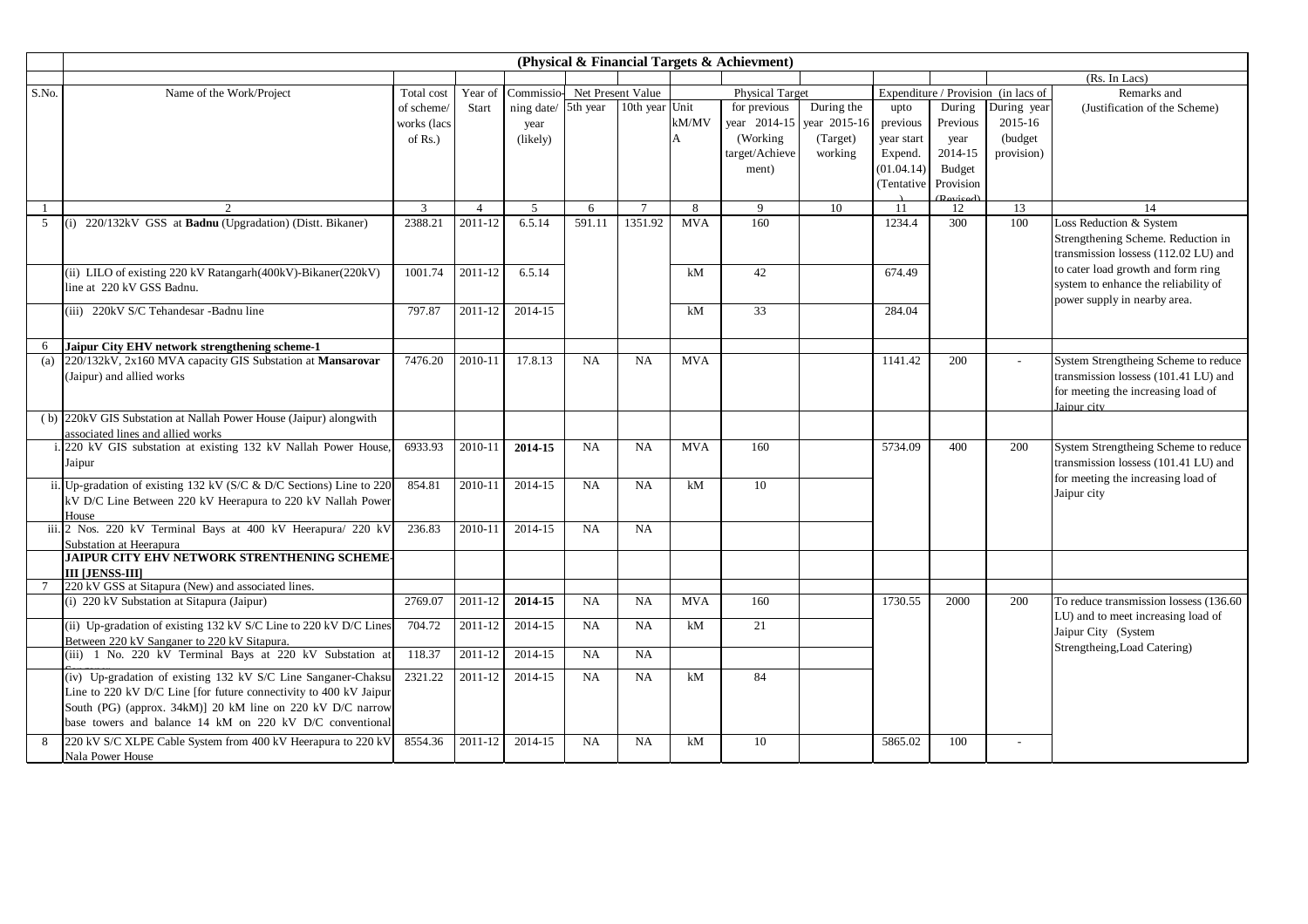|       |                                                                                                 |                 |                    |            |                   |                |                | (Physical & Financial Targets & Achievment) |                           |                |               |                                     |                                                                          |
|-------|-------------------------------------------------------------------------------------------------|-----------------|--------------------|------------|-------------------|----------------|----------------|---------------------------------------------|---------------------------|----------------|---------------|-------------------------------------|--------------------------------------------------------------------------|
|       |                                                                                                 |                 |                    |            |                   |                |                |                                             |                           |                |               |                                     | (Rs. In Lacs)                                                            |
| S.No. | Name of the Work/Project                                                                        | Total cost      | Year of            | Commissio- | Net Present Value |                |                | <b>Physical Target</b>                      |                           |                |               | Expenditure / Provision (in lacs of | Remarks and                                                              |
|       |                                                                                                 | of scheme/      | Start              | ning date/ | 5th year          | 10th year Unit |                | for previous                                | During the                | upto           | During        | During year                         | (Justification of the Scheme)                                            |
|       |                                                                                                 | works (lacs     |                    | year       |                   |                | kM/MV          |                                             | year 2014-15 year 2015-16 | previous       | Previous      | 2015-16                             |                                                                          |
|       |                                                                                                 | of $Rs.$ )      |                    | (likely)   |                   |                | $\overline{A}$ | (Working)                                   | (Target)                  | year start     | year          | (budget                             |                                                                          |
|       |                                                                                                 |                 |                    |            |                   |                |                | target/Achieve                              | working                   | Expend.        | 2014-15       | provision)                          |                                                                          |
|       |                                                                                                 |                 |                    |            |                   |                |                | ment)                                       |                           | (01.04.14)     | <b>Budget</b> |                                     |                                                                          |
|       |                                                                                                 |                 |                    |            |                   |                |                |                                             |                           | (Tentative)    | Provision     |                                     |                                                                          |
|       |                                                                                                 |                 |                    |            |                   |                |                |                                             |                           |                | (Revised)     |                                     |                                                                          |
|       | 2                                                                                               | 3               | $\overline{4}$     | 5          | 6                 | $\overline{7}$ | 8              | 9                                           | 10                        | -11            | 12            | 13                                  | 14                                                                       |
| 9     | <b>Normal development works</b><br>(i) 220/132kV GSS at Tehandesar (Upgradation) (Distt. Churu) | 2246.70         | 2011-12            | 2014-15    | 313.7             | 830.79         | <b>MVA</b>     | 100                                         |                           | 1304.74        | 500           | 100                                 | Loss Reduction & System                                                  |
|       |                                                                                                 |                 |                    |            |                   |                |                |                                             |                           |                |               |                                     | Strengthening Scheme. Reduction in                                       |
|       |                                                                                                 |                 |                    |            |                   |                |                |                                             |                           |                |               |                                     | transmission lossess (112.02 LU) and                                     |
|       |                                                                                                 |                 |                    |            |                   |                |                |                                             |                           |                |               |                                     | to cater load growth and form ring                                       |
|       | (ii) 220 kV S/C Sujangarh-Tehandesar line.                                                      | 996.79          | 2011-12            | 2014-15    |                   |                | kM             | 50                                          |                           | 584.54         |               |                                     | system to enhance the reliability of                                     |
|       |                                                                                                 |                 |                    |            |                   |                |                |                                             |                           |                |               |                                     | power supply in nearby area.                                             |
| 10    | 220kV GSS at Bamantukda (Distt. Rajsamand)<br>(i)                                               | 3273.50         | 2011-12            | 2014-15    | -1309.27          | $-1751.61$     | <b>MVA</b>     |                                             |                           | 2922.97        | 1000          | 200                                 | Loss Reduction(43.90 LUs) & System                                       |
|       |                                                                                                 |                 |                    |            |                   |                |                |                                             |                           |                |               |                                     | Strengthening Scheme. To reduce                                          |
|       | (ii) LILO of existing 220 kV S/C Bhilwara (400 kV GSS)-Bali<br>line at 220 kV GSS Bamantukda    | 242.06          | 2011-12            | 2014-15    |                   |                | kM             | 26                                          |                           |                |               |                                     | overloading and meeting future load                                      |
|       | (iii) LILO of existing 220 kV S/C Kankroli (220 kV GSS)-Bali                                    | 173.53          | 2011-12            | 6.9.13     |                   |                | kM             |                                             |                           |                |               |                                     | growth in the area.                                                      |
|       | line at 220 kV GSS Bamantukda                                                                   |                 |                    |            |                   |                |                |                                             |                           |                |               |                                     |                                                                          |
| -11   | (i) 220/132kV GSS at Baithwasia (Distt. Jodhpur)                                                | 3294.64         | 2011-12            | 2014-15    | 1762.49           | 3428.84        | <b>MVA</b>     | 100                                         |                           | 3289.12        | 1800          | 200                                 | To reduce transmission lossess (269.80                                   |
|       |                                                                                                 |                 |                    |            |                   |                |                |                                             |                           |                |               |                                     | LU) and reduce loading on lines                                          |
|       | (ii) 220kV D/C Bhawad-Baithwasia line                                                           | 1372.81         | 2011-12            | 2014-15    |                   |                | kM             | 66                                          |                           |                |               |                                     |                                                                          |
|       | (iii) 2 No. 220kV bays at 220kV GSS Bhawad                                                      | 181.16          | 2011-12            | (charged   |                   |                |                |                                             |                           |                |               |                                     |                                                                          |
|       | (iv) 2 No. 132kV bays at Osian<br>(v) 1 No. 132kV bays at Matoda                                | 119.39<br>59.70 | 2011-12<br>2011-12 | on 132kV)  |                   |                |                |                                             |                           |                |               |                                     |                                                                          |
|       | Power Evacuation System of Ramgarh GTPS (Stage-                                                 |                 |                    |            |                   |                |                |                                             |                           |                |               |                                     |                                                                          |
|       | III)(160MW):                                                                                    |                 |                    |            |                   |                |                |                                             |                           |                |               |                                     |                                                                          |
| 12    | (i) 220 kV D/C Ramgarh GTPP- Chandan line                                                       | 8655.07         | 2010-11            | 2014-15    | <b>NA</b>         | NA             | kM             | 194                                         |                           | 8001.29        | 600           | 50                                  | This scheme is formed to evacuate                                        |
|       | (ii) 220 kV D/C Chandan - Dechu line                                                            |                 | 2010-11            | 2014-15    | <b>NA</b>         | <b>NA</b>      | kM             | 203                                         |                           |                |               |                                     | powr from Ramgarh GTPS Stage-III                                         |
|       |                                                                                                 |                 |                    |            |                   |                |                |                                             |                           |                |               |                                     |                                                                          |
|       | <b>Transmission System for New Solar and Wind Power Plants in</b>                               |                 |                    |            |                   |                |                |                                             |                           |                |               |                                     |                                                                          |
|       | Jaisalmer, Barmer & Jodhpur Districts                                                           |                 |                    |            |                   |                |                |                                             |                           |                |               |                                     |                                                                          |
| 13    | (i) 220/132kV GSS at Bap (Distt. Jodhpur)                                                       | 6583.53         | 2010-11            | 19.8.13    | <b>NA</b>         | <b>NA</b>      | <b>MVA</b>     |                                             |                           | 2981.84        | 200           |                                     | This scheme is formed to evacuate                                        |
|       | (ii) 220kV D/C Bap-Bhadla line                                                                  | 3438.51         | 2010-11            | 31.3.14    | N.A.              | N.A.           | kM             |                                             |                           | 2357.83        |               |                                     | power from new solar and wind power                                      |
| 14    | (i) 220/132kV GSS at Kanasar (Distt. Jodhpur)                                                   | 6450.30         | 2011-12            | 2015-16    | N.A.              | N.A.           | <b>MVA</b>     |                                             | 160                       | 123.5          | 1200          | 3500                                | plants                                                                   |
|       | (ii) 220kV D/C Bhadla - Kanasar line                                                            | 955.14          | 2011-12            | 2015-16    | N.A.              | N.A.           | kM             |                                             | 50                        | $\overline{0}$ |               |                                     |                                                                          |
|       | Power Evacuation of Banswara Super Critical TPS (IPP Unit-                                      |                 |                    |            |                   |                |                |                                             |                           |                |               |                                     |                                                                          |
|       | 1&2) (2X660MW)                                                                                  |                 |                    |            |                   |                |                |                                             |                           |                |               |                                     |                                                                          |
| 15    | 220kV Interconnecting Lines at Chhitorgarh :                                                    |                 |                    |            |                   |                |                |                                             |                           |                |               |                                     |                                                                          |
|       | (i) 220 kV D/C from 400kV Chittorgarh to 220kV GSS Sawa                                         | 2043.68         | 2011-12            | 2014-15    | N.A.              | N.A.           | kM             | 50                                          |                           | 573.54         | 800           |                                     | This scheme is primarily formed to<br>evacuate Power from Banswara Super |
|       | (ii) LILO of 220kV S/C Chittorgarh - Debari line at 400kV GSS                                   |                 | 2011-12            | 24.7.13    | N.A.              | N.A.           | kM             |                                             |                           | 83.68          |               |                                     | Critical TPS                                                             |
|       | Chittorgarh                                                                                     |                 |                    |            |                   |                |                |                                             |                           |                |               |                                     |                                                                          |
|       | (iii) 2 No 220kV bays at 220kV GSS Sawa                                                         |                 | 2011-12            | 2014-15    | N.A.              | N.A.           |                |                                             |                           | 0.00           |               |                                     |                                                                          |
| 16    | 220kV Interconnecting Lines at 400kV GSS Jodhpur (New):                                         |                 |                    |            |                   |                |                |                                             |                           |                |               |                                     |                                                                          |
|       | (i) 220 kV LILO of existing 220 kV GSS Jodhpur (220kV GSS) -                                    | 2043.68         | 2012-13            | 2016-17    | N.A.              | N.A.           | kM             |                                             |                           | $\overline{0}$ | 600           | 600                                 |                                                                          |
|       | Pali line at 400kV Jodhpur (New)<br>(ii) 220 kV D/C Jodhpur (New) - Jhalamand (U/C 220 Kv GSS)  |                 | 2012-13            | 2016-17    | N.A.              | N.A.           | kM             |                                             |                           | $\overline{0}$ |               |                                     |                                                                          |
|       | (iii) 220 kV D/C Jodhpur (New) - Barli (U/C 220 Kv GSS)                                         |                 | $2012 - 13$        | 2016-17    | N.A.              | N.A.           | kM             |                                             |                           | $\Omega$       |               |                                     |                                                                          |
|       |                                                                                                 |                 |                    |            |                   |                |                |                                             |                           |                |               |                                     |                                                                          |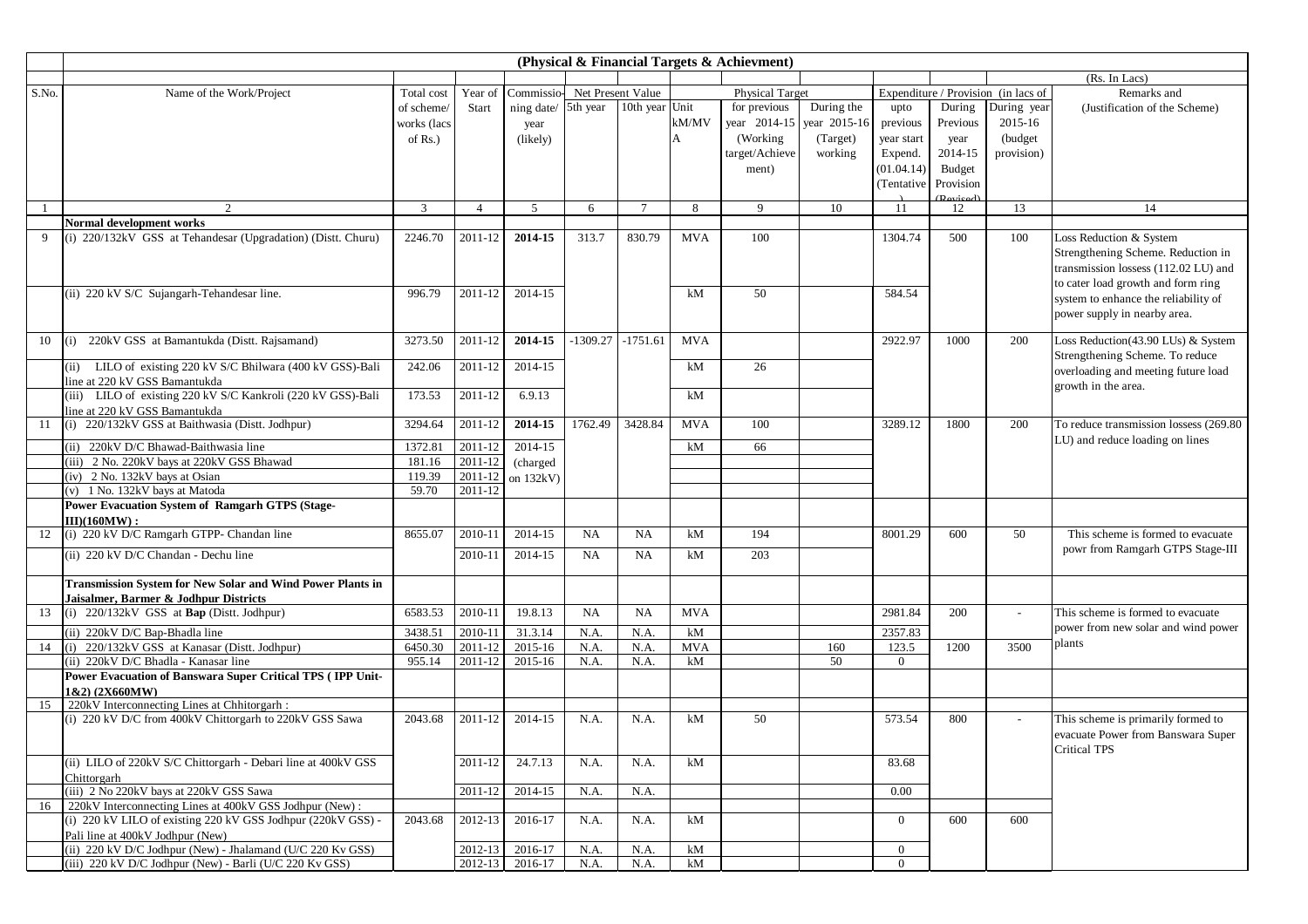|              |                                                                                                     |              |                |                             |              |                 |                | (Physical & Financial Targets & Achievment) |                 |                |              |                                     |                                                                         |
|--------------|-----------------------------------------------------------------------------------------------------|--------------|----------------|-----------------------------|--------------|-----------------|----------------|---------------------------------------------|-----------------|----------------|--------------|-------------------------------------|-------------------------------------------------------------------------|
|              |                                                                                                     |              |                |                             |              |                 |                |                                             |                 |                |              |                                     | (Rs. In Lacs)                                                           |
| S.No.        | Name of the Work/Project                                                                            | Total cost   | Year of        | Commissio-Net Present Value |              |                 |                | <b>Physical Target</b>                      |                 |                |              | Expenditure / Provision (in lacs of | Remarks and                                                             |
|              |                                                                                                     | of scheme/   | Start          | ning date/ 5th year         |              | 10th year Unit  |                | for previous                                | During the      | upto           | During       | During year                         | (Justification of the Scheme)                                           |
|              |                                                                                                     | works (lacs  |                | year                        |              |                 | kM/MV          | year 2014-15                                | year 2015-16    | previous       | Previous     | 2015-16                             |                                                                         |
|              |                                                                                                     | of $Rs.$ )   |                | (likely)                    |              |                 | $\overline{A}$ | (Working)                                   | (Target)        | year start     | year         | (budget                             |                                                                         |
|              |                                                                                                     |              |                |                             |              |                 |                | target/Achieve                              | working         | Expend.        | 2014-15      | provision)                          |                                                                         |
|              |                                                                                                     |              |                |                             |              |                 |                | ment)                                       |                 | (01.04.14)     | Budget       |                                     |                                                                         |
|              |                                                                                                     |              |                |                             |              |                 |                |                                             |                 | (Tentative     | Provision    |                                     |                                                                         |
| $\mathbf{1}$ | $\overline{2}$                                                                                      | $\mathbf{3}$ | $\overline{4}$ | 5 <sup>5</sup>              | 6            | $7\phantom{.0}$ | 8              | 9                                           | 10              | 11             | 12           | 13                                  | 14                                                                      |
| 17           | 220kV Interconnecting Lines at Udaipur:                                                             |              |                |                             |              |                 |                |                                             |                 |                |              |                                     |                                                                         |
|              | (i) LILO of Amberi(Prop 220 kV GSS)-Debari line at proposed 400                                     | 2043.68      | 2014-15        | 2018-19                     | N.A.         | N.A.            | kM             |                                             |                 | 512.66         | 100          | 100                                 |                                                                         |
|              | kV GSS Udaipur.                                                                                     |              |                |                             |              |                 |                |                                             |                 |                |              |                                     |                                                                         |
|              | (ii) LILO of Chittorgarh-Debari line at proposed 400 kV GSS                                         |              | 2014-15        | 2018-19                     | N.A.         | N.A.            | kM             |                                             |                 |                |              |                                     |                                                                         |
|              | Udainur.                                                                                            |              |                |                             |              |                 |                |                                             |                 |                |              |                                     |                                                                         |
| 18           | 220 kV D/C Banswara TPS- Banswara (220 kV GSS) Line                                                 | 409.62       | 2014-15        | 2016-17                     | N.A.         | N.A.            | kM             |                                             |                 | $\overline{0}$ | $\mathbf{r}$ | 100                                 |                                                                         |
|              | <b>Power Evacuation System of Suratgarh Super Critical TPS</b>                                      |              |                |                             | NA           |                 |                |                                             |                 | 34.25          | 200          |                                     |                                                                         |
| 19           | 220 kV Terminal Bays at various 400/220 kV Substations (6 No.)                                      | 1078.12      | 2011-12        | 2014-15                     |              | <b>NA</b>       |                |                                             |                 |                |              | $\sim$                              | This scheme is primarily formed to<br>evacuate power from Suratgarh TPS |
| 20           | 220 kV Interconnections at 400/220 kV GSS Babai(Jhunjhunu)                                          |              |                |                             |              |                 |                |                                             |                 |                |              |                                     |                                                                         |
|              | (i) LILO of existing 220 kV S/C Khetri-Heerapura line at 400kV                                      | 40.85        | 2010-11        | 2015-16                     | N.A.         | N.A.            | kM             |                                             | $7\phantom{.0}$ | $\theta$       | 5            | 10                                  |                                                                         |
|              | GSS Babai (Jhunihunu)                                                                               |              |                |                             |              |                 |                |                                             |                 |                |              |                                     |                                                                         |
| 21           | 220 kV Interconnections at 400/220 kV GSS at Jaipur (North)                                         |              |                |                             |              |                 |                |                                             |                 |                |              |                                     |                                                                         |
|              | (i) LILO of 220 kV S/C VKIA- Kukas at 400kV GSS jaipur                                              | 2015.35      | 2014-15        | 2018-19                     | N.A.         | N.A.            | kM             |                                             |                 | $\overline{0}$ |              | 100                                 |                                                                         |
|              | (North)                                                                                             |              |                |                             |              |                 |                |                                             |                 |                |              |                                     |                                                                         |
|              | (ii) 220 kV D/C line from 400kV GSS jaipur (North) to GSS                                           |              | 2014-15        | 2018-19                     | N.A.         | N.A.            | kM             |                                             |                 | $\theta$       |              |                                     |                                                                         |
|              | Manoharpur                                                                                          |              |                |                             |              |                 |                |                                             |                 |                |              |                                     |                                                                         |
|              | (iii) 2 No. bays at 220kV GSS Manoharpur.                                                           |              | 2014-15        | 2018-19                     | N.A.         | N.A.            |                |                                             |                 | $\overline{0}$ |              |                                     |                                                                         |
|              | JODHPUR CITY EHV NETWORK STRENTHENING                                                               |              |                |                             |              |                 |                |                                             |                 |                |              |                                     |                                                                         |
| 22           | <b>SCHEME-I [JDENSS-I]</b><br>(i) 220 kV GSS at Barli (Distt. Jodhpur)                              | 5098.42      | 2011-12        | $2015 - 16$                 | N.A.         | N.A.            | <b>MVA</b>     |                                             | 160             | 3814.29        | 600          | 300                                 |                                                                         |
|              | (ii) LILO of 220kV Jodhpur (400kV GSS)-Jodhpur (220kV GSS)                                          | 102.15       | 2011-12        | 2015-16                     | N.A.         | N.A.            |                |                                             | $\overline{2}$  | 9.82           |              |                                     | System Strengtheing & Load Catering                                     |
|              | interconnector-II at Barli                                                                          |              |                |                             |              |                 |                |                                             |                 |                |              |                                     | scheme to reduce transmission lossess                                   |
|              |                                                                                                     |              |                |                             |              |                 |                |                                             |                 |                |              |                                     | (271.69 LU) and for meeting increasing                                  |
| 23           | (i) 220 kV GSS at <b>Bhawad</b> (Distt. Jodhpur)                                                    | 7422.28      | 2010-11        | 15.3.13                     | N.A.         | N.A.            | <b>MVA</b>     |                                             |                 | 2993.12        | 200          |                                     | load of Jodhpur City                                                    |
|              | (ii) 220kV D/C Jodhpur (400kV GSS)-Karwad/Bhawad-                                                   |              | 2010-11        | 25.9.14                     | N.A.         | N.A.            | kM             | 93                                          |                 |                |              |                                     |                                                                         |
|              | Bhopalgarh line(Jodhpur - Bhawad section of 78.318ckM has                                           |              |                |                             |              |                 |                |                                             |                 |                |              |                                     |                                                                         |
|              | been comm. On dt.29.12.12)(Total 172ckM)                                                            | 191.47       | 2010-11        |                             |              | N.A.            |                |                                             |                 |                |              |                                     |                                                                         |
|              | (iii) 2 No. bays at 220kV bay at 400kV Soorpora<br>(iv) 2 No. bays at 220kV bay at 400kV Bhopalgarh | 191.47       | 2010-11        |                             | N.A.<br>N.A. | N.A.            |                |                                             |                 |                |              |                                     |                                                                         |
|              | (iii) 1 No. bays at 132kV bay at Mathania                                                           | 61.79        | 2010-11        |                             | N.A.         | N.A.            |                |                                             |                 |                |              |                                     |                                                                         |
| 24           | (i) 220 kV GSS at Jhalamand (Up-gradation) (Distt. Jodhpur)                                         | 4351.64      | 2014-15        | 2017-18                     | N.A.         | N.A.            | <b>MVA</b>     |                                             |                 | 31.18          | 100          | 500                                 |                                                                         |
|              | (ii) LILO of 220kV Jodhpur (400kV GSS)-Jodhpur (220kV GSS)                                          | 35.52        | 2014-15        | 20017-18                    | N.A.         | N.A.            | kM             |                                             |                 |                |              |                                     |                                                                         |
|              | interconnector-I at Jhalamand                                                                       |              |                |                             |              |                 |                |                                             |                 |                |              |                                     |                                                                         |
| 25           | (i) 220 GSS at Bhadwasia (Distt. Jodhpur)                                                           | 5239.67      | 2014-15        | 2018-19                     | N.A          | N.A.            | <b>MVA</b>     |                                             |                 | $\Omega$       | 100          | 200                                 |                                                                         |
|              | (ii) 220kV D/C Jodhpur (400kV GSS)-Bhadwasia line (on Narrow                                        |              | 2014-15        | 2018-19                     | N.A.         | N.A.            | kM             |                                             |                 | $\overline{0}$ |              |                                     |                                                                         |
|              | base towers with one ckt. on 220kV & other on 132kV)                                                |              |                |                             |              |                 |                |                                             |                 |                |              |                                     |                                                                         |
|              | (iii) 2 No. bays at 400kV Soorpora                                                                  | 191.47       | 2014-15        | 2018-19                     | N.A.         | N.A.            |                |                                             |                 | $\overline{0}$ |              |                                     |                                                                         |
|              | <b>Normal development works</b>                                                                     |              |                |                             |              |                 |                |                                             |                 |                |              |                                     |                                                                         |
| 26           | Stringing of IInd circuit of 220kV D/C Banswara-Debari line from                                    | 755.30       | 2010-11        | 2014-15                     | 1033.77      | $-1232.58$      | kM             | 65                                          |                 | 621.5          | 50           |                                     | System Strengtheing & Load Catering                                     |
|              | Debari to Salumber (scheme with 220kV Aspur)                                                        |              |                |                             |              |                 |                |                                             |                 |                |              |                                     | scheme .Reduction in transmission                                       |
|              |                                                                                                     |              |                |                             |              |                 |                |                                             |                 |                |              |                                     | lossess 67.33 LU) and to reduce                                         |
|              |                                                                                                     |              |                |                             |              |                 |                |                                             |                 |                |              |                                     | overloading and meet future load                                        |
|              |                                                                                                     |              |                |                             |              |                 |                |                                             |                 |                |              |                                     | orowth                                                                  |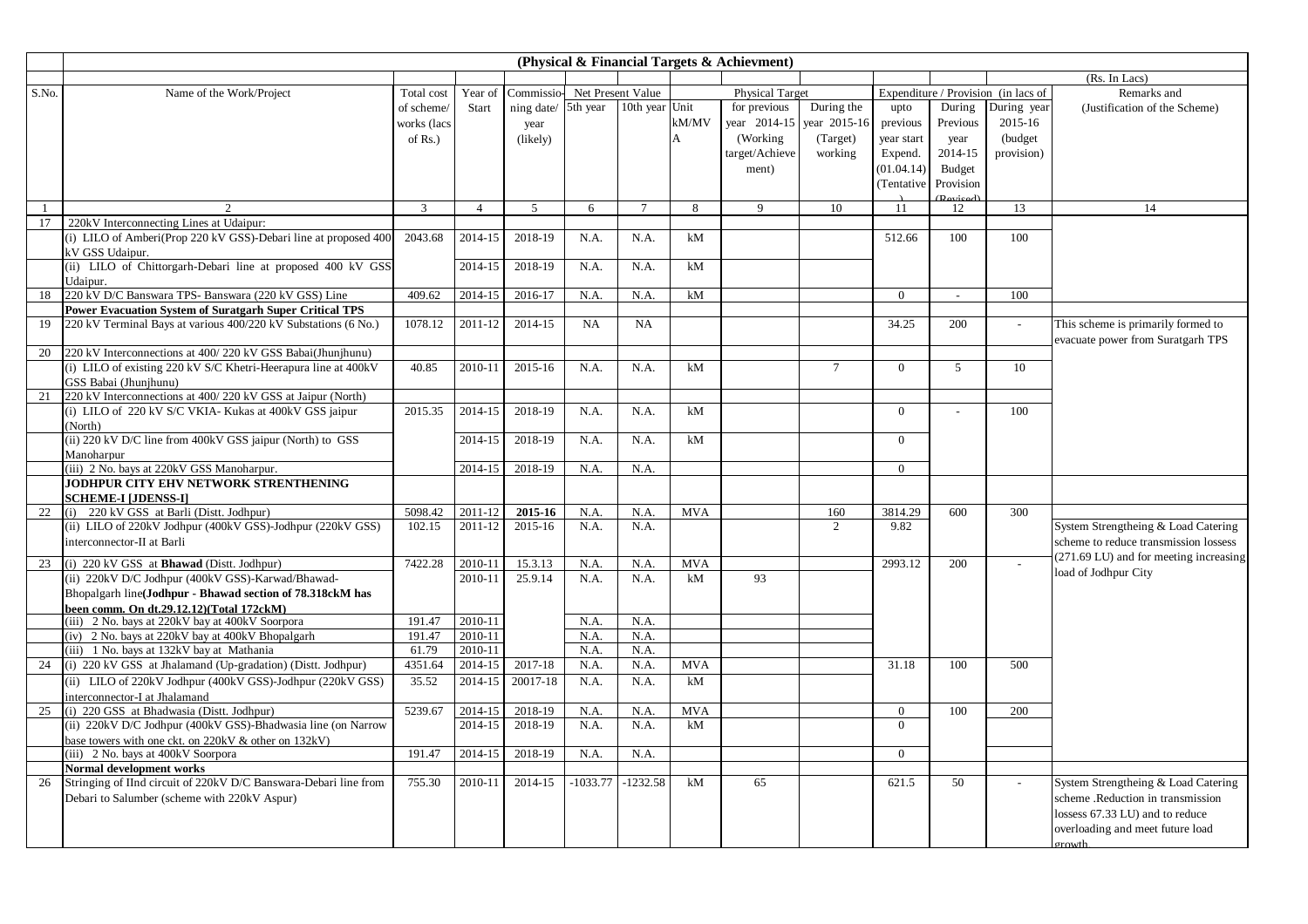|       |                                                                  |             |                |                              |           |                 |                | (Physical & Financial Targets & Achievment) |              |            |               |                                     |                                         |
|-------|------------------------------------------------------------------|-------------|----------------|------------------------------|-----------|-----------------|----------------|---------------------------------------------|--------------|------------|---------------|-------------------------------------|-----------------------------------------|
|       |                                                                  |             |                |                              |           |                 |                |                                             |              |            |               |                                     | (Rs. In Lacs)                           |
| S.No. | Name of the Work/Project                                         | Total cost  | Year of        | Commissio- Net Present Value |           |                 |                | <b>Physical Target</b>                      |              |            |               | Expenditure / Provision (in lacs of | Remarks and                             |
|       |                                                                  | of scheme/  | Start          | ning date/ 5th year          |           | 10th year Unit  |                | for previous                                | During the   | upto       | During        | During year                         | (Justification of the Scheme)           |
|       |                                                                  | works (lacs |                | year                         |           |                 | kM/MV          | year 2014-15                                | year 2015-16 | previous   | Previous      | 2015-16                             |                                         |
|       |                                                                  | of $Rs.$ )  |                | (likely)                     |           |                 | $\overline{A}$ | (Working)                                   | (Target)     | year start | year          | (budget                             |                                         |
|       |                                                                  |             |                |                              |           |                 |                | target/Achieve                              | working      | Expend.    | 2014-15       | provision)                          |                                         |
|       |                                                                  |             |                |                              |           |                 |                | ment)                                       |              | (01.04.14) | <b>Budget</b> |                                     |                                         |
|       |                                                                  |             |                |                              |           |                 |                |                                             |              | (Tentative | Provision     |                                     |                                         |
|       |                                                                  |             |                |                              |           |                 |                |                                             |              |            |               |                                     |                                         |
|       | $\mathcal{D}$                                                    | 3           | $\overline{4}$ | $\mathfrak{F}$               | 6         | $7\phantom{.0}$ | 8              | 9                                           | 10           | 11         | 12            | 13                                  | 14                                      |
| 27    | 220 kV interconnections at 400/220 kV GSS at Neemrana(PG)        |             |                |                              |           |                 |                |                                             |              |            |               |                                     |                                         |
|       | (i) 220 kV D/C line from PGCIL's 400/220 kV Neemrana (PG) to     | 945.79      | 2011-12        | 2014-15                      | NA        | NA              | kM             | 56                                          |              | 236.77     | 700           |                                     | Loss Reduction & System                 |
|       | Behror(proposed 220 kV GSS)                                      |             |                |                              |           |                 |                |                                             |              |            |               |                                     | Strengthening Scheme to provide         |
|       |                                                                  |             |                |                              |           |                 |                |                                             |              |            |               |                                     | connectivity with the regional system.  |
|       | (ii) 2 No bays at Behror                                         |             | 2011-12        | 2014-15                      | NA        | NA              |                |                                             |              |            |               |                                     |                                         |
| 28    | 220 kV interconnections at 400/220 kV GSS at Kotputli (PG)       |             |                |                              |           |                 |                |                                             |              |            |               |                                     |                                         |
|       | (i) LILO of one circuit of approved 220 kV D/C Kotputli-         | 246.35      | 2011-12        | 2014-15                      | <b>NA</b> | <b>NA</b>       | kM             | 12                                          |              | 191.19     | 600           |                                     |                                         |
|       | Manoharpur line at PGCIL's 400/220 kV Kotputli(PG)               |             |                |                              |           |                 |                |                                             |              |            |               |                                     |                                         |
|       | (ii) 220 kV D/C line from PGCIL's 400/220 kV Kotputli(PG) to     | 945.79      | 2011-12        | 2014-15                      | NA        | NA              | kM             | 82                                          |              | 1131.23    |               |                                     |                                         |
|       | Bansur                                                           |             |                |                              |           |                 |                |                                             |              |            |               |                                     |                                         |
|       | (iii) 2 No bays at Bansur                                        |             | 2011-12        | 2014-15                      | <b>NA</b> | NA              |                |                                             |              |            |               |                                     |                                         |
| 29    | Interconnections for 400 kV GSS Deedwana (RVPN Scope)            |             |                |                              |           |                 |                |                                             |              |            |               |                                     |                                         |
|       | (i) LILO of proposed 220 kV S/C Kuchamancity - Dhod line at      | 1849.58     | 2011-12        | 2014-15                      | NA        | NA              | kM             | 80                                          |              | 8.95       | 900           |                                     | The provide stability to evacuation     |
|       | proposed 400 kV GSS Deedwana                                     |             |                |                              |           |                 |                |                                             |              |            |               |                                     | system of STPS and avoid overloading    |
|       | (ii) 2 No. 220 kV bay at 220kV GSS Sujangarh (For termination of |             | 2011-12        |                              | <b>NA</b> | <b>NA</b>       |                |                                             |              |            |               |                                     | of lines (System Strengtheing)          |
|       | 220kV D/C Sujangarh - Deedwana line at Sujangarh end)            |             |                |                              |           |                 |                |                                             |              |            |               |                                     |                                         |
| 30    | Interconnections for 400 kV GSS Alwar (RVPN Scope)               |             |                |                              |           |                 |                |                                             |              |            |               |                                     |                                         |
|       | (i) LILO of existing 220 kV S/C Dausa-Alwar line at proposed 400 | 673.31      | 2011-12        | 2014-15                      | NA        | NA              | kM             | 10                                          |              | 259.03     | 100           | $\overline{a}$                      | System Strengtheing Scheme to provide   |
|       | kV GSS Alwar                                                     |             |                |                              |           |                 |                |                                             |              |            |               |                                     | stability to evacuation system of       |
|       | (ii) LILO of 220 kV S/C Mandawar - Alwar (MIA) line at           | 673.31      | 2011-12        | 2014-15                      | NA        | NA              | kM             | $\mathbf{1}$                                |              | 121.25     |               |                                     | Chahbra TPS and to meet load growth     |
|       | proposed 400 kV Alwar GSS                                        |             |                |                              |           |                 |                |                                             |              |            |               |                                     | in NCR region                           |
|       | <b>Supplementary Transmission System for Power Evacuation</b>    |             |                |                              |           |                 |                |                                             |              |            |               |                                     |                                         |
|       | Scheme of Solar Power Projects in Jaisalmer, Barmer, Jodhpur     |             |                |                              |           |                 |                |                                             |              |            |               |                                     |                                         |
|       | and Bikaner Districts                                            |             |                |                              |           |                 |                |                                             |              |            |               |                                     |                                         |
| 31    | (i) 220/132 KV, 1x160 MVA and 132/33kV, 1x20/25 MVA GSS at       | 5087.87     | 2011-12        | 2014-15                      | N.A.      | N.A.            | <b>MVA</b>     | 160                                         |              | 2192.69    | 2300          | 200                                 | This scheme is formed to evacuate       |
|       | Aau (New loc.) (Jodhpur Distt.):                                 |             |                |                              |           |                 |                |                                             |              |            |               |                                     | power from new solar and wind power     |
|       |                                                                  |             |                |                              |           |                 |                |                                             |              |            |               |                                     | plants. Provision during 2011-12 is for |
|       |                                                                  |             |                |                              |           |                 |                |                                             |              |            |               |                                     | prelimnery works viz purchase of land,  |
|       |                                                                  |             |                |                              |           |                 |                |                                             |              |            |               |                                     | survey etc.                             |
|       | (ii) 2 Nos. 220kV bays at 220kV GSS Baithwasia                   | 224.14      | 2011-12        | 2014-15                      | N.A.      | N.A.            |                |                                             |              |            |               |                                     |                                         |
|       | (iii) 220 KV D/C Aau-Baithwasia (U/C 220 KV GSS) line            | 1862.33     | 2011-12        | 2014-15                      | N.A.      | N.A.            | kM             | 93                                          |              |            |               |                                     |                                         |
| 32    | (i) 220/132 KV, 1x160 MVA and 132/33kV, 1x20/25 MVA GSS          | 4953.69     | 2011-12        | 2014-15                      | N.A.      | N.A.            | <b>MVA</b>     | 160                                         |              | 984.08     | 4000          | 200                                 |                                         |
|       | at Badisid (near Bap) (Jodhpur Distt.)                           |             |                |                              |           |                 |                |                                             |              |            |               |                                     |                                         |
|       | (ii) 2 Nos. 220kV bays at 220kV GSS Bap                          | 224.14      | 2011-12        | 2014-15                      | N.A.      | N.A.            |                |                                             |              |            |               |                                     |                                         |
|       | (iii) LILO of one circuit of 220 KV D/C Bap - Bhadla line at     | 698.37      | 2011-12        | 2014-15                      | N.A.      | N.A.            | kM             | 24                                          |              |            |               |                                     |                                         |
|       | <b>Badisid</b>                                                   |             |                |                              |           |                 |                |                                             |              |            |               |                                     |                                         |
|       | (iv) 220 KV D/C Badisid-Aau (Proposed 220 KV GSS) line           | 2327.91     | 2011-12        | 2014-15                      | N.A.      | N.A.            | kM             | 100                                         |              |            |               |                                     |                                         |
| 33    | (i) 220/132 KV, 1x160 MVA and 132/33kV, 1x20/25 MVA GSS at       | 4741.94     | 2011-12        | 2016-17                      | N.A.      | N.A.            | <b>MVA</b>     |                                             |              | 1388.7     | 400           | 3500                                |                                         |
|       | Chatrail (Distt. Jaisalmer)                                      |             |                |                              |           |                 |                |                                             |              |            |               |                                     |                                         |
|       | (ii) 2 Nos. 220kV bays at 220kV GSS Ramgarh (400kV GSS)          | 224.14      | 2011-12        | 2016-17                      | N.A.      | N.A.            |                |                                             |              |            |               |                                     |                                         |
|       | (iii) 220 KV D/C Chatrail-Ramgarh (U/C 400 KV GSS) line          | 2793.49     | 2011-12        | 2016-17                      | N.A.      | N.A.            | kM             |                                             |              |            |               |                                     |                                         |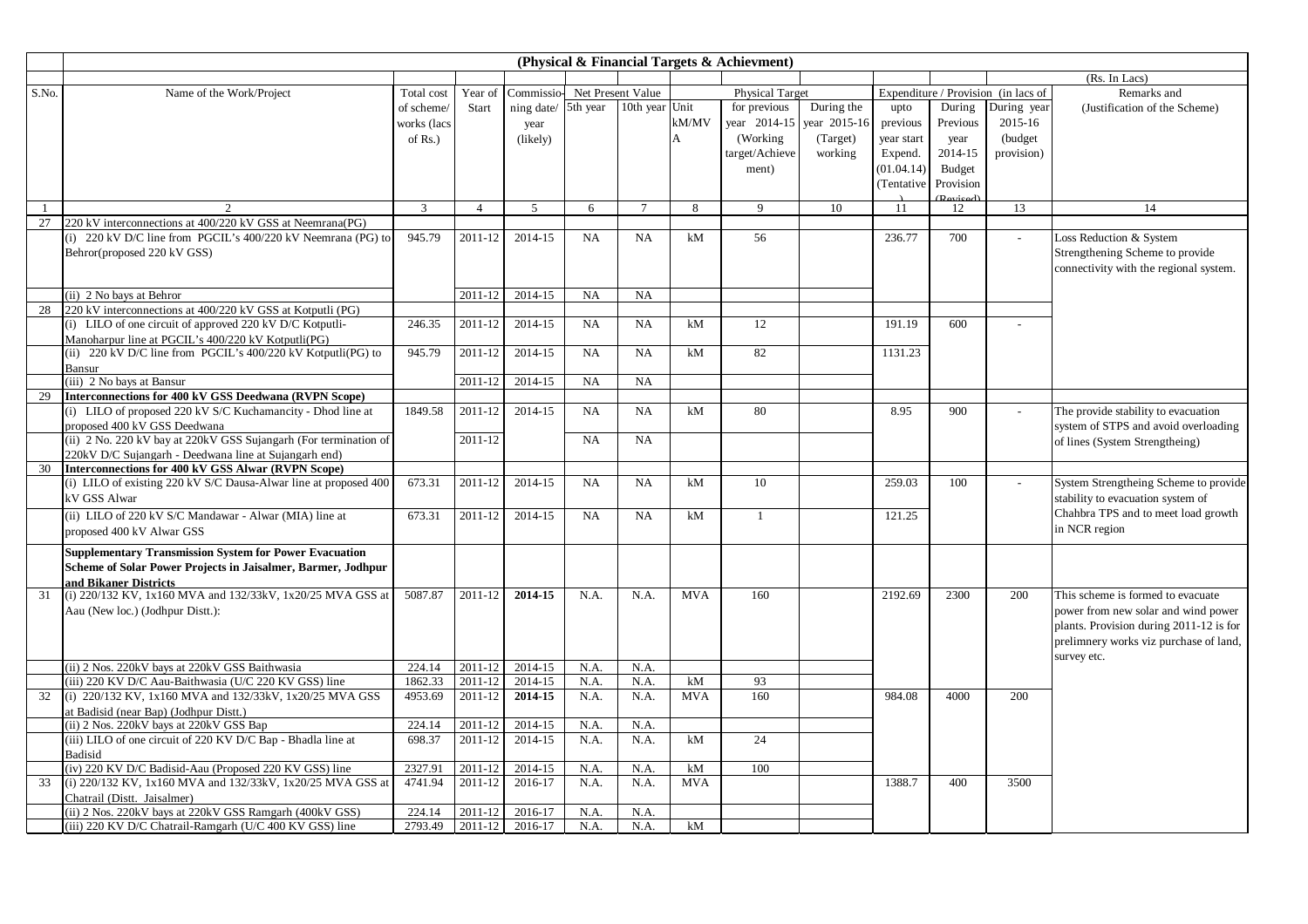|       |                                                                                       |             |                |            |                   |                       |            | (Physical & Financial Targets & Achievment) |            |                |                                        |                                     |                                                                               |
|-------|---------------------------------------------------------------------------------------|-------------|----------------|------------|-------------------|-----------------------|------------|---------------------------------------------|------------|----------------|----------------------------------------|-------------------------------------|-------------------------------------------------------------------------------|
|       |                                                                                       |             |                |            |                   |                       |            |                                             |            |                |                                        |                                     | (Rs. In Lacs)                                                                 |
| S.No. | Name of the Work/Project                                                              | Total cost  | Year of        | Commissio- | Net Present Value |                       |            | <b>Physical Target</b>                      |            |                |                                        | Expenditure / Provision (in lacs of | Remarks and                                                                   |
|       |                                                                                       | of scheme/  | Start          | ning date/ | 5th year          | 10th year Unit        |            | for previous                                | During the | upto           | During                                 | During year                         | (Justification of the Scheme)                                                 |
|       |                                                                                       | works (lacs |                | year       |                   |                       | kM/MV      | year 2014-15 year 2015-16                   |            | previous       | Previous                               | 2015-16                             |                                                                               |
|       |                                                                                       | of $Rs.$ )  |                | (likely)   |                   |                       |            | (Working)                                   | (Target)   | year start     | year                                   | (budget)                            |                                                                               |
|       |                                                                                       |             |                |            |                   |                       |            | target/Achieve                              | working    | Expend.        | 2014-15                                | provision)                          |                                                                               |
|       |                                                                                       |             |                |            |                   |                       |            | ment)                                       |            | (01.04.14)     | <b>Budget</b>                          |                                     |                                                                               |
|       |                                                                                       |             |                |            |                   |                       |            |                                             |            | (Tentative)    | Provision                              |                                     |                                                                               |
| - 1   | $\mathfrak{D}$                                                                        | 3           | $\overline{4}$ | 5          | 6                 | $\overline{7}$        | 8          | 9                                           | 10         | -11            | $(D^{\text{axi}}_{\text{e}}(a))$<br>12 | 13                                  | 14                                                                            |
| 34    | (i) 220/132 KV, 1x160 MVA and 132/33kV, 1x20/25 MVA GSS at                            | 4921.26     | 2013-14        | 2017-18    | N.A.              | N.A.                  | <b>MVA</b> |                                             |            | $\Omega$       | 200                                    | 1000                                |                                                                               |
|       | PS 1(New location) / Bajju (New location) (Bikaner Distt.):                           |             |                |            |                   |                       |            |                                             |            |                |                                        |                                     |                                                                               |
|       | (ii) 2 Nos. 220kV bays at 400/220kV GSS Bhadla                                        | 224.14      | 2013-14        | 2017-18    | N.A.              | N.A.                  |            |                                             |            | $\overline{0}$ |                                        |                                     |                                                                               |
|       | (iii) 220 KV D/C PS_1 / Bajju -Bhadla (U/C 400 KV GSS) line                           | 2095.12     | 2013-14        | 2017-18    | N.A.              | N.A.                  | kM         |                                             |            |                |                                        |                                     |                                                                               |
| 35    | (i) 220/132 KV, 1x160 MVA and 132/33kV, 1x20/25 MVA GSS at                            | 5133.01     | 2013-14        | 2017-18    | N.A.              | N.A.                  | <b>MVA</b> |                                             |            | $\overline{0}$ | 200                                    | 1000                                |                                                                               |
|       | Pokran (New loc.)(Jaisalmer Distt.):                                                  |             |                |            |                   |                       |            |                                             |            |                |                                        |                                     |                                                                               |
|       | (ii) LILO of both circuits of U/C 220 KV D/C Ramgarh GTPP -                           | 465.58      | 2013-14        | 2017-18    | N.A.              | N.A.                  | kM         |                                             |            | $\Omega$       |                                        |                                     |                                                                               |
| 36    | Dechu line at Pokaran<br>(i) 220/132 KV, 1x160 MVA and 132/33kV, 1x20/25 MVA GSS at   | 4921.26     | 2013-14        | 2017-18    | N.A.              | N.A.                  | <b>MVA</b> |                                             |            | $\Omega$       | 200                                    | 1000                                |                                                                               |
|       | Kolayat (New loc.)(Bikaner Distt.):                                                   |             |                |            |                   |                       |            |                                             |            |                |                                        |                                     |                                                                               |
|       | (ii) 2 Nos. 220kV bays at 220kV GSS Gajner                                            | 224.14      | 2013-14        | 2017-18    | N.A.              | N.A.                  |            |                                             |            | $\overline{0}$ |                                        |                                     |                                                                               |
|       | (iii) 220 KV D/C Gajner (U/C 220 KV GSS)-Kolayat line                                 | 2886.6      | 2013-14        | 2017-18    | N.A.              | N.A.                  | kM         |                                             |            | $\theta$       |                                        |                                     |                                                                               |
| 37    | Optical Fibre Cable System for 220kV & 132kV Schemes already                          |             | 2014-15        |            | N.A.              | N.A.                  |            |                                             |            | $\Omega$       |                                        |                                     |                                                                               |
|       | approved under Main Transmission System for New Solar & Wind                          |             |                |            |                   |                       |            |                                             |            |                |                                        |                                     |                                                                               |
|       | Power Plants & Smart Grid Applications. (ADB)                                         |             |                |            |                   |                       |            |                                             |            |                |                                        |                                     |                                                                               |
|       | (i) 220kV Transmission Lines already approved under Main                              | 902.54      | 2014-15        | 2017-18    | N.A.              | N.A.                  |            |                                             |            | $\Omega$       | 200                                    | 900                                 |                                                                               |
|       | Transmission System for Solar & Wind Power Plants (Total Route                        |             |                |            |                   |                       |            |                                             |            |                |                                        |                                     |                                                                               |
|       | length $140kM$ )                                                                      |             |                |            |                   |                       |            |                                             |            |                |                                        |                                     |                                                                               |
|       | (ii) Software Development for Integration/Innovation, Smart Grid<br>Applications etc. | 128.93      | 2014-15        | 2017-18    | N.A.              | N.A.                  |            |                                             |            | $\overline{0}$ |                                        |                                     |                                                                               |
| 38    | LILO of both circuits of 220kV D/C Ramgarh GTPS- Dechu line at                        | 641.81      | 2011-12        | 2014-15    | NA                | NA                    | kM         | -1                                          |            |                | 30                                     |                                     |                                                                               |
|       | 400kV Ramgarh                                                                         |             |                |            |                   |                       |            |                                             |            |                |                                        |                                     |                                                                               |
|       | Normal development works                                                              |             |                |            |                   |                       |            |                                             |            | $\Omega$       |                                        |                                     |                                                                               |
| 39    | (i) 220/132kV, 1x160 MVA GSS at Sayla (Distt. Jalore)                                 | 3522.28     | 2012-13        | 2015-16    | $-2054.81$        | $-2593.65$            | <b>MVA</b> |                                             | 160        | 2167.68        | 2800                                   | 1000                                | Loss Reduction & Load Catering                                                |
|       | (ii) 1 No. 220kV extension bay at 220kV GSS Jalore                                    | 92.14       | 2012-13        | 2014-15    |                   |                       |            |                                             |            |                |                                        |                                     | Scheme to help in reducing                                                    |
|       |                                                                                       |             |                |            |                   |                       |            |                                             |            |                |                                        |                                     | transmission losses (99.14 LUs).To                                            |
|       | (iii) 220 kV D/C Bhinmal(400 kV GSS-PG)-Sayla (proposed 220                           | 1744.99     | 2012-13        | 2014-15    |                   |                       | kM         | 100                                         |            |                |                                        |                                     | meetout the future load, reduce loading                                       |
|       | kV GSS) line                                                                          |             |                |            |                   |                       |            |                                             |            |                |                                        |                                     | on 132kV lines, to evacuate Rajasthan's<br>share of power from PGCIL's Bhimal |
|       |                                                                                       |             | 2012-13        | 2014-15    |                   |                       |            | 55                                          |            |                |                                        |                                     | <b>GSS</b>                                                                    |
|       | (iv) 220 kV S/C Jalore -Sayla(proposed 220 kV GSS) line                               | 1129.29     |                |            |                   |                       | kM         |                                             |            |                |                                        |                                     |                                                                               |
| 40    | (i) 220/132kV, 1x160 MVA GSS at Vatika (Distt. Jaipur)                                | 4641.44     | 2012-13        | 2015-16    | $-2641.01$        | $-3611.98$            | <b>MVA</b> |                                             | 160        | 1360.95        | 1500                                   | 800                                 | Loss Reduction & Load Catering                                                |
|       |                                                                                       |             |                |            |                   |                       |            |                                             |            |                |                                        |                                     | Scheme to help in reducing                                                    |
|       |                                                                                       |             |                |            |                   |                       |            |                                             |            |                |                                        |                                     | transmission losses (44.27 LUs). To                                           |
|       | (ii) 220 kV D/C Jaipur (South-PG) - Vatika line.                                      | 1036.91     | 2012-13        | 2014-15    |                   |                       | kM         | 56                                          |            |                |                                        |                                     | reduce loading on 220kV Sanganer                                              |
|       |                                                                                       |             |                |            |                   |                       |            |                                             |            |                |                                        |                                     | GSS, to evacuate Rajasthan's share of                                         |
|       | (iii) LILO of 220kV S/C KTPS- Sanganer line at proposed                               | 276.51      | 2012-13        | 2014-15    |                   |                       | kM         | 11                                          |            |                |                                        |                                     | power from PGCIL's 400kV GSS at                                               |
|       | 220kV Vatika.                                                                         |             |                |            |                   |                       |            |                                             |            |                |                                        |                                     | Jaipur(South)                                                                 |
| 41    | (i) 220/132kV GSS at Danta Ramgarh (Distt. Sikar)                                     | 2199.65     | 2011-12        | 2015-16    |                   | $-1343.66$ $-1834.76$ | <b>MVA</b> |                                             | 100        | 244.28         | 1300                                   | 2000                                | Loss Reduction & System                                                       |
|       | 1 Nos bay at 220kV GSS Renwal<br>(ii)                                                 | 90.58       | 2011-12        | 2015-16    |                   |                       |            |                                             |            | 0.31           |                                        |                                     | Strengthening Scheme. Reduction in                                            |
|       | (iii) 1 Nos bay at 220kV GSS Dhod                                                     | 90.58       | 2011-12        | 2015-16    |                   |                       |            |                                             |            | $\overline{0}$ |                                        |                                     | transmission lossess (32.92 LU) and to                                        |
|       | 220 kV S/C Renwal-Danta Ramgarh line<br>(iv)                                          | 564.06      | $2011 - 12$    | 2015-16    |                   |                       | kM         |                                             | 28         | 26.99          |                                        |                                     | relieve loading nearby 132kV line and                                         |
|       | 220 kV S/C Dhod -Danta Ramgarh line<br>(v)                                            | 705.07      | 2011-12        | 2015-16    |                   |                       | kM         |                                             | 35         | 11.18          |                                        |                                     | meet out future load growth in                                                |
|       |                                                                                       |             |                |            |                   |                       |            |                                             |            |                |                                        |                                     | respective areas.                                                             |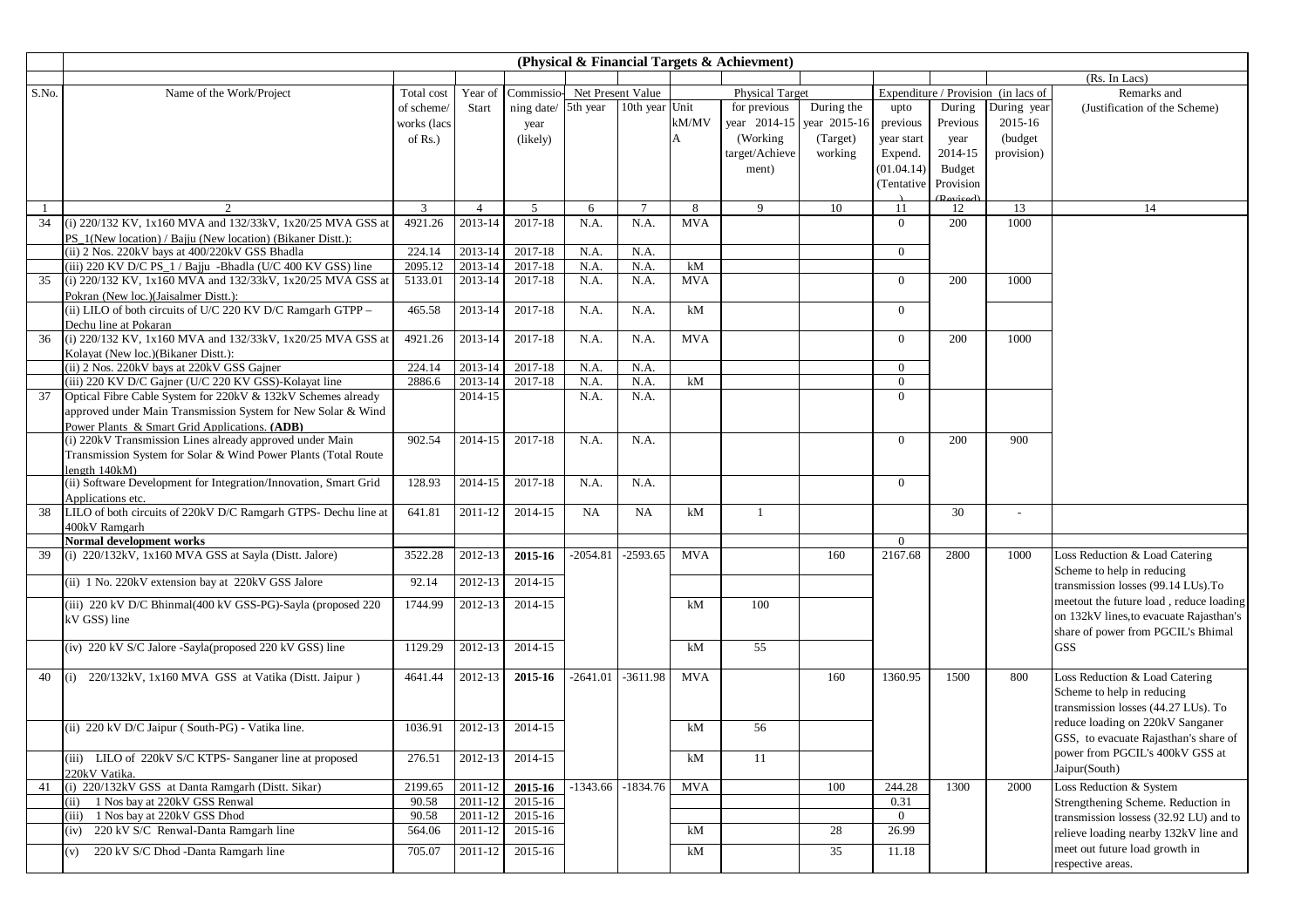|       |                                                                                             |                |                      |                              |            |                |            | (Physical & Financial Targets & Achievment) |                |            |                             |                                     |                                                                            |
|-------|---------------------------------------------------------------------------------------------|----------------|----------------------|------------------------------|------------|----------------|------------|---------------------------------------------|----------------|------------|-----------------------------|-------------------------------------|----------------------------------------------------------------------------|
|       |                                                                                             |                |                      |                              |            |                |            |                                             |                |            |                             |                                     | (Rs. In Lacs)                                                              |
| S.No. | Name of the Work/Project                                                                    | Total cost     | Year of              | Commissio- Net Present Value |            |                |            | <b>Physical Target</b>                      |                |            |                             | Expenditure / Provision (in lacs of | Remarks and                                                                |
|       |                                                                                             | of scheme/     | Start                | ning date/ 5th year          |            | 10th year Unit |            | for previous                                | During the     | upto       | During                      | During year                         | (Justification of the Scheme)                                              |
|       |                                                                                             | works (lacs    |                      | year                         |            |                | kM/MV      | year 2014-15                                | year 2015-16   | previous   | Previous                    | 2015-16                             |                                                                            |
|       |                                                                                             | of $Rs.$ )     |                      | (likely)                     |            |                | A          | (Working)                                   | (Target)       | year start | year                        | (budget)                            |                                                                            |
|       |                                                                                             |                |                      |                              |            |                |            | target/Achieve                              | working        | Expend.    | 2014-15                     | provision)                          |                                                                            |
|       |                                                                                             |                |                      |                              |            |                |            | ment)                                       |                | (01.04.14) | <b>Budget</b>               |                                     |                                                                            |
|       |                                                                                             |                |                      |                              |            |                |            |                                             |                | (Tentative | Provision<br><b>Peviced</b> |                                     |                                                                            |
| -1    | 2                                                                                           | $\overline{3}$ | $\overline{4}$       | 5                            | 6          | $\overline{7}$ | 8          | $\mathbf{Q}$                                | 10             | 11         | 12                          | 13                                  | 14                                                                         |
| 42    | 220/132kV, 1x160 MVA GSS at Goner (Distt. Jaipur)                                           | 4890.26        | 2012-13              | 2015-16                      | $-2625.4$  | $-3559.35$     | <b>MVA</b> |                                             | 160            | 146.3      | 1100                        | 4500                                | Loss Reduction & Load Catering                                             |
|       |                                                                                             |                |                      |                              |            |                |            |                                             |                |            |                             |                                     | Scheme to help in reducing                                                 |
|       |                                                                                             |                |                      |                              |            |                |            |                                             |                |            |                             |                                     | transmission losses (53.35 LUs). To                                        |
|       | (ii LILO of one circuit of proposed 220kV D/C Jaipur (South) -                              | 1209.73        | 2012-13              | 2015-16                      |            |                | kM         |                                             | 70             |            |                             |                                     | reduce loading on 220kV Indira                                             |
|       | Chaksu line at proposed 220kV GSS Goner.                                                    |                |                      |                              |            |                |            |                                             |                |            |                             |                                     | Gandhi nagar GSS, to evacuate                                              |
|       |                                                                                             |                |                      |                              |            |                |            |                                             |                |            |                             |                                     | Rajasthan's share of power from                                            |
|       |                                                                                             |                |                      |                              |            |                |            |                                             |                |            |                             |                                     | PGCIL's 400kV GSS at Jaipur(South)                                         |
| 43    | Conectivity with PGCIL's under construction 400/220kV GSS                                   |                |                      |                              |            |                |            |                                             |                |            |                             |                                     |                                                                            |
|       | Jaipur (South-PG)                                                                           |                |                      |                              |            |                |            |                                             |                |            |                             |                                     |                                                                            |
|       | (i) $220/132kV$ , 1x160 MVA GSS at Chaksu (Distt. Jaipur)                                   | 2317.25        | 2012-13              | 24.10.13                     | 2230.65    | 4017.15        | <b>MVA</b> |                                             |                | 3034.75    | 600                         |                                     | Loss Reduction & Load Catering                                             |
|       | (Upgradation)                                                                               |                |                      |                              |            |                |            |                                             |                |            |                             |                                     | Scheme to help in reducing                                                 |
|       |                                                                                             |                |                      |                              |            |                |            |                                             |                |            |                             |                                     | transmission losses (251.25 LUs). To                                       |
|       | (ii) LILO of $220 \text{ kV}$ S/C Duni - SEZ $(220 \text{ kV}$ GSS) line at                 | 1011.83        | 2012-13              | 16.10.14                     |            |                | kM         | 56                                          |                |            |                             |                                     | reduce loading on 220kV Sanganer                                           |
|       | PGCIL's 400/220kV GSS Jaipur (South)                                                        |                |                      |                              |            |                |            |                                             |                |            |                             |                                     | GSS, to evacuate Rajasthan's share of                                      |
|       |                                                                                             |                |                      |                              |            |                |            |                                             |                |            |                             |                                     | power from PGCIL's 400kV GSS at                                            |
|       |                                                                                             |                |                      |                              |            |                |            |                                             |                |            |                             |                                     | Jaipur(South)                                                              |
| 44    | (i) 220/132kV, 1x100 MVA GSS at Laxmangarh (Up-                                             | 2143.84        | 2012-13              | 4.3.14                       | $-1142.37$ | $-1458$        | <b>MVA</b> |                                             |                | 415.66     | 200                         |                                     | System strengthening Scheme to help                                        |
|       | gradation) (Distt. Sikar)<br>(ii) LILO of 220 kV S/C Ratangarh-Reengus line at proposed 220 | 140.50         | 2012-13              | 4.3.14                       |            |                | kM         |                                             |                | 114.89     |                             |                                     | in reducing transmission losses (50.30<br>LUs). To reduce loading on 220kV |
|       | kV GSS Laxmangarh                                                                           |                |                      |                              |            |                |            |                                             |                |            |                             |                                     | GSS Sikar & Ratangarh                                                      |
|       |                                                                                             |                |                      |                              |            |                |            |                                             |                |            |                             |                                     |                                                                            |
| 45    | (i) LILO of one ckt. Of under construction 220kV D/C Ramgarh                                | 926.48         | 2010-11              | 2014-15                      | 399        | 748.11         | kM         | 40                                          |                | 129.69     | 300                         |                                     | System strengthening Scheme to help                                        |
|       | GTPS - Dechu line at 220kV GSS Amarsagar.                                                   |                |                      |                              |            |                |            |                                             |                |            |                             |                                     | in reducing transmission losses (53.74                                     |
|       |                                                                                             |                |                      |                              |            |                |            |                                             |                |            |                             |                                     | LUs). To reduce overloading at 220kV                                       |
|       | (ii) 2 No. bays at 220kV GSS Amarsagar.                                                     |                | 2010-11              | 2014-15                      |            |                |            |                                             |                |            |                             |                                     | line S/S Amarsagar - Phalodi line.                                         |
|       | <b>Composite Power Evacuation System [Chhabra Super Critical</b>                            |                |                      |                              |            |                |            |                                             |                |            |                             |                                     |                                                                            |
|       | TPS(2x660MW) and Kalisindh TPS (2x600 MW)]                                                  |                |                      |                              |            |                |            |                                             |                |            |                             |                                     |                                                                            |
| 46    | (i) LILO 220kV Ajmer-Beawar Line at 400kV Ajmer GSS                                         | 408.5          | 2010-11              | 2015-16                      | N.A.       | N.A.           | kM         |                                             | 38             | 288.53     | 100                         | 50                                  | This scheme is primarily formed to                                         |
|       |                                                                                             |                |                      |                              |            |                |            |                                             |                |            |                             |                                     | evacuate power from Chhabra Super                                          |
| 47    | (ii) LILO 220kV Ajmer-Kishangarh Line at 400kV Ajmer GSS                                    | 408.5          | $\overline{2010-11}$ | 2015-16                      | N.A.       | N.A.           | kM         |                                             | $\overline{7}$ |            |                             |                                     | Critical TPS and Kalisindh TPS                                             |
|       | Normal development works                                                                    |                |                      |                              |            |                |            |                                             |                |            |                             |                                     |                                                                            |
| 48    | (i) 220 kV S/C Sirohi- Pindwara line                                                        | 736.38         | 2011-12              | 2015-16                      | 1.72       | 72.03          | kM         |                                             | 25             | 4.46       | 200                         | 500                                 | Loss Reduction & System                                                    |
|       |                                                                                             |                |                      |                              |            |                |            |                                             |                |            |                             |                                     | Strengthening Scheme forrming 220kV                                        |
|       | (ii) 1 no.bays at 220kV GSS Sirohi                                                          |                | 2011-12              |                              |            |                |            |                                             |                |            |                             |                                     | ring system in and around Pindwara,                                        |
|       | (iii) 1 no.bays at 220kV GSS Pindwara                                                       |                | 2011-12              |                              |            |                |            |                                             |                |            |                             |                                     | thereby reducing transmission losses                                       |
|       |                                                                                             |                |                      |                              |            |                |            |                                             |                |            |                             |                                     | $(22.71 \text{ LJD})$                                                      |
| 49    | (i) 220 GSS at Kuchera (New location) (Distt. Nagaur)                                       | 3145.95        | 2011-12              | 2015-16                      | $-1123.85$ | $-1480.25$     | <b>MVA</b> |                                             | 100            | 2.49       | 500                         | 2000                                | System Strengtheing & Load Catering<br>scheme .Reduction in transmission   |
|       |                                                                                             | 400.56         |                      |                              | $-1123.85$ | $-1480.25$     | kM         |                                             | 24             |            |                             |                                     | lossess (32.92 LU) and to reduce over                                      |
|       | (ii) LILO of 220 kV Nagaur - Merta line at proposed 220 kV GSS<br>Kuchera                   |                | 2011-12              | 2015-16                      |            |                |            |                                             |                |            |                             |                                     | loading of nearby 220kV GSS.                                               |
|       |                                                                                             |                |                      |                              |            |                |            |                                             |                |            |                             |                                     |                                                                            |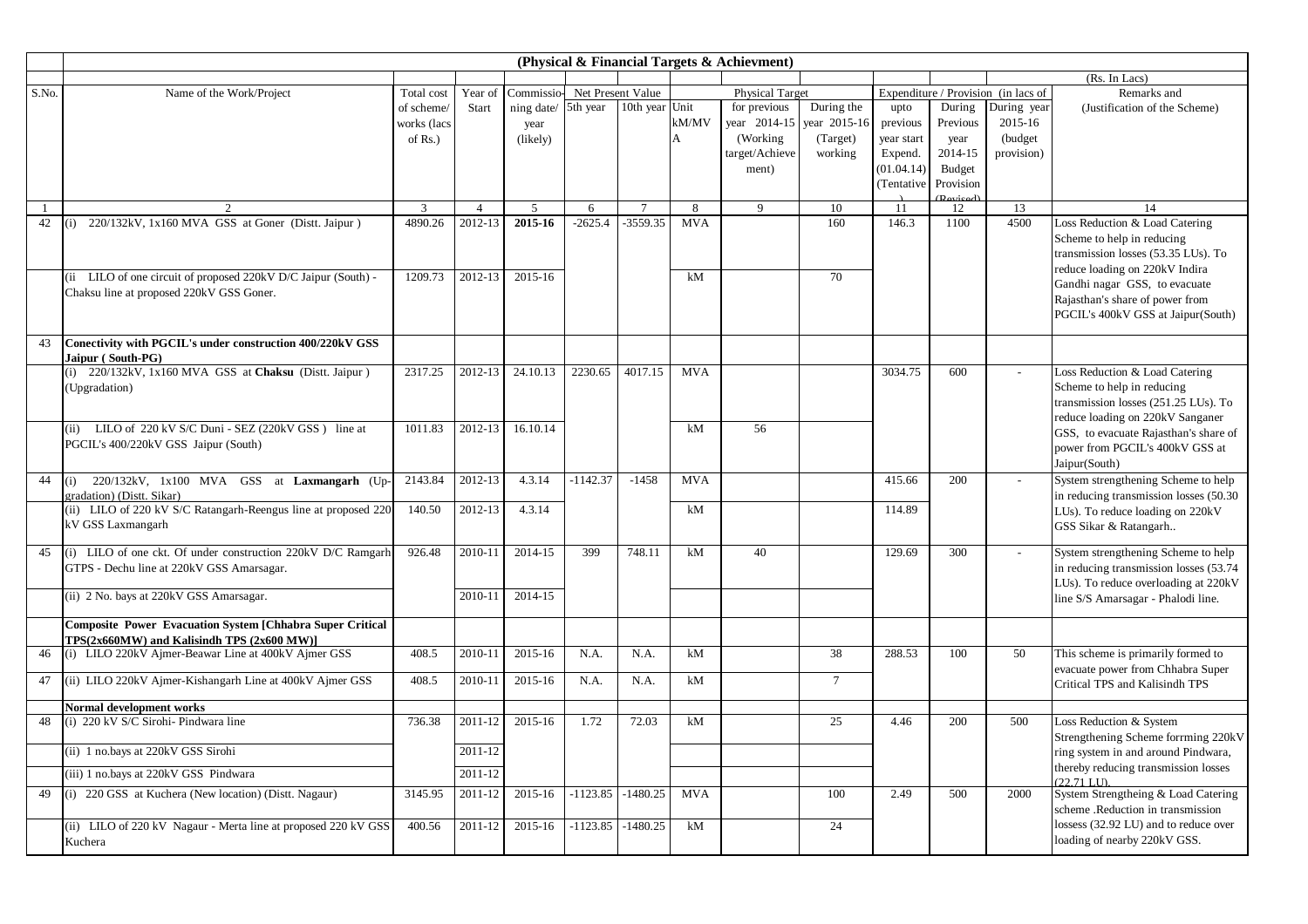|       |                                                                                    |                  |                    |                              |            |                |            | (Physical & Financial Targets & Achievment) |                |                |                                          |                                     |                                                                              |
|-------|------------------------------------------------------------------------------------|------------------|--------------------|------------------------------|------------|----------------|------------|---------------------------------------------|----------------|----------------|------------------------------------------|-------------------------------------|------------------------------------------------------------------------------|
|       |                                                                                    |                  |                    |                              |            |                |            |                                             |                |                |                                          |                                     | (Rs. In Lacs)                                                                |
| S.No. | Name of the Work/Project                                                           | Total cost       | Year of            | Commissio- Net Present Value |            |                |            | <b>Physical Target</b>                      |                |                |                                          | Expenditure / Provision (in lacs of | Remarks and                                                                  |
|       |                                                                                    | of scheme/       | <b>Start</b>       | ning date/                   | 5th year   | 10th year Unit |            | for previous                                | During the     | upto           | During                                   | During year                         | (Justification of the Scheme)                                                |
|       |                                                                                    | works (lacs      |                    | year                         |            |                | kM/MV      | year 2014-15                                | year 2015-16   | previous       | Previous                                 | 2015-16                             |                                                                              |
|       |                                                                                    | of $Rs.$ )       |                    | (likely)                     |            |                | A          | (Working)                                   | (Target)       | year start     | year                                     | (budget)                            |                                                                              |
|       |                                                                                    |                  |                    |                              |            |                |            | target/Achieve                              | working        | Expend.        | 2014-15                                  | provision)                          |                                                                              |
|       |                                                                                    |                  |                    |                              |            |                |            | ment)                                       |                | (01.04.14)     | <b>Budget</b>                            |                                     |                                                                              |
|       |                                                                                    |                  |                    |                              |            |                |            |                                             |                | (Tentative)    | Provision                                |                                     |                                                                              |
|       |                                                                                    | $\overline{3}$   | $\overline{4}$     | 5                            | 6          |                | 8          | 9                                           | 10             | -11            | (P <sub>evi</sub> <sub>cod</sub> )<br>12 | 13                                  | 14                                                                           |
| 50    | (i) 220/132kV GSS at Mandalgarh(New) (Distt. Bhilwara)                             | 3105.93          | 2011-12            | 2015-16                      | $-1092.94$ | $-1420.78$     | <b>MVA</b> |                                             | 100            | 1165.6         | 300                                      | 2000                                | Loss Reduction & System                                                      |
|       |                                                                                    |                  |                    |                              |            |                |            |                                             |                |                |                                          |                                     | Strengthening Scheme .Reduction in                                           |
|       |                                                                                    |                  |                    |                              |            |                |            |                                             |                |                |                                          |                                     | transmission lossess (37.46 LU) and to                                       |
|       | (ii) LILO of 220kV Kota (PG) -Bhilwara line at proposed 220 kV                     | 601.93           | 2011-12            | 2015-16                      |            |                | kM         |                                             | 36             |                |                                          |                                     | increase redundancy of nearby GSS to                                         |
|       | <b>GSS Mandalgarh</b>                                                              |                  |                    |                              |            |                |            |                                             |                |                |                                          |                                     | meet additional load growth.                                                 |
|       |                                                                                    |                  |                    |                              |            |                |            |                                             |                |                |                                          |                                     |                                                                              |
| 51    | (i) 220/132kV GSS at Chonkarwada (Distt. Bharatpur)                                | 3277.35          | 2011-12            | 2015-16                      | $-1902.6$  | $-2503.72$     | <b>MVA</b> |                                             | 100            | 2542.53        | 1000                                     | 2800                                | Loss Reduction & System                                                      |
|       | (ii) 220 kV D/C Hindaun (400kV GSS)-Chonkarwada line                               | 1886.79          | 2011-12            | 2015-16                      |            |                | kM         |                                             | 110            |                |                                          |                                     | Strengthening Scheme .Reduction in                                           |
|       | (iii) LILO of 220kV S/C Mandawar-Nadbai-Bharatpur line at                          | 105.00           | 2011-12            | 2015-16                      |            |                | kM         |                                             | 6              |                |                                          |                                     | transmission lossess (56.39 LU) and to                                       |
|       | 220kV Chonkarwada                                                                  |                  |                    |                              |            |                |            |                                             |                |                |                                          |                                     | reduce over loading of nearby lines.                                         |
|       | (iv) 2 No. 220kV bays at 400kV GSS Hindaun<br>(v) 2 No. 132kV bays at GSS Bhusawar | 181.16<br>119.40 | 2011-12<br>2011-12 | 2015-16<br>2015-16           |            |                |            |                                             |                |                |                                          |                                     |                                                                              |
|       | (vi) 2 No. 132kV bays at GSS Mahuwa                                                | 119.40           | 2011-12            | 2015-16                      |            |                |            |                                             |                |                |                                          |                                     |                                                                              |
| 52    | (i) 220/132kV GSS at Behror (Distt. Alwar)                                         | 4251.75          | 2011-12            | 2015-16                      | -1724.81   | $-2393.72$     | <b>MVA</b> |                                             | 100            | 2816.76        | 500                                      | 2500                                | Loss Reduction & System                                                      |
|       |                                                                                    |                  |                    |                              |            |                |            |                                             |                |                |                                          |                                     | Strengthening Scheme .Reduction in                                           |
|       |                                                                                    |                  |                    |                              |            |                |            |                                             |                |                |                                          |                                     | transmission lossess (15.14 LU) and to                                       |
|       | (ii) LILO of one circuit of 220 kV D/C Neemrana-Kotputli line at                   | 344.85           | 2011-12            | 2015-16                      |            |                | kM         |                                             | 29             |                |                                          |                                     | meet the future load growth in NCR                                           |
|       | proposed 220kV GSS Behror                                                          |                  |                    |                              |            |                |            |                                             |                |                |                                          |                                     | region.                                                                      |
|       |                                                                                    |                  |                    |                              |            |                | <b>MVA</b> |                                             |                |                | 600                                      |                                     |                                                                              |
| 53    | (i) 220/132kV GSS at Bansur (Distt. Alwar)                                         | 3041.24          | 2011-12            | 2015-16                      | $-960.56$  | $-1214.79$     |            |                                             | 100            | 341.19         |                                          | 2500                                | Loss Reduction & System                                                      |
|       |                                                                                    |                  |                    |                              |            |                |            |                                             |                |                |                                          |                                     | Strengthening Scheme .Reduction in<br>transmission lossess (42.76 LU) and to |
|       |                                                                                    |                  |                    |                              |            |                |            |                                             |                |                |                                          |                                     | reduce loading on transformers of                                            |
|       | (ii) LILO of 220 kV S/C Alwar-Kotputli line at proposed 220 kV                     | 70.73            | 2011-12            | 2015-16                      |            |                | kM         |                                             | $\overline{4}$ |                |                                          |                                     | nearby 220kV GSS and meetout                                                 |
|       | GSS at Bansur                                                                      |                  |                    |                              |            |                |            |                                             |                |                |                                          |                                     | anticipated load growth in NCR.                                              |
|       |                                                                                    |                  |                    |                              |            |                |            |                                             |                |                |                                          |                                     |                                                                              |
| 54    | (i) 220/132kV GSS at Amberi (Distt. Udaipur)                                       | 4180.77          | 2011-12            | 2015-16                      | $-734.04$  | $-832.3$       | <b>MVA</b> |                                             | 100            | 13.03          | 300                                      | 2500                                | Load Reduction, System Strengthening                                         |
|       |                                                                                    |                  |                    |                              |            |                |            |                                             |                |                |                                          |                                     | scheme. To reduce transmission lossess                                       |
|       |                                                                                    |                  |                    |                              |            |                |            |                                             |                |                |                                          |                                     | (60.55 LU) and loading on 220kV                                              |
|       |                                                                                    |                  |                    |                              |            |                | kM         |                                             | 30             |                |                                          |                                     | Debari and Madri GSS. Thereby                                                |
|       | (ii) LILO of 220 kV S/C Kankroli(PG)-Debari line at proposed<br>220 kV GSS Amberi  |                  | 2011-12            | 2015-16                      |            |                |            |                                             |                |                |                                          |                                     | meeting future load of Udaipur City                                          |
|       |                                                                                    |                  |                    |                              |            |                |            |                                             |                |                |                                          |                                     |                                                                              |
|       | Power Evacuation System for Proposed Wind Project in                               |                  |                    |                              |            |                |            |                                             |                |                |                                          |                                     |                                                                              |
|       | Banswara and Pratapgarh area.                                                      |                  |                    |                              |            |                |            |                                             |                |                |                                          |                                     |                                                                              |
| 55    | (i) 220/132kV,1x100MVA GSS at Pratapgarh (Up-gradatation)                          | 2635.20          | 2011-12            | 2015-16                      | <b>NA</b>  | <b>NA</b>      | <b>MVA</b> |                                             | 100            | 109.24         | 2000                                     | 4200                                | Loss Reduction & System                                                      |
|       | (ii) 2 Nos bays at 220kV GSS Chittorgarh                                           |                  | $2011 - 12$        | 2015-16                      | <b>NA</b>  | <b>NA</b>      |            |                                             |                |                |                                          |                                     | Strengthening Scheme is primarily                                            |
|       | (iii) 2 Nos bays at 220kV GSS Nimbahera                                            |                  | 2011-12            | 2015-16                      | <b>NA</b>  | NA             |            |                                             |                |                |                                          |                                     | fromed to evacuate power from                                                |
|       | (iv) 220 kV D/C Banswara(switching station)-Pratapgarh line                        | 2398.56          | 2011-12            | 2015-16                      | <b>NA</b>  | NA             | $\rm{kM}$  |                                             | 140            |                |                                          |                                     | Proposed Wind Project in Banswara                                            |
|       | (v) 220 kV D/C Pratapgarh-Chittorgarh (400 kV GSS) line with                       | 4111.82          | 2011-12            | 2015-16                      | <b>NA</b>  | NA             | kM         |                                             | 240            |                |                                          |                                     | and Pratapgarh area.                                                         |
|       | one circuit via 220 kV GSS Nimbhahera                                              |                  |                    |                              |            |                |            |                                             |                |                |                                          |                                     |                                                                              |
| 56    | (i) 220kV Switching Station at Banswara                                            | 2575.74          | 2011-12            | 2016-17                      | N.A        | N.A.           |            |                                             |                | $\overline{0}$ | 50                                       | 1000                                |                                                                              |
|       | (ii) 2 Nos bays at 220kV GSS Banswara                                              | 181.16           | 2011-12            | 2016-17                      | N.A.       | N.A.           |            |                                             |                | $\overline{0}$ |                                          |                                     |                                                                              |
|       | (iii) 220 kV D/C line between 220 kV Switching Station at                          | 343.53           | 2011-12            | 2016-17                      | N.A.       | N.A.           | kM         |                                             |                | $\mathbf{0}$   |                                          |                                     |                                                                              |
|       | Banswara & 220 kV GSS Banswara                                                     |                  |                    |                              |            |                |            |                                             |                |                |                                          |                                     |                                                                              |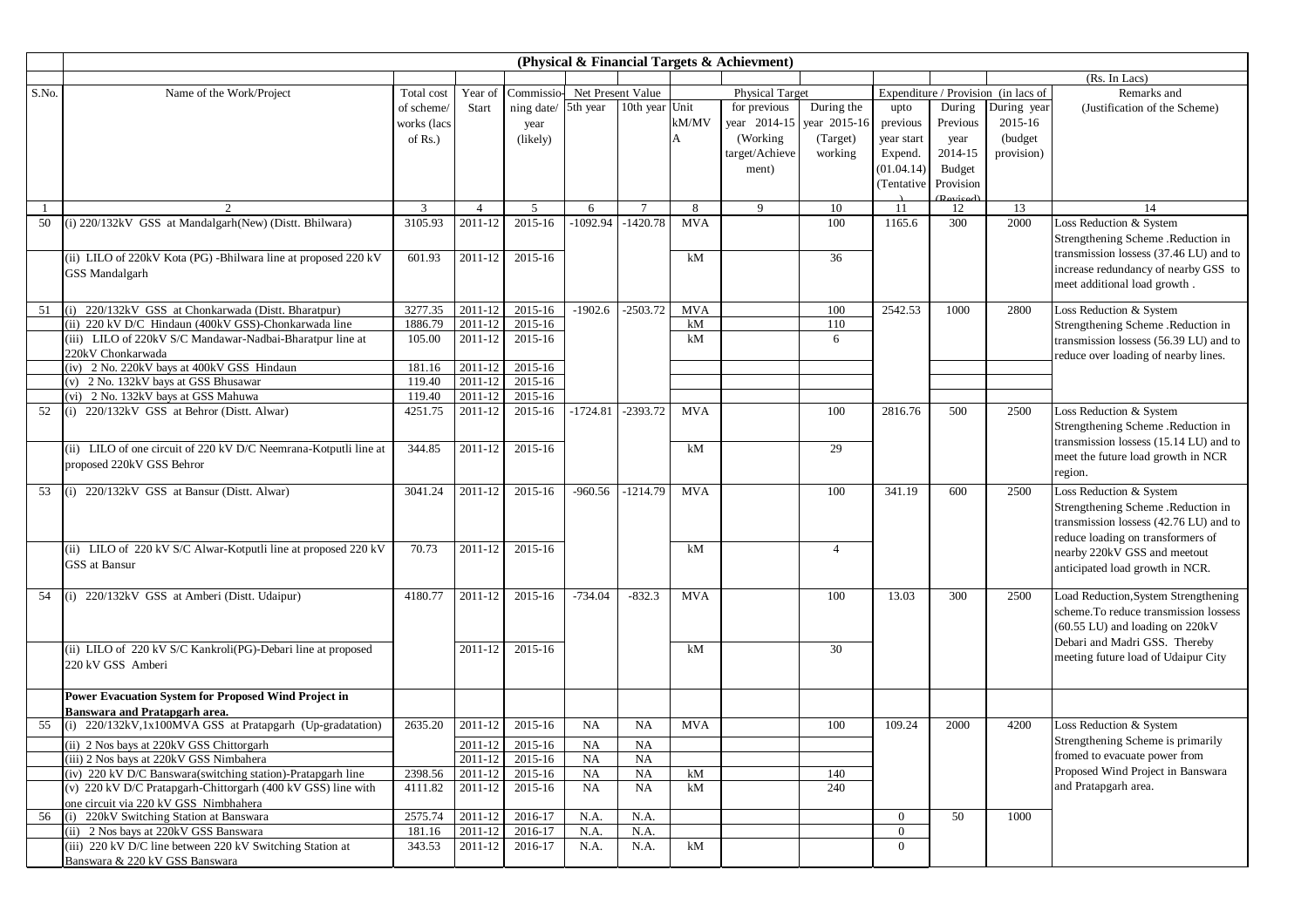|                |                                                                                                        |                   |                    |                             |               |                 |            | (Physical & Financial Targets & Achievment) |                |                |                      |                                     |                                                                  |
|----------------|--------------------------------------------------------------------------------------------------------|-------------------|--------------------|-----------------------------|---------------|-----------------|------------|---------------------------------------------|----------------|----------------|----------------------|-------------------------------------|------------------------------------------------------------------|
|                |                                                                                                        |                   |                    |                             |               |                 |            |                                             |                |                |                      |                                     | (Rs. In Lacs)                                                    |
| S.No.          | Name of the Work/Project                                                                               | Total cost        | Year of            | Commissio-Net Present Value |               |                 |            | <b>Physical Target</b>                      |                |                |                      | Expenditure / Provision (in lacs of | Remarks and                                                      |
|                |                                                                                                        | of scheme/        | Start              | ning date/                  | 5th year      | 10th year Unit  |            | for previous                                | During the     | upto           | During               | During year                         | (Justification of the Scheme)                                    |
|                |                                                                                                        | works (lacs       |                    | year                        |               |                 | kM/MV      | year 2014-15                                | year 2015-16   | previous       | Previous             | 2015-16                             |                                                                  |
|                |                                                                                                        | of $Rs.$ )        |                    | (likely)                    |               |                 | A          | (Working)                                   | (Target)       | year start     | year                 | (budget)                            |                                                                  |
|                |                                                                                                        |                   |                    |                             |               |                 |            | target/Achieve                              | working        | Expend.        | 2014-15              | provision)                          |                                                                  |
|                |                                                                                                        |                   |                    |                             |               |                 |            | ment)                                       |                | (01.04.14)     | <b>Budget</b>        |                                     |                                                                  |
|                |                                                                                                        |                   |                    |                             |               |                 |            |                                             |                | (Tentative)    | Provision            |                                     |                                                                  |
| -1             | $\mathfrak{D}$                                                                                         | $\overline{3}$    | $\overline{4}$     | 5                           | 6             | $\overline{7}$  | 8          | $\mathbf{Q}$                                | 10             | 11             | <b>Peviced</b><br>12 | 13                                  | 14                                                               |
|                | (iv) Termination of approved 220 kV D/C Banswara SCTPS-                                                |                   | 2011-12            | 2016-17                     | N.A.          | N.A.            |            |                                             |                | $\overline{0}$ |                      |                                     |                                                                  |
|                | Banswara (220 kV GSS) line at 220 kV Switching Station                                                 |                   |                    |                             |               |                 |            |                                             |                |                |                      |                                     |                                                                  |
|                | Banswara                                                                                               |                   |                    |                             |               |                 |            |                                             |                |                |                      |                                     |                                                                  |
|                | <b>Normal Development Works</b>                                                                        |                   |                    |                             |               |                 |            |                                             |                |                |                      |                                     |                                                                  |
| 57             | (i) $220/132kV$ , $2x160$ MVA GSS at NPH Jodhpur (Up-                                                  | 3213.46           | 2012-13            | 2015-16                     | NA            | NA              |            |                                             | 160            | 321.321        | 700                  | 6000                                | To strengthen Jodhpur city EHV                                   |
|                | gradation)                                                                                             |                   |                    |                             |               |                 |            |                                             |                |                |                      |                                     | network and reduce loading on 132kV                              |
|                | (ii) 220 kV D/C 1000 SQ. MM XLPE Cable between Jodhpur(220                                             | 7110.06           | 2012-13            | 2015-16                     | NA            | NA              |            |                                             | 12             |                |                      |                                     | lines                                                            |
|                | kV GSS) & proposed 220 kV GSS NPH                                                                      |                   |                    |                             |               |                 |            |                                             |                |                |                      |                                     |                                                                  |
| 58             | (iii) 2 Nos. 220kV bays at 220kV GSS Jodhpur<br>(i) 220/132kV, 1x100 MVA GSS at Jethana (Distt. Ajmer) | 227.22<br>4264.77 | 2012-13<br>2012-13 | 2015-16<br>2015-16          | NA<br>1912.27 | NA<br>$-2398.3$ | <b>MVA</b> |                                             | 100            | 1060.48        | 1700                 | 3000                                | Loss Reduction & Load Catering                                   |
|                | (ii) 2 Nos. 220kV bays at 400/220kV GSS Ajmer (2x82.24)                                                | 184.28            | 2012-13            | 2015-16                     |               |                 |            |                                             |                |                |                      |                                     |                                                                  |
|                | (iii) 1 No. 132kV extension bay at 132kV GSS Saradhana                                                 | 60.72             | 2012-13            | $2015 - 16$                 |               |                 |            |                                             |                |                |                      |                                     | Scheme to help in reducing<br>transmission losses (96.87LUs). To |
|                | (iv) LILO of 220 kV S/C Ras-Merta line at proposed 220 kV GSS                                          | 699.34            | 2012-13            | 2015-16                     |               |                 | kM         |                                             | 40             |                |                      |                                     | reduce loading on 220kV Ajmer &                                  |
|                | Jethana                                                                                                |                   |                    |                             |               |                 |            |                                             |                |                |                      |                                     | Beawar GSSs to meetout future load                               |
|                | (v) 220kV D/C Ajmer (400 kV GSS)-Jethana (proposed 220 kV                                              | 719.45            | 2012-13            | 2015-16                     |               |                 | kM         |                                             | 70             |                |                      |                                     | growth and to reduce loading on under                            |
|                | GSS) line                                                                                              |                   |                    |                             |               |                 |            |                                             |                |                |                      |                                     | lving 132kV network                                              |
| 59             | (i) 220/132kV, 1X100 MVA &132/33kV,1X20/25 MVA GSS a                                                   | 3265.96           | 2013-14            | 2015-16                     | 89.49         |                 | <b>MVA</b> |                                             | 100            | $\overline{0}$ | 300                  | 2500                                | System strengthening Scheme to help                              |
|                | Niwana (Distt. Jaipur)                                                                                 |                   |                    |                             |               |                 |            |                                             |                |                |                      |                                     | in reducing transmission losses (99.52                           |
|                |                                                                                                        |                   |                    |                             |               |                 |            |                                             |                |                |                      |                                     | LUs). To improve the VR $&$ to reduce                            |
|                | (ii) LILO 220kV S/C heerapura- Babai line at proposed 220kV                                            | 25.90             | 2013-14            | 2015-16                     |               |                 | kM         |                                             | $\mathbf{1}$   | $\overline{0}$ |                      |                                     | overloading at 132kV lines & 220kV                               |
|                | gss Niwana                                                                                             |                   |                    |                             |               |                 |            |                                             |                |                |                      |                                     | Chomu GSS.                                                       |
| 60             | (i) 220/132kV, 1x160MVA GSS at Bherunda (Distt. Nagaur)                                                | 2477.41           | 2013-14            | 2015-16                     | 16.40         | 574.48          | <b>MVA</b> |                                             | 160            | $\overline{0}$ | 500                  | 3500                                | System strengthening Scheme to help                              |
|                |                                                                                                        |                   |                    |                             |               |                 |            |                                             |                |                |                      |                                     | in reducing transmission losses (118.06)                         |
|                |                                                                                                        |                   |                    |                             |               |                 |            |                                             |                |                |                      |                                     | LUs). To reduce overloading at 220kV                             |
|                |                                                                                                        |                   |                    |                             |               |                 |            |                                             |                |                |                      |                                     | Ajmer GSS & 132kV Ajmer-MDS                                      |
|                | (ii) 220 kV D/C, Ajmer (400kV) - Bherunda line                                                         | 1894.78           | 2013-14            | 2015-16                     |               |                 | kM         |                                             | 80             | $\Omega$       |                      |                                     | line.                                                            |
|                |                                                                                                        |                   |                    |                             |               |                 |            |                                             |                |                |                      |                                     |                                                                  |
| IV             | <b>132kV SCHEMES</b>                                                                                   |                   |                    |                             |               |                 |            |                                             |                |                |                      |                                     |                                                                  |
|                | <b>Normal Development Schemes</b>                                                                      |                   |                    |                             |               |                 |            |                                             |                |                |                      |                                     |                                                                  |
| $\mathbf{1}$   | 132kV S/C Madri-Dakan Kotda (Transport Nagar) line with 132kV                                          | 1200.79           | 2008-09            | 31.10.13                    | $-278.26$     | 373.66          | kM/MV      |                                             |                | 858.29         | 50                   |                                     | Load Catering Scheme. Ex VR- 05.40                               |
|                | GSS at Dakan Kotda (Transport Nagar), Udaipur                                                          |                   |                    |                             |               |                 | A          |                                             |                |                |                      |                                     | %, DL-06.53 % Saving-16.27 LU.                                   |
|                |                                                                                                        |                   |                    |                             |               |                 |            |                                             |                |                |                      |                                     |                                                                  |
| 2              | (i) 132/33kV, 20/25MVA GSS at Narainpur PS Thanagazi                                                   | 1283.11           | 2012-13            | 21.2.14                     | $-204.78$     | $-184.75$       | <b>MVA</b> |                                             |                | 824.25         | 50                   |                                     | Voltage Regulation, load Catering,                               |
|                | (Alwar)<br>(ii) LILO 132kV Bansur-Thanagazi                                                            | 64.10             | 2012-13            | 21.2.14                     |               |                 | kM         |                                             |                |                |                      |                                     | Loss Reduction Scheme . Ex VR-                                   |
|                |                                                                                                        |                   |                    |                             |               |                 |            |                                             |                |                |                      |                                     | 11.40%, DL-8.39%, Saving 31.90 LU.                               |
| 3              |                                                                                                        | 1271.70           | 2011-12            | 14.3.14                     | $-705.21$     | $-976.23$       | <b>MVA</b> |                                             | $\overline{0}$ | 1118.42        | 50                   | $\overline{a}$                      | Voltage Regulation & load Catering                               |
|                | (i) 132 kV GSS at Bilwadi (Virat Nagar) (Distt.Jaipur)                                                 |                   |                    |                             |               |                 |            |                                             |                |                |                      |                                     | Scheme . Ex VR-10.700%, DL-6.16%,                                |
|                | (ii) LILO of 132kV Paota-Shahpura line                                                                 | 255.63            | 2011-12            | 14.3.14                     |               |                 | kM         |                                             |                |                |                      | $\overline{\phantom{a}}$            | Saving 8.31 LU.                                                  |
|                |                                                                                                        |                   |                    |                             |               |                 |            |                                             |                |                |                      |                                     |                                                                  |
| $\overline{4}$ | (i) 132kV GSS at Sawalpura Tanwaran (Sikar)                                                            | 1250.18           | 2011-12            | 15.3.14                     | $-363.43$     | $-448.42$       | <b>MVA</b> |                                             |                | 1087.54        | 50                   |                                     | load Catering Scheme .Ex VR-11.90%,                              |
|                | (ii) 132kV S/C Ajeetgarh -Sawalpura Tanwaran line                                                      | 245.83            | 2011-12            | 15.3.14                     |               |                 | kM         |                                             |                |                |                      |                                     | DL-8.33%, Saving 19.43 LU.                                       |
|                | (iii) 1 No. Bay at 132kV GSS at Ajeetgarh                                                              |                   | 2011-12            | 15.3.14                     |               |                 |            |                                             |                |                |                      |                                     |                                                                  |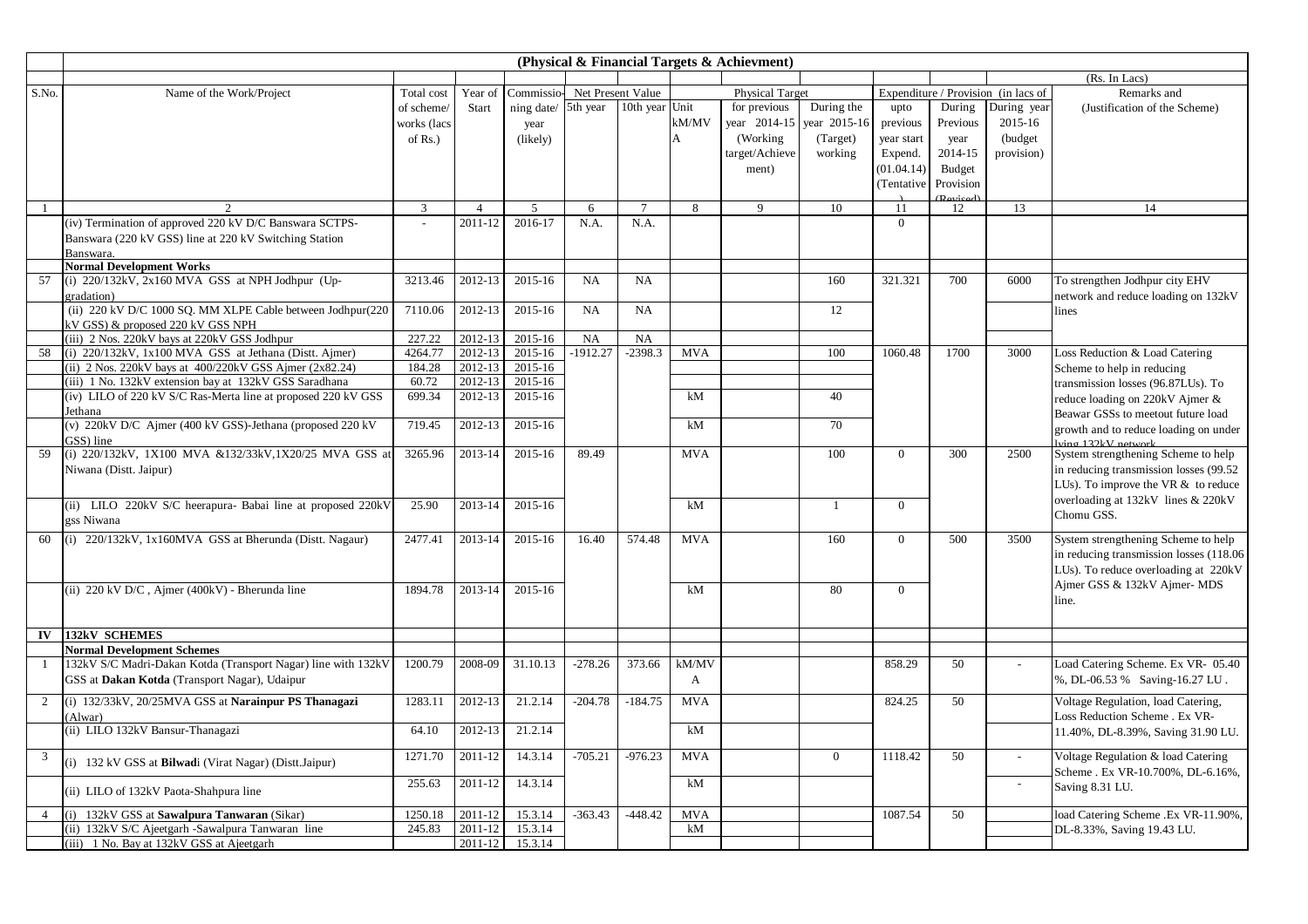|               |                                                              |             |                |                     |                   |                 |            | (Physical & Financial Targets & Achievment) |              |            |           |                                     |                                        |
|---------------|--------------------------------------------------------------|-------------|----------------|---------------------|-------------------|-----------------|------------|---------------------------------------------|--------------|------------|-----------|-------------------------------------|----------------------------------------|
|               |                                                              |             |                |                     |                   |                 |            |                                             |              |            |           |                                     | (Rs. In Lacs)                          |
| S.No.         | Name of the Work/Project                                     | Total cost  | Year of        | Commissio-          | Net Present Value |                 |            | <b>Physical Target</b>                      |              |            |           | Expenditure / Provision (in lacs of | Remarks and                            |
|               |                                                              | of scheme/  | Start          | ning date/ 5th year |                   | 10th year Unit  |            | for previous                                | During the   | upto       | During    | During year                         | (Justification of the Scheme)          |
|               |                                                              | works (lacs |                | year                |                   |                 | kM/MV      | year 2014-15                                | year 2015-16 | previous   | Previous  | 2015-16                             |                                        |
|               |                                                              | of $Rs.$ )  |                | (likely)            |                   |                 | A          | (Working)                                   | (Target)     | year start | year      | (budget                             |                                        |
|               |                                                              |             |                |                     |                   |                 |            | target/Achieve                              | working      | Expend.    | 2014-15   | provision)                          |                                        |
|               |                                                              |             |                |                     |                   |                 |            | ment)                                       |              | (01.04.14) | Budget    |                                     |                                        |
|               |                                                              |             |                |                     |                   |                 |            |                                             |              | (Tentative | Provision |                                     |                                        |
|               |                                                              |             |                |                     |                   |                 |            |                                             |              |            | Revised   |                                     |                                        |
|               |                                                              | 3           | $\overline{4}$ | $5\overline{)}$     | 6                 | $7\phantom{.0}$ | 8          | 9                                           | 10           | 11         | 12        | 13                                  | 14                                     |
| $\mathcal{F}$ | (i) 132 kV GSS at Mehara (Distt.Jhunihunu)                   | 1271.70     | 2011-12        | 28.3.14             | 135               | 369.46          | <b>MVA</b> |                                             |              | 740.19     | 50        | $\sim$                              | Voltage Regulation, load Catering,     |
|               | (ii) LILO of 132kV Khetri Nagar-Babai line                   | 107.16      | 2011-12        | 28.3.14             |                   |                 | kM         |                                             |              | 41.47      |           | $\sim$                              | Loss Reduction Scheme . Ex VR-         |
|               | 132/33kV, 20/25MVA GSS at Masuda (Ajmer)                     | 1283.11     | 2012-13        | 28.3.14             | 439.28            | 879.86          | <b>MVA</b> |                                             |              | 927.69     | 50        | $\mathbb{Z}^2$                      | Voltage Regulation, load Catering,     |
|               |                                                              |             |                |                     |                   |                 |            |                                             |              |            |           |                                     | Loss Reduction Scheme . Ex VR-         |
|               |                                                              |             |                |                     |                   |                 |            |                                             |              |            |           |                                     | 37.20%, DL-33.79%, Saving 75.99 LU.    |
|               | JAIPUR CITY EHV NETWORK STRENTHENING SCHEME-III              |             |                |                     |                   |                 |            |                                             |              |            |           |                                     |                                        |
|               | [JENSS-III]                                                  |             |                |                     |                   |                 |            |                                             |              |            |           |                                     |                                        |
|               | $(i)$ 132 kV GIS Substation at <b>MNIT</b> ( <b>Jaipur</b> ) | 3751.11     | 2010-11        | 2.4.14              | <b>NA</b>         | <b>NA</b>       | <b>MVA</b> | 50                                          |              | 2435.6     | 300       | $\mathbb{Z}^2$                      | Justification given in 220kV scheme of |
|               |                                                              |             |                |                     |                   |                 |            |                                             |              |            |           |                                     | Jaipur City EHV Network                |
|               | (ii) 132 kV S/C Cable system between 220 kV IGN and 132 kV   | 4442.67     | 2010-11        | 2.4.14              | <b>NA</b>         | <b>NA</b>       | kM         | 8                                           |              | 1123.69    |           | $\sim$                              | Strengthening Scheme-III               |
|               | <b>MNIT</b>                                                  |             |                |                     |                   |                 |            |                                             |              |            |           |                                     |                                        |
| 8             | (i)132 kV Hybrid GIS Substation at Pratap Nagar              | 3394.61     | 2010-11        | 12.6.14             | <b>NA</b>         | <b>NA</b>       | <b>MVA</b> | 100                                         |              | 5962.23    | 200       | $\sim$                              | Justification given in 220kV scheme of |
|               |                                                              |             |                |                     |                   |                 |            |                                             |              |            |           |                                     | Jodhpur City EHV Network               |
|               | (ii) 132 kV D/C Cable system between 132 kV CHB and 132 kV   | 3965.82     | 2010-11        | 12.6.14             | NA                | NA              | kM         | 10                                          |              |            |           | $\sim$                              | Strengthening Scheme-I                 |
|               | Pratap Nagar (Proposed)                                      |             |                |                     |                   |                 |            |                                             |              |            |           |                                     |                                        |
| $\mathbf Q$   | (i) 132kV GSS at Sultanpur(Kota)                             | 1250.18     | 2011-12        | 2014-15             | 736.17            | 1343.15         | <b>MVA</b> | 25                                          |              | 677.49     | 600       | 100                                 | load Catering & Loss Reduction         |
|               | (ii) 132kV S/C Dahara-Sultanpur line                         | 343.73      | 2011-12        | 2014-15             |                   |                 | kM         | 28                                          |              |            |           |                                     | Scheme .Ex VR-45.20%, DL-43.79%,       |
|               | (iii) 1 No. Bay at 132kV GSS at Dahra                        |             | 2011-12        | 2014-15             |                   |                 |            |                                             |              |            |           |                                     | Saving 86.85LU.                        |
|               | 10 (i) 132kV GSS at Khetusar (Jodhpur)                       | 1250.18     | 2011-12        | 2014-15             | 436.77            | 877.41          | <b>MVA</b> | 25                                          |              | 100.23     | 1100      | 100                                 | load Catering & Loss Reduction         |
|               | (ii) 132kV S/C Bhadla-Khetusar line                          | 559.8       | 2011-12        | 2014-15             |                   |                 | kM         | 30                                          |              |            |           |                                     | Scheme . Ex VR-20.30%, DL-16.72%,      |
|               | (iii) 1 No. Bay at 132kV GSS at Bap                          |             | 2011-12        | 2014-15             |                   |                 |            |                                             |              |            |           |                                     | Saving 74.90 LU.                       |
|               | 11 (i) 132kV GSS at Anandpur Kaloo (Pali)                    | 1250.18     | 2011-12        | 2014-15             | 1175.78           | 2043.07         | <b>MVA</b> | 25                                          |              | 651.63     | 400       | 100                                 | load Catering & Loss Reduction         |
|               | (ii) 132kV S/C Jaitaran-Anandpur Kaloo line                  | 209.12      | 2011-12        | 2014-15             |                   |                 | kM         | 17                                          |              |            |           |                                     | Scheme . Ex VR-17.90%, DL-16.89%,      |
|               | (iii) 1 No. Bay at 132kV GSS at Jaitaran                     |             | 2011-12        | 2014-15             |                   |                 |            |                                             |              |            |           |                                     | Saving 109.05 LU.                      |
| 12            | (i) 132kV GSS at Subhash Nagar, Ajmer                        | 1250.18     | 2011-12        | 2014-15             | $-420.92$         | $-563.64$       | <b>MVA</b> | 25                                          |              | 5.37       | 700       | 100                                 | load Catering(38.15 MVA)               |
|               | (ii) LILO 132kV Ajmer-Saradhna line at Subhash Nagar, Ajmer  | 11.53       | 2011-12        | 2014-15             |                   |                 | kM         | $\overline{1}$                              |              |            |           |                                     |                                        |
| 13            | (i) 132 kV GIS Substation at Engineering College             | 3947.07     | 2010-11        | 2014-15             | NA                | NA              | kM/MV      | 100                                         |              | 5923.95    | 3500      | 200                                 | Justification given in 220kV scheme of |
|               | (ii) 132 kV S/C Cable system between 132 kV OPH and 132 kV   | 1925.10     | 2010-11        | 2014-15             | NA                | <b>NA</b>       | kM         | $\overline{4}$                              |              |            |           |                                     | Jodhpur City EHV Network               |
|               | <b>Engineering College</b>                                   |             |                |                     |                   |                 |            |                                             |              |            |           |                                     | Strengthening Scheme-I                 |
|               | (iii) 132 kV D/C Cable system between 132 kV NPH and 132 kV  | 3938.30     | 2010-11        | 2014-15             | NA                | NA              | kM         | 9                                           |              |            |           |                                     |                                        |
|               | <b>Engineering College</b>                                   |             |                |                     |                   |                 |            |                                             |              |            |           |                                     |                                        |
| 14            |                                                              |             | 2013-14        | 2014-15             | $-469.08$         | $-610.79$       | <b>MVA</b> |                                             |              | 470.44     | 700       | 100                                 | Voltage Regulation, load Catering,     |
|               | (i) 132 kV GSS Nangal Pyariwas (Distt. Dausa)                | 1283.44     |                |                     |                   |                 |            | 25                                          |              |            |           |                                     | Loss Reduction Scheme . Ex VR-         |
|               | (ii) LILO of 132kV Dausa - Lalsot line for 132 kV GSS Nangal |             | 2013-14        | 2014-15             |                   |                 | kM         |                                             |              | 79.29      |           |                                     | 9.40%, DL-7.17%, Saving 13.01 LU.      |
|               | Pyariwas                                                     | 85.52       |                |                     |                   |                 |            | $\overline{3}$                              |              |            |           |                                     |                                        |
|               | 15 (i) 132 kV GSS at at Jatawali (Distt.Jaipur)              | 1210.97     | 2011-12        | 2014-15             | $-460.31$         | $-590.76$       | <b>MVA</b> | 25                                          |              | 424.65     | 800       | 100                                 | Voltage Regulation, load Catering,     |
|               | (ii) 1 No. 132kV bay at 220kV GSS Chomu                      | 60.72       | 2011-12        | 2014-15             |                   |                 |            |                                             |              | 17.61      |           |                                     | Loss Reduction Scheme . Ex VR-         |
|               | (iii) 132kV S/C Chomu-Jatawali line from 220kVGSS Choumu     | 150.49      | 2011-12        | 2014-15             |                   |                 | kM         | 12                                          |              | 95.37      |           |                                     | 10.10%, DL-6.89%, Saving 19.30 LU      |
| 16            |                                                              |             | 2013-14        | 2014-15             | 100.34            | 312.2           | <b>MVA</b> | 25                                          |              | $\theta$   | 800       | 100                                 | Voltage Regulation, load Catering,     |
|               | (i) 132 kV GSS Deh (Distt. Nagaur)                           | 1283.44     |                |                     |                   |                 |            |                                             |              |            |           |                                     | Loss Reduction Scheme . Ex VR-         |
|               |                                                              |             | 2013-14        | 2014-15             |                   |                 | kM         | 6                                           |              | $\theta$   |           |                                     |                                        |
|               | (ii) LILO of 132kV Nagaur- Ladnu line                        | 85.52       |                |                     |                   |                 |            |                                             |              |            |           |                                     | 28.0%, DL-22.72%, Saving 38.60 LU.     |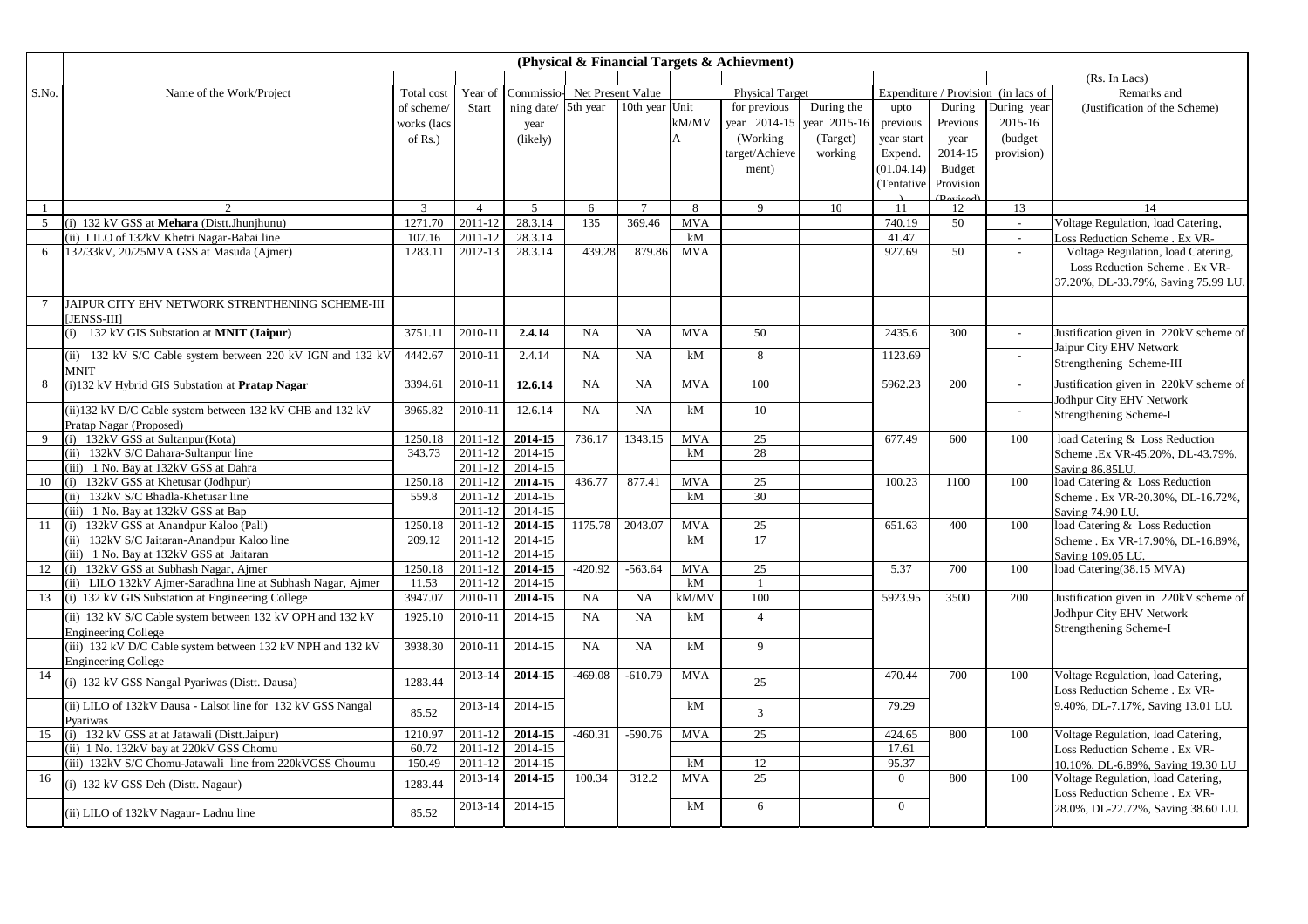|              |                                                                                                         |                 |                    |                              |                         |                |            | (Physical & Financial Targets & Achievment) |              |                |                |                                     |                                                                          |
|--------------|---------------------------------------------------------------------------------------------------------|-----------------|--------------------|------------------------------|-------------------------|----------------|------------|---------------------------------------------|--------------|----------------|----------------|-------------------------------------|--------------------------------------------------------------------------|
|              |                                                                                                         |                 |                    |                              |                         |                |            |                                             |              |                |                |                                     | (Rs. In Lacs)                                                            |
| S.No.        | Name of the Work/Project                                                                                | Total cost      | Year of            | Commissio- Net Present Value |                         |                |            | <b>Physical Target</b>                      |              |                |                | Expenditure / Provision (in lacs of | Remarks and                                                              |
|              |                                                                                                         | of scheme/      | <b>Start</b>       | ning date/                   | 5th year 10th year Unit |                |            | for previous                                | During the   | upto           | During         | During year                         | (Justification of the Scheme)                                            |
|              |                                                                                                         | works (lacs     |                    | year                         |                         |                | kM/MV      | year 2014-15                                | year 2015-16 | previous       | Previous       | 2015-16                             |                                                                          |
|              |                                                                                                         | of $Rs.$ )      |                    | (likely)                     |                         |                | A          | (Working)                                   | (Target)     | year start     | year           | (budget)                            |                                                                          |
|              |                                                                                                         |                 |                    |                              |                         |                |            | target/Achieve                              | working      | Expend.        | 2014-15        | provision)                          |                                                                          |
|              |                                                                                                         |                 |                    |                              |                         |                |            | ment)                                       |              | (01.04.14)     | Budget         |                                     |                                                                          |
|              |                                                                                                         |                 |                    |                              |                         |                |            |                                             |              | (Tentative     | Provision      |                                     |                                                                          |
| $\mathbf{1}$ | $\mathcal{D}_{\alpha}$                                                                                  | $\overline{3}$  | $\overline{4}$     | $\overline{5}$               | 6                       | $\overline{7}$ | 8          | 9                                           | 10           | 11             | (Revised<br>12 | 13                                  | 14                                                                       |
| 17           |                                                                                                         |                 | 2013-14            | 2014-15                      | 1052.57                 | 1892.57        | <b>MVA</b> | <b>MVA</b>                                  |              | $\overline{0}$ | 1000           | 100                                 | Voltage Regulation, load Catering,                                       |
|              | (i) 132 kV GSS Kherwara (Udaipur)                                                                       | 1283.44         |                    |                              |                         |                |            |                                             |              |                |                |                                     | Loss Reduction Scheme . Ex VR-                                           |
|              |                                                                                                         |                 | 2013-14            | 2014-15                      |                         |                | kM         | kM                                          |              | $\theta$       |                |                                     | 38.50%, DL-29.62%, Saving 89.80 LU.                                      |
|              | (ii) LILO 132kV Rishabdev-Dungarpur line                                                                | 423.11          |                    |                              |                         |                |            |                                             |              |                |                |                                     |                                                                          |
|              |                                                                                                         |                 |                    |                              |                         |                |            |                                             |              |                |                |                                     |                                                                          |
| 18           | (i) 132 kV GSS Posaliya (Arathwara)(Jodhpur)                                                            | 1283.44         | 2013-14            | 2014-15                      |                         |                | <b>MVA</b> | 25                                          |              | 43.16          | 600            |                                     | Voltage Regulation, load Catering,                                       |
|              |                                                                                                         |                 |                    |                              | 1120.54                 | 1968.93        |            |                                             |              |                |                | 100                                 | Loss Reduction Scheme . Ex VR-                                           |
|              | (ii) LILO 132kV Sirohi-Sumerpur line                                                                    | 113.65          | 2013-14            | 2014-15                      |                         |                | kM         | 8                                           |              |                |                |                                     | 10.40%, DL-7.33%, Saving 85.15 LU.                                       |
|              |                                                                                                         |                 |                    |                              |                         |                |            |                                             |              |                |                |                                     |                                                                          |
| 19           | (i) 132/33kV, 20/25MVA GSS at Batoda (Sawaimadhopur)                                                    | 1223.28         | 2012-13            | 2014-15                      | 121.56                  | 375            | <b>MVA</b> | 25                                          |              | 18.38          | 900            | 100                                 | Voltage Regulation, load Catering,                                       |
|              | (ii) 132kV S/C line from 220kV Gangapurcity (U/C) GSS to                                                | 345.88          | 2012-13            | 2014-15                      |                         |                | kM         | 28                                          |              |                |                |                                     | Loss Reduction Scheme . Ex VR-                                           |
|              | Batoda                                                                                                  |                 |                    |                              |                         |                |            |                                             |              |                |                |                                     | 34.50%, DL-20.13%, Saving 60.31 LU.                                      |
|              | (iii) 1 No. 132kV bay at 220kV GSS Gangapurcity (U/C)                                                   | 59.83           | 2012-13            | 2014-15                      |                         |                |            |                                             |              |                |                |                                     |                                                                          |
| 20           | (i) 132/33kV, 20/25MVA GSS at Kolukheri P.S.Chhabra (Distt.                                             | 1567.42         | 2012-13            | 2014-15                      | $-142.54$               | $-59.82$       | <b>MVA</b> | 25                                          |              | $\overline{0}$ | 1000           | 100                                 | Voltage Regulation, load Catering,                                       |
|              | Baran)                                                                                                  |                 |                    |                              |                         |                |            |                                             |              |                |                |                                     | Loss Reduction Scheme . Ex VR-                                           |
|              | (ii) 132kV S/C Chhipabarod - Kolukheri line                                                             |                 | 2012-13            | 2014-15                      |                         |                | kM         | 23                                          |              | $\theta$       |                |                                     | 25.0%, DL-19.30%, Saving 42.75 LU.                                       |
| 21           | (iii) 1 No. 132kV bay at 132kV GSS Chhipabarod<br>(i) 132 kV GSS Gudha Chander Ji, PS Nadauti (Karauli) | 1224.06         | 2012-13<br>2013-14 | 2014-15<br>2014-15           |                         |                | <b>MVA</b> | 25                                          |              | 392.95         | 700            |                                     | Voltage Regulation, load Catering,                                       |
|              | (ii) 132kV Nangal Sherpur (U/C) - Gudha Chander Ji, PS Nadauti                                          |                 | 2013-14            | 2014-15                      |                         |                | kM         |                                             |              |                |                |                                     |                                                                          |
|              | (Karauli)                                                                                               | 426.86          |                    |                              | 1342.66                 | 2363.19        |            | 25                                          |              |                |                | 100                                 | Loss Reduction Scheme . Ex VR-<br>36.60%, DL-33.50%, Saving              |
|              | (iii) 1 No. 132kV bay at 220kV GSS Nangal Sherpur                                                       | 59.38           | 2013-14            | 2014-15                      |                         |                |            |                                             |              |                |                |                                     | 102.93LU.                                                                |
| 22           | (i) 132 kV GSS Bagadi (Dausa)                                                                           | 1368.96         | 2013-14            | 2014-15                      |                         |                | <b>MVA</b> | 25                                          |              | 338.48         | 700            |                                     | Voltage Regulation, load Catering,                                       |
|              | (ii) LILO of 132kV S/C Lalsot - Bhadoti line at 132 kV GSS                                              |                 | 2013-14            | 2014-15                      | $-640.65$               | $-851.6$       | kM         |                                             |              |                |                | 100                                 | Loss Reduction Scheme . Ex VR-                                           |
|              | Bagadi (Dausa)                                                                                          |                 |                    |                              |                         |                |            | 6                                           |              |                |                |                                     | 10.10%, DL-7.16%, Saving 13.80 LU.                                       |
| 23           | (i) 132/33kV, 20/25MVA GSS at Ajasar (Jaisalmer)                                                        | 1283.11         | 2012-13            | 2014-15                      | 1949.01                 | 3301.77        | <b>MVA</b> | 25                                          |              | 128.06         | 900            | 100                                 | Voltage Regulation, Loss Reduction                                       |
|              | (ii) LILO 132kV Pokran-Askandra line                                                                    | 22.12           | 2012-13            | 2014-15                      |                         |                | kM         | $\overline{2}$                              |              |                |                |                                     | Scheme . Ex VR-42.90%, DL-37.72%                                         |
| 24           | (i) 132kV Mahpalwas - Dulaniya line                                                                     |                 | 2013-14            | 2014-15                      |                         |                |            | 25                                          |              | 41.05          | 50             |                                     | Saving 2.27 LU.                                                          |
|              | (ii) 1 no. 132kV bay at 132kV GSS Mahpalwas                                                             | 460.04          | 2013-14            | 2014-15                      |                         |                |            |                                             |              |                |                |                                     |                                                                          |
|              | (ii) 1 no. 132kV bay at 132kV GSS Dulaniya                                                              |                 | 2013-14            | 2014-15                      |                         |                |            |                                             |              |                |                |                                     |                                                                          |
| 25           | (i) 132 kV GSS Panchu (Distt. Bikaner)                                                                  | 1224.06         | 2013-14            | 2014-15                      | $-270.59$               | $-223.85$      | <b>MVA</b> | 25                                          |              | 281.59         | 1000           | 100                                 | Voltage Regulation, load Catering,                                       |
|              | (ii) 132kV S/C Deshnok - Panchu<br>(iii) 1 No. 132kV bay at 220kV GSS Deshnok                           | 682.31<br>59.38 | 2013-14<br>2013-14 | 2014-15<br>2014-15           |                         |                | kM         | 40                                          |              |                |                |                                     | Loss Reduction Scheme . Ex VR-                                           |
| 26           | (i) 132/33kV, 20/25MVA GSS at Parbatsar (Nagaur)                                                        | 1223.28         | 2012-13            | 2014-15                      | $-492.3$                | $-530.78$      | <b>MVA</b> | 25                                          |              | 228.06         | 1100           | 100                                 | 17.10%, DL-8.54%, Saving 36.79 LU.<br>Voltage Regulation, Loss Reduction |
|              | (ii) 132kV S/C Roopangarh-Parbatsar line                                                                | 247.37          | 2012-13            | 2014-15                      |                         |                | kM         | 20                                          |              |                |                |                                     | Scheme . Ex VR-18.50%, DL-16.31%,                                        |
|              | iii) 1 No. 132kV bay at 132kV GSS Roopangarh                                                            | 59.83           | 2012-13            | 2014-15                      |                         |                |            |                                             |              |                |                |                                     | Saving 20.95 LU                                                          |
| 27           | LILO of 132kV Heerapura-VKIA-Rampura Dabri line with 132 kV                                             | 1401.57         | 2009-10            | 2014-15                      | 179.64                  | 406.51         | kM/MV      | 2/25                                        |              | 733.73         | 50             | $\overline{a}$                      | Voltage Regulation, load Catering &                                      |
|              | GSS at RIICO, Sarna Doongar (Jaipur)                                                                    |                 |                    |                              |                         |                | A          |                                             |              |                |                |                                     | Loss Reduction Scheme . Ex VR-                                           |
|              |                                                                                                         |                 |                    |                              |                         |                |            |                                             |              |                |                |                                     | 15.70%, DL-11.38%, Saving 48.70 LU.                                      |
| 28           | (i) 132kV GSS at Hatundi(Jodhpur)                                                                       | 1250.18         | 2011-12            | 2015-16                      | 826.93                  | 1486.81        | <b>MVA</b> |                                             | 25           | 138.95         | 1100           | 100                                 | load Catering & Loss Reduction                                           |
|              | (ii) 132kV S/C Soyla-Hatundi line                                                                       | 406.25          | 2011-12            | 2015-16                      |                         |                | kM         |                                             | 25           |                |                |                                     | Scheme . Ex VR-17.10%, DL-12.63%,                                        |
|              | (iii) 1 No. Bay at 132kV GSS at Soyla                                                                   | 36.02           | 2011-12            | 2015-16                      |                         |                |            |                                             |              |                |                |                                     | Saving 91.19 LU.                                                         |
| 29           | (i) 132kV GSS at Bijaipur (Chittorgarh)                                                                 | 1190.48         | 2011-12            | 2015-16                      | $-650.2$                | $-890.2$       | <b>MVA</b> |                                             | 25           | 144.05         | 800            | 100                                 | Loss Reduction & System                                                  |
|              | (ii) 1 No. 132kV bay at 220kV GSS Nimbahera                                                             | 59.70           | 2011-12            | 2015-16                      |                         |                |            |                                             |              |                |                |                                     | Strengthening Scheme. Ex VR-13.10%,                                      |
|              | (iii) 132 kV S/C Nimbahera - Bijaipur line                                                              | 490.57          | 2011-12            | 2015-16                      |                         |                | kM         |                                             | 50           |                |                |                                     | DL-10.18%, Saving 15.15 LU.                                              |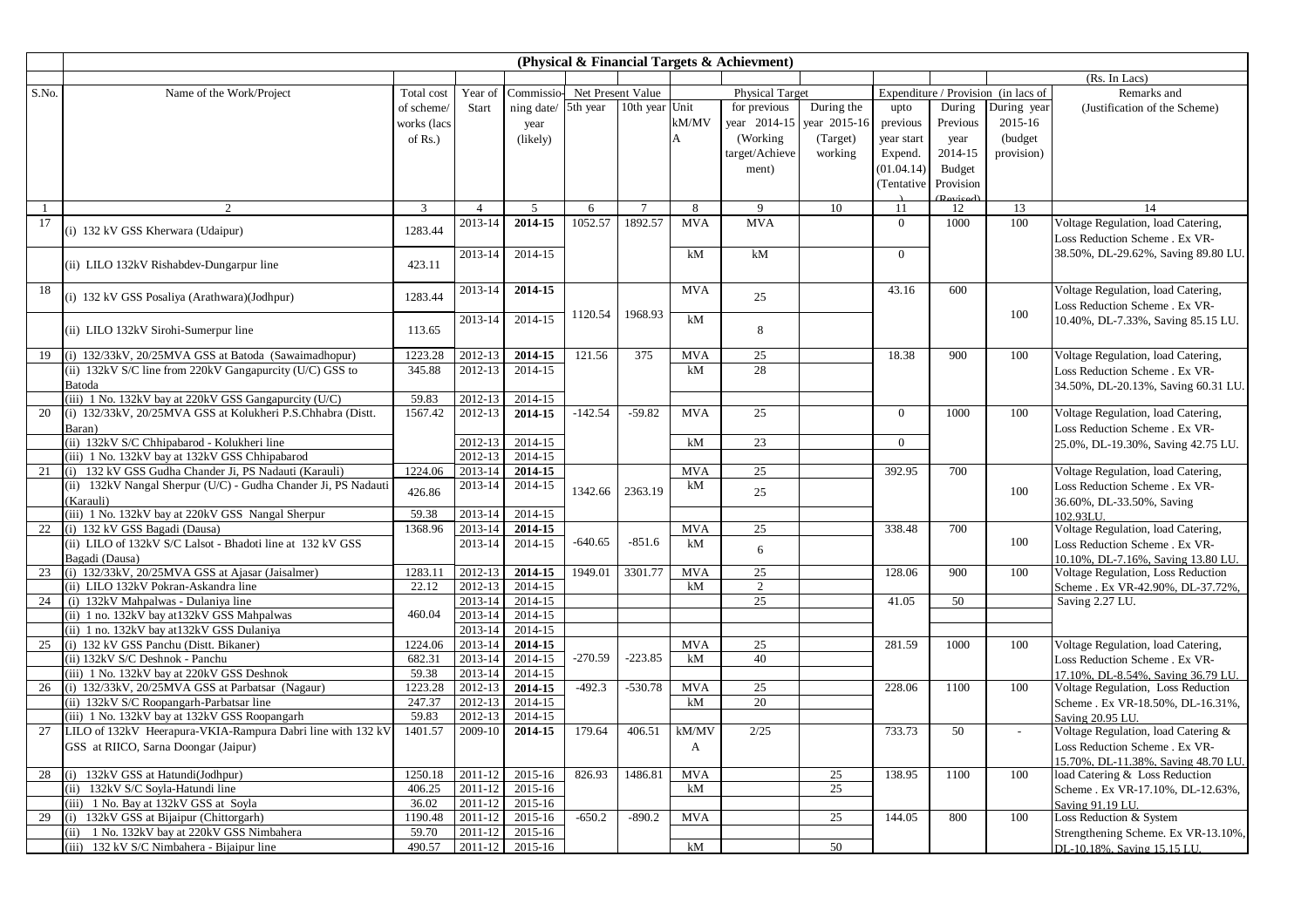|       |                                                                                      |                |                |                             |                    |                    |              | (Physical & Financial Targets & Achievment) |                |            |                    |                                     |                                        |
|-------|--------------------------------------------------------------------------------------|----------------|----------------|-----------------------------|--------------------|--------------------|--------------|---------------------------------------------|----------------|------------|--------------------|-------------------------------------|----------------------------------------|
|       |                                                                                      |                |                |                             |                    |                    |              |                                             |                |            |                    |                                     | (Rs. In Lacs)                          |
| S.No. | Name of the Work/Project                                                             | Total cost     | Year of        | Commissio-Net Present Value |                    |                    |              | <b>Physical Target</b>                      |                |            |                    | Expenditure / Provision (in lacs of | Remarks and                            |
|       |                                                                                      | of scheme/     | Start          | ning date/                  | 5th year           | 10th year Unit     |              | for previous                                | During the     | upto       | During             | During year                         | (Justification of the Scheme)          |
|       |                                                                                      | works (lacs    |                | year                        |                    |                    | kM/MV        | year 2014-15                                | year 2015-16   | previous   | Previous           | 2015-16                             |                                        |
|       |                                                                                      | of $Rs.$ )     |                | (likely)                    |                    |                    | A            | (Working)                                   | (Target)       | year start | year               | (budget                             |                                        |
|       |                                                                                      |                |                |                             |                    |                    |              | target/Achieve                              | working        | Expend.    | 2014-15            | provision)                          |                                        |
|       |                                                                                      |                |                |                             |                    |                    |              | ment)                                       |                | (01.04.14) | <b>Budget</b>      |                                     |                                        |
|       |                                                                                      |                |                |                             |                    |                    |              |                                             |                | (Tentative | Provision          |                                     |                                        |
| -1    | 2                                                                                    | $\overline{3}$ | $\overline{4}$ | 5                           | 6                  | $7\phantom{.0}$    | 8            | 9                                           | 10             | 11         | 12                 | 13                                  | 14                                     |
| 30    | (i) 132/33kV, 20/25MVA GSS at Kanera (Chittorgarh)                                   | 1223.28        | 2012-13        | 2015-16                     | $-389.96$          | $-454.14$          | <b>MVA</b>   |                                             | 25             | 174.97     | 1100               | 100                                 | Voltage Regulation, load Catering,     |
|       | (ii) 132kV Nimbahera - Kanera line                                                   | 345.88         | 2012-13        | 2015-16                     |                    |                    | kM           |                                             | 50             |            |                    |                                     | Loss Reduction Scheme . Ex VR-         |
|       | (iii) 1 No. 132kV bay at 132kV GSS Bijaipur                                          | 59.83          | 2012-13        | 2015-16                     |                    |                    |              |                                             |                |            |                    |                                     | 19.60%, DL-24.90%, Saving 30.19 LU.    |
| 31    | LILO of 132kV VKI - Vaishali Nagar line to New Jhotwara with                         | 3973.80        | 2007-08        | 2015-16                     | 83.1               | 191.67             | kM/MV        |                                             | 5/100          | 3618.94    | 50                 |                                     | Load Catering & Loss Reduction         |
|       | 132kV GIS S/S at New Jhotwara (Jaipur) (Turnkey)                                     |                |                |                             |                    |                    | A            |                                             |                |            |                    |                                     | Scheme. Ex VR-8.710%, DL-7.05%,        |
|       |                                                                                      |                |                |                             |                    |                    |              |                                             |                |            |                    |                                     | saving-31.05 LU.                       |
| 32    | Extension of Existing 132 kV S/C VKIA - Pratap Steel line upto                       | 43.84          | 2008-09        | 2015-16                     | <b>NA</b>          | <b>NA</b>          | kM           |                                             | $\overline{4}$ | 20.34      | 15                 |                                     | Load Catering & Loss Reduction         |
|       | 220 kV GSS VKIA                                                                      |                |                |                             |                    |                    |              |                                             |                |            |                    |                                     | Scheme. Inter connection for 220kV     |
|       |                                                                                      |                |                |                             |                    |                    |              |                                             |                |            |                    |                                     | <b>GSS VKIA.</b>                       |
| 33    | 132kV S/C Buhana-Mahpalwas with 132 kV GSS at Mahpalwas                              | 1423.7         | 2008-09        | 2015-16                     | $-186.48$          | $-209.78$          | kM/MV        |                                             | 16/25          | 290.62     | 400                | 100                                 | Load Catering & Loss Reduction         |
|       | (Jhunjhunu) (Line-Turnkey)                                                           |                |                |                             |                    |                    | $\mathbf{A}$ |                                             |                |            |                    |                                     | Scheme. Ex VR-18.90 %, DL-21.26        |
|       |                                                                                      |                |                |                             |                    |                    |              |                                             |                |            |                    |                                     | Saving-29.89 LU                        |
|       | Work associated with 220KV GSSs                                                      |                |                |                             |                    |                    |              |                                             |                |            |                    |                                     |                                        |
|       | JODHPUR CITY EHV NETWORK STRENTHENING                                                |                |                |                             |                    |                    |              |                                             |                |            |                    |                                     |                                        |
|       | <b>SCHEME-I [JDENSS-I]</b>                                                           |                |                |                             |                    |                    |              |                                             |                |            |                    |                                     |                                        |
| 34    | Lines associated with 220 kV GSS Barli.                                              |                |                |                             |                    |                    |              |                                             |                |            |                    |                                     |                                        |
|       | (i) LILO of existing 132 kV S/C Jodhpur-PS8 line at Barli                            | 42.20          | 2010-11        | 2014-15                     | <b>NA</b>          | <b>NA</b>          | kM           | $\overline{4}$                              |                | 666.09     | Incl. in<br>220kV  | $\overline{a}$                      | Justification given in 220kV scheme of |
|       | (ii) LILO of existing 132 kV CHB-Soorsagar line at Barli                             | 144.97         | 2010-11        | 2014-15                     | <b>NA</b>          | <b>NA</b>          | kM           | 14                                          |                |            |                    | $\overline{\phantom{a}}$            | Jodhpur City EHV Network               |
|       | (iii) LILO of existing 132 kV S/C Tinwari-Soorsagar line at                          | 514.91         | 2010-11        | 2014-15                     | <b>NA</b>          | NA.                | kM           | 50                                          |                |            | scheme             |                                     | Strengthening Scheme-I                 |
|       | 400kV GSS Jodhnur.                                                                   |                |                |                             |                    |                    |              |                                             |                |            | Barli              |                                     |                                        |
| 35    | 132 kV S/C Karwad/Bhawad-Mathania line (Associated line of                           | 184.00         | 2010-11        | 2014-15                     | <b>NA</b>          | NA                 |              | 15                                          |                | 80.58      | 100                |                                     |                                        |
|       | 220kV GSS Bhawad)                                                                    |                |                |                             |                    |                    |              |                                             |                |            |                    |                                     |                                        |
| 36    | Strengthning scheme of existing 132kV Chopasani Housing Board                        |                |                |                             |                    |                    |              |                                             |                |            |                    |                                     |                                        |
|       | (CHB) GSS                                                                            |                |                |                             |                    |                    |              |                                             |                |            |                    |                                     |                                        |
|       | (i) 132 kV D/C Cable system for LILO of existing 132 kV S/C PS8-                     | 3585.80        | 2010-11        | 2014-15                     | <b>NA</b>          | <b>NA</b>          | kM           | 10                                          |                | 192.69     | 1100               | 100                                 |                                        |
|       | Jodhpur Line at CHB<br>(ii) 132 kV Terminal Hybrid GIS Bays (4 Incomer/ Outgoing & 1 | 1338.28        | 2010-11        | 2014-15                     | <b>NA</b>          | NA                 |              |                                             |                |            |                    |                                     |                                        |
|       | Bus Coupler)                                                                         |                |                |                             |                    |                    |              |                                             |                |            |                    |                                     |                                        |
|       | (iii) 132 kV S/C Line along Bypass Road, to interconnect 132kV                       | 36.78          | 2010-11        | 2014-15                     | <b>NA</b>          | NA.                | kM           | 3                                           |                |            |                    |                                     |                                        |
|       | lines emanating from 220kV Jodhpur GSS towards Pali and PS-8                         |                |                |                             |                    |                    |              |                                             |                |            |                    |                                     |                                        |
|       | (iv) Upgradation of existing 132 kV S/C Jodhpur-CHB-Soorsagar                        | 969.47         | 2010-11        | 2014-15                     | <b>NA</b>          | <b>NA</b>          | kM           | 24                                          |                |            |                    |                                     |                                        |
|       | Line to 220 kV D/C Narrowbase Towers (to be charged on 132 kV)                       |                |                |                             |                    |                    |              |                                             |                |            |                    |                                     |                                        |
|       |                                                                                      |                |                |                             |                    |                    |              |                                             |                |            |                    |                                     |                                        |
|       | <b>Normal Development Works</b>                                                      |                |                |                             |                    |                    |              |                                             |                |            |                    |                                     |                                        |
| 37    | 132 kV S/C Gangapurcity (220 kV GSS)- Shrimahavir ji line                            | 427.85         | 2010-11        | 2014-15                     | Incl. in           | Incl. in           | kM           | 33                                          |                | incl. in   | incl. in           |                                     | Justification given in 220kV scheme of |
|       |                                                                                      |                |                |                             | 220kV              | 220kV              |              |                                             |                | 220kV      | 220kV              |                                     | Gangapurcity                           |
|       |                                                                                      |                |                |                             | Scheme             | Scheme             |              |                                             |                | scheme     | scheme             |                                     |                                        |
| 38    | LILO of existing 132 kV Salumber - Sagwara line at 220 kV GSS                        | 206.62         | 2010-11        | 2014-15                     | Incl. in           | Incl. in           | kM           | 24                                          |                | 100.25     | 100                |                                     | Justification given in 220kV scheme of |
|       | Aspur                                                                                |                |                |                             | 220kV              | 220kV              |              |                                             |                |            |                    |                                     | Aspur                                  |
| 39    | 132 kV S/C Tehandesar-Parewara line                                                  | 183.99         | 2011-12        | 2014-15                     | Scheme<br>incl. in | Scheme<br>incl. in | kM           | 15                                          |                | incl. in   | incl. in           |                                     | Justification given in 220kV scheme    |
|       |                                                                                      |                |                |                             | 220kV              | 220kV              |              |                                             |                | 220kV      | 220 <sub>k</sub> V |                                     | of Tehandesar                          |
|       |                                                                                      |                |                |                             | Tehandes Tehandes  |                    |              |                                             |                | scheme     | scheme             |                                     |                                        |
|       |                                                                                      |                |                |                             | ar                 | -ar                |              |                                             |                |            |                    |                                     |                                        |
|       |                                                                                      |                |                |                             |                    |                    |              |                                             |                |            |                    |                                     |                                        |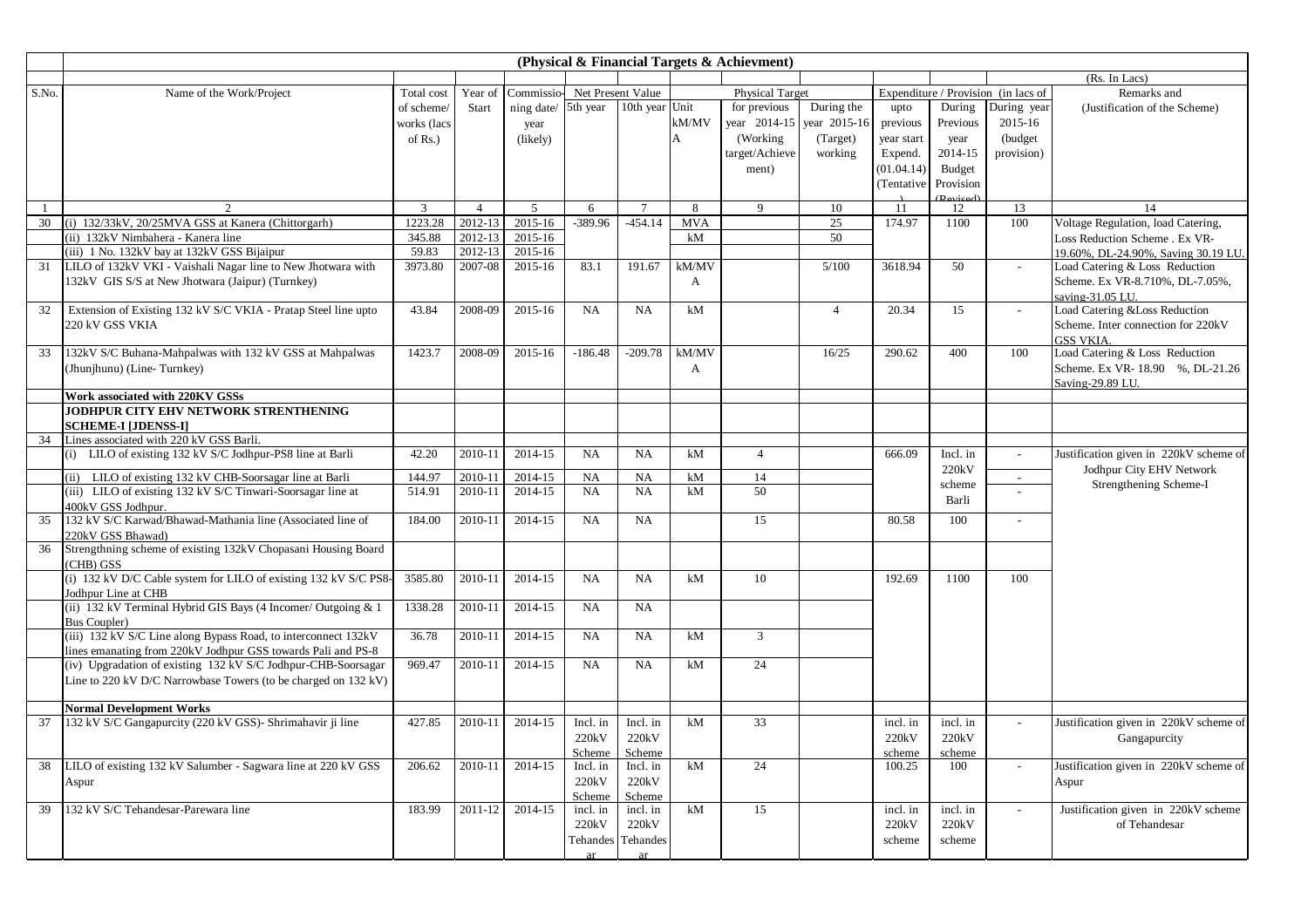| (Rs. In Lacs)<br>Commissio-Net Present Value<br><b>Physical Target</b><br>Expenditure / Provision (in lacs of<br>S.No.<br>Name of the Work/Project<br>Year of<br>Remarks and<br>Total cost<br>10th year Unit<br>During the<br>5th year<br>for previous<br>During<br>During year<br>of scheme/<br><b>Start</b><br>ning date/<br>upto<br>(Justification of the Scheme)<br>kM/MV<br>year 2014-15<br>year 2015-16<br>2015-16<br>works (lacs<br>previous<br>Previous<br>year<br>(Working)<br>(Target)<br>(budget)<br>of $Rs.$ )<br>(likely)<br>A<br>year start<br>year<br>target/Achieve<br>2014-15<br>provision)<br>working<br>Expend.<br>(01.04.14)<br>Budget<br>ment)<br>(Tentative<br>Provision<br>$(D_1, D_2, D_3)$<br>$\overline{3}$<br>5<br>8<br>9<br>10<br>13<br>$\mathfrak{D}$<br>$7\phantom{.0}$<br>11<br>12<br>14<br>$\overline{4}$<br>6<br>30<br>40<br>(i) 132kV D/C Baithwasia-Osian line<br>313.85<br>2014-15<br>incl.in<br>kM<br>196.82<br>Justification given in 220kV scheme<br>2011-12<br>incl.in<br>incl. in<br>$\sim$<br>220kV<br>220kV<br>220kV<br>of Baithwasia<br>30<br>350.42<br>(ii) 132kV S/C Baithwasia-Matora line<br>368.20<br>2011-12<br>15.11.13<br>kM<br>Baithwasi<br>Baithwasi<br>scheme<br>a<br>a<br>41<br>132 kV S/C from proposed 220 kV GSS Lalsot to existing 132<br>2011-12<br>2014-15<br>incl. in<br>incl. in<br>kM<br>30<br>160.99<br>incl.in<br>Justification given in 220kV scheme of<br>367.10<br>(i)<br>$\overline{a}$<br>220kV<br>220kV<br>220kV<br>kV GSS Toonga<br>Lalsot<br>scheme<br>Lalsot<br>scheme<br>(ii) 132 kV S/C from proposed 220 kV GSS Lalsot to existing 132<br>611.84<br>2011-12<br>2014-15<br>50<br>138.88<br>kM<br>$\overline{\phantom{a}}$<br><b>CV GSS Bhadoti</b><br>(i) LILO of existing 132 kV S/C Mokhampura -Amet line at<br>42<br>105.35<br>2011-12<br>2014-15<br>kM<br>10<br>Incl in<br>Justification given in 220kV scheme of<br>incl. in<br>incl. in<br>Incl in<br>proposed 220 kV GSS Bamantukda<br>220kV<br>220kV<br>220kV<br>220kV<br>Bamantukda<br>(ii) LILO of under construction 132 kV S/C Kankroli(220 kV<br>7.4.14<br>147.05<br>2011-12<br>kM<br>14<br>Bamantuk<br>Bamantuk<br>scheme<br>scheme<br>GSS)-Sapol line at 220 kV GSS Bamantukda<br>da<br>da<br>Interconnections for 400 kV GSS Deedwana (RVPN Scope)<br>43<br>(i) 132 kV D/C interconnecting line between proposed 400 kV<br>20<br>77.35<br>System Strengthening Scheme to<br>2012-13<br>2014-15<br><b>NA</b><br>NA<br>kM<br>400<br>734.64<br>Deedwana GSS and existing 132 kV Deedwana GSS<br>provide stability to evacuation system<br>of STPS and avoid overloading of lines<br>(ii) 2 Nos. bay at 132kV GSS Deedwana<br>2012-13<br>2014-15<br>$\overline{\phantom{a}}$<br>LILO of existing 132 KV S/C Aau(132 KV GSS)-Phalodi line at<br>154.27<br>2011-12<br>2014-15<br><b>NA</b><br><b>NA</b><br>Incl in<br>This scheme is formed to evacuate<br>44<br>kM<br>10<br>Incl in<br>$\overline{a}$<br>proposed 220 KV GSS Aau<br>220kV<br>220kV<br>power from new solar and wind power<br>scheme<br>scheme<br>plants<br>(i) LILO of existing 132 kV S/C Sayla-Daspan line at proposed<br>2014-15<br>24<br>Justification given in 220kV scheme of<br>255.63<br>2011-12<br>Incl. in<br>Incl. in<br>kM<br>Incl. in<br>Incl. in<br>45<br>220 kV GSS Sayla<br>220kV<br>220kV<br>220kV<br>220kV<br>Sayla<br>(ii) LILO of existing 132 kV S/C Sayla-Jeewana line at proposed<br>2014-15<br>107.16<br>2011-12<br>kM<br>10<br><b>GSS</b><br><b>GSS</b><br>GSS Sayla<br>GSS Sayla<br>$\sim$<br>220 kV GSS Savla<br>Savla<br>Savla<br>(i) LILO of 132 kV S/C Beawar-Mertacity line at proposed 220 kV<br>255.63<br>2012-13<br>2014-15<br>kM<br>30<br>Justification given in 220kV scheme of<br>Incl. in<br>Incl. in<br>Incl. in<br>Incl. in<br>46<br>$\overline{\phantom{a}}$<br>220kV<br>220kV<br>220kV<br>GSS Jethana<br>220kV<br>Jethana.<br>(ii) LILO of 132 kV S/C Beawar-Nasirabad line at proposed 220<br>20<br>2012-13<br>2014-15<br>kM<br>107.16<br><b>GSS</b><br><b>GSS</b><br><b>GSS</b><br><b>GSS</b><br>$\overline{a}$<br>kV GSS Jethana<br>Jethana<br>Jethana<br>Jethana<br>Jethana<br>(iii) 132 kV S/C line from proposed 220 kV GSS Jethana to 132<br>2012-13<br>2014-15<br>30<br>2026.59<br>kM<br>$\overline{a}$<br><b>KV GSS Saradhana</b><br>LILO of 132kV S/C Bassi-Puranaghat line at proposed 220kV<br>2015-16<br>26<br>Justification given in 220kV scheme of<br>47<br>272.95<br>2012-13<br>Incl. in<br>Incl. in<br>kM<br>Incl. in<br>Incl. in<br>220kV<br>220kV<br>220kV<br>220kV<br>GSS Goner.<br>Goner<br>Goner<br>Goner<br>Goner<br>Goner<br>LILO of 132kV S/C Balawala- Phagi line at proposed 220kV<br>2012-13<br>2015-16<br>kM<br>Justification given in 220kV scheme of<br>48<br>167.97<br>16<br>Incl. in<br>Incl. in<br>Incl. in<br>Incl. in<br>$\sim$<br>220kV<br>Vatika.<br>220kV<br>220kV<br>220kV<br>Vatika<br><b>GSS</b><br><b>GSS</b><br><b>GSS</b><br><b>GSS</b><br>Vatika<br>Vatika<br>Vatika<br>Vatika<br>(i) LILO of existing 132 kV Merta-Kuchera line at proposed 220<br>2011-12<br>2015-16<br>6<br>Justification given in 220kV scheme of<br>49<br>62.76<br>Incl. in<br>incl. in<br>Incl. in<br>incl. in<br>incl. in<br>kV GSS Kuchera<br>220kV<br>220kV<br>220kV<br>220kV<br>220kV<br>Kuchera<br>(ii) LILO of existing 132 kV Kuchera - Sanjoo line at proposed<br>2011-12<br>2015-16<br>2<br>21.64<br>Scheme<br>Scheme<br>scheme<br>scheme<br>scheme |                    |  |  |  | (Physical & Financial Targets & Achievment) |  |  |  |
|--------------------------------------------------------------------------------------------------------------------------------------------------------------------------------------------------------------------------------------------------------------------------------------------------------------------------------------------------------------------------------------------------------------------------------------------------------------------------------------------------------------------------------------------------------------------------------------------------------------------------------------------------------------------------------------------------------------------------------------------------------------------------------------------------------------------------------------------------------------------------------------------------------------------------------------------------------------------------------------------------------------------------------------------------------------------------------------------------------------------------------------------------------------------------------------------------------------------------------------------------------------------------------------------------------------------------------------------------------------------------------------------------------------------------------------------------------------------------------------------------------------------------------------------------------------------------------------------------------------------------------------------------------------------------------------------------------------------------------------------------------------------------------------------------------------------------------------------------------------------------------------------------------------------------------------------------------------------------------------------------------------------------------------------------------------------------------------------------------------------------------------------------------------------------------------------------------------------------------------------------------------------------------------------------------------------------------------------------------------------------------------------------------------------------------------------------------------------------------------------------------------------------------------------------------------------------------------------------------------------------------------------------------------------------------------------------------------------------------------------------------------------------------------------------------------------------------------------------------------------------------------------------------------------------------------------------------------------------------------------------------------------------------------------------------------------------------------------------------------------------------------------------------------------------------------------------------------------------------------------------------------------------------------------------------------------------------------------------------------------------------------------------------------------------------------------------------------------------------------------------------------------------------------------------------------------------------------------------------------------------------------------------------------------------------------------------------------------------------------------------------------------------------------------------------------------------------------------------------------------------------------------------------------------------------------------------------------------------------------------------------------------------------------------------------------------------------------------------------------------------------------------------------------------------------------------------------------------------------------------------------------------------------------------------------------------------------------------------------------------------------------------------------------------------------------------------------------------------------------------------------------------------------------------------------------------------------------------------------------------------------------------------------------------------------------------------------------------------------------------------------------------------------------------------------------------------------------------------------------------------------------------------------------------------------------------------------------------------------------------------------------------------------------------------------------------------------------------------------------------------------------------------------------------------------------------------------------------------------------------------------------------------------------------------------------------------------------------------------------------------------------------------------------------------------------|--------------------|--|--|--|---------------------------------------------|--|--|--|
|                                                                                                                                                                                                                                                                                                                                                                                                                                                                                                                                                                                                                                                                                                                                                                                                                                                                                                                                                                                                                                                                                                                                                                                                                                                                                                                                                                                                                                                                                                                                                                                                                                                                                                                                                                                                                                                                                                                                                                                                                                                                                                                                                                                                                                                                                                                                                                                                                                                                                                                                                                                                                                                                                                                                                                                                                                                                                                                                                                                                                                                                                                                                                                                                                                                                                                                                                                                                                                                                                                                                                                                                                                                                                                                                                                                                                                                                                                                                                                                                                                                                                                                                                                                                                                                                                                                                                                                                                                                                                                                                                                                                                                                                                                                                                                                                                                                                                                                                                                                                                                                                                                                                                                                                                                                                                                                                                                                                                                      |                    |  |  |  |                                             |  |  |  |
|                                                                                                                                                                                                                                                                                                                                                                                                                                                                                                                                                                                                                                                                                                                                                                                                                                                                                                                                                                                                                                                                                                                                                                                                                                                                                                                                                                                                                                                                                                                                                                                                                                                                                                                                                                                                                                                                                                                                                                                                                                                                                                                                                                                                                                                                                                                                                                                                                                                                                                                                                                                                                                                                                                                                                                                                                                                                                                                                                                                                                                                                                                                                                                                                                                                                                                                                                                                                                                                                                                                                                                                                                                                                                                                                                                                                                                                                                                                                                                                                                                                                                                                                                                                                                                                                                                                                                                                                                                                                                                                                                                                                                                                                                                                                                                                                                                                                                                                                                                                                                                                                                                                                                                                                                                                                                                                                                                                                                                      |                    |  |  |  |                                             |  |  |  |
|                                                                                                                                                                                                                                                                                                                                                                                                                                                                                                                                                                                                                                                                                                                                                                                                                                                                                                                                                                                                                                                                                                                                                                                                                                                                                                                                                                                                                                                                                                                                                                                                                                                                                                                                                                                                                                                                                                                                                                                                                                                                                                                                                                                                                                                                                                                                                                                                                                                                                                                                                                                                                                                                                                                                                                                                                                                                                                                                                                                                                                                                                                                                                                                                                                                                                                                                                                                                                                                                                                                                                                                                                                                                                                                                                                                                                                                                                                                                                                                                                                                                                                                                                                                                                                                                                                                                                                                                                                                                                                                                                                                                                                                                                                                                                                                                                                                                                                                                                                                                                                                                                                                                                                                                                                                                                                                                                                                                                                      |                    |  |  |  |                                             |  |  |  |
|                                                                                                                                                                                                                                                                                                                                                                                                                                                                                                                                                                                                                                                                                                                                                                                                                                                                                                                                                                                                                                                                                                                                                                                                                                                                                                                                                                                                                                                                                                                                                                                                                                                                                                                                                                                                                                                                                                                                                                                                                                                                                                                                                                                                                                                                                                                                                                                                                                                                                                                                                                                                                                                                                                                                                                                                                                                                                                                                                                                                                                                                                                                                                                                                                                                                                                                                                                                                                                                                                                                                                                                                                                                                                                                                                                                                                                                                                                                                                                                                                                                                                                                                                                                                                                                                                                                                                                                                                                                                                                                                                                                                                                                                                                                                                                                                                                                                                                                                                                                                                                                                                                                                                                                                                                                                                                                                                                                                                                      |                    |  |  |  |                                             |  |  |  |
|                                                                                                                                                                                                                                                                                                                                                                                                                                                                                                                                                                                                                                                                                                                                                                                                                                                                                                                                                                                                                                                                                                                                                                                                                                                                                                                                                                                                                                                                                                                                                                                                                                                                                                                                                                                                                                                                                                                                                                                                                                                                                                                                                                                                                                                                                                                                                                                                                                                                                                                                                                                                                                                                                                                                                                                                                                                                                                                                                                                                                                                                                                                                                                                                                                                                                                                                                                                                                                                                                                                                                                                                                                                                                                                                                                                                                                                                                                                                                                                                                                                                                                                                                                                                                                                                                                                                                                                                                                                                                                                                                                                                                                                                                                                                                                                                                                                                                                                                                                                                                                                                                                                                                                                                                                                                                                                                                                                                                                      |                    |  |  |  |                                             |  |  |  |
|                                                                                                                                                                                                                                                                                                                                                                                                                                                                                                                                                                                                                                                                                                                                                                                                                                                                                                                                                                                                                                                                                                                                                                                                                                                                                                                                                                                                                                                                                                                                                                                                                                                                                                                                                                                                                                                                                                                                                                                                                                                                                                                                                                                                                                                                                                                                                                                                                                                                                                                                                                                                                                                                                                                                                                                                                                                                                                                                                                                                                                                                                                                                                                                                                                                                                                                                                                                                                                                                                                                                                                                                                                                                                                                                                                                                                                                                                                                                                                                                                                                                                                                                                                                                                                                                                                                                                                                                                                                                                                                                                                                                                                                                                                                                                                                                                                                                                                                                                                                                                                                                                                                                                                                                                                                                                                                                                                                                                                      |                    |  |  |  |                                             |  |  |  |
|                                                                                                                                                                                                                                                                                                                                                                                                                                                                                                                                                                                                                                                                                                                                                                                                                                                                                                                                                                                                                                                                                                                                                                                                                                                                                                                                                                                                                                                                                                                                                                                                                                                                                                                                                                                                                                                                                                                                                                                                                                                                                                                                                                                                                                                                                                                                                                                                                                                                                                                                                                                                                                                                                                                                                                                                                                                                                                                                                                                                                                                                                                                                                                                                                                                                                                                                                                                                                                                                                                                                                                                                                                                                                                                                                                                                                                                                                                                                                                                                                                                                                                                                                                                                                                                                                                                                                                                                                                                                                                                                                                                                                                                                                                                                                                                                                                                                                                                                                                                                                                                                                                                                                                                                                                                                                                                                                                                                                                      |                    |  |  |  |                                             |  |  |  |
|                                                                                                                                                                                                                                                                                                                                                                                                                                                                                                                                                                                                                                                                                                                                                                                                                                                                                                                                                                                                                                                                                                                                                                                                                                                                                                                                                                                                                                                                                                                                                                                                                                                                                                                                                                                                                                                                                                                                                                                                                                                                                                                                                                                                                                                                                                                                                                                                                                                                                                                                                                                                                                                                                                                                                                                                                                                                                                                                                                                                                                                                                                                                                                                                                                                                                                                                                                                                                                                                                                                                                                                                                                                                                                                                                                                                                                                                                                                                                                                                                                                                                                                                                                                                                                                                                                                                                                                                                                                                                                                                                                                                                                                                                                                                                                                                                                                                                                                                                                                                                                                                                                                                                                                                                                                                                                                                                                                                                                      |                    |  |  |  |                                             |  |  |  |
|                                                                                                                                                                                                                                                                                                                                                                                                                                                                                                                                                                                                                                                                                                                                                                                                                                                                                                                                                                                                                                                                                                                                                                                                                                                                                                                                                                                                                                                                                                                                                                                                                                                                                                                                                                                                                                                                                                                                                                                                                                                                                                                                                                                                                                                                                                                                                                                                                                                                                                                                                                                                                                                                                                                                                                                                                                                                                                                                                                                                                                                                                                                                                                                                                                                                                                                                                                                                                                                                                                                                                                                                                                                                                                                                                                                                                                                                                                                                                                                                                                                                                                                                                                                                                                                                                                                                                                                                                                                                                                                                                                                                                                                                                                                                                                                                                                                                                                                                                                                                                                                                                                                                                                                                                                                                                                                                                                                                                                      |                    |  |  |  |                                             |  |  |  |
|                                                                                                                                                                                                                                                                                                                                                                                                                                                                                                                                                                                                                                                                                                                                                                                                                                                                                                                                                                                                                                                                                                                                                                                                                                                                                                                                                                                                                                                                                                                                                                                                                                                                                                                                                                                                                                                                                                                                                                                                                                                                                                                                                                                                                                                                                                                                                                                                                                                                                                                                                                                                                                                                                                                                                                                                                                                                                                                                                                                                                                                                                                                                                                                                                                                                                                                                                                                                                                                                                                                                                                                                                                                                                                                                                                                                                                                                                                                                                                                                                                                                                                                                                                                                                                                                                                                                                                                                                                                                                                                                                                                                                                                                                                                                                                                                                                                                                                                                                                                                                                                                                                                                                                                                                                                                                                                                                                                                                                      |                    |  |  |  |                                             |  |  |  |
|                                                                                                                                                                                                                                                                                                                                                                                                                                                                                                                                                                                                                                                                                                                                                                                                                                                                                                                                                                                                                                                                                                                                                                                                                                                                                                                                                                                                                                                                                                                                                                                                                                                                                                                                                                                                                                                                                                                                                                                                                                                                                                                                                                                                                                                                                                                                                                                                                                                                                                                                                                                                                                                                                                                                                                                                                                                                                                                                                                                                                                                                                                                                                                                                                                                                                                                                                                                                                                                                                                                                                                                                                                                                                                                                                                                                                                                                                                                                                                                                                                                                                                                                                                                                                                                                                                                                                                                                                                                                                                                                                                                                                                                                                                                                                                                                                                                                                                                                                                                                                                                                                                                                                                                                                                                                                                                                                                                                                                      |                    |  |  |  |                                             |  |  |  |
|                                                                                                                                                                                                                                                                                                                                                                                                                                                                                                                                                                                                                                                                                                                                                                                                                                                                                                                                                                                                                                                                                                                                                                                                                                                                                                                                                                                                                                                                                                                                                                                                                                                                                                                                                                                                                                                                                                                                                                                                                                                                                                                                                                                                                                                                                                                                                                                                                                                                                                                                                                                                                                                                                                                                                                                                                                                                                                                                                                                                                                                                                                                                                                                                                                                                                                                                                                                                                                                                                                                                                                                                                                                                                                                                                                                                                                                                                                                                                                                                                                                                                                                                                                                                                                                                                                                                                                                                                                                                                                                                                                                                                                                                                                                                                                                                                                                                                                                                                                                                                                                                                                                                                                                                                                                                                                                                                                                                                                      |                    |  |  |  |                                             |  |  |  |
|                                                                                                                                                                                                                                                                                                                                                                                                                                                                                                                                                                                                                                                                                                                                                                                                                                                                                                                                                                                                                                                                                                                                                                                                                                                                                                                                                                                                                                                                                                                                                                                                                                                                                                                                                                                                                                                                                                                                                                                                                                                                                                                                                                                                                                                                                                                                                                                                                                                                                                                                                                                                                                                                                                                                                                                                                                                                                                                                                                                                                                                                                                                                                                                                                                                                                                                                                                                                                                                                                                                                                                                                                                                                                                                                                                                                                                                                                                                                                                                                                                                                                                                                                                                                                                                                                                                                                                                                                                                                                                                                                                                                                                                                                                                                                                                                                                                                                                                                                                                                                                                                                                                                                                                                                                                                                                                                                                                                                                      |                    |  |  |  |                                             |  |  |  |
|                                                                                                                                                                                                                                                                                                                                                                                                                                                                                                                                                                                                                                                                                                                                                                                                                                                                                                                                                                                                                                                                                                                                                                                                                                                                                                                                                                                                                                                                                                                                                                                                                                                                                                                                                                                                                                                                                                                                                                                                                                                                                                                                                                                                                                                                                                                                                                                                                                                                                                                                                                                                                                                                                                                                                                                                                                                                                                                                                                                                                                                                                                                                                                                                                                                                                                                                                                                                                                                                                                                                                                                                                                                                                                                                                                                                                                                                                                                                                                                                                                                                                                                                                                                                                                                                                                                                                                                                                                                                                                                                                                                                                                                                                                                                                                                                                                                                                                                                                                                                                                                                                                                                                                                                                                                                                                                                                                                                                                      |                    |  |  |  |                                             |  |  |  |
|                                                                                                                                                                                                                                                                                                                                                                                                                                                                                                                                                                                                                                                                                                                                                                                                                                                                                                                                                                                                                                                                                                                                                                                                                                                                                                                                                                                                                                                                                                                                                                                                                                                                                                                                                                                                                                                                                                                                                                                                                                                                                                                                                                                                                                                                                                                                                                                                                                                                                                                                                                                                                                                                                                                                                                                                                                                                                                                                                                                                                                                                                                                                                                                                                                                                                                                                                                                                                                                                                                                                                                                                                                                                                                                                                                                                                                                                                                                                                                                                                                                                                                                                                                                                                                                                                                                                                                                                                                                                                                                                                                                                                                                                                                                                                                                                                                                                                                                                                                                                                                                                                                                                                                                                                                                                                                                                                                                                                                      |                    |  |  |  |                                             |  |  |  |
|                                                                                                                                                                                                                                                                                                                                                                                                                                                                                                                                                                                                                                                                                                                                                                                                                                                                                                                                                                                                                                                                                                                                                                                                                                                                                                                                                                                                                                                                                                                                                                                                                                                                                                                                                                                                                                                                                                                                                                                                                                                                                                                                                                                                                                                                                                                                                                                                                                                                                                                                                                                                                                                                                                                                                                                                                                                                                                                                                                                                                                                                                                                                                                                                                                                                                                                                                                                                                                                                                                                                                                                                                                                                                                                                                                                                                                                                                                                                                                                                                                                                                                                                                                                                                                                                                                                                                                                                                                                                                                                                                                                                                                                                                                                                                                                                                                                                                                                                                                                                                                                                                                                                                                                                                                                                                                                                                                                                                                      |                    |  |  |  |                                             |  |  |  |
|                                                                                                                                                                                                                                                                                                                                                                                                                                                                                                                                                                                                                                                                                                                                                                                                                                                                                                                                                                                                                                                                                                                                                                                                                                                                                                                                                                                                                                                                                                                                                                                                                                                                                                                                                                                                                                                                                                                                                                                                                                                                                                                                                                                                                                                                                                                                                                                                                                                                                                                                                                                                                                                                                                                                                                                                                                                                                                                                                                                                                                                                                                                                                                                                                                                                                                                                                                                                                                                                                                                                                                                                                                                                                                                                                                                                                                                                                                                                                                                                                                                                                                                                                                                                                                                                                                                                                                                                                                                                                                                                                                                                                                                                                                                                                                                                                                                                                                                                                                                                                                                                                                                                                                                                                                                                                                                                                                                                                                      |                    |  |  |  |                                             |  |  |  |
|                                                                                                                                                                                                                                                                                                                                                                                                                                                                                                                                                                                                                                                                                                                                                                                                                                                                                                                                                                                                                                                                                                                                                                                                                                                                                                                                                                                                                                                                                                                                                                                                                                                                                                                                                                                                                                                                                                                                                                                                                                                                                                                                                                                                                                                                                                                                                                                                                                                                                                                                                                                                                                                                                                                                                                                                                                                                                                                                                                                                                                                                                                                                                                                                                                                                                                                                                                                                                                                                                                                                                                                                                                                                                                                                                                                                                                                                                                                                                                                                                                                                                                                                                                                                                                                                                                                                                                                                                                                                                                                                                                                                                                                                                                                                                                                                                                                                                                                                                                                                                                                                                                                                                                                                                                                                                                                                                                                                                                      |                    |  |  |  |                                             |  |  |  |
|                                                                                                                                                                                                                                                                                                                                                                                                                                                                                                                                                                                                                                                                                                                                                                                                                                                                                                                                                                                                                                                                                                                                                                                                                                                                                                                                                                                                                                                                                                                                                                                                                                                                                                                                                                                                                                                                                                                                                                                                                                                                                                                                                                                                                                                                                                                                                                                                                                                                                                                                                                                                                                                                                                                                                                                                                                                                                                                                                                                                                                                                                                                                                                                                                                                                                                                                                                                                                                                                                                                                                                                                                                                                                                                                                                                                                                                                                                                                                                                                                                                                                                                                                                                                                                                                                                                                                                                                                                                                                                                                                                                                                                                                                                                                                                                                                                                                                                                                                                                                                                                                                                                                                                                                                                                                                                                                                                                                                                      |                    |  |  |  |                                             |  |  |  |
|                                                                                                                                                                                                                                                                                                                                                                                                                                                                                                                                                                                                                                                                                                                                                                                                                                                                                                                                                                                                                                                                                                                                                                                                                                                                                                                                                                                                                                                                                                                                                                                                                                                                                                                                                                                                                                                                                                                                                                                                                                                                                                                                                                                                                                                                                                                                                                                                                                                                                                                                                                                                                                                                                                                                                                                                                                                                                                                                                                                                                                                                                                                                                                                                                                                                                                                                                                                                                                                                                                                                                                                                                                                                                                                                                                                                                                                                                                                                                                                                                                                                                                                                                                                                                                                                                                                                                                                                                                                                                                                                                                                                                                                                                                                                                                                                                                                                                                                                                                                                                                                                                                                                                                                                                                                                                                                                                                                                                                      |                    |  |  |  |                                             |  |  |  |
|                                                                                                                                                                                                                                                                                                                                                                                                                                                                                                                                                                                                                                                                                                                                                                                                                                                                                                                                                                                                                                                                                                                                                                                                                                                                                                                                                                                                                                                                                                                                                                                                                                                                                                                                                                                                                                                                                                                                                                                                                                                                                                                                                                                                                                                                                                                                                                                                                                                                                                                                                                                                                                                                                                                                                                                                                                                                                                                                                                                                                                                                                                                                                                                                                                                                                                                                                                                                                                                                                                                                                                                                                                                                                                                                                                                                                                                                                                                                                                                                                                                                                                                                                                                                                                                                                                                                                                                                                                                                                                                                                                                                                                                                                                                                                                                                                                                                                                                                                                                                                                                                                                                                                                                                                                                                                                                                                                                                                                      |                    |  |  |  |                                             |  |  |  |
|                                                                                                                                                                                                                                                                                                                                                                                                                                                                                                                                                                                                                                                                                                                                                                                                                                                                                                                                                                                                                                                                                                                                                                                                                                                                                                                                                                                                                                                                                                                                                                                                                                                                                                                                                                                                                                                                                                                                                                                                                                                                                                                                                                                                                                                                                                                                                                                                                                                                                                                                                                                                                                                                                                                                                                                                                                                                                                                                                                                                                                                                                                                                                                                                                                                                                                                                                                                                                                                                                                                                                                                                                                                                                                                                                                                                                                                                                                                                                                                                                                                                                                                                                                                                                                                                                                                                                                                                                                                                                                                                                                                                                                                                                                                                                                                                                                                                                                                                                                                                                                                                                                                                                                                                                                                                                                                                                                                                                                      |                    |  |  |  |                                             |  |  |  |
|                                                                                                                                                                                                                                                                                                                                                                                                                                                                                                                                                                                                                                                                                                                                                                                                                                                                                                                                                                                                                                                                                                                                                                                                                                                                                                                                                                                                                                                                                                                                                                                                                                                                                                                                                                                                                                                                                                                                                                                                                                                                                                                                                                                                                                                                                                                                                                                                                                                                                                                                                                                                                                                                                                                                                                                                                                                                                                                                                                                                                                                                                                                                                                                                                                                                                                                                                                                                                                                                                                                                                                                                                                                                                                                                                                                                                                                                                                                                                                                                                                                                                                                                                                                                                                                                                                                                                                                                                                                                                                                                                                                                                                                                                                                                                                                                                                                                                                                                                                                                                                                                                                                                                                                                                                                                                                                                                                                                                                      |                    |  |  |  |                                             |  |  |  |
|                                                                                                                                                                                                                                                                                                                                                                                                                                                                                                                                                                                                                                                                                                                                                                                                                                                                                                                                                                                                                                                                                                                                                                                                                                                                                                                                                                                                                                                                                                                                                                                                                                                                                                                                                                                                                                                                                                                                                                                                                                                                                                                                                                                                                                                                                                                                                                                                                                                                                                                                                                                                                                                                                                                                                                                                                                                                                                                                                                                                                                                                                                                                                                                                                                                                                                                                                                                                                                                                                                                                                                                                                                                                                                                                                                                                                                                                                                                                                                                                                                                                                                                                                                                                                                                                                                                                                                                                                                                                                                                                                                                                                                                                                                                                                                                                                                                                                                                                                                                                                                                                                                                                                                                                                                                                                                                                                                                                                                      |                    |  |  |  |                                             |  |  |  |
|                                                                                                                                                                                                                                                                                                                                                                                                                                                                                                                                                                                                                                                                                                                                                                                                                                                                                                                                                                                                                                                                                                                                                                                                                                                                                                                                                                                                                                                                                                                                                                                                                                                                                                                                                                                                                                                                                                                                                                                                                                                                                                                                                                                                                                                                                                                                                                                                                                                                                                                                                                                                                                                                                                                                                                                                                                                                                                                                                                                                                                                                                                                                                                                                                                                                                                                                                                                                                                                                                                                                                                                                                                                                                                                                                                                                                                                                                                                                                                                                                                                                                                                                                                                                                                                                                                                                                                                                                                                                                                                                                                                                                                                                                                                                                                                                                                                                                                                                                                                                                                                                                                                                                                                                                                                                                                                                                                                                                                      |                    |  |  |  |                                             |  |  |  |
|                                                                                                                                                                                                                                                                                                                                                                                                                                                                                                                                                                                                                                                                                                                                                                                                                                                                                                                                                                                                                                                                                                                                                                                                                                                                                                                                                                                                                                                                                                                                                                                                                                                                                                                                                                                                                                                                                                                                                                                                                                                                                                                                                                                                                                                                                                                                                                                                                                                                                                                                                                                                                                                                                                                                                                                                                                                                                                                                                                                                                                                                                                                                                                                                                                                                                                                                                                                                                                                                                                                                                                                                                                                                                                                                                                                                                                                                                                                                                                                                                                                                                                                                                                                                                                                                                                                                                                                                                                                                                                                                                                                                                                                                                                                                                                                                                                                                                                                                                                                                                                                                                                                                                                                                                                                                                                                                                                                                                                      |                    |  |  |  |                                             |  |  |  |
|                                                                                                                                                                                                                                                                                                                                                                                                                                                                                                                                                                                                                                                                                                                                                                                                                                                                                                                                                                                                                                                                                                                                                                                                                                                                                                                                                                                                                                                                                                                                                                                                                                                                                                                                                                                                                                                                                                                                                                                                                                                                                                                                                                                                                                                                                                                                                                                                                                                                                                                                                                                                                                                                                                                                                                                                                                                                                                                                                                                                                                                                                                                                                                                                                                                                                                                                                                                                                                                                                                                                                                                                                                                                                                                                                                                                                                                                                                                                                                                                                                                                                                                                                                                                                                                                                                                                                                                                                                                                                                                                                                                                                                                                                                                                                                                                                                                                                                                                                                                                                                                                                                                                                                                                                                                                                                                                                                                                                                      |                    |  |  |  |                                             |  |  |  |
|                                                                                                                                                                                                                                                                                                                                                                                                                                                                                                                                                                                                                                                                                                                                                                                                                                                                                                                                                                                                                                                                                                                                                                                                                                                                                                                                                                                                                                                                                                                                                                                                                                                                                                                                                                                                                                                                                                                                                                                                                                                                                                                                                                                                                                                                                                                                                                                                                                                                                                                                                                                                                                                                                                                                                                                                                                                                                                                                                                                                                                                                                                                                                                                                                                                                                                                                                                                                                                                                                                                                                                                                                                                                                                                                                                                                                                                                                                                                                                                                                                                                                                                                                                                                                                                                                                                                                                                                                                                                                                                                                                                                                                                                                                                                                                                                                                                                                                                                                                                                                                                                                                                                                                                                                                                                                                                                                                                                                                      |                    |  |  |  |                                             |  |  |  |
|                                                                                                                                                                                                                                                                                                                                                                                                                                                                                                                                                                                                                                                                                                                                                                                                                                                                                                                                                                                                                                                                                                                                                                                                                                                                                                                                                                                                                                                                                                                                                                                                                                                                                                                                                                                                                                                                                                                                                                                                                                                                                                                                                                                                                                                                                                                                                                                                                                                                                                                                                                                                                                                                                                                                                                                                                                                                                                                                                                                                                                                                                                                                                                                                                                                                                                                                                                                                                                                                                                                                                                                                                                                                                                                                                                                                                                                                                                                                                                                                                                                                                                                                                                                                                                                                                                                                                                                                                                                                                                                                                                                                                                                                                                                                                                                                                                                                                                                                                                                                                                                                                                                                                                                                                                                                                                                                                                                                                                      |                    |  |  |  |                                             |  |  |  |
|                                                                                                                                                                                                                                                                                                                                                                                                                                                                                                                                                                                                                                                                                                                                                                                                                                                                                                                                                                                                                                                                                                                                                                                                                                                                                                                                                                                                                                                                                                                                                                                                                                                                                                                                                                                                                                                                                                                                                                                                                                                                                                                                                                                                                                                                                                                                                                                                                                                                                                                                                                                                                                                                                                                                                                                                                                                                                                                                                                                                                                                                                                                                                                                                                                                                                                                                                                                                                                                                                                                                                                                                                                                                                                                                                                                                                                                                                                                                                                                                                                                                                                                                                                                                                                                                                                                                                                                                                                                                                                                                                                                                                                                                                                                                                                                                                                                                                                                                                                                                                                                                                                                                                                                                                                                                                                                                                                                                                                      |                    |  |  |  |                                             |  |  |  |
|                                                                                                                                                                                                                                                                                                                                                                                                                                                                                                                                                                                                                                                                                                                                                                                                                                                                                                                                                                                                                                                                                                                                                                                                                                                                                                                                                                                                                                                                                                                                                                                                                                                                                                                                                                                                                                                                                                                                                                                                                                                                                                                                                                                                                                                                                                                                                                                                                                                                                                                                                                                                                                                                                                                                                                                                                                                                                                                                                                                                                                                                                                                                                                                                                                                                                                                                                                                                                                                                                                                                                                                                                                                                                                                                                                                                                                                                                                                                                                                                                                                                                                                                                                                                                                                                                                                                                                                                                                                                                                                                                                                                                                                                                                                                                                                                                                                                                                                                                                                                                                                                                                                                                                                                                                                                                                                                                                                                                                      |                    |  |  |  |                                             |  |  |  |
|                                                                                                                                                                                                                                                                                                                                                                                                                                                                                                                                                                                                                                                                                                                                                                                                                                                                                                                                                                                                                                                                                                                                                                                                                                                                                                                                                                                                                                                                                                                                                                                                                                                                                                                                                                                                                                                                                                                                                                                                                                                                                                                                                                                                                                                                                                                                                                                                                                                                                                                                                                                                                                                                                                                                                                                                                                                                                                                                                                                                                                                                                                                                                                                                                                                                                                                                                                                                                                                                                                                                                                                                                                                                                                                                                                                                                                                                                                                                                                                                                                                                                                                                                                                                                                                                                                                                                                                                                                                                                                                                                                                                                                                                                                                                                                                                                                                                                                                                                                                                                                                                                                                                                                                                                                                                                                                                                                                                                                      |                    |  |  |  |                                             |  |  |  |
|                                                                                                                                                                                                                                                                                                                                                                                                                                                                                                                                                                                                                                                                                                                                                                                                                                                                                                                                                                                                                                                                                                                                                                                                                                                                                                                                                                                                                                                                                                                                                                                                                                                                                                                                                                                                                                                                                                                                                                                                                                                                                                                                                                                                                                                                                                                                                                                                                                                                                                                                                                                                                                                                                                                                                                                                                                                                                                                                                                                                                                                                                                                                                                                                                                                                                                                                                                                                                                                                                                                                                                                                                                                                                                                                                                                                                                                                                                                                                                                                                                                                                                                                                                                                                                                                                                                                                                                                                                                                                                                                                                                                                                                                                                                                                                                                                                                                                                                                                                                                                                                                                                                                                                                                                                                                                                                                                                                                                                      |                    |  |  |  |                                             |  |  |  |
|                                                                                                                                                                                                                                                                                                                                                                                                                                                                                                                                                                                                                                                                                                                                                                                                                                                                                                                                                                                                                                                                                                                                                                                                                                                                                                                                                                                                                                                                                                                                                                                                                                                                                                                                                                                                                                                                                                                                                                                                                                                                                                                                                                                                                                                                                                                                                                                                                                                                                                                                                                                                                                                                                                                                                                                                                                                                                                                                                                                                                                                                                                                                                                                                                                                                                                                                                                                                                                                                                                                                                                                                                                                                                                                                                                                                                                                                                                                                                                                                                                                                                                                                                                                                                                                                                                                                                                                                                                                                                                                                                                                                                                                                                                                                                                                                                                                                                                                                                                                                                                                                                                                                                                                                                                                                                                                                                                                                                                      |                    |  |  |  |                                             |  |  |  |
|                                                                                                                                                                                                                                                                                                                                                                                                                                                                                                                                                                                                                                                                                                                                                                                                                                                                                                                                                                                                                                                                                                                                                                                                                                                                                                                                                                                                                                                                                                                                                                                                                                                                                                                                                                                                                                                                                                                                                                                                                                                                                                                                                                                                                                                                                                                                                                                                                                                                                                                                                                                                                                                                                                                                                                                                                                                                                                                                                                                                                                                                                                                                                                                                                                                                                                                                                                                                                                                                                                                                                                                                                                                                                                                                                                                                                                                                                                                                                                                                                                                                                                                                                                                                                                                                                                                                                                                                                                                                                                                                                                                                                                                                                                                                                                                                                                                                                                                                                                                                                                                                                                                                                                                                                                                                                                                                                                                                                                      |                    |  |  |  |                                             |  |  |  |
|                                                                                                                                                                                                                                                                                                                                                                                                                                                                                                                                                                                                                                                                                                                                                                                                                                                                                                                                                                                                                                                                                                                                                                                                                                                                                                                                                                                                                                                                                                                                                                                                                                                                                                                                                                                                                                                                                                                                                                                                                                                                                                                                                                                                                                                                                                                                                                                                                                                                                                                                                                                                                                                                                                                                                                                                                                                                                                                                                                                                                                                                                                                                                                                                                                                                                                                                                                                                                                                                                                                                                                                                                                                                                                                                                                                                                                                                                                                                                                                                                                                                                                                                                                                                                                                                                                                                                                                                                                                                                                                                                                                                                                                                                                                                                                                                                                                                                                                                                                                                                                                                                                                                                                                                                                                                                                                                                                                                                                      |                    |  |  |  |                                             |  |  |  |
|                                                                                                                                                                                                                                                                                                                                                                                                                                                                                                                                                                                                                                                                                                                                                                                                                                                                                                                                                                                                                                                                                                                                                                                                                                                                                                                                                                                                                                                                                                                                                                                                                                                                                                                                                                                                                                                                                                                                                                                                                                                                                                                                                                                                                                                                                                                                                                                                                                                                                                                                                                                                                                                                                                                                                                                                                                                                                                                                                                                                                                                                                                                                                                                                                                                                                                                                                                                                                                                                                                                                                                                                                                                                                                                                                                                                                                                                                                                                                                                                                                                                                                                                                                                                                                                                                                                                                                                                                                                                                                                                                                                                                                                                                                                                                                                                                                                                                                                                                                                                                                                                                                                                                                                                                                                                                                                                                                                                                                      |                    |  |  |  |                                             |  |  |  |
|                                                                                                                                                                                                                                                                                                                                                                                                                                                                                                                                                                                                                                                                                                                                                                                                                                                                                                                                                                                                                                                                                                                                                                                                                                                                                                                                                                                                                                                                                                                                                                                                                                                                                                                                                                                                                                                                                                                                                                                                                                                                                                                                                                                                                                                                                                                                                                                                                                                                                                                                                                                                                                                                                                                                                                                                                                                                                                                                                                                                                                                                                                                                                                                                                                                                                                                                                                                                                                                                                                                                                                                                                                                                                                                                                                                                                                                                                                                                                                                                                                                                                                                                                                                                                                                                                                                                                                                                                                                                                                                                                                                                                                                                                                                                                                                                                                                                                                                                                                                                                                                                                                                                                                                                                                                                                                                                                                                                                                      |                    |  |  |  |                                             |  |  |  |
|                                                                                                                                                                                                                                                                                                                                                                                                                                                                                                                                                                                                                                                                                                                                                                                                                                                                                                                                                                                                                                                                                                                                                                                                                                                                                                                                                                                                                                                                                                                                                                                                                                                                                                                                                                                                                                                                                                                                                                                                                                                                                                                                                                                                                                                                                                                                                                                                                                                                                                                                                                                                                                                                                                                                                                                                                                                                                                                                                                                                                                                                                                                                                                                                                                                                                                                                                                                                                                                                                                                                                                                                                                                                                                                                                                                                                                                                                                                                                                                                                                                                                                                                                                                                                                                                                                                                                                                                                                                                                                                                                                                                                                                                                                                                                                                                                                                                                                                                                                                                                                                                                                                                                                                                                                                                                                                                                                                                                                      |                    |  |  |  |                                             |  |  |  |
|                                                                                                                                                                                                                                                                                                                                                                                                                                                                                                                                                                                                                                                                                                                                                                                                                                                                                                                                                                                                                                                                                                                                                                                                                                                                                                                                                                                                                                                                                                                                                                                                                                                                                                                                                                                                                                                                                                                                                                                                                                                                                                                                                                                                                                                                                                                                                                                                                                                                                                                                                                                                                                                                                                                                                                                                                                                                                                                                                                                                                                                                                                                                                                                                                                                                                                                                                                                                                                                                                                                                                                                                                                                                                                                                                                                                                                                                                                                                                                                                                                                                                                                                                                                                                                                                                                                                                                                                                                                                                                                                                                                                                                                                                                                                                                                                                                                                                                                                                                                                                                                                                                                                                                                                                                                                                                                                                                                                                                      |                    |  |  |  |                                             |  |  |  |
|                                                                                                                                                                                                                                                                                                                                                                                                                                                                                                                                                                                                                                                                                                                                                                                                                                                                                                                                                                                                                                                                                                                                                                                                                                                                                                                                                                                                                                                                                                                                                                                                                                                                                                                                                                                                                                                                                                                                                                                                                                                                                                                                                                                                                                                                                                                                                                                                                                                                                                                                                                                                                                                                                                                                                                                                                                                                                                                                                                                                                                                                                                                                                                                                                                                                                                                                                                                                                                                                                                                                                                                                                                                                                                                                                                                                                                                                                                                                                                                                                                                                                                                                                                                                                                                                                                                                                                                                                                                                                                                                                                                                                                                                                                                                                                                                                                                                                                                                                                                                                                                                                                                                                                                                                                                                                                                                                                                                                                      |                    |  |  |  |                                             |  |  |  |
|                                                                                                                                                                                                                                                                                                                                                                                                                                                                                                                                                                                                                                                                                                                                                                                                                                                                                                                                                                                                                                                                                                                                                                                                                                                                                                                                                                                                                                                                                                                                                                                                                                                                                                                                                                                                                                                                                                                                                                                                                                                                                                                                                                                                                                                                                                                                                                                                                                                                                                                                                                                                                                                                                                                                                                                                                                                                                                                                                                                                                                                                                                                                                                                                                                                                                                                                                                                                                                                                                                                                                                                                                                                                                                                                                                                                                                                                                                                                                                                                                                                                                                                                                                                                                                                                                                                                                                                                                                                                                                                                                                                                                                                                                                                                                                                                                                                                                                                                                                                                                                                                                                                                                                                                                                                                                                                                                                                                                                      |                    |  |  |  |                                             |  |  |  |
|                                                                                                                                                                                                                                                                                                                                                                                                                                                                                                                                                                                                                                                                                                                                                                                                                                                                                                                                                                                                                                                                                                                                                                                                                                                                                                                                                                                                                                                                                                                                                                                                                                                                                                                                                                                                                                                                                                                                                                                                                                                                                                                                                                                                                                                                                                                                                                                                                                                                                                                                                                                                                                                                                                                                                                                                                                                                                                                                                                                                                                                                                                                                                                                                                                                                                                                                                                                                                                                                                                                                                                                                                                                                                                                                                                                                                                                                                                                                                                                                                                                                                                                                                                                                                                                                                                                                                                                                                                                                                                                                                                                                                                                                                                                                                                                                                                                                                                                                                                                                                                                                                                                                                                                                                                                                                                                                                                                                                                      |                    |  |  |  |                                             |  |  |  |
|                                                                                                                                                                                                                                                                                                                                                                                                                                                                                                                                                                                                                                                                                                                                                                                                                                                                                                                                                                                                                                                                                                                                                                                                                                                                                                                                                                                                                                                                                                                                                                                                                                                                                                                                                                                                                                                                                                                                                                                                                                                                                                                                                                                                                                                                                                                                                                                                                                                                                                                                                                                                                                                                                                                                                                                                                                                                                                                                                                                                                                                                                                                                                                                                                                                                                                                                                                                                                                                                                                                                                                                                                                                                                                                                                                                                                                                                                                                                                                                                                                                                                                                                                                                                                                                                                                                                                                                                                                                                                                                                                                                                                                                                                                                                                                                                                                                                                                                                                                                                                                                                                                                                                                                                                                                                                                                                                                                                                                      |                    |  |  |  |                                             |  |  |  |
|                                                                                                                                                                                                                                                                                                                                                                                                                                                                                                                                                                                                                                                                                                                                                                                                                                                                                                                                                                                                                                                                                                                                                                                                                                                                                                                                                                                                                                                                                                                                                                                                                                                                                                                                                                                                                                                                                                                                                                                                                                                                                                                                                                                                                                                                                                                                                                                                                                                                                                                                                                                                                                                                                                                                                                                                                                                                                                                                                                                                                                                                                                                                                                                                                                                                                                                                                                                                                                                                                                                                                                                                                                                                                                                                                                                                                                                                                                                                                                                                                                                                                                                                                                                                                                                                                                                                                                                                                                                                                                                                                                                                                                                                                                                                                                                                                                                                                                                                                                                                                                                                                                                                                                                                                                                                                                                                                                                                                                      |                    |  |  |  |                                             |  |  |  |
|                                                                                                                                                                                                                                                                                                                                                                                                                                                                                                                                                                                                                                                                                                                                                                                                                                                                                                                                                                                                                                                                                                                                                                                                                                                                                                                                                                                                                                                                                                                                                                                                                                                                                                                                                                                                                                                                                                                                                                                                                                                                                                                                                                                                                                                                                                                                                                                                                                                                                                                                                                                                                                                                                                                                                                                                                                                                                                                                                                                                                                                                                                                                                                                                                                                                                                                                                                                                                                                                                                                                                                                                                                                                                                                                                                                                                                                                                                                                                                                                                                                                                                                                                                                                                                                                                                                                                                                                                                                                                                                                                                                                                                                                                                                                                                                                                                                                                                                                                                                                                                                                                                                                                                                                                                                                                                                                                                                                                                      |                    |  |  |  |                                             |  |  |  |
|                                                                                                                                                                                                                                                                                                                                                                                                                                                                                                                                                                                                                                                                                                                                                                                                                                                                                                                                                                                                                                                                                                                                                                                                                                                                                                                                                                                                                                                                                                                                                                                                                                                                                                                                                                                                                                                                                                                                                                                                                                                                                                                                                                                                                                                                                                                                                                                                                                                                                                                                                                                                                                                                                                                                                                                                                                                                                                                                                                                                                                                                                                                                                                                                                                                                                                                                                                                                                                                                                                                                                                                                                                                                                                                                                                                                                                                                                                                                                                                                                                                                                                                                                                                                                                                                                                                                                                                                                                                                                                                                                                                                                                                                                                                                                                                                                                                                                                                                                                                                                                                                                                                                                                                                                                                                                                                                                                                                                                      |                    |  |  |  |                                             |  |  |  |
|                                                                                                                                                                                                                                                                                                                                                                                                                                                                                                                                                                                                                                                                                                                                                                                                                                                                                                                                                                                                                                                                                                                                                                                                                                                                                                                                                                                                                                                                                                                                                                                                                                                                                                                                                                                                                                                                                                                                                                                                                                                                                                                                                                                                                                                                                                                                                                                                                                                                                                                                                                                                                                                                                                                                                                                                                                                                                                                                                                                                                                                                                                                                                                                                                                                                                                                                                                                                                                                                                                                                                                                                                                                                                                                                                                                                                                                                                                                                                                                                                                                                                                                                                                                                                                                                                                                                                                                                                                                                                                                                                                                                                                                                                                                                                                                                                                                                                                                                                                                                                                                                                                                                                                                                                                                                                                                                                                                                                                      |                    |  |  |  |                                             |  |  |  |
|                                                                                                                                                                                                                                                                                                                                                                                                                                                                                                                                                                                                                                                                                                                                                                                                                                                                                                                                                                                                                                                                                                                                                                                                                                                                                                                                                                                                                                                                                                                                                                                                                                                                                                                                                                                                                                                                                                                                                                                                                                                                                                                                                                                                                                                                                                                                                                                                                                                                                                                                                                                                                                                                                                                                                                                                                                                                                                                                                                                                                                                                                                                                                                                                                                                                                                                                                                                                                                                                                                                                                                                                                                                                                                                                                                                                                                                                                                                                                                                                                                                                                                                                                                                                                                                                                                                                                                                                                                                                                                                                                                                                                                                                                                                                                                                                                                                                                                                                                                                                                                                                                                                                                                                                                                                                                                                                                                                                                                      | 220 kV GSS Kuchera |  |  |  |                                             |  |  |  |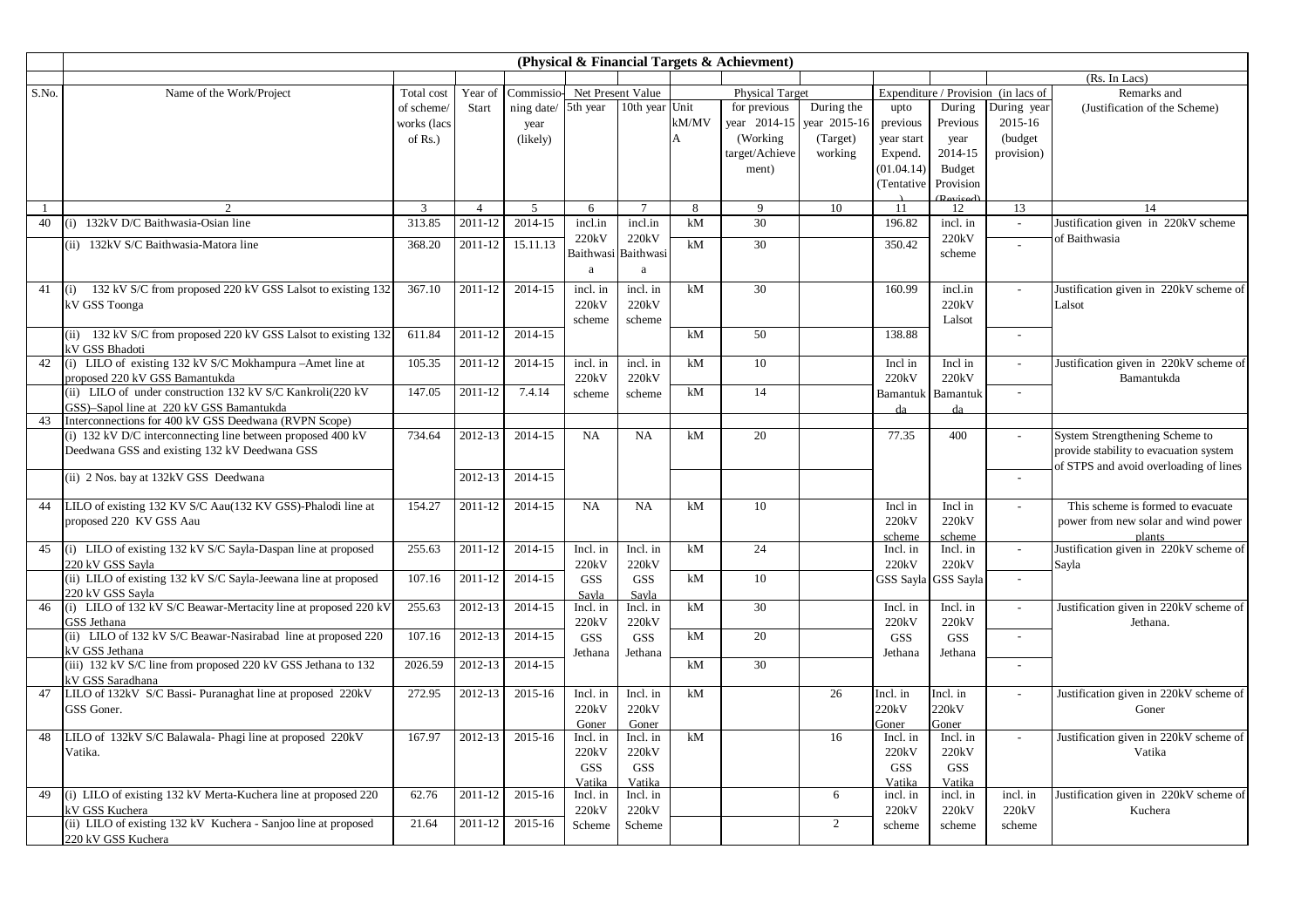|          |                                                                            |             |                           |                              |               |                 |                | (Physical & Financial Targets & Achievment) |                    |                |                |                                     |                                              |
|----------|----------------------------------------------------------------------------|-------------|---------------------------|------------------------------|---------------|-----------------|----------------|---------------------------------------------|--------------------|----------------|----------------|-------------------------------------|----------------------------------------------|
|          |                                                                            |             |                           |                              |               |                 |                |                                             |                    |                |                |                                     | (Rs. In Lacs)                                |
| S.No.    | Name of the Work/Project                                                   | Total cost  | Year of                   | Commissio- Net Present Value |               |                 |                | <b>Physical Target</b>                      |                    |                |                | Expenditure / Provision (in lacs of | Remarks and                                  |
|          |                                                                            | of scheme/  | Start                     | ning date/ 5th year          |               | 10th year Unit  |                | for previous                                | During the         | upto           | During         | During year                         | (Justification of the Scheme)                |
|          |                                                                            | works (lacs |                           | year                         |               |                 | kM/MV          | year 2014-15                                | year 2015-16       | previous       | Previous       | 2015-16                             |                                              |
|          |                                                                            | of $Rs.$ )  |                           | (likely)                     |               |                 | $\overline{A}$ | (Working)                                   | (Target)           | year start     | year           | (budget                             |                                              |
|          |                                                                            |             |                           |                              |               |                 |                | target/Achieve                              | working            | Expend.        | 2014-15        | provision)                          |                                              |
|          |                                                                            |             |                           |                              |               |                 |                | ment)                                       |                    | (01.04.14)     | Budget         |                                     |                                              |
|          |                                                                            |             |                           |                              |               |                 |                |                                             |                    | (Tentative     | Provision      |                                     |                                              |
|          |                                                                            |             |                           |                              |               | $7\phantom{.0}$ |                | $\mathbf Q$                                 |                    |                | Darioid        |                                     |                                              |
| -1<br>50 | (i) LILO of existing 132 kV S/C Mandalgarh- Begun line at                  | 3<br>11.38  | $\overline{4}$<br>2011-12 | 5<br>2015-16                 | 6<br>Incl. in | Incl. in        | 8<br>kM        |                                             | 10<br>$\mathbf{1}$ | 11<br>incl. in | 12<br>incl. in | 13<br>incl. in                      | 14<br>Justification given in 220kV scheme of |
|          | proposed 220 kV GSS Mandalgarh                                             |             |                           |                              | 220kV         | 220kV           |                |                                             |                    | 220kV          | 220kV          | 220kV                               | Mandalgarh                                   |
|          | (ii) LILO of existing 132 kV Bijolia-Beegod line at proposed 220           | 11.38       | 2011-12                   | 2015-16                      |               |                 | kM             |                                             | $\mathbf{1}$       |                |                |                                     |                                              |
|          | kV GSS Mandalgarh                                                          |             |                           |                              | Scheme        | Scheme          |                |                                             |                    | scheme         | scheme         | scheme                              |                                              |
| 51       | (i) 132kV D/C line from proposed 220kV Chonkarwada to 132kV                | 303.42      | 2011-12                   | 2015-16                      | Incl.in       | Incl.in         |                |                                             | 29                 | incl. in       | incl. in       | incl. in                            | Justification given in 220kV scheme of       |
|          | <b>GSS Bhusawar</b>                                                        |             |                           |                              | 220kV         | 220kV           |                |                                             |                    | 220kV          | 220kV          | 220kV                               | Chhokarwada                                  |
|          | (ii) 132kV D/C line from proposed 220kV Chonkarwada to                     | 543.20      | 2011-12                   | 2015-16                      | Chonkar       | Chonkar         |                |                                             | 52                 | scheme         | scheme         | scheme                              |                                              |
|          | proposed 132kV GSS Mahuwa                                                  |             |                           |                              | wada          | wada            |                |                                             |                    |                |                |                                     |                                              |
| 52       | (i) LILO of 132kV S/C Behror-Jakhrana line at proposed 220kV               | 42.80       | $\overline{2011} - 12$    | 2015-16                      | incl.in       | incl.in         |                |                                             | $\overline{4}$     | incl.in        | incl.in        | incl.in                             | Justification given in 220kV scheme of       |
|          | <b>GSS Behror</b>                                                          |             |                           |                              | 220kV         | 220kV           |                |                                             |                    | 220kV          | 220kV          | 220kV                               | Behror                                       |
|          | (ii) LILO of 132kV S/C Keshwana-Behror line at proposed 220kV              | 209.60      | 2011-12                   | 2015-16                      | Behror        | Behror          |                |                                             | 20                 | Behror         | Behror         | Behror                              |                                              |
|          | <b>GSS Behror</b>                                                          |             |                           |                              |               |                 |                |                                             |                    |                |                |                                     |                                              |
|          | (iii) 132kV S/C Jakhrana-Mandan line                                       | 398.03      | 2011-12                   | 2015-16                      |               |                 |                |                                             | 20                 |                |                |                                     |                                              |
| 53       | (i) LILO of 132 kV S/C Kotputli-Bansur line at proposed 220 kV             | 42.80       | 2011-12                   | 2015-16                      | incl.in       | incl.in         |                |                                             | $\overline{4}$     | incl.in        | incl.in        | incl.in                             | Justification given in 220kV scheme          |
|          | <b>GSS Bansur</b>                                                          |             |                           |                              | 220kV         | 220kV           |                |                                             |                    | 220kV          | 220kV          | 220kV                               | of Bansur                                    |
|          | (ii) 132 kV S/C Bansur(Proposed 220 kV GSS)-Mundawar line                  | 429.39      | 2011-12                   | 2015-16                      | Bansur        | Bansur          |                |                                             | 34                 | Bansur         | Bansur         | Bansur                              |                                              |
| 54       | (i) LILO of 132 kV S/C Debari-Sukher line at proposed 220 kV               | 105.35      | 2011-12                   | 2015-16                      | incl. in      | incl. in        | kM             |                                             | 10                 | Incl in        | Incl in        | Incl in                             | Justification given in 220kV scheme          |
|          | GSS Amberi                                                                 |             |                           |                              | 220kV         | 220kV           |                |                                             |                    | 220kV          | 220kV          | 220kV                               | of Amberi                                    |
|          | (ii) LILO of 132 kV S/C Sukher-Seesarma line at proposed 220 kV            | 105.35      | 2011-12                   | 2015-16                      | scheme        | scheme          | kM             |                                             | 10                 | Amberi         | Amberi         | Amberi                              |                                              |
| 55       | GSS Amberi<br>(i) LILO of 132kV S/C Chomu- Markhi line at 220kV GSS Niwana | 169.92      | 2013-14                   | 2015-16                      |               |                 | kM             |                                             | 12                 | Included       | Included       | Included ir                         | Justification given in 220kV scheme of       |
|          | (ii) 132kV D/C line from 220kV GSS Niwana to 132kV GSS                     |             | 2013-14                   | 2015-16                      |               |                 | kM             |                                             |                    | in 220kV       | in 220kV       | 220kV                               | Niwana                                       |
|          | Govindgarh                                                                 | 254.32      |                           |                              | 89.49         | 564             |                |                                             | 18                 | scheme         | scheme         | scheme                              |                                              |
|          | (iii) 2 No. 132kV bay at 132kV GSS Govindgarh                              | 118.76      | 2013-14                   | 2015-16                      |               |                 |                |                                             |                    |                |                |                                     |                                              |
| 56       | (i) 132 kV S/C PS2 - Kanasar (To be erected on D/C towers)                 | 199.82      | 2012-13                   | 2015-16                      | NA            | NA              | kM             |                                             | 12                 | incl. in       | incl. in       | incl. in                            | This scheme is formed to evacuate            |
|          |                                                                            |             |                           |                              |               |                 |                |                                             |                    | 220kV          | 220kV          | 220kV                               | power from new solar and wind power          |
|          | (ii) 132 kV D/C PS3 - Kanasar line                                         | 231.54      | 2012-13                   | 2015-16                      | NA            | NA              | kM             |                                             | 20                 | scheme         | scheme         | scheme                              | plants                                       |
| 57       | JAIPUR CITY EHV NETWORK STRENTHENING SCHEME-                               |             |                           |                              |               |                 |                |                                             |                    |                |                |                                     |                                              |
|          | III [JENSS-III]                                                            |             |                           |                              |               |                 |                |                                             |                    |                |                |                                     |                                              |
| (a)      | (i) Up-gradation of existing 132 kV S/C Line to 220 kV D/C Lines           | 741.72      | 2011-12 2015-16           |                              | NA            | NA              | kM             |                                             | 18                 | $\overline{0}$ | $\sim$         | 800                                 | To reduce transmission lossess (136.60       |
|          | Between 220 kV Indira Gandhi Nagar to 132 kV Sitapura (Charged             |             |                           |                              |               |                 |                |                                             |                    |                |                |                                     | LU) and to meet increasing load of           |
|          | on 132 kV)                                                                 |             |                           |                              |               |                 |                |                                             |                    |                |                |                                     | Jaipur City (System                          |
|          | (ii) 2 Nos. 132kV Terminal Bays at 132 kV S/S Sitapura.                    | 123.50      | 2011-12 2015-16           |                              | NA            | NA              |                |                                             |                    | $\overline{0}$ |                |                                     | Strengtheing, Load Catering)                 |
|          | (iii) 220 kV D/C Interconnection between 220 kV Sitapura                   | 85.73       | 2011-12 2015-16           |                              | NA            | NA              | kM             |                                             | $\mathbf{1}$       | $\overline{0}$ |                |                                     |                                              |
|          | (Proposed) and 132 kV Sitapura (Existing) [Charged on 132 kV]              |             |                           |                              |               |                 |                |                                             |                    |                |                |                                     |                                              |
| (b.)     | Up-gradation of existing 132 kV S/C Line to 220 kV D/C Lines               | 1594.08     | 2011-12 2015-16           |                              | <b>NA</b>     | NA              | kM             |                                             | 40                 | 30.38          | 50             | 1000                                |                                              |
|          | Between 132 kV Purana Ghat to 132 kV Bassi (Charged on 132                 |             |                           |                              |               |                 |                |                                             |                    |                |                |                                     |                                              |
|          | kV) (associated line of 220kV KKD)                                         |             |                           |                              |               |                 |                |                                             |                    |                |                |                                     |                                              |
|          | <b>Normal Development Works</b>                                            |             |                           |                              |               |                 |                |                                             |                    |                |                |                                     |                                              |
| 58       | (i) 132kV GSS at Kirmarsariya(Jodhpur)                                     | 1250.18     | 2011-12                   | 2015-16                      | 438.63        | 857.41          | <b>MVA</b>     |                                             | 25                 | 308.02         | 500            | 800                                 | load Catering & Loss Reduction               |
|          | (ii) 132kV S/C Tinwari-Kirmarsariya line                                   | 307.02      | 2011-12                   | 2015-16                      |               |                 | kM             |                                             | 25                 |                |                |                                     | Scheme . Ex VR-17.20%, DL-14.73%,            |
|          | 2011-12<br>2015-16<br>(iii) 1 No. Bay at 132kV GSS at Tinwari              |             |                           |                              |               |                 |                |                                             |                    |                |                |                                     | Saving 68.33 LU.                             |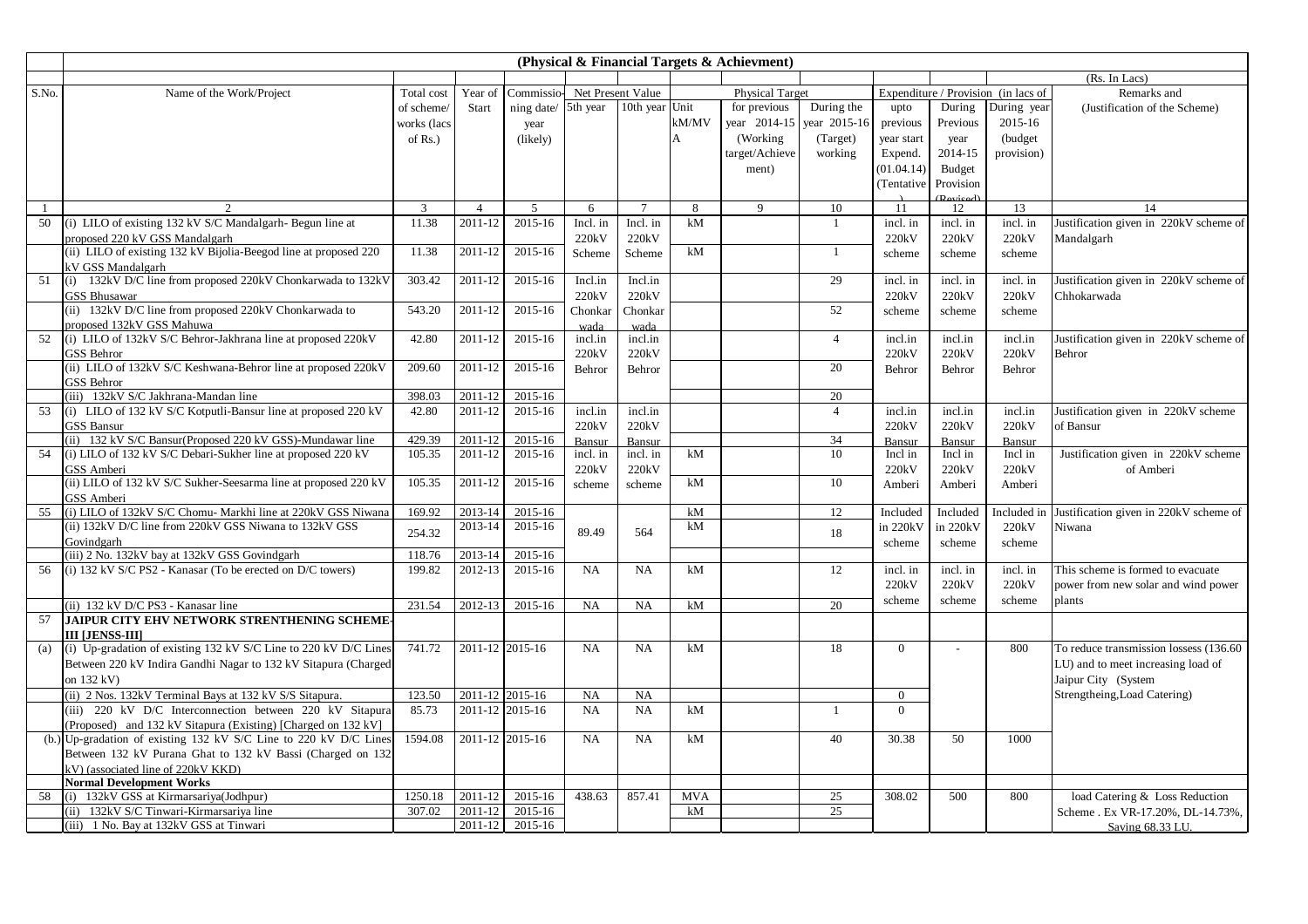|              |                                                                                              |                |                    |                     |                   |                |              | (Physical & Financial Targets & Achievment) |              |                      |               |                                     |                                                        |
|--------------|----------------------------------------------------------------------------------------------|----------------|--------------------|---------------------|-------------------|----------------|--------------|---------------------------------------------|--------------|----------------------|---------------|-------------------------------------|--------------------------------------------------------|
|              |                                                                                              |                |                    |                     |                   |                |              |                                             |              |                      |               |                                     | (Rs. In Lacs)                                          |
| S.No.        | Name of the Work/Project                                                                     | Total cost     | Year of            | Commissio-          | Net Present Value |                |              | <b>Physical Target</b>                      |              |                      |               | Expenditure / Provision (in lacs of | Remarks and                                            |
|              |                                                                                              | of scheme/     | <b>Start</b>       | ning date/ 5th year |                   | 10th year Unit |              | for previous                                | During the   | upto                 | During        | During year                         | (Justification of the Scheme)                          |
|              |                                                                                              | works (lacs    |                    | year                |                   |                | kM/MV        | year 2014-15                                | year 2015-16 | previous             | Previous      | 2015-16                             |                                                        |
|              |                                                                                              | of $Rs.$ )     |                    | (likely)            |                   |                | A            | (Working)                                   | (Target)     | year start           | year          | (budget)                            |                                                        |
|              |                                                                                              |                |                    |                     |                   |                |              | target/Achieve                              | working      | Expend.              | 2014-15       | provision)                          |                                                        |
|              |                                                                                              |                |                    |                     |                   |                |              | ment)                                       |              | (01.04.14)           | <b>Budget</b> |                                     |                                                        |
|              |                                                                                              |                |                    |                     |                   |                |              |                                             |              | (Tentative           | Provision     |                                     |                                                        |
|              |                                                                                              |                |                    |                     |                   |                |              |                                             |              |                      |               |                                     |                                                        |
| $\mathbf{1}$ | $\gamma$                                                                                     | $\overline{3}$ | $\overline{4}$     | 5                   | 6                 | $\overline{7}$ | 8            | $\mathbf Q$                                 | 10           | 11                   | 12            | 13                                  | 14                                                     |
| 59           | 132kV GSS at Kushalgarh (Banswara)<br>(i)                                                    | 1190.48        | 2011-12            | 2015-16             | 367.09            | 764.47         | <b>MVA</b>   |                                             | 25           | 414.94               | 400           | 900                                 | Loss Reduction & System                                |
|              | (ii) 1 No. 132kV bay at 132kV GSS Bagidora                                                   | 59.70          | 2011-12            | 2015-16             |                   |                |              |                                             |              |                      |               |                                     | Strengthening Scheme. Ex VR-45.90%,                    |
|              | (iii) 132 kV S/C Bagidora-Kushalgarh                                                         | 551.75         | 2011-12            | 2015-16             |                   |                | kM           |                                             | 45           |                      |               |                                     | DL-40.20%, Saving 76.93 LU.                            |
| 60           | 132 kV S/C Karauli -Mandrayal line with 132 kV GSS Mandrayal                                 | 2006.46        | 2010-11            | 2015-16             | 92.82             | 315.53         | kM/MV        |                                             | 45/25        | 197.25               | 700           | 800                                 | Voltage Regulation & Loss Reduction                    |
|              | (Karauli)                                                                                    |                |                    |                     |                   |                | A            |                                             |              |                      |               |                                     | Scheme . Ex VR-44.40%, DL-29.24%,                      |
|              |                                                                                              |                |                    |                     |                   |                |              |                                             |              |                      |               |                                     | Saving 60.04 LU.                                       |
| 61           | (i) 132kV GSS at Mangrol (Baran)                                                             | 1250.18        | 2011-12            | 2015-16             | $-392.8$          | $-484.53$      | <b>MVA</b>   |                                             | 25           | 488.07               | 400           | 400                                 | load Catering Scheme . Ex VR-                          |
|              | (ii) 132kV S/C Baran-Mangrol line                                                            | 368.2          | 2011-12            | 2015-16             |                   |                | kM           |                                             | 30           |                      |               |                                     | 15.50%, DL-11.83%, Saving 21.04 LU.                    |
|              | (iii) 1 No. Bay at 132kV GSS at Baran                                                        |                | 2011-12            | 2015-16             |                   |                |              |                                             |              |                      |               |                                     |                                                        |
| 62           | (i) 132/33kV, 20/25MVA GSS at Ghatol (Banswara)                                              | 1223.28        | 2012-13            | 2015-16             | $-258.53$         | $-224.96$      | <b>MVA</b>   |                                             | 25           | 563.05               | 400           | 800                                 | Voltage Regulation, load Catering,                     |
|              | (ii) 132kV S/C Paloda -Ghatol line                                                           | 493.63         | 2012-13            |                     |                   |                | kM           |                                             | 40           |                      |               |                                     | Loss Reduction Scheme . Ex VR-                         |
|              | (iii) 1 No. 132kV bay at 132kV GSS Paloda                                                    | 59.83          | 2012-13            |                     |                   |                |              |                                             |              |                      |               |                                     | 25.80%, DL-21.70%, Saving 42.75 LU.                    |
| 63           | (i) 132 kV GSS Arain, Tehsil-Kishangarh (Ajmer)                                              | 1283.44        | 2013-14            | 2015-16             | 862.16            | 1568.56        | <b>MVA</b>   |                                             | 25           | 50.14                | 400           | 700                                 | Voltage Regulation, load Catering,                     |
|              | (ii) LILO of 132kV Silora-Malpura line                                                       | 282.45         | 2013-14            | 2015-16             |                   |                | kM           |                                             | 20           |                      |               |                                     | Loss Reduction Scheme . Ex VR-                         |
| 64           | (i) 132 kV GSS Seemalwara (Dungarpur)                                                        | 1224.06        | 2013-14            | 2015-16             |                   |                | <b>MVA</b>   |                                             | 25           | $\overline{0}$       |               |                                     | Voltage Regulation, load Catering,                     |
|              | (ii) 132kV GSS Sagwara -Seemalwara (Dungarpur)                                               | 682.31         | 2013-14            | 2015-16             | $-155.81$         | $-37.81$       | kM           |                                             | 40           |                      | 400           | 900                                 | Loss Reduction Scheme . Ex VR-                         |
|              | (iii) 1 No. 132kV bay at 132kV GSS Sagwara                                                   | 59.38          | 2013-14            | 2015-16             |                   |                |              |                                             |              |                      |               |                                     | 27.80%, DL-22.34%, Saving 41.95 LU.                    |
|              | <b>Normal Development Works</b>                                                              |                |                    |                     |                   |                |              |                                             |              |                      |               |                                     |                                                        |
| 65           | (i) 132/33kV, 20/25MVA GSS at Sherera (Bikaner)                                              | 1283.11        | 2012-13            | 2015-16             | 2304.95           | 3910.84        | <b>MVA</b>   |                                             | 25           | $\overline{0}$       | 400           | 600                                 | Voltage Regulation, load Catering,                     |
|              | (ii) LILO 132kV Bikaner-Dulchasar line                                                       | 316.05         | 2012-13            | 2015-16             |                   |                | kM           |                                             | 30           | $\theta$             |               |                                     | Loss Reduction Scheme . Ex VR-                         |
| 66           | (i) 132 kV GSS Pahari PS Kaman (Distt. Bharatpur)                                            | 1224.06        | 2013-14            | 2015-16             | $-475.05$         | $-588.75$      | <b>MVA</b>   |                                             | 25<br>22     | 110.56               | 200           | 1200                                | Voltage Regulation, load Catering,                     |
|              | (ii) 132kV S/C Kaman - Pahari PS Kaman                                                       | 375.78         | 2013-14            | 2015-16             |                   |                | kM           |                                             |              |                      |               |                                     | Loss Reduction Scheme . Ex VR-                         |
|              | (iii) 1 No. 132kV bay at 220kV GSS Lalsot                                                    | 59.38          | 2013-14            | 2015-16             |                   |                |              |                                             |              |                      |               |                                     | 16.60%, DL-13.50%, Saving 19.97 LU.                    |
| 67           | (i) 132 kV GSS bhasina (Distt. Churu)                                                        | 1224.06        | 2013-14            | 2015-16             |                   |                | <b>MVA</b>   |                                             | 25           | $\overline{0}$       |               |                                     | Voltage Regulation, load Catering,                     |
|              | (ii) 132kV S/C Parewara - Bhasina line                                                       | 256.57         | 2013-14            | 2015-16             | 996.02            | 1782.7         | kM           |                                             | 15           | $\theta$             | 300           | 1000                                | Loss Reduction Scheme . Ex VR-                         |
|              | (iii) 1 No. 132kV bay at 132kV GSS Parewara                                                  | 59.38          | 2013-14            | 2015-16             |                   |                |              |                                             |              | $\Omega$             |               |                                     | 16.00%, DL-11.13%, Saving 83.11 LU.                    |
| 68           | (i) 132/33 kV, 20/25 MVA GSS Chhatargarh (Distt. Bikaner)                                    | 1224.06        | 2013-14            | 2015-16             |                   |                | <b>MVA</b>   |                                             | 25           | 1499.68              | 50            | 1300                                | Voltage Regulation, load Catering,                     |
|              | (ii) 132kV S/C Khajuwala- Chhatargarh line                                                   | 852.61         | 2013-14            | 2015-16             | 1469.81           | 2615.79        | kM           |                                             | 50           |                      |               |                                     | Loss Reduction Scheme . Ex VR-                         |
|              | iii) 1 No. 132kV bay at 132kV GSS Khajuwala                                                  | 59.38          | 2013-14            | 2015-16             |                   |                |              |                                             |              |                      |               |                                     | 40.50%, DL-36.62%, Saving                              |
| 69           | 132kV S/C Galifa - Sata line.<br>No. 132kV bay at 132kV GSS Galifa                           | 997.72         | 2013-14<br>2013-14 | 2015-16<br>2015-16  | $-249.79$         | $-295.9$       | kM           |                                             | 50           | $\Omega$<br>$\Omega$ | 300           | 600                                 | System strengthening scheme, Saving                    |
|              |                                                                                              |                | 2013-14            | 2015-16             |                   |                |              |                                             |              | $\theta$             |               |                                     | 13.62 LU.                                              |
| 70           | No. 132kV bay at 132kV GSS Sata<br>LILO 132kV Kota-Sangod line at Shivpura with 132kV GSS at | 1261.71        |                    | 2015-16             | $-103.68$         | $-111.09$      | kM/MV        |                                             | 1/25         | $\Omega$             | 25            | 500                                 | Load Catering & Load Reduction                         |
|              |                                                                                              |                |                    |                     |                   |                | $\mathsf{A}$ |                                             |              |                      |               |                                     |                                                        |
|              | Shivpura (Kota)                                                                              |                |                    |                     |                   |                |              |                                             |              |                      |               |                                     | Scheme. Ex VR-12.71%, DL-4.47%,                        |
| 71           | (i) 132/33kV, 20/25MVA GSS at Bhanwargarh (Kishanganj)                                       | 1283.11        | 2012-13            | 2015-16             | 1159.1            | 2021.41        | <b>MVA</b>   |                                             | 25           | $\theta$             | 50            | 200                                 | saving-18.32 LU.<br>Voltage Regulation, load Catering, |
|              | Baran)                                                                                       |                |                    |                     |                   |                |              |                                             |              |                      |               |                                     | Loss Reduction Scheme . Ex VR-                         |
|              | (ii) LILO 132kV Baran-Kelwara line                                                           | 22.12          | 2012-13            | 2015-16             |                   |                | kM           |                                             | 2            | $\overline{0}$       |               |                                     | 43.80%, DL-41.40%, Saving 110.84                       |
| 72           | (i) 132 kV GSS Degana (Nagaur)                                                               | 1314.83        | 2013-14            | 2015-16             |                   |                | <b>MVA</b>   |                                             | 25           | $\Omega$             | 400           | 800                                 | Voltage Regulation, load Catering,                     |
|              | (ii) 132kV GSS Sanjoo-Degana-Bherunda line                                                   | 1022.91        | 2013-14            | 2015-16             |                   |                | kM           |                                             | 60           | $\overline{0}$       |               |                                     | Loss Reduction Scheme . Ex VR-                         |
|              | (iii) 1 No. 132kV bay at 132kV GSS Bherunda                                                  | 59.38          | 2013-14            | 2015-16             | $-964.47$         | $-1294.96$     |              |                                             |              | $\Omega$             |               |                                     | 14.10%, DL-10.24%, Saving 17.83 LU.                    |
|              | (iv) 1 No. 132kV bay at 132kV GSS Sanjoo                                                     | 59.38          | 2013-14            | 2015-16             |                   |                |              |                                             |              | $\overline{0}$       |               |                                     |                                                        |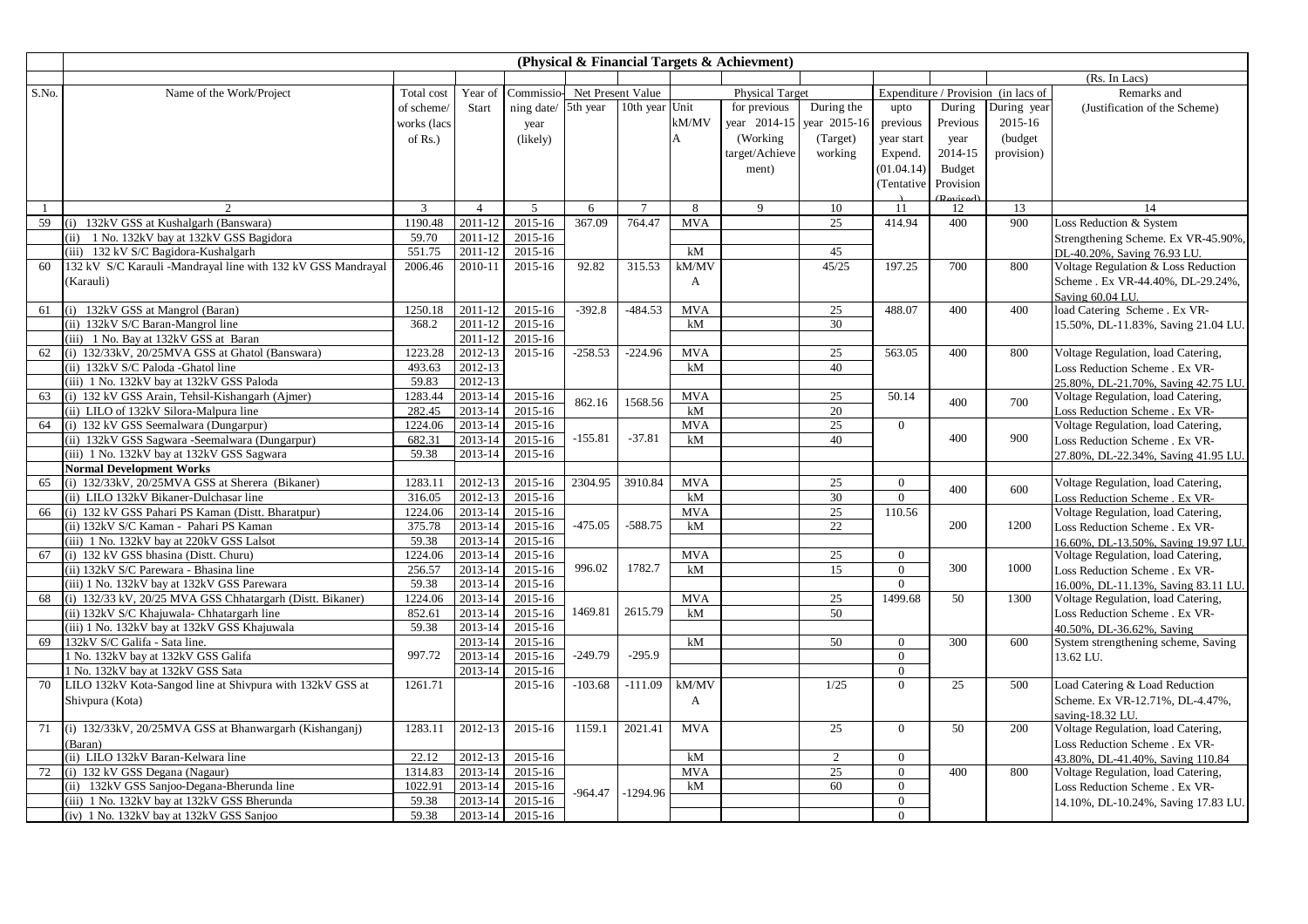|       |                                                                   |              |                    |                              |                         |                 |             | (Physical & Financial Targets & Achievment) |              |                            |               |                                     |                                        |
|-------|-------------------------------------------------------------------|--------------|--------------------|------------------------------|-------------------------|-----------------|-------------|---------------------------------------------|--------------|----------------------------|---------------|-------------------------------------|----------------------------------------|
|       |                                                                   |              |                    |                              |                         |                 |             |                                             |              |                            |               |                                     | (Rs. In Lacs)                          |
| S.No. | Name of the Work/Project                                          | Total cost   | Year of            | Commissio- Net Present Value |                         |                 |             | <b>Physical Target</b>                      |              |                            |               | Expenditure / Provision (in lacs of | Remarks and                            |
|       |                                                                   | of scheme/   | <b>Start</b>       | ning date/                   | 5th year 10th year Unit |                 |             | for previous                                | During the   | upto                       | During        | During year                         | (Justification of the Scheme)          |
|       |                                                                   | works (lacs  |                    | year                         |                         |                 | $\rm kM/MV$ | year 2014-15                                | year 2015-16 | previous                   | Previous      | 2015-16                             |                                        |
|       |                                                                   | of $Rs.$ )   |                    | (likely)                     |                         |                 | A           | (Working)                                   | (Target)     | year start                 | year          | (budget)                            |                                        |
|       |                                                                   |              |                    |                              |                         |                 |             | target/Achieve                              | working      | Expend.                    | 2014-15       | provision)                          |                                        |
|       |                                                                   |              |                    |                              |                         |                 |             | ment)                                       |              | (01.04.14)                 | <b>Budget</b> |                                     |                                        |
|       |                                                                   |              |                    |                              |                         |                 |             |                                             |              | (Tentative                 | Provision     |                                     |                                        |
|       |                                                                   |              |                    |                              |                         |                 |             |                                             |              |                            |               |                                     |                                        |
| -1    | $\overline{2}$                                                    | $\mathbf{3}$ | $\overline{4}$     | 5                            | 6                       | $7\phantom{.0}$ | 8           | 9                                           | 10           | 11                         | 12            | 13                                  | 14                                     |
| 73    | (i) 132/33kV, 20/25MVA GSS at Parasneu (Churu)                    | 1283.44      | 2013-14            | 2015-16                      |                         |                 | <b>MVA</b>  |                                             | 25           | $\theta$                   | 50            | 400                                 | Voltage Regulation, load Catering,     |
|       |                                                                   |              |                    |                              | 2048.49                 | 4047.39         |             |                                             |              |                            |               |                                     | Loss Reduction Scheme . Ex VR-         |
|       | (ii) LILO Ratangarh-Sridungargarh line                            | 29.25        | 2013-14            | 2015-16                      |                         |                 | kM          |                                             | 2            | $\overline{0}$             |               |                                     | 27.90%, DL-23.39%, Saving 140.93       |
|       |                                                                   |              |                    |                              |                         |                 |             |                                             |              |                            |               |                                     |                                        |
| 74    | (i) Construction of 132kV S/C Nokha Daiya - Khajuwala line        | 955.99       | $2012 - 13$        | 2016-17                      | 123.66                  | 317.95          | kM          |                                             |              | $\overline{0}$             | 100           | 300                                 | Voltage Regulation, load Catering,     |
|       | (ii) 1 No. 132kV bay at 132kV GSS Nokha Daiya                     | 59.85        | 2012-13            | 2016-17                      |                         |                 |             |                                             |              | $\overline{0}$             |               |                                     | Loss Reduction Scheme . Ex VR-         |
|       | (iii) 1 No. 132kV bay at 132kV GSS Khajuwala                      | 59.85        | 2012-13            | 2016-17                      |                         |                 |             |                                             |              | $\overline{0}$             |               |                                     | 25.0%, DL-19.30%, Saving 42.38 LU.     |
| 75    | Upgradation of existing 132 kV S/C Sikar-Laxmangarh-Fatehpur-     | 1319.42      | $2012 - 13$        | 2016-17                      | incl. in                | incl. in        | kM          |                                             |              | $\Omega$                   | 150           | 300                                 | Justification given in 220kV scheme of |
|       | Ratangarh line (presently with Wolf conductor on H-Pole towers)   |              |                    |                              | 220kV                   | 220kV           |             |                                             |              |                            |               |                                     | Laxmangarh                             |
|       | to ACSR Panther conductor on Lattice type towers (scheme of       |              |                    |                              | scheme                  | scheme          |             |                                             |              |                            |               |                                     |                                        |
|       | 220kV Laxmangarh)                                                 |              |                    |                              |                         |                 |             |                                             |              |                            |               |                                     |                                        |
| 76    | (i) 132/33 kV, 20/25 MVA GSS Govingarh (Distt. Alwar)             | 1509.62      | 2013-14            | 2016-17                      | 61.12                   | 263.99          |             |                                             |              | $\overline{0}$<br>$\Omega$ | 50            | 500                                 | Voltage Regulation, load Catering,     |
|       | (ii) 132kV LILO from 132kV Nagar -Ramgarh line up to 132kV        |              | 2013-14            | 2016-17                      |                         |                 |             |                                             |              |                            |               |                                     | Loss Reduction Scheme . Ex VR-         |
|       | <b>GSS</b> Govindgarh                                             |              |                    |                              |                         |                 |             |                                             |              |                            |               |                                     | 21.60%, DL-18.10%, Saving 40.34 LU.    |
| 77    | (i) 132/33 kV, 20/25 MVA GSS Godarli (Distt. Jodhpur)             | 1622.15      | 2013-14<br>2013-14 | 2016-17<br>2016-17           | 51.39                   | 260.51          |             |                                             |              | $\overline{0}$<br>$\theta$ | 50            | 400                                 | Voltage Regulation, load Catering,     |
|       | (ii) 132kV LILO from 132kV Phalodi - Aau line up to 132kV GSS     |              |                    |                              |                         |                 |             |                                             |              |                            |               |                                     | Loss Reduction Scheme . Ex VR-         |
|       | Godarli<br>Interconnections for 220 kV GSS Nawalgarh (RVPN Scope) |              |                    |                              |                         |                 |             |                                             |              | $\overline{0}$             |               |                                     | 12.00%, DL-8.00%, Saving 42.71 LU.     |
| 78    | 132kV D/C Nawalgarh (220kV GSS) - Nawalgarh (132kV GSS)           | 624.73       | 2014-15            | 2017-18                      | <b>NA</b>               | NA              | kM          |                                             |              | 173.53                     | 50            | 50                                  | System Strengthening Scheme to         |
|       | line with 2 Nos. 132kV feeder bays at 132kV GSS Nawalgarh         |              |                    |                              |                         |                 |             |                                             |              |                            |               |                                     |                                        |
|       |                                                                   |              |                    |                              |                         |                 |             |                                             |              |                            |               |                                     | reduce transmission losses 82.10 LU,   |
| 79    | (i) 132 kV S/C Nawalgarh(220 kV) - Kumawas line                   | 489.43       | 2014-15            | 2017-18                      | NA                      | NA              | kM          |                                             |              |                            |               |                                     | strengthen 220kV and 132kV             |
|       | (ii) 1No. 132kV bay at Kumawas.                                   |              | 2014-15            | 2017-18                      | NA                      | NA              |             |                                             |              |                            |               |                                     | transmission system to increase        |
| 80    | (i) 132 kV S/C Nawalgarh(220 kV) - Gudagorji line                 | 653.58       | 2014-15            | 2017-18                      | NA                      | NA              | kM          |                                             |              |                            |               |                                     | liability.                             |
|       | (ii) 1No. 132kV bay at Gudagorji                                  |              | 2014-15            | 2017-18                      | NA                      | NA              |             |                                             |              |                            |               |                                     |                                        |
| 81    | (i) 132 kV S/C Nawalgarh(220 kV) - Udaipurwati line               | 598.86       | 2014-15            | 2017-18                      | <b>NA</b>               | NA              | kM          |                                             |              |                            |               |                                     |                                        |
|       | (ii) 1No. 132kV bay at Udaipurwati                                |              |                    | 2017-18                      | <b>NA</b>               | NA              |             |                                             |              |                            |               |                                     |                                        |
|       | <b>Supplementary Transmission System for Power Evacuation</b>     |              |                    |                              |                         |                 |             |                                             |              |                            |               |                                     |                                        |
|       | Scheme of Solar Power Projects in Jaisalmer, Barmer, Jodhpur      |              |                    |                              |                         |                 |             |                                             |              |                            |               |                                     |                                        |
|       | and Bikaner Districts(132kV schemes associated with 220kV         |              |                    |                              |                         |                 |             |                                             |              |                            |               |                                     |                                        |
|       | CSS's                                                             |              |                    |                              |                         |                 |             |                                             |              |                            |               |                                     |                                        |
| 82    | LILO of existing 132 KV S/C PS1-Bajju line at proposed 220 KV     | 30.85        | 2014-15            | 2017-18                      | N.A.                    | N.A.            |             |                                             |              | Incl in                    | Incl in       | Incl in                             | This scheme is formed to evacuate      |
|       | GSS PS_1 / Bajju                                                  |              |                    |                              |                         |                 |             |                                             |              | 220kV                      | 220kV         | 220kV                               | power from new solar and wind power    |
|       |                                                                   |              |                    |                              |                         |                 |             |                                             |              | scheme                     | scheme        | scheme                              | plants                                 |
| 83    | LILO of existing 132 KV S/C Chandan-Pokaran line at proposed      | 308.54       | 2014-15            | 2017-18                      | N.A.                    | N.A.            |             |                                             |              |                            |               |                                     |                                        |
|       | 220 KV GSS Pokaran                                                |              |                    |                              |                         |                 |             |                                             |              |                            |               |                                     |                                        |
| 84    | LILO of existing 132 KV S/C Kolayat-Bajju line at proposed 220    | 956.47       | 2014-15            | 2017-18                      | N.A.                    | N.A.            |             |                                             |              |                            |               |                                     |                                        |
|       | <b>KV GSS Kolavat</b>                                             |              |                    |                              |                         |                 |             |                                             |              |                            |               |                                     |                                        |
| 85    | Optical Fibre Cable System for 132kV Schemes already approved     |              |                    |                              | N.A.                    | N.A.            |             |                                             |              |                            |               |                                     |                                        |
|       | under Main Transmission System for New Solar & Wind Power         |              |                    |                              |                         |                 |             |                                             |              |                            |               |                                     |                                        |
|       | Plants (as per Appendix-IIB) & Smart Grid Applications. (ADB)     |              |                    |                              |                         |                 |             |                                             |              |                            |               |                                     |                                        |
|       | (i) 132kV Transmission Lines already approved under Main          | 141.83       | 2014-15            | 2017-18                      | N.A.                    | N.A.            |             |                                             |              | Incl in                    | Incl in       | Incl in                             |                                        |
|       | Transmission System for Solar & Wind Power Plants (Total Route    |              |                    |                              |                         |                 |             |                                             |              | 220kV                      | 220kV         | 220kV                               |                                        |
|       | length 22kM                                                       |              |                    |                              |                         |                 |             |                                             |              |                            | scheme        | scheme                              |                                        |
|       |                                                                   |              |                    |                              |                         |                 |             |                                             |              | scheme                     |               |                                     |                                        |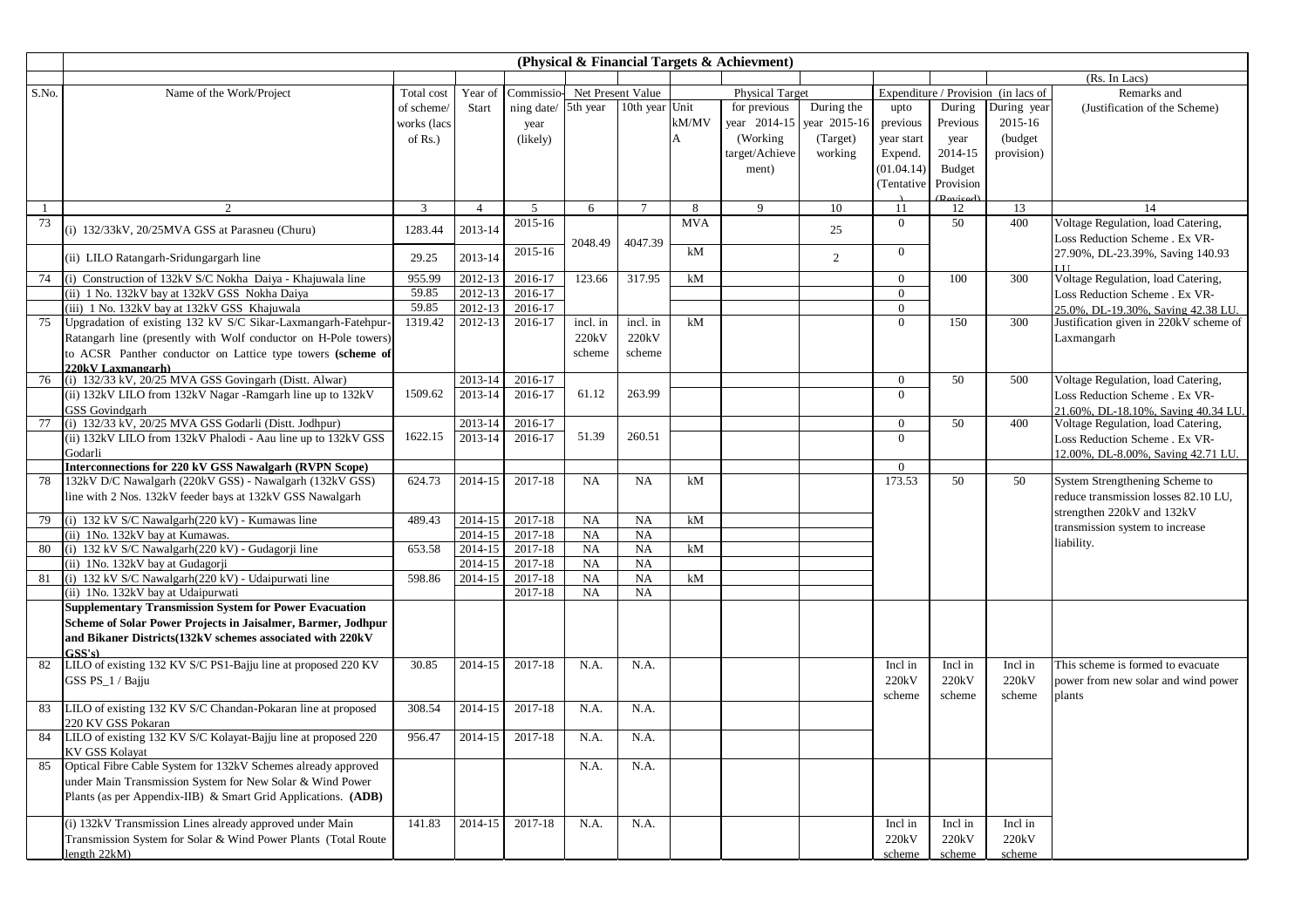|                |                                                                 |             |                |                              |           |                |                | (Physical & Financial Targets & Achievment) |              |                |                |                                     |                                     |
|----------------|-----------------------------------------------------------------|-------------|----------------|------------------------------|-----------|----------------|----------------|---------------------------------------------|--------------|----------------|----------------|-------------------------------------|-------------------------------------|
|                |                                                                 |             |                |                              |           |                |                |                                             |              |                |                |                                     | (Rs. In Lacs)                       |
| S.No.          | Name of the Work/Project                                        | Total cost  | Year of        | Commissio- Net Present Value |           |                |                | <b>Physical Target</b>                      |              |                |                | Expenditure / Provision (in lacs of | Remarks and                         |
|                |                                                                 | of scheme/  | Start          | ning date/ 5th year          |           | 10th year Unit |                | for previous                                | During the   | upto           | During         | During year                         | (Justification of the Scheme)       |
|                |                                                                 | works (lacs |                | year                         |           |                | kM/MV          | year 2014-15                                | year 2015-16 | previous       | Previous       | 2015-16                             |                                     |
|                |                                                                 | of $Rs.$ )  |                | (likely)                     |           |                | $\overline{A}$ | (Working)                                   | (Target)     | year start     | year           | (budget                             |                                     |
|                |                                                                 |             |                |                              |           |                |                | target/Achieve                              | working      | Expend.        | 2014-15        | provision)                          |                                     |
|                |                                                                 |             |                |                              |           |                |                | ment)                                       |              | (01.04.14)     | Budget         |                                     |                                     |
|                |                                                                 |             |                |                              |           |                |                |                                             |              | (Tentative     | Provision      |                                     |                                     |
|                | $\mathcal{L}$                                                   | 3           | $\overline{4}$ | 5                            | 6         | $\overline{7}$ | 8              | $\mathbf Q$                                 | 10           | 11             | 12             | 13                                  | 14                                  |
|                | <b>Normal Development works</b>                                 |             |                |                              |           |                |                |                                             |              |                |                |                                     |                                     |
| 86             | (i) 132/33kV, 20/25MVA GSS at Tibbi (Hanumangarh)               | 1223.28     | 2014-15        | 2017-18                      | 1067.34   | 1889.2         | <b>MVA</b>     |                                             |              | $\theta$       | 60             | 100                                 | Voltage Regulation, load Catering,  |
|                | (ii) 132kV S/C Amarpura Theri(Hanumangarh)-Tibbi line           | 173.50      | 2014-15        | 2017-18                      |           |                | kM             |                                             |              | $\Omega$       |                |                                     | Loss Reduction Scheme . Ex VR-      |
|                | (iii) 1 No. 132kV bay at 132kV GSS Amarpura Their               | 59.83       | 2014-15        | 2017-18                      |           |                |                |                                             |              | $\Omega$       |                |                                     | 18.70%, DL-15.95%, Saving 110.38    |
| 87             | (i) 132/33 kV, 2x50 MVA GIS Sub-station at City Power House,    | 5043.07     | 2014-15        | 2017-18                      |           |                |                |                                             |              | $\Omega$       | 50             | 200                                 | load Catering, , Saving 60.55 LU.   |
|                | Hathibhata, Ajmer (Distt. Ajmer)                                |             |                |                              |           |                |                |                                             |              |                |                |                                     |                                     |
|                | (ii) 132kV S/C XLPE Cable between 132kV GSS Pushkar Road        | 3209.8      | 2014-15        | 2017-18                      | NA        | <b>NA</b>      |                |                                             |              | $\theta$       |                |                                     |                                     |
|                | (Kotada) - City Power House (GIS)                               |             |                |                              |           |                |                |                                             |              |                |                |                                     |                                     |
|                | (iii) 132kV D/C XLPE Cable between 220/132kV GSS Madar -        | 6454.65     | 2014-15        | 2017-18                      |           |                |                |                                             |              | $\Omega$       |                |                                     |                                     |
|                | City Power House (GIS)                                          |             |                |                              |           |                |                |                                             |              |                |                |                                     |                                     |
| 88             | LILO of 132 kV Alwar-Bansur line with 132 kV GSS at Vijay       | 1426.49     | 2014-15        | 2018-19                      | $-176.38$ | $-168.53$      | kM/MV          |                                             |              | $\Omega$       | 20             | 50                                  | Voltage Regulation, load Catering & |
|                | Mandir, Alwar City(Alwar)                                       |             |                |                              |           |                | A              |                                             |              |                |                |                                     | Loss Reduction Scheme . Ex VR-13.40 |
|                |                                                                 |             |                |                              |           |                |                |                                             |              |                |                |                                     | %, DL-6.19 Saving-28.41 Lu.         |
|                |                                                                 |             |                |                              |           |                |                |                                             |              |                | 50             |                                     |                                     |
| 89             | LILO of 132 kV Padampur-Sri Ganganagar line with 132 kV GSS     | 1501.27     | 2014-15        | 2018-19                      | 433.18    | 825.67         | kM/MV          |                                             |              | $\theta$       |                | 50                                  | Voltage Regulation, load Catering & |
|                | at Telewala (Sri Ganganagar)                                    |             |                |                              |           |                | A              |                                             |              |                |                |                                     | Loss Reduction Scheme . Ex VR-      |
|                |                                                                 |             |                |                              |           |                |                |                                             |              |                |                |                                     | 17.80%, DL-9.65%, Saving 66.34 LU.  |
|                | 2. New Schemes                                                  |             |                |                              |           |                |                |                                             |              |                |                |                                     |                                     |
| $\bf{I}$       | 400kV                                                           |             |                |                              |           |                |                |                                             |              |                |                |                                     |                                     |
|                | 400kV Interconnecting Lines (Banswara Evacuation):              |             |                |                              |           |                |                |                                             |              |                |                |                                     |                                     |
| $\mathbf{1}$   | 400 kV D/C Banswara TPS- Udaipur (Quad Moose) Line (Target      | 30315.48    | 2015-16        | 2018-19                      | N.A.      | N.A.           | kM             |                                             |              | $\Omega$       | $\overline{a}$ | 500                                 | This scheme is primarily formed to  |
|                | to be decided as per commissioning schedule of Banswara SCTPS)  |             |                |                              |           |                |                |                                             |              |                |                |                                     | evacuate Power from Banswara Super  |
| $\overline{2}$ | 400 kV D/C Banswara TPS- Chittorgarh (Quad Moose) Line          | 34104.37    | 2015-16        | 2018-19                      | N.A.      | N.A.           | kM             |                                             |              | $\overline{0}$ |                | 500                                 | Critical TPS (2x660MW)              |
|                | (Target to be decided as per commissioning schedule of Banswara |             |                |                              |           |                |                |                                             |              |                |                |                                     |                                     |
|                | SCTPS)                                                          |             |                |                              |           |                |                |                                             |              |                |                |                                     |                                     |
|                | 400kV Interconnecting Lines (Suratgarh Super Critical TPS       |             |                |                              |           |                |                |                                             |              |                |                |                                     |                                     |
|                | <b>Evacuation</b> ):                                            |             |                |                              |           |                |                |                                             |              |                |                |                                     |                                     |
| 3              | 400 kV D/C Suratgarh TPS- Bikaner (Twin Moose) Line             | 15779.49    | 2015-16        | 2018-19                      | N.A.      | N.A.           | kM             |                                             |              | 838.22         |                | 400                                 | This scheme is primarily fromed to  |
|                |                                                                 |             |                |                              |           |                |                |                                             |              |                |                |                                     | evacuate power from Suratgarh TPS   |
|                |                                                                 |             |                |                              |           |                |                |                                             |              |                |                |                                     |                                     |
|                | 400kV Interconnecting Lines (New Solar & Wind Plants):          |             |                |                              |           |                |                |                                             |              |                |                |                                     |                                     |
| $\overline{4}$ | 400 kV D/C Bikaner-Sikar (PGCIL) line (Twin Moose) (VGF)        | 20851.16    | 2014-15        | 2017-18                      | N.A.      | N.A.           | kM             |                                             |              | $\overline{0}$ |                |                                     | This scheme is formed to evacuate   |
| 5              | 400kV D/C Akal-Jodhpur (New) line (Quad Moose)                  | 56784.04    | 2014-15        | 2017-18                      | N.A.      | N.A.           | kM             |                                             |              | $\Omega$       |                |                                     | power from new solar and wind power |
|                |                                                                 |             |                |                              |           |                |                |                                             |              |                |                |                                     | plants.                             |
|                | <b>Supplementary Transmission System for Power Evacuation</b>   |             |                |                              |           |                |                |                                             |              |                |                |                                     |                                     |
|                | Scheme of Solar Power Projects in Jaisalmer, Barmer, Jodhpur    |             |                |                              |           |                |                |                                             |              |                |                |                                     |                                     |
|                | and Bikaner Districts                                           |             |                |                              |           |                |                |                                             |              |                |                |                                     |                                     |
| 6              | 400/220 kV, 2 X 500 MVA GSS at Jaisalmer-2 alongwith 1x125      | 19379.76    | 2014-15        | 2017-18                      | N.A.      | N.A.           | <b>MVA</b>     |                                             |              | $\overline{0}$ | 200            | 7800                                | This scheme is formed to evacuate   |
|                | MVAR, 400kV Bus Type Reactor                                    |             |                |                              |           |                |                |                                             |              |                |                |                                     | power from new solar and wind power |
| $\tau$         | 400 kV D/C Jaisalmer-2 -Barmer line                             | 13498.12    | 2014-15        | 2017-18                      | N.A.      | N.A.           | kM             |                                             |              | $\overline{0}$ |                |                                     | plants                              |
| 8              | 400 kV S/C Akal(1)- Jaisalmer-2 line                            | 3518.61     | 2014-15        | 2017-18                      | N.A.      | N.A.           | kM             |                                             |              | $\overline{0}$ |                |                                     |                                     |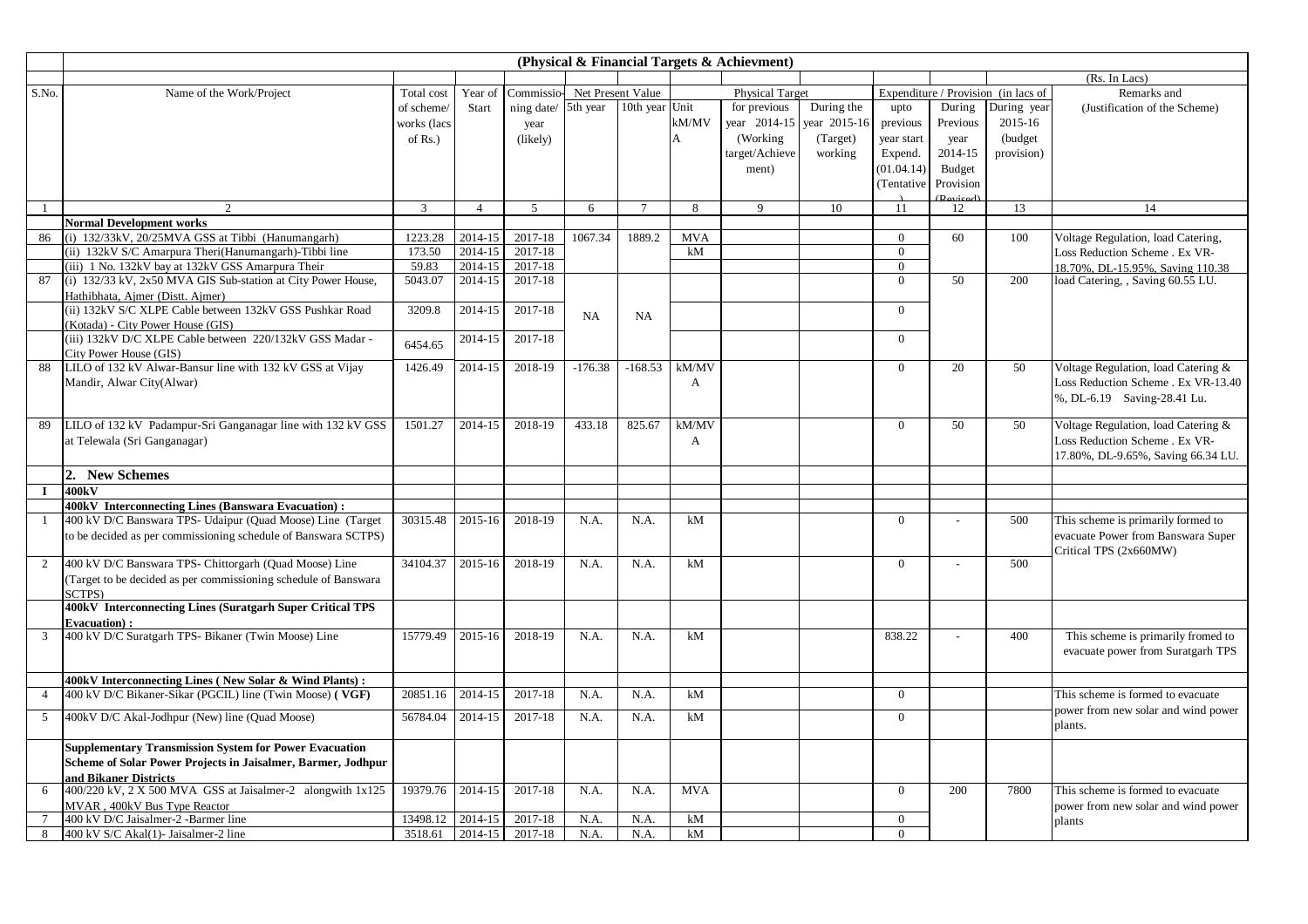|                |                                                                              |                  |                 |            |           |                   |            | (Physical & Financial Targets & Achievment) |              |                  |                                  |                                     |                                        |
|----------------|------------------------------------------------------------------------------|------------------|-----------------|------------|-----------|-------------------|------------|---------------------------------------------|--------------|------------------|----------------------------------|-------------------------------------|----------------------------------------|
|                |                                                                              |                  |                 |            |           |                   |            |                                             |              |                  |                                  |                                     | (Rs. In Lacs)                          |
| S.No.          | Name of the Work/Project                                                     | Total cost       | Year of         | Commissio- |           | Net Present Value |            | <b>Physical Target</b>                      |              |                  |                                  | Expenditure / Provision (in lacs of | Remarks and                            |
|                |                                                                              | of scheme/       | Start           | ning date/ | 5th year  | 10th year Unit    |            | for previous                                | During the   | upto             | During                           | During year                         | (Justification of the Scheme)          |
|                |                                                                              | works (lacs      |                 | year       |           |                   | kM/MV      | year 2014-15                                | year 2015-16 | previous         | Previous                         | 2015-16                             |                                        |
|                |                                                                              | of $Rs.$ )       |                 | (likely)   |           |                   | A          | (Working)                                   | (Target)     | year start       | year                             | (budget)                            |                                        |
|                |                                                                              |                  |                 |            |           |                   |            | target/Achieve                              | working      | Expend.          | 2014-15                          | provision)                          |                                        |
|                |                                                                              |                  |                 |            |           |                   |            | ment)                                       |              | (01.04.14)       | Budget                           |                                     |                                        |
|                |                                                                              |                  |                 |            |           |                   |            |                                             |              | (Tentative       | Provision                        |                                     |                                        |
| $\overline{1}$ | 2                                                                            | $\mathbf{3}$     | $\overline{4}$  | 5          | 6         | $\overline{7}$    | 8          | 9                                           | 10           | 11               | $(D_{\text{axi}} \circ d)$<br>12 | 13                                  | 14                                     |
| 9              | 400kV Terminal Bay Equipment at 400/220kV GSS Barmer (for                    | 3619.21          | $2014 - 15$     | 2017-18    | N.A.      | N.A.              |            |                                             |              | 13.12            |                                  |                                     |                                        |
|                | termination of 400 kV D/C Jaisalmer 2 - Barmer line at Barmer                |                  |                 |            |           |                   |            |                                             |              |                  |                                  |                                     |                                        |
|                | end)                                                                         |                  |                 |            |           |                   |            |                                             |              |                  |                                  |                                     |                                        |
| 10             | 400kV Terminal Bay Equipment at 400/220kV GSS Akal 1 (for                    | 1820.11          | 2014-15         | 2017-18    | N.A.      | N.A.              |            |                                             |              | $\overline{0}$   |                                  |                                     |                                        |
|                | termination of 400 kV S/C Akal-1 - Jaisalmer 2 line at Akal-1 end)           |                  |                 |            |           |                   |            |                                             |              |                  |                                  |                                     |                                        |
|                | Power Evacuation Scheme for New Wind and Solar Projects in                   |                  |                 |            |           |                   |            |                                             |              |                  |                                  |                                     |                                        |
|                | Banswara, Pratapgarh and Barmer districts (450MW) (Posed                     |                  |                 |            |           |                   |            |                                             |              |                  |                                  |                                     |                                        |
|                | for KFW financing)                                                           |                  |                 |            |           |                   |            |                                             |              |                  |                                  |                                     |                                        |
| 11             | 400/220 kV, 2 X 500 MVA Substation at Banswara                               | 28150.43 2014-15 |                 | 2018-19    | N.A.      | N.A.              | <b>MVA</b> |                                             |              | $\overline{0}$   | 200                              | 1000                                | This scheme is formed to evacuate      |
| 12             | 400 kV D/C Banswara- Chittorgarh Line (Quad Moose)                           | 49170.33 2014-15 |                 | 2018-19    | N.A.      | N.A.              | kM         |                                             |              | $\overline{0}$   |                                  |                                     | power from new solar and wind power    |
| 13             | 2 nos. 400 kV bays at 400 kV GSS Chittorgarh with 2x50 MVAR                  |                  | 3026.33 2014-15 | 2018-19    | N.A.      | N.A.              |            |                                             |              | $\overline{0}$   |                                  |                                     | plants in Banswara, Pratapgarh and     |
|                | Line Reactors                                                                |                  |                 |            |           |                   |            |                                             |              |                  |                                  |                                     | Barmer districts Districts.            |
| П              | 220kV                                                                        |                  |                 |            |           |                   |            |                                             |              |                  |                                  |                                     |                                        |
| $\mathbf{1}$   | (i) 220kV AIS Substation & 33/11 kV Sub station at Banar (Up                 | 5341.99          | 2014-15         | 2016-17    | <b>NA</b> | <b>NA</b>         | <b>MVA</b> |                                             |              | 13.28            | 400                              | 1500                                | System strengthening Scheme to help    |
|                | gradation) (District- Jodhpur) and OPGW along the 14kM route on              |                  |                 |            |           |                   |            |                                             |              |                  |                                  |                                     | in reducing transmission losses (43.13 |
|                | the 220kV line being erected on narrow base towers.                          |                  |                 |            |           |                   |            |                                             |              |                  |                                  |                                     | LUs). To reduce loading on 132kV       |
|                | (ii) 220 kV D/C line on Narrow Base/conventional towers from                 | 815.68           | 2014-15         | 2016-17    | <b>NA</b> | <b>NA</b>         | kM         |                                             |              |                  |                                  |                                     | GSS.                                   |
|                | Jodhpur(400 kV GSS) to proposed 220 kV AIS sub-station Banar                 |                  |                 |            |           |                   |            |                                             |              |                  |                                  |                                     |                                        |
|                | (14kM D/C)<br>(iii) 220 kV D/C XLPE Cable for termination of proposed 220 kV | 901.32           | 2014-15         | 2016-17    | <b>NA</b> | <b>NA</b>         | kM         |                                             |              |                  |                                  |                                     |                                        |
|                | D/C Jodhpur(400 kV GSS)-Banar line at proposed 220 kV AIS sub-               |                  |                 |            |           |                   |            |                                             |              |                  |                                  |                                     |                                        |
|                | station Banar(0.5kM D/C)                                                     |                  |                 |            |           |                   |            |                                             |              |                  |                                  |                                     |                                        |
| 2              |                                                                              |                  | 3534.38 2014-15 | 2016-17    | -2406.96  | $-3295.83$        | <b>MVA</b> |                                             |              | $\overline{0}$   | 100                              | 2500                                | System strengthening Scheme to help    |
|                | (i) 220/132 kV, 1x160 MVA GSS at Bhawanimandi (New                           |                  |                 |            |           |                   |            |                                             |              |                  |                                  |                                     | in reducing transmission losses (29.89 |
|                | Location) with 132/33 kV, 20/25 MVA capacity Transformer                     |                  |                 |            |           |                   |            |                                             |              |                  |                                  |                                     | $LUs$ ).                               |
|                | (ii) 220 kV S/C Kalisindh- Bhawanimandi line                                 |                  | 703.11 2014-15  | 2016-17    |           |                   | kM         |                                             |              | $\overline{0}$   |                                  |                                     |                                        |
|                | (iii) 220 kV S/C Modak- Bhawanimandi line                                    | 1107.45          | 2014-15         | 2016-17    |           |                   | kM         |                                             |              | $\overline{0}$   |                                  |                                     |                                        |
| 3              | (i) 220/132kV,2x160MVA GIS Substation at Jawahar Nagar                       | 5912.36          | 2014-15         | 2017-18    | N.A.      | N.A.              |            |                                             |              | $\overline{0}$   | 100                              | 2500                                | Loss Reduction & System                |
|                | (Distt. Jaipur)                                                              |                  |                 |            |           |                   |            |                                             |              |                  |                                  |                                     | Strengthening Scheme . Reduction in    |
|                |                                                                              |                  |                 |            |           |                   |            |                                             |              |                  |                                  |                                     | transmission losses 162.71 LU thereby  |
|                |                                                                              |                  |                 |            |           |                   |            |                                             |              |                  |                                  |                                     | increasing reliability of supply.      |
|                | (ii) 220 kV, 1200Sq.mm., S/C Mansarovar - Jawahar Nagar XLPE                 | 6444.30          | 2014-15         | 2017-18    | N.A.      | N.A.              | kM         |                                             |              | $\overline{0}$   |                                  |                                     |                                        |
|                | Cable                                                                        |                  |                 |            |           |                   |            |                                             |              |                  |                                  |                                     |                                        |
|                | (iii) 220 kV, 1200Sq.mm., S/C Indira Gandhi Nagar - Jawahar                  | 7020.71          | 2014-15         | 2017-18    | N.A.      | N.A.              | kM         |                                             |              | $\overline{0}$   |                                  |                                     |                                        |
|                | Nagar XLPE Cable                                                             |                  |                 |            |           |                   |            |                                             |              |                  |                                  |                                     |                                        |
| 4              | Jaipur City EHV Network Strengthening Scheme-IV (Phase-I)                    |                  |                 |            |           |                   |            |                                             |              |                  |                                  |                                     |                                        |
|                | (i) 220 kV GIS Substation at Chambal (Jaipur)                                | 10859.74         | 2014-15         | 2018-19    | N.A.      | N.A.              |            |                                             |              | $\overline{0}$   | 100                              | 700                                 | Loss Reduction & System                |
|                | (ii) 2 Nos. 220 kV Terminal Bays at 400/220 kV Substation at                 | 231.51           | 2014-15         | 2018-19    | N.A.      | N.A.              |            |                                             |              | $\overline{0}$   |                                  |                                     | Strengthening Scheme. Reduction in     |
|                | Heerpaura                                                                    |                  |                 |            |           |                   |            |                                             |              |                  |                                  |                                     | transmission losses in Jaipur & to     |
|                | (iii) 1 No. 220 kV Terminal GIS Bay at 220 kV Substation at                  | 471.44           | 2014-15         | 2018-19    | N.A.      | N.A.              |            |                                             |              | $\mathbf{0}$     |                                  |                                     | create 220kV inner ring system in      |
|                | Mansarovar                                                                   |                  |                 |            |           |                   |            |                                             |              |                  |                                  |                                     | Jaipur city, thereby increasing        |
|                | (iv) 220 kV D/C Cable System between 400 kV Heerapura and                    | 8681.82          | 2014-15         | 2018-19    | N.A.      | N.A.              | kM         |                                             |              | $\boldsymbol{0}$ |                                  |                                     | reliability of supply.                 |
|                | 220 kV Chambal                                                               |                  |                 |            |           |                   |            |                                             |              |                  |                                  |                                     |                                        |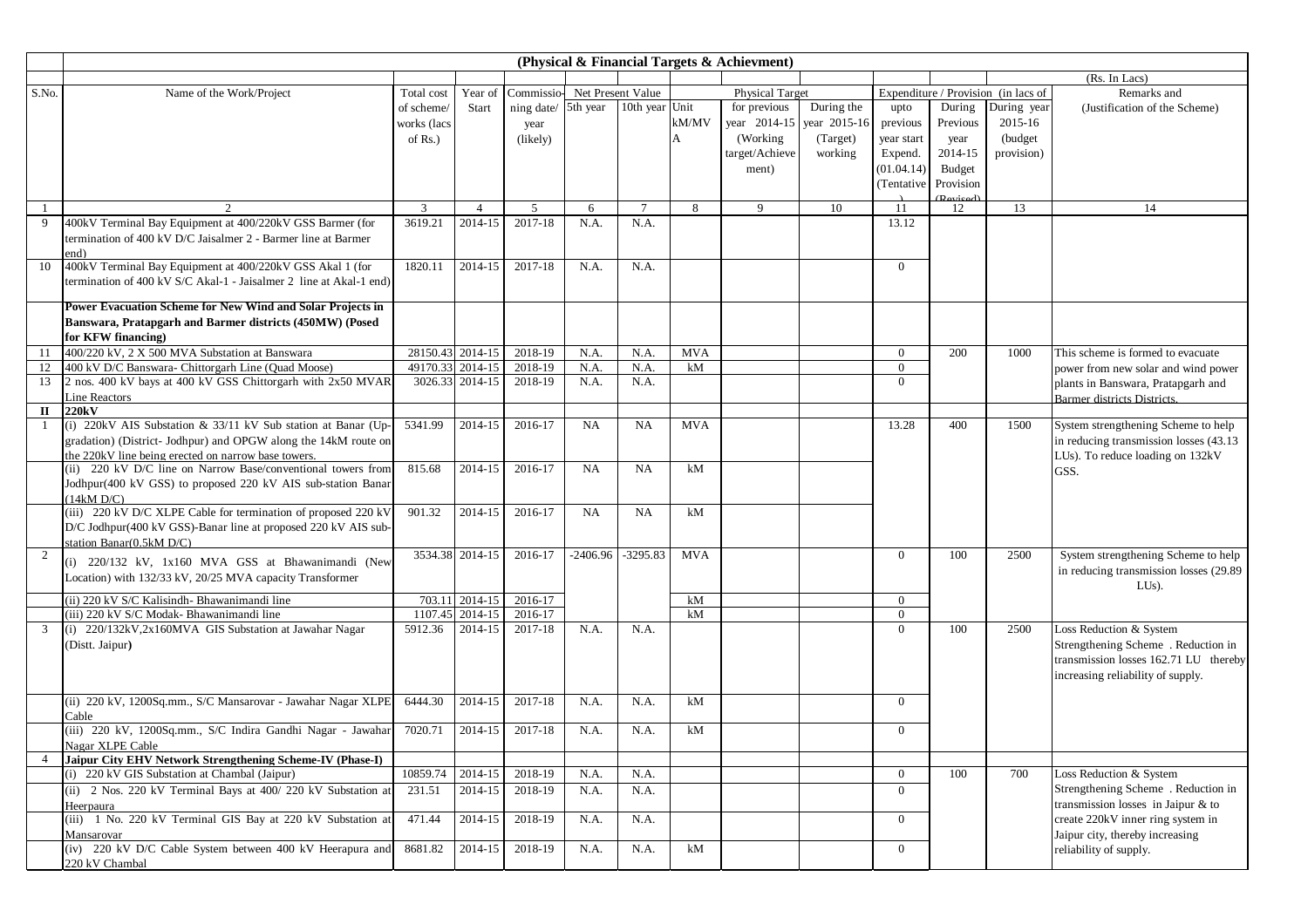|                 |                                                                          |              | (Physical & Financial Targets & Achievment) |                              |           |                |         |                 |              |                |                  |                                     |                                     |
|-----------------|--------------------------------------------------------------------------|--------------|---------------------------------------------|------------------------------|-----------|----------------|---------|-----------------|--------------|----------------|------------------|-------------------------------------|-------------------------------------|
|                 |                                                                          |              |                                             |                              |           |                |         |                 |              |                |                  |                                     | (Rs. In Lacs)                       |
| S.No.           | Name of the Work/Project                                                 | Total cost   | Year of                                     | Commissio- Net Present Value |           |                |         | Physical Target |              |                |                  | Expenditure / Provision (in lacs of | Remarks and                         |
|                 |                                                                          | of scheme/   | Start                                       | ning date/ 5th year          |           | 10th year Unit |         | for previous    | During the   | upto           | During           | During year                         | (Justification of the Scheme)       |
|                 |                                                                          | works (lacs  |                                             | year                         |           |                | kM/MV   | year 2014-15    | year 2015-16 | previous       | Previous         | 2015-16                             |                                     |
|                 |                                                                          | of $Rs.$ )   |                                             | (likely)                     |           |                | A       | (Working)       | (Target)     | year start     | year             | (budget                             |                                     |
|                 |                                                                          |              |                                             |                              |           |                |         | target/Achieve  | working      | Expend.        | 2014-15          | provision)                          |                                     |
|                 |                                                                          |              |                                             |                              |           |                |         | ment)           |              | (01.04.14)     | <b>Budget</b>    |                                     |                                     |
|                 |                                                                          |              |                                             |                              |           |                |         |                 |              | (Tentative     | Provision        |                                     |                                     |
| $\overline{1}$  |                                                                          |              | $\overline{4}$                              |                              |           |                |         | $\mathbf{Q}$    |              |                |                  | 13                                  |                                     |
|                 | (v) 220 kV S/C Cable System between 220 kV Mansarovar and                | 3<br>3177.88 | 2014-15                                     | 5<br>2018-19                 | 6<br>N.A. | N.A.           | 8<br>kM |                 | 10           | 11<br>$\Omega$ | 12               |                                     | 14                                  |
|                 | 220 kV Chambal                                                           |              |                                             |                              |           |                |         |                 |              |                |                  |                                     |                                     |
|                 | Power Evacuation Scheme for New Wind and Solar Projects in               |              | 2014-15                                     |                              |           |                |         |                 |              | $\overline{0}$ |                  |                                     |                                     |
|                 | Banswara, Pratapgarh and Barmer districts (Posed for<br>K f              |              |                                             |                              |           |                |         |                 |              |                |                  |                                     |                                     |
|                 | W financing)                                                             |              |                                             |                              |           |                |         |                 |              |                |                  |                                     |                                     |
| 5               | (i) 220 kV D/C interconnection at proposed 400 kV GSS                    |              | 5447.47 2014-15                             | 2018-19                      | N.A.      | N.A.           | kM      |                 |              | $\overline{0}$ | Incl. in         | 300                                 | This scheme is formed to evacuate   |
|                 | Banswara                                                                 |              |                                             |                              |           |                |         |                 |              |                | $400\mathrm{kV}$ |                                     | power from new solar and wind power |
|                 | (ii) 2 nos., 220 kV extension bays                                       |              | 221.72 2014-15                              | 2018-19                      | N.A       | N.A.           |         |                 |              | $\Omega$       | scheme           |                                     | plants in Banswara, Pratapgarh and  |
| 6               | (i) 220/132kV, 2x160 MVA, 132/33 kV, 2x40/50 MVA GSS                     |              | 6416.67 2014-15                             | 2018-19                      | N.A.      | N.A.           |         | 122.16          |              | $\Omega$       |                  |                                     | Barmer districts Districts.         |
|                 | Undoo                                                                    |              |                                             |                              |           |                |         |                 |              |                |                  |                                     |                                     |
|                 | (ii) 220 kV D/C interconnection line from 220 kV GSS Undoo to            |              | 3814 2014-15                                | 2018-19                      | N.A.      | N.A.           | kM      |                 |              | $\overline{0}$ |                  |                                     |                                     |
|                 | approved 220 kV GSS Pokaran                                              |              |                                             |                              |           |                |         |                 |              |                |                  |                                     |                                     |
|                 | (ii) 2 nos., 220 kV Extension bays at 220 kV GSS Pokaran                 |              | 221.72 2014-15                              | 2018-19                      | N.A.      | N.A.           |         |                 |              | $\Omega$       |                  |                                     |                                     |
| $7\phantom{.0}$ | New 400 kV & 220 kV Schemes (to be identified)                           |              |                                             |                              |           |                |         |                 |              |                | 500              | 2000                                |                                     |
| III             | 132kV                                                                    |              |                                             |                              |           |                |         |                 |              |                |                  |                                     |                                     |
| -1              | 20 Nos., 132/33kV, 1x20/25 MVA Capacity Grid Sub-Stations                |              |                                             |                              |           |                |         |                 |              |                |                  |                                     |                                     |
|                 | alongwith approx. 25kM long 132kV D/C line (for each of 132kV            |              |                                             |                              |           |                |         |                 |              |                |                  |                                     |                                     |
|                 | GSS) in the periphery of 30kM around various proposed 220kV              |              |                                             |                              |           |                |         |                 |              |                |                  |                                     |                                     |
|                 | GSSs as mentioned in project repot{ location of 132kV GSS to be          |              |                                             |                              |           |                |         |                 |              |                |                  |                                     |                                     |
|                 | identified later on in consultation with field officers of<br>RVPN/RREC1 |              |                                             |                              |           |                |         |                 |              |                |                  |                                     |                                     |
|                 | (i) 20 nos.132/33kV, 1x20/25 MVA Capacity Grid Sub-Stations              | 15426.97     | 2014-15                                     | 2018-19                      | N.A.      | N.A.           |         |                 |              | $\overline{0}$ | 100              | 1000                                | This scheme is formed to evacuate   |
|                 |                                                                          |              |                                             |                              |           |                |         |                 |              |                |                  |                                     | power from new solar and wind power |
|                 | (ii) 500kM long 132kV D/C lines for 20 Nos. 132kV GSS                    | 34074.98     | 2014-15                                     | 2018-19                      | N.A.      | N.A.           |         |                 |              | $\Omega$       |                  |                                     | plants                              |
|                 |                                                                          |              |                                             |                              |           |                |         |                 |              |                |                  |                                     |                                     |
|                 |                                                                          |              |                                             |                              |           |                |         |                 |              |                |                  |                                     |                                     |
| 2               | Associated schemes of 220kV GSS Bhawanimandi                             |              |                                             |                              |           |                |         |                 |              | $\Omega$       |                  |                                     |                                     |
|                 | (i) LILO of 132 kV S/C Bhawanimandi-Hemda line                           |              | 141.78 2014-15                              | 2016-17                      |           |                |         |                 |              | $\overline{0}$ | Incl. in         | Incl. in                            | Incl. in 220kV scheme               |
|                 |                                                                          |              | 57.39 2014-15                               | 2016-17                      |           |                |         |                 |              | $\mathbf{0}$   | 220kV            | 220kV                               |                                     |
|                 | (ii) LILO of 132 kV S/C Bhawanimandi- Kanwari line                       |              |                                             |                              |           |                |         |                 |              |                | scheme           | scheme                              |                                     |
| 3               |                                                                          | 1196.56      | 2014-15                                     | 2016-17                      | 1032.37   | 1873.38        |         |                 |              | $\Omega$       | 50               | 600                                 | Voltage Regulation, load Catering & |
|                 | (i) 132 kV GSS at Bapini (District - Jodhpur                             |              |                                             |                              |           |                |         |                 |              |                |                  |                                     | Loss Reduction Scheme . Ex VR-17.60 |
|                 | (ii) $132$ kV S/C Line from 220/132 kV GSS Aau                           | 582.44       | 2014-15                                     | 2016-17                      |           |                |         |                 |              | $\overline{0}$ |                  |                                     | %, DL-14.62 Saving-91.98 LU.        |
|                 | (iii) 132 kV Feeder bay at 220/132 kV GSS Aau                            | 51.54        | 2014-15                                     | 2016-17                      |           |                |         |                 |              | $\overline{0}$ |                  |                                     |                                     |
| $\overline{4}$  | (i) 132 kV GSS at Setrawa (District - Jodhpur)                           | 1196.56      | 2014-15                                     | 2016-17                      | 1737.71   | 3007.32        |         |                 |              | $\Omega$       | 50               | 500                                 | Voltage Regulation, load Catering & |
|                 | (ii) 132 kV S/C Line from 220/132 kV GSS Dechu                           | 496.79       | 2014-15                                     | 2016-17                      |           |                |         |                 |              | $\overline{0}$ |                  |                                     | Loss Reduction Scheme . Ex VR-20.80 |
|                 | (iii) 132 kV Feeder bay at 220/132 kV GSS Dechu                          | 51.54        | 2014-15                                     | 2016-17                      |           |                |         |                 |              | $\overline{0}$ |                  |                                     | %, DL-12.67 Saving-121.545 LU.      |
| 5               | (i) 132/33kV, 20/25MVA GSS at Gogelaw (Nagaur)                           | 1705.21      | 2014-15                                     | 2016-17                      | $-175.43$ | $-98.08$       |         |                 |              | $\Omega$       | 50               | 200                                 | Voltage Regulation, load Catering & |
|                 |                                                                          |              |                                             |                              |           |                |         |                 |              |                |                  |                                     | Loss Reduction Scheme . Ex VR-27.30 |
|                 | (ii) LILO of 132kV Nagaur - Khinysar line                                |              | 2014-15                                     | 2016-17                      |           |                |         |                 |              | $\Omega$       |                  |                                     | %, DL-14.63 Saving-34.58 LU.        |
|                 |                                                                          |              |                                             |                              |           |                |         |                 |              |                |                  |                                     |                                     |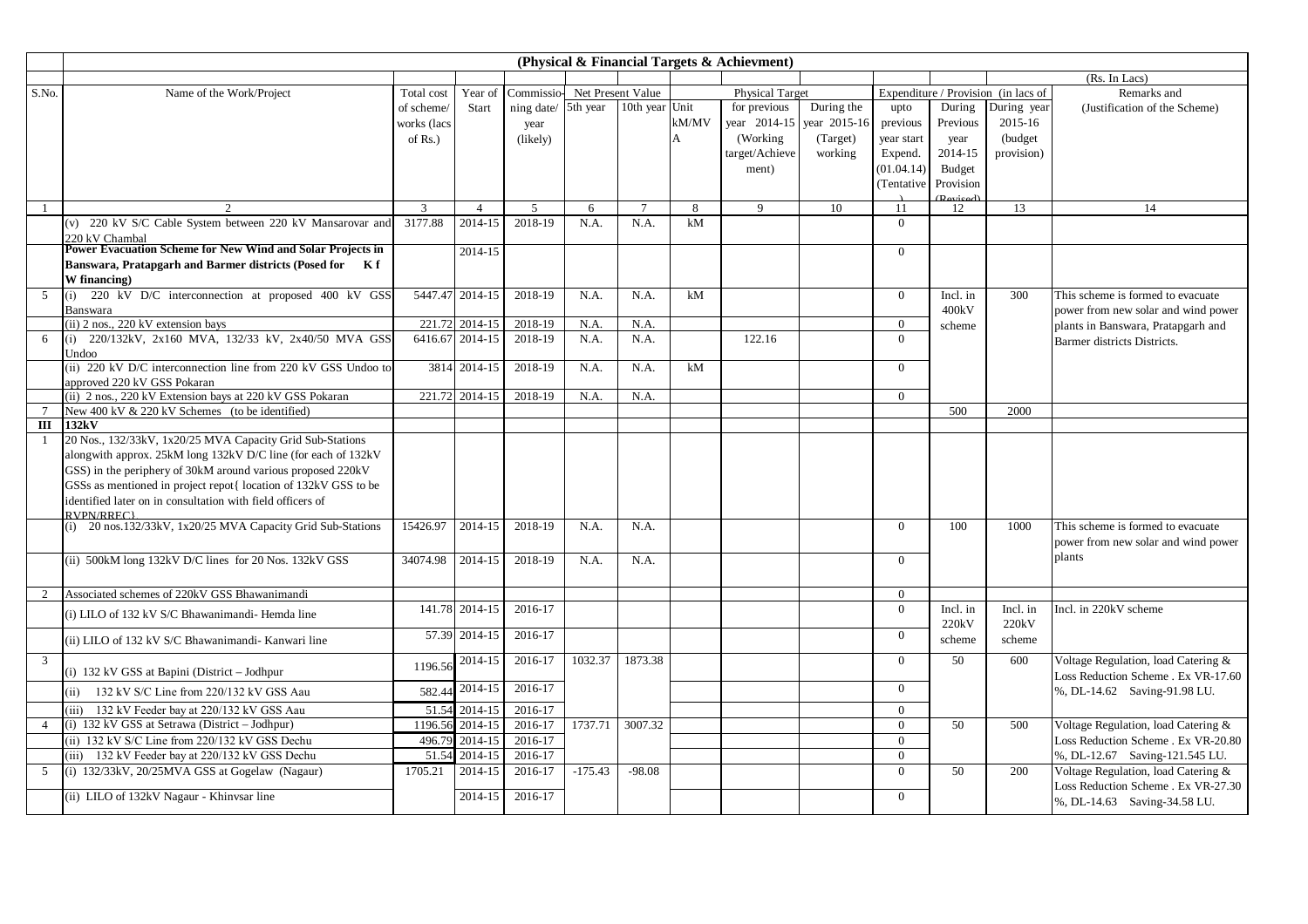|                 |                                                                |                |                |                     |                   |                 |              | (Physical & Financial Targets & Achievment) |              |                |                     |                                     |                                        |
|-----------------|----------------------------------------------------------------|----------------|----------------|---------------------|-------------------|-----------------|--------------|---------------------------------------------|--------------|----------------|---------------------|-------------------------------------|----------------------------------------|
|                 |                                                                |                |                |                     |                   |                 |              |                                             |              |                |                     |                                     | (Rs. In Lacs)                          |
| S.No.           | Name of the Work/Project                                       | Total cost     | Year of        | Commissio-          | Net Present Value |                 |              | <b>Physical Target</b>                      |              |                |                     | Expenditure / Provision (in lacs of | Remarks and                            |
|                 |                                                                | of scheme/     | Start          | ning date/ 5th year |                   | 10th year Unit  |              | for previous                                | During the   | upto           | During              | During year                         | (Justification of the Scheme)          |
|                 |                                                                | works (lacs    |                | year                |                   |                 | kM/MV        | year 2014-15                                | year 2015-16 | previous       | Previous            | 2015-16                             |                                        |
|                 |                                                                | of $Rs.$ )     |                | (likely)            |                   |                 | А            | (Working)                                   | (Target)     | year start     | year                | (budget                             |                                        |
|                 |                                                                |                |                |                     |                   |                 |              | target/Achieve                              | working      | Expend.        | 2014-15             | provision)                          |                                        |
|                 |                                                                |                |                |                     |                   |                 |              | ment)                                       |              | (01.04.14)     | Budget              |                                     |                                        |
|                 |                                                                |                |                |                     |                   |                 |              |                                             |              | (Tentative     | Provision           |                                     |                                        |
|                 |                                                                |                |                |                     |                   |                 |              |                                             |              |                |                     |                                     |                                        |
| $\mathbf{1}$    | $\mathfrak{D}$                                                 | $\overline{3}$ | $\overline{4}$ | $5\overline{)}$     | 6                 | $7\phantom{.0}$ | 8            | $\overline{Q}$                              | 10           | 11             | 12                  | 13                                  | 14                                     |
| 6               | (i) 132/33kV, 20/25MVA GSS at Bhikamkore (Jodhpur)             | 1510.08        | 2014-15        | 2016-17             | 179.29            | 455.58          |              |                                             |              | $\theta$       | 50                  | 200                                 | Voltage Regulation, load Catering &    |
|                 | (ii) 132kV S/C Bhikamkore - Biathwasia (220kV GSS) line        |                | 2014-15        | 2016-17             |                   |                 |              |                                             |              | $\Omega$       |                     |                                     | Loss Reduction Scheme . Ex VR-         |
|                 |                                                                |                |                |                     |                   |                 |              |                                             |              |                |                     |                                     | 15.200 %, DL-10.13 Saving-45.66        |
| $7\phantom{.0}$ | (i) 132/33kV, 20/25MVA GSS at S.S.Nagar (Jodhpur)              | 1337.88        | 2014-15        | 2016-17             | 1371.17           | 2368.72         |              |                                             |              | $\Omega$       | 50                  | 200                                 | Voltage Regulation, load Catering &    |
|                 |                                                                |                |                |                     |                   |                 |              |                                             |              |                |                     |                                     | Loss Reduction Scheme . Ex VR-18.20    |
|                 |                                                                |                | 2014-15        | 2016-17             |                   |                 |              |                                             |              | $\Omega$       |                     |                                     | %, DL-14.02 Saving-94.94 LU.           |
|                 | (ii) LILO of 132kV S/C Phalodi - Aau at S.S.Nagar (Jodhpur)    |                |                |                     |                   |                 |              |                                             |              |                |                     |                                     |                                        |
| 8               | (i) 132/33kV, 20/25MVA GSS at Peepalwa (Banswara)              | 1337.88        | 2014-15        | 2016-17             | $-159.78$         | $-131.1$        |              |                                             |              | $\Omega$       | 50                  | 200                                 | Load Catering & Loss Reduction         |
|                 |                                                                |                |                |                     |                   |                 |              |                                             |              |                |                     |                                     | Scheme . Ex VR-8.50 %, DL-5.62         |
|                 | (ii) LILO of 132kV S/C Banswara - Dalot line at Peepalwa       |                | 2014-15        | 2016-17             |                   |                 |              |                                             |              | $\theta$       |                     |                                     |                                        |
|                 | (Banswara)                                                     |                |                |                     |                   |                 |              |                                             |              |                |                     |                                     | Saving-25.73 LU.                       |
| 9               | (i) 132/33kV, 20/25MVA GSS at Mokhampura (Pratapgarh)          | 1676.95        | 2014-15        | 2016-17             | $-109.73$         | $-17.56$        |              |                                             |              | $\overline{0}$ | 50                  | 200                                 | Voltage Regulation, load Catering &    |
|                 | (ii) LILO of 132kV S/C Pratapgarh - Dalot line at Mokhampura   |                | 2014-15        | 2016-17             |                   |                 |              |                                             |              | $\Omega$       |                     |                                     | Loss Reduction Scheme . Ex VR-18.40    |
|                 | (Pratapgarh)                                                   |                |                |                     |                   |                 |              |                                             |              |                |                     |                                     | %, DL-14.44 Saving-36.32 LU.           |
| 10              | (i) 132/33kV, 20/25MVA GSS at Bichiwara (Dungarpur)            | 1681.38        | 2014-15        | 2016-17             | 48.95             | 240.07          |              |                                             |              | $\Omega$       | 50                  | 200                                 | Voltage Regulation, load Catering &    |
|                 | (ii) 132kV S/C Bichiwara (Dungarpur) - Kherwara (under         |                | 2014-15        | 2016-17             |                   |                 |              |                                             |              | $\Omega$       |                     |                                     | Loss Reduction Scheme . Ex VR-25.60    |
|                 | constriction) line                                             |                |                |                     |                   |                 |              |                                             |              |                |                     |                                     | %, DL-20.34 Saving-43.56LU.            |
|                 | 11 (i) 132/33kV, 20/25MVA GSS at Joojhpura (Udaipur)           | 1595.72        | 2014-15        | 2016-17             | 322.59            | 675.42          |              |                                             |              | $\overline{0}$ | 50                  | 200                                 | Voltage Regulation, load Catering &    |
|                 | (ii) 132kV S/C Joojhpura (Udaipur) - Bhinder (132kV GSS) line  |                | 2014-15        | 2016-17             |                   |                 |              |                                             |              | $\Omega$       |                     |                                     | Loss Reduction Scheme . Ex VR-26.40    |
|                 |                                                                |                |                |                     |                   |                 |              |                                             |              |                |                     |                                     | %, DL-29.90 Saving-53.75LU.            |
| 12              | (i) 132/33kV, 20/25MVA GSS at Balicha (Udaipur)                | 1507.42        | 2014-15        | 2016-17             | 253.17            | 555.31          |              |                                             |              | $\theta$       | 50                  | 200                                 | Load Catering & Loss Reduction         |
|                 |                                                                |                |                |                     |                   |                 |              |                                             |              |                |                     |                                     | Scheme . Ex VR-4.50 %, DL-3.91         |
|                 | (ii) LILO of 132kV S/C Madri - Jawar mines line at Balicha     |                | 2014-15        | 2016-17             |                   |                 |              |                                             |              | $\overline{0}$ |                     |                                     | Saving-32.17LU.                        |
|                 | (Udaipur)                                                      |                |                |                     |                   |                 |              |                                             |              |                |                     |                                     |                                        |
| 13              | (i) 132/33kV, 20/25MVA GSS at Bhim (Rajsamand)                 | 1762.55        | 2014-15        | 2016-17             | 1485.43           | 3028.12         |              |                                             |              | $\overline{0}$ | 50                  | 200                                 | Voltage Regulation, load Catering &    |
|                 |                                                                |                |                |                     |                   |                 |              |                                             |              |                |                     |                                     | Loss Reduction Scheme . Ex VR-32.30    |
|                 | (ii) 132kV S/C Bhim (Rajsamand) - Asind (132kV GSS) line       |                | 2014-15        | 2016-17             |                   |                 |              |                                             |              | $\overline{0}$ |                     |                                     | %, DL-39.05 Saving-78.14LU.            |
|                 |                                                                |                |                |                     |                   |                 |              |                                             |              |                |                     |                                     |                                        |
| 14              | 132 kV D/C line from 220 kV SEZ-I to 132 kV SEZ-I with 132 kV  | 1175.82        | 2011-12        | 2017-18             | $-882.38$         | $-1236.78$      | kM/MV        |                                             |              | $\overline{0}$ | 50                  | 50                                  | Load Catering Scheme to meeet the      |
|                 | GSS at SEZ-I                                                   |                |                |                     |                   |                 | A            |                                             |              |                |                     |                                     | load of Mahindra SEZ.                  |
| 15              | LILO 132kV Jodhpur-Baori line for 132 kV Jhalamand with 132kV  | 1078.83        | 2014-15        | 2017-18             | 308.23            | 569.70          | kM/MV        |                                             |              | $\Omega$       | 50                  | 50                                  | Load Catering & Loss Reduction         |
|                 | GSS at Jalamand (Jodhpur)                                      |                |                |                     |                   |                 | $\mathbf{A}$ |                                             |              |                |                     |                                     | Scheme. Ex VR-11.9 %, DL-9.30%         |
|                 |                                                                |                |                |                     |                   |                 |              |                                             |              |                |                     |                                     | Saving-52.239 LU.                      |
| 16              | LILO of 132 kV Jodhpur-Bilara line with 132 kV GSS at SEZ,     | 1476.34        | 2014-15        | 2017-18             | $-585.32$         | $-827.29$       | kM/MV        |                                             |              | $\theta$       | 50                  | 50                                  | load Catering Scheme .Ex DL-4.38%,     |
|                 | Kaparda (Jodhpur)                                              |                |                |                     |                   |                 | A            |                                             |              |                |                     |                                     | Saving 5.69 LU.                        |
| 17              | LILO of existing 132 kV S/C Jodhpur(220kV GSS)- Bilara line at | 103.86         | 2014-15        | 2017-18             | NA                | NA              |              |                                             |              | Incl. in       | Incl. in            | Incl. in                            | Justification given in 220kV scheme of |
|                 | Jhalamand                                                      |                |                |                     |                   |                 |              |                                             |              | 220kV          | 220kV               | 220kV                               | Jodhpur City EHV Network               |
|                 |                                                                |                |                |                     |                   |                 |              |                                             |              | scheme         | scheme              | scheme                              | Strengthening Scheme-I                 |
|                 |                                                                |                |                |                     |                   |                 |              |                                             |              |                | Jhalamand Jhalamand | Jhalamand                           |                                        |
|                 |                                                                |                |                |                     |                   |                 |              |                                             |              |                |                     |                                     |                                        |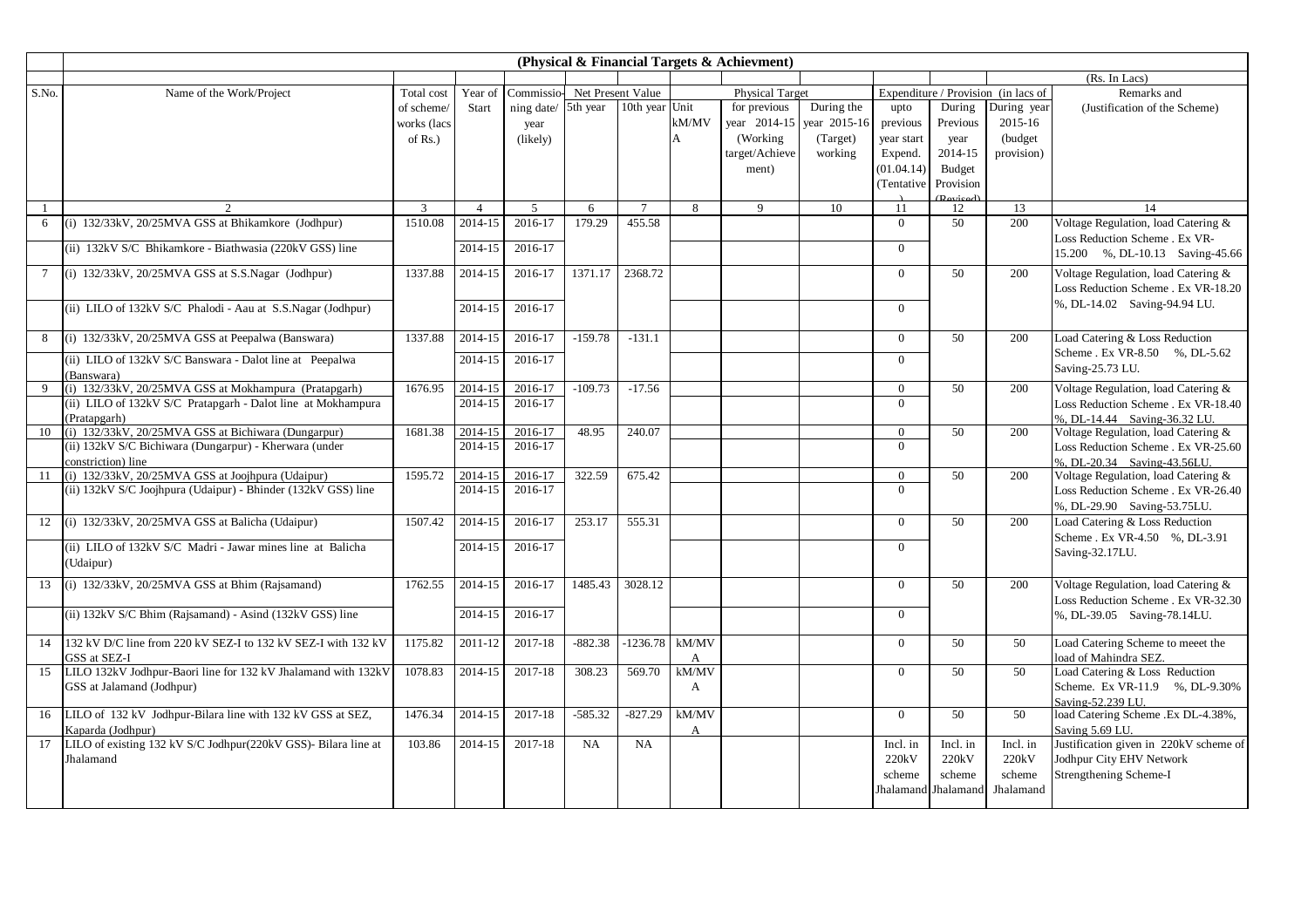|                         |                                                                           |                |                 |                |           |                   |                | (Physical & Financial Targets & Achievment) |              |                |                          |                                     |                                       |
|-------------------------|---------------------------------------------------------------------------|----------------|-----------------|----------------|-----------|-------------------|----------------|---------------------------------------------|--------------|----------------|--------------------------|-------------------------------------|---------------------------------------|
|                         |                                                                           |                |                 |                |           |                   |                |                                             |              |                |                          |                                     | (Rs. In Lacs)                         |
| S.No.                   | Name of the Work/Project                                                  | Total cost     | Year of         | Commissio-     |           | Net Present Value |                | <b>Physical Target</b>                      |              |                |                          | Expenditure / Provision (in lacs of | Remarks and                           |
|                         |                                                                           | of scheme/     | Start           | ning date/     | 5th year  | 10th year Unit    |                | for previous                                | During the   | upto           | During                   | During year                         | (Justification of the Scheme)         |
|                         |                                                                           | works (lacs    |                 | year           |           |                   | kM/MV          | year 2014-15                                | year 2015-16 | previous       | Previous                 | $2015 - 16$                         |                                       |
|                         |                                                                           | of $Rs.$ )     |                 | (likely)       |           |                   | $\overline{A}$ | (Working)                                   | (Target)     | year start     | year                     | (budget                             |                                       |
|                         |                                                                           |                |                 |                |           |                   |                | target/Achieve                              | working      | Expend.        | 2014-15                  | provision)                          |                                       |
|                         |                                                                           |                |                 |                |           |                   |                | ment)                                       |              | (01.04.14)     | Budget                   |                                     |                                       |
|                         |                                                                           |                |                 |                |           |                   |                |                                             |              | (Tentative     | Provision                |                                     |                                       |
|                         |                                                                           |                |                 |                |           |                   |                |                                             |              |                | (Revised)                |                                     |                                       |
| -1                      | $\mathfrak{D}$                                                            | $\mathfrak{Z}$ | $\overline{4}$  | 5 <sup>5</sup> | 6         | $\overline{7}$    | 8              | 9                                           | 10           | 11             | 12                       | 13                                  | 14                                    |
| 18                      | Jaipur City EHV Network Strengthening Scheme-IV (Phase-I)                 |                |                 |                |           |                   |                |                                             |              |                |                          |                                     |                                       |
|                         | <b>132kV Interconnection</b>                                              |                |                 |                |           |                   |                |                                             |              |                |                          |                                     |                                       |
|                         | (i) 132 kV Hybrid GIS Bay at Jawahar Nagar (Jaipur)                       | 269.84         | 2014-15         | 2017-18        | <b>NA</b> | <b>NA</b>         |                |                                             |              | $\overline{0}$ | 50                       | 50                                  | Loss Reduction & System               |
|                         | (ii) 132 kV S/C Cable system between 132 kV MNIT and 132 kV               | 2251.67        | 2014-15         | 2017-18        |           |                   | kM             |                                             |              | 0.24           |                          |                                     | Strengthening Scheme to help in       |
|                         | <b>Substation Jawahar Nagar</b>                                           |                |                 |                |           |                   |                |                                             |              |                |                          |                                     | reducing transmission losses (136.60) |
| 19                      | Power Evacuation Scheme for New Wind and Solar Projects in                |                |                 |                |           |                   |                |                                             |              |                |                          |                                     |                                       |
|                         | <b>Banswara, Pratapgarh and Barmer districts</b>                          |                |                 |                |           |                   |                |                                             |              |                |                          |                                     |                                       |
| (a)                     | (i) 132 kV D/C interconnection at proposed 400 kV GSS Banswara            |                | 3238.83 2014-15 | 2018-19        | N.A.      | N.A.              |                |                                             |              | Incl. in       | Incl. in                 | Incl. in                            | This scheme is formed to evacuate     |
|                         | (ii) 2 nos., 132 kV extension bays                                        | 136.67         | 2014-15         | 2018-19        | N.A.      | N.A.              |                |                                             |              | 400kV          | 400kV                    | 400kV                               | power from new solar and wind power   |
| (b)                     | (i) 132 kV D/C interconnection at proposed 220 kV GSS Undoo               | 648.8          | 2014-15         | 2018-19        | N.A.      | N.A.              |                |                                             |              | scheme         | scheme                   | scheme                              | plants in Banswara, Pratapgarh and    |
|                         | (ii) 2 nos., 132 kV extension bays                                        |                | 136.67 2014-15  | 2018-19        | N.A.      | N.A.              |                |                                             |              |                |                          |                                     | Barmer districts Districts.           |
| 20                      | 132 kV New Schemes (To be identified)                                     |                |                 |                |           |                   |                |                                             |              |                | 500                      | 1000                                |                                       |
|                         | 3. Carried Over Liabilities of closed schemes                             |                |                 |                |           |                   |                |                                             |              |                |                          |                                     |                                       |
|                         |                                                                           |                |                 |                |           |                   |                |                                             |              |                | 700                      |                                     |                                       |
|                         | Carried Over Liabilities (Civil works & Bal.Elect. Works - 220kV          |                |                 |                |           |                   |                |                                             |              |                |                          | 1000                                |                                       |
|                         | & 400kV) of Sub Stations & Lines Commissioned in last 3 years             |                |                 |                |           |                   |                |                                             |              |                |                          |                                     |                                       |
|                         | only<br>Carried Over Liabilities (Civil works & Bal.Elect. Works - 132kV) |                |                 |                |           |                   |                |                                             |              |                | 700                      | 1000                                |                                       |
| 2                       |                                                                           |                |                 |                |           |                   |                |                                             |              |                |                          |                                     |                                       |
|                         | of Sub Stations & Lines Commissioned                                      |                |                 |                |           |                   |                |                                             |              |                |                          |                                     |                                       |
| В.                      | Other works (excluding deposit works)                                     |                |                 |                |           |                   |                |                                             |              |                |                          |                                     |                                       |
|                         | 1. On going                                                               |                |                 |                |           |                   |                |                                             |              |                |                          |                                     |                                       |
|                         | Energy Meters (Interface Metering)                                        |                |                 |                |           |                   |                |                                             |              |                | $\overline{\phantom{a}}$ | $\sim$                              |                                       |
| 2                       | 220 kV Bus Bar Protection Scheme                                          |                |                 |                |           |                   |                |                                             |              |                | 1000                     | 1000                                |                                       |
|                         | 2. New                                                                    |                |                 |                |           |                   |                |                                             |              |                |                          |                                     |                                       |
| 1                       | Capacitor banks (MVAR)                                                    |                |                 |                |           |                   |                |                                             |              |                | 1000                     | 1000                                |                                       |
| $\overline{2}$          | Augmentation (EAP & Plan)/(Upgradation)                                   |                |                 |                |           |                   |                |                                             |              |                |                          |                                     |                                       |
|                         | Transformers capacity (MVA)                                               |                |                 |                |           |                   |                |                                             |              |                |                          |                                     |                                       |
|                         | 400/220/132/33kV Feeder bays, Transformer bays, Bus-<br>ii.               |                |                 |                |           |                   |                |                                             |              |                |                          |                                     |                                       |
|                         | coupler bays etc.                                                         |                |                 |                |           |                   |                |                                             |              |                |                          |                                     |                                       |
|                         | iii. 33kV line bays as per requirement of Discoms                         |                |                 |                |           |                   |                |                                             |              |                |                          |                                     |                                       |
|                         | Other works approved under Augnentation<br>iv.                            |                |                 |                |           |                   |                |                                             |              |                |                          |                                     |                                       |
|                         | (A) Jaipur Zone                                                           |                |                 |                |           |                   |                |                                             |              |                | 7600                     | 10000                               |                                       |
|                         | (B) Jodhpur Zone                                                          |                |                 |                |           |                   |                |                                             |              |                | 7400                     | 9800                                |                                       |
|                         | (C) Ajmer Zone                                                            |                |                 |                |           |                   |                |                                             |              |                | 7200                     | 9500                                |                                       |
| $\overline{\mathbf{3}}$ | Automation/ SCADA solutions, RTU's/ BCU's, related primary                |                |                 |                |           |                   |                |                                             |              |                | 2000                     | 3700                                |                                       |
|                         | equipments upgradations, communication interfaces/ channels               |                |                 |                |           |                   |                |                                             |              |                |                          |                                     |                                       |
|                         | under ULDC, up gradation of existing S/S)                                 |                |                 |                |           |                   |                |                                             |              |                |                          |                                     |                                       |
| $\overline{\mathbf{4}}$ | Supply, installation, implementation and integration of ERP               |                |                 |                |           |                   |                |                                             |              |                | 800                      | 800                                 |                                       |
|                         | solution in RVPN                                                          |                |                 |                |           |                   |                |                                             |              |                |                          |                                     |                                       |
| 5                       | Capital cost on IT/non-IT goods for 'Integrated MIS &                     |                |                 |                |           |                   |                |                                             |              |                | 30                       | 30                                  |                                       |
|                         | Computerisation in RVPN                                                   |                |                 |                |           |                   |                |                                             |              |                |                          |                                     |                                       |
| $\overline{6}$          | Purchase of IT hardwares, associated standard software, Computer          |                |                 |                |           |                   |                |                                             |              |                | 300                      | 300                                 |                                       |
|                         | furniture, networking equipment, internet connectivity, etc.              |                |                 |                |           |                   |                |                                             |              |                |                          |                                     |                                       |
|                         |                                                                           |                |                 |                |           |                   |                |                                             |              |                |                          |                                     |                                       |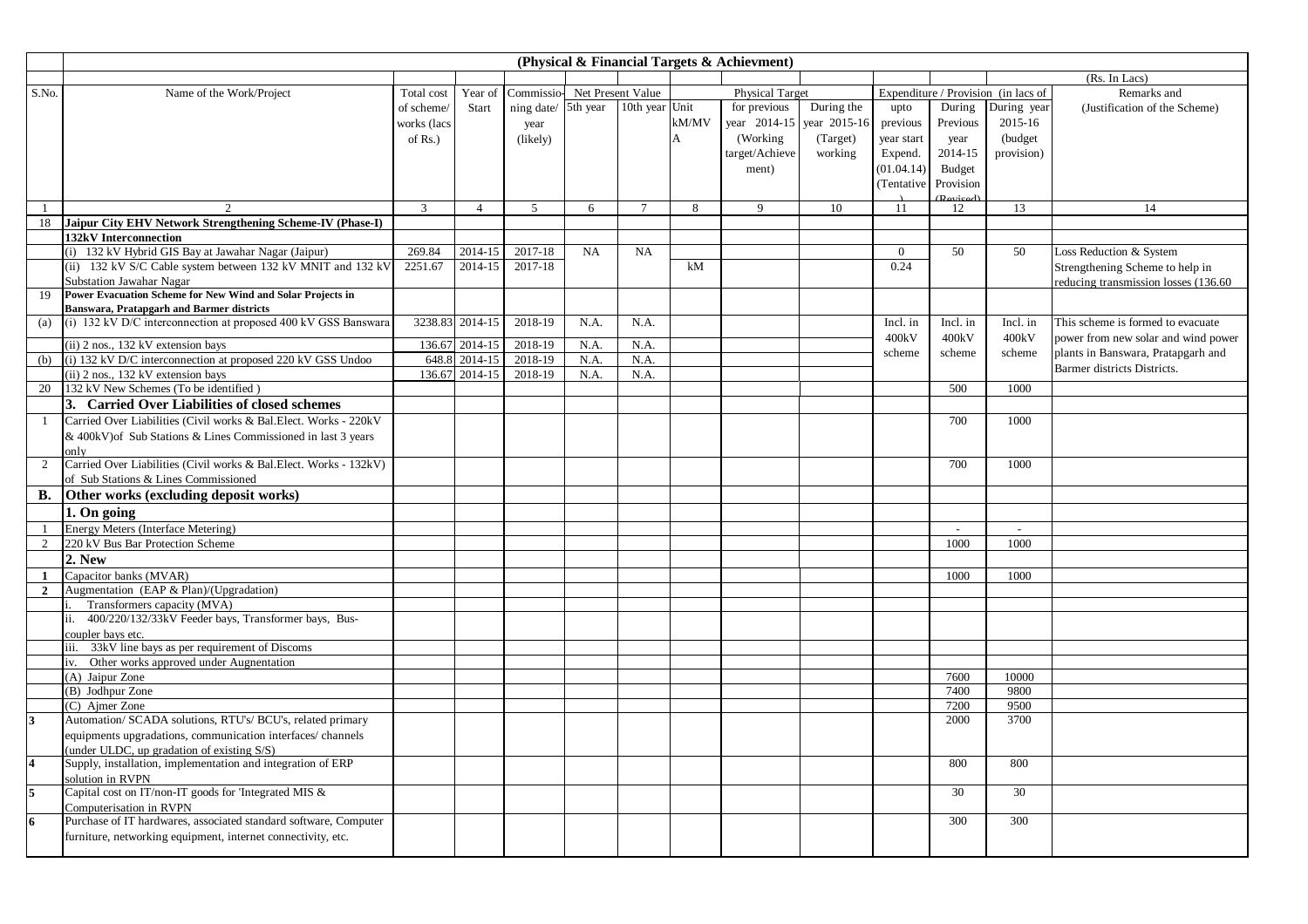|                 |                                                                        |             |         |                     |   |                   |                | (Physical & Financial Targets & Achievment) |              |            |                                  |                                     |                               |
|-----------------|------------------------------------------------------------------------|-------------|---------|---------------------|---|-------------------|----------------|---------------------------------------------|--------------|------------|----------------------------------|-------------------------------------|-------------------------------|
|                 |                                                                        |             |         |                     |   |                   |                |                                             |              |            |                                  |                                     | (Rs. In Lacs)                 |
| S.No.           | Name of the Work/Project                                               | Total cost  | Year of | Commissio-          |   | Net Present Value |                | <b>Physical Target</b>                      |              |            |                                  | Expenditure / Provision (in lacs of | Remarks and                   |
|                 |                                                                        | of scheme/  | Start   | ning date/ 5th year |   | 10th year Unit    |                | for previous                                | During the   | upto       | During                           | During year                         | (Justification of the Scheme) |
|                 |                                                                        | works (lacs |         | year                |   |                   | kM/MV          | year 2014-15                                | year 2015-16 | previous   | Previous                         | 2015-16                             |                               |
|                 |                                                                        | of $Rs.$ )  |         | (likely)            |   |                   | $\overline{A}$ | (Working)                                   | (Target)     | year start | year                             | (budget)                            |                               |
|                 |                                                                        |             |         |                     |   |                   |                | target/Achieve                              | working      | Expend.    | 2014-15                          | provision)                          |                               |
|                 |                                                                        |             |         |                     |   |                   |                | ment)                                       |              | (01.04.14) | <b>Budget</b>                    |                                     |                               |
|                 |                                                                        |             |         |                     |   |                   |                |                                             |              | (Tentative | Provision                        |                                     |                               |
|                 |                                                                        |             |         |                     |   |                   |                |                                             |              |            | $(P^{\text{axi}}_{\text{cond}})$ |                                     |                               |
|                 |                                                                        | 3           |         | $\overline{5}$      | 6 | $\overline{7}$    | 8              | $\mathbf Q$                                 | 10           | 11         | 12                               | 13                                  | 14                            |
|                 | RMU of equipments & protection schemes of RVPN (Scheme -II &           |             |         |                     |   |                   |                |                                             |              |            | 1600                             | 1500                                |                               |
|                 | IID.                                                                   |             |         |                     |   |                   |                |                                             |              |            |                                  |                                     |                               |
|                 | RMU-PLCC Stage -I Scheme                                               | 878.88      |         |                     |   |                   |                |                                             |              |            | 165                              | 160                                 |                               |
|                 | Supply, installation, & commissioning of ABT & TOD energy              | 10491       |         |                     |   |                   |                |                                             |              |            | 1500                             | 1500                                |                               |
|                 | meters (Metering Schemes for Acquisition of Data from New and          |             |         |                     |   |                   |                |                                             |              |            |                                  |                                     |                               |
|                 | Existing ABT and TOD Energy Meter and its Communication /              |             |         |                     |   |                   |                |                                             |              |            |                                  |                                     |                               |
|                 | Transmission and Integraton with various data centers, GSSs and        |             |         |                     |   |                   |                |                                             |              |            |                                  |                                     |                               |
|                 | offices of RVPN )                                                      |             |         |                     |   |                   |                |                                             |              |            |                                  |                                     |                               |
| 10              | Scheme of Renovation and Up-gradation of all RVPN substations of       | 15953       |         |                     |   |                   |                |                                             |              |            |                                  | 4300                                |                               |
|                 | 220kV and 400kV to rectify protection related deficiencies (PSDF       |             |         |                     |   |                   |                |                                             |              |            |                                  |                                     |                               |
|                 | funded schemes)                                                        |             |         |                     |   |                   |                |                                             |              |            |                                  |                                     |                               |
| 11              | Air Conditioning of Control Rooms of 220kV GSS                         |             |         |                     |   |                   |                |                                             |              |            | 200                              | 200                                 |                               |
| 12              | Allocation by CCOA (For allocating budget to various wings under       |             |         |                     |   |                   |                |                                             |              |            | 1500                             | 1500                                |                               |
|                 | various heads)                                                         |             |         |                     |   |                   |                |                                             |              |            |                                  |                                     |                               |
|                 |                                                                        |             |         |                     |   |                   |                |                                             |              |            | 181000                           | 238000                              |                               |
| $\mathbf{C}$    | Deposit work                                                           |             |         |                     |   |                   |                |                                             |              |            |                                  |                                     |                               |
|                 | 33KV Bay work at 220kV GSS Boranada                                    |             |         |                     |   |                   |                |                                             |              |            | 7.79                             |                                     |                               |
| 2               | Construction of 220kV D/C Electrical Railway line and feeder Bay       |             |         |                     |   |                   |                |                                             |              |            | 2477.38                          |                                     |                               |
|                 | at RVPN 220kV GSS Pali                                                 |             |         |                     |   |                   |                |                                             |              |            |                                  |                                     |                               |
| 3               | shifting work fo 220kV STPS-RTGH line                                  |             |         |                     |   |                   |                |                                             |              |            | 436.71                           |                                     |                               |
| $\overline{4}$  | Shifting of 220kV D/C Slipura- Bhawad line                             |             |         |                     |   |                   |                |                                             |              |            | 111.46                           |                                     |                               |
| $5\overline{)}$ | 1 Nos. 33kV Bayat 400kV GSS Barmer for MES Jalipa                      |             |         |                     |   |                   |                |                                             |              |            | 10.75                            |                                     |                               |
|                 | Construction of 220kV S/C line from 400kV GSS Barmer (30 kM            |             |         |                     |   |                   |                |                                             |              |            |                                  |                                     |                               |
| 6               | with 3 kM D/C Tower both end) to MP/T of M/s. Cairn India              |             |         |                     |   |                   |                |                                             |              |            |                                  |                                     |                               |
|                 | imited.                                                                |             |         |                     |   |                   |                |                                             |              |            | 747.23                           |                                     |                               |
| 7               | Construction of 1 Nos. 220kV Bay at 400kV GSS Barmer of M/s.           |             |         |                     |   |                   |                |                                             |              |            |                                  |                                     |                               |
|                 | Cairn India Ltd.<br>1 Nos. 33kV Bay at 132kV GSS Sheo for M/s. Rajwest |             |         |                     |   |                   |                |                                             |              |            |                                  |                                     |                               |
| 8               | 33kV Bay at 220kV GSS, Chambal                                         |             |         |                     |   |                   |                |                                             |              |            | 22.67                            |                                     |                               |
| 9<br>10         | 33kV Bayat 220kV GSS, Mansarover                                       |             |         |                     |   |                   |                |                                             |              |            | 13.85<br>22.77                   |                                     |                               |
|                 | 11 Raising work of 132kV S/C Bundi-Hindoli line from Loc. 9 to 11.     |             |         |                     |   |                   |                |                                             |              |            | 21.93                            |                                     |                               |
|                 | Shifting work fo 132kV S/C Kota-Deoli Manijhi line Lc. 179 B to        |             |         |                     |   |                   |                |                                             |              |            |                                  |                                     |                               |
| 12              | 182 B                                                                  |             |         |                     |   |                   |                |                                             |              |            | 34.76                            |                                     |                               |
|                 | Construction of 1 No. 132kV Bay at 220kV GSS Bhiwadi for M/s.          |             |         |                     |   |                   |                |                                             |              |            |                                  |                                     |                               |
| 13              | OCL Iron & Steel Ltd. I/A, Kaharani, Bhiwadi.                          |             |         |                     |   |                   |                |                                             |              |            | 29.13                            |                                     |                               |
|                 | Construction of 1 No.33kV Bay at 132kV GSS, Thanagazi to M/s.          |             |         |                     |   |                   |                |                                             |              |            |                                  |                                     |                               |
| 14              | Kamal Industries, Thanagazi.                                           |             |         |                     |   |                   |                |                                             |              |            | 8.06                             |                                     |                               |
|                 | Construction work of 1 No. 33kV Bay for M/s. Ratanawali                |             |         |                     |   |                   |                |                                             |              |            |                                  |                                     |                               |
| 15              | Instrastrucre Pvt. Ltd., at 132kV GSS, Phagi                           |             |         |                     |   |                   |                |                                             |              |            | 16.36                            |                                     |                               |
|                 | Modification of 132kV S/C Sikar-Ranoli line at Sikar-Jaipur Road       |             |         |                     |   |                   |                |                                             |              |            |                                  |                                     |                               |
| 16              | at Bajor                                                               |             |         |                     |   |                   |                |                                             |              |            | 12.74                            |                                     |                               |
|                 | Modification of 132kV S/C Sikar-Ranoli line at Sikar-Jaipur Road       |             |         |                     |   |                   |                |                                             |              |            |                                  |                                     |                               |
| 17              | at Gulabpura                                                           |             |         |                     |   |                   |                |                                             |              |            | 17.92                            |                                     |                               |
| 18              | Modification of 132kV S/C Sikar-Ranoli Line at Palsana-Ladana          |             |         |                     |   |                   |                |                                             |              |            | 14.53                            |                                     |                               |
|                 | Road.                                                                  |             |         |                     |   |                   |                |                                             |              |            |                                  |                                     |                               |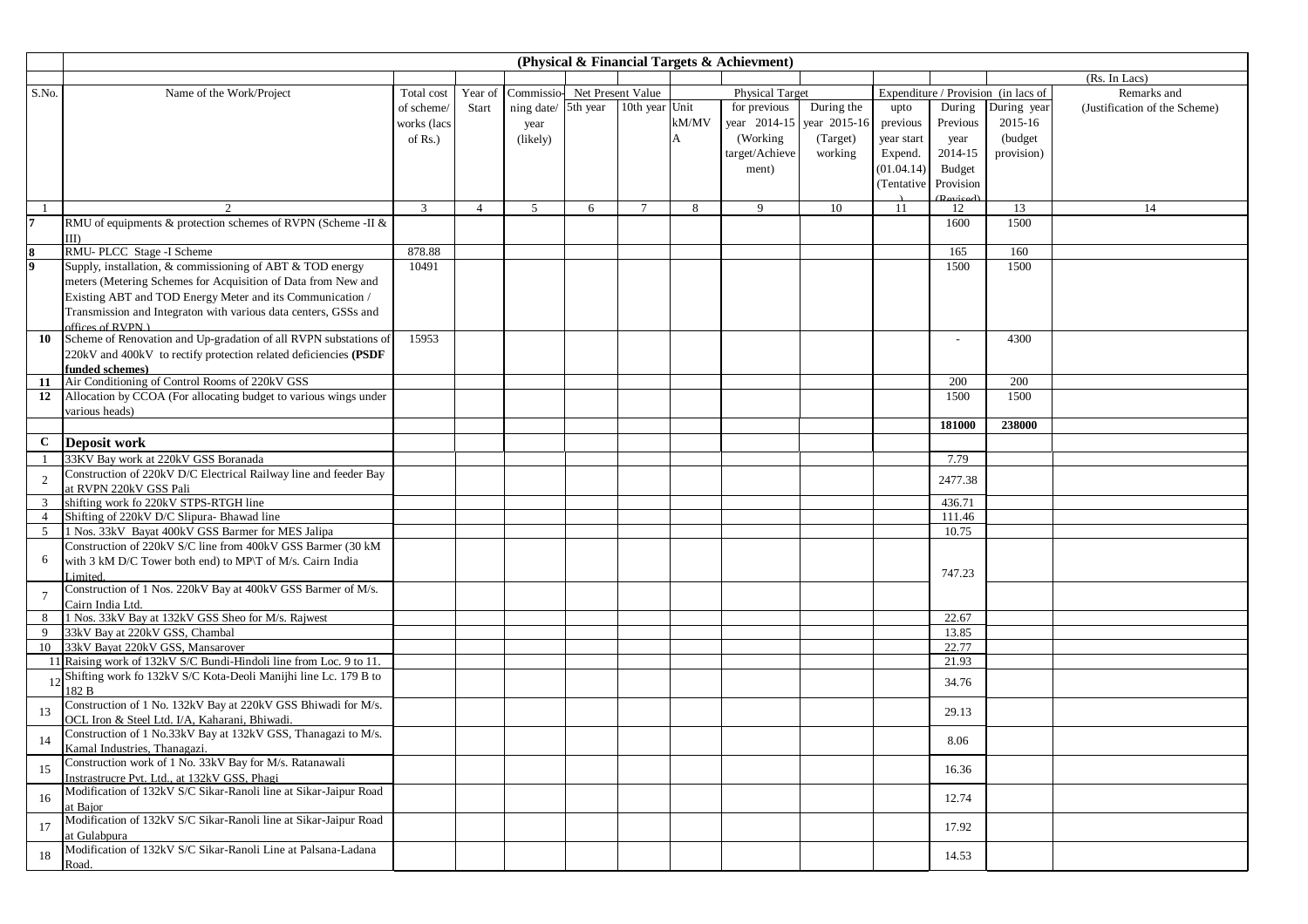|       |                                                                              |               |       |                                      |                |       | (Physical & Financial Targets & Achievment) |            |                      |                         |                                     |                               |
|-------|------------------------------------------------------------------------------|---------------|-------|--------------------------------------|----------------|-------|---------------------------------------------|------------|----------------------|-------------------------|-------------------------------------|-------------------------------|
|       |                                                                              |               |       |                                      |                |       |                                             |            |                      |                         |                                     | (Rs. In Lacs)                 |
| S.No. | Name of the Work/Project                                                     | Total cost    |       | Year of Commissio- Net Present Value |                |       | <b>Physical Target</b>                      |            |                      |                         | Expenditure / Provision (in lacs of | Remarks and                   |
|       |                                                                              | of scheme/    | Start | ning date/ 5th year                  | 10th year Unit |       | for previous                                | During the | upto                 | During                  | During year                         | (Justification of the Scheme) |
|       |                                                                              | works (lacs   |       | year                                 |                | kM/MV | year 2014-15 year 2015-16                   |            | previous             | Previous                | 2015-16                             |                               |
|       |                                                                              | of $Rs.$ )    |       | (likely)                             |                |       | (Working)                                   | (Target)   | year start           | year                    | (budget)                            |                               |
|       |                                                                              |               |       |                                      |                |       | target/Achieve                              | working    | Expend.              | 2014-15                 | provision)                          |                               |
|       |                                                                              |               |       |                                      |                |       | ment)                                       |            | (01.04.14)           | <b>Budget</b>           |                                     |                               |
|       |                                                                              |               |       |                                      |                |       |                                             |            | (Tentative Provision |                         |                                     |                               |
|       |                                                                              |               |       |                                      |                |       |                                             |            |                      | $(P^{\text{triangle}})$ |                                     |                               |
|       |                                                                              | $\mathcal{R}$ |       |                                      |                | 8     |                                             | 10         |                      | 12                      | 13                                  |                               |
| 19    | Modification of 132kV S/C Sikar-Ranoli line at Sikar-Jaipur Road             |               |       |                                      |                |       |                                             |            |                      | 24.04                   |                                     |                               |
|       | at Tirlokpura                                                                |               |       |                                      |                |       |                                             |            |                      |                         |                                     |                               |
| 20    | Modification of 132kV S/C Sikar-Ranoli Line at Palsana-Sawapura              |               |       |                                      |                |       |                                             |            |                      | 28.47                   |                                     |                               |
|       | Road.                                                                        |               |       |                                      |                |       |                                             |            |                      |                         |                                     |                               |
| 21    | Modification of 132kV S/C Sikar-Ranoli line at Sikar-Jaipur Road             |               |       |                                      |                |       |                                             |            |                      | 20.20                   |                                     |                               |
|       | at Gorivan.<br>Construction of 2 Nos. of 33kV O/G Bayat 132kV GSS Pratapgarh |               |       |                                      |                |       |                                             |            |                      |                         |                                     |                               |
| 22    |                                                                              |               |       |                                      |                |       |                                             |            |                      |                         |                                     |                               |
|       | for M/s. Welspurm Renewable Energy Gneratio (Pvt.) Ltd.,                     |               |       |                                      |                |       |                                             |            |                      | 55.00                   |                                     |                               |
| 23    | Pratapgarh<br>Modification of 132kV Nimbahera Mangalwas Line                 |               |       |                                      |                |       |                                             |            |                      | 19.00                   |                                     |                               |
| 24    | Modification of 132kV Nimahera Choti Sadari Line.                            |               |       |                                      |                |       |                                             |            |                      | 6.00                    |                                     |                               |
|       | <b>Total C</b>                                                               |               |       |                                      |                |       |                                             |            |                      | 4158.75                 |                                     |                               |
|       |                                                                              |               |       |                                      |                |       |                                             |            |                      |                         |                                     |                               |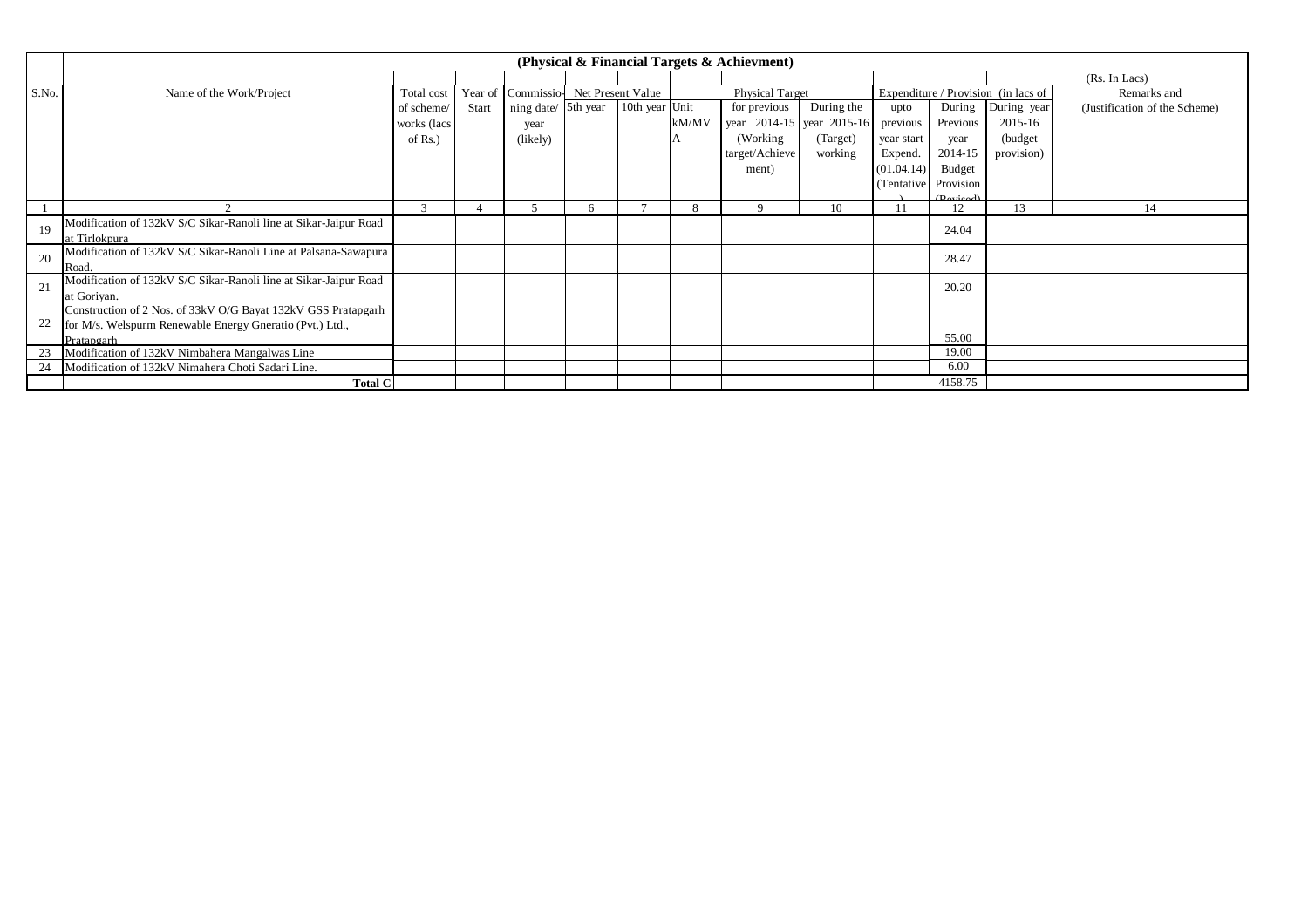|                |                                                                                                            |             |                |                            |        |         |          |                                                                                           |                |          |         |         |                  |                   |          |         |        | Form 3 |                            |               |         |
|----------------|------------------------------------------------------------------------------------------------------------|-------------|----------------|----------------------------|--------|---------|----------|-------------------------------------------------------------------------------------------|----------------|----------|---------|---------|------------------|-------------------|----------|---------|--------|--------|----------------------------|---------------|---------|
|                |                                                                                                            |             |                |                            |        |         |          | RAJ. RAJYA VIDYUT PRASARAN NIGAM LTD.                                                     |                |          |         |         |                  |                   |          |         |        |        |                            |               |         |
|                |                                                                                                            |             |                |                            |        |         |          |                                                                                           |                |          |         |         |                  |                   |          |         |        |        |                            |               |         |
|                |                                                                                                            |             |                |                            |        |         |          | <b>Investment Proposals for the Financial Year 2015-16 (Proposed)</b>                     |                |          |         |         |                  |                   |          |         |        |        |                            |               |         |
|                |                                                                                                            |             |                |                            |        |         |          | (Source of Funding)                                                                       |                |          |         |         |                  |                   |          |         |        |        |                            |               |         |
| S.No.          | Name of the Work/Project                                                                                   | Total cost  |                | total cost to be funded by |        |         |          | Expenses(Provision) funded during current year Expenses(Provision) funded during previous |                |          |         |         |                  |                   |          |         |        |        | Expenses funded upto       |               | Remarks |
|                |                                                                                                            | of scheme/  |                |                            |        |         |          |                                                                                           | $(2015-16)$ by |          |         |         |                  | year (2014-15) by |          |         |        |        | previous year (2014-15) by |               |         |
|                |                                                                                                            | works (lacs |                |                            |        |         |          |                                                                                           |                |          |         |         |                  |                   |          |         |        |        |                            |               |         |
|                |                                                                                                            | of Rs.)     | equity         | debt                       | user's | grants# | equity   | debt                                                                                      | Provisio       | user's   | grants/ | equity  | debt             | Provisio          | user's   | grants/ | equity | debt   |                            | user's grants |         |
|                |                                                                                                            |             |                | Tentative contribu         |        | /subsid |          | Tentative                                                                                 | n (plan)       | contribu | subsid  |         |                  | n (plan)          | contribu | subsidy |        |        | contrib                    |               |         |
|                |                                                                                                            |             |                |                            | tion   | y       |          |                                                                                           |                | tion     | y       |         |                  |                   | tion     |         |        |        | ution                      | subsid        |         |
|                | $\mathcal{L}$                                                                                              | 3           | $\overline{4}$ | 5                          |        |         |          |                                                                                           | 10             | 11       | 12      | 13      | 14               | 15                | 16       | 17      | 18     | 19     | 20                         | 21            | 22      |
| A              | <b>Approved Scheme</b>                                                                                     |             |                |                            |        |         |          |                                                                                           |                |          |         |         |                  |                   |          |         |        |        |                            |               |         |
|                | 1. ON GOING SCHEMES                                                                                        |             |                |                            |        |         |          |                                                                                           |                |          |         |         |                  |                   |          |         |        |        |                            |               |         |
| -1             | <b>765kV SCHEMES</b>                                                                                       |             |                |                            |        |         |          |                                                                                           |                |          |         |         |                  |                   |          |         |        |        |                            |               |         |
|                |                                                                                                            |             |                |                            |        |         |          |                                                                                           |                |          |         |         |                  |                   |          |         |        |        |                            |               |         |
|                | 765/400 kV GSS at Phagi(Jaipur South) alongwith 2 sets of 765kV,                                           | 83285.06    | 16657.01       | 66628.05                   |        |         | 100.00   | 400.00                                                                                    | 500            |          |         |         | 3000.00 12000.00 | 15000             |          |         |        |        |                            |               |         |
|                | 3x80 MVAR (single phase) Line Reactors and 400kV, 1x125                                                    |             |                |                            |        |         |          |                                                                                           |                |          |         |         |                  |                   |          |         |        |        |                            |               |         |
| 2              | MVAR Bus Reactor at Phagi (Jaipur South)<br>400/765 kV GSS at Anta(Baran) Pooling Station alongwith 2 sets | 50463.53    | 10092.71       | 40370.82                   |        |         | 100.00   | 400.00                                                                                    | 500            |          |         | 4120.00 | 16480.00         | 20600             |          |         |        |        |                            |               |         |
|                | of 765kV, 3x80 MVAR (single phase) Line Reactors.                                                          |             |                |                            |        |         |          |                                                                                           |                |          |         |         |                  |                   |          |         |        |        |                            |               |         |
| 3              | 765 kV, 1X S/C Anta- Phagi(Jaipur South) ckt - I                                                           | 68161.58    | 13632.3        | 54529.26                   |        |         | $\Omega$ | $\Omega$                                                                                  | $\overline{0}$ |          |         | 220.00  | 880.00           | 1100              |          |         |        |        |                            |               |         |
| $\overline{4}$ | 765 kV, 1 X S/C Phagi(Jaipur South)- Anta ckt -II                                                          |             |                |                            |        |         |          |                                                                                           |                |          |         |         |                  |                   |          |         |        |        |                            |               |         |
|                | Evacuation system for Kawai Super Critical TPS (2x660MW)                                                   |             |                |                            |        |         |          |                                                                                           |                |          |         |         |                  |                   |          |         |        |        |                            |               |         |
| 5              | Additional 1x1500 MVA, 765/400 kV transformer (3rd                                                         | 16161.12    | 3232.22        | 12928.9                    |        |         |          | Incl in $I.2$ Incl in $I.2$                                                               | Incl in I.2    |          |         | Incl in | Incl in          | Incl in           |          |         |        |        |                            |               |         |
|                | ransformer) at 765/400 kV pooling station Anta (Baran)                                                     |             |                |                            |        |         |          |                                                                                           |                |          |         | I.2     | I.2              | I.2               |          |         |        |        |                            |               |         |
| П              | <b>400kV SCHEMES</b>                                                                                       |             |                |                            |        |         |          |                                                                                           |                |          |         |         |                  |                   |          |         |        |        |                            |               |         |
|                | <b>Composite Power Evacuation System {Chhabra Super Critical</b>                                           |             |                |                            |        |         |          |                                                                                           |                |          |         |         |                  |                   |          |         |        |        |                            |               |         |
|                | TPS $(2x660MW)$ & Kalisindh TPS $(2x600MW)$ }                                                              |             |                |                            |        |         |          |                                                                                           |                |          |         |         |                  |                   |          |         |        |        |                            |               |         |
|                | 400 kV D/C (Quad Moose) Kalisindh TPS -Anta(Baran) Pooling                                                 | 18948.83    | 3789.77        | 15159.06                   |        |         | 0.00     | 0.00                                                                                      | $\Omega$       |          |         | 40.00   | 160.00           | 200               |          |         |        |        |                            |               |         |
| 2              | Station Line (For Kalisingdh TPS)<br>400/220 kV GSS at Ajmer                                               | 12334.01    | 2466.80        | 9867.21                    |        |         | 160      | 640                                                                                       | 800            |          |         | 560.00  | 2240.00          | 2800              |          |         |        |        |                            |               |         |
| 3              | Terminal 400 kV Bays at existing 400 kV Substation at Heerapura                                            | 996.09      | 199.22         | 796.87                     |        |         |          |                                                                                           |                |          |         |         |                  |                   |          |         |        |        |                            |               |         |
|                |                                                                                                            |             |                |                            |        |         |          |                                                                                           |                |          |         |         |                  |                   |          |         |        |        |                            |               |         |
| $\overline{4}$ | 400 kV D/C (Twin Moose) Phagi (Jaipur 765 kV)-Ajmer Line                                                   | 11603.74    | 2320.75        | 9282.99                    |        |         | 600      | 2400                                                                                      | 3000           |          |         | 500     | 2000             | 2500              |          |         |        |        |                            |               |         |
| 5              | 400 kV D/C Phagi (Jaipur) - Heerapura line                                                                 | 3716.19     | 743.24         | 2972.95                    |        |         |          |                                                                                           |                |          |         |         |                  |                   |          |         |        |        |                            |               |         |
| 6              | 400 kV D/C (Quad Moose) Chhabra SCTPS - Anta(Baran) Pooling                                                | 24632.16    | 4926.43        | 19705.73                   |        |         | 20.00    | 80.00                                                                                     | 100            |          |         | 40.00   | 160.00           | 200               |          |         |        |        |                            |               |         |
|                | Station Line (For Chhabra TPS) (Line work completed                                                        |             |                |                            |        |         |          |                                                                                           |                |          |         |         |                  |                   |          |         |        |        |                            |               |         |
|                | termination pending on chhabra end)<br>Power Evacuation of Banswara Super Critical TPS (IPP Unit-          |             |                |                            |        |         |          |                                                                                           |                |          |         |         |                  |                   |          |         |        |        |                            |               |         |
|                | 1&2) (2X660MW)                                                                                             |             |                |                            |        |         |          |                                                                                           |                |          |         |         |                  |                   |          |         |        |        |                            |               |         |
| 7              | 400/220 kV GSS at Chittorgarh alongwith 400kV, 1x80 MVAR                                                   | 13834.05    | 2766.81        | 11067.24                   |        |         | 40       | 160                                                                                       | 200            |          |         | 100     | 400              | 500               |          |         |        |        |                            |               |         |
|                | Bus Reactor, and 2x50MVAR Line Reactors at Chittorgarh end of                                              |             |                |                            |        |         |          |                                                                                           |                |          |         |         |                  |                   |          |         |        |        |                            |               |         |
|                | 400kV D/C Banswara TPS-Chittorgarh line. (Under normal                                                     |             |                |                            |        |         |          |                                                                                           |                |          |         |         |                  |                   |          |         |        |        |                            |               |         |
|                | development)                                                                                               |             |                |                            |        |         |          |                                                                                           |                |          |         |         |                  |                   |          |         |        |        |                            |               |         |
|                | Terminal 400 kV Bays at existing 400kV Substation Bhilwara                                                 | 2440.86     | 488.17         | 1952.69                    |        |         |          |                                                                                           |                |          |         |         |                  |                   |          |         |        |        |                            |               |         |
| 9              | 400/220 kV GSS at Jodhpur (New) alongwith 400kV, 1x80 MVAR                                                 | 14790.96    | 4437.29        | 10353.67                   |        |         | 1333.20  | 3110.80                                                                                   | 4444           |          |         | 360.00  | 840.00           | 1200              |          |         |        |        |                            |               |         |
|                | Bus Reactor and 2x50MVAR Line Reactors at Jodhpur end of                                                   |             |                |                            |        |         |          |                                                                                           |                |          |         |         |                  |                   |          |         |        |        |                            |               |         |
|                | 400kV D/C Udaipur -Jodhpur (New) line. (Under normal                                                       |             |                |                            |        |         |          |                                                                                           |                |          |         |         |                  |                   |          |         |        |        |                            |               |         |
|                | development)                                                                                               |             |                |                            |        |         |          |                                                                                           |                |          |         |         |                  |                   |          |         |        |        |                            |               |         |
|                | 400kV Interconnecting Lines (Banswara Super Critical TPS<br><b>Evacuation</b> ):                           |             |                |                            |        |         |          |                                                                                           |                |          |         |         |                  |                   |          |         |        |        |                            |               |         |
| 10             | 400 kV D/C Chittorgarh-Bhilwara (Twin Moose) Line (Under                                                   | 4644.14     | 928.83         | 3715.31                    |        |         | 100.00   | 400.00                                                                                    | 500            |          |         | 500.00  | 2000.00          | 2500              |          |         |        |        |                            |               |         |
|                | normal development)                                                                                        |             |                |                            |        |         |          |                                                                                           |                |          |         |         |                  |                   |          |         |        |        |                            |               |         |
| 11             | LILO of 400kV Jodhpur -Merta line at 400 kV GSS Jodhpur(New)                                               | 3716.19     | 743.24         | 2972.95                    |        |         | 160.00   | 640.00                                                                                    | 800            |          |         | 240.00  | 960.00           | 1200              |          |         |        |        |                            |               |         |
|                |                                                                                                            |             |                |                            |        |         |          |                                                                                           |                |          |         |         |                  |                   |          |         |        |        |                            |               |         |
|                | 12 400 kV D/C Bhilwara-Ajmer (Twin Moose) Line                                                             | 13923.6     |                | 2784.72 11138.88           |        |         | 600.00   | 2400.00                                                                                   | 3000           |          |         |         | 680.00 2720.00   | 3400              |          |         |        |        |                            |               |         |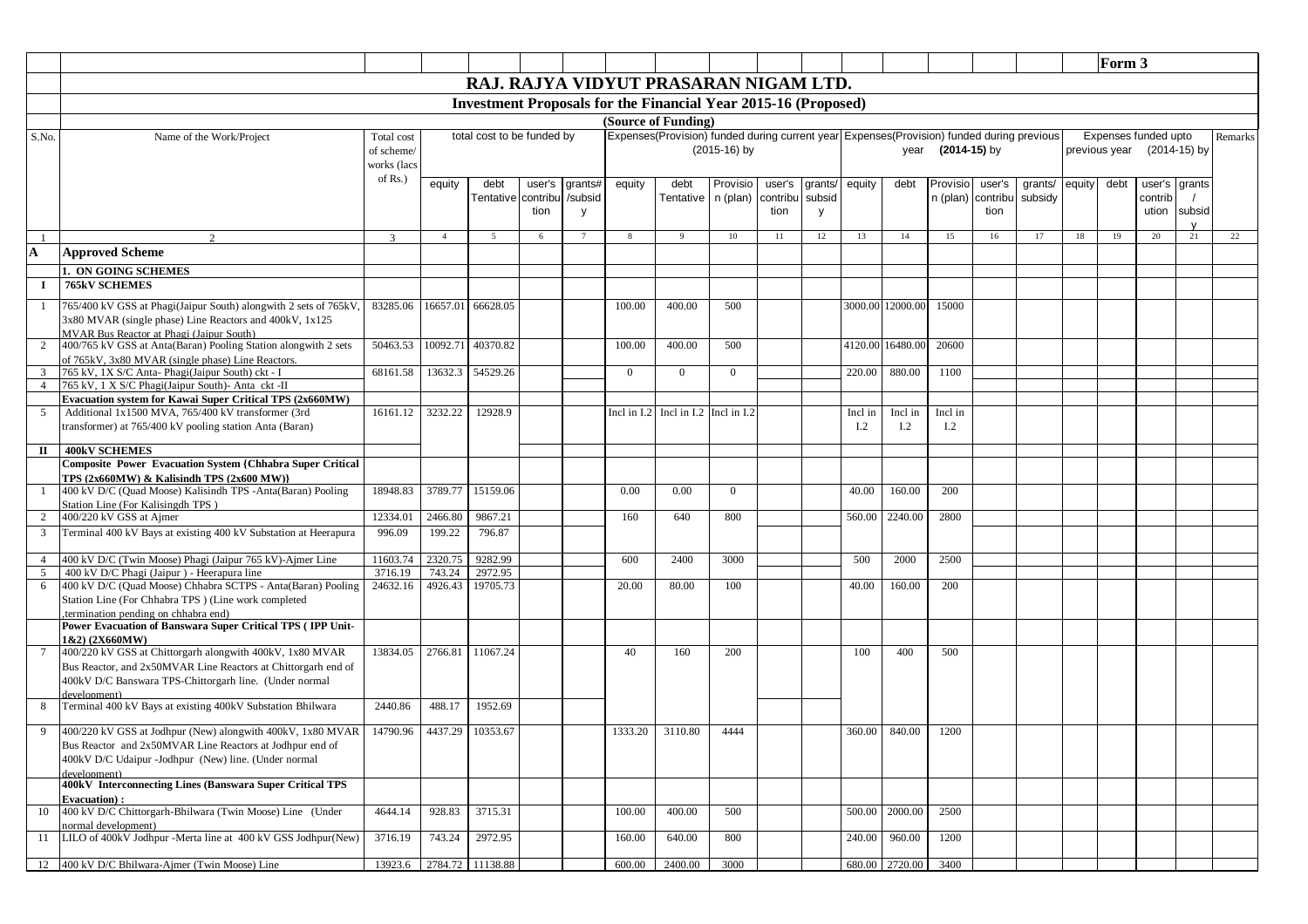|       |                                                                                                               |                | (Source of Funding) |                            |        |         |             |                                                                                             |                |          |        |             |             |                |          |         |        |               |                      |    |         |
|-------|---------------------------------------------------------------------------------------------------------------|----------------|---------------------|----------------------------|--------|---------|-------------|---------------------------------------------------------------------------------------------|----------------|----------|--------|-------------|-------------|----------------|----------|---------|--------|---------------|----------------------|----|---------|
| S.No. | Name of the Work/Project                                                                                      | Total cost     |                     | total cost to be funded by |        |         |             | Expenses (Provision) funded during current year Expenses (Provision) funded during previous |                |          |        |             |             |                |          |         |        |               | Expenses funded upto |    | Remarks |
|       |                                                                                                               | of scheme/     |                     |                            |        |         |             |                                                                                             | (2015-16) by   |          |        |             | year        | $(2014-15)$ by |          |         |        | previous year | (2014-15) by         |    |         |
|       |                                                                                                               | works (lacs    |                     |                            |        |         |             |                                                                                             |                |          |        |             |             |                |          |         |        |               |                      |    |         |
|       |                                                                                                               | of Rs.)        | equity              | debt                       | user's | grants# | equity      | debt                                                                                        | Provisio       | user's   | grants | equity      | debt        | Provisio       | user's   | grants/ | equity | debt          | user's grants        |    |         |
|       |                                                                                                               |                |                     | Tentative contribu         |        | /subsid |             | Tentative                                                                                   | n (plan)       | contribu | subsic |             |             | n (plan)       | contribu | subsidy |        |               | contrib              |    |         |
|       |                                                                                                               |                |                     |                            | tion   | y       |             |                                                                                             |                | tion     | V      |             |             |                | tion     |         |        |               | ution subsid         |    |         |
|       |                                                                                                               | $\overline{3}$ | $\overline{4}$      | $5\overline{)}$            | 6      | 7       | 8           | - 9                                                                                         | 10             | 11       | 12     | 13          | 14          | 15             | 16       | 17      | 18     | 19            | 20                   | 21 | 22      |
|       | <b>Power Evacuation Scheme of Suratgarh Super Critical TPS</b>                                                |                |                     |                            |        |         |             |                                                                                             |                |          |        |             |             |                |          |         |        |               |                      |    |         |
|       | (Unit 7&8) (2x660MW)                                                                                          |                |                     |                            |        |         |             |                                                                                             |                |          |        |             |             |                |          |         |        |               |                      |    |         |
| 13    | 400/220 kV GSS at Babai (Jhunjhunu) alongwith 400kV, 1x80                                                     | 14388.31       | 2877.66             | 11510.65                   |        |         | 300         | 1200                                                                                        | 1500           |          |        | 320         | 1280        | 1600           |          |         |        |               |                      |    |         |
|       | MVAR Bus Reactor and 2x80MVAR Line Reactors at Babai end of                                                   |                |                     |                            |        |         |             |                                                                                             |                |          |        |             |             |                |          |         |        |               |                      |    |         |
|       | 400kV D/C Suratgarh TPS-Babai (Jhunjhunu) line.                                                               |                |                     |                            |        |         |             |                                                                                             |                |          |        |             |             |                |          |         |        |               |                      |    |         |
| 14    | Terminal 400 kV Bays at existing 400 kV Substation Bikaner (with                                              | 2760.19        | 552.04              | 2208.15                    |        |         |             |                                                                                             |                |          |        |             |             |                |          |         |        |               |                      |    |         |
|       | 400kV, 1x50 MVAR Shunt Line Reactor at Bikaner end of 400kV                                                   |                |                     |                            |        |         |             |                                                                                             |                |          |        |             |             |                |          |         |        |               |                      |    |         |
| 15    | S/C Bikaner-Merta line.)<br>Terminal 400 kV Bay at existing 400 kV Substation Mertacity with                  | 1387.99        | 277.60              | 1110.39                    |        |         |             |                                                                                             |                |          |        |             |             |                |          |         |        |               |                      |    |         |
|       | 400kV, 1x50 MVAR Shunt Line Reactor at Merta end of 400kV                                                     |                |                     |                            |        |         |             |                                                                                             |                |          |        |             |             |                |          |         |        |               |                      |    |         |
|       | S/C Bikaner-Merta line.                                                                                       |                |                     |                            |        |         |             |                                                                                             |                |          |        |             |             |                |          |         |        |               |                      |    |         |
|       | 400kV Interconnecting Lines (Suratgarh Super Critical TPS                                                     |                |                     |                            |        |         |             |                                                                                             |                |          |        |             |             |                |          |         |        |               |                      |    |         |
|       | <b>Evacuation</b> ):                                                                                          |                |                     |                            |        |         |             |                                                                                             |                |          |        |             |             |                |          |         |        |               |                      |    |         |
| 16    | 400 kV S/C Bikaner- Merta (Twin Moose) Line                                                                   | 11899.74       | 2379.95             | 9519.79                    |        |         | 10.00       | 40.00                                                                                       | 50             |          |        | 400.00      | 1600.00     | 2000           |          |         |        |               |                      |    |         |
| 17    | 400 kV D/C Suratgarh TPS- Babai (Jhunjhunu)(Quad Moose) Line                                                  | 43576.58       | 8715.32             | 34861.26                   |        |         | 1200.00     | 4800.00                                                                                     | 6000           |          |        | 1040.00     | 4160.00     | 5200           |          |         |        |               |                      |    |         |
|       | Evacuation system for Kawai Super Critical TPS (2x660MW)                                                      |                |                     |                            |        |         |             |                                                                                             |                |          |        |             |             |                |          |         |        |               |                      |    |         |
| 18    | (i) 400 kV D/C (Quad Moose) Kawai SCTPS-765/400 kV Anta                                                       | 14944.75       | 2988.95             | 11955.80                   |        |         | 0.00        | 0.00                                                                                        | $\overline{0}$ |          |        | 20.00       | 80.00       | 100            |          |         |        |               |                      |    |         |
|       | (Baran) line                                                                                                  |                |                     |                            |        |         |             |                                                                                             |                |          |        |             |             |                |          |         |        |               |                      |    |         |
|       | (ii) 3 nos. 400 kV bays at 765/400 kV Anta(Baran) Pooling                                                     | Incl. in       | Incl. in            | Incl. in                   |        |         | Incl. in    | Incl. in                                                                                    | Incl. in       |          |        | Incl. in    | Incl. in    | Incl. in       |          |         |        |               |                      |    |         |
|       | Station                                                                                                       | I.A.5          | I.A.5               | I.A.5                      |        |         | 765kV       | 765kV                                                                                       | 765kV          |          |        | 765kV       | 765kV       | 765kV          |          |         |        |               |                      |    |         |
|       | <b>Transmission System for New Solar and Wind Power Plants in</b>                                             |                |                     |                            |        |         | <b>Anta</b> | <b>Anta</b>                                                                                 | <b>Anta</b>    |          |        | <u>Anta</u> | <u>Anta</u> | Anta           |          |         |        |               |                      |    |         |
|       | Jaisalmer, Barmer & Jodhpur Districts                                                                         |                |                     |                            |        |         |             |                                                                                             |                |          |        |             |             |                |          |         |        |               |                      |    |         |
| 19    | 400/220 kV, 3 X 500 MVA Pooling Sub-Station GSS at Ramgarh                                                    | 30820.43       | 9246.13             | 21574.30                   |        |         | 2160.00     | 5140.00                                                                                     | 7300           |          |        | 390.00      | 910.00      | 1300           |          |         |        |               |                      |    |         |
|       | (Jaisalmer) alongwith 400kV, 1x125 MVAR, 400kV Shunt Reactor                                                  |                |                     |                            |        |         |             |                                                                                             |                |          |        |             |             |                |          |         |        |               |                      |    |         |
|       | (Bus type) and 2x50 MVAR Shunt Reactor (line type) for 400kV                                                  |                |                     |                            |        |         |             |                                                                                             |                |          |        |             |             |                |          |         |        |               |                      |    |         |
|       | D/C Ramgarh-Bhadla line (ADB TR-1) and $220/132kV$ , $3x160$                                                  |                |                     |                            |        |         |             |                                                                                             |                |          |        |             |             |                |          |         |        |               |                      |    |         |
|       | MVA with 132/33kV, 2x40/50 MVA (RVPN scope)                                                                   |                |                     |                            |        |         |             |                                                                                             |                |          |        |             |             |                |          |         |        |               |                      |    |         |
| 20    | 400/220 kV, 3 X 315 MVA Pooling Sub-Station GSS at Bhadla                                                     | 35446.41       |                     | 10633.92 24812.49          |        |         | 2310.00     | 5490.00                                                                                     | 7800           |          |        | 390.00      | 910.00      | 1300           |          |         |        |               |                      |    |         |
|       | (Jodhpur) alongwith 400kV, 1x125 MVAR Shunt Reactor (Bus                                                      |                |                     |                            |        |         |             |                                                                                             |                |          |        |             |             |                |          |         |        |               |                      |    |         |
|       | type) and 4x50 MVAR, 400kV Shunt Reactors (Line type) for                                                     |                |                     |                            |        |         |             |                                                                                             |                |          |        |             |             |                |          |         |        |               |                      |    |         |
|       | Bhadla ends of 400kV D/C Bhadla-Bikaner line, 400kV LILO                                                      |                |                     |                            |        |         |             |                                                                                             |                |          |        |             |             |                |          |         |        |               |                      |    |         |
|       | Jodhpur-Merta at Bhadla line and 400kV D/C Ramgarh-Bhadla                                                     |                |                     |                            |        |         |             |                                                                                             |                |          |        |             |             |                |          |         |        |               |                      |    |         |
|       | line. (ADB TR-1) and 220/132kV, 3x160 MVA with 132/33kV,                                                      |                |                     |                            |        |         |             |                                                                                             |                |          |        |             |             |                |          |         |        |               |                      |    |         |
|       | 2x40/50 MVA (RVPN scope)                                                                                      |                |                     |                            |        |         |             |                                                                                             |                |          |        |             |             |                |          |         |        |               |                      |    |         |
| 21    | Augmentation of 400kV GSS Akal by installation of 400/220 kV, 1                                               | 8832.48        | 2649.74             | 6182.74                    |        |         | 450.00      | 1050.00                                                                                     | 1500           |          |        | 30.00       | 70.00       | 100            |          |         |        |               |                      |    |         |
|       | X500 MVA Transformer alongwith 400kV, 1x125 MVAR Bus                                                          |                |                     |                            |        |         |             |                                                                                             |                |          |        |             |             |                |          |         |        |               |                      |    |         |
|       | Reactor and 400kV, 2x50 MVAR Shunt Reactor (line type) for<br>proposed 400kV Akal-Jodhnur (New) line. (ICB-1) |                |                     |                            |        |         |             |                                                                                             |                |          |        |             |             |                |          |         |        |               |                      |    |         |
| 20    | Augmentation at 400kV GSS Barmer                                                                              |                |                     |                            |        |         |             |                                                                                             |                |          |        |             |             |                |          |         |        |               |                      |    |         |
|       | (i) 1x125 MVAR, 400kV Shunt Reactor (Bus type) at 400kV GSS                                                   | 3177.51        | 953.25              | 2224.26                    |        |         | 300.00      | 700.00                                                                                      | 1000           |          |        | 30.00       | 70.00       | 100            |          |         |        |               |                      |    |         |
|       | Barmer (ADB TR-1)                                                                                             |                |                     |                            |        |         |             |                                                                                             |                |          |        |             |             |                |          |         |        |               |                      |    |         |
|       | (ii) 400kV bays for 400kV D/C Barmer-Bhinmal (PG) line                                                        |                |                     |                            |        |         |             |                                                                                             |                |          |        |             |             |                |          |         |        |               |                      |    |         |
| 21    | Augmentation at 400kV GSS Bikaner                                                                             |                |                     |                            |        |         |             |                                                                                             |                |          |        |             |             |                |          |         |        |               |                      |    |         |
|       |                                                                                                               |                |                     |                            |        |         |             |                                                                                             |                |          |        |             |             |                |          |         |        |               |                      |    |         |
|       | (i) 1x125 MVAR, 400kV Bus Reactor at 400kV GSS Bikaner                                                        | 8086.30        | 2425.89             | 5660.41                    |        |         | 360.00      | 840.00                                                                                      | 1200           |          |        | 30.00       | 70.00       | 100            |          |         |        |               |                      |    |         |
|       | GSS (ADB TR-1)                                                                                                |                |                     |                            |        |         |             |                                                                                             |                |          |        |             |             |                |          |         |        |               |                      |    |         |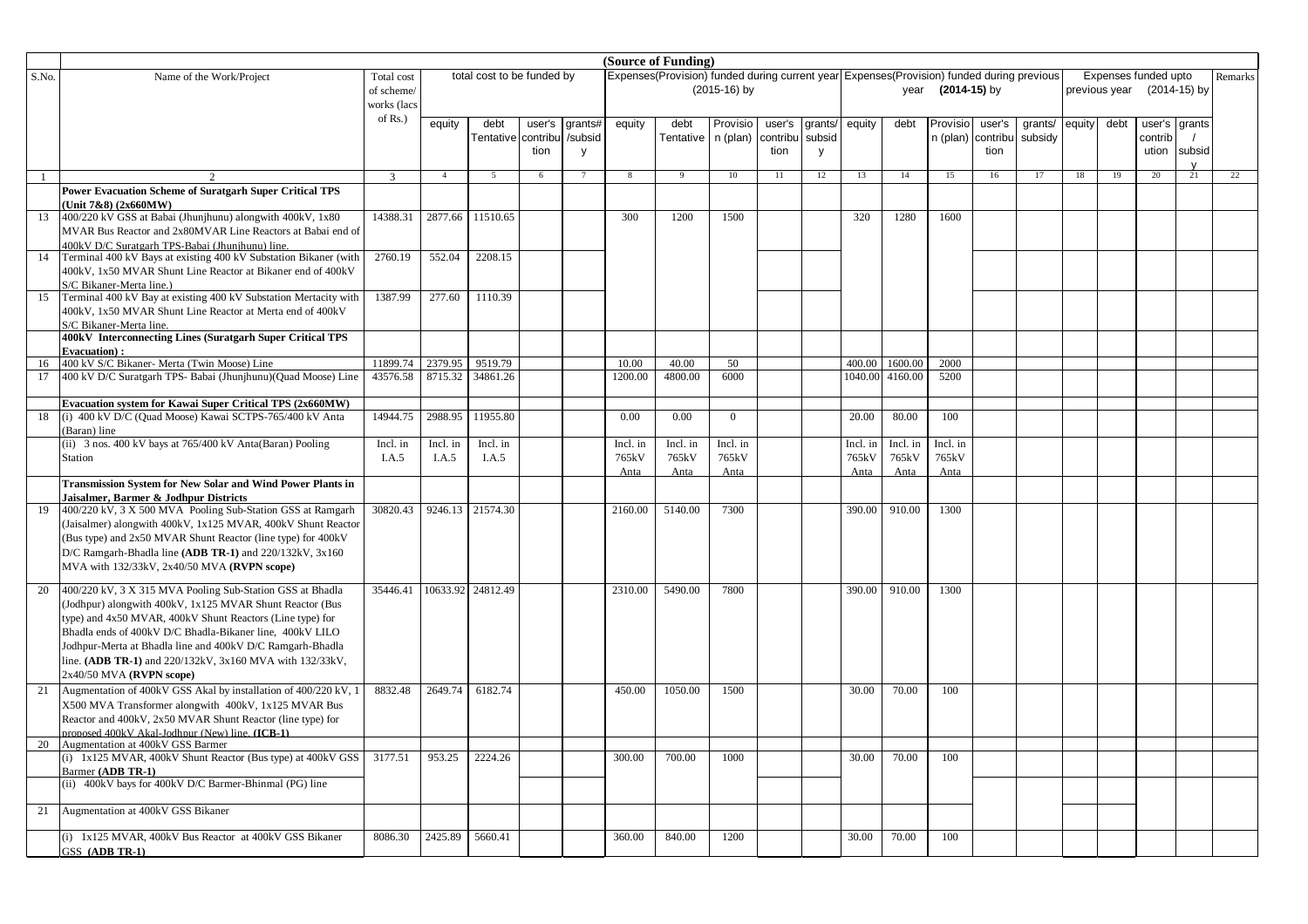| (Source of Funding)<br>Expenses(Provision) funded during current year Expenses(Provision) funded during previous |                                                                                               |               |                |                            |                 |                |                |                      |                |          |         |            |            |                   |          |                |    |               |                      |               |         |
|------------------------------------------------------------------------------------------------------------------|-----------------------------------------------------------------------------------------------|---------------|----------------|----------------------------|-----------------|----------------|----------------|----------------------|----------------|----------|---------|------------|------------|-------------------|----------|----------------|----|---------------|----------------------|---------------|---------|
| S.No.                                                                                                            | Name of the Work/Project                                                                      | Total cost    |                | total cost to be funded by |                 |                |                |                      |                |          |         |            |            |                   |          |                |    |               | Expenses funded upto |               | Remarks |
|                                                                                                                  |                                                                                               | of scheme/    |                |                            |                 |                |                |                      | (2015-16) by   |          |         |            |            | year (2014-15) by |          |                |    | previous year |                      | (2014-15) by  |         |
|                                                                                                                  |                                                                                               | works (lacs   |                |                            |                 |                |                |                      |                |          |         |            |            |                   |          |                |    |               |                      |               |         |
|                                                                                                                  |                                                                                               | of Rs.)       | equity         | debt                       | user's          | qrants#        | equity         | debt                 | Provisio       | user's   | grants/ | equity     | debt       | Provisio          | user's   | grants/ equity |    | debt          |                      | user's grants |         |
|                                                                                                                  |                                                                                               |               |                | Tentative contribu         |                 | /subsid        |                | Tentative   n (plan) |                | contribu | subsid  |            |            | n (plan)          | contribu | subsidy        |    |               | contrib              |               |         |
|                                                                                                                  |                                                                                               |               |                |                            | tion            | <b>y</b>       |                |                      |                | tion     | y       |            |            |                   | tion     |                |    |               |                      | ution subsid  |         |
|                                                                                                                  |                                                                                               |               |                |                            |                 |                |                |                      |                |          |         |            |            |                   |          |                |    |               |                      |               |         |
| -1                                                                                                               | $\mathfrak{D}$                                                                                | $\mathcal{E}$ | $\overline{4}$ | $\overline{5}$             | $6\overline{6}$ | $\overline{7}$ | 8              | $\overline{9}$       | 10             | 11       | 12      | 13         | 14         | 15                | 16       | 17             | 18 | 19            | 20                   | 21            | 22      |
|                                                                                                                  | (ii) 400kV Bays for 400kV D/C Bhadla-Bikaner line and 400kV                                   |               |                |                            |                 |                |                |                      |                |          |         |            |            |                   |          |                |    |               |                      |               |         |
|                                                                                                                  | D/C Bikaner-Sikar (PGCIL) line at Bikaner end of the lines                                    |               |                |                            |                 |                |                |                      |                |          |         |            |            |                   |          |                |    |               |                      |               |         |
| 22                                                                                                               | Augmentation of 400kV GSS Jodhpur (New)                                                       |               |                |                            |                 |                |                |                      |                |          |         |            |            |                   |          |                |    |               |                      |               |         |
|                                                                                                                  | (i) 2x50 MVAR, 400kV Shunt Reactor (line type) at 400kV GSS                                   | 3701.39       | 1110.42        | 2590.97                    |                 |                | Incl in        | Incl in 400          | Incl in        |          |         | Incl in    | Incl in    | Incl in           |          |                |    |               |                      |               |         |
|                                                                                                                  | Jodhpur (New) for 400kV D/C Akal-Jodhpur(New) line                                            |               |                |                            |                 |                | 400 kV         | kV GSS               | 400 kV         |          |         | 400 kV     | 400 kV     | 400 kV            |          |                |    |               |                      |               |         |
|                                                                                                                  | (ii) 400kV bays at Jodhpur (New) for LILO of one ckt. of 400kV                                |               |                |                            |                 |                | <b>GSS</b>     | Jodhpur              | <b>GSS</b>     |          |         | <b>GSS</b> | <b>GSS</b> | <b>GSS</b>        |          |                |    |               |                      |               |         |
|                                                                                                                  | D/C Raj West LTPS-Jodhpur line.                                                               |               |                |                            |                 |                | Jodhpur        | (New)                | Jodhpur        |          |         | Jodhpur    | Jodhpur    | Jodhpur           |          |                |    |               |                      |               |         |
|                                                                                                                  | 400kV Interconnecting Lines (New Solar & Wind Plants):                                        |               |                |                            |                 |                |                |                      |                |          |         |            |            |                   |          |                |    |               |                      |               |         |
| 23                                                                                                               | 400 kV D/C Ramgarh-Bhadla line (Twin Moose)                                                   | 17873.13      | 3574.63        | 14298.50                   |                 |                | 1260.00        | 5040.00              | 6300           |          |         | 700.00     | 2800.00    | 3500              |          |                |    |               |                      |               |         |
| 24                                                                                                               | 400 kV D/C Bhadla-Bikaner line (Quad Moose)                                                   | 42589.27      | 8517.85        | 34071.42                   |                 |                | 1400.00        | 5600.00              | 7000           |          |         | 300.00     | 5200.00    | 6500              |          |                |    |               |                      |               |         |
| 25                                                                                                               | LILO of one circuit of 400kV D/C Raj West-Jodhpur line at 400kV                               | 4968.34       | 993.67         | 3974.67                    |                 |                | 200.00         | 800.00               | 1000           |          |         | 700.00     | 2800.00    | 3500              |          |                |    |               |                      |               |         |
|                                                                                                                  | GSS Jodhpur (New) (Twin Moose)                                                                |               |                |                            |                 |                |                |                      |                |          |         |            |            |                   |          |                |    |               |                      |               |         |
| 26                                                                                                               | 400 kV D/C Ramgarh(Jaisalmer)-Akal (Jaisalmer) line (Twin                                     | 9931.72       | 2979.52        | 6952.20                    |                 |                | 2400.00        | 5600.00              | 8000           |          |         | 90.00      | 210.00     | 300               |          |                |    |               |                      |               |         |
|                                                                                                                  | Moose) (ADB TR-1)                                                                             |               |                |                            |                 |                |                |                      |                |          |         |            |            |                   |          |                |    |               |                      |               |         |
| 27                                                                                                               | 400 kV D/C line from 400/220kV Pooling Station Bhadla to LILO                                 | 15887.78      | 4766.33        | 11121.45                   |                 |                | 4140.00        | 9660.00              | 13800          |          |         | 60.00      | 140.00     | 200               |          |                |    |               |                      |               |         |
|                                                                                                                  | point at 400kV S/C Jodhpur-Merta line (Twin Moose) (ADB TR-1)                                 |               |                |                            |                 |                |                |                      |                |          |         |            |            |                   |          |                |    |               |                      |               |         |
|                                                                                                                  |                                                                                               |               |                |                            |                 |                |                |                      |                |          |         |            |            |                   |          |                |    |               |                      |               |         |
| 28                                                                                                               | 400 kV D/C Barmer-Bhinmal (PGCIL) line (Twin Moose) (KfW)                                     | 13902.43      | 2780.49        | 5560.97                    |                 | 5561.0         | 3600.00        | 8400.00              | 12000          |          | 1668.3  | 40.00      | 160.00     | 200               |          |                |    |               |                      |               |         |
|                                                                                                                  | Line conductor though ADB loan                                                                |               |                |                            |                 |                |                |                      |                |          |         |            |            |                   |          |                |    |               |                      |               |         |
| 29                                                                                                               | 400 kV GSS Deedwana (RVPN Scope)                                                              |               |                |                            |                 |                |                |                      |                |          |         |            |            |                   |          |                |    |               |                      |               |         |
|                                                                                                                  | (i) 1 No. 400kV bay at 400kV GSS Bikaner (For termination of                                  | 1849.58       | 369.916        | 1479.664                   |                 |                | $\overline{0}$ | $\Omega$             | $\Omega$       |          |         | 40         | 160        | 200               |          |                |    |               |                      |               |         |
|                                                                                                                  | 400kV S/C Bikaner - Deedwana line at Bikaner end)                                             |               |                |                            |                 |                |                |                      |                |          |         |            |            |                   |          |                |    |               |                      |               |         |
|                                                                                                                  | (ii) 1 No. 400kV bay at 400kV GSS Ajmer (For termination of                                   |               |                |                            |                 |                |                |                      |                |          |         |            |            |                   |          |                |    |               |                      |               |         |
| 30                                                                                                               | 400kV S/C Ajmer - Deedwana line at Ajmer end)                                                 |               |                |                            |                 |                |                |                      |                |          |         |            |            |                   |          |                |    |               |                      |               |         |
|                                                                                                                  | 400 kV GSS Alwar (RVPN Scope)<br>(i) 1 No. 400kV bay at 400kV GSS Hindaun (For termination of | 1346.62       | 269.32         | 1077.30                    |                 |                | 0.00           | 0.00                 | $\overline{0}$ |          |         | 40.00      | 160.00     | 200               |          |                |    |               |                      |               |         |
|                                                                                                                  | 400kV S/C Hindaun - Alwar line at Hindaun end)                                                |               |                |                            |                 |                |                |                      |                |          |         |            |            |                   |          |                |    |               |                      |               |         |
| 31                                                                                                               | Inter-connect RVPN's 765/400 kV Anta GSS to PGCIL's                                           |               |                |                            |                 |                |                |                      |                |          |         |            |            |                   |          |                |    |               |                      |               |         |
|                                                                                                                  | 400/220 kV Kota GSS                                                                           |               |                |                            |                 |                |                |                      |                |          |         |            |            |                   |          |                |    |               |                      |               |         |
|                                                                                                                  | (i) LILO of $2nd$ circuit of 400 kV D/C Chhabra TPS-Dahra section                             | 92.65         | 18.53          | 74.12                      |                 |                | 160            | 640                  | 800            |          |         | 60         | 240        | 300               |          |                |    |               |                      |               |         |
|                                                                                                                  | at 765/400 kV Anta GSS                                                                        |               |                |                            |                 |                |                |                      |                |          |         |            |            |                   |          |                |    |               |                      |               |         |
|                                                                                                                  | (ii) 400kV bay equipments work at 765/400kV Anta GSS                                          | 1811.54       | 362.31         | 1449.24                    |                 |                |                |                      |                |          |         |            |            |                   |          |                |    |               |                      |               |         |
|                                                                                                                  |                                                                                               |               |                |                            |                 |                |                |                      |                |          |         |            |            |                   |          |                |    |               |                      |               |         |
|                                                                                                                  |                                                                                               |               |                |                            |                 |                |                |                      |                |          |         |            |            |                   |          |                |    |               |                      |               |         |
|                                                                                                                  | (iii) 400 kV S/C line extension from 765/400 kV Anta GSS to                                   | 2686.80       | 537.36         | 2149.44                    |                 |                |                |                      |                |          |         |            |            |                   |          |                |    |               |                      |               |         |
|                                                                                                                  | PGCIL's 400/220 kV Kota GSS                                                                   |               |                |                            |                 |                |                |                      |                |          |         |            |            |                   |          |                |    |               |                      |               |         |
| 32                                                                                                               | <b>PSDF</b> funded schemes                                                                    |               |                |                            |                 |                |                |                      |                |          |         |            |            | 200               |          |                |    |               |                      |               |         |
|                                                                                                                  | (i) 400 kV, 1x 125 MVAR Bus Reactor alongwith 400 kV Bay at<br>400 kV GSS Hindaun             | 1172.94       | 117.29         |                            |                 | 1055.65        | 125.6          | $\overline{0}$       | 1256           |          | 1130.4  | 60         | 140        |                   |          |                |    |               |                      |               |         |
|                                                                                                                  | (ii) 400 kV, 1x 125 MVAR Bus Reactor at 400 kV GSS Merta                                      | 829.84        | 82.98          |                            |                 | 746.856        |                |                      |                |          |         |            |            |                   |          |                |    |               |                      |               |         |
|                                                                                                                  | City (in place of existing 400 kV, 1x 50 MVAR Bus Reactor by its                              |               |                |                            |                 |                |                |                      |                |          |         |            |            |                   |          |                |    |               |                      |               |         |
|                                                                                                                  | removal and shifting to 400 kV GSS Bhilwara)                                                  |               |                |                            |                 |                |                |                      |                |          |         |            |            |                   |          |                |    |               |                      |               |         |
|                                                                                                                  |                                                                                               |               |                |                            |                 |                |                |                      |                |          |         |            |            |                   |          |                |    |               |                      |               |         |
|                                                                                                                  | (iii) 400 kV, 1x 50 MVAR Bus Reactor alongwith 400 kV Bay at                                  | 393.35        | 39.34          |                            |                 | 354.015        |                |                      |                |          |         |            |            |                   |          |                |    |               |                      |               |         |
|                                                                                                                  | 400 kV GSS Bhilwara (Reactor to be shifted from 400 kV GSS                                    |               |                |                            |                 |                |                |                      |                |          |         |            |            |                   |          |                |    |               |                      |               |         |
|                                                                                                                  | Merta City)                                                                                   |               |                |                            |                 |                |                |                      |                |          |         |            |            |                   |          |                |    |               |                      |               |         |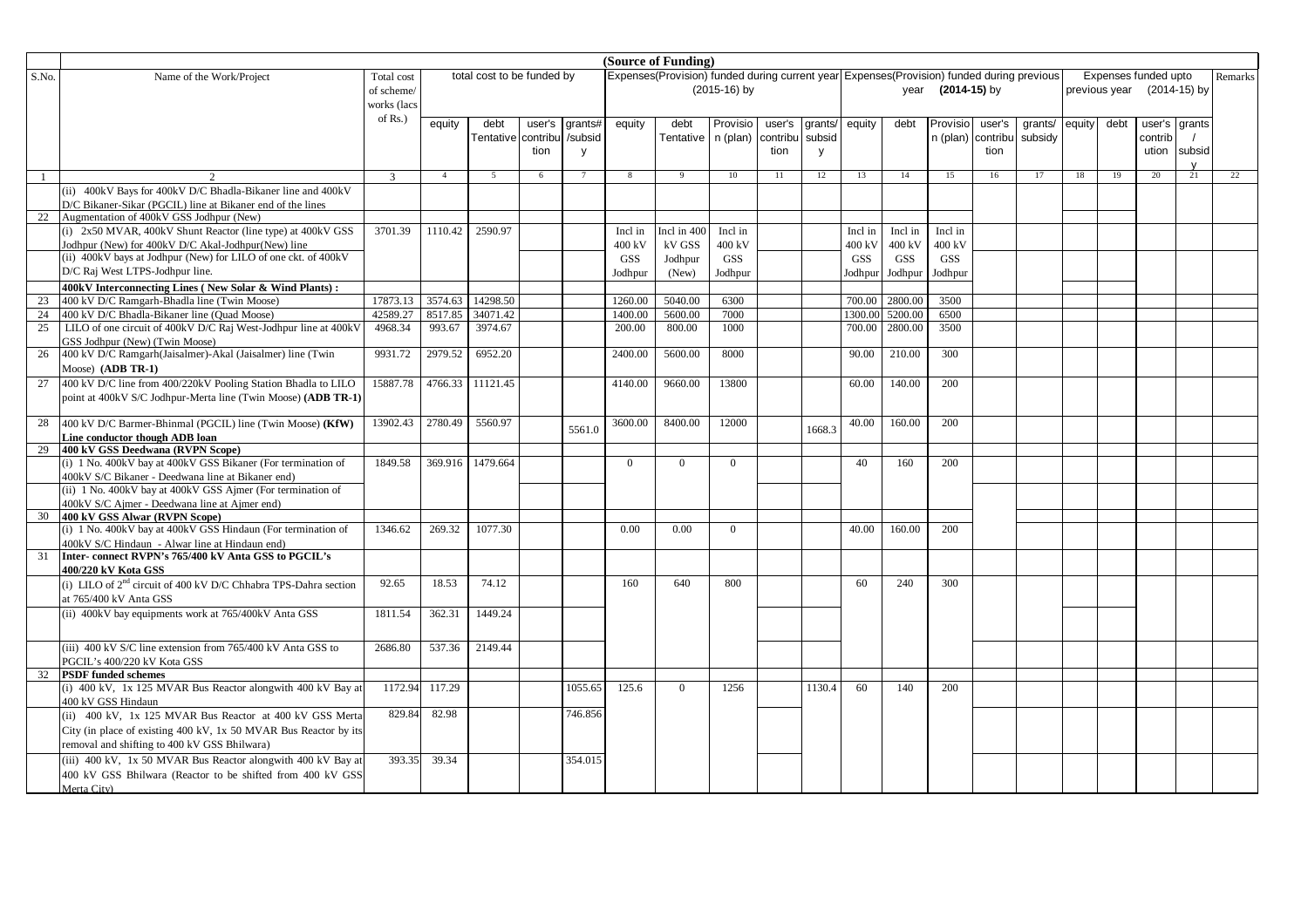|                |                                                                                                                  |                |                |                            |        |         |                | (Source of Funding)                                                                       |                |          |         |        |        |                   |          |         |        |               |                      |    |         |
|----------------|------------------------------------------------------------------------------------------------------------------|----------------|----------------|----------------------------|--------|---------|----------------|-------------------------------------------------------------------------------------------|----------------|----------|---------|--------|--------|-------------------|----------|---------|--------|---------------|----------------------|----|---------|
| S.No.          | Name of the Work/Project                                                                                         | Total cost     |                | total cost to be funded by |        |         |                | Expenses(Provision) funded during current year Expenses(Provision) funded during previous |                |          |         |        |        |                   |          |         |        |               | Expenses funded upto |    | Remarks |
|                |                                                                                                                  | of scheme/     |                |                            |        |         |                |                                                                                           | $(2015-16)$ by |          |         |        |        | year (2014-15) by |          |         |        | previous year | (2014-15) by         |    |         |
|                |                                                                                                                  | works (lacs    |                |                            |        |         |                |                                                                                           |                |          |         |        |        |                   |          |         |        |               |                      |    |         |
|                |                                                                                                                  | of $Rs.$ )     |                |                            |        |         |                |                                                                                           |                |          |         |        |        |                   |          |         |        |               |                      |    |         |
|                |                                                                                                                  |                | equity         | debt                       | user's | grants# | equity         | debt                                                                                      | Provisio       | user's   | grants/ | equity | debt   | Provisio          | user's   | grants/ | equity | debt          | user's grants        |    |         |
|                |                                                                                                                  |                |                | Tentative contribu         |        | /subsid |                | Tentative   n (plan)                                                                      |                | contribu | subsid  |        |        | n (plan)          | contribu | subsidy |        |               | contrib              |    |         |
|                |                                                                                                                  |                |                |                            | tion   | V       |                |                                                                                           |                | tion     | y       |        |        |                   | tion     |         |        |               | ution subsid         |    |         |
| -1             |                                                                                                                  | $\overline{3}$ | $\overline{4}$ | 5                          | 6      |         | 8              |                                                                                           | 10             | 11       | 12      | 13     | 14     | 15                | 16       | 17      | 18     | 19            | 20                   | 21 | 22      |
| Ш              | 220kV SCHEMES                                                                                                    |                |                |                            |        |         |                |                                                                                           |                |          |         |        |        |                   |          |         |        |               |                      |    |         |
|                | Normal development works                                                                                         |                |                |                            |        |         |                |                                                                                           |                |          |         |        |        |                   |          |         |        |               |                      |    |         |
|                | 220/132kV GSS at Lalsot (Distt. Dausa)                                                                           | 2430.96        | 486.19         | 1944.77                    |        |         | 0.00           | 0.00                                                                                      | $\overline{0}$ |          |         | 40.00  | 160.00 | 200               |          |         |        |               |                      |    |         |
|                |                                                                                                                  |                |                |                            |        |         |                |                                                                                           |                |          |         |        |        |                   |          |         |        |               |                      |    |         |
|                |                                                                                                                  |                |                |                            |        |         |                |                                                                                           |                |          |         |        |        |                   |          |         |        |               |                      |    |         |
|                |                                                                                                                  |                |                |                            |        |         |                |                                                                                           |                |          |         |        |        |                   |          |         |        |               |                      |    |         |
|                | 2 (i) 220 kV GSS at <b>Manoharpur</b> (Upgradation) (Dist. Jaipur)                                               | 2758.31        | 551.66         | 2206.65                    |        |         | $\overline{0}$ | $\overline{0}$                                                                            | $\overline{0}$ |          |         | 40     | 160    | 200               |          |         |        |               |                      |    |         |
|                | (ii) 220 kV D/C Kotputli-Manoharpur line                                                                         | 2001.28        | 400.26         | 1601.02                    |        |         |                |                                                                                           |                |          |         |        |        |                   |          |         |        |               |                      |    |         |
|                |                                                                                                                  |                |                |                            |        |         |                |                                                                                           |                |          |         |        |        |                   |          |         |        |               |                      |    |         |
| 3              | (i) 220 GSS at Gangapurcity (New location) (Dist. Sawai                                                          | 3610.37        | 722.07         | 2888.30                    |        |         | $\Omega$       | $\theta$                                                                                  | $\overline{0}$ |          |         | 40     | 160    | 200               |          |         |        |               |                      |    |         |
|                | Madhopur)                                                                                                        |                |                |                            |        |         |                |                                                                                           |                |          |         |        |        |                   |          |         |        |               |                      |    |         |
|                | (ii) 220 kV D/C Hindaun (400 kV GSS) - Gangapurcity line                                                         | 1668.10        | 333.62         | 1334.48                    |        |         |                |                                                                                           |                |          |         |        |        |                   |          |         |        |               |                      |    |         |
| $\overline{4}$ | LILO of 220 kV Debari - Banswara line for 220 kV Madri with 220                                                  | 3412.72        | 682.54         | 2730.18                    |        |         | 0.00           | 0.00                                                                                      | $\overline{0}$ |          |         | 10.00  | 40.00  | 50                |          |         |        |               |                      |    |         |
|                | kV GSS at Madri (Udaipur)                                                                                        |                |                |                            |        |         |                |                                                                                           |                |          |         |        |        |                   |          |         |        |               |                      |    |         |
|                | 5 (i) 220/132kV GSS at <b>Badnu</b> (Upgradation) (Dist. Bikaner)                                                | 2388.21        | 477.64         | 1910.57                    |        |         | 20             | 80                                                                                        | 100            |          |         | 60     | 240    | 300               |          |         |        |               |                      |    |         |
|                | (ii) LILO of existing 220 kV Ratangarh(400kV)-Bikaner(220kV)                                                     | 1001.74        | 200.35         | 801.39                     |        |         |                |                                                                                           |                |          |         |        |        |                   |          |         |        |               |                      |    |         |
|                | line at 220 kV GSS Badnu.                                                                                        |                |                |                            |        |         |                |                                                                                           |                |          |         |        |        |                   |          |         |        |               |                      |    |         |
|                | (iii) 220kV S/C Tehandesar -Badnu line                                                                           | 797.87         | 159.57         | 638.30                     |        |         |                |                                                                                           |                |          |         |        |        |                   |          |         |        |               |                      |    |         |
| 6              | Jaipur City EHV network strengthening scheme-1<br>(a) 220/132kV, 2x160 MVA capacity GIS Substation at Mansarovar | 7476.20        | 1495.24        | 5980.96                    |        |         | 0.00           | 0.00                                                                                      | $\overline{0}$ |          |         | 40.00  | 160.00 | 200               |          |         |        |               |                      |    |         |
|                | (Jaipur) and allied works                                                                                        |                |                |                            |        |         |                |                                                                                           |                |          |         |        |        |                   |          |         |        |               |                      |    |         |
|                | (b) 220kV GIS Substation at Nallah Power House (Jaipur) alongwith                                                |                |                |                            |        |         |                |                                                                                           |                |          |         |        |        |                   |          |         |        |               |                      |    |         |
|                | associated lines and allied works                                                                                |                |                |                            |        |         |                |                                                                                           |                |          |         |        |        |                   |          |         |        |               |                      |    |         |
|                | . 220 kV GIS substation at existing 132 kV Nallah Power House,                                                   | 6933.93        | 1386.79        | 5547.14                    |        |         | 40             | 160                                                                                       | 200            |          |         | 80     | 320    | 400               |          |         |        |               |                      |    |         |
|                | Jaipur                                                                                                           |                |                |                            |        |         |                |                                                                                           |                |          |         |        |        |                   |          |         |        |               |                      |    |         |
|                | ii. Up-gradation of existing 132 kV (S/C & D/C Sections) Line to 220                                             | 854.81         | 170.96         | 683.85                     |        |         |                |                                                                                           |                |          |         |        |        |                   |          |         |        |               |                      |    |         |
|                | kV D/C Line Between 220 kV Heerapura to 220 kV Nallah Power                                                      |                |                |                            |        |         |                |                                                                                           |                |          |         |        |        |                   |          |         |        |               |                      |    |         |
|                | House                                                                                                            |                |                |                            |        |         |                |                                                                                           |                |          |         |        |        |                   |          |         |        |               |                      |    |         |
|                | iii. 2 Nos. 220 kV Terminal Bays at 400 kV Heerapura/ 220 kV                                                     | 236.83         | 47.37          | 189.46                     |        |         |                |                                                                                           |                |          |         |        |        |                   |          |         |        |               |                      |    |         |
|                | Substation at Heerapura                                                                                          |                |                |                            |        |         |                |                                                                                           |                |          |         |        |        |                   |          |         |        |               |                      |    |         |
|                | JAIPUR CITY EHV NETWORK STRENTHENING SCHEME-                                                                     |                |                |                            |        |         |                |                                                                                           |                |          |         |        |        |                   |          |         |        |               |                      |    |         |
|                | <b>III LJENSS-III</b>                                                                                            |                |                |                            |        |         |                |                                                                                           |                |          |         |        |        |                   |          |         |        |               |                      |    |         |
| 7              | 220 kV GSS at Sitapura (New) and associated lines.                                                               | 2769.07        | 553.81         |                            |        |         | 40             | 160                                                                                       | 200            |          |         | 400    | 1600   | 2000              |          |         |        |               |                      |    |         |
|                | (i) 220 kV Substation at Sitapura (Jaipur)<br>(ii) Up-gradation of existing 132 kV S/C Line to 220 kV D/C Lines  | 704.72         | 140.94         | 2215.26<br>563.78          |        |         |                |                                                                                           |                |          |         |        |        |                   |          |         |        |               |                      |    |         |
|                | Between 220 kV Sanganer to 220 kV Sitapura.                                                                      |                |                |                            |        |         |                |                                                                                           |                |          |         |        |        |                   |          |         |        |               |                      |    |         |
|                | (iii) 1 No. 220 kV Terminal Bays at 220 kV Substation a                                                          | 118.37         | 23.67          | 94.70                      |        |         |                |                                                                                           |                |          |         |        |        |                   |          |         |        |               |                      |    |         |
|                | Sanganer                                                                                                         |                |                |                            |        |         |                |                                                                                           |                |          |         |        |        |                   |          |         |        |               |                      |    |         |
|                | (iv) Up-gradation of existing 132 kV S/C Line Sanganer-Chaksu                                                    | 2321.22        | 464.24         | 1856.98                    |        |         |                |                                                                                           |                |          |         |        |        |                   |          |         |        |               |                      |    |         |
|                | Line to 220 kV D/C Line [for future connectivity to 400 kV Jaipur                                                |                |                |                            |        |         |                |                                                                                           |                |          |         |        |        |                   |          |         |        |               |                      |    |         |
|                | South (PG) (approx. 34kM)] 20 kM line on 220 kV D/C narrow                                                       |                |                |                            |        |         |                |                                                                                           |                |          |         |        |        |                   |          |         |        |               |                      |    |         |
|                | base towers and balance 14 kM on 220 kV D/C conventional                                                         |                |                |                            |        |         |                |                                                                                           |                |          |         |        |        |                   |          |         |        |               |                      |    |         |
|                | towers                                                                                                           |                |                |                            |        |         |                |                                                                                           |                |          |         |        |        |                   |          |         |        |               |                      |    |         |
| 8              | 220 kV S/C XLPE Cable System from 400 kV Heerapura to 220 kV                                                     | 8554.36        | 1710.87        | 6843.49                    |        |         | 0.00           | 0.00                                                                                      | $\overline{0}$ |          |         | 20.00  | 80.00  | 100               |          |         |        |               |                      |    |         |
|                | Nala Power House                                                                                                 |                |                |                            |        |         |                |                                                                                           |                |          |         |        |        |                   |          |         |        |               |                      |    |         |
|                |                                                                                                                  |                |                |                            |        |         |                |                                                                                           |                |          |         |        |        |                   |          |         |        |               |                      |    |         |
|                | Normal development works                                                                                         |                |                |                            |        |         |                |                                                                                           |                |          |         |        |        |                   |          |         |        |               |                      |    |         |
| 9              | (i) 220/132kV GSS at Tehandesar (Upgradation) (Distt. Churu)                                                     | 2246.70        | 449.34         | 1797.36                    |        |         | 20             | 80                                                                                        | 100            |          |         | 100    | 400    | 500               |          |         |        |               |                      |    |         |
|                |                                                                                                                  |                |                |                            |        |         |                |                                                                                           |                |          |         |        |        |                   |          |         |        |               |                      |    |         |
|                | (ii) 220 kV S/C Sujangarh-Tehandesar line.                                                                       | 996.79         | 199.36         | 797.43                     |        |         |                |                                                                                           |                |          |         |        |        |                   |          |         |        |               |                      |    |         |
|                | 10 (i) 220kV GSS at Bamantukda (Distt. Rajsamand)                                                                | 3273.50        | 654.70         | 2618.80                    |        |         | 40             | 160                                                                                       | 200            |          |         | 200    | 800    | 1000              |          |         |        |               |                      |    |         |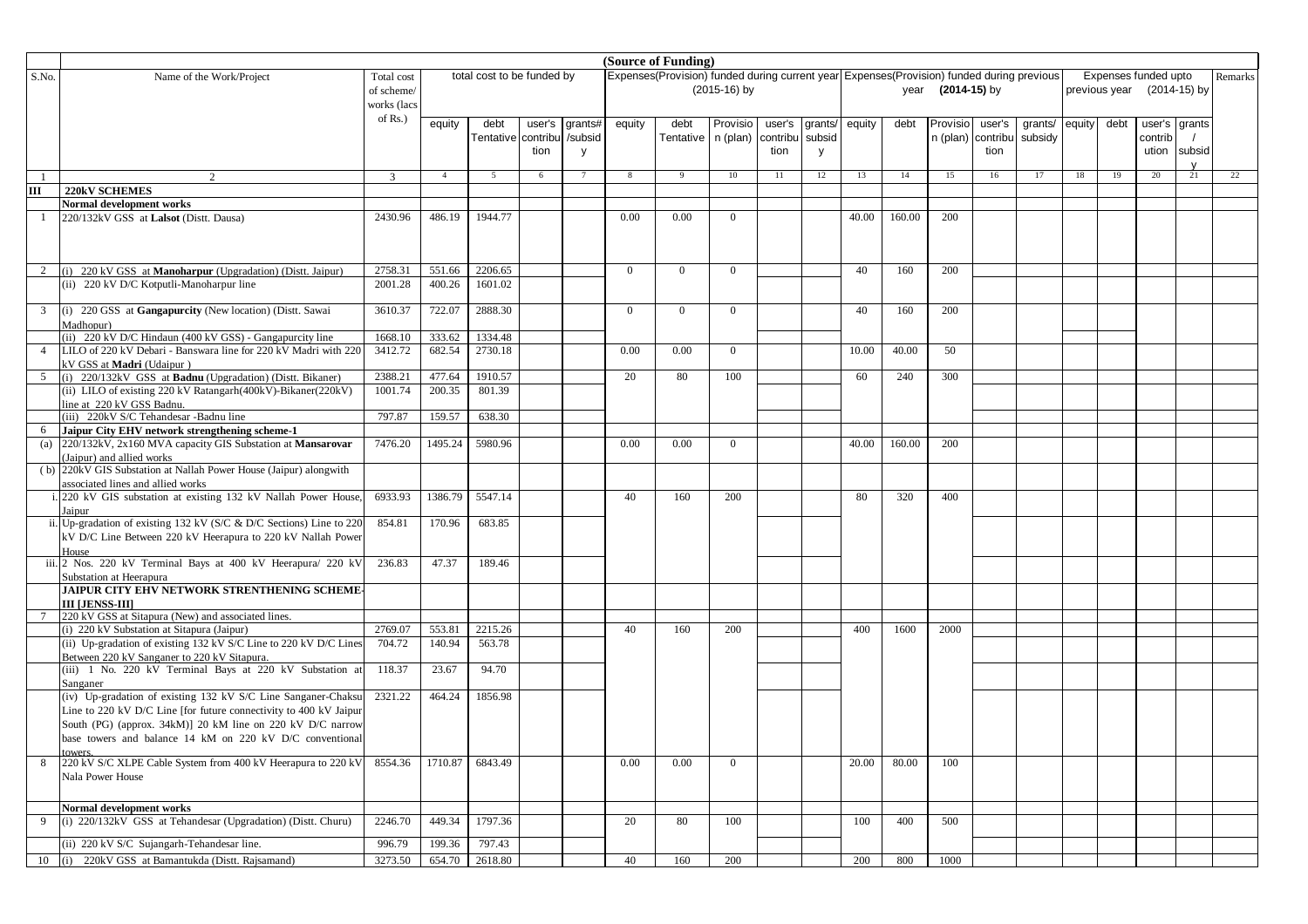|       |                                                                                                        |             |                |                            | (Source of Funding) |         |                |                                                                                           |                |          |         |                |                |                   |          |         |        |               |                      |    |         |
|-------|--------------------------------------------------------------------------------------------------------|-------------|----------------|----------------------------|---------------------|---------|----------------|-------------------------------------------------------------------------------------------|----------------|----------|---------|----------------|----------------|-------------------|----------|---------|--------|---------------|----------------------|----|---------|
| S.No. | Name of the Work/Project                                                                               | Total cost  |                | total cost to be funded by |                     |         |                | Expenses(Provision) funded during current year Expenses(Provision) funded during previous |                |          |         |                |                |                   |          |         |        |               | Expenses funded upto |    | Remarks |
|       |                                                                                                        | of scheme/  |                |                            |                     |         |                |                                                                                           | $(2015-16)$ by |          |         |                |                | year (2014-15) by |          |         |        | previous year | (2014-15) by         |    |         |
|       |                                                                                                        | works (lacs |                |                            |                     |         |                |                                                                                           |                |          |         |                |                |                   |          |         |        |               |                      |    |         |
|       |                                                                                                        | of $Rs.$ )  | equity         | debt                       | user's              | grants# | equity         | debt                                                                                      | Provisio       | user's   | grants/ | equity         | debt           | Provisio          | user's   | grants/ | equity | debt          | user's grants        |    |         |
|       |                                                                                                        |             |                | Tentative contribu         |                     | /subsid |                | Tentative   n (plan)                                                                      |                | contribu | subsid  |                |                | n (plan)          | contribu | subsidy |        |               | contrib              |    |         |
|       |                                                                                                        |             |                |                            | tion                | V       |                |                                                                                           |                | tion     | V       |                |                |                   | tion     |         |        |               | ution subsid         |    |         |
|       |                                                                                                        |             |                |                            |                     |         |                |                                                                                           |                |          |         |                |                |                   |          |         |        |               |                      |    |         |
|       |                                                                                                        | 3           | $\overline{4}$ | 5                          | 6                   |         | 8              | 9                                                                                         | 10             | 11       | 12      | 13             | 14             | 15                | 16       | 17      | 18     | 19            | 20                   | 21 | 22      |
|       | (ii) LILO of existing 220 kV S/C Bhilwara (400 kV GSS)-Bali                                            | 242.06      | 48.41          | 193.65                     |                     |         |                |                                                                                           |                |          |         |                |                |                   |          |         |        |               |                      |    |         |
|       | line at 220 kV GSS Bamantukda                                                                          |             |                |                            |                     |         |                |                                                                                           |                |          |         |                |                |                   |          |         |        |               |                      |    |         |
|       | (iii) LILO of existing 220 kV S/C Kankroli (220 kV GSS)-Bali                                           | 173.53      | 34.71          | 138.82                     |                     |         |                |                                                                                           |                |          |         |                |                |                   |          |         |        |               |                      |    |         |
|       | line at 220 kV GSS Bamantukda                                                                          |             |                |                            |                     |         |                |                                                                                           |                |          |         |                |                |                   |          |         |        |               |                      |    |         |
|       |                                                                                                        |             |                |                            |                     |         |                |                                                                                           |                |          |         |                |                |                   |          |         |        |               |                      |    |         |
| 11    | (i) 220/132kV GSS at Baithwasia (Distt. Jodhpur)                                                       | 3294.64     | 658.93         | 2635.71                    |                     |         | 40             | 160                                                                                       | 200            |          |         | 360            | 1440           | 1800              |          |         |        |               |                      |    |         |
|       | (ii) 220kV D/C Bhawad-Baithwasia line                                                                  | 1372.81     | 274.56         | 1098.25                    |                     |         |                |                                                                                           |                |          |         |                |                |                   |          |         |        |               |                      |    |         |
|       | (iii) 2 No. 220kV bays at 220kV GSS Bhawad                                                             | 181.16      | 36.23          | 144.93                     |                     |         |                |                                                                                           |                |          |         |                |                |                   |          |         |        |               |                      |    |         |
|       | (iv) 2 No. 132kV bays at Osian                                                                         | 119.39      | 23.88          | 95.51                      |                     |         |                |                                                                                           |                |          |         |                |                |                   |          |         |        |               |                      |    |         |
|       | (v) 1 No. 132kV bays at Matoda                                                                         | 59.70       | 11.94          | 47.76                      |                     |         |                |                                                                                           |                |          |         |                |                |                   |          |         |        |               |                      |    |         |
|       | <b>Power Evacuation System of Ramgarh GTPS (Stage-</b><br>12 (i) 220 kV D/C Ramgarh GTPP- Chandan line | 8655.07     | 1731.01        | 6924.056                   |                     |         | 10             | 40                                                                                        | 50             |          |         | 120.00         | 480.00         | 600               |          |         |        |               |                      |    |         |
|       | (ii) 220 kV D/C Chandan - Dechu line                                                                   |             |                |                            |                     |         |                |                                                                                           |                |          |         |                |                |                   |          |         |        |               |                      |    |         |
|       | Transmission System for New Solar and Wind Power Plants in                                             |             |                |                            |                     |         |                |                                                                                           |                |          |         |                |                |                   |          |         |        |               |                      |    |         |
|       | Jaisalmer, Barmer & Jodhpur Districts                                                                  |             |                |                            |                     |         |                |                                                                                           |                |          |         |                |                |                   |          |         |        |               |                      |    |         |
| 13    | (i) $220/132kV$ GSS at <b>Bap</b> (Dist. Jodhpur)                                                      | 6583.53     | 1316.71        | 5266.82                    |                     |         | $\overline{0}$ | $\Omega$                                                                                  | $\Omega$       |          |         | 40             | 160            | 200               |          |         |        |               |                      |    |         |
|       | (ii) 220kV D/C Bap-Bhadla line                                                                         | 3438.51     | 687.70         | 2750.81                    |                     |         |                |                                                                                           |                |          |         |                |                |                   |          |         |        |               |                      |    |         |
|       | 14 (i) 220/132kV GSS at Kanasar (Dist. Jodhpur)                                                        | 6450.30     | 1290.06        | 5160.24                    |                     |         | 700            | 2800                                                                                      | 3500           |          |         | 240            | 960            | 1200              |          |         |        |               |                      |    |         |
|       | (ii) 220kV D/C Bhadla - Kanasar line                                                                   | 955.14      | 191.03         | 764.11                     |                     |         |                |                                                                                           |                |          |         |                |                |                   |          |         |        |               |                      |    |         |
|       |                                                                                                        |             |                |                            |                     |         |                |                                                                                           |                |          |         |                |                |                   |          |         |        |               |                      |    |         |
|       | Power Evacuation of Banswara Super Critical TPS (IPP Unit-                                             |             |                |                            |                     |         |                |                                                                                           |                |          |         |                |                |                   |          |         |        |               |                      |    |         |
|       | 1&2) (2X660MW)                                                                                         |             |                |                            |                     |         |                |                                                                                           |                |          |         |                |                |                   |          |         |        |               |                      |    |         |
| 15    | 220kV Interconnecting Lines at Chhitorgarh:                                                            |             |                |                            |                     |         |                |                                                                                           |                |          |         |                |                |                   |          |         |        |               |                      |    |         |
|       | (i) 220 kV D/C from 400kV Chittorgarh to 220kV GSS Sawa                                                | 2043.68     | 408.74         | 1634.94                    |                     |         | $\Omega$       | $\Omega$                                                                                  | $\Omega$       |          |         | 160.00         | 640.00         | 800               |          |         |        |               |                      |    |         |
|       | (ii) LILO of 220kV S/C Chittorgarh - Debari line at 400kV GSS                                          |             |                |                            |                     |         |                |                                                                                           |                |          |         |                |                |                   |          |         |        |               |                      |    |         |
|       | Chittorgarh                                                                                            |             |                |                            |                     |         |                |                                                                                           |                |          |         |                |                |                   |          |         |        |               |                      |    |         |
|       |                                                                                                        |             |                |                            |                     |         |                |                                                                                           |                |          |         |                |                |                   |          |         |        |               |                      |    |         |
|       | (iii) 2 No 220kV bays at 220kV GSS Sawa                                                                |             |                |                            |                     |         |                |                                                                                           |                |          |         |                |                |                   |          |         |        |               |                      |    |         |
|       |                                                                                                        |             |                |                            |                     |         |                |                                                                                           |                |          |         |                |                |                   |          |         |        |               |                      |    |         |
| 16    | 220kV Interconnecting Lines at 400kV GSS Jodhpur (New):                                                |             |                |                            |                     |         | 180            |                                                                                           | 600            |          |         | 120.00         | 480.00         | 600               |          |         |        |               |                      |    |         |
|       | (i) 220 kV LILO of existing 220 kV GSS Jodhpur (220kV GSS) -                                           | 2043.68     | 613.10         | 1430.58                    |                     |         |                | 420                                                                                       |                |          |         |                |                |                   |          |         |        |               |                      |    |         |
|       | Pali line at 400kV Jodhpur (New)<br>(ii) 220 kV D/C Jodhpur (New) - Jhalamand (U/C 220 Kv GSS)         |             |                |                            |                     |         |                |                                                                                           |                |          |         |                |                |                   |          |         |        |               |                      |    |         |
|       |                                                                                                        |             |                |                            |                     |         |                |                                                                                           |                |          |         |                |                |                   |          |         |        |               |                      |    |         |
|       | (iii) 220 kV D/C Jodhpur (New) - Barli (U/C 220 Kv GSS)                                                |             |                |                            |                     |         |                |                                                                                           |                |          |         |                |                |                   |          |         |        |               |                      |    |         |
| 17    | 220kV Interconnecting Lines at Udaipur:                                                                |             |                |                            |                     |         |                |                                                                                           |                |          |         |                |                |                   |          |         |        |               |                      |    |         |
|       | (i) LILO of Amberi(Prop 220 kV GSS)-Debari line at proposed 400                                        | 2043.68     | 408.74         | 1634.94                    |                     |         | 20             | 80                                                                                        | 100            |          |         | 20.00          | 80.00          | 100               |          |         |        |               |                      |    |         |
|       | kV GSS Udaipur.                                                                                        |             |                |                            |                     |         |                |                                                                                           |                |          |         |                |                |                   |          |         |        |               |                      |    |         |
|       | (ii) LILO of Chittorgarh-Debari line at proposed 400 kV GSS                                            |             |                |                            |                     |         |                |                                                                                           |                |          |         |                |                |                   |          |         |        |               |                      |    |         |
|       | Udaipur.                                                                                               |             |                |                            |                     |         |                |                                                                                           |                |          |         |                |                |                   |          |         |        |               |                      |    |         |
| 18    | 220 kV D/C Banswara TPS- Banswara (220 kV GSS) Line                                                    | 409.62      | 122.89         | 286.73                     |                     |         | 30             | 70                                                                                        | 100            |          |         | 0.00           | 0.00           | $\overline{0}$    |          |         |        |               |                      |    |         |
|       | <b>Power Evacuation System of Suratgarh Super Critical TPS</b>                                         |             |                |                            |                     |         |                |                                                                                           |                |          |         |                |                |                   |          |         |        |               |                      |    |         |
|       | 220 kV Terminal Bays at various 400/220 kV Substations (6 No.)                                         | 1078.12     |                | 215.62 862.50              |                     |         | $\overline{0}$ | $\overline{0}$                                                                            | $\overline{0}$ |          |         |                | 40.00 160.00   | 200               |          |         |        |               |                      |    |         |
| 20    | 220 kV Interconnections at 400/220 kV GSS Babai(Jhunjhunu)                                             |             |                |                            |                     |         |                |                                                                                           |                |          |         |                |                |                   |          |         |        |               |                      |    |         |
|       | (i) LILO of existing 220 kV S/C Khetri-Heerapura line at 400kV                                         | 40.85       | 8.17           | 32.68                      |                     |         | $\overline{2}$ | 8                                                                                         | 10             |          |         | 1.00           | 4.00           | 5 <sup>5</sup>    |          |         |        |               |                      |    |         |
|       | GSS Babai (Jhunjhunu)                                                                                  |             |                |                            |                     |         |                |                                                                                           |                |          |         |                |                |                   |          |         |        |               |                      |    |         |
|       | 21 220 kV Interconnections at 400/220 kV GSS at Jaipur (North)                                         |             |                |                            |                     |         |                |                                                                                           |                |          |         |                |                |                   |          |         |        |               |                      |    |         |
|       | (i) LILO of 220 kV S/C VKIA- Kukas at 400kV GSS jaipur                                                 | 2015.35     | 403.07         | 1612.28                    |                     |         | 20             | 80                                                                                        | 100            |          |         | $\overline{0}$ | $\overline{0}$ | $\overline{0}$    |          |         |        |               |                      |    |         |
|       | (ii) 220 kV D/C line from 400kV GSS jaipur (North) to GSS                                              |             |                |                            |                     |         |                |                                                                                           |                |          |         |                |                |                   |          |         |        |               |                      |    |         |
|       | Manoharpur                                                                                             |             |                |                            |                     |         |                |                                                                                           |                |          |         |                |                |                   |          |         |        |               |                      |    |         |
|       | (iii) 2 No. bays at 220kV GSS Manoharpur.                                                              |             |                |                            |                     |         |                |                                                                                           |                |          |         |                |                |                   |          |         |        |               |                      |    |         |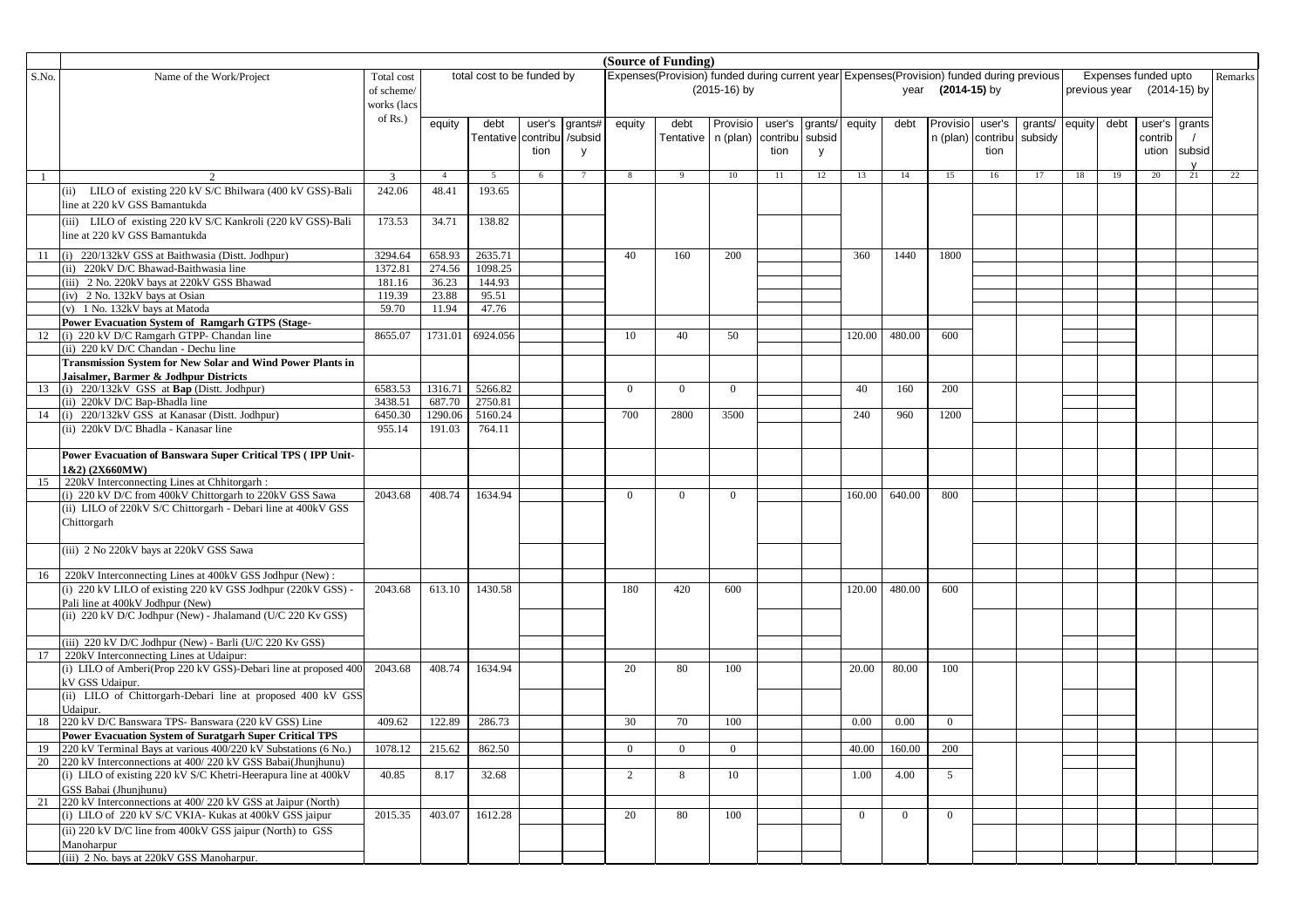|       | (Source of Funding)                                                                              |                |                |                            |        |              |                |                                                                                           |                |          |         |        |        |                |          |         |        |      |                            |        |         |
|-------|--------------------------------------------------------------------------------------------------|----------------|----------------|----------------------------|--------|--------------|----------------|-------------------------------------------------------------------------------------------|----------------|----------|---------|--------|--------|----------------|----------|---------|--------|------|----------------------------|--------|---------|
| S.No. | Name of the Work/Project                                                                         | Total cost     |                | total cost to be funded by |        |              |                | Expenses(Provision) funded during current year Expenses(Provision) funded during previous |                |          |         |        |        |                |          |         |        |      | Expenses funded upto       |        | Remarks |
|       |                                                                                                  | of scheme/     |                |                            |        |              |                |                                                                                           | (2015-16) by   |          |         |        | year   | $(2014-15)$ by |          |         |        |      | previous year (2014-15) by |        |         |
|       |                                                                                                  | works (lacs    |                |                            |        |              |                |                                                                                           |                |          |         |        |        |                |          |         |        |      |                            |        |         |
|       |                                                                                                  | of Rs.)        | equity         | debt                       | user's | grants#      | equity         | debt                                                                                      | Provisio       | user's   | grants/ | equity | debt   | Provisio       | user's   | grants/ | equity | debt | user's grants              |        |         |
|       |                                                                                                  |                |                | <b>Tentative</b> contribu  |        | /subsid      |                | Tentative                                                                                 | n (plan)       | contribu | subsic  |        |        | n (plan)       | contribu | subsidy |        |      | contrib                    |        |         |
|       |                                                                                                  |                |                |                            | tion   | $\mathsf{V}$ |                |                                                                                           |                | tion     | y       |        |        |                | tion     |         |        |      | ution                      | subsid |         |
|       |                                                                                                  |                |                |                            |        |              |                |                                                                                           |                |          |         |        |        |                |          |         |        |      |                            |        |         |
|       |                                                                                                  | $\overline{3}$ | $\overline{4}$ | 5                          | 6      |              | 8              | 9                                                                                         | 10             | 11       | 12      | 13     | 14     | 15             | 16       | 17      | 18     | 19   | 20                         | 21     | 22      |
|       | JODHPUR CITY EHV NETWORK STRENTHENING                                                            |                |                |                            |        |              |                |                                                                                           |                |          |         |        |        |                |          |         |        |      |                            |        |         |
|       | <b>SCHEME-I [JDENSS-I]</b>                                                                       |                |                |                            |        |              |                |                                                                                           |                |          |         |        |        |                |          |         |        |      |                            |        |         |
| 22    | (i) 220 kV GSS at Barli (Distt. Jodhpur)                                                         | 5098.42        | 1019.68        | 4078.74                    |        |              | 60             | 240                                                                                       | 300            |          |         | 120    | 480    | 600            |          |         |        |      |                            |        |         |
|       | (ii) LILO of 220kV Jodhpur (400kV GSS)-Jodhpur (220kV GSS)                                       | 102.15         | 20.43          | 81.72                      |        |              |                |                                                                                           |                |          |         |        |        |                |          |         |        |      |                            |        |         |
|       | interconnector-II at Barli                                                                       |                |                |                            |        |              |                |                                                                                           |                |          |         |        |        |                |          |         |        |      |                            |        |         |
|       | 23 (i) 220 kV GSS at <b>Bhawad</b> (Dist. Jodhpur)                                               | 7422.28        | 1484.46        | 5937.824                   |        |              | $\overline{0}$ | $\overline{0}$                                                                            | $\overline{0}$ |          |         | 40     | 160    | 200            |          |         |        |      |                            |        |         |
|       | (ii) 220kV D/C Jodhpur (400kV GSS)-Karwad/Bhawad-                                                |                |                |                            |        |              |                |                                                                                           |                |          |         |        |        |                |          |         |        |      |                            |        |         |
|       | Bhopalgarh line(Jodhpur - Bhawad section of 78.318ckM has                                        |                |                |                            |        |              |                |                                                                                           |                |          |         |        |        |                |          |         |        |      |                            |        |         |
|       | been comm. On dt.29.12.12)(Total 172ckM)                                                         |                |                |                            |        |              |                |                                                                                           |                |          |         |        |        |                |          |         |        |      |                            |        |         |
|       | (iii) 2 No. bays at 220kV bay at 400kV Soorpora                                                  | 191.47         | 38.29          | 153.18                     |        |              |                |                                                                                           |                |          |         |        |        |                |          |         |        |      |                            |        |         |
|       | (iv) 2 No. bays at 220kV bay at 400kV Bhopalgarh                                                 | 191.47         | 38.29          | 153.18                     |        |              |                |                                                                                           |                |          |         |        |        |                |          |         |        |      |                            |        |         |
|       | (iii) 1 No. bays at 132kV bay at Mathania                                                        | 61.79          | 12.36          | 49.43                      |        |              |                |                                                                                           |                |          |         |        |        |                |          |         |        |      |                            |        |         |
| 24    | (i) 220 kV GSS at Jhalamand (Up-gradation) (Distt. Jodhpur)                                      | 4351.64        | 1305.49        | 3046.15                    |        |              | 100            | 400                                                                                       | 500            |          |         | 20     | 80     | 100            |          |         |        |      |                            |        |         |
|       | (ii) LILO of 220kV Jodhpur (400kV GSS)-Jodhpur (220kV GSS)                                       | 35.52          | 10.66          | 24.86                      |        |              |                |                                                                                           |                |          |         |        |        |                |          |         |        |      |                            |        |         |
|       | 25 (i) 220 GSS at Bhadwasia (Dist. Jodhpur)                                                      | 5239.67        | 1571.9         | 3667.769                   |        |              | 60             | 140                                                                                       | 200            |          |         | 20     | 80     | 100            |          |         |        |      |                            |        |         |
|       | (ii) 220kV D/C Jodhpur (400kV GSS)-Bhadwasia line (on Narrow                                     |                |                |                            |        |              |                |                                                                                           |                |          |         |        |        |                |          |         |        |      |                            |        |         |
|       | base towers with one ckt. on 220kV & other on 132kV)                                             | 191.47         | 57.441         |                            |        |              |                |                                                                                           |                |          |         |        |        |                |          |         |        |      |                            |        |         |
|       | (iii) 2 No. bays at 400kV Soorpora<br>Normal development works                                   |                |                | 134.029                    |        |              |                |                                                                                           |                |          |         |        |        |                |          |         |        |      |                            |        |         |
| 26    | Stringing of IInd circuit of 220kV D/C Banswara-Debari line from                                 | 755.30         | 151.06         | 604.24                     |        |              | $\overline{0}$ | $\overline{0}$                                                                            | $\overline{0}$ |          |         | 10     | 40     | 50             |          |         |        |      |                            |        |         |
|       | Debari to Salumber (scheme with 220kV Aspur)                                                     |                |                |                            |        |              |                |                                                                                           |                |          |         |        |        |                |          |         |        |      |                            |        |         |
| 27    | 220 kV interconnections at 400/220 kV GSS at Neemrana(PG)                                        |                |                |                            |        |              |                |                                                                                           |                |          |         |        |        |                |          |         |        |      |                            |        |         |
|       | (i) 220 kV D/C line from PGCIL's 400/220 kV Neemrana (PG) to                                     | 945.79         | 189.16         | 756.63                     |        |              | 0.00           | 0.00                                                                                      | $\overline{0}$ |          |         | 140    | 560    | 700            |          |         |        |      |                            |        |         |
|       | Behror(proposed 220 kV GSS)                                                                      |                |                |                            |        |              |                |                                                                                           |                |          |         |        |        |                |          |         |        |      |                            |        |         |
|       | (ii) 2 No bays at Behror                                                                         |                |                |                            |        |              |                |                                                                                           |                |          |         |        |        |                |          |         |        |      |                            |        |         |
| 28    | 220 kV interconnections at 400/220 kV GSS at Kotputli (PG)                                       |                |                |                            |        |              |                |                                                                                           |                |          |         |        |        |                |          |         |        |      |                            |        |         |
|       |                                                                                                  |                |                |                            |        |              |                |                                                                                           |                |          |         |        |        |                |          |         |        |      |                            |        |         |
|       | (i) LILO of one circuit of approved 220 kV D/C Kotputli-                                         | 246.35         | 49.27          | 197.08                     |        |              | $\Omega$       | $\Omega$                                                                                  | $\overline{0}$ |          |         | 120    | 480    | 600            |          |         |        |      |                            |        |         |
|       | Manoharpur line at PGCIL's 400/220 kV Kotputli(PG)                                               |                |                |                            |        |              |                |                                                                                           |                |          |         |        |        |                |          |         |        |      |                            |        |         |
|       | (ii) 220 kV D/C line from PGCIL's 400/220 kV Kotputli(PG) to                                     | 945.79         | 189.16         | 756.63                     |        |              |                |                                                                                           |                |          |         |        |        |                |          |         |        |      |                            |        |         |
|       | Bansur                                                                                           |                |                |                            |        |              |                |                                                                                           |                |          |         |        |        |                |          |         |        |      |                            |        |         |
|       | (iii) 2 No bays at Bansur                                                                        |                |                |                            |        |              |                |                                                                                           |                |          |         |        |        |                |          |         |        |      |                            |        |         |
| 29    | Interconnections for 400 kV GSS Deedwana (RVPN Scope)                                            |                |                |                            |        |              |                |                                                                                           |                |          |         |        |        |                |          |         |        |      |                            |        |         |
|       | (i) LILO of proposed 220 kV S/C Kuchamancity - Dhod line at                                      | 1849.58        | 369.92         | 1479.66                    |        |              | 0.00           | 0.00                                                                                      | $\Omega$       |          |         | 180.00 | 720.00 | 900            |          |         |        |      |                            |        |         |
|       | proposed 400 kV GSS Deedwana<br>(ii) 2 No. 220 kV bay at 220kV GSS Sujangarh (For termination of |                |                |                            |        |              |                |                                                                                           |                |          |         |        |        |                |          |         |        |      |                            |        |         |
|       | 220kV D/C Sujangarh - Deedwana line at Sujangarh end)                                            |                |                |                            |        |              |                |                                                                                           |                |          |         |        |        |                |          |         |        |      |                            |        |         |
| 30    | Interconnections for 400 kV GSS Alwar (RVPN Scope)                                               |                |                |                            |        |              |                |                                                                                           |                |          |         |        |        |                |          |         |        |      |                            |        |         |
|       | (i) LILO of existing 220 kV S/C Dausa-Alwar line at proposed 400                                 | 673.31         | 134.66         | 538.65                     |        |              | $\overline{0}$ | $\overline{0}$                                                                            | $\overline{0}$ |          |         | 20     | 80     | 100            |          |         |        |      |                            |        |         |
|       | kV GSS Alwar                                                                                     |                |                |                            |        |              |                |                                                                                           |                |          |         |        |        |                |          |         |        |      |                            |        |         |
|       | (ii) LILO of 220 kV S/C Mandawar - Alwar (MIA) line at                                           | 673.31         | 134.66         | 538.65                     |        |              |                |                                                                                           |                |          |         |        |        |                |          |         |        |      |                            |        |         |
|       | proposed 400 kV Alwar GSS                                                                        |                |                |                            |        |              |                |                                                                                           |                |          |         |        |        |                |          |         |        |      |                            |        |         |
|       | <b>Supplementary Transmission System for Power Evacuation</b>                                    |                |                |                            |        |              |                |                                                                                           |                |          |         |        |        |                |          |         |        |      |                            |        |         |
|       | Scheme of Solar Power Projects in Jaisalmer, Barmer, Jodhnur                                     |                |                |                            |        |              |                |                                                                                           |                |          |         |        |        |                |          |         |        |      |                            |        |         |
|       | and Bikaner Districts                                                                            |                |                |                            |        |              |                |                                                                                           |                |          |         |        |        |                |          |         |        |      |                            |        |         |
| 31    | (i) 220/132 KV, 1x160 MVA and 132/33kV, 1x20/25 MVA GSS at                                       | 5087.87        | 1017.57        | 4070.30                    |        |              | 40             | 160                                                                                       | 200            |          |         | 460    | 1840   | 2300           |          |         |        |      |                            |        |         |
|       | Aau (New loc.) (Jodhpur Distt.):                                                                 |                |                |                            |        |              |                |                                                                                           |                |          |         |        |        |                |          |         |        |      |                            |        |         |
|       | (ii) 2 Nos. 220kV bays at 220kV GSS Baithwasia                                                   | 224.14         | 44.83          | 179.31                     |        |              |                |                                                                                           |                |          |         |        |        |                |          |         |        |      |                            |        |         |
|       | (iii) 220 KV D/C Aau-Baithwasia (U/C 220 KV GSS) line                                            | 1862.33        | 372.47         | 1489.86                    |        |              |                |                                                                                           |                |          |         |        |        |                |          |         |        |      |                            |        |         |
| 32    | (i) 220/132 KV, 1x160 MVA and 132/33kV, 1x20/25 MVA GSS                                          | 4953.69        | 990.74         | 3962.95                    |        |              | 40             | 160                                                                                       | 200            |          |         | 800    | 3200   | 4000           |          |         |        |      |                            |        |         |
|       | at Badisid (near Bap) (Jodhpur Distt.)                                                           |                |                |                            |        |              |                |                                                                                           |                |          |         |        |        |                |          |         |        |      |                            |        |         |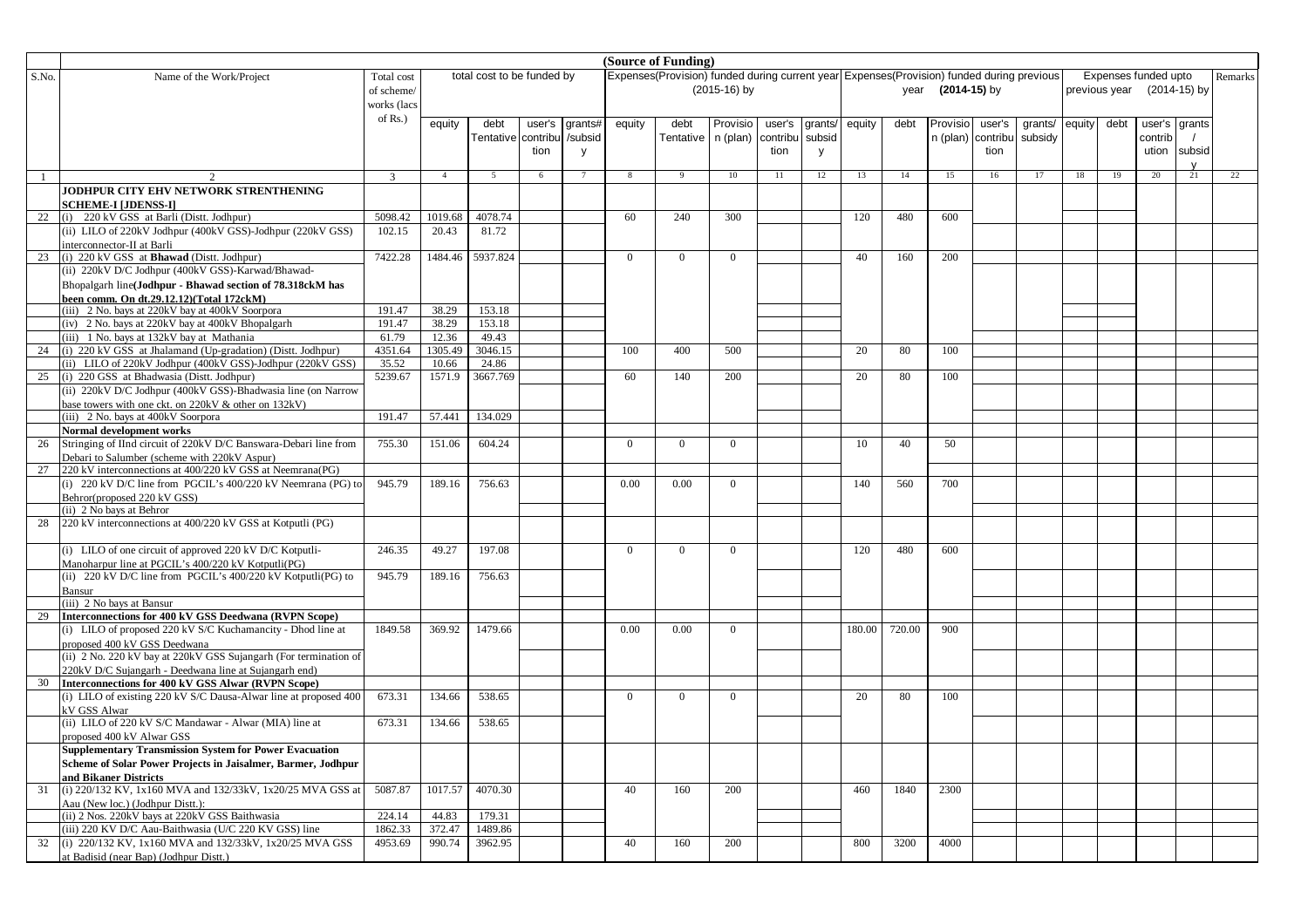|       |                                                                                                        |                |                | (Source of Funding)        |        |                |                |                                                                                           |                |          |         |        |       |                |          |         |        |               |                      |              |         |
|-------|--------------------------------------------------------------------------------------------------------|----------------|----------------|----------------------------|--------|----------------|----------------|-------------------------------------------------------------------------------------------|----------------|----------|---------|--------|-------|----------------|----------|---------|--------|---------------|----------------------|--------------|---------|
| S.No. | Name of the Work/Project                                                                               | Total cost     |                | total cost to be funded by |        |                |                | Expenses(Provision) funded during current year Expenses(Provision) funded during previous |                |          |         |        |       |                |          |         |        |               | Expenses funded upto |              | Remarks |
|       |                                                                                                        | of scheme/     |                |                            |        |                |                |                                                                                           | (2015-16) by   |          |         |        | year  | $(2014-15)$ by |          |         |        | previous year |                      | (2014-15) by |         |
|       |                                                                                                        | works (lacs    |                |                            |        |                |                |                                                                                           |                |          |         |        |       |                |          |         |        |               |                      |              |         |
|       |                                                                                                        | of Rs.)        | equity         | debt                       | user's | grants#        | equity         | debt                                                                                      | Provisio       | user's   | grants. | equity | debt  | Provisio       | user's   | grants/ | equity | debt          | user's grants        |              |         |
|       |                                                                                                        |                |                | Tentative contribu         |        | /subsid        |                | <b>Tentative</b>                                                                          | n (plan)       | contribu | subsic  |        |       | n (plan)       | contribu | subsidy |        |               | contrib              |              |         |
|       |                                                                                                        |                |                |                            | tion   | <b>y</b>       |                |                                                                                           |                | tion     | V       |        |       |                | tion     |         |        |               | ution subsid         |              |         |
|       |                                                                                                        | $\overline{3}$ | $\overline{4}$ | $5^{\circ}$                | 6      | $\overline{7}$ | 8              | 9                                                                                         | 10             | 11       | 12      | 13     | 14    | 15             | 16       | 17      | 18     | 19            | 20                   | 21           | 22      |
|       | (ii) 2 Nos. 220kV bays at 220kV GSS Bap                                                                | 224.14         | 44.83          | 179.31                     |        |                |                |                                                                                           |                |          |         |        |       |                |          |         |        |               |                      |              |         |
|       |                                                                                                        |                |                |                            |        |                |                |                                                                                           |                |          |         |        |       |                |          |         |        |               |                      |              |         |
|       | (iii) LILO of one circuit of 220 KV D/C Bap - Bhadla line at                                           | 698.37         | 139.67         | 558.70                     |        |                |                |                                                                                           |                |          |         |        |       |                |          |         |        |               |                      |              |         |
|       | <b>Badisid</b>                                                                                         |                |                |                            |        |                |                |                                                                                           |                |          |         |        |       |                |          |         |        |               |                      |              |         |
|       | (iv) 220 KV D/C Badisid-Aau (Proposed 220 KV GSS) line                                                 | 2327.91        | 465.58         | 1862.33                    |        |                |                |                                                                                           |                |          |         |        |       |                |          |         |        |               |                      |              |         |
|       | <b>KfW</b> funded schemes                                                                              |                |                |                            |        |                |                |                                                                                           |                |          |         |        |       |                |          |         |        |               |                      |              |         |
| 33    | (i) 220/132 KV, 1x160 MVA and 132/33kV, 1x20/25 MVA GSS at<br>Chatrail (Distt. Jaisalmer) (KfW)        | 4741.94        | 948.39         | 1896.78                    |        | 1896.78        | 700            | 1400                                                                                      | 3500           |          | 569.03  | 120    | 280   | 400            |          |         |        |               |                      |              |         |
|       | (ii) 2 Nos. 220kV bays at 220kV GSS Ramgarh (400kV GSS)                                                | 224.14         | 44.83          | 89.66                      |        | 89.6557        |                |                                                                                           |                |          | 26.897  |        |       |                |          |         |        |               |                      |              |         |
|       | (KfW)                                                                                                  |                |                |                            |        |                |                |                                                                                           |                |          |         |        |       |                |          |         |        |               |                      |              |         |
|       |                                                                                                        |                |                |                            |        |                |                |                                                                                           |                |          |         |        |       |                |          |         |        |               |                      |              |         |
|       | (iii) 220 KV D/C Chatrail-Ramgarh (U/C 400 KV GSS) line<br>(RVPN SCOPE)                                | 2793.49        | 838.05         | 1955.44                    |        |                |                |                                                                                           |                |          |         |        |       |                |          |         |        |               |                      |              |         |
| 34    | (i) 220/132 KV, 1x160 MVA and 132/33kV, 1x20/25 MVA GSS at                                             | 4921.26        | 984.25         | 1968.50                    |        | 1968.5         | 200            | 400                                                                                       | 1000           |          | 590.55  | 60.00  | 140   | 200            |          |         |        |               |                      |              |         |
|       | PS_1(New location) / Bajju (New location) (Bikaner Distt.): (KfW)                                      |                |                |                            |        |                |                |                                                                                           |                |          |         |        |       |                |          |         |        |               |                      |              |         |
|       | (ii) 2 Nos. 220kV bays at 400/220kV GSS Bhadla (KfW)                                                   | 224.14         | 44.83          | 89.66                      |        | 89.6557        |                |                                                                                           |                |          | 26.897  |        |       |                |          |         |        |               |                      |              |         |
|       | (iii) 220 KV D/C PS_1 / Bajju -Bhadla (U/C 400 KV GSS) line                                            | 2095.12        | 628.536        | 1466.584                   |        |                |                |                                                                                           |                |          |         |        |       |                |          |         |        |               |                      |              |         |
|       | (RVPN Scope)                                                                                           |                |                |                            |        |                |                |                                                                                           |                |          |         |        |       |                |          |         |        |               |                      |              |         |
| 35    | (i) 220/132 KV, 1x160 MVA and 132/33kV, 1x20/25 MVA GSS at                                             | 5133.01        | 1026.60        | 2053.20                    |        | 2053.2         | 200            | 400                                                                                       | 1000           |          | 615.96  | 60     | 140   | 200            |          |         |        |               |                      |              |         |
|       | Pokran (New loc.)(Jaisalmer Distt.):KfW<br>(ii) LILO of both circuits of U/C 220 KV D/C Ramgarh GTPP - | 465.58         | 93.12          | 186.23                     |        | 186.233        |                |                                                                                           |                |          | 55.87   |        |       |                |          |         |        |               |                      |              |         |
|       | Dechu line at Pokaran                                                                                  |                |                |                            |        |                |                |                                                                                           |                |          |         |        |       |                |          |         |        |               |                      |              |         |
| 36    | (i) 220/132 KV, 1x160 MVA and 132/33kV, 1x20/25 MVA GSS at                                             | 4921.26        | 984.25         | 1968.50                    |        | 1968.5         | 300            | 700                                                                                       | 1000           |          | 590.55  | 40     | 160   | 200            |          |         |        |               |                      |              |         |
|       | Kolayat (New loc.)(Bikaner Distt.):                                                                    |                |                |                            |        |                |                |                                                                                           |                |          |         |        |       |                |          |         |        |               |                      |              |         |
|       | (ii) 2 Nos. 220kV bays at 220kV GSS Gajner                                                             | 224.14         | 44.83          | 89.66                      |        | 89.6557        |                |                                                                                           |                |          | 26.897  |        |       |                |          |         |        |               |                      |              |         |
|       | (iii) 220 KV D/C Gajner (U/C 220 KV GSS)-Kolayat line                                                  | 698.37         | 139.67         | 279.35                     |        | 279.348        |                |                                                                                           |                |          | 83.804  |        |       |                |          |         |        |               |                      |              |         |
| 37    | Optical Fibre Cable System for 220kV & 132kV Schemes already                                           |                |                |                            |        |                |                |                                                                                           |                |          |         |        |       |                |          |         |        |               |                      |              |         |
|       | approved under Main Transmission System for New Solar & Wind                                           |                |                |                            |        |                |                |                                                                                           |                |          |         |        |       |                |          |         |        |               |                      |              |         |
|       | Power Plants & Smart Grid Applications. (ADB)                                                          |                |                |                            |        |                |                |                                                                                           |                |          |         |        |       |                |          |         |        |               |                      |              |         |
|       | (i) 220kV Transmission Lines already approved under Main                                               | 902.54         | 270.76         | 631.78                     |        |                | 270            | 630                                                                                       | 900            |          |         | 60     | 140   | 200            |          |         |        |               |                      |              |         |
|       | Transmission System for Solar & Wind Power Plants (Total Route                                         |                |                |                            |        |                |                |                                                                                           |                |          |         |        |       |                |          |         |        |               |                      |              |         |
|       | length 140kM)<br>(ii) Software Development for Integration/Innovation, Smart Grid                      | 128.93         | 38.68          | 90.25                      |        |                |                |                                                                                           |                |          |         |        |       |                |          |         |        |               |                      |              |         |
|       | Applications etc.                                                                                      |                |                |                            |        |                |                |                                                                                           |                |          |         |        |       |                |          |         |        |               |                      |              |         |
| 38    | LILO of both circuits of 220kV D/C Ramgarh GTPS- Dechu line at                                         | 641.81         | 128.36         | 513.45                     |        |                | $\overline{0}$ | $\overline{0}$                                                                            | $\overline{0}$ |          |         | 6.00   | 24.00 | 30             |          |         |        |               |                      |              |         |
|       | 400kV Ramgarh                                                                                          |                |                |                            |        |                |                |                                                                                           |                |          |         |        |       |                |          |         |        |               |                      |              |         |
|       | <b>Normal development works</b>                                                                        |                |                |                            |        |                |                |                                                                                           |                |          |         |        |       |                |          |         |        |               |                      |              |         |
| 39    | (i) 220/132kV, 1x160 MVA GSS at Sayla (Distt. Jalore)                                                  | 3522.28        | 704.46         | 2817.82                    |        |                | 200            | 800                                                                                       | 1000           |          |         | 560    | 2240  | 2800           |          |         |        |               |                      |              |         |
|       | (ii) 1 No. 220kV extension bay at 220kV GSS Jalore                                                     | 92.14          | 18.43          | 73.71                      |        |                |                |                                                                                           |                |          |         |        |       |                |          |         |        |               |                      |              |         |
|       | (iii) 220 kV D/C Bhinmal(400 kV GSS-PG)-Sayla (proposed 220                                            | 1744.99        | 349.00         | 1395.99                    |        |                |                |                                                                                           |                |          |         |        |       |                |          |         |        |               |                      |              |         |
|       | kV GSS) line                                                                                           |                |                |                            |        |                |                |                                                                                           |                |          |         |        |       |                |          |         |        |               |                      |              |         |
|       | (iv) 220 kV S/C Jalore -Sayla(proposed 220 kV GSS) line                                                | 1129.29        | 225.86         | 903.43                     |        |                |                |                                                                                           |                |          |         |        |       |                |          |         |        |               |                      |              |         |
|       |                                                                                                        |                |                |                            |        |                |                |                                                                                           |                |          |         |        |       |                |          |         |        |               |                      |              |         |
| 40    | 220/132kV, 1x160 MVA GSS at Vatika (Distt. Jaipur)<br>(i)                                              | 4641.44        | 928.29         | 3713.15                    |        |                | 160            | 640                                                                                       | 800            |          |         | 300    | 1200  | 1500           |          |         |        |               |                      |              |         |
|       |                                                                                                        |                |                |                            |        |                |                |                                                                                           |                |          |         |        |       |                |          |         |        |               |                      |              |         |
|       | (ii) 220 kV D/C Jaipur (South-PG) - Vatika line.                                                       | 1036.91        | 207.38         | 829.53                     |        |                |                |                                                                                           |                |          |         |        |       |                |          |         |        |               |                      |              |         |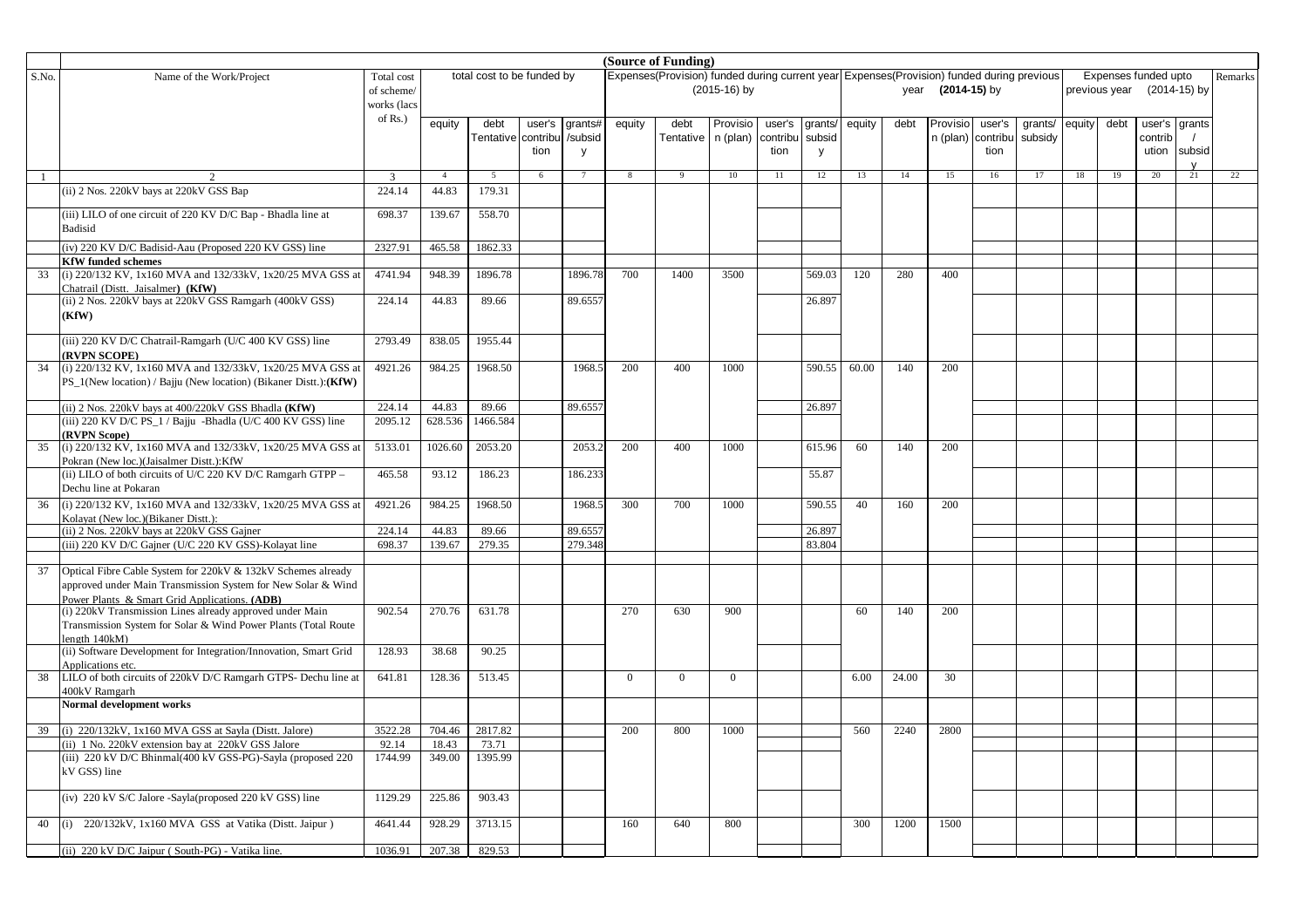|          |                                                                                                                         |                   |                  |                            |        |                    | (Source of Funding) |                                                                                           |                |          |                   |        |        |                   |          |         |        |               |                      |    |         |
|----------|-------------------------------------------------------------------------------------------------------------------------|-------------------|------------------|----------------------------|--------|--------------------|---------------------|-------------------------------------------------------------------------------------------|----------------|----------|-------------------|--------|--------|-------------------|----------|---------|--------|---------------|----------------------|----|---------|
| S.No.    | Name of the Work/Project                                                                                                | Total cost        |                  | total cost to be funded by |        |                    |                     | Expenses(Provision) funded during current year Expenses(Provision) funded during previous |                |          |                   |        |        |                   |          |         |        |               | Expenses funded upto |    | Remarks |
|          |                                                                                                                         | of scheme/        |                  |                            |        |                    |                     |                                                                                           | (2015-16) by   |          |                   |        |        | year (2014-15) by |          |         |        | previous year | (2014-15) by         |    |         |
|          |                                                                                                                         | works (lacs       |                  |                            |        |                    |                     |                                                                                           |                |          |                   |        |        |                   |          |         |        |               |                      |    |         |
|          |                                                                                                                         | of Rs.)           |                  | debt                       | user's |                    | equity              | debt                                                                                      | Provisio       | user's   |                   | equity | debt   | Provisio          | user's   | grants/ | equity | debt          | user's grants        |    |         |
|          |                                                                                                                         |                   | equity           | Tentative contribu         |        | grants#<br>/subsid |                     | Tentative   n (plan)                                                                      |                | contribu | grants/<br>subsid |        |        | n (plan)          | contribu | subsidy |        |               | contrib              |    |         |
|          |                                                                                                                         |                   |                  |                            | tion   | <b>V</b>           |                     |                                                                                           |                | tion     | V                 |        |        |                   | tion     |         |        |               | ution subsid         |    |         |
|          |                                                                                                                         |                   |                  |                            |        |                    |                     |                                                                                           |                |          |                   |        |        |                   |          |         |        |               |                      |    |         |
|          |                                                                                                                         | 3                 | $\overline{4}$   | 5                          | 6      |                    | 8                   | $\mathbf{Q}$                                                                              | 10             | 11       | 12                | 13     | 14     | 15                | 16       | 17      | 18     | 19            | 20                   | 21 | 22      |
|          | (iii) LILO of 220kV S/C KTPS- Sanganer line at proposed                                                                 | 276.51            | 55.30            | 221.21                     |        |                    |                     |                                                                                           |                |          |                   |        |        |                   |          |         |        |               |                      |    |         |
|          | 220kV Vatika.                                                                                                           |                   |                  |                            |        |                    |                     |                                                                                           |                |          |                   |        |        |                   |          |         |        |               |                      |    |         |
|          |                                                                                                                         |                   |                  |                            |        |                    |                     |                                                                                           |                |          |                   |        |        |                   |          |         |        |               |                      |    |         |
|          | 41 (i) 220/132kV GSS at Danta Ramgarh (Distt. Sikar)                                                                    | 2199.65           | 439.93           | 1759.72                    |        |                    | 400                 | 1600                                                                                      | 2000           |          |                   | 260    | 1040   | 1300              |          |         |        |               |                      |    |         |
|          | (ii) 1 Nos bay at 220kV GSS Renwal                                                                                      | 90.58             | 18.12            | 72.46                      |        |                    |                     |                                                                                           |                |          |                   |        |        |                   |          |         |        |               |                      |    |         |
|          | (iii) 1 Nos bay at 220kV GSS Dhod                                                                                       | 90.58             | 18.12            | 72.46                      |        |                    |                     |                                                                                           |                |          |                   |        |        |                   |          |         |        |               |                      |    |         |
|          | 220 kV S/C Renwal-Danta Ramgarh line<br>(iv)                                                                            | 564.06            | 112.81           | 451.25                     |        |                    |                     |                                                                                           |                |          |                   |        |        |                   |          |         |        |               |                      |    |         |
|          | 220 kV S/C Dhod -Danta Ramgarh line<br>(v)                                                                              | 705.07            | 141.01           | 564.06                     |        |                    |                     |                                                                                           |                |          |                   |        |        |                   |          |         |        |               |                      |    |         |
| 42       | 220/132kV, 1x160 MVA GSS at Goner (Distt. Jaipur)<br>(i)                                                                | 4890.26           | 978.05           | 3912.21                    |        |                    | 900                 | 3600                                                                                      | 4500           |          |                   | 220    | 880    | 1100              |          |         |        |               |                      |    |         |
|          | (ii LILO of one circuit of proposed 220kV D/C Jaipur (South) -                                                          | 1209.73           | 241.95           | 967.78                     |        |                    |                     |                                                                                           |                |          |                   |        |        |                   |          |         |        |               |                      |    |         |
|          | Chaksu line at proposed 220kV GSS Goner.                                                                                |                   |                  |                            |        |                    |                     |                                                                                           |                |          |                   |        |        |                   |          |         |        |               |                      |    |         |
| 43       | Conectivity with PGCIL's under construction 400/220kV GSS                                                               |                   |                  |                            |        |                    |                     |                                                                                           |                |          |                   |        |        |                   |          |         |        |               |                      |    |         |
|          | Jaipur (South-PG)                                                                                                       |                   |                  |                            |        |                    |                     |                                                                                           |                |          |                   |        |        |                   |          |         |        |               |                      |    |         |
|          |                                                                                                                         |                   |                  |                            |        |                    |                     |                                                                                           |                |          |                   |        |        |                   |          |         |        |               |                      |    |         |
|          | (i) 220/132kV, 1x160 MVA GSS at Chaksu (Distt. Jaipur)                                                                  | 2317.25           | 463.45           | 1853.80                    |        |                    | $\overline{0}$      | $\overline{0}$                                                                            | $\overline{0}$ |          |                   | 120    | 480    | 600               |          |         |        |               |                      |    |         |
|          | LILO of 220 kV S/C Duni - SEZ (220kV GSS) line at<br>(ii)                                                               | 1011.83           | 202.37           | 809.46                     |        |                    |                     |                                                                                           |                |          |                   |        |        |                   |          |         |        |               |                      |    |         |
|          | PGCIL's 400/220kV GSS Jaipur (South)                                                                                    |                   |                  |                            |        |                    |                     |                                                                                           |                |          |                   |        |        |                   |          |         |        |               |                      |    |         |
| $44$ (i) | 220/132kV, 1x100 MVA GSS at Laxmangarh (Up-                                                                             | 2143.84           | 428.77           | 1715.07                    |        |                    | $\overline{0}$      | $\overline{0}$                                                                            | $\overline{0}$ |          |                   | 40     | 160    | 200               |          |         |        |               |                      |    |         |
|          | gradation) (Distt. Sikar)                                                                                               |                   |                  |                            |        |                    |                     |                                                                                           |                |          |                   |        |        |                   |          |         |        |               |                      |    |         |
|          | (ii) LILO of 220 kV S/C Ratangarh-Reengus line at proposed 220                                                          | 140.50            | 28.10            | 112.40                     |        |                    |                     |                                                                                           |                |          |                   |        |        |                   |          |         |        |               |                      |    |         |
|          | kV GSS Laxmangarh                                                                                                       |                   |                  |                            |        |                    |                     |                                                                                           |                |          |                   |        |        |                   |          |         |        |               |                      |    |         |
|          |                                                                                                                         |                   |                  |                            |        |                    |                     |                                                                                           |                |          |                   |        |        |                   |          |         |        |               |                      |    |         |
| 45       | (i) LILO of one ckt. Of under construction 220kV D/C Ramgarh                                                            | 926.48            | 185.296          | 741.184                    |        |                    | $\overline{0}$      | $\overline{0}$                                                                            | $\overline{0}$ |          |                   | 60     | 240    | 300               |          |         |        |               |                      |    |         |
|          | GTPS - Dechu line at 220kV GSS Amarsagar.                                                                               |                   |                  |                            |        |                    |                     |                                                                                           |                |          |                   |        |        |                   |          |         |        |               |                      |    |         |
|          | (ii) 2 No. bays at 220kV GSS Amarsagar.                                                                                 |                   |                  |                            |        |                    |                     |                                                                                           |                |          |                   |        |        |                   |          |         |        |               |                      |    |         |
|          |                                                                                                                         |                   |                  |                            |        |                    |                     |                                                                                           |                |          |                   |        |        |                   |          |         |        |               |                      |    |         |
|          | <b>Composite Power Evacuation System [Chhabra Super Critical</b>                                                        |                   |                  |                            |        |                    |                     |                                                                                           |                |          |                   |        |        |                   |          |         |        |               |                      |    |         |
| 46       | (i) LILO 220kV Ajmer-Beawar Line at 400kV Ajmer GSS                                                                     | 408.5             | 81.70            | 326.80                     |        |                    | 10                  | 40                                                                                        | 50             |          |                   | 20     | 80     | 100               |          |         |        |               |                      |    |         |
| 47       | (ii) LILO 220kV Ajmer-Kishangarh Line at 400kV Ajmer GSS                                                                | 408.5             | 81.70            | 326.80                     |        |                    |                     |                                                                                           |                |          |                   |        |        |                   |          |         |        |               |                      |    |         |
|          |                                                                                                                         |                   |                  |                            |        |                    |                     |                                                                                           |                |          |                   |        |        |                   |          |         |        |               |                      |    |         |
|          | Normal development works                                                                                                |                   |                  |                            |        |                    |                     |                                                                                           |                |          |                   |        |        |                   |          |         |        |               |                      |    |         |
| 48       | (i) 220 kV S/C Sirohi- Pindwara line                                                                                    | 736.38            | 220.91           | 515.47                     |        |                    | 150                 | 350                                                                                       | 500            |          |                   | 60.00  | 140.00 | 200               |          |         |        |               |                      |    |         |
|          | (ii) 1 no.bays at 220kV GSS Sirohi                                                                                      |                   |                  |                            |        |                    |                     |                                                                                           |                |          |                   |        |        |                   |          |         |        |               |                      |    |         |
|          | (iii) 1 no.bays at 220kV GSS Pindwara                                                                                   |                   |                  |                            |        |                    |                     |                                                                                           |                |          |                   |        |        |                   |          |         |        |               |                      |    |         |
| 49       | (i) 220 GSS at Kuchera (New location) (Distt. Nagaur)<br>(ii) LILO of 220 kV Nagaur - Merta line at proposed 220 kV GSS | 3145.95<br>400.56 | 943.79<br>120.17 | 2202.17<br>280.39          |        |                    | 600                 | 1400                                                                                      | 2000           |          |                   | 150    | 350    | 500               |          |         |        |               |                      |    |         |
|          | Kuchera                                                                                                                 |                   |                  |                            |        |                    |                     |                                                                                           |                |          |                   |        |        |                   |          |         |        |               |                      |    |         |
| 50       | (i) 220/132kV GSS at Mandalgarh(New) (Distt. Bhilwara)                                                                  | 3105.93           | 931.78           | 2174.15                    |        |                    | 600                 | 1400                                                                                      | 2000           |          |                   | 90     | 210    | 300               |          |         |        |               |                      |    |         |
|          |                                                                                                                         |                   |                  |                            |        |                    |                     |                                                                                           |                |          |                   |        |        |                   |          |         |        |               |                      |    |         |
|          | (ii) LILO of 220kV Kota (PG) -Bhilwara line at proposed 220 kV                                                          | 601.93            | 180.58           | 421.35                     |        |                    |                     |                                                                                           |                |          |                   |        |        |                   |          |         |        |               |                      |    |         |
|          | <b>GSS Mandalgarh</b>                                                                                                   |                   |                  |                            |        |                    |                     |                                                                                           |                |          |                   |        |        |                   |          |         |        |               |                      |    |         |
|          | 51 (i) 220/132kV GSS at Chonkarwada (Distt. Bharatpur)                                                                  | 3277.35           | 983.21           | 2294.15                    |        |                    | 840                 | 1960                                                                                      | 2800           |          |                   | 300    | 700    | 1000              |          |         |        |               |                      |    |         |
|          | (ii) 220 kV D/C Hindaun (400kV GSS)-Chonkarwada line                                                                    | 1886.79           | 566.04           | 1320.75                    |        |                    |                     |                                                                                           |                |          |                   |        |        |                   |          |         |        |               |                      |    |         |
|          | (iii) LILO of 220kV S/C Mandawar-Nadbai-Bharatpur line at                                                               | 105.00            | 31.50            | 73.50                      |        |                    |                     |                                                                                           |                |          |                   |        |        |                   |          |         |        |               |                      |    |         |
|          | 220kV Chonkarwada                                                                                                       |                   |                  |                            |        |                    |                     |                                                                                           |                |          |                   |        |        |                   |          |         |        |               |                      |    |         |
|          | (iv) 2 No. 220kV bays at 400kV GSS Hindaun                                                                              | 181.16            | 54.35            | 126.81                     |        |                    |                     |                                                                                           |                |          |                   |        |        |                   |          |         |        |               |                      |    |         |
|          | (v) 2 No. 132kV bays at GSS Bhusawar                                                                                    | 119.40            | 35.82            | 83.58                      |        |                    |                     |                                                                                           |                |          |                   |        |        |                   |          |         |        |               |                      |    |         |
|          | (vi) 2 No. 132kV bays at GSS Mahuwa                                                                                     | 119.40            | 35.82            | 83.58                      |        |                    |                     |                                                                                           |                |          |                   |        |        |                   |          |         |        |               |                      |    |         |
|          | 52 (i) 220/132kV GSS at Behror (Distt. Alwar)                                                                           | 4251.75           |                  | 1275.53 2976.225           |        |                    | 750                 | 1750                                                                                      | 2500           |          |                   | 150    | 350    | 500               |          |         |        |               |                      |    |         |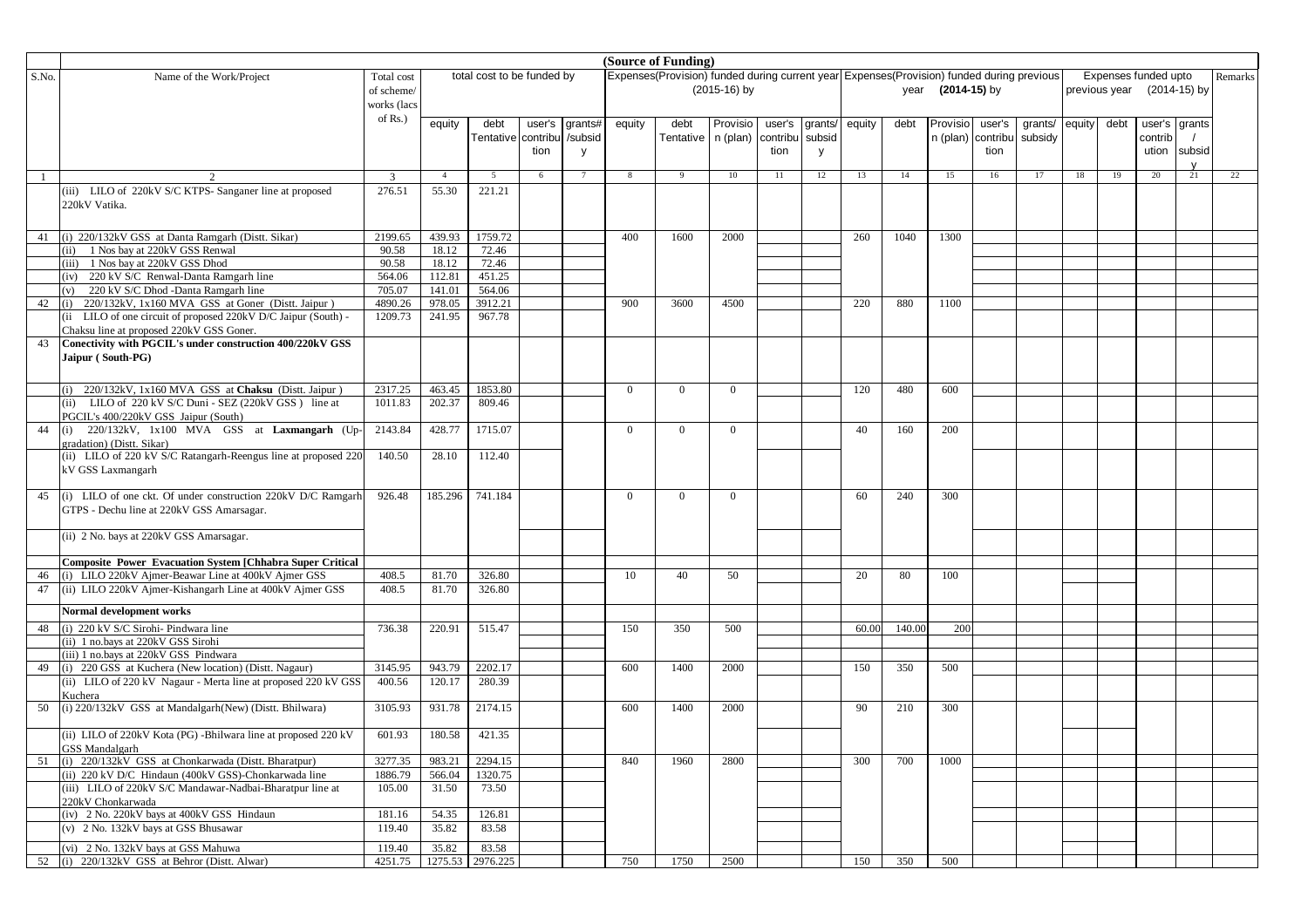| (Source of Funding) |                                                                                   |             |                  |                            |        |              |                |                                                                                           |                |          |         |                   |                   |              |          |         |        |               |                      |                        |         |
|---------------------|-----------------------------------------------------------------------------------|-------------|------------------|----------------------------|--------|--------------|----------------|-------------------------------------------------------------------------------------------|----------------|----------|---------|-------------------|-------------------|--------------|----------|---------|--------|---------------|----------------------|------------------------|---------|
| S.No.               | Name of the Work/Project                                                          | Total cost  |                  | total cost to be funded by |        |              |                | Expenses(Provision) funded during current year Expenses(Provision) funded during previous |                |          |         |                   |                   |              |          |         |        |               | Expenses funded upto |                        | Remarks |
|                     |                                                                                   | of scheme/  |                  |                            |        |              |                |                                                                                           | (2015-16) by   |          |         |                   | year              | (2014-15) by |          |         |        | previous year |                      | (2014-15) by           |         |
|                     |                                                                                   | works (lacs |                  |                            |        |              |                |                                                                                           |                |          |         |                   |                   |              |          |         |        |               |                      |                        |         |
|                     |                                                                                   | of Rs.)     | equity           | debt                       | user's | grants#      | equity         | debt                                                                                      | Provisio       | user's   | grants/ | equity            | debt              | Provisio     | user's   | grants/ | equity | debt          | user's grants        |                        |         |
|                     |                                                                                   |             |                  | Tentative contribu         |        | /subsid      |                | Tentative                                                                                 | n (plan)       | contribu | subsid  |                   |                   | n (plan)     | contribu | subsidy |        |               | contrib              |                        |         |
|                     |                                                                                   |             |                  |                            | tion   |              |                |                                                                                           |                | tion     |         |                   |                   |              | tion     |         |        |               |                      |                        |         |
|                     |                                                                                   |             |                  |                            |        | $\mathsf{v}$ |                |                                                                                           |                |          | y       |                   |                   |              |          |         |        |               | ution                | subsid<br>$\mathbf{v}$ |         |
|                     |                                                                                   | 3           | $\overline{4}$   | 5                          | 6      | 7            | 8              | $\mathbf{Q}$                                                                              | 10             | 11       | 12      | 13                | 14                | 15           | 16       | 17      | 18     | 19            | 20                   | 21                     | 22      |
|                     | (ii) LILO of one circuit of 220 kV D/C Neemrana-Kotputli line at                  | 344.85      | 103.46           | 241.40                     |        |              |                |                                                                                           |                |          |         |                   |                   |              |          |         |        |               |                      |                        |         |
|                     | proposed 220kV GSS Behror                                                         |             |                  |                            |        |              |                |                                                                                           |                |          |         |                   |                   |              |          |         |        |               |                      |                        |         |
|                     |                                                                                   |             |                  |                            |        |              |                |                                                                                           |                |          |         |                   |                   |              |          |         |        |               |                      |                        |         |
| 53                  | (i) 220/132kV GSS at Bansur (Distt. Alwar)                                        | 3041.24     | 912.37           | 2128.87                    |        |              | 750            | 1750                                                                                      | 2500           |          |         | 180               | 420               | 600          |          |         |        |               |                      |                        |         |
|                     | (ii) LILO of 220 kV S/C Alwar-Kotputli line at proposed 220 kV                    | 70.73       | 21.22            | 49.51                      |        |              |                |                                                                                           |                |          |         |                   |                   |              |          |         |        |               |                      |                        |         |
|                     | GSS at Bansur                                                                     |             |                  |                            |        |              |                |                                                                                           |                |          |         |                   |                   |              |          |         |        |               |                      |                        |         |
|                     | 54 (i) 220/132kV GSS at Amberi (Distt. Udaipur)                                   | 4180.77     | 1254.23          | 2926.54                    |        |              | 750            | 1750                                                                                      | 2500           |          |         | 90                | 210               | 300          |          |         |        |               |                      |                        |         |
|                     | (ii) LILO of 220 kV S/C Kankroli(PG)-Debari line at proposed                      |             |                  |                            |        |              |                |                                                                                           |                |          |         |                   |                   |              |          |         |        |               |                      |                        |         |
|                     | 220 kV GSS Amberi                                                                 |             |                  |                            |        |              |                |                                                                                           |                |          |         |                   |                   |              |          |         |        |               |                      |                        |         |
|                     | Power Evacuation System for Proposed Wind Project in                              |             |                  |                            |        |              |                |                                                                                           |                |          |         |                   |                   |              |          |         |        |               |                      |                        |         |
|                     | Banswara and Pratapgarh area.                                                     |             |                  |                            |        |              |                |                                                                                           |                |          |         |                   |                   |              |          |         |        |               |                      |                        |         |
| 55                  | (i) 220/132kV,1x100MVA GSS at Pratapgarh (Up-gradatation)                         | 2635.20     | 527.04           | 2108.16                    |        |              | 840            | 3360                                                                                      | 4200           |          |         | 400               | 1600              | 2000         |          |         |        |               |                      |                        |         |
|                     | (ii) 2 Nos bays at 220kV GSS Chittorgarh                                          |             |                  |                            |        |              |                |                                                                                           |                |          |         |                   |                   |              |          |         |        |               |                      |                        |         |
|                     | (iii) 2 Nos bays at 220kV GSS Nimbahera                                           |             |                  |                            |        |              |                |                                                                                           |                |          |         |                   |                   |              |          |         |        |               |                      |                        |         |
|                     | (iv) 220 kV D/C Banswara(switching station)-Pratapgarh line                       | 2398.56     | 479.71           | 1918.85                    |        |              |                |                                                                                           |                |          |         |                   |                   |              |          |         |        |               |                      |                        |         |
|                     | (v) 220 kV D/C Pratapgarh-Chittorgarh (400 kV GSS) line with                      | 4111.82     | 822.36           | 3289.46                    |        |              |                |                                                                                           |                |          |         |                   |                   |              |          |         |        |               |                      |                        |         |
|                     | one circuit via 220 kV GSS Nimbhahera                                             |             |                  |                            |        |              |                |                                                                                           |                |          |         |                   |                   |              |          |         |        |               |                      |                        |         |
|                     | 56 (i) 220kV Switching Station at Banswara                                        | 2575.74     | 772.72           | 1803.02                    |        |              | 300            | 700                                                                                       | 1000           |          |         | 15                | 35                | 50           |          |         |        |               |                      |                        |         |
|                     | (ii) 2 Nos bays at 220kV GSS Banswara                                             | 181.16      | 54.35            | 126.81                     |        |              |                |                                                                                           |                |          |         |                   |                   |              |          |         |        |               |                      |                        |         |
|                     | (iii) 220 kV D/C line between 220 kV Switching Station at                         | 343.53      | 103.059          | 240.471                    |        |              |                |                                                                                           |                |          |         |                   |                   |              |          |         |        |               |                      |                        |         |
|                     | Banswara & 220 kV GSS Banswara                                                    |             |                  |                            |        |              |                |                                                                                           |                |          |         |                   |                   |              |          |         |        |               |                      |                        |         |
|                     | (iv) Termination of approved 220 kV D/C Banswara SCTPS-                           |             |                  |                            |        |              |                |                                                                                           |                |          |         |                   |                   |              |          |         |        |               |                      |                        |         |
|                     | Banswara (220 kV GSS) line at 220 kV Switching Station                            |             |                  |                            |        |              |                |                                                                                           |                |          |         |                   |                   |              |          |         |        |               |                      |                        |         |
|                     | <b>Banswara</b>                                                                   |             |                  |                            |        |              |                |                                                                                           |                |          |         |                   |                   |              |          |         |        |               |                      |                        |         |
|                     | <b>Normal Development Works</b>                                                   |             |                  |                            |        |              |                |                                                                                           |                |          |         |                   |                   |              |          |         |        |               |                      |                        |         |
| 57                  | (i) 220/132kV, 2x160 MVA GSS at NPH Jodhpur (Up-                                  | 3213.46     | 642.69           | 2570.77                    |        |              | 1200           | 4800                                                                                      | 6000           |          |         | 140               | 560               | 700          |          |         |        |               |                      |                        |         |
|                     | gradation)<br>(ii) 220 kV D/C 1000 SQ. MM XLPE Cable between Jodhpur(220          |             | 1422.01          | 5688.05                    |        |              |                |                                                                                           |                |          |         |                   |                   |              |          |         |        |               |                      |                        |         |
|                     |                                                                                   | 7110.06     |                  |                            |        |              |                |                                                                                           |                |          |         |                   |                   |              |          |         |        |               |                      |                        |         |
|                     | kV GSS) & proposed 220 kV GSS NPH<br>(iii) 2 Nos. 220kV bays at 220kV GSS Jodhpur | 227.22      | 45.44            | 181.78                     |        |              |                |                                                                                           |                |          |         |                   |                   |              |          |         |        |               |                      |                        |         |
| 58                  | $(i)$ 220/132kV, 1x100 MVA GSS at Jethana (Distt. Ajmer)                          | 4264.77     | 1279.43          | 2985.34                    |        |              | 900            | 2100                                                                                      | 3000           |          |         | 510               | 1190              | 1700         |          |         |        |               |                      |                        |         |
|                     | (ii) $2$ Nos. 220kV bays at 400/220kV GSS Ajmer (2x82.24)                         | 184.28      | 55.28            | 129.00                     |        |              |                |                                                                                           |                |          |         |                   |                   |              |          |         |        |               |                      |                        |         |
|                     | (iii) 1 No. 132kV extension bay at 132kV GSS Saradhana                            | 60.72       | 18.22            | 42.51                      |        |              |                |                                                                                           |                |          |         |                   |                   |              |          |         |        |               |                      |                        |         |
|                     | (iv) LILO of 220 kV S/C Ras-Merta line at proposed 220 kV GSS                     | 699.34      | 209.80           | 489.54                     |        |              |                |                                                                                           |                |          |         |                   |                   |              |          |         |        |               |                      |                        |         |
|                     | Jethana                                                                           |             |                  |                            |        |              |                |                                                                                           |                |          |         |                   |                   |              |          |         |        |               |                      |                        |         |
|                     | (v) 220kV D/C Ajmer (400 kV GSS)-Jethana (proposed 220 kV                         | 719.45      | 215.84           | 503.62                     |        |              |                |                                                                                           |                |          |         |                   |                   |              |          |         |        |               |                      |                        |         |
|                     | GSS) line                                                                         |             |                  |                            |        |              |                |                                                                                           |                |          |         |                   |                   |              |          |         |        |               |                      |                        |         |
| 59                  | (i) 220/132kV, 1X100 MVA &132/33kV,1X20/25 MVA GSS a                              | 3265.96     | 979.79           | 2286.17                    |        |              | 750            | 1750                                                                                      | 2500           |          |         | 90                | 210               | 300          |          |         |        |               |                      |                        |         |
|                     | Niwana (Distt. Jaipur)                                                            |             |                  |                            |        |              |                |                                                                                           |                |          |         |                   |                   |              |          |         |        |               |                      |                        |         |
|                     | (ii) LILO 220kV S/C heerapura- Babai line at proposed 220kV                       | 25.90       | 7.77             | 18.13                      |        |              |                |                                                                                           |                |          |         |                   |                   |              |          |         |        |               |                      |                        |         |
|                     | gss Niwana                                                                        |             |                  |                            |        |              |                |                                                                                           |                |          |         |                   |                   |              |          |         |        |               |                      |                        |         |
| 60                  | (i) 220/132kV, 1x160MVA GSS at Bherunda (Distt. Nagaur)                           | 2477.41     | 743.22           | 1734.19                    |        |              | 1050           | 2450                                                                                      | 3500           |          |         | 150               | 350               | 500          |          |         |        |               |                      |                        |         |
|                     | (ii) $220 \text{ kV} \text{D/C}$ , Ajmer (400kV) - Bherunda line                  | 1894.78     | 568.43   1326.35 |                            |        |              |                |                                                                                           |                |          |         |                   |                   |              |          |         |        |               |                      |                        |         |
| $\mathbf{IV}$       | <b>132kV SCHEMES</b>                                                              |             |                  |                            |        |              |                |                                                                                           |                |          |         |                   |                   |              |          |         |        |               |                      |                        |         |
|                     | <b>Normal Development Schemes</b>                                                 |             |                  |                            |        |              |                |                                                                                           |                |          |         |                   |                   |              |          |         |        |               |                      |                        |         |
| -1                  | 132kV S/C Madri-Dakan Kotda (Transport Nagar) line with 132kV                     | 1200.79     | 240.16           | 960.63                     |        |              | 0.00           | 0.00                                                                                      | $\overline{0}$ |          |         | 10.00             | 40.00             | 50           |          |         |        |               |                      |                        |         |
|                     | GSS at Dakan Kotda (Transport Nagar), Udaipur                                     |             |                  |                            |        |              |                |                                                                                           |                |          |         |                   |                   |              |          |         |        |               |                      |                        |         |
| 2                   | (i) 132/33kV, 20/25MVA GSS at Narainpur PS Thanagazi                              | 1283.11     | 256.62           | 1026.49                    |        |              | $\overline{0}$ | $\overline{0}$                                                                            | $\overline{0}$ |          |         | 10                | 40                | 50           |          |         |        |               |                      |                        |         |
|                     | (Alwar)                                                                           |             |                  |                            |        |              |                |                                                                                           |                |          |         |                   |                   |              |          |         |        |               |                      |                        |         |
|                     | (ii) LILO 132kV Bansur-Thanagazi                                                  | 64.10       | 12.82            | 51.28                      |        |              |                |                                                                                           |                |          |         |                   |                   |              |          |         |        |               |                      |                        |         |
|                     | 3 (i) 132 kV GSS at <b>Bilwadi</b> (Virat Nagar) (Distt.Jaipur)                   | 1271.70     | 254.34           | 1017.36<br>204.50          |        |              | $\overline{0}$ | $\overline{0}$                                                                            | $\overline{0}$ |          |         | 10.00<br>$0.00\,$ | 40.00<br>$0.00\,$ | 50           |          |         |        |               |                      |                        |         |
|                     | (ii) LILO of 132kV Paota-Shahpura line                                            | 255.63      | 51.13            |                            |        |              |                |                                                                                           |                |          |         |                   |                   |              |          |         |        |               |                      |                        |         |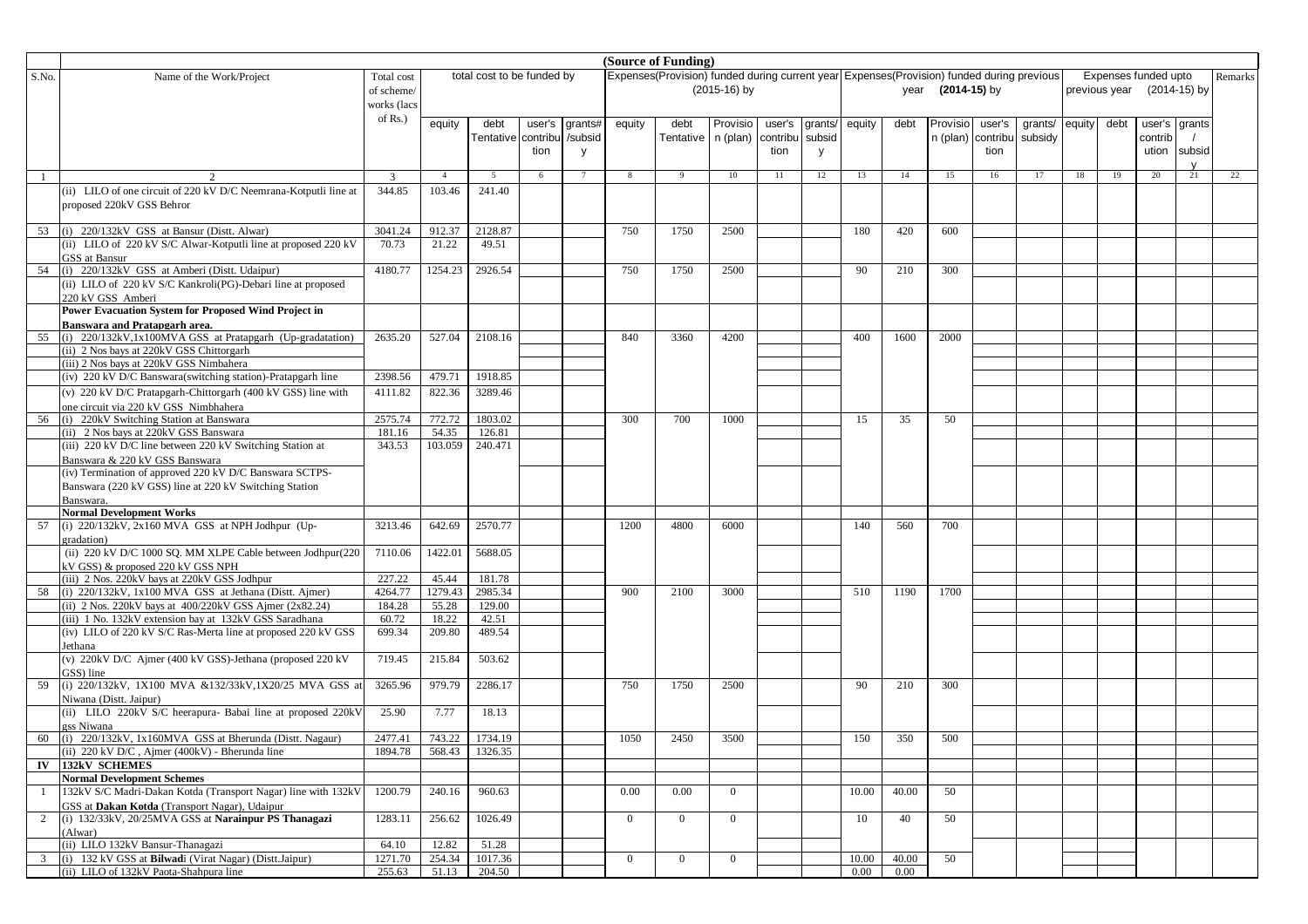|        |                                                                                                                      | (Source of Funding) |                |                            |        |         |                |                                                                                           |                |          |         |        |       |              |          |         |        |               |                      |              |         |
|--------|----------------------------------------------------------------------------------------------------------------------|---------------------|----------------|----------------------------|--------|---------|----------------|-------------------------------------------------------------------------------------------|----------------|----------|---------|--------|-------|--------------|----------|---------|--------|---------------|----------------------|--------------|---------|
| S.No.  | Name of the Work/Project                                                                                             | Total cost          |                | total cost to be funded by |        |         |                | Expenses(Provision) funded during current year Expenses(Provision) funded during previous |                |          |         |        |       |              |          |         |        |               | Expenses funded upto |              | Remarks |
|        |                                                                                                                      | of scheme/          |                |                            |        |         |                |                                                                                           | $(2015-16)$ by |          |         |        | year  | (2014-15) by |          |         |        | previous year |                      | (2014-15) by |         |
|        |                                                                                                                      | works (lacs         |                |                            |        |         |                |                                                                                           |                |          |         |        |       |              |          |         |        |               |                      |              |         |
|        |                                                                                                                      | of Rs.)             | equity         | debt                       | user's | grants# | equity         | debt                                                                                      | Provisio       | user's   | grants/ | equity | debt  | Provisio     | user's   | grants/ | equity | debt          | user's grants        |              |         |
|        |                                                                                                                      |                     |                | Tentative contribu         |        | /subsid |                | Tentative   n (plan)                                                                      |                | contribu | subsid  |        |       | n (plan)     | contribu | subsidy |        |               | contrib              |              |         |
|        |                                                                                                                      |                     |                |                            | tion   | y       |                |                                                                                           |                | tion     | y       |        |       |              | tion     |         |        |               | ution subsid         |              |         |
|        |                                                                                                                      |                     |                |                            |        |         |                |                                                                                           |                |          |         |        |       |              |          |         |        |               |                      |              |         |
|        |                                                                                                                      | 3                   | $\overline{4}$ | 5                          | 6      |         | 8              |                                                                                           | 10             | 11       | 12      | 13     | 14    | 15           | 16       | 17      | 18     | 19            | 20                   | 21           | 22      |
| 4      | (i) 132kV GSS at Sawalpura Tanwaran (Sikar)                                                                          | 1250.18             | 250.04         | 1000.14                    |        |         | $\Omega$       | $\Omega$                                                                                  | $\Omega$       |          |         | 10     | 40    | 50           |          |         |        |               |                      |              |         |
|        | (ii) 132kV S/C Ajeetgarh -Sawalpura Tanwaran line                                                                    | 245.83              | 49.166         | 196.664                    |        |         |                |                                                                                           |                |          |         |        |       |              |          |         |        |               |                      |              |         |
|        | (iii) 1 No. Bay at 132kV GSS at Ajeetgarh                                                                            |                     |                |                            |        |         |                |                                                                                           |                |          |         |        |       |              |          |         |        |               |                      |              |         |
|        |                                                                                                                      |                     |                |                            |        |         |                |                                                                                           |                |          |         |        |       |              |          |         |        |               |                      |              |         |
|        | (i) 132 kV GSS at Mehara (Distt.Jhunjhunu)                                                                           | 1271.70             | 254.34         | 1017.36                    |        |         | $\overline{0}$ | $\Omega$                                                                                  | $\Omega$       |          |         | 10     | 40    | 50           |          |         |        |               |                      |              |         |
|        | (ii) LILO of 132kV Khetri Nagar-Babai line                                                                           | 107.16              | 21.43          | 85.73                      |        |         |                |                                                                                           |                |          |         |        |       |              |          |         |        |               |                      |              |         |
|        | 132/33kV, 20/25MVA GSS at Masuda (Ajmer)                                                                             | 1283.11             | 256.62         | 1026.49                    |        |         | 0.00           | 0.00                                                                                      | $\overline{0}$ |          |         | 10.00  | 40.00 | 50           |          |         |        |               |                      |              |         |
| $\tau$ | JAIPUR CITY EHV NETWORK STRENTHENING SCHEME-III                                                                      |                     |                |                            |        |         |                |                                                                                           |                |          |         |        |       |              |          |         |        |               |                      |              |         |
|        | [JENSS-III]                                                                                                          |                     |                |                            |        |         |                |                                                                                           |                |          |         |        |       |              |          |         |        |               |                      |              |         |
|        | (i) 132 kV GIS Substation at MNIT (Jaipur)                                                                           | 3751.11             | 750.22         | 3000.89                    |        |         | $\mathbf{0}$   | $\Omega$                                                                                  | $\Omega$       |          |         | 60     | 240   | 300          |          |         |        |               |                      |              |         |
|        | (ii) 132 kV S/C Cable system between 220 kV IGN and 132 kV                                                           | 4442.67             | 888.53         | 3554.14                    |        |         |                |                                                                                           |                |          |         |        |       |              |          |         |        |               |                      |              |         |
|        | <b>MNIT</b><br>(i)132 kV Hybrid GIS Substation at Pratap Nagar                                                       | 3394.61             | 678.92         | 2715.69                    |        |         | $\mathbf{0}$   | $\overline{0}$                                                                            | $\overline{0}$ |          |         | 40     | 160   | 200          |          |         |        |               |                      |              |         |
|        | (ii)132 kV D/C Cable system between 132 kV CHB and 132 kV                                                            | 3965.82             | 793.16         | 3172.66                    |        |         |                |                                                                                           |                |          |         |        |       |              |          |         |        |               |                      |              |         |
|        | Pratap Nagar (Proposed)                                                                                              |                     |                |                            |        |         |                |                                                                                           |                |          |         |        |       |              |          |         |        |               |                      |              |         |
|        | (i) 132kV GSS at Sultanpur (Kota)                                                                                    | 1250.18             | 250.036        | 1000.144                   |        |         | 20             | 80                                                                                        | 100            |          |         | 120    | 480   | 600          |          |         |        |               |                      |              |         |
|        | (ii) 132kV S/C Dahara-Sultanpur line                                                                                 | 343.73              | 68.746         | 274.984                    |        |         |                |                                                                                           |                |          |         |        |       |              |          |         |        |               |                      |              |         |
|        | (iii) 1 No. Bay at 132kV GSS at Dahra                                                                                |                     |                |                            |        |         |                |                                                                                           |                |          |         |        |       |              |          |         |        |               |                      |              |         |
| 10     | (i) 132kV GSS at Khetusar (Jodhpur)                                                                                  | 1250.18             | 250.036        | 1000.144                   |        |         | 20             | 80                                                                                        | 100            |          |         | 220    | 880   | 1100         |          |         |        |               |                      |              |         |
|        | (ii) 132kV S/C Bhadla-Khetusar line                                                                                  | 559.8               | 111.96         | 447.84                     |        |         |                |                                                                                           |                |          |         |        |       |              |          |         |        |               |                      |              |         |
|        | (iii) 1 No. Bay at 132kV GSS at Bap                                                                                  |                     |                |                            |        |         |                |                                                                                           |                |          |         |        |       |              |          |         |        |               |                      |              |         |
| 11     | (i) 132kV GSS at Anandpur Kaloo (Pali)                                                                               | 1250.18             | 250.036        | 1000.144                   |        |         | 20             | 80                                                                                        | 100            |          |         | 80     | 320   | 400          |          |         |        |               |                      |              |         |
|        | (ii) 132kV S/C Jaitaran-Anandpur Kaloo line                                                                          | 209.12              | 41.824         | 167.296                    |        |         |                |                                                                                           |                |          |         |        |       |              |          |         |        |               |                      |              |         |
|        | (iii) 1 No. Bay at 132kV GSS at Jaitaran                                                                             |                     |                |                            |        |         |                |                                                                                           |                |          |         |        |       |              |          |         |        |               |                      |              |         |
|        | 12 (i) 132kV GSS at Subhash Nagar, Ajmer                                                                             | 1250.18             | 250.036        | 1000.144                   |        |         | 20             | 80                                                                                        | 100            |          |         | 140    | 560   | 700          |          |         |        |               |                      |              |         |
|        | (ii) LILO 132kV Ajmer-Saradhna line at Subhash Nagar, Ajmer                                                          | 11.53               | 2.306          | 9.224                      |        |         |                |                                                                                           |                |          |         |        |       |              |          |         |        |               |                      |              |         |
|        | 13 (i) 132 kV GIS Substation at Engineering College                                                                  | 3947.07             | 789.41         | 3157.66                    |        |         | 40             | 160                                                                                       | 200            |          |         | 700    | 2800  | 3500         |          |         |        |               |                      |              |         |
|        | (ii) 132 kV S/C Cable system between 132 kV OPH and 132 kV                                                           | 1925.10             | 385.02         | 1540.08                    |        |         |                |                                                                                           |                |          |         |        |       |              |          |         |        |               |                      |              |         |
|        | <b>Engineering College</b><br>(iii) 132 kV D/C Cable system between 132 kV NPH and 132 kV                            | 3938.30             | 787.66         | 3150.64                    |        |         |                |                                                                                           |                |          |         |        |       |              |          |         |        |               |                      |              |         |
|        | <b>Engineering College</b>                                                                                           |                     |                |                            |        |         |                |                                                                                           |                |          |         |        |       |              |          |         |        |               |                      |              |         |
| 14     | (i) 132 kV GSS Nangal Pyariwas (Distt. Dausa)                                                                        | 1283.44             | 256.688        | 1026.752                   |        |         | 20             | 80                                                                                        | 100            |          |         | 140    | 560   | 700          |          |         |        |               |                      |              |         |
|        | (ii) LILO of 132kV Dausa - Lalsot line for 132 kV GSS Nangal                                                         |                     |                |                            |        |         |                |                                                                                           |                |          |         |        |       |              |          |         |        |               |                      |              |         |
|        | Pyariwas                                                                                                             | 85.52               | 17.104         | 68.416                     |        |         |                |                                                                                           |                |          |         |        |       |              |          |         |        |               |                      |              |         |
|        | 15 (i) 132 kV GSS at at Jatawali (Distt.Jaipur)                                                                      | 1210.97             | 242.19         | 968.78                     |        |         | 20             | 80                                                                                        | 100            |          |         | 160    | 640   | 800          |          |         |        |               |                      |              |         |
|        | (ii) 1 No. 132kV bay at 220kV GSS Chomu                                                                              | 60.72               | 12.14          | 48.58                      |        |         |                |                                                                                           |                |          |         |        |       |              |          |         |        |               |                      |              |         |
|        | (iii) 132kV S/C Chomu-Jatawali line from 220kVGSS Choumu                                                             | 150.49              | 30.10          | 120.39                     |        |         |                |                                                                                           |                |          |         |        |       |              |          |         |        |               |                      |              |         |
| 16     | (i) 132 kV GSS Deh (Distt. Nagaur)                                                                                   | 1283.44             | 256.688        | 1026.752                   |        |         | 20             | 80                                                                                        | 100            |          |         | 160    | 640   | 800          |          |         |        |               |                      |              |         |
|        | (ii) LILO of 132kV Nagaur- Ladnu line                                                                                | 85.52               | 17.104         | 68.416                     |        |         |                |                                                                                           |                |          |         |        |       |              |          |         |        |               |                      |              |         |
| 17     | (i) 132 kV GSS Kherwara (Udaipur)                                                                                    | 1283.44             | 256.688        | 1026.752                   |        |         | 20             | 80                                                                                        | 100            |          |         | 200    | 800   | 1000         |          |         |        |               |                      |              |         |
|        | (ii) LILO 132kV Rishabdev-Dungarpur line                                                                             | 423.11              | 84.622         | 338.488                    |        |         |                |                                                                                           |                |          |         |        |       |              |          |         |        |               |                      |              |         |
| 18     | (i) 132 kV GSS Posaliya (Arathwara)(Jodhpur)                                                                         | 1283.44             | 256.688        | 1026.752                   |        |         | 20             | 80                                                                                        | 100            |          |         | 120    | 480   | 600          |          |         |        |               |                      |              |         |
|        | (ii) LILO 132kV Sirohi-Sumerpur line                                                                                 | 113.65              | 22.73          | 90.92                      |        |         |                |                                                                                           |                |          |         |        |       |              |          |         |        |               |                      |              |         |
|        | 19 (i) 132/33kV, 20/25MVA GSS at Batoda (Sawaimadhopur)                                                              | 1223.28             | 244.66         | 978.62                     |        |         | 20             | 80                                                                                        | 100            |          |         | 180    | 720   | 900          |          |         |        |               |                      |              |         |
|        | (ii) 132kV S/C line from 220kV Gangapurcity (U/C) GSS to                                                             | 345.88              | 69.18          | 276.70                     |        |         |                |                                                                                           |                |          |         |        |       |              |          |         |        |               |                      |              |         |
|        | Batoda                                                                                                               |                     |                |                            |        |         |                |                                                                                           |                |          |         |        |       |              |          |         |        |               |                      |              |         |
|        | (iii) 1 No. 132kV bay at 220kV GSS Gangapurcity (U/C)<br>(i) 132/33kV, 20/25MVA GSS at Kolukheri P.S.Chhabra (Distt. | 59.83               | 11.97          | 47.86                      |        |         | 20             | 80                                                                                        | 100            |          |         | 200    | 800   | 1000         |          |         |        |               |                      |              |         |
| 20     |                                                                                                                      | 1567.42             | 313.484        | 1253.936                   |        |         |                |                                                                                           |                |          |         |        |       |              |          |         |        |               |                      |              |         |
|        | Baran)<br>(ii) 132kV S/C Chhipabarod - Kolukheri line                                                                |                     |                |                            |        |         |                |                                                                                           |                |          |         |        |       |              |          |         |        |               |                      |              |         |
|        | (iii) 1 No. 132kV bay at 132kV GSS Chhipabarod                                                                       |                     |                |                            |        |         |                |                                                                                           |                |          |         |        |       |              |          |         |        |               |                      |              |         |
|        |                                                                                                                      |                     |                |                            |        |         |                |                                                                                           |                |          |         |        |       |              |          |         |        |               |                      |              |         |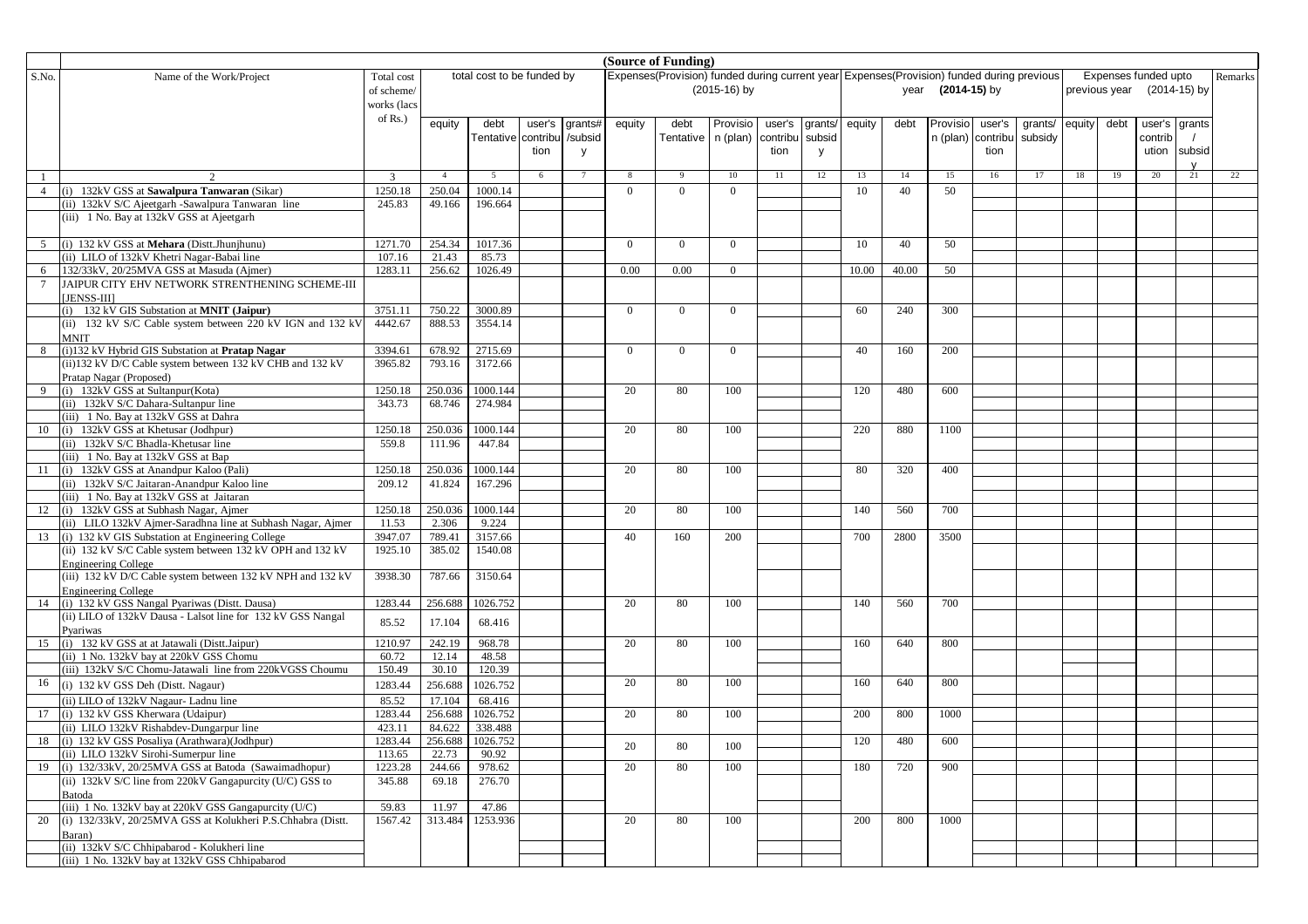|       |                                                                                                                    |                 |                   | (Source of Funding)        |        |         |                |                                                                                             |                |          |         |        |                                |                   |          |         |        |               |                      |               |         |
|-------|--------------------------------------------------------------------------------------------------------------------|-----------------|-------------------|----------------------------|--------|---------|----------------|---------------------------------------------------------------------------------------------|----------------|----------|---------|--------|--------------------------------|-------------------|----------|---------|--------|---------------|----------------------|---------------|---------|
| S.No. | Name of the Work/Project                                                                                           | Total cost      |                   | total cost to be funded by |        |         |                | Expenses (Provision) funded during current year Expenses (Provision) funded during previous |                |          |         |        |                                |                   |          |         |        |               | Expenses funded upto |               | Remarks |
|       |                                                                                                                    | of scheme/      |                   |                            |        |         |                |                                                                                             | $(2015-16)$ by |          |         |        |                                | year (2014-15) by |          |         |        | previous year |                      | (2014-15) by  |         |
|       |                                                                                                                    | works (lacs     |                   |                            |        |         |                |                                                                                             |                |          |         |        |                                |                   |          |         |        |               |                      |               |         |
|       |                                                                                                                    | of Rs.)         | equity            | debt                       | user's | grants# | equity         | debt                                                                                        | Provisio       | user's   | grants/ | equity | debt                           | Provisio          | user's   | grants/ | equity | debt          |                      | user's grants |         |
|       |                                                                                                                    |                 |                   | Tentative contribu         |        | /subsid |                | Tentative   n (plan)                                                                        |                | contribu | subsid  |        |                                | n (plan)          | contribu | subsidy |        |               | contrib              |               |         |
|       |                                                                                                                    |                 |                   |                            | tion   |         |                |                                                                                             |                | tion     |         |        |                                |                   | tion     |         |        |               |                      | ution subsid  |         |
|       |                                                                                                                    |                 |                   |                            |        | V       |                |                                                                                             |                |          | V       |        |                                |                   |          |         |        |               |                      |               |         |
|       |                                                                                                                    | $\overline{3}$  | $\overline{4}$    | 5                          | 6      |         | 8              | -9                                                                                          | 10             | 11       | 12      | 13     | 14                             | 15                | 16       | 17      | 18     | 19            | 20                   | 21            | 22      |
| 21    | (i) 132 kV GSS Gudha Chander Ji, PS Nadauti (Karauli)                                                              | 85.52           | 17.104            | 68.416                     |        |         |                |                                                                                             |                |          |         | 140    | 560                            | 700               |          |         |        |               |                      |               |         |
|       | (ii) 132kV Nangal Sherpur (U/C) - Gudha Chander Ji, PS Nadauti                                                     |                 |                   |                            |        |         |                |                                                                                             |                |          |         |        |                                |                   |          |         |        |               |                      |               |         |
|       | (Karauli)                                                                                                          | 426.86          | 85.372            | 341.488                    |        |         | 20             | 80                                                                                          | 100            |          |         |        |                                |                   |          |         |        |               |                      |               |         |
|       | (iii) 1 No. 132kV bay at 220kV GSS Nangal Sherpur                                                                  | 59.38           | 11.876            | 47.504                     |        |         |                |                                                                                             |                |          |         |        |                                |                   |          |         |        |               |                      |               |         |
| 22    | (i) 132 kV GSS Bagadi (Dausa)                                                                                      | 1224.06         | 244.812           | 979.248                    |        |         |                |                                                                                             |                |          |         | 140    | 560                            | 700               |          |         |        |               |                      |               |         |
|       | (ii) LILO of 132kV S/C Lalsot - Bhadoti line at 132 kV GSS                                                         | 1283.44         | 256.688           | 1026.752                   |        |         | 20             | 80                                                                                          | 100            |          |         |        |                                |                   |          |         |        |               |                      |               |         |
|       | Bagadi (Dausa)                                                                                                     |                 |                   |                            |        |         |                |                                                                                             |                |          |         |        |                                |                   |          |         |        |               |                      |               |         |
| 23    | (i) 132/33kV, 20/25MVA GSS at Ajasar (Jaisalmer)                                                                   | 1283.11         | 256.62            | 1026.49                    |        |         | 20             | 80                                                                                          | 100            |          |         | 180    | 720                            | 900               |          |         |        |               |                      |               |         |
|       | (ii) LILO 132kV Pokran-Askandra line                                                                               | 22.12           | 4.42              | 17.69                      |        |         |                |                                                                                             |                |          |         |        |                                |                   |          |         |        |               |                      |               |         |
|       | 24 (i) 132kV Mahpalwas - Dulaniya line                                                                             |                 |                   |                            |        |         |                |                                                                                             |                |          |         |        |                                |                   |          |         |        |               |                      |               |         |
|       | (ii) 1 no. 132kV bay at 132kV GSS Mahpalwas                                                                        | 460.04          | 92.008            | 368.032                    |        |         | $\Omega$       | $\Omega$                                                                                    | $\Omega$       |          |         | 10     | 40                             | 50                |          |         |        |               |                      |               |         |
|       | (ii) 1 no. 132kV bay at 132kV GSS Dulaniya                                                                         |                 |                   |                            |        |         |                |                                                                                             |                |          |         |        |                                |                   |          |         |        |               |                      |               |         |
| 25    | (i) 132 kV GSS Panchu (Distt. Bikaner)                                                                             | 1224.06         | 244.812           | 979.248                    |        |         | 20             | 80                                                                                          | 100            |          |         | 200    | 800                            | 1000              |          |         |        |               |                      |               |         |
|       | (ii) 132kV S/C Deshnok - Panchu<br>(iii) 1 No. 132kV bay at 220kV GSS Deshnok                                      | 682.31<br>59.38 | 136.462<br>11.876 | 545.848<br>47.504          |        |         |                |                                                                                             |                |          |         |        |                                |                   |          |         |        |               |                      |               |         |
|       | 26 (i) 132/33kV, 20/25MVA GSS at Parbatsar (Nagaur)                                                                | 1223.28         | 244.66            | 978.62                     |        |         | 20             | 80                                                                                          | 100            |          |         | 220    | 880                            | 1100              |          |         |        |               |                      |               |         |
|       | (ii) 132kV S/C Roopangarh-Parbatsar line                                                                           | 247.37          | 49.47             | 197.90                     |        |         |                |                                                                                             |                |          |         |        |                                |                   |          |         |        |               |                      |               |         |
|       | (iii) 1 No. 132kV bay at 132kV GSS Roopangarh                                                                      | 59.83           | 11.97             | 47.86                      |        |         |                |                                                                                             |                |          |         |        |                                |                   |          |         |        |               |                      |               |         |
| 27    | LILO of 132kV Heerapura-VKIA-Rampura Dabri line with 132 kV                                                        | 1401.57         | 280.314           | 1121.256                   |        |         | $\mathbf{0}$   | $\Omega$                                                                                    | $\Omega$       |          |         | 10.00  | 40.00                          | 50                |          |         |        |               |                      |               |         |
|       | GSS at RIICO, Sarna Doongar (Jaipur)                                                                               |                 |                   |                            |        |         |                |                                                                                             |                |          |         |        |                                |                   |          |         |        |               |                      |               |         |
| 28    | (i) 132kV GSS at Hatundi(Jodhpur)                                                                                  | 1250.18         | 250.036           | 1000.144                   |        |         | 20             | 80                                                                                          | 100            |          |         | 220    | 880                            | 1100              |          |         |        |               |                      |               |         |
|       | (ii) 132kV S/C Soyla-Hatundi line                                                                                  | 406.25          | 81.25             | 325                        |        |         |                |                                                                                             |                |          |         |        |                                |                   |          |         |        |               |                      |               |         |
|       | (iii) 1 No. Bay at 132kV GSS at Soyla                                                                              | 36.02           | 7.204             | 28.816                     |        |         |                |                                                                                             |                |          |         |        |                                |                   |          |         |        |               |                      |               |         |
| 29    | (i) 132kV GSS at Bijaipur (Chittorgarh)                                                                            | 1190.48         | 238.10            | 952.38                     |        |         | 20             | 80                                                                                          | 100            |          |         | 160    | 640                            | 800               |          |         |        |               |                      |               |         |
|       | (ii) 1 No. 132kV bay at 220kV GSS Nimbahera                                                                        | 59.70           | 11.94             | 47.76                      |        |         |                |                                                                                             |                |          |         |        |                                |                   |          |         |        |               |                      |               |         |
|       | (iii) 132 kV S/C Nimbahera - Bijaipur line                                                                         | 490.57          | 98.11             | 392.46                     |        |         |                |                                                                                             |                |          |         |        |                                |                   |          |         |        |               |                      |               |         |
|       | 30 (i) 132/33kV, 20/25MVA GSS at Kanera (Chittorgarh)                                                              | 1223.28         | 244.66            | 978.62                     |        |         | 20             | 80                                                                                          | 100            |          |         | 220    | 880                            | 1100              |          |         |        |               |                      |               |         |
|       | (ii) 132kV Nimbahera - Kanera line                                                                                 | 345.88          | 69.18             | 276.70                     |        |         |                |                                                                                             |                |          |         |        |                                |                   |          |         |        |               |                      |               |         |
|       |                                                                                                                    |                 |                   |                            |        |         |                |                                                                                             |                |          |         |        |                                |                   |          |         |        |               |                      |               |         |
|       | (iii) 1 No. 132kV bay at 132kV GSS Bijaipur                                                                        | 59.83           | 11.97             | 47.86                      |        |         |                |                                                                                             |                |          |         |        |                                |                   |          |         |        |               |                      |               |         |
| 31    | LILO of 132kV VKI - Vaishali Nagar line to New Jhotwara with                                                       | 3973.80         | 794.76            | 3179.04                    |        |         | $\overline{0}$ | $\Omega$                                                                                    | $\Omega$       |          |         | 10.00  | 40.00                          | 50                |          |         |        |               |                      |               |         |
| 32    | 132kV GIS S/S at New Jhotwara (Jaipur) (Turnkey)<br>Extension of Existing 132 kV S/C VKIA - Pratap Steel line upto | 43.84           | 8.77              | 35.07                      |        |         | $\mathbf{0}$   | $\Omega$                                                                                    | $\Omega$       |          |         | 3.00   | 12.00                          | 15                |          |         |        |               |                      |               |         |
|       | 220 kV GSS VKIA                                                                                                    |                 |                   |                            |        |         |                |                                                                                             |                |          |         |        |                                |                   |          |         |        |               |                      |               |         |
| 33    | 132kV S/C Buhana-Mahpalwas with 132 kV GSS at Mahpalwas                                                            | 1423.7          | 427.11            | 996.59                     |        |         | 30             | 70                                                                                          | 100            |          |         | 120.00 | 280.00                         | 400               |          |         |        |               |                      |               |         |
|       | (Jhunjhunu) (Line-Turnkey)                                                                                         |                 |                   |                            |        |         |                |                                                                                             |                |          |         |        |                                |                   |          |         |        |               |                      |               |         |
|       |                                                                                                                    |                 |                   |                            |        |         |                |                                                                                             |                |          |         |        |                                |                   |          |         |        |               |                      |               |         |
|       | Work associated with 220KV GSSs                                                                                    |                 |                   |                            |        |         |                |                                                                                             |                |          |         |        |                                |                   |          |         |        |               |                      |               |         |
|       | JODHPUR CITY EHV NETWORK STRENTHENING                                                                              |                 |                   |                            |        |         |                |                                                                                             |                |          |         |        |                                |                   |          |         |        |               |                      |               |         |
|       | <b>SCHEME-I [JDENSS-I]</b>                                                                                         |                 |                   |                            |        |         |                |                                                                                             |                |          |         |        |                                |                   |          |         |        |               |                      |               |         |
| 34    | Lines associated with 220 kV GSS Barli.                                                                            |                 |                   |                            |        |         |                |                                                                                             |                |          |         |        |                                |                   |          |         |        |               |                      |               |         |
|       | (i) LILO of existing 132 kV S/C Jodhpur-PS8 line at Barli                                                          | 42.20           | 8.44              | 33.76                      |        |         | Incl. in       | Incl. in                                                                                    | Incl. in       |          |         |        | $Incl.$ in $Incl.$ in Incl. in |                   |          |         |        |               |                      |               |         |
|       | (ii) LILO of existing 132 kV CHB-Soorsagar line at Barli                                                           | 144.97          | 28.99             | 115.98                     |        |         | 220kV          | 220kV                                                                                       | 220kV          |          |         |        | 220kV 220kV                    | 220kV             |          |         |        |               |                      |               |         |
|       | (iii) LILO of existing 132 kV S/C Tinwari-Soorsagar line at                                                        | 514.91          | 102.98            | 411.93                     |        |         | scheme         | scheme                                                                                      | scheme         |          |         | scheme | scheme                         | scheme            |          |         |        |               |                      |               |         |
|       | 400kV GSS Jodhpur.                                                                                                 |                 |                   |                            |        |         | Barli          | Barli                                                                                       | Barli          |          |         | Barli  | Barli                          | Barli             |          |         |        |               |                      |               |         |
|       |                                                                                                                    |                 |                   |                            |        |         |                |                                                                                             |                |          |         |        |                                |                   |          |         |        |               |                      |               |         |
| 35    | 132 kV S/C Karwad/Bhawad-Mathania line (Associated line of                                                         | 184.00          | 36.80             | 147.20                     |        |         | $\mathbf{0}$   | $\overline{0}$                                                                              | $\overline{0}$ |          |         | 20.00  | 80.00                          | 100               |          |         |        |               |                      |               |         |
| 36    | 220kV GSS Bhawad)<br>Strengthning scheme of existing 132kV Chopasani Housing Board                                 |                 |                   |                            |        |         |                |                                                                                             |                |          |         |        |                                |                   |          |         |        |               |                      |               |         |
|       | (CHB) GSS                                                                                                          |                 |                   |                            |        |         |                |                                                                                             |                |          |         |        |                                |                   |          |         |        |               |                      |               |         |
|       | (i) 132 kV D/C Cable system for LILO of existing 132 kV S/C PS8-                                                   | 3585.80         | 717.16            | 2868.64                    |        |         | 20             | 80                                                                                          | 100            |          |         | 220    | 880                            | 1100              |          |         |        |               |                      |               |         |
|       | Jodhpur Line at CHB                                                                                                |                 |                   |                            |        |         |                |                                                                                             |                |          |         |        |                                |                   |          |         |        |               |                      |               |         |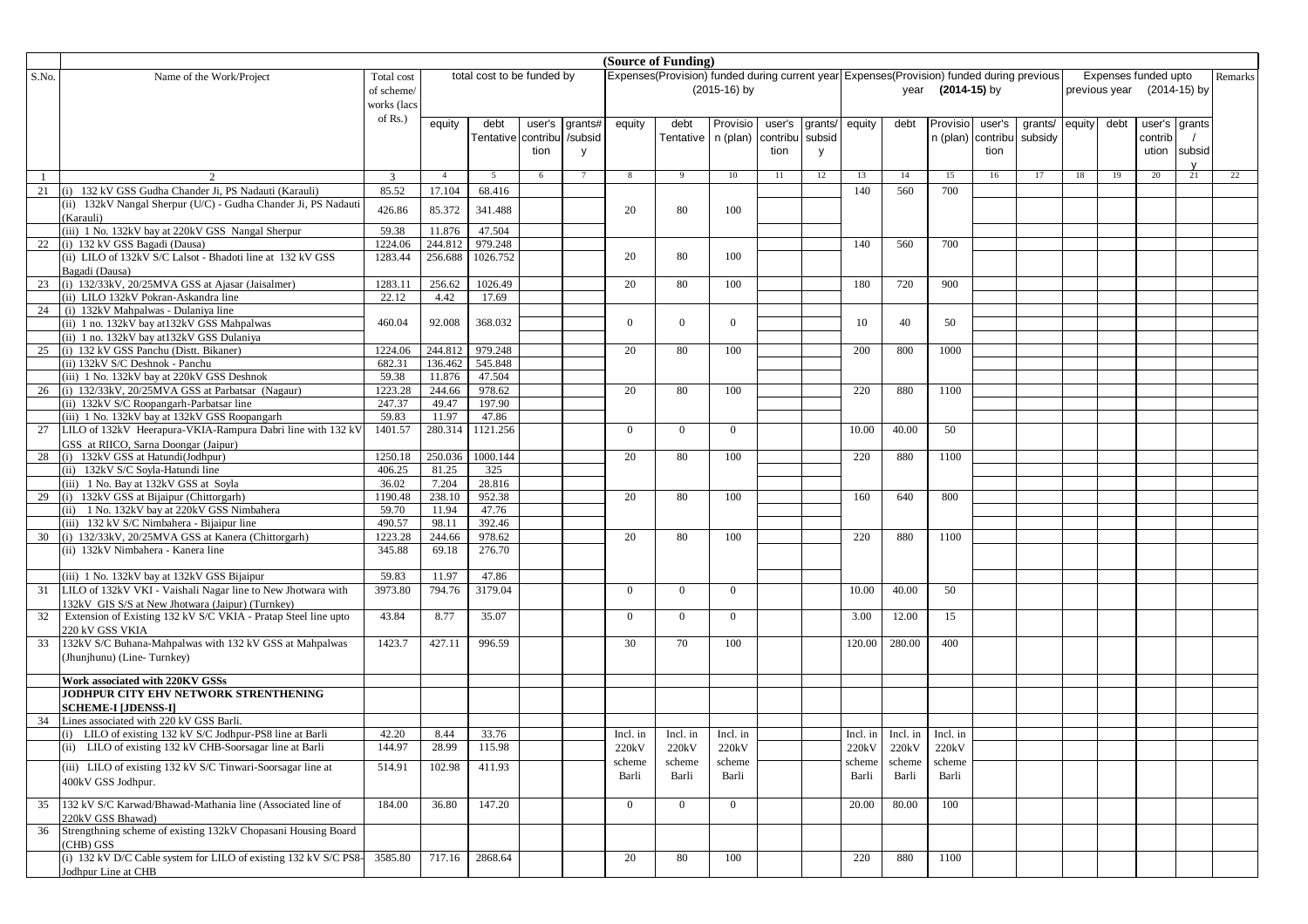|       |                                                                                   |             |                | (Source of Funding)        |        |         |                     |                                                                                           |                  |          |         |                     |                                  |                  |          |         |        |               |                      |              |         |
|-------|-----------------------------------------------------------------------------------|-------------|----------------|----------------------------|--------|---------|---------------------|-------------------------------------------------------------------------------------------|------------------|----------|---------|---------------------|----------------------------------|------------------|----------|---------|--------|---------------|----------------------|--------------|---------|
| S.No. | Name of the Work/Project                                                          | Total cost  |                | total cost to be funded by |        |         |                     | Expenses(Provision) funded during current year Expenses(Provision) funded during previous |                  |          |         |                     |                                  |                  |          |         |        |               | Expenses funded upto |              | Remarks |
|       |                                                                                   | of scheme/  |                |                            |        |         |                     |                                                                                           | $(2015-16)$ by   |          |         |                     | year                             | (2014-15) by     |          |         |        | previous year |                      | (2014-15) by |         |
|       |                                                                                   | works (lacs |                |                            |        |         |                     |                                                                                           |                  |          |         |                     |                                  |                  |          |         |        |               |                      |              |         |
|       |                                                                                   | of Rs.)     | equity         | debt                       | user's | grants# | equity              | debt                                                                                      | Provisio         | user's   | grants/ | equity              | debt                             | Provisio         | user's   | grants/ | equity | debt          | user's grants        |              |         |
|       |                                                                                   |             |                | Tentative contribu         |        | /subsid |                     | Tentative   n (plan)                                                                      |                  | contribu | subsic  |                     |                                  | n (plan)         | contribu | subsidy |        |               | contrib              |              |         |
|       |                                                                                   |             |                |                            | tion   | V       |                     |                                                                                           |                  | tion     | V       |                     |                                  |                  | tion     |         |        |               |                      | ution subsid |         |
|       |                                                                                   | 3           | $\overline{4}$ | 5                          | 6      |         | 8                   | -9                                                                                        | 10               | 11       | 12      | 13                  | 14                               | 15               | 16       | 17      | 18     | 19            | 20                   | 21           | 22      |
|       | (ii) 132 kV Terminal Hybrid GIS Bays (4 Incomer/ Outgoing & 1                     | 1338.28     | 267.66         | 1070.62                    |        |         |                     |                                                                                           |                  |          |         |                     |                                  |                  |          |         |        |               |                      |              |         |
|       | (iii) 132 kV S/C Line along Bypass Road, to interconnect 132kV                    | 36.78       | 7.36           | 29.42                      |        |         |                     |                                                                                           |                  |          |         |                     |                                  |                  |          |         |        |               |                      |              |         |
|       | ines emanating from 220kV Jodhpur GSS towards Pali and PS-8                       |             |                |                            |        |         |                     |                                                                                           |                  |          |         |                     |                                  |                  |          |         |        |               |                      |              |         |
|       | (iv) Upgradation of existing 132 kV S/C Jodhpur-CHB-Soorsagar                     | 969.47      | 193.894        | 775.576                    |        |         |                     |                                                                                           |                  |          |         |                     |                                  |                  |          |         |        |               |                      |              |         |
|       | <b>Normal Development Works</b>                                                   |             |                |                            |        |         |                     |                                                                                           |                  |          |         |                     |                                  |                  |          |         |        |               |                      |              |         |
| 37    | 132 kV S/C Gangapurcity (220 kV GSS)- Shrimahavir ji line                         | 427.85      | 85.57          | 342.28                     |        |         | incl. in            | incl. in                                                                                  | incl. in         |          |         | incl. in            | incl. in                         | incl. in         |          |         |        |               |                      |              |         |
|       |                                                                                   |             |                |                            |        |         | 220kV               | 220kV                                                                                     | 220kV            |          |         | 220kV               | 220kV                            | 220kV            |          |         |        |               |                      |              |         |
|       |                                                                                   |             |                |                            |        |         | scheme              | <u>scheme</u>                                                                             | scheme           |          |         | <u>schem</u>        | scheme                           | scheme           |          |         |        |               |                      |              |         |
| 38    | LILO of existing 132 kV Salumber - Sagwara line at 220 kV GSS                     | 206.62      | 41.32          | 165.30                     |        |         | $\overline{0}$      | $\overline{0}$                                                                            | $\overline{0}$   |          |         | 20.00               | 80.00                            | 100              |          |         |        |               |                      |              |         |
| 39    | Aspur<br>132 kV S/C Tehandesar-Parewara line                                      | 183.99      | 36.80          | 147.19                     |        |         | incl. in            | incl. in                                                                                  | incl. in         |          |         | incl. in            | incl. in                         | incl. in         |          |         |        |               |                      |              |         |
|       |                                                                                   |             |                |                            |        |         | 220kV               | 220kV                                                                                     | 220kV            |          |         | 220kV               | 220kV                            | 220kV            |          |         |        |               |                      |              |         |
|       |                                                                                   |             |                |                            |        |         | scheme              | scheme                                                                                    | scheme           |          |         | scheme              | scheme                           | scheme           |          |         |        |               |                      |              |         |
| 40    | (i) 132kV D/C Baithwasia-Osian line                                               | 313.85      | 62.77          | 251.08                     |        |         | incl. in            | incl. in                                                                                  | incl. in         |          |         | incl. in            | incl. in                         | incl. in         |          |         |        |               |                      |              |         |
|       | (ii) 132kV S/C Baithwasia-Matora line                                             | 368.20      | 73.64          | 294.56                     |        |         | 220kV               | 220kV                                                                                     | 220kV            |          |         | 220kV               | 220kV                            | 220kV            |          |         |        |               |                      |              |         |
| 41    | (i) 132 kV S/C from proposed 220 kV GSS Lalsot to existing 132                    | 367.10      | 73.42          | 293.68                     |        |         | incl.in             | incl.in                                                                                   | incl.in          |          |         | incl.in             | incl.in                          | incl.in          |          |         |        |               |                      |              |         |
|       | kV GSS Toonga                                                                     |             |                |                            |        |         | 220kV               | 220kV                                                                                     | 220kV            |          |         | 220kV               | 220kV                            | 220kV            |          |         |        |               |                      |              |         |
|       | (ii) 132 kV S/C from proposed 220 kV GSS Lalsot to existing 132                   | 611.84      | 122.37         | 489.47                     |        |         | Lalsot              | Lalsot                                                                                    | Lalsot           |          |         | Lalsot              | Lalsot                           | Lalsot           |          |         |        |               |                      |              |         |
| 42    | <b>KV GSS Bhadoti</b><br>(i) LILO of existing 132 kV S/C Mokhampura -Amet line at | 105.35      | 21.07          | 84.28                      |        |         | Incl in             | Incl in                                                                                   | Incl in          |          |         | Incl in             | Incl in                          | Incl in          |          |         |        |               |                      |              |         |
|       | proposed 220 kV GSS Bamantukda                                                    |             |                |                            |        |         | 220kV               | 220kV                                                                                     | 220kV            |          |         | 220kV               | 220kV                            | 220kV            |          |         |        |               |                      |              |         |
|       | (ii) LILO of under construction 132 kV S/C Kankroli(220 kV                        | 147.05      | 29.41          | 117.64                     |        |         | Bamantuk            | Bamantuk                                                                                  | Bamantu          |          |         | Baman               | Bamant                           | Bamantu          |          |         |        |               |                      |              |         |
|       | GSS)-Sapol line at 220 kV GSS Bamantukda                                          |             |                |                            |        |         |                     |                                                                                           | kda              |          |         | ukda                | kda                              | kda              |          |         |        |               |                      |              |         |
| 43    | Interconnections for 400 kV GSS Deedwana (RVPN Scope)                             |             | $\Omega$       | $\overline{0}$             |        |         |                     |                                                                                           |                  |          |         |                     |                                  |                  |          |         |        |               |                      |              |         |
|       |                                                                                   |             |                |                            |        |         |                     |                                                                                           |                  |          |         |                     |                                  |                  |          |         |        |               |                      |              |         |
|       | (i) $132$ kV D/C interconnecting line between proposed 400 kV                     | 734.64      | 146.928        | 587.712                    |        |         | $\overline{0}$      | $\overline{0}$                                                                            | $\overline{0}$   |          |         | 80                  | 320                              | 400              |          |         |        |               |                      |              |         |
|       | Deedwana GSS and existing 132 kV Deedwana GSS                                     |             |                |                            |        |         |                     |                                                                                           |                  |          |         |                     |                                  |                  |          |         |        |               |                      |              |         |
|       |                                                                                   |             |                |                            |        |         |                     |                                                                                           |                  |          |         |                     |                                  |                  |          |         |        |               |                      |              |         |
|       | (ii) 2 Nos. bay at 132kV GSS Deedwana                                             |             |                |                            |        |         |                     |                                                                                           |                  |          |         |                     |                                  |                  |          |         |        |               |                      |              |         |
| 44    | LILO of existing 132 KV S/C Aau(132 KV GSS)-Phalodi line at                       | 154.27      | 30.85          | 123.42                     |        |         | Incl in<br>220kV    | Incl in<br>220kV                                                                          | Incl in<br>220kV |          |         | Incl in<br>220kV    | Incl in<br>220kV                 | Incl in<br>220kV |          |         |        |               |                      |              |         |
|       | proposed 220 KV GSS Aau                                                           |             |                |                            |        |         | scheme              | scheme                                                                                    | scheme           |          |         |                     | scheme                           | scheme           |          |         |        |               |                      |              |         |
| 45    | (i) LILO of existing 132 kV S/C Sayla-Daspan line at proposed                     | 255.63      | 51.13          | 204.50                     |        |         | Incl. in            | Incl. in                                                                                  | Incl. in         |          |         | scheme<br>Incl. in  | Incl. in                         | Incl. in         |          |         |        |               |                      |              |         |
|       | 220 kV GSS Savla                                                                  |             |                |                            |        |         | 220kV               | 220kV                                                                                     | 220kV            |          |         | 220kV               | 220kV                            | 220kV            |          |         |        |               |                      |              |         |
|       | (ii) LILO of existing 132 kV S/C Sayla-Jeewana line at proposed                   | 107.16      | 21.43          | 85.73                      |        |         | <b>GSS</b>          | GSS Sayla                                                                                 | <b>GSS</b>       |          |         | <b>GSS</b>          | <b>GSS</b>                       | <b>GSS</b>       |          |         |        |               |                      |              |         |
|       | 220 kV GSS Sayla                                                                  |             |                |                            |        |         | Savla               |                                                                                           | Savla            |          |         | Savla               | Savla                            | Savla            |          |         |        |               |                      |              |         |
| 46    | (i) LILO of 132 kV S/C Beawar-Mertacity line at proposed 220 kV                   | 255.63      | 51.13          | 204.50                     |        |         | Incl. in            | Incl. in                                                                                  | Incl. in         |          |         | Incl. in            | Incl. in                         | Incl. in         |          |         |        |               |                      |              |         |
|       | GSS Jethana                                                                       |             |                |                            |        |         | 220kV               | 220kV                                                                                     | 220kV            |          |         | 220kV               | 220kV                            | 220kV            |          |         |        |               |                      |              |         |
|       | (ii) LILO of 132 kV S/C Beawar-Nasirabad line at proposed 220<br>kV GSS Jethana   | 107.16      | 21.43          | 85.73                      |        |         | <b>GSS</b>          | GSS                                                                                       | <b>GSS</b>       |          |         | <b>GSS</b>          | <b>GSS</b>                       | <b>GSS</b>       |          |         |        |               |                      |              |         |
|       | (iii) 132 kV S/C line from proposed 220 kV GSS Jethana to 132                     | 2026.59     | 405.32         | 1621.27                    |        |         | Jethana             | Jethana                                                                                   | Jethana          |          |         | Jethana             | Jethana                          | Jethana          |          |         |        |               |                      |              |         |
|       | 47 LILO of 132kV S/C Bassi-Puranaghat line at proposed 220kV                      | 272.95      | 54.59          | 218.36                     |        |         | Incl. in            | Incl. in                                                                                  | Incl. in         |          |         |                     | $Incl.$ in $Incl.$ in $Incl.$ in |                  |          |         |        |               |                      |              |         |
|       | GSS Goner.                                                                        |             |                |                            |        |         | 220kV               | 220kV                                                                                     | 220kV            |          |         | 220kV               | 220kV                            | 220kV            |          |         |        |               |                      |              |         |
|       |                                                                                   |             |                |                            |        |         | Goner               | Goner                                                                                     | Goner            |          |         | Goner               | Goner                            | Goner            |          |         |        |               |                      |              |         |
|       |                                                                                   |             |                |                            |        |         |                     |                                                                                           |                  |          |         |                     |                                  |                  |          |         |        |               |                      |              |         |
| 48    | LILO of 132kV S/C Balawala- Phagi line at proposed 220kV                          | 167.97      | 33.59          | 134.38                     |        |         | Incl. in            | Incl. in                                                                                  | Incl. in         |          |         | Incl. in            | Incl. in                         | Incl. in         |          |         |        |               |                      |              |         |
|       | Vatika.                                                                           |             |                |                            |        |         | 220kV<br><b>GSS</b> | 220kV<br><b>GSS</b>                                                                       | 220kV<br>GSS     |          |         | 220kV<br><b>GSS</b> | 220kV<br>GSS                     | 220kV<br>GSS     |          |         |        |               |                      |              |         |
|       |                                                                                   |             |                |                            |        |         | Vatika              | Vatika                                                                                    | Vatika           |          |         | Vatika              | Vatika                           | Vatika           |          |         |        |               |                      |              |         |
| 49    | (i) LILO of existing 132 kV Merta-Kuchera line at proposed 220                    | 62.76       | 12.55          | 50.21                      |        |         | incl. in            | incl. in                                                                                  | incl. in         |          |         | incl. in            | incl. in                         | incl. in         |          |         |        |               |                      |              |         |
|       | kV GSS Kuchera                                                                    |             |                |                            |        |         | 220kV               | 220kV                                                                                     | $220kV$          |          |         | 220kV               | 220kV                            | 220kV            |          |         |        |               |                      |              |         |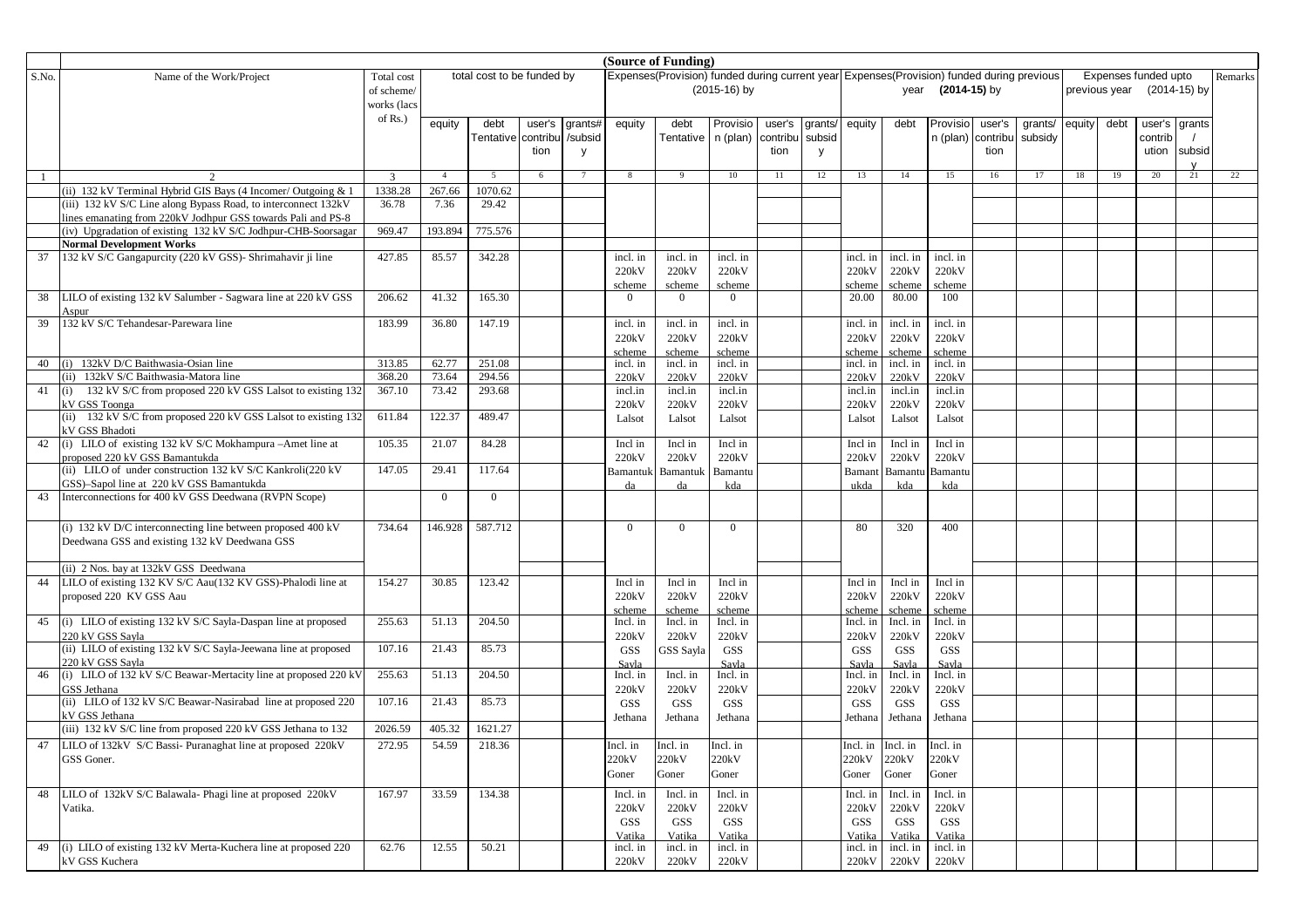|       |                                                                                     |             |                | (Source of Funding)        |        |          |          |                                                                                             |              |          |         |                 |                  |                    |          |         |        |               |                      |              |         |
|-------|-------------------------------------------------------------------------------------|-------------|----------------|----------------------------|--------|----------|----------|---------------------------------------------------------------------------------------------|--------------|----------|---------|-----------------|------------------|--------------------|----------|---------|--------|---------------|----------------------|--------------|---------|
| S.No. | Name of the Work/Project                                                            | Total cost  |                | total cost to be funded by |        |          |          | Expenses (Provision) funded during current year Expenses (Provision) funded during previous |              |          |         |                 |                  |                    |          |         |        |               | Expenses funded upto |              | Remarks |
|       |                                                                                     | of scheme/  |                |                            |        |          |          |                                                                                             | (2015-16) by |          |         |                 | year             | $(2014-15)$ by     |          |         |        | previous year |                      | (2014-15) by |         |
|       |                                                                                     | works (lacs |                |                            |        |          |          |                                                                                             |              |          |         |                 |                  |                    |          |         |        |               |                      |              |         |
|       |                                                                                     | of Rs.)     | equity         | debt                       | user's | grants#  | equity   | debt                                                                                        | Provisio     | user's   | grants/ | equity          | debt             | Provisio           | user's   | grants/ | equity | debt          | user's grants        |              |         |
|       |                                                                                     |             |                | Tentative contribu         |        | /subsid  |          | Tentative   n (plan)                                                                        |              | contribu | subsic  |                 |                  | n (plan)           | contribu | subsidy |        |               | contrib              |              |         |
|       |                                                                                     |             |                |                            | tion   | <b>V</b> |          |                                                                                             |              | tion     | y       |                 |                  |                    | tion     |         |        |               |                      | ution subsid |         |
|       | $\mathcal{D}_{\mathcal{A}}$                                                         | 3           | $\overline{4}$ | 5                          | 6      |          | 8        | 9                                                                                           | 10           | 11       | 12      | 13              | 14               | 15                 | 16       | 17      | 18     | 19            | 20                   | 21           | 22      |
| -1    | (ii) LILO of existing 132 kV Kuchera - Sanjoo line at proposed                      | 21.64       | 4.33           | 17.31                      |        |          | scheme   | scheme                                                                                      | scheme       |          |         | scheme          | scheme           | scheme             |          |         |        |               |                      |              |         |
|       | 220 kV GSS Kuchera                                                                  |             |                |                            |        |          |          |                                                                                             |              |          |         |                 |                  |                    |          |         |        |               |                      |              |         |
| 50    | (i) LILO of existing 132 kV S/C Mandalgarh- Begun line at                           | 11.38       | 2.28           | 9.10                       |        |          | incl. in | incl. in                                                                                    | incl. in     |          |         | incl. in        | incl. in         | incl. in           |          |         |        |               |                      |              |         |
|       | proposed 220 kV GSS Mandalgarh                                                      |             |                |                            |        |          | 220kV    | 220kV                                                                                       | 220kV        |          |         | 220kV           | 220kV            | 220kV              |          |         |        |               |                      |              |         |
|       | (ii) LILO of existing 132 kV Bijolia-Beegod line at proposed 220                    | 11.38       | 2.28           | 9.10                       |        |          | scheme   | scheme                                                                                      | scheme       |          |         | scheme          | scheme           | scheme             |          |         |        |               |                      |              |         |
|       | kV GSS Mandalgarh                                                                   |             |                |                            |        |          |          |                                                                                             |              |          |         |                 |                  |                    |          |         |        |               |                      |              |         |
| 51    | (i) 132kV D/C line from proposed 220kV Chonkarwada to 132kV                         | 303.42      | 60.68          | 242.74                     |        |          | incl. in | incl. in                                                                                    | incl. in     |          |         | incl. in        | incl. in         | incl. in           |          |         |        |               |                      |              |         |
|       | <b>GSS Bhusawar</b>                                                                 |             |                |                            |        |          | 220kV    | 220kV                                                                                       | 220kV        |          |         | 220kV           | 220kV            | 220kV              |          |         |        |               |                      |              |         |
|       | (ii) 132kV D/C line from proposed 220kV Chonkarwada to<br>proposed 132kV GSS Mahuwa | 543.20      | 108.64         | 434.56                     |        |          | scheme   | scheme                                                                                      | scheme       |          |         | scheme          | scheme           | scheme             |          |         |        |               |                      |              |         |
| 52    | (i) LILO of 132kV S/C Behror-Jakhrana line at proposed 220kV                        | 42.80       | 8.56           | 34.24                      |        |          | incl.in  | incl.in                                                                                     | incl.in      |          |         | incl.in         | incl.in          | incl.in            |          |         |        |               |                      |              |         |
|       | <b>GSS Behror</b>                                                                   |             |                |                            |        |          | 220kV    | 220kV                                                                                       | 220kV        |          |         | 220kV           | 220kV            | 220kV              |          |         |        |               |                      |              |         |
|       |                                                                                     |             |                |                            |        |          | Behror   | Behror                                                                                      | Behror       |          |         | Behror          | Behror           | Behror             |          |         |        |               |                      |              |         |
|       | (ii) LILO of 132kV S/C Keshwana-Behror line at proposed 220kV<br><b>GSS Behror</b>  | 209.60      | 41.92          | 167.68                     |        |          |          |                                                                                             |              |          |         |                 |                  |                    |          |         |        |               |                      |              |         |
|       | (iii) 132kV S/C Jakhrana-Mandan line                                                | 398.03      | 79.606         | 318.424                    |        |          |          |                                                                                             |              |          |         |                 |                  |                    |          |         |        |               |                      |              |         |
|       |                                                                                     |             |                |                            |        |          |          |                                                                                             |              |          |         |                 |                  |                    |          |         |        |               |                      |              |         |
| 53    | (i) LILO of 132 kV S/C Kotputli-Bansur line at proposed 220 kV                      | 42.80       | 8.56           | 34.24                      |        |          | incl.in  | incl.in                                                                                     | incl.in      |          |         | incl.in         | incl.in          | incl.in            |          |         |        |               |                      |              |         |
|       | <b>GSS Bansur</b>                                                                   |             |                |                            |        |          | 220kV    | 220kV                                                                                       | 220kV        |          |         | 220kV           | 220kV            | 220 <sub>k</sub> V |          |         |        |               |                      |              |         |
|       | (ii) 132 kV S/C Bansur(Proposed 220 kV GSS)-Mundawar line                           | 429.39      | 85.88          | 343.51                     |        |          | Bansur   | Bansur                                                                                      | Bansur       |          |         | Bansur          | Bansur           | Bansur             |          |         |        |               |                      |              |         |
| 54    | (i) LILO of 132 kV S/C Debari-Sukher line at proposed 220 kV                        | 105.35      | 21.07          | 84.28                      |        |          | Incl in  | Incl in                                                                                     | Incl in      |          |         | Incl in         | Incl in          | Incl in            |          |         |        |               |                      |              |         |
|       | <b>GSS Amberi</b>                                                                   |             |                |                            |        |          | 220kV    | 220kV                                                                                       | 220kV        |          |         | 220kV           | 220kV            | 220kV              |          |         |        |               |                      |              |         |
|       | (ii) LILO of 132 kV S/C Sukher-Seesarma line at proposed 220 kV                     | 105.35      | 21.07          | 84.28                      |        |          | Amberi   | Amberi                                                                                      | Amberi       |          |         | Amberi          | Amberi           | Amberi             |          |         |        |               |                      |              |         |
|       | GSS Amberi                                                                          |             |                |                            |        |          |          |                                                                                             |              |          |         |                 |                  |                    |          |         |        |               |                      |              |         |
|       |                                                                                     |             |                |                            |        |          |          |                                                                                             |              |          |         |                 |                  |                    |          |         |        |               |                      |              |         |
| 55    | (i) LILO of 132kV S/C Chomu- Markhi line at 220kV GSS Niwana                        | 169.92      | 33.984         | 135.936                    |        |          | Included | ncluded in                                                                                  | Included     |          |         |                 | Include Included | Included           |          |         |        |               |                      |              |         |
|       | (ii) 132kV D/C line from 220kV GSS Niwana to 132kV GSS                              |             |                |                            |        |          | in 220kV | 220kV                                                                                       | in 220kV     |          |         | d in            | in 220kV         | in                 |          |         |        |               |                      |              |         |
|       | Govindgarh                                                                          | 254.32      | 50.864         | 203.456                    |        |          | scheme   | scheme                                                                                      | scheme       |          |         | 220kV<br>scheme | scheme           | 220kV<br>scheme    |          |         |        |               |                      |              |         |
|       |                                                                                     |             |                |                            |        |          |          |                                                                                             |              |          |         |                 |                  |                    |          |         |        |               |                      |              |         |
|       | (iii) 2 No. 132kV bay at 132kV GSS Govindgarh                                       | 118.76      | 23.752         | 95.008                     |        |          |          |                                                                                             |              |          |         |                 |                  |                    |          |         |        |               |                      |              |         |
| 56    | (i) 132 kV S/C PS2 - Kanasar (To be erected on D/C towers)                          | 199.82      | 39.964         | 159.856                    |        |          | incl. in | incl. in                                                                                    | incl. in     |          |         | incl. in        | incl. in         | incl. in           |          |         |        |               |                      |              |         |
|       |                                                                                     |             |                |                            |        |          | 220kV    | 220kV                                                                                       | 220kV        |          |         | 220kV           | 220kV            | 220kV              |          |         |        |               |                      |              |         |
|       | (ii) 132 kV D/C PS3 - Kanasar line                                                  | 231.54      | 46.308         | 185.232                    |        |          | scheme   | scheme                                                                                      | scheme       |          |         | scheme          | scheme           | scheme             |          |         |        |               |                      |              |         |
|       |                                                                                     |             |                |                            |        |          |          |                                                                                             |              |          |         |                 |                  |                    |          |         |        |               |                      |              |         |
| 57    | <b>JAIPUR CITY EHV NETWORK STRENTHENING SCHEME</b>                                  |             |                |                            |        |          |          |                                                                                             |              |          |         |                 |                  |                    |          |         |        |               |                      |              |         |
|       | <b>III [JENSS-III]</b>                                                              |             |                |                            |        |          |          |                                                                                             |              |          |         |                 |                  |                    |          |         |        |               |                      |              |         |
| (a)   | (i) Up-gradation of existing 132 kV S/C Line to 220 kV D/C Lines                    | 741.72      | 148.34         | 593.38                     |        |          | 160      | 640                                                                                         | 800          |          |         | $\overline{0}$  | $\overline{0}$   | $\overline{0}$     |          |         |        |               |                      |              |         |
|       | Between 220 kV Indira Gandhi Nagar to 132 kV Sitapura (Charged                      |             |                |                            |        |          |          |                                                                                             |              |          |         |                 |                  |                    |          |         |        |               |                      |              |         |
|       | on 132 kV)                                                                          |             |                |                            |        |          |          |                                                                                             |              |          |         |                 |                  |                    |          |         |        |               |                      |              |         |
|       | (ii) 2 Nos. 132kV Terminal Bays at 132 kV S/S Sitapura.                             | 123.50      | 24.70          | 98.80                      |        |          |          |                                                                                             |              |          |         |                 |                  |                    |          |         |        |               |                      |              |         |
|       | (iii) 220 kV D/C Interconnection between 220 kV Sitapura                            | 85.73       | 17.15          | 68.58                      |        |          |          |                                                                                             |              |          |         |                 |                  |                    |          |         |        |               |                      |              |         |
|       | (Proposed) and 132 kV Sitapura (Existing) [Charged on 132 kV]                       |             |                |                            |        |          |          |                                                                                             |              |          |         |                 |                  |                    |          |         |        |               |                      |              |         |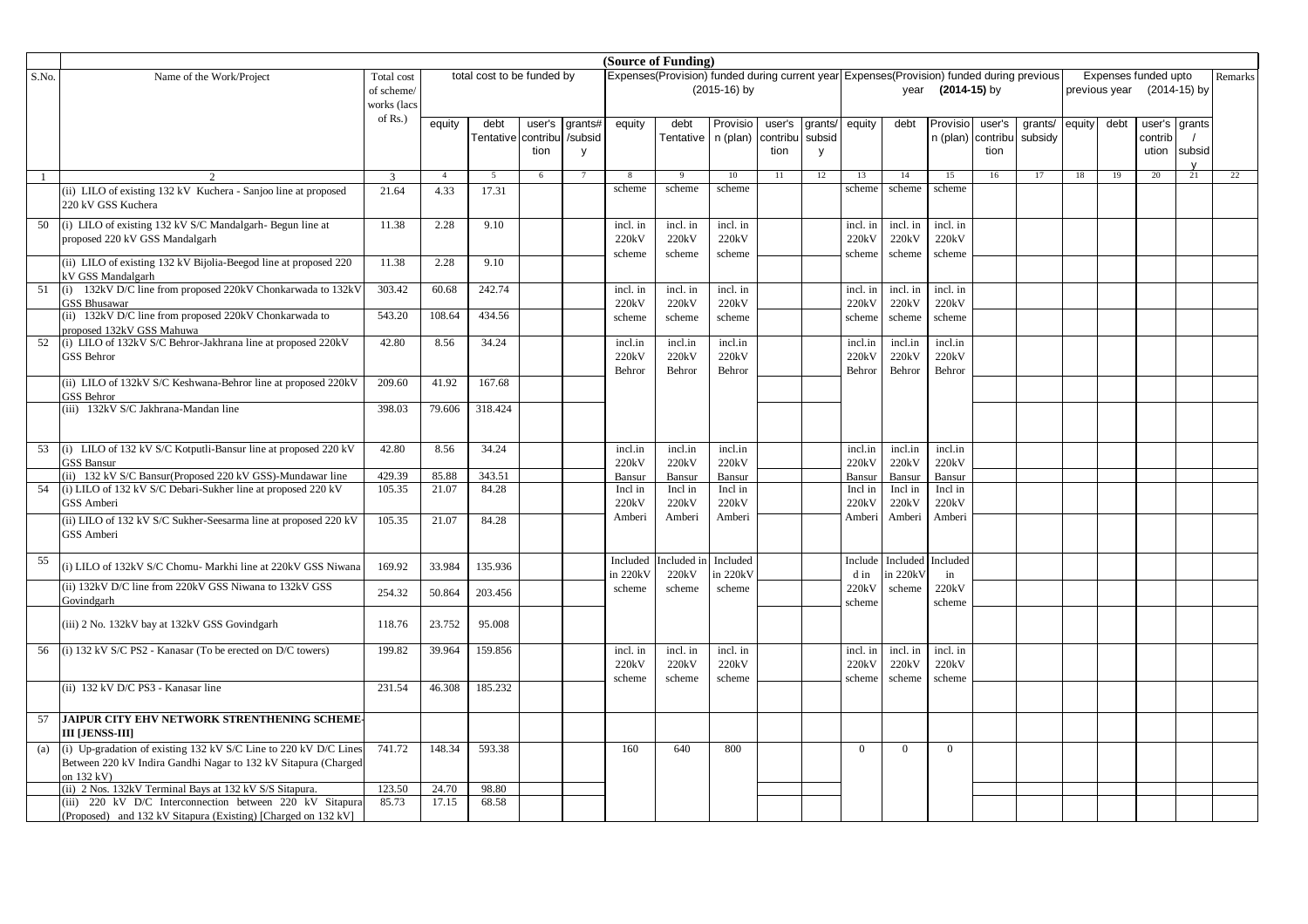|       | (Source of Funding)<br>Expenses (Provision) funded during current year Expenses (Provision) funded during previous |                 |                  |                            |        |         |        |           |                |          |         |        |        |                   |          |         |        |               |                      |              |         |
|-------|--------------------------------------------------------------------------------------------------------------------|-----------------|------------------|----------------------------|--------|---------|--------|-----------|----------------|----------|---------|--------|--------|-------------------|----------|---------|--------|---------------|----------------------|--------------|---------|
| S.No. | Name of the Work/Project                                                                                           | Total cost      |                  | total cost to be funded by |        |         |        |           |                |          |         |        |        |                   |          |         |        |               | Expenses funded upto |              | Remarks |
|       |                                                                                                                    | of scheme/      |                  |                            |        |         |        |           | $(2015-16)$ by |          |         |        |        | year (2014-15) by |          |         |        | previous year | (2014-15) by         |              |         |
|       |                                                                                                                    | works (lacs     |                  |                            |        |         |        |           |                |          |         |        |        |                   |          |         |        |               |                      |              |         |
|       |                                                                                                                    | of $Rs.$ )      | equity           | debt                       | user's | grants# | equity | debt      | Provisio       | user's   | grants/ | equity | debt   | Provisio          | user's   | grants/ | equity | debt          | user's grants        |              |         |
|       |                                                                                                                    |                 |                  | Tentative contribu         |        | /subsid |        | Tentative | n (plan)       | contribu | subsid  |        |        | n (plan)          | contribu | subsidy |        |               | contrib              |              |         |
|       |                                                                                                                    |                 |                  |                            | tion   | y       |        |           |                | tion     | V       |        |        |                   | tion     |         |        |               | ution                | subsid       |         |
|       |                                                                                                                    |                 |                  |                            |        |         |        |           |                |          |         |        |        |                   |          |         |        |               |                      | $\mathsf{V}$ |         |
|       |                                                                                                                    | 3               | $\overline{4}$   | 5                          | 6      |         | -8     |           | 10             | 11       | 12      | 13     | 14     | 15                | 16       | 17      | 18     | 19            | 20                   | 21           | 22      |
|       | (b.) Up-gradation of existing 132 kV S/C Line to 220 kV D/C Lines                                                  | 1594.08         | 318.82           | 1275.26                    |        |         | 200    | 800       | 1000           |          |         | 10.00  | 40.00  | 50                |          |         |        |               |                      |              |         |
|       | Between 132 kV Purana Ghat to 132 kV Bassi (Charged on 132                                                         |                 |                  |                            |        |         |        |           |                |          |         |        |        |                   |          |         |        |               |                      |              |         |
|       | kV) (associated line of 220kV KKD)                                                                                 |                 |                  |                            |        |         |        |           |                |          |         |        |        |                   |          |         |        |               |                      |              |         |
|       | <b>Normal Development Works</b>                                                                                    |                 |                  |                            |        |         |        |           |                |          |         |        |        |                   |          |         |        |               |                      |              |         |
| 58    | (i) 132kV GSS at Kirmarsariya(Jodhpur)                                                                             | 1250.18         | 250.036          | 1000.144                   |        |         | 160    | 640       | 800            |          |         | 100    | 400    | 500               |          |         |        |               |                      |              |         |
|       | (ii) 132kV S/C Tinwari-Kirmarsariva line                                                                           | 307.02          | 61.404           | 245.616                    |        |         |        |           |                |          |         |        |        |                   |          |         |        |               |                      |              |         |
|       | (iii) 1 No. Bay at 132kV GSS at Tinwari                                                                            |                 |                  |                            |        |         |        |           |                |          |         |        |        |                   |          |         |        |               |                      |              |         |
|       | 59 (i) 132kV GSS at Kushalgarh (Banswara)                                                                          | 1190.48         | 238.10           | 952.38                     |        |         | 180    | 720       | 900            |          |         | 80     | 320    | 400               |          |         |        |               |                      |              |         |
|       | (ii) 1 No. 132kV bay at 132kV GSS Bagidora                                                                         | 59.70           | 11.94            | 47.76                      |        |         |        |           |                |          |         |        |        |                   |          |         |        |               |                      |              |         |
|       | (iii) 132 kV S/C Bagidora-Kushalgarh                                                                               | 551.75          | 110.35           | 441.40                     |        |         |        |           |                |          |         |        |        |                   |          |         |        |               |                      |              |         |
| 60    | 132 kV S/C Karauli -Mandrayal line with 132 kV GSS Mandrayal                                                       | 2006.46         | 401.292          | 1605.168                   |        |         | 160    | 640       | 800            |          |         | 140.00 | 560.00 | 700               |          |         |        |               |                      |              |         |
| 61    | (i) 132kV GSS at Mangrol (Baran)                                                                                   | 1250.18         | 250.036          | 1000.144                   |        |         | 80     | 320       | 400            |          |         | 80     | 320    | 400               |          |         |        |               |                      |              |         |
|       | (ii) 132kV S/C Baran-Mangrol line                                                                                  | 368.2           | 73.64            | 294.56                     |        |         |        |           |                |          |         |        |        |                   |          |         |        |               |                      |              |         |
|       | (iii) 1 No. Bay at 132kV GSS at Baran                                                                              |                 |                  |                            |        |         |        |           |                |          |         |        |        |                   |          |         |        |               |                      |              |         |
|       | 62 (i) 132/33kV, 20/25MVA GSS at Ghatol (Banswara)                                                                 | 1223.28         | 244.66           | 978.62                     |        |         | 160    | 640       | 800            |          |         | 80     | 320    | 400               |          |         |        |               |                      |              |         |
|       | (ii) 132kV S/C Paloda - Ghatol line                                                                                | 493.63<br>59.83 | 98.73            | 394.90<br>47.86            |        |         |        |           |                |          |         |        |        |                   |          |         |        |               |                      |              |         |
|       | (iii) 1 No. 132kV bay at 132kV GSS Paloda<br>(i) 132 kV GSS Arain, Tehsil-Kishangarh (Ajmer)                       | 1283.44         | 11.97<br>385.032 | 898.408                    |        |         |        |           |                |          |         | 120    | 280    | 400               |          |         |        |               |                      |              |         |
| 63    | (ii) LILO of 132kV Silora-Malpura line                                                                             | 282.45          | 84.735           | 197.715                    |        |         | 210    | 490       | 700            |          |         |        |        |                   |          |         |        |               |                      |              |         |
|       | 64 (i) 132 kV GSS Seemalwara (Dungarpur)                                                                           | 1224.06         | 367.218          | 856.842                    |        |         |        |           |                |          |         | 120    | 280    | 400               |          |         |        |               |                      |              |         |
|       | (ii) 132kV GSS Sagwara -Seemalwara (Dungarpur)                                                                     | 682.31          | 204.693          | 477.617                    |        |         | 270    | 630       | 900            |          |         |        |        |                   |          |         |        |               |                      |              |         |
|       | (iii) 1 No. 132kV bay at 132kV GSS Sagwara                                                                         | 59.38           | 17.814           | 41.566                     |        |         |        |           |                |          |         |        |        |                   |          |         |        |               |                      |              |         |
|       | <b>Normal Development Works</b>                                                                                    |                 |                  |                            |        |         |        |           |                |          |         |        |        |                   |          |         |        |               |                      |              |         |
| 65    | (i) 132/33kV, 20/25MVA GSS at Sherera (Bikaner)                                                                    | 1283.11         | 384.93           | 898.18                     |        |         | 180    | 420       | 600            |          |         | 120    | 280    | 400               |          |         |        |               |                      |              |         |
|       | (ii) LILO 132kV Bikaner-Dulchasar line                                                                             | 316.05          | 94.82            | 221.24                     |        |         |        |           |                |          |         |        |        |                   |          |         |        |               |                      |              |         |
|       | 66 (i) 132 kV GSS Pahari PS Kaman (Distt. Bharatpur)                                                               | 1224.06         | 367.218          | 856.842                    |        |         |        |           |                |          |         | 60     | 140    | 200               |          |         |        |               |                      |              |         |
|       | (ii) 132kV S/C Kaman - Pahari PS Kaman                                                                             | 375.78          | 112.734          | 263.046                    |        |         | 360    | 840       | 1200           |          |         |        |        |                   |          |         |        |               |                      |              |         |
|       | (iii) 1 No. 132kV bay at 220kV GSS Lalsot                                                                          | 59.38           | 17.814           | 41.566                     |        |         |        |           |                |          |         |        |        |                   |          |         |        |               |                      |              |         |
| 67    | (i) 132 kV GSS bhasina (Distt. Churu)                                                                              | 1224.06         | 367.218          | 856.842                    |        |         | 300    | 700       | 1000           |          |         | 90     | 210    | 300               |          |         |        |               |                      |              |         |
|       | (ii) 132kV S/C Parewara - Bhasina line                                                                             | 256.57          | 76.971           | 179.599                    |        |         |        |           |                |          |         |        |        |                   |          |         |        |               |                      |              |         |
|       | (iii) 1 No. 132kV bay at 132kV GSS Parewara                                                                        | 59.38           | 17.814           | 41.566                     |        |         |        |           |                |          |         |        |        |                   |          |         |        |               |                      |              |         |
| 68    | (i) 132/33 kV, 20/25 MVA GSS Chhatargarh (Distt. Bikaner)                                                          | 1224.06         | 367.218          | 856.842                    |        |         | 390    | 910       | 1300           |          |         | 15     | 35     | 50                |          |         |        |               |                      |              |         |
|       | (ii) 132kV S/C Khajuwala- Chhatargarh line                                                                         | 852.61          | 255.783          | 596.827                    |        |         |        |           |                |          |         |        |        |                   |          |         |        |               |                      |              |         |
|       | (iii) 1 No. 132kV bay at 132kV GSS Khajuwala                                                                       | 59.38           | 17.814           | 41.566                     |        |         |        |           |                |          |         |        |        |                   |          |         |        |               |                      |              |         |
| 69    | 132kV S/C Galifa - Sata line.                                                                                      |                 |                  |                            |        |         | 180    | 420       | 600            |          |         | 90     | 210    | 300               |          |         |        |               |                      |              |         |
|       | 1 No. 132kV bay at 132kV GSS Galifa                                                                                | 997.72          | 299.316          | 698.404                    |        |         |        |           |                |          |         |        |        |                   |          |         |        |               |                      |              |         |
|       | 1 No. 132kV bay at 132kV GSS Sata                                                                                  |                 |                  |                            |        |         |        |           |                |          |         |        |        |                   |          |         |        |               |                      |              |         |
| 70    | LILO 132kV Kota-Sangod line at Shivpura with 132kV GSS at                                                          | 1261.71         | 378.513          | 883.197                    |        |         | 150    | 350       | 500            |          |         | 7.5    | 17.5   | 25                |          |         |        |               |                      |              |         |
|       | Shivpura (Kota)                                                                                                    |                 |                  |                            |        |         |        |           |                |          |         |        |        |                   |          |         |        |               |                      |              |         |
| 71    | (i) 132/33kV, 20/25MVA GSS at Bhanwargarh (Kishanganj)                                                             | 1283.11         | 384.93           | 898.18                     |        |         | 60     | 140       | 200            |          |         | 15     | 35     | 50                |          |         |        |               |                      |              |         |
|       | (Baran)                                                                                                            |                 |                  |                            |        |         |        |           |                |          |         |        |        |                   |          |         |        |               |                      |              |         |
|       | (ii) LILO 132kV Baran-Kelwara line                                                                                 | 22.12           | 6.63             | 15.48                      |        |         |        |           |                |          |         |        |        |                   |          |         |        |               |                      |              |         |
|       | 72 (i) 132 kV GSS Degana (Nagaur)                                                                                  | 1314.83         |                  | 394.449 920.381            |        |         | 240    | 560       | 800            |          |         | 120    | 280    | 400               |          |         |        |               |                      |              |         |
|       | (ii) 132kV GSS Sanjoo-Degana-Bherunda line                                                                         | 1022.91         | 306.873          | 716.037                    |        |         |        |           |                |          |         |        |        |                   |          |         |        |               |                      |              |         |
|       | (iii) 1 No. 132kV bay at 132kV GSS Bherunda                                                                        | 59.38           | 17.814           | 41.566                     |        |         |        |           |                |          |         |        |        |                   |          |         |        |               |                      |              |         |
|       | (iv) 1 No. 132kV bay at 132kV GSS Sanjoo                                                                           | 59.38           | 17.814           | 41.566                     |        |         |        |           |                |          |         |        |        |                   |          |         |        |               |                      |              |         |
|       | 73 (i) 132/33kV, 20/25MVA GSS at Parasneu (Churu)                                                                  | 1283.44         | 385.032          | 898.408                    |        |         | 120    | 280       | 400            |          |         | 15     | 35     | 50                |          |         |        |               |                      |              |         |
|       | (ii) LILO Ratangarh-Sridungargarh line                                                                             | 29.25           | 8.775            | 20.475                     |        |         |        |           |                |          |         |        |        |                   |          |         |        |               |                      |              |         |
|       | 74 (i) Construction of 132kV S/C Nokha Daiya - Khajuwala line                                                      | 955.99          | 191.20           | 764.79                     |        |         | 60     | 240       | 300            |          |         | 20     | 80     | 100               |          |         |        |               |                      |              |         |
|       | (ii) 1 No. 132kV bay at 132kV GSS Nokha Daiya                                                                      | 59.85           | 11.97            | 47.88                      |        |         |        |           |                |          |         |        |        |                   |          |         |        |               |                      |              |         |
|       | (iii) 1 No. 132kV bay at 132kV GSS Khajuwala                                                                       | 59.85           | 11.97            | 47.88                      |        |         |        |           |                |          |         |        |        |                   |          |         |        |               |                      |              |         |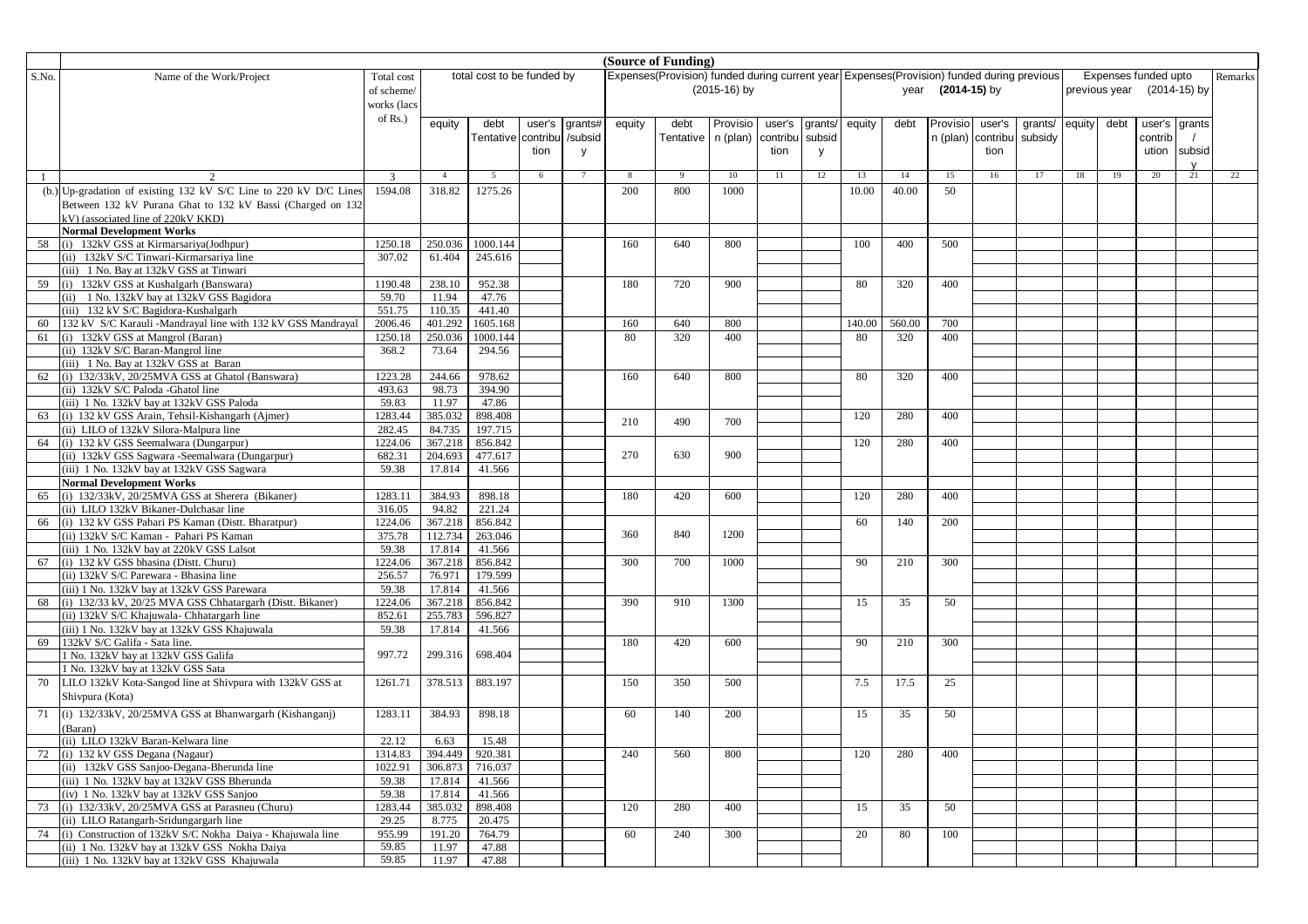|       |                                                                        |                          |                |                            |        |         |         | (Source of Funding)                                                                       |                |          |         |         |         |                |          |         |        |               |                      |        |         |
|-------|------------------------------------------------------------------------|--------------------------|----------------|----------------------------|--------|---------|---------|-------------------------------------------------------------------------------------------|----------------|----------|---------|---------|---------|----------------|----------|---------|--------|---------------|----------------------|--------|---------|
| S.No. | Name of the Work/Project                                               | Total cost               |                | total cost to be funded by |        |         |         | Expenses(Provision) funded during current year Expenses(Provision) funded during previous |                |          |         |         |         |                |          |         |        |               | Expenses funded upto |        | Remarks |
|       |                                                                        | of scheme/               |                |                            |        |         |         |                                                                                           | $(2015-16)$ by |          |         |         | year    | $(2014-15)$ by |          |         |        | previous year | (2014-15) by         |        |         |
|       |                                                                        | works (lacs              |                |                            |        |         |         |                                                                                           |                |          |         |         |         |                |          |         |        |               |                      |        |         |
|       |                                                                        | of $Rs.$ )               | equity         | debt                       | user's | grants# | equity  | debt                                                                                      | Provisio       | user's   | grants/ | equity  | debt    | Provisio       | user's   | grants/ | equity | debt          | user's grants        |        |         |
|       |                                                                        |                          |                | Tentative contribu         |        | /subsid |         | Tentative n (plan)                                                                        |                | contribu | subsid  |         |         | n (plan)       | contribu | subsidy |        |               | contrib              |        |         |
|       |                                                                        |                          |                |                            | tion   | y       |         |                                                                                           |                | tion     | y       |         |         |                | tion     |         |        |               | ution                | subsid |         |
|       |                                                                        |                          |                |                            |        |         |         |                                                                                           |                |          |         |         |         |                |          |         |        |               |                      |        |         |
|       |                                                                        | 3                        | $\overline{4}$ | 5                          | 6      |         | 8       |                                                                                           | 10             | 11       | 12      | 13      | 14      | 15             | 16       | 17      | 18     | 19            | 20                   | 21     | 22      |
| 75    | Upgradation of existing 132 kV S/C Sikar-Laxmangarh-Fatehpur-          | 1319.42                  | 263.88         | 1055.53                    |        |         | 60      | 240                                                                                       | 300            |          |         | 30      | 120     | 150            |          |         |        |               |                      |        |         |
|       | Ratangarh line (presently with Wolf conductor on H-Pole towers)        |                          |                |                            |        |         |         |                                                                                           |                |          |         |         |         |                |          |         |        |               |                      |        |         |
|       | to ACSR Panther conductor on Lattice type towers (scheme of            |                          |                |                            |        |         |         |                                                                                           |                |          |         |         |         |                |          |         |        |               |                      |        |         |
|       | 220kV Laxmangarh)                                                      |                          |                |                            |        |         |         |                                                                                           |                |          |         |         |         |                |          |         |        |               |                      |        |         |
| 76    | (i) 132/33 kV, 20/25 MVA GSS Govingarh (Distt. Alwar)                  |                          |                |                            |        |         | 150     | 350                                                                                       | 500            |          |         | 15      | 35      | 50             |          |         |        |               |                      |        |         |
|       | (ii) 132kV LILO from 132kV Nagar -Ramgarh line up to 132kV             | 1509.62                  | 452.886        | 1056.734                   |        |         |         |                                                                                           |                |          |         |         |         |                |          |         |        |               |                      |        |         |
|       | GSS Govindgarh                                                         |                          |                |                            |        |         |         |                                                                                           |                |          |         |         |         |                |          |         |        |               |                      |        |         |
| 77    | (i) 132/33 kV, 20/25 MVA GSS Godarli (Distt. Jodhpur)                  |                          | 486.645        | 1135.505                   |        |         | 120     | 280                                                                                       | 400            |          |         | 15      | 35      | 50             |          |         |        |               |                      |        |         |
|       | (ii) 132kV LILO from 132kV Phalodi - Aau line up to 132kV GSS          | 1622.15                  |                |                            |        |         |         |                                                                                           |                |          |         |         |         |                |          |         |        |               |                      |        |         |
|       | Interconnections for 220 kV GSS Nawalgarh (RVPN Scope)                 |                          |                |                            |        |         |         |                                                                                           |                |          |         |         |         |                |          |         |        |               |                      |        |         |
| 78    | 132kV D/C Nawalgarh (220kV GSS) - Nawalgarh (132kV GSS)                | 624.73                   | 124.946        | 499.784                    |        |         | 10      | 40                                                                                        | 50             |          |         | 10      | 40      | 50             |          |         |        |               |                      |        |         |
|       | line with 2 Nos. 132kV feeder bays at 132kV GSS Nawalgarh              |                          |                |                            |        |         |         |                                                                                           |                |          |         |         |         |                |          |         |        |               |                      |        |         |
| 79    | (i) 132 kV S/C Nawalgarh(220 kV) - Kumawas line                        | 489.43                   | 97.886         | 391.544                    |        |         |         |                                                                                           |                |          |         |         |         |                |          |         |        |               |                      |        |         |
|       | (ii) 1No. 132kV bay at Kumawas.                                        |                          |                |                            |        |         |         |                                                                                           |                |          |         |         |         |                |          |         |        |               |                      |        |         |
| 80    | (i) 132 kV S/C Nawalgarh(220 kV) - Gudagorji line                      | 653.58                   | 130.716        | 522.864                    |        |         |         |                                                                                           |                |          |         |         |         |                |          |         |        |               |                      |        |         |
|       | (ii) 1No. 132kV bay at Gudagorji                                       |                          |                |                            |        |         |         |                                                                                           |                |          |         |         |         |                |          |         |        |               |                      |        |         |
| 81    | (i) 132 kV S/C Nawalgarh (220 kV) - Udaipurwati line                   | 598.86                   | 119.772        | 479.088                    |        |         |         |                                                                                           |                |          |         |         |         |                |          |         |        |               |                      |        |         |
|       | (ii) 1No. 132kV bay at Udaipurwati                                     |                          |                |                            |        |         |         |                                                                                           |                |          |         |         |         |                |          |         |        |               |                      |        |         |
|       | <b>Supplementary Transmission System for Power Evacuation</b>          |                          |                |                            |        |         |         |                                                                                           |                |          |         |         |         |                |          |         |        |               |                      |        |         |
|       | Scheme of Solar Power Projects in Jaisalmer, Barmer, Jodhpur           |                          |                |                            |        |         |         |                                                                                           |                |          |         |         |         |                |          |         |        |               |                      |        |         |
|       | and Bikaner Districts(132kV schemes associated with 220kV              |                          |                |                            |        |         |         |                                                                                           |                |          |         |         |         |                |          |         |        |               |                      |        |         |
| 82    | GSS's<br>LILO of existing 132 KV S/C PS1-Bajju line at proposed 220 KV | 308.54                   | 61.71          | 123.42                     |        | 123.42  | Incl in | Incl in                                                                                   | Incl in        |          | 37.02   | Incl in | Incl in | Incl in        |          |         |        |               |                      |        |         |
|       | GSS PS 1/Bajju                                                         |                          |                |                            |        |         | 220kV   | 220kV                                                                                     | 220kV          |          |         | 220kV   | 220kV   | 220kV          |          |         |        |               |                      |        |         |
| 83    | LILO of existing 132 KV S/C Chandan-Pokaran line at proposed           | 308.54                   | 61.71          | 123.42                     |        | 123.42  | scheme  | scheme                                                                                    | scheme         |          | 37.02   | scheme  | scheme  | scheme         |          |         |        |               |                      |        |         |
|       | 220 KV GSS Pokaran                                                     |                          |                |                            |        |         |         |                                                                                           |                |          |         |         |         |                |          |         |        |               |                      |        |         |
| 84    | LILO of existing 132 KV S/C Kolayat-Bajju line at proposed 220         | 308.54                   | 61.71          | 123.42                     |        | 123.416 |         |                                                                                           |                |          | 37.02   |         |         |                |          |         |        |               |                      |        |         |
|       | KV GSS Kolayat (KfW funded scheme)                                     |                          |                |                            |        |         |         |                                                                                           |                |          |         |         |         |                |          |         |        |               |                      |        |         |
| 85    | Optical Fibre Cable System for 132kV Schemes already approved          |                          |                |                            |        |         |         |                                                                                           |                |          |         |         |         |                |          |         |        |               |                      |        |         |
|       | under Main Transmission System for New Solar & Wind Power              |                          |                |                            |        |         |         |                                                                                           |                |          |         |         |         |                |          |         |        |               |                      |        |         |
|       | Plants (as per Appendix-IIB) & Smart Grid Applications. (ADB)          |                          |                |                            |        |         |         |                                                                                           |                |          |         |         |         |                |          |         |        |               |                      |        |         |
|       |                                                                        |                          |                |                            |        |         |         |                                                                                           |                |          |         |         |         |                |          |         |        |               |                      |        |         |
|       | (i) 132kV Transmission Lines already approved under Main               | 141.83                   | 28.37          | 113.46                     |        |         | Incl in | Incl in                                                                                   | Incl in        |          |         | Incl in | Incl in | Incl in        |          |         |        |               |                      |        |         |
|       | Transmission System for Solar & Wind Power Plants (Total Route         |                          |                |                            |        |         | 220kV   | 220kV                                                                                     | 220kV          |          |         | 220kV   | 220kV   | 220kV          |          |         |        |               |                      |        |         |
|       | length $22kM$ )<br><b>Normal Development works</b>                     |                          |                |                            |        |         | scheme  | scheme                                                                                    | scheme         |          |         | scheme  | scheme  | scheme         |          |         |        |               |                      |        |         |
| 86    | (i) 132/33kV, 20/25MVA GSS at Tibbi (Hanumangarh)                      | 1223.28                  | 366.98         | 856.30                     |        |         | 30      | 70                                                                                        | 100            |          |         | 18      | 42      | 60             |          |         |        |               |                      |        |         |
|       |                                                                        |                          |                |                            |        |         |         |                                                                                           |                |          |         |         |         |                |          |         |        |               |                      |        |         |
|       | (ii) 132kV S/C Amarpura Theri(Hanumangarh)-Tibbi line                  | 173.50                   | 52.05          | 121.45                     |        |         |         |                                                                                           |                |          |         |         |         |                |          |         |        |               |                      |        |         |
|       | (iii) 1 No. 132kV bay at 132kV GSS Amarpura Their                      | 59.83                    | 17.95          | 41.88                      |        |         |         |                                                                                           |                |          |         |         |         |                |          |         |        |               |                      |        |         |
|       |                                                                        |                          |                |                            |        |         |         |                                                                                           |                |          |         |         |         |                |          |         |        |               |                      |        |         |
|       | 87 (i) 132/33 kV, 2x50 MVA GIS Sub-station at City Power House,        | 5043.07 1512.92 3530.149 |                |                            |        |         | 60      | 140                                                                                       | 200            |          |         | 15      | 35      | 50             |          |         |        |               |                      |        |         |
|       | Hathibhata, Ajmer (Distt. Ajmer)                                       |                          |                |                            |        |         |         |                                                                                           |                |          |         |         |         |                |          |         |        |               |                      |        |         |
|       | (ii) 132kV S/C XLPE Cable between 132kV GSS Pushkar Road               | 3209.8                   | 962.94         | 2246.86                    |        |         |         |                                                                                           |                |          |         |         |         |                |          |         |        |               |                      |        |         |
|       | (Kotada) - City Power House (GIS)                                      |                          |                |                            |        |         |         |                                                                                           |                |          |         |         |         |                |          |         |        |               |                      |        |         |
|       |                                                                        |                          |                |                            |        |         |         |                                                                                           |                |          |         |         |         |                |          |         |        |               |                      |        |         |
|       | (iii) 132kV D/C XLPE Cable between 220/132kV GSS Madar -               | 6454.65                  | 1936.4         | 4518.255                   |        |         |         |                                                                                           |                |          |         |         |         |                |          |         |        |               |                      |        |         |
|       | City Power House (GIS)                                                 |                          |                |                            |        |         |         |                                                                                           |                |          |         |         |         |                |          |         |        |               |                      |        |         |
| 88    | LILO of 132 kV Alwar-Bansur line with 132 kV GSS at Vijay              | 1426.49                  | 427.947        | 998.543                    |        |         | 15      | 35                                                                                        | 50             |          |         | 6       | 14      | 20             |          |         |        |               |                      |        |         |
|       | Mandir, Alwar City(Alwar)                                              |                          |                |                            |        |         |         |                                                                                           |                |          |         |         |         |                |          |         |        |               |                      |        |         |
|       |                                                                        |                          |                |                            |        |         |         |                                                                                           |                |          |         |         |         |                |          |         |        |               |                      |        |         |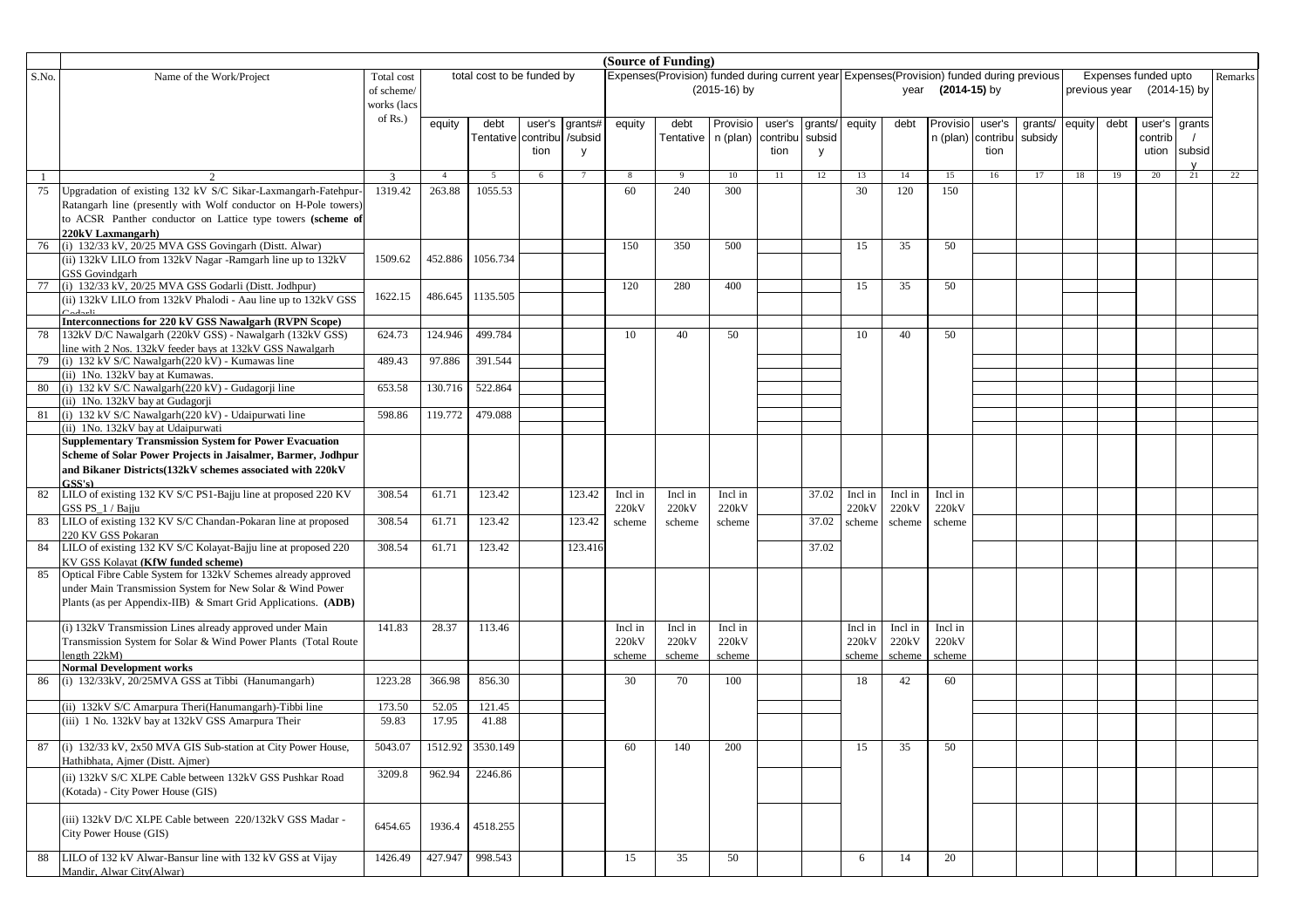|                |                                                                                                                                  |             |                   |                            |        |          |          | (Source of Funding)                                                                       |                |          |        |        |        |                |          |         |        |               |                      |    |         |
|----------------|----------------------------------------------------------------------------------------------------------------------------------|-------------|-------------------|----------------------------|--------|----------|----------|-------------------------------------------------------------------------------------------|----------------|----------|--------|--------|--------|----------------|----------|---------|--------|---------------|----------------------|----|---------|
| S.No.          | Name of the Work/Project                                                                                                         | Total cost  |                   | total cost to be funded by |        |          |          | Expenses(Provision) funded during current year Expenses(Provision) funded during previous |                |          |        |        |        |                |          |         |        |               | Expenses funded upto |    | Remarks |
|                |                                                                                                                                  | of scheme/  |                   |                            |        |          |          |                                                                                           | (2015-16) by   |          |        |        | year   | $(2014-15)$ by |          |         |        | previous year | (2014-15) by         |    |         |
|                |                                                                                                                                  | works (lacs |                   |                            |        |          |          |                                                                                           |                |          |        |        |        |                |          |         |        |               |                      |    |         |
|                |                                                                                                                                  | of $Rs.$ )  | equity            | debt                       | user's | grants#  | equity   | debt                                                                                      | Provisio       | user's   | grants | equity | debt   | Provisio       | user's   | grants/ | equity | debt          | user's grants        |    |         |
|                |                                                                                                                                  |             |                   | <b>Tentative</b> contribu  |        | /subsid  |          | Tentative                                                                                 | n (plan)       | contribu | subsic |        |        | n (plan)       | contribu | subsidy |        |               | contrib              |    |         |
|                |                                                                                                                                  |             |                   |                            | tion   | <b>V</b> |          |                                                                                           |                | tion     | V      |        |        |                | tion     |         |        |               | ution subsid         |    |         |
|                |                                                                                                                                  |             |                   |                            |        |          |          |                                                                                           |                |          |        |        |        |                |          |         |        |               |                      |    |         |
|                |                                                                                                                                  | 3           | $\overline{4}$    | 5                          | 6      |          | 8        | -9                                                                                        | 10             | 11       | 12     | 13     | 14     | 15             | 16       | 17      | 18     | 19            | 20                   | 21 | 22      |
| 89             | LILO of 132 kV Padampur-Sri Ganganagar line with 132 kV GSS                                                                      | 1501.27     | 300.254           | 1201.016                   |        |          | 10       | 40                                                                                        | 50             |          |        | 10     | 40     | 50             |          |         |        |               |                      |    |         |
|                | at Telewala (Sri Ganganagar)                                                                                                     |             |                   |                            |        |          |          |                                                                                           |                |          |        |        |        |                |          |         |        |               |                      |    |         |
|                | 2. New Schemes                                                                                                                   |             |                   |                            |        |          |          |                                                                                           |                |          |        |        |        |                |          |         |        |               |                      |    |         |
| $\bf{I}$       | 400kV                                                                                                                            |             |                   |                            |        |          |          |                                                                                           |                |          |        |        |        |                |          |         |        |               |                      |    |         |
|                | 400kV Interconnecting Lines (Banswara Evacuation):                                                                               |             |                   |                            |        |          |          |                                                                                           |                |          |        |        |        |                |          |         |        |               |                      |    |         |
|                | 400 kV D/C Banswara TPS- Udaipur (Quad Moose) Line (Target                                                                       | 30315.48    | 9094.64           | 21220.84                   |        |          | 150      | 350                                                                                       | 500            |          |        | 0.00   | 0.00   | $\overline{0}$ |          |         |        |               |                      |    |         |
|                | to be decided as per commissioning schedule of Banswara SCTPS)                                                                   |             |                   |                            |        |          |          |                                                                                           |                |          |        |        |        |                |          |         |        |               |                      |    |         |
|                |                                                                                                                                  |             |                   |                            |        |          |          |                                                                                           |                |          |        |        |        |                |          |         |        |               |                      |    |         |
| 2              | 400 kV D/C Banswara TPS- Chittorgarh (Quad Moose) Line                                                                           | 34104.37    | 10231.3           | 23873.06                   |        |          | 150      | 350                                                                                       | 500            |          |        | 0.00   | 0.00   | $\overline{0}$ |          |         |        |               |                      |    |         |
|                | 400kV Interconnecting Lines (Suratgarh Super Critical TPS                                                                        |             |                   |                            |        |          |          |                                                                                           |                |          |        |        |        |                |          |         |        |               |                      |    |         |
| 3              | <b>Evacuation</b> ):<br>400 kV D/C Suratgarh TPS- Bikaner (Twin Moose) Line                                                      | 15779.49    | 4733.85           | 11045.64                   |        |          | 120      | 280                                                                                       | 400            |          |        | 0.00   | 0.00   | $\overline{0}$ |          |         |        |               |                      |    |         |
|                | 400kV Interconnecting Lines (New Solar & Wind Plants):                                                                           |             |                   |                            |        |          |          |                                                                                           |                |          |        |        |        |                |          |         |        |               |                      |    |         |
|                |                                                                                                                                  |             |                   |                            |        |          |          |                                                                                           |                |          |        |        |        |                |          |         |        |               |                      |    |         |
| $\overline{4}$ | 400 kV D/C Bikaner-Sikar (PGCIL) line (Twin Moose) (VGF)                                                                         | 20851.16    | 6255.35           | 14595.81                   |        |          | $\Omega$ | $\Omega$                                                                                  | $\overline{0}$ |          |        | 0.00   | 0.00   | $\Omega$       |          |         |        |               |                      |    |         |
| 5              | 400kV D/C Akal-Jodhpur (New) line (Quad Moose)                                                                                   | 56784.04    | #######           | 39748.83                   |        |          | $\Omega$ | $\Omega$                                                                                  | $\Omega$       |          |        | 0.00   | 0.00   |                |          |         |        |               |                      |    |         |
|                | <b>Supplementary Transmission System for Power Evacuation</b>                                                                    |             |                   |                            |        |          |          |                                                                                           |                |          |        |        |        |                |          |         |        |               |                      |    |         |
|                | Scheme of Solar Power Projects in Jaisalmer, Barmer, Jodhpur                                                                     |             |                   |                            |        |          |          |                                                                                           |                |          |        |        |        |                |          |         |        |               |                      |    |         |
|                | and Bikaner Districts (KfW funded schemes)                                                                                       |             |                   |                            |        |          |          |                                                                                           |                |          |        |        |        |                |          |         |        |               |                      |    |         |
| 6              | 400/220 kV, 2 X 500 MVA GSS at Jaisalmer-2 alongwith 1x125                                                                       | 19379.76    | 3875.95           | 7751.90                    |        | 7751.9   | 1560     | 3120                                                                                      | 7800           |          | 2325.6 | 60.00  | 140.00 | 200            |          |         |        |               |                      |    |         |
|                | MVAR, 400kV Bus Type Reactor                                                                                                     |             |                   |                            |        |          |          |                                                                                           |                |          |        |        |        |                |          |         |        |               |                      |    |         |
| $\overline{7}$ | 400 kV D/C Jaisalmer-2 -Barmer line                                                                                              | 13498.12    | 2699.62           | 5399.25                    |        | 5399.25  |          |                                                                                           |                |          | 1619.8 |        |        |                |          |         |        |               |                      |    |         |
| 8              | 400 kV S/C Akal(1)- Jaisalmer-2 line                                                                                             | 3518.61     | 703.72            | 1407.45                    |        | 1407.45  |          |                                                                                           |                |          | 422.2  |        |        |                |          |         |        |               |                      |    |         |
| 9              | 400kV Terminal Bay Equipment at 400/220kV GSS Barmer (for<br>termination of 400 kV D/C Jaisalmer 2 - Barmer line at Barmer       | 3619.21     | 723.84            | 1447.69                    |        | 1447.69  |          |                                                                                           |                |          | 434.31 |        |        |                |          |         |        |               |                      |    |         |
|                | end)                                                                                                                             |             |                   |                            |        |          |          |                                                                                           |                |          |        |        |        |                |          |         |        |               |                      |    |         |
| 10             | 400kV Terminal Bay Equipment at 400/220kV GSS Akal 1 (for                                                                        | 1820.11     | 364.02            | 728.04                     |        | 728.044  |          |                                                                                           |                |          | 218.41 |        |        |                |          |         |        |               |                      |    |         |
|                | Power Evacuation Scheme for New Wind and Solar Projects in                                                                       |             |                   |                            |        |          |          |                                                                                           |                |          |        |        |        |                |          |         |        |               |                      |    |         |
|                | Banswara, Pratapgarh and Barmer districts (450MW)                                                                                |             |                   |                            |        |          |          |                                                                                           |                |          |        |        |        |                |          |         |        |               |                      |    |         |
| 11             | 400/220 kV, 2 X 500 MVA Substation at Banswara                                                                                   | 28150.43    | 8445.13           | 19705.3                    |        |          | 300      | 700                                                                                       | 1000           |          |        | 60     | 140    | 200            |          |         |        |               |                      |    |         |
|                | 400 kV D/C Banswara- Chittorgarh Line (Quad Moose)                                                                               | 49170.33    |                   | 34419.23                   |        |          |          |                                                                                           |                |          |        |        |        |                |          |         |        |               |                      |    |         |
| 12<br>13       | 2 nos. 400 kV bays at 400 kV GSS Chittorgarh with 2x50 MVAR                                                                      | 3026.33     | 14751.<br>907.899 | 2118.431                   |        |          |          |                                                                                           |                |          |        |        |        |                |          |         |        |               |                      |    |         |
|                | Line Reactors                                                                                                                    |             |                   |                            |        |          |          |                                                                                           |                |          |        |        |        |                |          |         |        |               |                      |    |         |
| $\mathbf{I}$   | <b>220kV</b>                                                                                                                     |             |                   |                            |        |          |          |                                                                                           |                |          |        |        |        |                |          |         |        |               |                      |    |         |
| $\mathbf{1}$   | (i) 220kV AIS Substation & 33/11 kV Sub station at Banar (Up-                                                                    | 5341.99     | 1602.6            | 3739.393                   |        |          | 450      | 1050                                                                                      | 1500           |          |        | 120    | 280    | 400            |          |         |        |               |                      |    |         |
|                | (ii) 220 kV D/C line on Narrow Base/conventional towers from                                                                     | 815.68      | 244.70            | 570.98                     |        |          |          |                                                                                           |                |          |        |        |        |                |          |         |        |               |                      |    |         |
|                | Jodhpur(400 kV GSS) to proposed 220 kV AIS sub-station Banar                                                                     |             |                   |                            |        |          |          |                                                                                           |                |          |        |        |        |                |          |         |        |               |                      |    |         |
|                | (14kM D/C)                                                                                                                       | 901.32      | 270.40            | 630.93                     |        |          |          |                                                                                           |                |          |        |        |        |                |          |         |        |               |                      |    |         |
|                | (iii) 220 kV D/C XLPE Cable for termination of proposed 220 kV<br>D/C Jodhpur(400 kV GSS)-Banar line at proposed 220 kV AIS sub- |             |                   |                            |        |          |          |                                                                                           |                |          |        |        |        |                |          |         |        |               |                      |    |         |
|                | station Banar(0.5kM D/C)                                                                                                         |             |                   |                            |        |          |          |                                                                                           |                |          |        |        |        |                |          |         |        |               |                      |    |         |
| $\overline{2}$ | (i) 220/132 kV, 1x160 MVA GSS at Bhawanimandi (New                                                                               | 3534.38     | 1060.31           | 2474.066                   |        |          | 750      | 1750                                                                                      | 2500           |          |        | 30     | 70     | 100            |          |         |        |               |                      |    |         |
|                | (ii) 220 kV S/C Kalisindh- Bhawanimandi line                                                                                     | 703.11      | 210.933           | 492.177                    |        |          |          |                                                                                           |                |          |        |        |        |                |          |         |        |               |                      |    |         |
|                | (iii) 220 kV S/C Modak- Bhawanimandi line                                                                                        | 1107.45     | 332.235           | 775.215                    |        |          |          |                                                                                           |                |          |        |        |        |                |          |         |        |               |                      |    |         |
| 3              | (i) 220/132kV,2x160MVA GIS Substation at Jawahar Nagar                                                                           | 5912.36     | 1773.71           | 4138.65                    |        |          | 750      | 1750                                                                                      | 2500           |          |        | 30     | 70     | 100            |          |         |        |               |                      |    |         |
|                | (Distt. Jaipur)<br>(ii) 220 kV, 1200Sq.mm., S/C Mansarovar - Jawahar Nagar XLPE                                                  | 6444.30     | 1933.29           | 4511.01                    |        |          |          |                                                                                           |                |          |        |        |        |                |          |         |        |               |                      |    |         |
|                | Cable                                                                                                                            |             |                   |                            |        |          |          |                                                                                           |                |          |        |        |        |                |          |         |        |               |                      |    |         |
|                |                                                                                                                                  |             |                   |                            |        |          |          |                                                                                           |                |          |        |        |        |                |          |         |        |               |                      |    |         |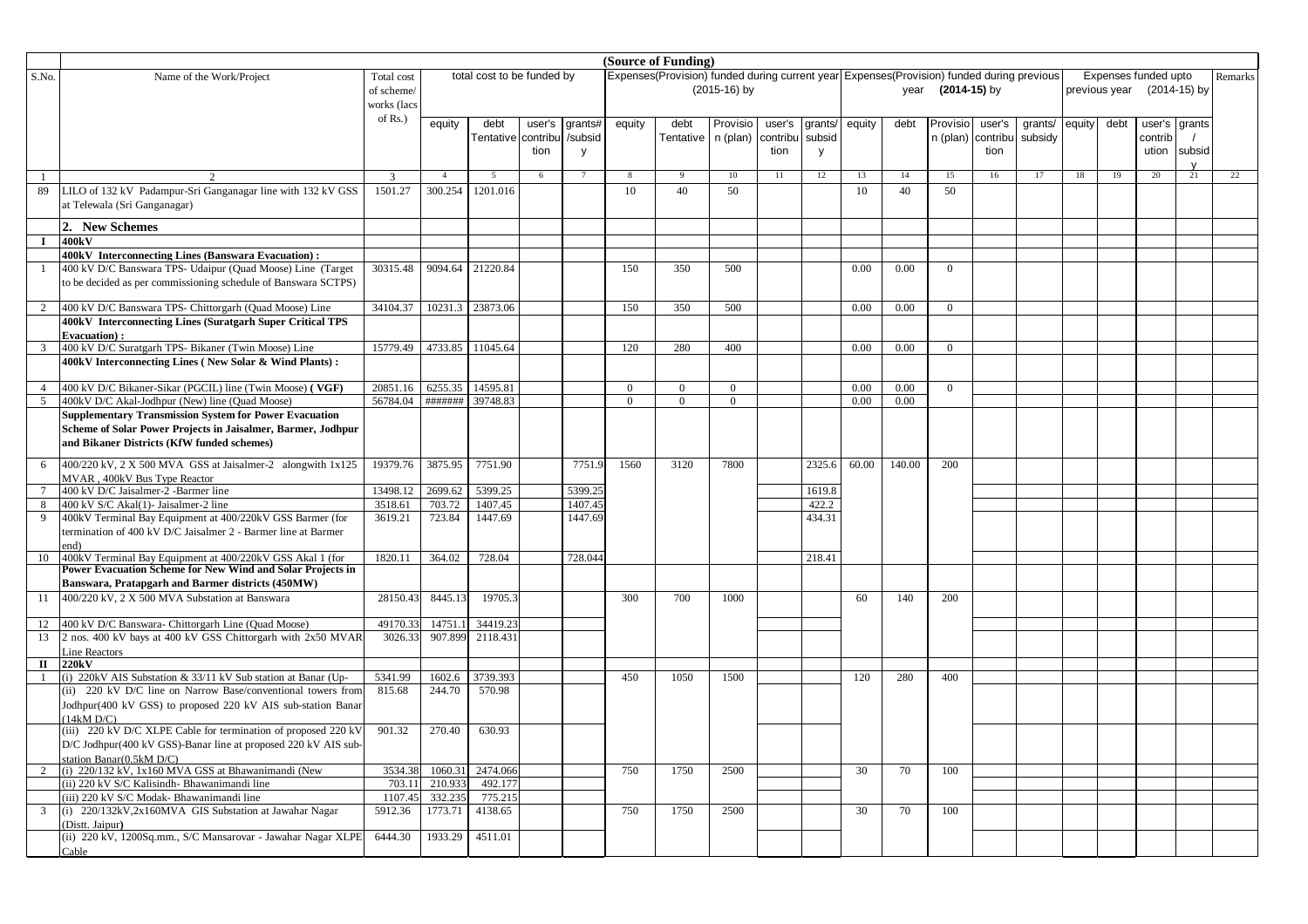|       |                                                                                                            |                   |                    |                            |        |         |          | (Source of Funding)                                                                       |                |          |         |          |          |                     |          |         |        |               |                      |    |         |
|-------|------------------------------------------------------------------------------------------------------------|-------------------|--------------------|----------------------------|--------|---------|----------|-------------------------------------------------------------------------------------------|----------------|----------|---------|----------|----------|---------------------|----------|---------|--------|---------------|----------------------|----|---------|
| S.No. | Name of the Work/Project                                                                                   | Total cost        |                    | total cost to be funded by |        |         |          | Expenses(Provision) funded during current year Expenses(Provision) funded during previous |                |          |         |          |          |                     |          |         |        |               | Expenses funded upto |    | Remarks |
|       |                                                                                                            | of scheme/        |                    |                            |        |         |          |                                                                                           | $(2015-16)$ by |          |         |          | year     | <b>(2014-15)</b> by |          |         |        | previous year | (2014-15) by         |    |         |
|       |                                                                                                            | works (lacs       |                    |                            |        |         |          |                                                                                           |                |          |         |          |          |                     |          |         |        |               |                      |    |         |
|       |                                                                                                            | of Rs.)           | equity             | debt                       | user's | grants# | equity   | debt                                                                                      | Provisio       | user's   | grants/ | equity   | debt     | Provisio            | user's   | grants/ | equity | debt          | user's grants        |    |         |
|       |                                                                                                            |                   |                    | Tentative contribu         |        | /subsid |          | Tentative   n (plan)                                                                      |                | contribu | subsid  |          |          | n (plan)            | contribu | subsidy |        |               | contrib              |    |         |
|       |                                                                                                            |                   |                    |                            | tion   | y       |          |                                                                                           |                | tion     | y       |          |          |                     | tion     |         |        |               | ution subsid         |    |         |
|       |                                                                                                            |                   |                    |                            |        |         |          |                                                                                           |                |          |         |          |          |                     |          |         |        |               |                      |    |         |
|       |                                                                                                            | 3                 | $\overline{4}$     | 5                          | 6      |         | 8        | 9                                                                                         | 10             | 11       | 12      | 13       | 14       | 15                  | 16       | 17      | 18     | 19            | 20                   | 21 | 22      |
|       | (iii) 220 kV, 1200Sq.mm., S/C Indira Gandhi Nagar - Jawahar                                                | 7020.71           | 2106.21            | 4914.50                    |        |         |          |                                                                                           |                |          |         |          |          |                     |          |         |        |               |                      |    |         |
|       | Nagar XLPE Cable                                                                                           |                   |                    |                            |        |         |          |                                                                                           |                |          |         |          |          |                     |          |         |        |               |                      |    |         |
|       | Jaipur City EHV Network Strengthening Scheme-IV (Phase-I)<br>(i) 220 kV GIS Substation at Chambal (Jaipur) | 10859.74          | 3257.92            | 7601.82                    |        |         | 210      | 490                                                                                       | 700            |          |         | 30       | 70       | 100                 |          |         |        |               |                      |    |         |
|       |                                                                                                            |                   |                    |                            |        |         |          |                                                                                           |                |          |         |          |          |                     |          |         |        |               |                      |    |         |
|       | (ii) 2 Nos. 220 kV Terminal Bays at 400/220 kV Substation a                                                | 231.51            | 69.45              | 162.06                     |        |         |          |                                                                                           |                |          |         |          |          |                     |          |         |        |               |                      |    |         |
|       | <b>Heerpaura</b>                                                                                           |                   |                    |                            |        |         |          |                                                                                           |                |          |         |          |          |                     |          |         |        |               |                      |    |         |
|       | (iii) 1 No. 220 kV Terminal GIS Bay at 220 kV Substation at                                                | 471.44            | 141.43             | 330.01                     |        |         |          |                                                                                           |                |          |         |          |          |                     |          |         |        |               |                      |    |         |
|       | (iv) 220 kV D/C Cable System between 400 kV Heerapura and                                                  | 8681.82           | 2604.55            | 6077.28                    |        |         |          |                                                                                           |                |          |         |          |          |                     |          |         |        |               |                      |    |         |
|       | 220 kV Chambal                                                                                             |                   |                    |                            |        |         |          |                                                                                           |                |          |         |          |          |                     |          |         |        |               |                      |    |         |
|       | (v) 220 kV S/C Cable System between 220 kV Mansarovar and                                                  | 3177.88           | 953.36             | 2224.52                    |        |         |          |                                                                                           |                |          |         |          |          |                     |          |         |        |               |                      |    |         |
|       | 220 kV Chambal<br>Power Evacuation Scheme for New Wind and Solar Projects in                               |                   |                    |                            |        |         |          |                                                                                           |                |          |         |          |          |                     |          |         |        |               |                      |    |         |
|       | <b>Banswara, Pratapgarh and Barmer districts</b>                                                           |                   |                    |                            |        |         |          |                                                                                           |                |          |         |          |          |                     |          |         |        |               |                      |    |         |
|       | (i) 220 kV D/C interconnection at proposed 400 kV GSS                                                      | 5447.47           | 1634.24            | 3813.229                   |        |         | 90       | 210                                                                                       | 300            |          |         | Incl. in | Incl. in | Incl. in            |          |         |        |               |                      |    |         |
|       | Banswara                                                                                                   |                   |                    |                            |        |         |          |                                                                                           |                |          |         | 400kV    | 400kV    | 400kV               |          |         |        |               |                      |    |         |
|       | (ii) 2 nos., 220 kV extension bays                                                                         | 221.72            | 66.516             | 155.204                    |        |         |          |                                                                                           |                |          |         | scheme   | scheme   | scheme              |          |         |        |               |                      |    |         |
|       | Posed for K f W financing                                                                                  |                   |                    |                            |        |         |          |                                                                                           |                |          |         |          |          |                     |          |         |        |               |                      |    |         |
|       | (i) 220/132kV, 2x160 MVA, 132/33 kV, 2x40/50 MVA GSS                                                       | 6416.67           | 1283.33            | 2566.67                    |        | 2566.67 |          |                                                                                           |                |          | 770.00  |          |          |                     |          |         |        |               |                      |    |         |
|       | Undoo<br>(ii) 220 kV D/C interconnection line from 220 kV GSS Undoo to                                     | 3814              | 762.80             | 1525.60                    |        | 1525.6  |          |                                                                                           |                |          | 457.68  |          |          |                     |          |         |        |               |                      |    |         |
|       | approved 220 kV GSS Pokaran                                                                                |                   |                    |                            |        |         |          |                                                                                           |                |          |         |          |          |                     |          |         |        |               |                      |    |         |
|       | (ii) 2 nos., 220 kV Extension bays at 220 kV GSS Pokaran                                                   | 221.72            | 44.34              | 88.69                      |        | 88.688  |          |                                                                                           |                |          | 26.61   |          |          |                     |          |         |        |               |                      |    |         |
|       | New 400 kV & 220 kV Schemes (to be identified)                                                             |                   |                    |                            |        |         | 600      | 1400                                                                                      | 2000           |          |         | 150      | 350      | 500                 |          |         |        |               |                      |    |         |
|       | III 132kV                                                                                                  |                   |                    |                            |        |         |          |                                                                                           |                |          |         |          |          |                     |          |         |        |               |                      |    |         |
|       |                                                                                                            |                   |                    |                            |        |         |          |                                                                                           |                |          |         |          |          |                     |          |         |        |               |                      |    |         |
| 1     | 20 Nos., 132/33kV, 1x20/25 MVA Capacity Grid Sub-Stations                                                  |                   |                    |                            |        |         |          |                                                                                           |                |          |         |          |          |                     |          |         |        |               |                      |    |         |
|       | alongwith approx. 25kM long 132kV D/C line (for each of 132kV                                              |                   |                    |                            |        |         |          |                                                                                           |                |          |         |          |          |                     |          |         |        |               |                      |    |         |
|       | GSS) in the periphery of 30kM around various proposed 220kV                                                |                   |                    |                            |        |         |          |                                                                                           |                |          |         |          |          |                     |          |         |        |               |                      |    |         |
|       | GSSs as mentioned in project repot{ location of 132kV GSS to be                                            |                   |                    |                            |        |         |          |                                                                                           |                |          |         |          |          |                     |          |         |        |               |                      |    |         |
|       | identified later on in consultation with field officers of<br>RVPN/RREC1                                   |                   |                    |                            |        |         |          |                                                                                           |                |          |         |          |          |                     |          |         |        |               |                      |    |         |
|       | (i) 20 nos.132/33kV, 1x20/25 MVA Capacity Grid Sub-Stations                                                | 15426.97          | 4628.09            | 10798.88                   |        | 4950    | 300      | 700                                                                                       | 1000           |          | 1485    | 30       | 70       | 100                 |          |         |        |               |                      |    |         |
|       | (Considering 5 Nos. GSSs with associated lines for KfW funded                                              |                   |                    |                            |        |         |          |                                                                                           |                |          |         |          |          |                     |          |         |        |               |                      |    |         |
|       | schemes for Est. cost Rs.12375lacs)                                                                        |                   |                    |                            |        |         |          |                                                                                           |                |          |         |          |          |                     |          |         |        |               |                      |    |         |
|       | (ii) 500kM long 132kV D/C lines for 20 Nos. 132kV GSS                                                      | 34074.98          | ********           | 23852.49                   |        |         |          |                                                                                           |                |          |         |          |          |                     |          |         |        |               |                      |    |         |
|       | Associated schemes of 220kV GSS Bhawanimandi                                                               |                   |                    |                            |        |         |          |                                                                                           |                |          |         |          |          |                     |          |         |        |               |                      |    |         |
|       | (i) LILO of 132 kV S/C Bhawanimandi- Hemda line                                                            | 141.78            | 42.534             | 99.246                     |        |         | Incl. in | Incl. in                                                                                  | Incl. in       |          |         | Incl. in | Incl. in | Incl. in            |          |         |        |               |                      |    |         |
|       |                                                                                                            |                   |                    |                            |        |         | 220kV    | 220kV                                                                                     | 220kV          |          |         | 220kV    | 220kV    | 220kV               |          |         |        |               |                      |    |         |
|       | (ii) LILO of 132 kV S/C Bhawanimandi- Kanwari line                                                         | 57.39             | 17.217             | 40.173                     |        |         | scheme   | scheme                                                                                    | scheme         |          |         | scheme   | scheme   | scheme              |          |         |        |               |                      |    |         |
|       |                                                                                                            |                   |                    |                            |        |         |          |                                                                                           |                |          |         |          |          |                     |          |         |        |               |                      |    |         |
|       | (i) $132$ kV GSS at Bapini (District – Jodhpur<br>(ii) 132 kV S/C Line from 220/132 kV GSS Aau             | 1196.56<br>582.44 | 358.968<br>174.732 | 837.592<br>407.708         |        |         | 180      | 420                                                                                       | 600            |          |         | 15       | 35       | 50                  |          |         |        |               |                      |    |         |
|       | (iii) 132 kV Feeder bay at 220/132 kV GSS Aau                                                              | 51.54             | 15.462             | 36.078                     |        |         |          |                                                                                           |                |          |         |          |          |                     |          |         |        |               |                      |    |         |
|       | 4 (i) 132 kV GSS at Setrawa (District – Jodhpur)                                                           | 1196.56           | 358.968            | 837.592                    |        |         | 150      | 350                                                                                       | 500            |          |         | 15       | 35       | 50                  |          |         |        |               |                      |    |         |
|       | (ii) 132 kV S/C Line from 220/132 kV GSS Dechu                                                             | 496.79            | 149.037            | 347.753                    |        |         |          |                                                                                           |                |          |         |          |          |                     |          |         |        |               |                      |    |         |
|       | (iii) 132 kV Feeder bay at 220/132 kV GSS Dechu                                                            | 51.54             | 15.462             | 36.078                     |        |         |          |                                                                                           |                |          |         |          |          |                     |          |         |        |               |                      |    |         |
| 5     | (i) 132/33kV, 20/25MVA GSS at Gogelaw (Nagaur)                                                             | 1705.21           | 511.563            | 1193.647                   |        |         | 60       | 140                                                                                       | 200            |          |         | 15       | 35       | 50                  |          |         |        |               |                      |    |         |
|       | (ii) LILO of 132kV Nagaur - Khinysar line                                                                  |                   |                    |                            |        |         |          |                                                                                           |                |          |         |          |          |                     |          |         |        |               |                      |    |         |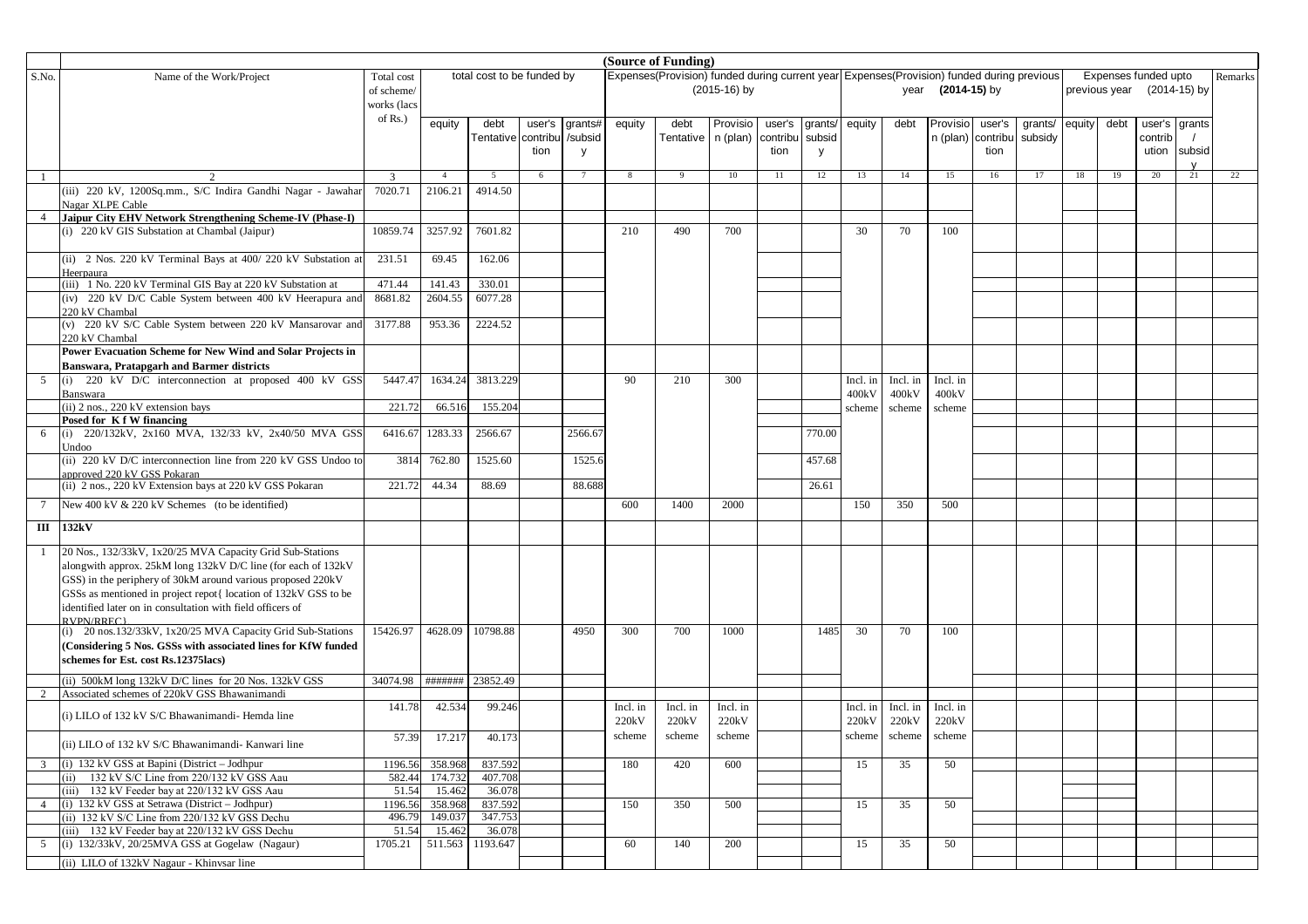|                 |                                                                                                                |             |                |                            |        |         |          | (Source of Funding)                                                                       |                |          |         |              |                |                |          |         |        |               |                      |        |         |
|-----------------|----------------------------------------------------------------------------------------------------------------|-------------|----------------|----------------------------|--------|---------|----------|-------------------------------------------------------------------------------------------|----------------|----------|---------|--------------|----------------|----------------|----------|---------|--------|---------------|----------------------|--------|---------|
| S.No.           | Name of the Work/Project                                                                                       | Total cost  |                | total cost to be funded by |        |         |          | Expenses(Provision) funded during current year Expenses(Provision) funded during previous |                |          |         |              |                |                |          |         |        |               | Expenses funded upto |        | Remarks |
|                 |                                                                                                                | of scheme/  |                |                            |        |         |          |                                                                                           | $(2015-16)$ by |          |         |              | year           | $(2014-15)$ by |          |         |        | previous year | (2014-15) by         |        |         |
|                 |                                                                                                                | works (lacs |                |                            |        |         |          |                                                                                           |                |          |         |              |                |                |          |         |        |               |                      |        |         |
|                 |                                                                                                                | of $Rs.$ )  | equity         | debt                       | user's | grants# | equity   | debt                                                                                      | Provisio       | user's   | grants/ | equity       | debt           | Provisio       | user's   | grants/ | equity | debt          | user's grants        |        |         |
|                 |                                                                                                                |             |                | Tentative contribu         |        | /subsid |          | Tentative   n (plan)                                                                      |                | contribu | subsid  |              |                | n (plan)       | contribu | subsidy |        |               | contrib              |        |         |
|                 |                                                                                                                |             |                |                            | tion   | y       |          |                                                                                           |                | tion     | y       |              |                |                | tion     |         |        |               | ution                | subsid |         |
|                 |                                                                                                                |             |                |                            |        |         |          |                                                                                           |                |          |         |              |                |                |          |         |        |               |                      |        |         |
|                 |                                                                                                                | 3           | $\overline{4}$ | 5                          | 6      |         | 8        | -9                                                                                        | 10             | 11       | 12      | 13           | 14             | 15             | 16       | 17      | 18     | 19            | 20                   | 21     | 22      |
| 6               | (i) 132/33kV, 20/25MVA GSS at Bhikamkore (Jodhpur)                                                             | 1510.08     | 453.024        | 1057.056                   |        |         | 60       | 140                                                                                       | 200            |          |         | 15           | 35             | 50             |          |         |        |               |                      |        |         |
|                 |                                                                                                                |             |                |                            |        |         |          |                                                                                           |                |          |         |              |                |                |          |         |        |               |                      |        |         |
|                 | (ii) 132kV S/C Bhikamkore - Biathwasia (220kV GSS) line                                                        |             |                |                            |        |         |          |                                                                                           |                |          |         |              |                |                |          |         |        |               |                      |        |         |
| $7\phantom{.0}$ | (i) 132/33kV, 20/25MVA GSS at S.S.Nagar (Jodhpur)                                                              | 1337.88     | 401.364        | 936.516                    |        |         | 60       | 140                                                                                       | 200            |          |         | 15           | 35             | 50             |          |         |        |               |                      |        |         |
|                 | (ii) LILO of 132kV S/C Phalodi - Aau at S.S.Nagar (Jodhpur)                                                    |             |                |                            |        |         |          |                                                                                           |                |          |         |              |                |                |          |         |        |               |                      |        |         |
| 8               | (i) 132/33kV, 20/25MVA GSS at Peepalwa (Banswara)                                                              | 1337.88     | 401.364        | 936.516                    |        |         | 60       | 140                                                                                       | 200            |          |         | 15           | 35             | 50             |          |         |        |               |                      |        |         |
|                 | (ii) LILO of 132kV S/C Banswara - Dalot line at Peepalwa                                                       |             |                |                            |        |         |          |                                                                                           |                |          |         |              |                |                |          |         |        |               |                      |        |         |
|                 | (Banswara)                                                                                                     |             |                |                            |        |         |          |                                                                                           |                |          |         |              |                |                |          |         |        |               |                      |        |         |
| 9               | (i) 132/33kV, 20/25MVA GSS at Mokhampura (Pratapgarh)                                                          | 1676.95     | 503.085        | 1173.865                   |        |         | 60       | 140                                                                                       | 200            |          |         | 15           | 35             | 50             |          |         |        |               |                      |        |         |
|                 | (ii) LILO of 132kV S/C Pratapgarh - Dalot line at Mokhampura                                                   |             |                |                            |        |         |          |                                                                                           |                |          |         |              |                |                |          |         |        |               |                      |        |         |
|                 | $(D_{\text{rotonash}})$                                                                                        |             |                |                            |        |         |          |                                                                                           |                |          |         |              |                |                |          |         |        |               |                      |        |         |
| 10              | (i) 132/33kV, 20/25MVA GSS at Bichiwara (Dungarpur)                                                            | 1681.38     | 504.414        | 1176.966                   |        |         | 60       | 140                                                                                       | 200            |          |         | 15           | 35             | 50             |          |         |        |               |                      |        |         |
|                 | (ii) 132kV S/C Bichiwara (Dungarpur) - Kherwara (under                                                         |             |                |                            |        |         |          |                                                                                           |                |          |         |              |                |                |          |         |        |               |                      |        |         |
|                 | constriction) line                                                                                             |             |                |                            |        |         |          |                                                                                           |                |          |         |              |                |                |          |         |        |               |                      |        |         |
|                 | 11 (i) 132/33kV, 20/25MVA GSS at Joojhpura (Udaipur)                                                           | 1595.72     | 478.716        | 1117.004                   |        |         | 60       | 140                                                                                       | 200            |          |         | 15           | 35             | 50             |          |         |        |               |                      |        |         |
|                 |                                                                                                                |             |                |                            |        |         |          |                                                                                           |                |          |         |              |                |                |          |         |        |               |                      |        |         |
|                 |                                                                                                                |             |                |                            |        |         |          |                                                                                           |                |          |         |              |                |                |          |         |        |               |                      |        |         |
|                 | (ii) 132kV S/C Joojhpura (Udaipur) - Bhinder (132kV GSS) line                                                  | 1507.42     | 452.226        | 1055.194                   |        |         | 60       | 140                                                                                       | 200            |          |         | 15           | 35             | 50             |          |         |        |               |                      |        |         |
|                 | 12 (i) 132/33kV, 20/25MVA GSS at Balicha (Udaipur)                                                             |             |                |                            |        |         |          |                                                                                           |                |          |         |              |                |                |          |         |        |               |                      |        |         |
|                 | (ii) LILO of 132kV S/C Madri - Jawar mines line at Balicha                                                     |             |                |                            |        |         |          |                                                                                           |                |          |         |              |                |                |          |         |        |               |                      |        |         |
|                 | (Udaipur)                                                                                                      |             |                |                            |        |         |          |                                                                                           |                |          |         |              |                |                |          |         |        |               |                      |        |         |
| 13              | (i) 132/33kV, 20/25MVA GSS at Bhim (Rajsamand)                                                                 | 1762.55     | 528.765        | 1233.785                   |        |         | 60       | 140                                                                                       | 200            |          |         | 15           | 35             | 50             |          |         |        |               |                      |        |         |
|                 | (ii) 132kV S/C Bhim (Rajsamand) - Asind (132kV GSS) line                                                       |             |                |                            |        |         |          |                                                                                           |                |          |         |              |                |                |          |         |        |               |                      |        |         |
|                 |                                                                                                                |             |                |                            |        |         |          |                                                                                           |                |          |         |              |                |                |          |         |        |               |                      |        |         |
| 14              | 132 kV D/C line from 220 kV SEZ-I to 132 kV SEZ-I with 132 kV                                                  | 1175.82     | 352.75         | 823.07                     |        |         | 15       | 35                                                                                        | 50             |          |         | 15           | 35             | 50             |          |         |        |               |                      |        |         |
|                 | GSS at SEZ-I                                                                                                   |             |                |                            |        |         |          |                                                                                           |                |          |         |              |                |                |          |         |        |               |                      |        |         |
| 15              | LILO 132kV Jodhpur-Baori line for 132 kV Jhalamand with 132kV                                                  | 1078.83     | 323.649        | 755.181                    |        |         | 15       | 35                                                                                        | 50             |          |         | 15           | 35             | 50             |          |         |        |               |                      |        |         |
|                 | GSS at Jalamand (Jodhpur)                                                                                      |             |                |                            |        |         |          |                                                                                           |                |          |         |              |                |                |          |         |        |               |                      |        |         |
| 16              | LILO of 132 kV Jodhpur-Bilara line with 132 kV GSS at SEZ,                                                     | 1476.34     | 442.902        | 1033.438                   |        |         | 15       | 35                                                                                        | 50             |          |         | 15           | 35             | 50             |          |         |        |               |                      |        |         |
| 17              | Kaparda (Jodhpur)<br>LILO of existing 132 kV S/C Jodhpur(220kV GSS)- Bilara line at                            | 103.86      | 31.16          | 72.70                      |        |         | Incl. in | Incl. in                                                                                  | Incl. in       |          |         | Incl. in     | Incl. in       | Incl. in       |          |         |        |               |                      |        |         |
|                 | Jhalamand                                                                                                      |             |                |                            |        |         | 220kV    | 220kV                                                                                     | 220kV          |          |         | 220kV        | 220kV          | 220kV          |          |         |        |               |                      |        |         |
|                 |                                                                                                                |             |                |                            |        |         | scheme   | scheme                                                                                    | scheme         |          |         | scheme       | scheme         | scheme         |          |         |        |               |                      |        |         |
|                 |                                                                                                                |             |                |                            |        |         | Jhalaman | Jhalamand                                                                                 | Jhalaman       |          |         | Jhalama      | Jhalama        | Jhalama        |          |         |        |               |                      |        |         |
|                 |                                                                                                                |             |                |                            |        |         |          |                                                                                           |                |          |         | nd           | nd             | nd             |          |         |        |               |                      |        |         |
| 18              | Jaipur City EHV Network Strengthening Scheme-IV (Phase-I)                                                      |             |                |                            |        |         |          |                                                                                           |                |          |         |              |                |                |          |         |        |               |                      |        |         |
|                 | 132kV Interconnection<br>(i) 132 kV Hybrid GIS Bay at Jawahar Nagar (Jaipur)                                   | 269.84      | 80.95          | 188.89                     |        |         | 15       | 35                                                                                        | 50             |          |         | 15           | 35             | 50             |          |         |        |               |                      |        |         |
|                 |                                                                                                                |             |                |                            |        |         |          |                                                                                           |                |          |         |              |                |                |          |         |        |               |                      |        |         |
|                 | (ii) 132 kV S/C Cable system between 132 kV MNIT and 132 kV                                                    | 2251.67     | 675.50         | 1576.17                    |        |         |          |                                                                                           |                |          |         |              |                |                |          |         |        |               |                      |        |         |
|                 | Substation Jawahar Nagar                                                                                       |             |                |                            |        |         |          |                                                                                           |                |          |         |              |                |                |          |         |        |               |                      |        |         |
|                 |                                                                                                                |             |                |                            |        |         |          |                                                                                           |                |          |         |              |                |                |          |         |        |               |                      |        |         |
| 19              | Power Evacuation Scheme for New Wind and Solar Projects in<br><b>Banswara, Pratapgarh and Barmer districts</b> |             |                |                            |        |         |          |                                                                                           |                |          |         |              |                |                |          |         |        |               |                      |        |         |
| (a)             | (i) 132 kV D/C interconnection at proposed 400 kV GSS Banswara                                                 | 3238.83     | 971.649        | 2267.181                   |        |         | Incl. in | Incl. in                                                                                  | Incl. in       |          |         | $\mathbf{0}$ | $\overline{0}$ | $\overline{0}$ |          |         |        |               |                      |        |         |
|                 |                                                                                                                |             |                |                            |        |         | 400kV    | 400kV                                                                                     | 400kV          |          |         |              |                |                |          |         |        |               |                      |        |         |
|                 | (ii) 2 nos., 132 kV extension bays                                                                             | 136.67      | 41.001         | 95.669                     |        |         | scheme   | scheme                                                                                    | scheme         |          |         |              |                |                |          |         |        |               |                      |        |         |
|                 | <b>KfW</b> funded schemes                                                                                      |             |                |                            |        |         |          |                                                                                           |                |          |         |              |                |                |          |         |        |               |                      |        |         |
| (b)             | (i) 132 kV D/C interconnection at proposed 220 kV GSS Undoo                                                    | 648.8       | 129.76         | 259.52                     |        | 259.52  |          |                                                                                           |                |          | 77.86   |              |                |                |          |         |        |               |                      |        |         |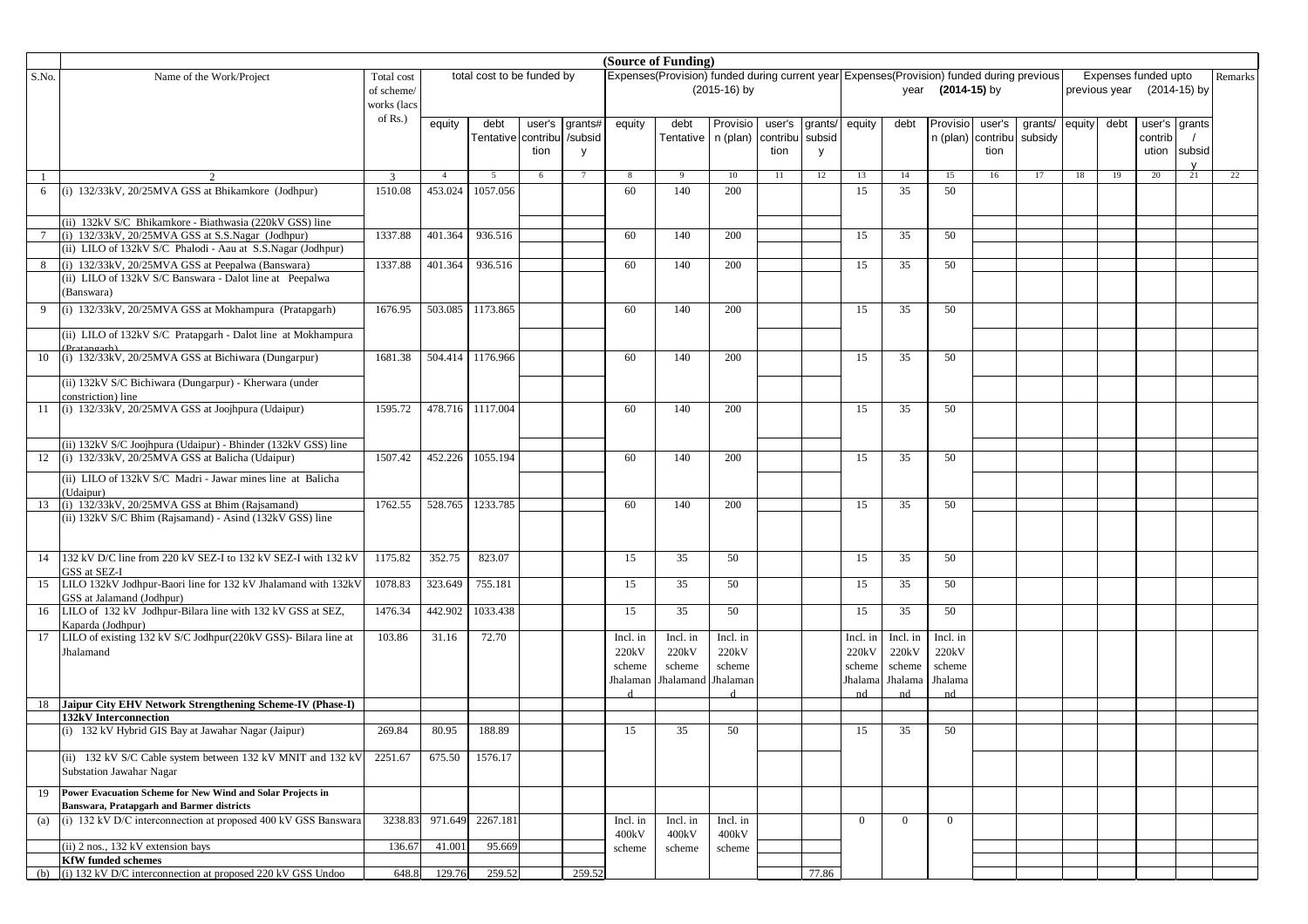|                         |                                                                   |             |               |                            |             |                |          | (Source of Funding)                                                                       |              |              |         |         |                           |                   |          |         |        |               |                      |               |         |
|-------------------------|-------------------------------------------------------------------|-------------|---------------|----------------------------|-------------|----------------|----------|-------------------------------------------------------------------------------------------|--------------|--------------|---------|---------|---------------------------|-------------------|----------|---------|--------|---------------|----------------------|---------------|---------|
| S.No.                   | Name of the Work/Project                                          | Total cost  |               | total cost to be funded by |             |                |          | Expenses(Provision) funded during current year Expenses(Provision) funded during previous |              |              |         |         |                           |                   |          |         |        |               | Expenses funded upto |               | Remarks |
|                         |                                                                   | of scheme/  |               |                            |             |                |          |                                                                                           | (2015-16) by |              |         |         |                           | year (2014-15) by |          |         |        | previous year |                      | (2014-15) by  |         |
|                         |                                                                   | works (lacs |               |                            |             |                |          |                                                                                           |              |              |         |         |                           |                   |          |         |        |               |                      |               |         |
|                         |                                                                   | of Rs.)     |               |                            |             |                |          |                                                                                           |              |              |         |         |                           |                   |          |         |        |               |                      |               |         |
|                         |                                                                   |             | equity        | debt                       | user's      | qrants#        | equity   | debt                                                                                      | Provisio     | user's       | grants/ | equity  | debt                      | Provisio          | user's   | grants/ | equity | debt          |                      | user's grants |         |
|                         |                                                                   |             |               | Tentative                  | contribu    | /subsid        |          | Tentative                                                                                 | n (plan)     | contribu     | subsid  |         |                           | n (plan)          | contribu | subsidy |        |               | contrib              |               |         |
|                         |                                                                   |             |               |                            | tion        | y              |          |                                                                                           |              | tion         | y       |         |                           |                   | tion     |         |        |               | ution                | subsid        |         |
|                         |                                                                   |             |               |                            |             |                |          |                                                                                           |              |              |         |         |                           |                   |          |         |        |               |                      | $\mathsf{v}$  |         |
| $\mathbf{1}$            | $\mathcal{D}$                                                     | 3           | $\mathcal{A}$ | $\overline{5}$             | 6           | $\overline{7}$ | -8       | $\mathbf Q$                                                                               | 10           | 11           | 12      | 13      | 14                        | 15                | 16       | 17      | 18     | 19            | 20                   | 21            | 22      |
|                         | (ii) 2 nos., 132 kV extension bays                                | 136.67      | 27.334        | 54.668                     |             | 54.668         |          |                                                                                           |              |              | 16.40   |         |                           |                   |          |         |        |               |                      |               |         |
| 20                      | 132 kV New Schemes (To be identified)                             |             |               |                            |             |                | 300      | 700                                                                                       | 1000         |              |         | 150     | 350                       | 500               |          |         |        |               |                      |               |         |
|                         | 3. Carried Over Liabilities of closed schemes                     |             |               |                            |             |                |          |                                                                                           |              |              |         |         |                           |                   |          |         |        |               |                      |               |         |
|                         | Carried Over Liabilities (Civil works & Bal.Elect. Works - 220kV  |             |               |                            |             |                | 200      | 800                                                                                       | 1000         |              |         | 140.00  | 560.00                    | 700               |          |         |        |               |                      |               |         |
|                         | & 400kV) of Sub Stations & Lines Commissioned in last 3 years     |             |               |                            |             |                |          |                                                                                           |              |              |         |         |                           |                   |          |         |        |               |                      |               |         |
|                         | onlv                                                              |             |               |                            |             |                |          |                                                                                           |              |              |         |         |                           |                   |          |         |        |               |                      |               |         |
| 2                       | Carried Over Liabilities (Civil works & Bal.Elect. Works - 132kV) |             |               |                            |             |                | 200      | 800                                                                                       | 1000         |              |         | 140.00  | 560.00                    | 700               |          |         |        |               |                      |               |         |
|                         | of Sub Stations & Lines Commissioned                              |             |               |                            |             |                |          |                                                                                           |              |              |         |         |                           |                   |          |         |        |               |                      |               |         |
|                         |                                                                   |             |               |                            |             |                |          |                                                                                           |              |              |         |         |                           |                   |          |         |        |               |                      |               |         |
| <b>B.</b>               | Other works (excluding deposit works)                             |             |               |                            |             |                |          |                                                                                           |              |              |         |         |                           |                   |          |         |        |               |                      |               |         |
|                         |                                                                   |             |               |                            |             |                |          |                                                                                           |              |              |         |         |                           |                   |          |         |        |               |                      |               |         |
|                         | 1. On going                                                       |             |               |                            |             |                |          |                                                                                           |              |              |         |         |                           |                   |          |         |        |               |                      |               |         |
|                         | Energy Meters (Interface Metering)                                |             |               |                            |             |                | $\Omega$ | $\overline{0}$                                                                            | $\Omega$     |              |         | 0.00    | 0.00                      | $\overline{0}$    |          |         |        |               |                      |               |         |
| $\overline{2}$          | 220 kV Bus Bar Protection Scheme                                  |             |               |                            |             |                | 300      | 700                                                                                       | 1000         |              |         | 300.00  | 700.00                    | 1000              |          |         |        |               |                      |               |         |
|                         | 2. New                                                            |             |               |                            |             |                |          |                                                                                           |              |              |         |         |                           |                   |          |         |        |               |                      |               |         |
|                         |                                                                   |             |               |                            |             |                |          |                                                                                           |              |              |         |         |                           |                   |          |         |        |               |                      |               |         |
| $\mathbf{1}$            | Capacitor banks (MVAR)                                            |             |               |                            |             |                | 300      | 700                                                                                       | 1000         |              |         | 300.00  | 700.00                    | 1000              |          |         |        |               |                      |               |         |
| $\overline{2}$          | Augmentation (EAP & Plan)/(Upgradation)                           |             |               |                            |             |                |          |                                                                                           |              |              |         |         |                           |                   |          |         |        |               |                      |               |         |
|                         | Transformers capacity (MVA)                                       |             |               |                            |             |                |          |                                                                                           |              |              |         |         |                           |                   |          |         |        |               |                      |               |         |
|                         | ii. 400/220/132/33kV Feeder bays, Transformer bays, Bus-          |             |               |                            |             |                |          |                                                                                           |              |              |         |         |                           |                   |          |         |        |               |                      |               |         |
|                         | coupler bays etc.                                                 |             |               |                            |             |                |          |                                                                                           |              |              |         |         |                           |                   |          |         |        |               |                      |               |         |
|                         | 33kV line bays as per requirement of Discoms<br>iii.              |             |               |                            |             |                |          |                                                                                           |              |              |         |         |                           |                   |          |         |        |               |                      |               |         |
|                         | iv. Other works approved under Augnentation                       |             |               |                            |             |                |          |                                                                                           |              |              |         |         |                           |                   |          |         |        |               |                      |               |         |
|                         | (A) Jaipur Zone                                                   |             |               |                            |             |                | 3000     | 7000                                                                                      | 10000        |              |         | 2280.00 | 5320.00                   | 7600              |          |         |        |               |                      |               |         |
|                         | (B) Jodhpur Zone                                                  |             |               |                            |             |                | 2940     | 6860                                                                                      | 9800         |              |         | 2220.00 | 5180.00                   | 7400              |          |         |        |               |                      |               |         |
|                         | (C) Ajmer Zone                                                    |             |               |                            |             |                | 2850     | 6650                                                                                      | 9500         |              |         | 2160.00 | 5040.00                   | 7200              |          |         |        |               |                      |               |         |
|                         | Automation/ SCADA solutions, RTU's/ BCU's, related primary        |             |               |                            |             |                | 1110     | 2590                                                                                      | 3700         |              |         | 600.00  | 1400.00                   | 2000              |          |         |        |               |                      |               |         |
| $\overline{\mathbf{4}}$ | Supply, installation, implementation and integration of ERP       |             |               |                            |             |                | 240      | 560                                                                                       | 800          |              |         | 240.00  | 560.00                    | 800               |          |         |        |               |                      |               |         |
|                         | solution in RVPN                                                  |             |               |                            |             |                |          |                                                                                           |              |              |         |         |                           |                   |          |         |        |               |                      |               |         |
|                         | Capital cost on IT/non-IT goods for 'Integrated MIS &             |             |               |                            |             |                | 6        | 24                                                                                        | 30           |              |         | 6.00    | 24.00                     | 30                |          |         |        |               |                      |               |         |
|                         | Purchase of IT hardwares, associated standard software, Computer  |             |               |                            |             |                | 90       | 210                                                                                       | 300          |              |         | 90.00   | 210.00                    | 300               |          |         |        |               |                      |               |         |
|                         | furniture, networking equipment, internet connectivity, etc.      |             |               |                            |             |                |          |                                                                                           |              |              |         |         |                           |                   |          |         |        |               |                      |               |         |
|                         |                                                                   |             |               |                            |             |                |          |                                                                                           |              |              |         |         |                           |                   |          |         |        |               |                      |               |         |
|                         | RMU of equipments & protection schemes of RVPN (Scheme -II &      |             |               |                            |             |                | 300      | 1200                                                                                      | 1500         |              |         | 320.00  | 1280.00                   | 1600              |          |         |        |               |                      |               |         |
|                         | III)                                                              |             |               |                            |             |                |          |                                                                                           |              |              |         |         |                           |                   |          |         |        |               |                      |               |         |
|                         | RMU- PLCC Stage -I Scheme                                         | 878.88      | 175.78        | 703.10                     |             |                | 48       | 112                                                                                       | 160          |              |         | 49.50   | 115.50                    | 165               |          |         |        |               |                      |               |         |
| 9                       | Supply, installation, & commissioning of ABT & TOD energy         | 10491       | 2098.20       | 8392.80                    |             |                | 450      | 1050                                                                                      | 1500         |              |         | 450.00  | 1050.00                   | 1500              |          |         |        |               |                      |               |         |
|                         | meters (Metering Schemes for Acquisition of Data from New and     |             |               |                            |             |                |          |                                                                                           |              |              |         |         |                           |                   |          |         |        |               |                      |               |         |
| 10                      | Scheme of Renovation and Up-gradation of all RVPN substations of  | 15953       | 1595.30       | 0.00                       |             | 14357.7        | 430      | $\Omega$                                                                                  | 4300         |              | 3870    | 0.00    | 0.00                      | $\overline{0}$    |          |         |        |               |                      |               |         |
|                         | 220kV and 400kV to rectify protection related deficiencies (PSDF  |             |               |                            |             |                |          |                                                                                           |              |              |         |         |                           |                   |          |         |        |               |                      |               |         |
|                         | Posed schemes)                                                    |             |               |                            |             |                |          |                                                                                           |              |              |         |         |                           |                   |          |         |        |               |                      |               |         |
| 11                      | Air Conditioning of Control Rooms of 220kV GSS                    |             |               |                            |             |                | 60       | 140                                                                                       | 200          |              |         | 60.00   | 140.00                    | 200               |          |         |        |               |                      |               |         |
| 12                      | Allocation by CCOA                                                |             |               |                            |             |                | 450      | 1050                                                                                      | 1500         |              |         | 450.00  | 1050.00                   | 1500              |          |         |        |               |                      |               |         |
|                         |                                                                   |             |               |                            |             |                |          |                                                                                           |              |              |         |         |                           |                   |          |         |        |               |                      |               |         |
|                         |                                                                   |             |               |                            | <b>KfW</b>  | 40732          |          |                                                                                           |              |              | 12220   | 500     |                           |                   |          |         |        |               |                      |               |         |
|                         |                                                                   |             |               |                            | <b>PSDF</b> | 16514          |          |                                                                                           |              |              | 5000    |         |                           |                   |          |         |        |               |                      |               |         |
|                         | <b>Total Transmission</b>                                         |             |               |                            |             | 57246          | 64600    | 156180                                                                                    | 238000       | $\mathbf{0}$ |         |         | 17220 41400 139600 181000 |                   |          |         |        |               |                      |               |         |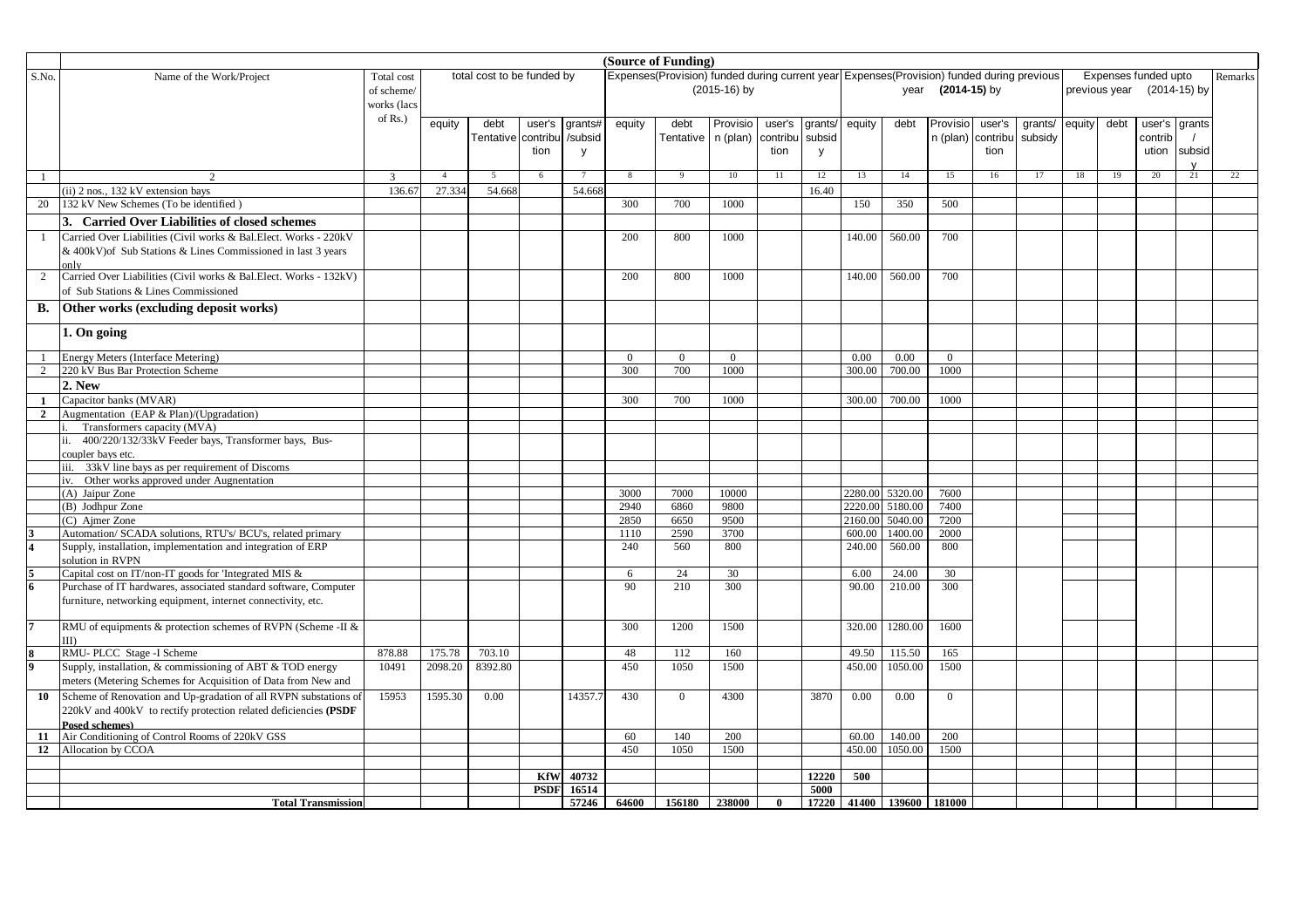|                |                                                                        |               |                |                            |        |                |              | (Source of Funding)                                                                       |              |          |          |        |      |                |          |         |        |      |                            |              |         |
|----------------|------------------------------------------------------------------------|---------------|----------------|----------------------------|--------|----------------|--------------|-------------------------------------------------------------------------------------------|--------------|----------|----------|--------|------|----------------|----------|---------|--------|------|----------------------------|--------------|---------|
| S.No.          | Name of the Work/Project                                               | Total cost    |                | total cost to be funded by |        |                |              | Expenses(Provision) funded during current year Expenses(Provision) funded during previous |              |          |          |        |      |                |          |         |        |      | Expenses funded upto       |              | Remarks |
|                |                                                                        | of scheme/    |                |                            |        |                |              |                                                                                           | (2015-16) by |          |          |        | year | $(2014-15)$ by |          |         |        |      | previous year (2014-15) by |              |         |
|                |                                                                        | works (lacs   |                |                            |        |                |              |                                                                                           |              |          |          |        |      |                |          |         |        |      |                            |              |         |
|                |                                                                        | of $Rs.$ )    | equity         | debt                       | user's | grants#        | equity       | debt                                                                                      | Provisio     | user's   | grants/  | equity | debt | Provisio       | user's   | grants/ | equity | debt | user's                     | grants       |         |
|                |                                                                        |               |                | Tentative contribi         |        |                |              | <b>Tentative</b>                                                                          | n (plan)     | contribu | subsid   |        |      | n (plan)       | contribu | subsidy |        |      | contrib                    |              |         |
|                |                                                                        |               |                |                            | tion   | /subsid        |              |                                                                                           |              | tion     |          |        |      |                | tion     |         |        |      |                            | subsid       |         |
|                |                                                                        |               |                |                            |        | y              |              |                                                                                           |              |          | <b>y</b> |        |      |                |          |         |        |      | ution                      | $\mathbf{v}$ |         |
|                | $\gamma$                                                               | $\mathcal{R}$ | $\overline{4}$ | -5                         | 6      | $\overline{7}$ | $\mathbf{8}$ | Q                                                                                         | 10           | 11       | 12       | 13     | 14   | 15             | 16       | 17      | 18     | 19   | 20                         | 21           | 22      |
| $\mathbf C$    |                                                                        |               |                |                            |        |                |              |                                                                                           |              |          |          |        |      |                |          |         |        |      |                            |              |         |
|                | Deposit work                                                           |               |                |                            |        |                |              |                                                                                           |              |          |          |        |      |                |          |         |        |      |                            |              |         |
|                | 33KV Bay work at 220kV GSS Boranada                                    |               |                |                            |        |                |              |                                                                                           |              |          |          |        |      |                | 7.79     |         |        |      |                            |              |         |
| $\sqrt{2}$     | Construction of 220kV D/C Electrical Railway line and feeder Bay       |               |                |                            |        |                |              |                                                                                           |              |          |          |        |      |                | 2477.38  |         |        |      |                            |              |         |
|                | at RVPN 220kV GSS Pali                                                 |               |                |                            |        |                |              |                                                                                           |              |          |          |        |      |                |          |         |        |      |                            |              |         |
| $\mathbf{3}$   | shifting work fo 220kV STPS-RTGH line                                  |               |                |                            |        |                |              |                                                                                           |              |          |          |        |      |                | 436.71   |         |        |      |                            |              |         |
| $\overline{4}$ | Shifting of 220kV D/C Slipura-Bhawad line                              |               |                |                            |        |                |              |                                                                                           |              |          |          |        |      |                | 111.46   |         |        |      |                            |              |         |
| 5              | 1 Nos. 33kV Bayat 400kV GSS Barmer for MES Jalipa                      |               |                |                            |        |                |              |                                                                                           |              |          |          |        |      |                | 10.75    |         |        |      |                            |              |         |
|                | Construction of 220kV S/C line from 400kV GSS Barmer (30 kM            |               |                |                            |        |                |              |                                                                                           |              |          |          |        |      |                |          |         |        |      |                            |              |         |
| 6              | with 3 kM D/C Tower both end) to MP/T of M/s. Cairn India              |               |                |                            |        |                |              |                                                                                           |              |          |          |        |      |                | 747.23   |         |        |      |                            |              |         |
|                | Limited                                                                |               |                |                            |        |                |              |                                                                                           |              |          |          |        |      |                |          |         |        |      |                            |              |         |
| $\overline{7}$ | Construction of 1 Nos. 220kV Bay at 400kV GSS Barmer of M/s.           |               |                |                            |        |                |              |                                                                                           |              |          |          |        |      |                |          |         |        |      |                            |              |         |
|                | Cairn India Ltd.<br>1 Nos. 33kV Bay at 132kV GSS Sheo for M/s. Rajwest |               |                |                            |        |                |              |                                                                                           |              |          |          |        |      |                | 22.67    |         |        |      |                            |              |         |
| 8<br>9         | 33kV Bay at 220kV GSS, Chambal                                         |               |                |                            |        |                |              |                                                                                           |              |          |          |        |      |                | 13.85    |         |        |      |                            |              |         |
| 10             | 33kV Bayat 220kV GSS, Mansarover                                       |               |                |                            |        |                |              |                                                                                           |              |          |          |        |      |                | 22.77    |         |        |      |                            |              |         |
|                | 11 Raising work of 132kV S/C Bundi-Hindoli line from Loc. 9 to 11.     |               |                |                            |        |                |              |                                                                                           |              |          |          |        |      |                | 21.93    |         |        |      |                            |              |         |
|                | Shifting work fo 132kV S/C Kota-Deoli Manijhi line Lc. 179 B to        |               |                |                            |        |                |              |                                                                                           |              |          |          |        |      |                |          |         |        |      |                            |              |         |
|                | 182 B                                                                  |               |                |                            |        |                |              |                                                                                           |              |          |          |        |      |                | 34.76    |         |        |      |                            |              |         |
|                | Construction of 1 No. 132kV Bay at 220kV GSS Bhiwadi for M/s.          |               |                |                            |        |                |              |                                                                                           |              |          |          |        |      |                |          |         |        |      |                            |              |         |
| 13             | OCL Iron & Steel Ltd. I/A, Kaharani, Bhiwadi.                          |               |                |                            |        |                |              |                                                                                           |              |          |          |        |      |                | 29.13    |         |        |      |                            |              |         |
|                | Construction of 1 No.33kV Bay at 132kV GSS, Thanagazi to M/s.          |               |                |                            |        |                |              |                                                                                           |              |          |          |        |      |                |          |         |        |      |                            |              |         |
| 14             | Kamal Industries, Thanagazi.                                           |               |                |                            |        |                |              |                                                                                           |              |          |          |        |      |                | 8.06     |         |        |      |                            |              |         |
|                | Construction work of 1 No. 33kV Bay for M/s. Ratanawali                |               |                |                            |        |                |              |                                                                                           |              |          |          |        |      |                |          |         |        |      |                            |              |         |
| 15             | Instrastrucre Pvt. Ltd., at 132kV GSS, Phagi                           |               |                |                            |        |                |              |                                                                                           |              |          |          |        |      |                | 16.36    |         |        |      |                            |              |         |
|                | Modification of 132kV S/C Sikar-Ranoli line at Sikar-Jaipur Road       |               |                |                            |        |                |              |                                                                                           |              |          |          |        |      |                |          |         |        |      |                            |              |         |
| 16             | at Bajor                                                               |               |                |                            |        |                |              |                                                                                           |              |          |          |        |      |                | 12.74    |         |        |      |                            |              |         |
|                | Modification of 132kV S/C Sikar-Ranoli line at Sikar-Jaipur Road       |               |                |                            |        |                |              |                                                                                           |              |          |          |        |      |                |          |         |        |      |                            |              |         |
| 17             | at Gulabpura                                                           |               |                |                            |        |                |              |                                                                                           |              |          |          |        |      |                | 17.92    |         |        |      |                            |              |         |
|                | Modification of 132kV S/C Sikar-Ranoli Line at Palsana-Ladana          |               |                |                            |        |                |              |                                                                                           |              |          |          |        |      |                |          |         |        |      |                            |              |         |
| 18             | Road                                                                   |               |                |                            |        |                |              |                                                                                           |              |          |          |        |      |                | 14.53    |         |        |      |                            |              |         |
|                | Modification of 132kV S/C Sikar-Ranoli line at Sikar-Jaipur Road       |               |                |                            |        |                |              |                                                                                           |              |          |          |        |      |                |          |         |        |      |                            |              |         |
| 19             | at Tirlokpura                                                          |               |                |                            |        |                |              |                                                                                           |              |          |          |        |      |                | 24.04    |         |        |      |                            |              |         |
|                | Modification of 132kV S/C Sikar-Ranoli Line at Palsana-Sawapura        |               |                |                            |        |                |              |                                                                                           |              |          |          |        |      |                |          |         |        |      |                            |              |         |
| 20             | Road                                                                   |               |                |                            |        |                |              |                                                                                           |              |          |          |        |      |                | 28.47    |         |        |      |                            |              |         |
|                | Modification of 132kV S/C Sikar-Ranoli line at Sikar-Jaipur Road       |               |                |                            |        |                |              |                                                                                           |              |          |          |        |      |                |          |         |        |      |                            |              |         |
| 21             | at Goriyan.                                                            |               |                |                            |        |                |              |                                                                                           |              |          |          |        |      |                | 20.20    |         |        |      |                            |              |         |
|                | Construction of 2 Nos. of 33kV O/G Bayat 132kV GSS Pratapgarh          |               |                |                            |        |                |              |                                                                                           |              |          |          |        |      |                |          |         |        |      |                            |              |         |
| 22             | for M/s. Welspurm Renewable Energy Gneratio (Pvt.) Ltd.,               |               |                |                            |        |                |              |                                                                                           |              |          |          |        |      |                |          |         |        |      |                            |              |         |
|                | Pratapgarh                                                             |               |                |                            |        |                |              |                                                                                           |              |          |          |        |      |                | 55.00    |         |        |      |                            |              |         |
| 23             | Modification of 132kV Nimbahera Mangalwas Line                         |               |                |                            |        |                |              |                                                                                           |              |          |          |        |      |                | 19.00    |         |        |      |                            |              |         |
| 24             | Modification of 132kV Nimahera Choti Sadari Line.                      |               |                |                            |        |                |              |                                                                                           |              |          |          |        |      |                | 6.00     |         |        |      |                            |              |         |
|                | <b>Total C</b>                                                         |               |                |                            |        |                |              |                                                                                           |              |          |          |        |      |                | 4158.75  |         |        |      |                            |              |         |
|                |                                                                        |               |                |                            |        |                |              |                                                                                           |              |          |          |        |      |                |          |         |        |      |                            |              |         |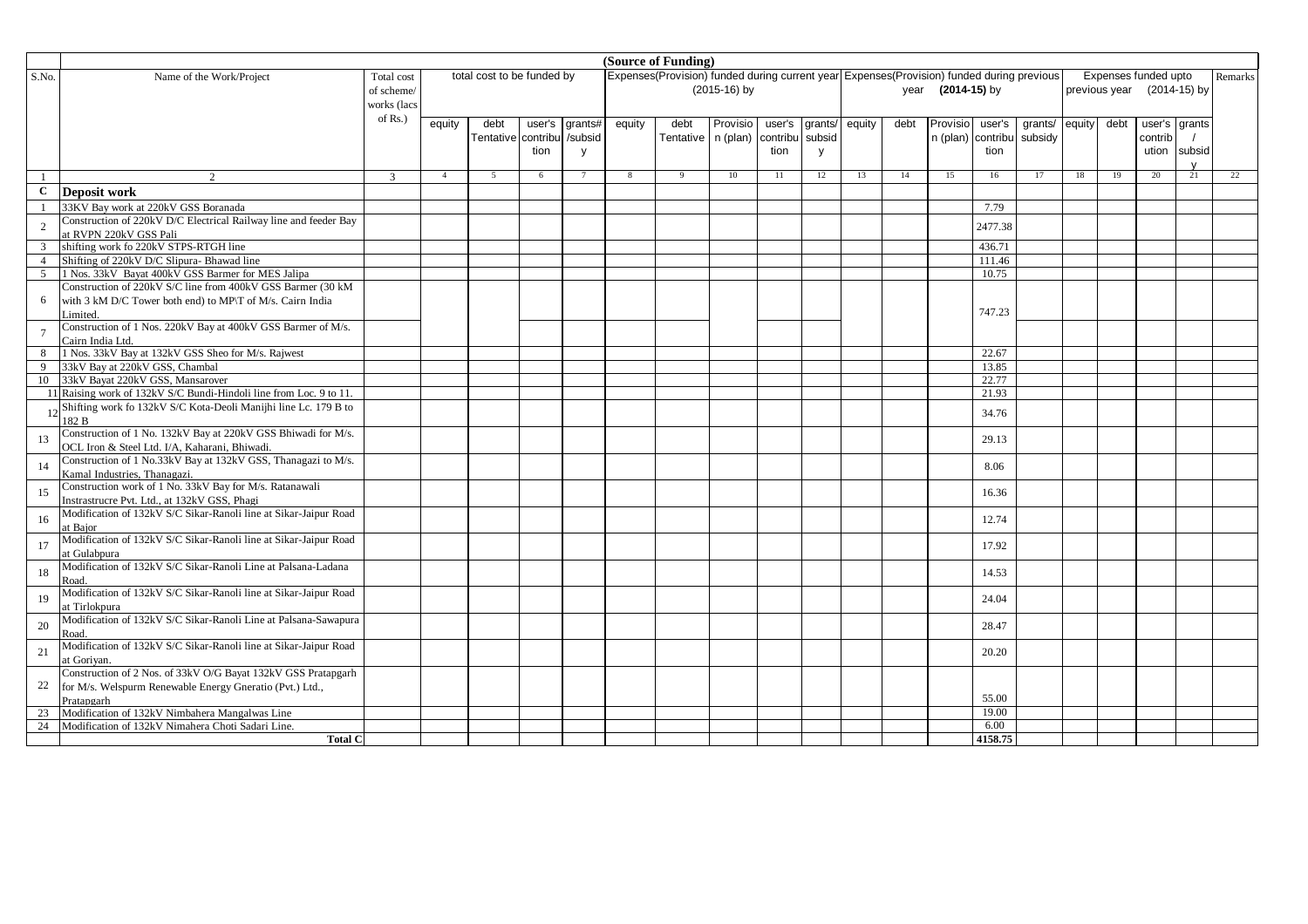|                     |                                                                                                                                                                                                                                                                                            |               |                                      |                                         |                                                            |                                          |                 |                                          |              |               |                                    |                                         | Form-4       |
|---------------------|--------------------------------------------------------------------------------------------------------------------------------------------------------------------------------------------------------------------------------------------------------------------------------------------|---------------|--------------------------------------|-----------------------------------------|------------------------------------------------------------|------------------------------------------|-----------------|------------------------------------------|--------------|---------------|------------------------------------|-----------------------------------------|--------------|
|                     |                                                                                                                                                                                                                                                                                            |               |                                      |                                         |                                                            |                                          |                 | RAJ. RAJYA VIDYUT PRASARAN NIGAM LTD.    |              |               |                                    |                                         |              |
|                     |                                                                                                                                                                                                                                                                                            |               |                                      |                                         | <b>Investment Proposals for the Financial Year 2015-16</b> |                                          |                 |                                          |              |               |                                    |                                         |              |
|                     |                                                                                                                                                                                                                                                                                            |               |                                      |                                         | (Abstract of Physical & Financial Targets & Achievments)   |                                          |                 |                                          |              |               |                                    |                                         |              |
| S.N                 |                                                                                                                                                                                                                                                                                            |               |                                      |                                         |                                                            |                                          |                 | During previous year (2014-15 provision) |              |               | Proposed for Current year (2015-16 |                                         |              |
| о.                  | <b>Particulars</b>                                                                                                                                                                                                                                                                         |               |                                      | Upto Previous year (Rs. in lacs)        |                                                            |                                          |                 | (Rs. In lacs)                            |              |               | provision) (Rs. In lacs)           |                                         |              |
| A.                  | <b>Particulars/Source of funding</b><br>(Rs. In<br>lacs)                                                                                                                                                                                                                                   | <b>Equity</b> | <b>Debt</b>                          | Grants/<br>subsidy/<br>user's<br>contn. | <b>Total</b>                                               | <b>Equity</b>                            | debt            | Grants/<br>subsidy/<br>user's contn.     | <b>Total</b> | <b>Equity</b> | debt                               | Grants/<br>subsidy<br>/user's<br>contn. | <b>Total</b> |
| $\overline{1}$      | Power evacuation schemes/works                                                                                                                                                                                                                                                             |               |                                      |                                         |                                                            | 18215                                    | 71070           |                                          | 89285        | 29095         | 74089                              | 12220                                   | 115404       |
| $\overline{2}$<br>3 | Loss reduction schemes/ works.<br>System Improvement/ stability/reliability<br>schemes/ works                                                                                                                                                                                              |               |                                      |                                         |                                                            | 13543                                    | 44977           |                                          | 58520        | 22094         | 50582                              | 1130                                    | 73806        |
| $\overline{4}$<br>5 | Rural electrification schemes/ works                                                                                                                                                                                                                                                       |               |                                      |                                         |                                                            |                                          |                 |                                          |              |               |                                    |                                         |              |
|                     | Consumbers servicing schemes/ works<br>6 Works/ schemes related to supply to consumers                                                                                                                                                                                                     |               |                                      |                                         |                                                            |                                          |                 |                                          |              |               |                                    |                                         |              |
|                     |                                                                                                                                                                                                                                                                                            |               |                                      |                                         |                                                            |                                          |                 |                                          |              |               |                                    |                                         |              |
|                     | 7 Load despatch/ SCADA/ communication<br>scheems/ works<br>Metering schemes                                                                                                                                                                                                                |               |                                      |                                         |                                                            | 600                                      | 1400            |                                          | 2000         | 1110          | 2590                               |                                         | 3700         |
| 8<br>9              | Reactive compensation schemes/ works<br>(Capacitor Bank)                                                                                                                                                                                                                                   |               |                                      |                                         |                                                            | 300                                      | 700             |                                          | 1000         | 300           | 700                                |                                         | 1000         |
|                     | 10 Institutional strengthening                                                                                                                                                                                                                                                             |               |                                      |                                         |                                                            |                                          |                 |                                          |              |               |                                    |                                         |              |
|                     | 11 Project preparation and Preliminary works.                                                                                                                                                                                                                                              |               |                                      |                                         |                                                            |                                          |                 |                                          |              |               |                                    |                                         |              |
|                     | 12 Augmentation                                                                                                                                                                                                                                                                            |               |                                      |                                         |                                                            | 6660                                     | 15540           |                                          | 22200        | 8790          | 20510                              |                                         | 29300        |
|                     | 13 Bus Bar Protection<br>14 Carried Over Liabilities                                                                                                                                                                                                                                       |               |                                      |                                         |                                                            | 300<br>280                               | 700<br>1120     |                                          | 1000<br>1400 | 300<br>400    | 700<br>1600                        |                                         | 1000<br>2000 |
|                     | 15 RMU of equipments & protection schemes of                                                                                                                                                                                                                                               |               |                                      |                                         |                                                            |                                          |                 |                                          |              |               |                                    |                                         |              |
|                     | RVPN (Scheme -II & III, PLCC stage-I)                                                                                                                                                                                                                                                      |               |                                      |                                         |                                                            | 353                                      | 1412            |                                          | 1765         | 332           | 1328                               |                                         | 1660         |
|                     | 16 Unidentified Schemes                                                                                                                                                                                                                                                                    |               |                                      |                                         |                                                            | 300                                      | 700             |                                          | 1000         | 900           | 2100                               |                                         | 3000         |
|                     | 17 Air Conditioning of Control Rooms                                                                                                                                                                                                                                                       |               |                                      |                                         |                                                            | 60                                       | 140             |                                          | 200          | 60            | 140                                |                                         | 200          |
|                     | 18 IT, ERP & IMIS                                                                                                                                                                                                                                                                          |               |                                      |                                         |                                                            | 339                                      | 791             |                                          | 1130         | 339           | 791                                |                                         | 1130         |
|                     | 19 Capital works (to be allocated by CCOA)                                                                                                                                                                                                                                                 |               |                                      |                                         |                                                            | 450                                      | 1050            |                                          | 1500         | 450           | 1050                               |                                         | 1500         |
|                     | 20 Scheme of Renovation and Up-gradation of all<br>RVPN substations of 220kV and 400kV to<br>rectify protection related deficiencies (PSDF<br>funding)                                                                                                                                     |               |                                      |                                         |                                                            | 0                                        | 0               |                                          | 0            | 430           |                                    | 3870                                    | 4300         |
|                     | <b>Total Transmission</b>                                                                                                                                                                                                                                                                  |               |                                      |                                         |                                                            | 41400                                    | 139600          |                                          | 181000       | 64600         | 156180                             | 17220                                   | 238000       |
| 21                  | User's Contribution Schemes (Deposit Works)                                                                                                                                                                                                                                                |               |                                      |                                         |                                                            |                                          |                 | 4158.75                                  | 4158.75      |               |                                    |                                         |              |
|                     | <b>B.</b> Physical targets                                                                                                                                                                                                                                                                 |               | Up to previous year<br>as on 31.3.14 |                                         | During previous year<br>(2014-15) (Target)                 | Proposed for current year<br>$(2015-16)$ |                 |                                          |              |               |                                    |                                         |              |
|                     | 1 Generation capacity                                                                                                                                                                                                                                                                      | MW            |                                      | MW                                      |                                                            | <b>MW</b>                                |                 |                                          |              |               |                                    |                                         |              |
|                     | 2 Transmission/ distribution lines                                                                                                                                                                                                                                                         |               | ckt.kMs. Av.cost/kM.                 | ckt.kMs.                                | Av.cost/kM.(ckt.kMs.<br>Rs. In lacs)                       |                                          | Av.cost<br>/kM. |                                          |              |               |                                    |                                         |              |
|                     | (a) 765kV lines                                                                                                                                                                                                                                                                            | 426           |                                      |                                         | 154.05*                                                    | $\blacksquare$                           |                 |                                          |              |               |                                    |                                         |              |
|                     |                                                                                                                                                                                                                                                                                            | 3278          |                                      | 300                                     | 66.94*                                                     | 580                                      |                 |                                          |              |               |                                    |                                         |              |
|                     |                                                                                                                                                                                                                                                                                            | 12235         |                                      | 1000                                    | 26.66*                                                     | 545                                      |                 |                                          |              |               |                                    |                                         |              |
|                     | (a) $100 \text{eV}$ lines<br>(b) 400kV lines<br>(c) 220kV lines<br>(d) 132kV lines<br>$68 \text{eV} + 32 \text{eV} + 2015$<br>$68 \text{eV} + 32 \text{eV} + 2015$<br>$68 \text{eV} + 32 \text{eV} + 2015$<br>$68 \text{eV} + 32 \text{eV} + 2015$<br>$68 \text{eV} + 32 \text{eV} + 2015$ | 15154         |                                      | 600                                     | 16.83*                                                     | 600                                      |                 |                                          |              |               |                                    |                                         |              |
|                     |                                                                                                                                                                                                                                                                                            |               |                                      |                                         |                                                            |                                          |                 |                                          |              |               |                                    |                                         |              |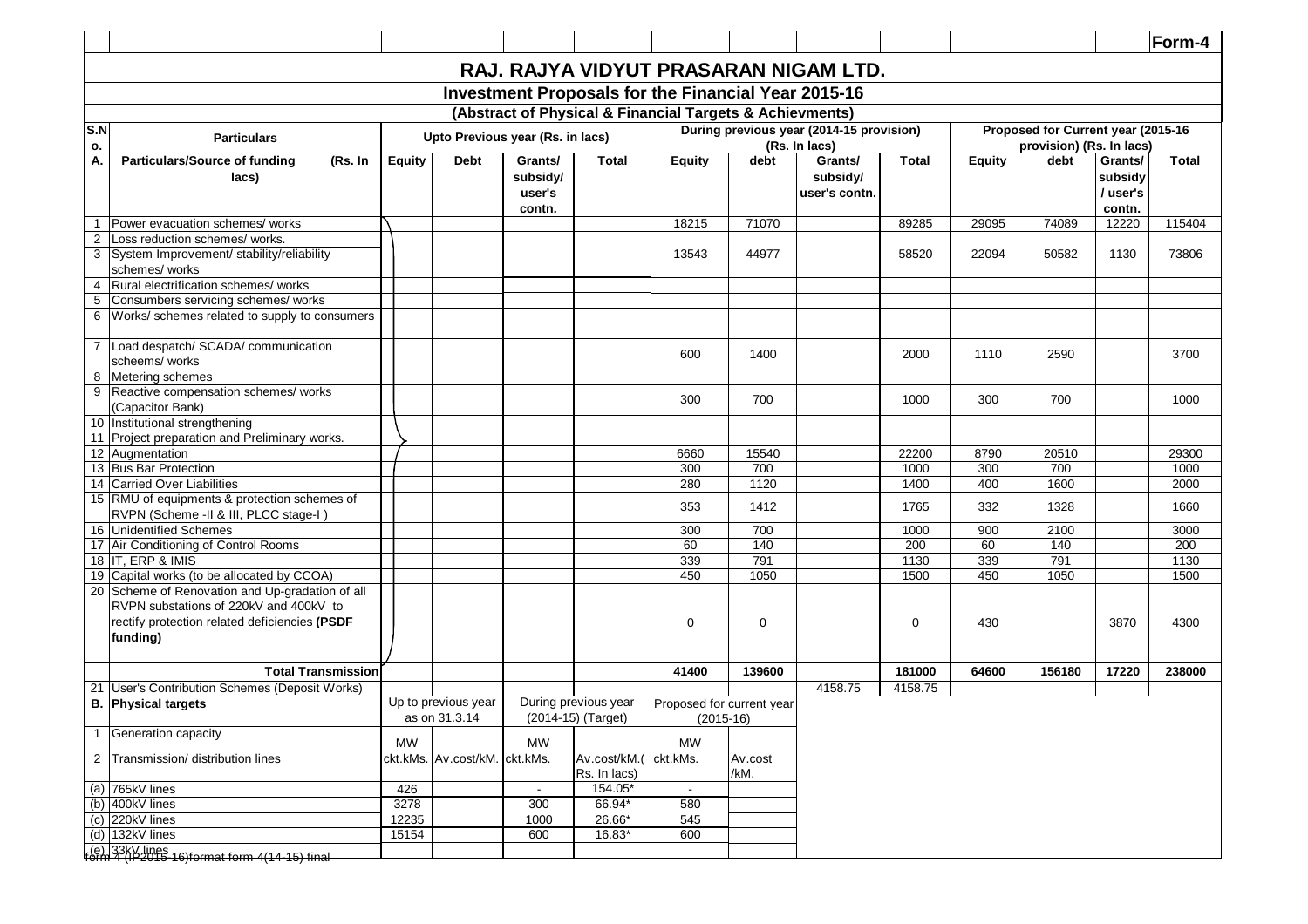|                |                                                                                                                                         | Upto previous year as on 31.3.14 During previous year (2014-15) (Target)<br>Transformer<br>Nos.<br>Capacity(MVA) |                              |       |                                  |                                     |                |                | Proposed for current year (2015-16) |                                      |
|----------------|-----------------------------------------------------------------------------------------------------------------------------------------|------------------------------------------------------------------------------------------------------------------|------------------------------|-------|----------------------------------|-------------------------------------|----------------|----------------|-------------------------------------|--------------------------------------|
|                | C. Sub stations                                                                                                                         |                                                                                                                  |                              |       | Nos.                             | Transformer<br>Capacity(MVA)<br>New | Aug.           | Nos.           | <b>New</b>                          | Transformer<br>Capacity(MVA)<br>Aug. |
|                | (a) $765kV$                                                                                                                             |                                                                                                                  |                              |       | $\overline{2}$                   | 3000                                |                | $\blacksquare$ | 4500                                |                                      |
|                | $(b)$ 400kV                                                                                                                             | 9                                                                                                                |                              | 5475  |                                  | 315                                 |                | $\overline{1}$ | 945                                 |                                      |
|                | $(c)$ 220kV                                                                                                                             | 93                                                                                                               |                              | 19815 | 8                                | 920                                 | 2150           | 6              | 900                                 | 1500                                 |
|                | $(d)$ 132kV                                                                                                                             | 360                                                                                                              |                              | 23197 | 20                               | 600                                 |                | 16             | 475                                 |                                      |
|                | $(e)$ 33kV                                                                                                                              |                                                                                                                  |                              |       |                                  |                                     |                |                |                                     |                                      |
|                | $(f)$ 11kV                                                                                                                              |                                                                                                                  |                              |       |                                  |                                     |                |                |                                     |                                      |
| D.             | Reactive compensation, MVAr                                                                                                             | <b>MVAR</b>                                                                                                      | Av.cost                      |       | <b>MVAR</b>                      | Av.cost                             |                | <b>MVAR</b>    | Av.cost                             |                                      |
| $\mathbf{1}$   | <b>Shunt Reactor</b>                                                                                                                    |                                                                                                                  |                              |       |                                  |                                     |                |                |                                     |                                      |
|                | (a) at 765kV S/S                                                                                                                        | $\blacksquare$                                                                                                   |                              |       | 480                              |                                     |                | $\sim$         |                                     |                                      |
|                | (b) at 400kV S/S                                                                                                                        | 1076                                                                                                             |                              |       | 305                              |                                     |                | 650            |                                     |                                      |
|                | (c) at $220kV$ S/S                                                                                                                      | 60                                                                                                               |                              |       | $\sim$                           |                                     |                |                |                                     |                                      |
|                | (d) at other S/S                                                                                                                        | $\mathbf{u}$                                                                                                     |                              |       | $\blacksquare$                   |                                     |                |                |                                     |                                      |
|                | 2 Shunt capacitors                                                                                                                      |                                                                                                                  |                              |       | $\sim$                           |                                     |                |                |                                     |                                      |
|                | (a) At 400kV S/S                                                                                                                        | $\blacksquare$                                                                                                   |                              |       |                                  |                                     |                |                |                                     |                                      |
|                | (b) At 220kV S/S                                                                                                                        |                                                                                                                  |                              |       |                                  |                                     |                |                |                                     |                                      |
|                | (c) At 132kV S/S                                                                                                                        | 4182.51                                                                                                          |                              |       | 250                              | 20.7 lacs<br>/5.43MVAR              |                | 150            |                                     |                                      |
|                | (d) At 33kV S/S                                                                                                                         | 973.95                                                                                                           |                              |       |                                  |                                     |                |                |                                     |                                      |
|                | (e) At 11kV S/S                                                                                                                         |                                                                                                                  |                              |       |                                  |                                     |                |                |                                     |                                      |
|                | $(f)$ At LT S/S                                                                                                                         |                                                                                                                  |                              |       |                                  |                                     |                |                |                                     |                                      |
|                |                                                                                                                                         |                                                                                                                  |                              |       |                                  |                                     |                |                |                                     |                                      |
|                | 3 Series capacitors (specify details)                                                                                                   |                                                                                                                  |                              |       |                                  |                                     |                |                |                                     |                                      |
|                | 4 Dynamic compensation (specify details)                                                                                                |                                                                                                                  |                              |       |                                  |                                     |                |                |                                     |                                      |
|                |                                                                                                                                         |                                                                                                                  | upto prev. year<br>(31.3.14) |       | During prev. year<br>$(2014-15)$ | for current year<br>$(2015-16)$     |                |                |                                     |                                      |
|                | E. Meters                                                                                                                               | No.                                                                                                              | Av.cost/                     | No.   | Av.cost/                         | No.                                 | Av.cost/       |                |                                     |                                      |
|                |                                                                                                                                         |                                                                                                                  | Meter (Rs.)                  |       | Meter (Rs.)                      |                                     | Meter (Rs.)    |                |                                     |                                      |
|                | 1 ABT complaint                                                                                                                         | 218                                                                                                              | 26488.50                     | 371   | 100000.00                        | 37                                  | 110000.00      |                |                                     |                                      |
|                | 2 HT meters (class 0.5s)                                                                                                                | 2447                                                                                                             | 7106.66                      | nil   |                                  | nil                                 |                |                |                                     |                                      |
|                | 3 HT meters (class 0.2s)                                                                                                                | 723                                                                                                              | 21319.96                     | 4000  | 25000.00                         | 400                                 | 27000.00       |                |                                     |                                      |
| $\overline{4}$ | 3 phase trivector                                                                                                                       | nil                                                                                                              |                              | nil   |                                  | nil                                 | $\overline{a}$ |                |                                     |                                      |
|                | 5 3 phase LT                                                                                                                            | nil                                                                                                              |                              | nil   | $\blacksquare$                   | nil                                 | $\blacksquare$ |                |                                     |                                      |
|                | 6 1 phase LT                                                                                                                            | nil                                                                                                              | $\sim$                       | nil   | $\blacksquare$                   | nil                                 | $\blacksquare$ |                |                                     |                                      |
|                | F. Release of Service connections (tariff                                                                                               |                                                                                                                  |                              |       |                                  |                                     |                |                |                                     |                                      |
|                | category wise                                                                                                                           |                                                                                                                  |                              |       |                                  |                                     |                |                |                                     |                                      |
|                | Note - 1. * Estimated cost of S/C line has been indicated and in case of 400kV line, cost with Twin moose Conductor has been indicated. |                                                                                                                  |                              |       |                                  |                                     |                |                |                                     |                                      |
|                |                                                                                                                                         |                                                                                                                  |                              |       |                                  |                                     |                |                |                                     |                                      |
|                |                                                                                                                                         |                                                                                                                  |                              |       |                                  |                                     |                |                |                                     |                                      |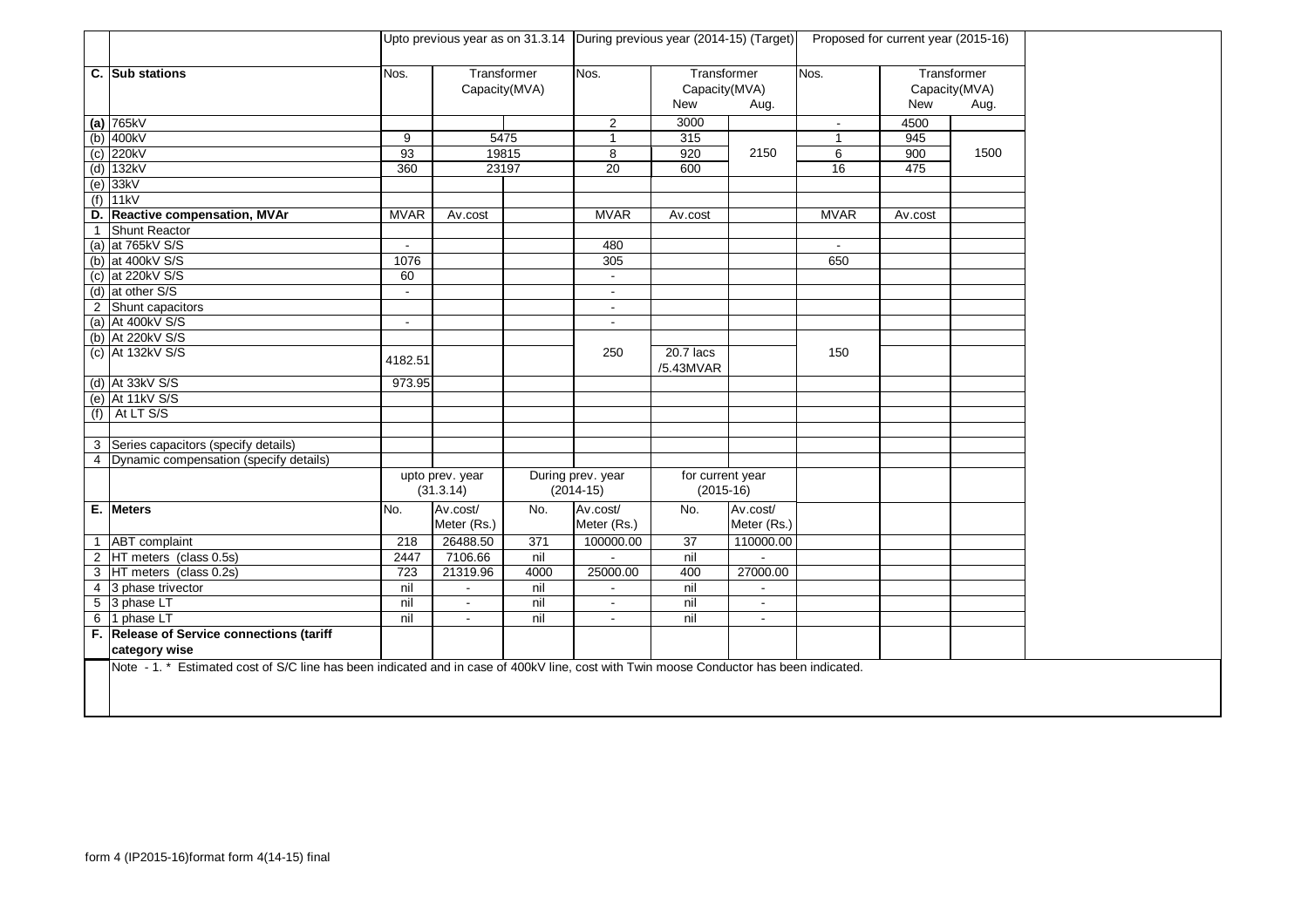### **RAJ. RAJYA VIDYUT PRASARAN NIGAM LTD. Investment Proposals for the Financial Year 2015-16**

**(Calculations of overall cost of Transmission with and without approval of Investment Plan)**

| Transmission | Year                  | Charge per KW per month (in Rs.) |                                  |
|--------------|-----------------------|----------------------------------|----------------------------------|
|              | 2014-15               | 148.91                           | As per RERC order dt. 09.10.2014 |
|              | 2015-16<br>(Proposed) |                                  | Petition being filed             |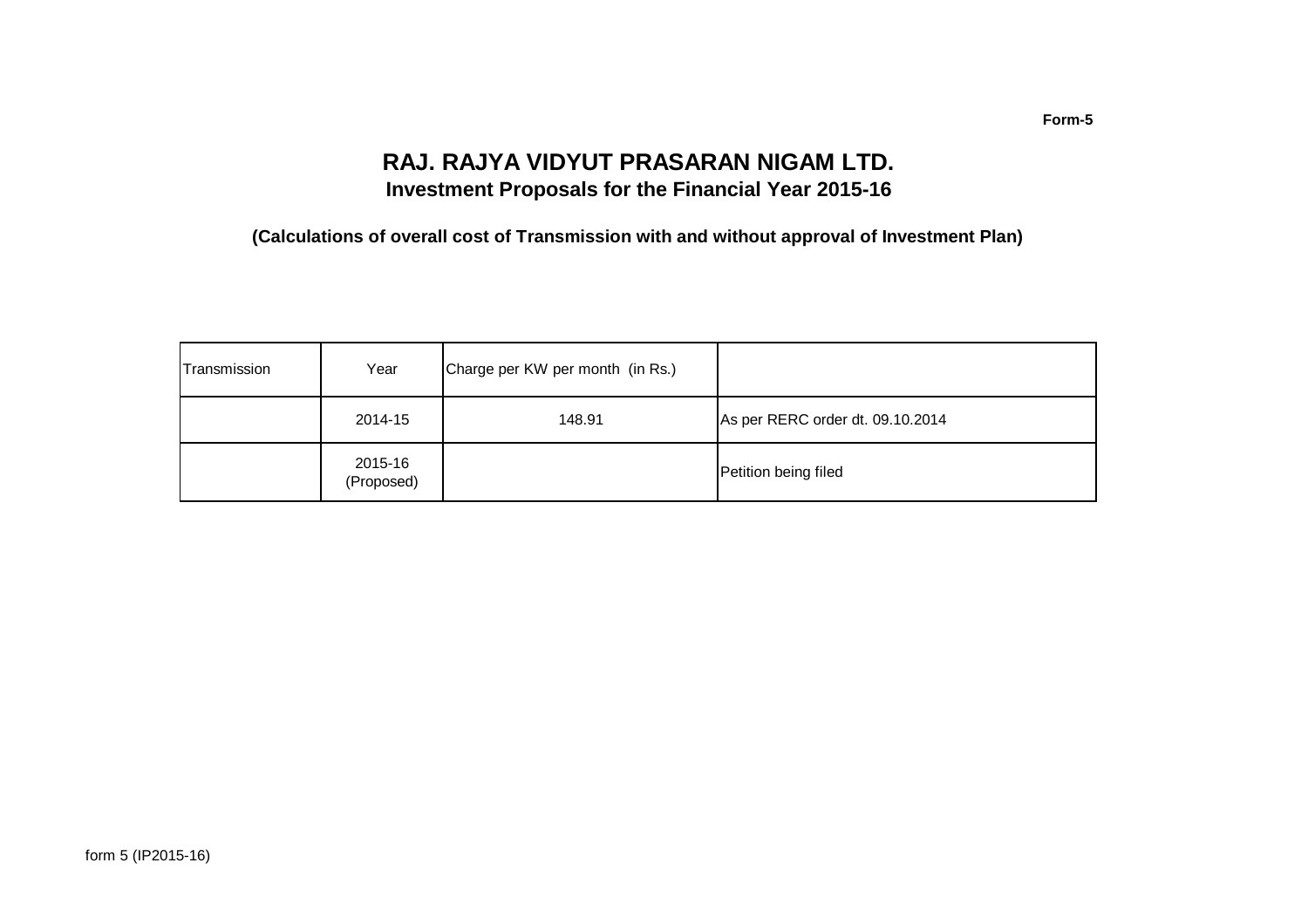### **RAJ. RAJYA VIDYUT PRASARAN NIGAM LTD.**

**Transmission Schemes to be taken up through Private Sector Participation**

| $\overline{\text{Sr.}}$ | <b>Particulars of work</b>                                                                                                        | Name of SPV                                  | Estimated cost Line length |          | Capacity | Date of                              | Commissioning  | <b>Remarks</b>                                                                                                                                                             |
|-------------------------|-----------------------------------------------------------------------------------------------------------------------------------|----------------------------------------------|----------------------------|----------|----------|--------------------------------------|----------------|----------------------------------------------------------------------------------------------------------------------------------------------------------------------------|
| No.                     |                                                                                                                                   |                                              | (Rs. in lacs.)             | (ckt.kM) | (in MVA) | approval by                          | Schedule / CoD |                                                                                                                                                                            |
|                         |                                                                                                                                   |                                              |                            |          |          | <b>State Level</b>                   | (likely)       |                                                                                                                                                                            |
|                         |                                                                                                                                   |                                              |                            |          |          | <b>Empowered</b><br><b>Committee</b> |                |                                                                                                                                                                            |
|                         | $\overline{2}$                                                                                                                    | $\mathbf{3}$                                 | 4                          | 5        | 6        | $\overline{7}$                       | 8              | 9                                                                                                                                                                          |
|                         | <b>Scheme - I</b>                                                                                                                 |                                              |                            |          |          |                                      |                |                                                                                                                                                                            |
| (a)                     | <b>IPPP-1 Scheme of 400kV GSS at Deedwana:</b><br>400/220kV, Grid Sub-Station at Deedwana with<br>1x100MVA, 220/132kV Transformer | <b>Maru Transmission</b><br>Service Co. Ltd. | 11491.59                   |          | 2X315    | 16.1.09                              |                | M/S Maru Transmission Service Co. Ltd. handed<br>over to successful bidder M/S GMR Energy Ltd. on                                                                          |
| 2                       | 400kV S/C Bikaner-Deedwana line                                                                                                   |                                              | 8465.32                    | 145      |          | 16.1.09                              |                | 15.2.11. Transmission licence has been granted by                                                                                                                          |
| 3                       | 400kV S/C Ajmer-Deedwana line                                                                                                     |                                              | 6605.32                    | 110      |          | 16.1.09                              |                | RERC. Tariff adoption has been done by RERC. The                                                                                                                           |
| $\overline{4}$          | 220kV D/C Sujangarh-Deedwana line                                                                                                 |                                              | 1849.58                    | 80       |          | 16.1.09                              |                | work has been completed and connection agreement<br>between M/s. MTSCL & RVPN executed on 4.12.13.                                                                         |
|                         |                                                                                                                                   |                                              |                            |          |          |                                      |                | CoD not declared by Discoms as work of 400kV<br>GSS Aimer not completed by RVPN.                                                                                           |
| (b)                     | <b>IPPP-2 Scheme of 400kV GSS at Alwar:</b>                                                                                       |                                              |                            |          |          |                                      |                |                                                                                                                                                                            |
| $\overline{1}$          | 400/220kV, Grid Sub-Station at Alwar                                                                                              | Aravali<br>Transmission                      | 10100.74                   |          | 2X315    | 16.1.09                              | 2014-15        | M/S Aravali Transmission Service Co. Ltd. handed<br>over on 19.1.11 to successful bidder i.e M/S GMR                                                                       |
| 2                       | 400kV S/C Hindaun-Alwar line                                                                                                      | Service Co. Ltd.                             | 8731.03                    | 150      |          | 16.1.09                              | 2014-15        | Energy Ltd. Tariff adoption has been done by RERC.<br>Transmission licence has been granted by RERC.<br>Work is under full swing. CoD declared by Discoms<br>as 23.8.2014. |
| (c)                     | PPP-3 Scheme of 220kV GSS at Nawalgarh:                                                                                           |                                              |                            |          |          |                                      |                |                                                                                                                                                                            |
|                         | 220/132kV, GSS at Nawalgarh                                                                                                       | Shekhawati<br>Transmission                   | 3627.83                    |          | 100      | 16.1.09                              | 2014-15        | M/S STSCL handed over on 1.2.13 to successful<br>bidder M/s. EMCO Ltd. and Share Purchase                                                                                  |
| 2                       | 220kV S/C Sikar(400kV GSS)-Nawalgarh line                                                                                         | Service Co. Ltd.                             |                            | 20       |          | 16.1.09                              | 2014-15        | (SPA)<br>& Transmission<br>Service<br>Agreement<br>(TSA)<br>have<br>Agreement<br>been<br>executed.<br>Transmission licence has been granted by RERC.                       |
| 3                       | 220kV S/C Nawalgarh-Jhunjhunu line                                                                                                |                                              |                            | 40       |          | 16.1.09                              | 2014-15        | Tariff adoption has also been accepted by RERC.<br>Work under progress.                                                                                                    |
|                         | <b>Total Scheme -I</b>                                                                                                            |                                              | 50871.41                   |          |          |                                      |                |                                                                                                                                                                            |